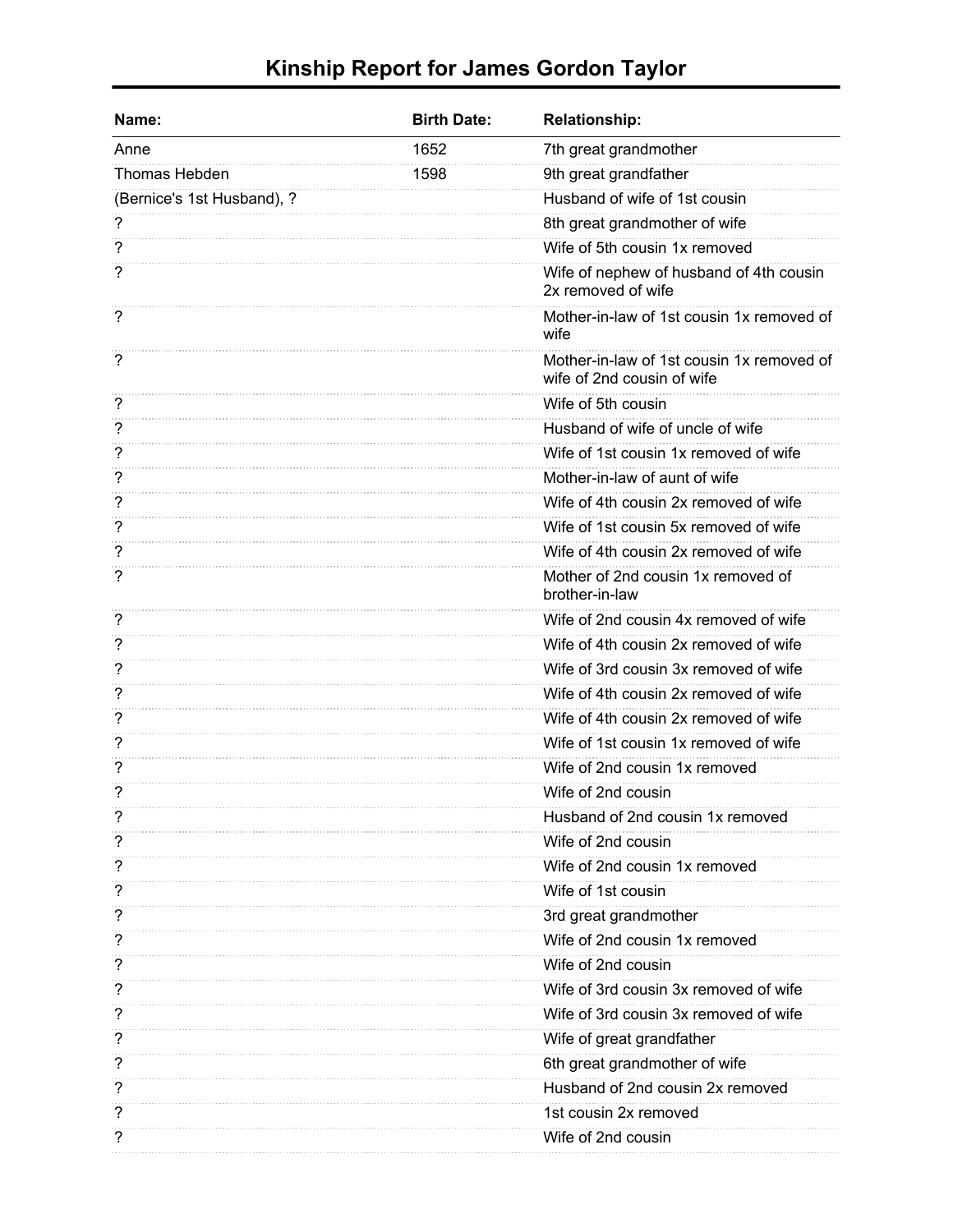| Name: | <b>Birth Date:</b> | <b>Relationship:</b>                                              |
|-------|--------------------|-------------------------------------------------------------------|
| ?     |                    | Wife of 2nd cousin 2x removed                                     |
| ?     |                    | 1st cousin 2x removed                                             |
| 7     |                    | Husband of sister-in-law of 1st cousin 4x<br>removed of wife      |
| 7     |                    | Husband of wife of 2nd cousin 2x<br>removed                       |
| ?     |                    | Wife of brother-in-law of great grandfather                       |
| 7     |                    | Husband of 1st cousin 1x removed                                  |
| 7     |                    | Mother-in-law of 2nd cousin of wife                               |
| ?     |                    | Wife of husband of 1st cousin 1x removed                          |
| ?     |                    | Wife of 1st cousin 1x removed                                     |
| 7     |                    | Wife of 1st cousin 1x removed                                     |
| ?     |                    | Wife of 1st cousin 1x removed                                     |
| ?     |                    | Wife of 1st cousin 1x removed                                     |
|       |                    | Husband of 1st cousin 1x removed                                  |
| ?     |                    | Wife of nephew of wife of 2nd cousin 2x<br>removed                |
| ?     |                    | Wife of 1st cousin 2x removed of wife of<br>2nd cousin 2x removed |
| ?     |                    | Wife of 1st great grand uncle of wife                             |
| 7     |                    | Mother of 3rd great grand aunt of wife                            |
| ?     |                    | Husband of 1st cousin 2x removed                                  |
| ?     |                    | Husband of 3rd cousin 2x removed                                  |
| ?     |                    | Husband of 1st cousin 2x removed                                  |
| 7     |                    | Wife of 1st cousin 4x removed                                     |
|       |                    | Wife of 1st cousin 5x removed of wife                             |
|       |                    | Wife of 2nd cousin 4x removed of wife                             |
|       |                    | Wife of 1st cousin 3x removed of wife                             |
|       |                    | Wife of 4th great grand uncle of wife                             |
| ?     |                    | Wife of 2nd cousin 4x removed of wife                             |
| ?     |                    | Mother-in-law of 1st cousin 4x removed of<br>wife                 |
| ?     |                    | Wife of 2nd cousin 3x removed of wife                             |
| ?     |                    | Wife of 2nd cousin 4x removed of wife                             |
|       |                    | Wife of 2nd cousin 4x removed of wife                             |
|       |                    | Wife of 1st cousin 2x removed of wife                             |
|       |                    | 3rd great grandmother                                             |
|       |                    | 3rd great grandmother                                             |
|       |                    | 3rd great grandmother                                             |
| 7     |                    | 3rd great grandmother                                             |
|       |                    | 3rd great grandfather                                             |
|       |                    | Husband of wife of 1st cousin 1x removed                          |
| 7     |                    | Wife of half 2nd cousin 2x removed                                |
|       |                    | 3rd great grandmother                                             |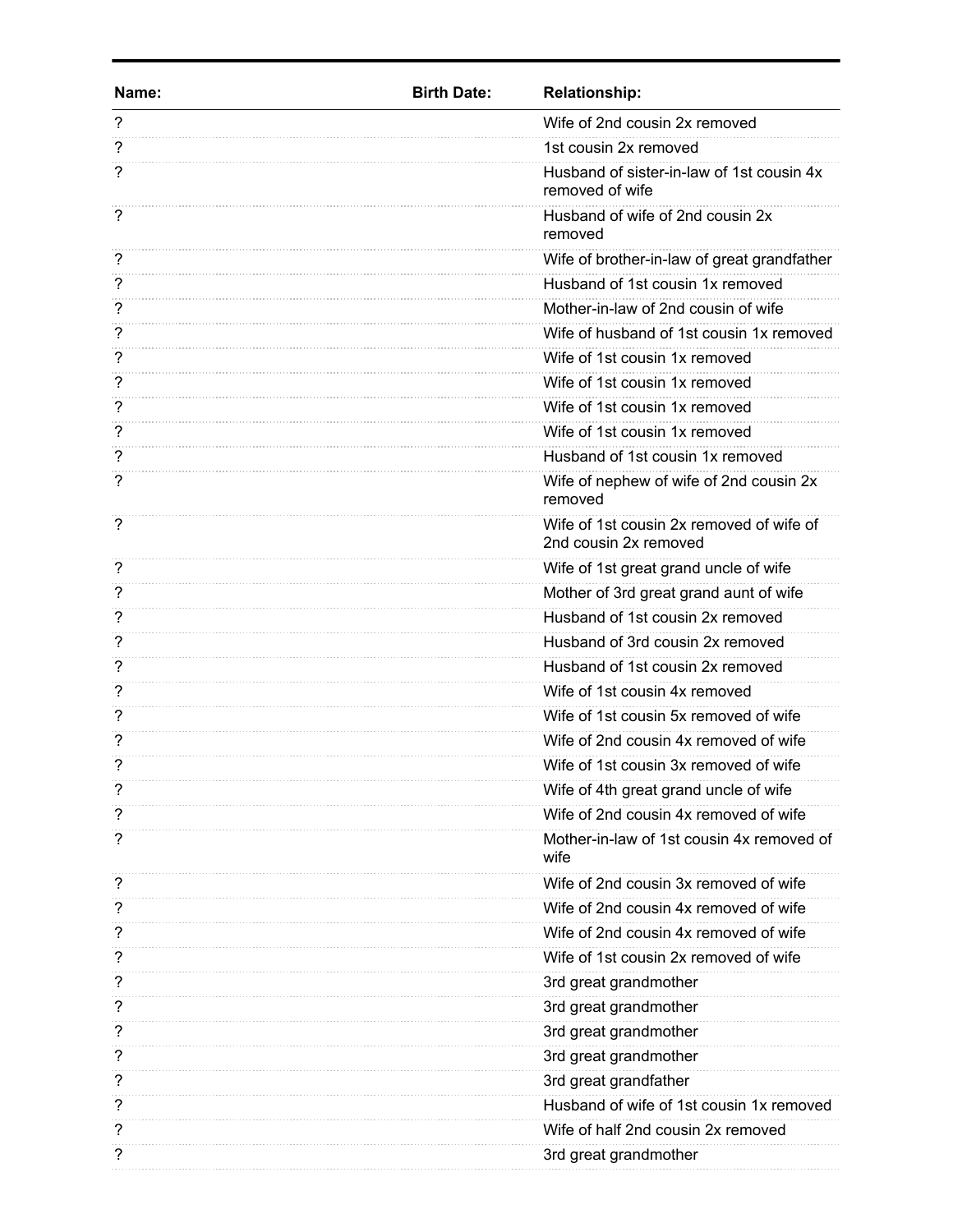| Name:       | <b>Birth Date:</b> | <b>Relationship:</b>                                                        |
|-------------|--------------------|-----------------------------------------------------------------------------|
| ?           |                    | Wife of brother-in-law of 1st cousin 2x<br>removed                          |
| $?$ , $?$   |                    | 2nd cousin 3x removed                                                       |
| $? \, ?$    |                    | Wife of grand nephew of husband of<br>grand aunt of wife                    |
| $?$ , $?$   |                    | Husband of 2nd cousin of wife                                               |
| ?, Adrienne |                    | Wife of 2nd cousin 1x removed of wife                                       |
| ?, Agnes    |                    | 7th great grandmother                                                       |
| ?, Alex     |                    | Stepson of 1st cousin 1x removed                                            |
| ?, Alice    |                    | Great grandmother of husband of sister                                      |
| ?, Alice    | 1803               | Mother-in-law of 1st great grand uncle                                      |
| ?, Alice    | Mar 1843           | Mother-in-law of aunt of wife of 2nd cousin<br>2x removed                   |
| ?, Alyssa   |                    | Sister of 1st cousin 3x removed                                             |
| ?, Amanda   |                    | Wife of 1st cousin 1x removed of wife                                       |
| ?, Amanda   | 1998               | 1st cousin 3x removed                                                       |
| ?, Amber    | 2004               | 1st cousin 3x removed                                                       |
| ?, Andrea   |                    | Wife of 1st cousin 2x removed                                               |
| $?$ , Ann   |                    | Wife of 1st cousin 2x removed of wife                                       |
| $?$ , Ann   |                    | Mother-in-law of 1st cousin 3x removed                                      |
| $?$ , Ann   | 1781               | 4th great grandmother                                                       |
| $?$ , Ann   | 1792               | Paternal grandmother of wife of 1st cousin<br>3x removed                    |
| $?$ , Ann   | 1808               | Paternal grandmother of husband of aunt<br>of wife of 2nd cousin 2x removed |
| $?$ , Ann   | 1820               | 3rd great grandmother                                                       |
| $?$ , Ann   | 1826               | Wife of uncle of husband of grand aunt                                      |
| ?, Annie    |                    | Wife of 1st cousin 1x removed of wife                                       |
| ?, Ashley   | 2000               | 1st cousin 3x removed                                                       |
| ?, Audrey   |                    | Wife of brother-in-law of 1st cousin                                        |
| ?, Audrey   |                    | Wife of 1st cousin                                                          |
| ?, Avery    | 16 Sep 2006        | 1st cousin 3x removed                                                       |
| ?, Barbara  |                    | Wife of 4th cousin 2x removed of wife                                       |
| ?, Barbara  | 03 May 1987        | Wife of 1st cousin 1x removed of wife                                       |
| ?, Beatrice |                    | Wife of 5th cousin                                                          |
| ?, Beatrice |                    | Wife of 3rd cousin 2x removed                                               |
| ?, Bernice  |                    | Mother-in-law of 1st cousin 1x removed of<br>wife                           |
| ?, Bernice  |                    | Wife of 1st cousin                                                          |
| ?, Bertha   |                    | Wife of 4th cousin 1x removed                                               |
| ?, Beth     |                    | Wife of uncle of wife of 1st cousin 2x<br>removed                           |
| ?, Betty    |                    | Wife of 1st cousin 1x removed of wife                                       |
|             |                    |                                                                             |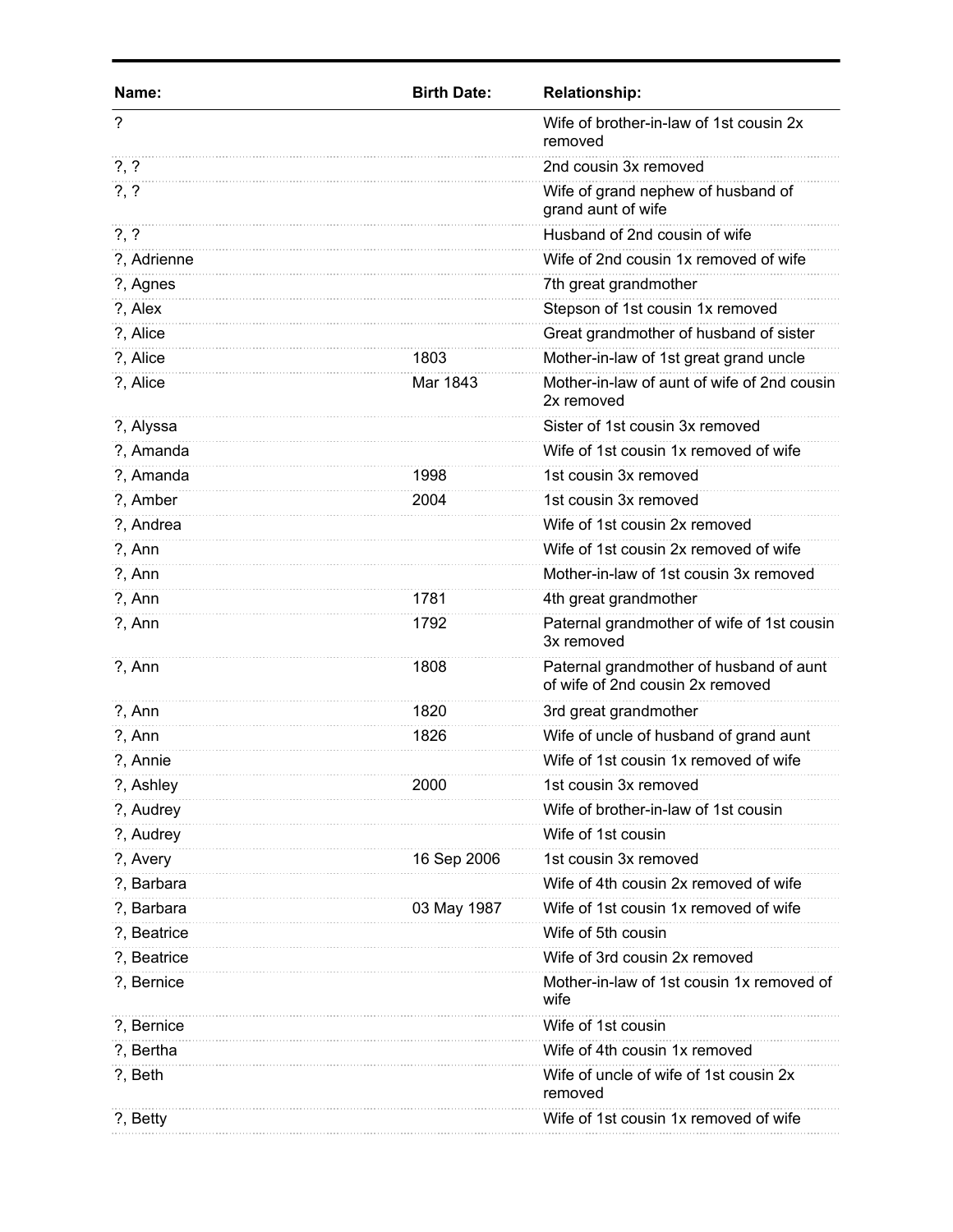| Name:          | <b>Birth Date:</b> | <b>Relationship:</b>                                                            |
|----------------|--------------------|---------------------------------------------------------------------------------|
| ?, Betty       |                    | Wife of brother-in-law of 2nd cousin 1x<br>removed of brother-in-law            |
| ?, Bev         |                    | Wife of 1st cousin 2x removed                                                   |
| ?, Blair       |                    | Husband of 1st cousin 2x removed                                                |
| ?, Brenda      |                    | Wife of husband of 1st cousin                                                   |
| ?, Carleigh    | 11 Mar 1986        | Wife of 1st cousin 1x removed of wife                                           |
| ?, Carol       |                    | Wife of uncle of wife of 1st cousin 2x<br>removed                               |
| ?, Catherine   |                    | Paternal grandmother of husband of sister<br>-in-law of grand aunt of wife      |
| ?, Catherine   | 1787               | 4th great grandmother                                                           |
| ?, Cheryl      |                    | Wife of nephew of husband of 4th cousin<br>2x removed of wife                   |
| ?, Christine   |                    | Wife of half 2nd cousin 1x removed                                              |
| ?, Cindy       |                    | Wife of 2nd cousin of wife                                                      |
| ?, Clara J     | 1889               | Wife of 1st great grand uncle of wife                                           |
| ?, Cora        |                    | Mother-in-law of 1st cousin                                                     |
| ?, Courtney    |                    | Wife of 1st cousin 2x removed                                                   |
| ?, Daisy       |                    | Wife of 1st cousin 2x removed of wife                                           |
| ?, Dave        |                    | Husband of 2nd cousin of wife                                                   |
| ?, Deanna      |                    | Wife of uncle of wife of 1st cousin 2x<br>removed                               |
| ?, Deb         |                    | Wife of brother-in-law of 2nd cousin 1x<br>removed of brother-in-law            |
| ?, Deb         |                    | Wife of brother-in-law of nephew of<br>husband of 4th cousin 2x removed of wife |
| ?, Deborah     |                    | Wife of 8th great grand uncle of wife                                           |
| ?, Delilah     |                    | Wife of 2nd great grand uncle of wife                                           |
| ?, Denise      |                    | Wife of brother-in-law of brother-in-law                                        |
| ?, Dianne      |                    | Wife of brother-in-law of 3rd cousin 1x<br>removed of brother-in-law            |
| ?, Donna       |                    | Wife of nephew of husband of 1st cousin                                         |
| ?, Donna       |                    | Wife of 2nd cousin 1x removed of wife                                           |
| ?, Dora        | May 1873           | Mother-in-law of 2nd cousin 3x removed                                          |
| ?, Dorothy     |                    | Wife of brother-in-law of 2nd cousin                                            |
| ?, Dustin      | 1983               | 1st cousin 2x removed                                                           |
| ?, Elena       |                    | Wife of 2nd cousin 1x removed of wife                                           |
| ?, Eliza       | 01 Jul 1833        | 2nd great grandmother of wife                                                   |
| ?, Eliza Maude |                    | Mother-in-law of uncle                                                          |
| ?, Elizabeth   |                    | Spouse of 2nd cousin of wife                                                    |
| ?, Elizabeth   |                    | 3rd great grandmother                                                           |
| ?, Elizabeth   |                    | Mother-in-law of 1st cousin 4x removed                                          |
| ?, Elizabeth   |                    | Great grandmother of husband of aunt                                            |
| ?, Elizabeth   |                    | Mother-in-law of 1st cousin 3x removed                                          |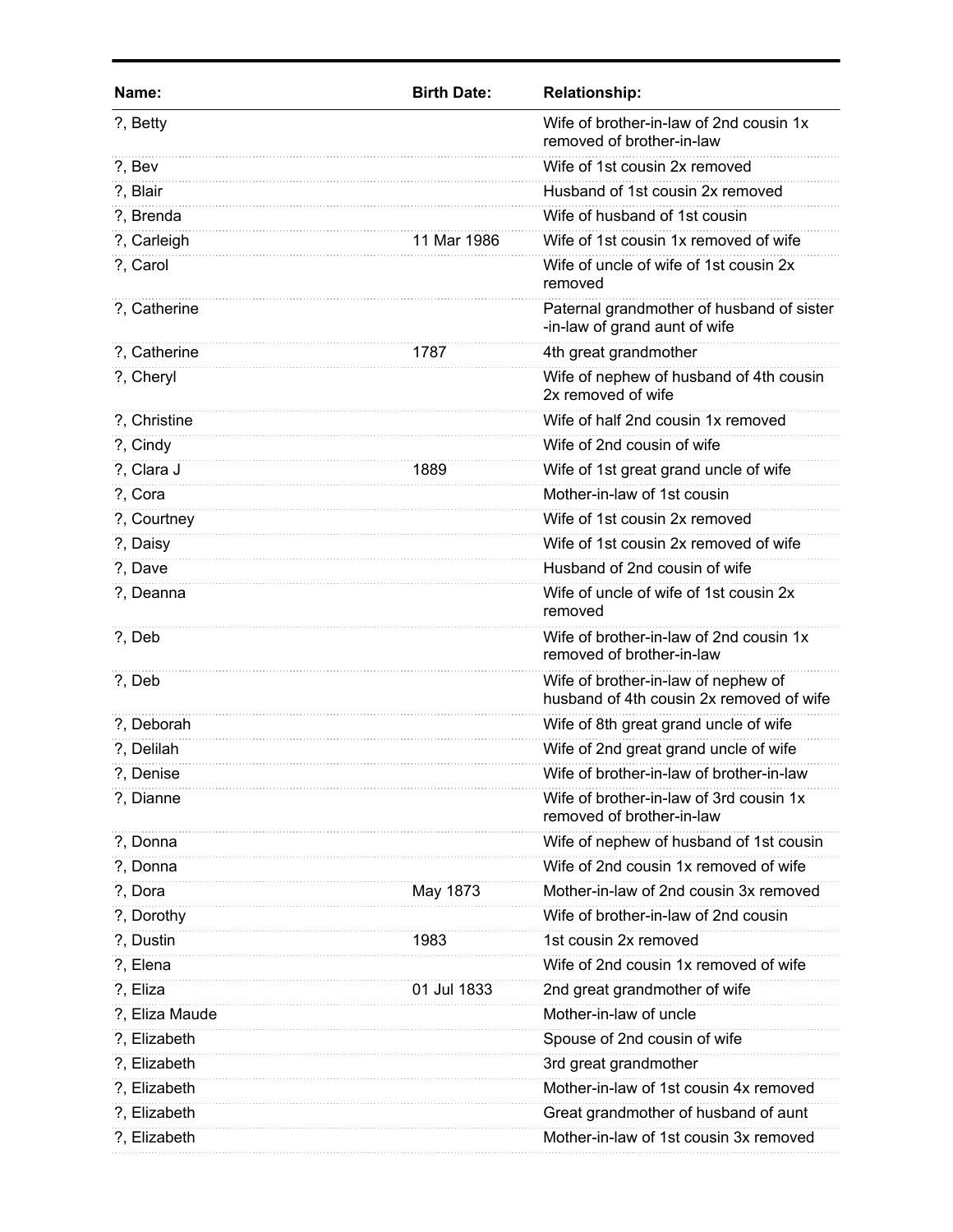| Name:            | <b>Birth Date:</b> | <b>Relationship:</b>                                             |
|------------------|--------------------|------------------------------------------------------------------|
| ?, Elizabeth     |                    | 9th great grandmother of wife                                    |
| ?, Elizabeth     |                    | Mother-in-law of 2nd great grand uncle                           |
| ?, Elizabeth     |                    | Mother-in-law of half grand aunt                                 |
| ?, Elizabeth     | 1803               | Paternal grandmother of wife of brother-in-<br>law of grand aunt |
| ?, Elizabeth     | 1812               | Mother-in-law of 1st cousin 4x removed                           |
| ?, Elizabeth     | 1817               | Paternal grandmother of husband of 2nd<br>cousin 3x removed      |
| ?, Elizabeth     | 1857               | Wife of grand uncle of wife of 2nd cousin<br>2x removed          |
| ?, Elizabeth     | 1859               | Mother-in-law of 1st cousin 2x removed                           |
| ?, Elsie         |                    | Wife of 2nd cousin 1x removed                                    |
| ?, Emily         | Feb 2009           | 1st cousin 3x removed                                            |
| ?, Emma C        | 1862               | Wife of brother-in-law of 1st cousin 3x<br>removed               |
| ?, Emma Jean     |                    | Wife of 1st great grand uncle of wife                            |
| ?, Evelyn Alvina | 1908               | Mother-in-law of 1st cousin                                      |
| ?, Fanny         | 1849               | Mother-in-law of 2nd cousin 3x removed                           |
| ?, Florence      |                    | Wife of 4th cousin 1x removed                                    |
| ?, Fran          |                    | Wife of 1st cousin 1x removed                                    |
| ?, Gertrude      |                    | Paternal grandmother of wife of 1st cousin<br>2x removed         |
| ?, Gwen          |                    | Wife of 1st cousin 1x removed                                    |
| ?, Hannah        |                    | 7th great grandmother of wife                                    |
| ?, Hannah        |                    | Mother-in-law of brother-in-law of great<br>grandfather          |
| ?, Harriet       | 1765               | 4th great grandmother                                            |
| ?, Hattie        | Apr 1868           | Mother-in-law of 1st cousin 1x removed                           |
| ?, Heather       |                    | Stepdaughter of 1st cousin                                       |
| ?, Hellen        | 1890               | Wife of 2nd cousin 2x removed                                    |
| ?, Hilda         |                    | Mother-in-law of 1st cousin                                      |
| ?, Hilery        |                    | Wife of brother-in-law of 2nd cousin of<br>wife                  |
| ?, Irma Jean     |                    | Wife of 4th cousin 1x removed                                    |
| ?, Isa           |                    | Wife of uncle of wife of 2nd cousin 2x<br>removed                |
| ?, Isabel        |                    | Stepdaughter of 1st cousin                                       |
| ?, Isabelle      |                    | Mother-in-law of brother-in-law                                  |
| ?, Ivana         |                    | Wife of 1st cousin 1x removed of wife                            |
| ?, James         |                    | Husband of 2nd cousin 1x removed of<br>wife                      |
| ?, Jane          |                    | Wife of 1st cousin 6x removed                                    |
| ?, Janet         |                    | Wife of 2nd cousin                                               |
| ?, Janice        |                    | Wife of sibling of husband of niece of wife                      |
| ?, Jay           |                    | Husband of 1st cousin 2x removed                                 |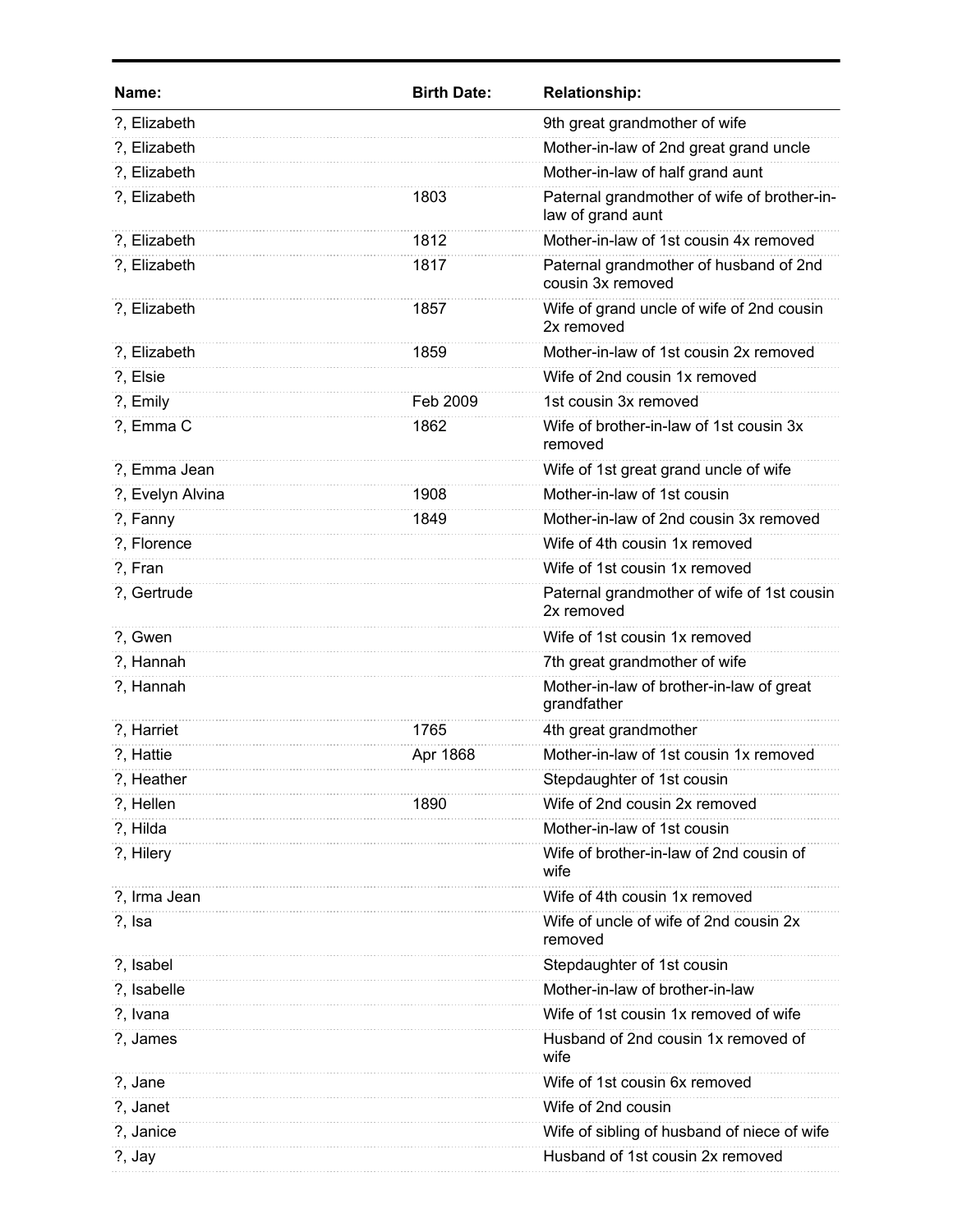| Name:            | <b>Birth Date:</b> | <b>Relationship:</b>                                           |
|------------------|--------------------|----------------------------------------------------------------|
| ?, Jean          | 26 Jul 1926        | Mother-in-law of 2nd cousin 1x removed                         |
| ?, Jeanette      |                    | Stepdaughter of 1st cousin                                     |
| ?, Jeff          |                    | Father of 1st cousin 3x removed                                |
| ?, Jeff          |                    | Husband of 1st cousin 2x removed                               |
| ?, Jen           |                    | Wife of 2nd cousin 2x removed                                  |
| ?, Jennifer      |                    | Wife of nephew of husband of 5th cousin                        |
| ?, Jennifer      |                    | Wife of 1st cousin 2x removed                                  |
| ?, Jennifer      |                    | Wife of 2nd cousin 1x removed of wife                          |
| ?, Jeraldeen     |                    | Mother-in-law of 1st cousin                                    |
| ?, Jerica        | 2000               | 1st cousin 3x removed                                          |
| ?, Joanne        |                    | Wife of 1st cousin 1x removed                                  |
| ?, Joanne        |                    | Wife of 1st cousin 1x removed                                  |
| ?, Jo-Anne       |                    | Wife of 5th cousin                                             |
| ?, Jody          |                    | Wife of 2nd cousin 2x removed                                  |
| ?, Judy          |                    | Wife of uncle of wife of 1st cousin 2x<br>removed              |
| ?, Julia         |                    | Wife of 5th cousin                                             |
| ?, June          |                    | Wife of 5th cousin                                             |
| ?, June          |                    | Wife of 1st cousin                                             |
| ?, Kal           | 1979               | Husband of 1st cousin 2x removed                               |
| ?, Karen         |                    | Wife of 1st cousin                                             |
| ?, Kathleen Mary | 21 Apr 1926        | Mother-in-law of sister-in-law                                 |
| ?, Kathy         |                    | Wife of 2nd cousin of wife                                     |
| ?, Kay           |                    | Mother-in-law of brother-in-law of sister-in-<br>law           |
| ?, Kerlyeen      |                    | Wife of 1st cousin 1x removed of wife                          |
| ?, Kim           |                    | Wife of brother-in-law of 5th cousin                           |
| ?, Kristen       |                    | Wife of 1st cousin 2x removed                                  |
| ?, Krysta        |                    | Wife of 1st cousin 2x removed                                  |
| ?, Laura         |                    | Wife of 1st cousin of husband of sister-in-<br>law             |
| ?, Laura         |                    | Wife of 5th cousin                                             |
| ?, Laura         |                    | Wife of 1st cousin 2x removed                                  |
| ?, Laura Anne    | 08 Jul 1992        | Stepdaughter of 2nd cousin 2x removed                          |
| ?, Laurie        |                    | Wife of 1st cousin of wife of 1st cousin 1x<br>removed of wife |
| ?, Leona         |                    | Wife of half 3rd cousin 1x removed                             |
| ?, Leva          |                    | Wife of 1st cousin 1x removed of wife                          |
| ?, Linda         |                    | Wife of 1st cousin of husband of sister-in-<br>law             |
| ?, Lisa          |                    | Wife of 1st cousin 2x removed                                  |
| ?, Lisa          |                    | Wife of 2nd cousin of wife                                     |
| ?, Lorrie        |                    | Wife of 5th cousin                                             |
| ?, Louisa        |                    | Mother-in-law of 1st cousin 3x removed                         |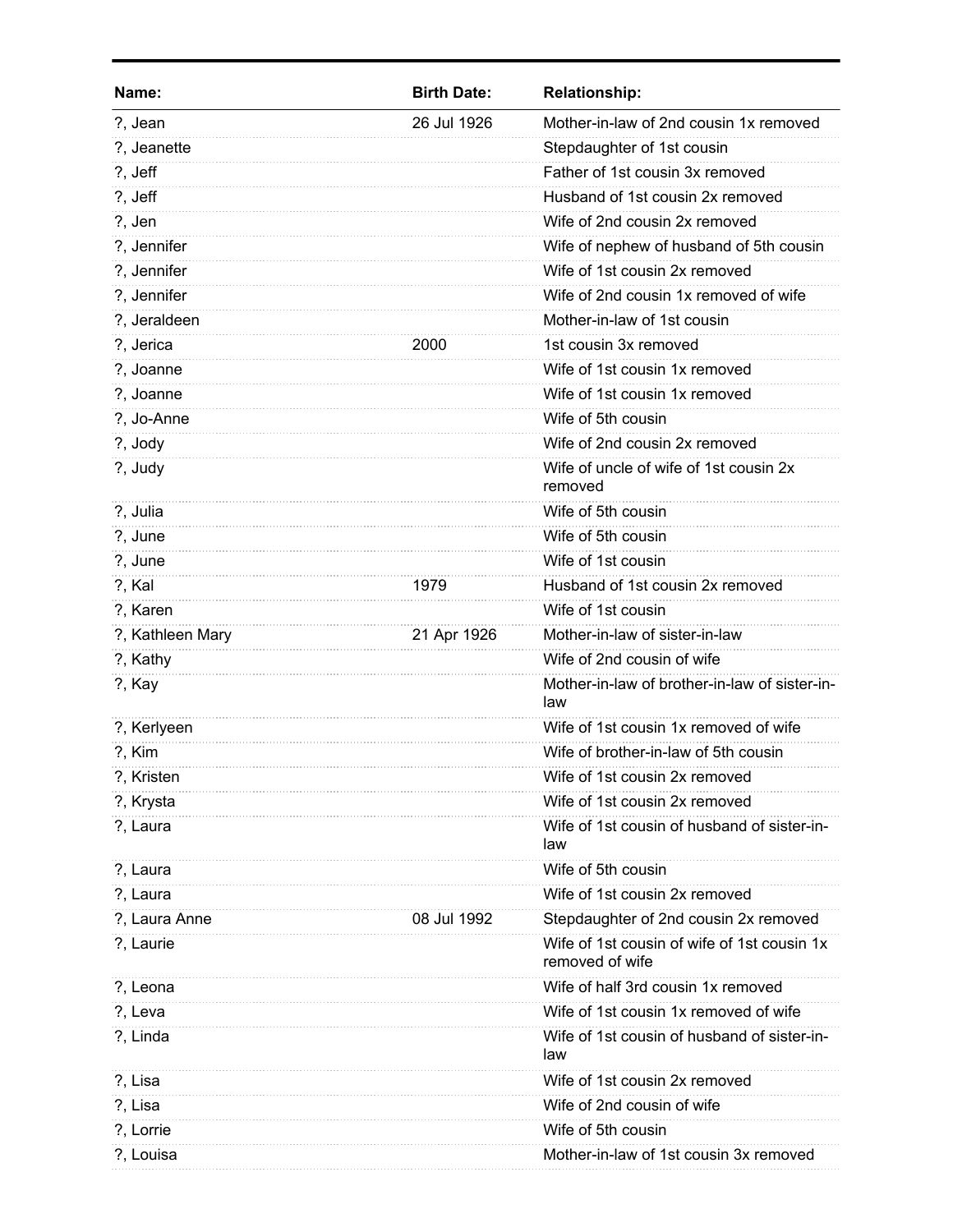| Name:         | <b>Birth Date:</b> | <b>Relationship:</b>                                                 |
|---------------|--------------------|----------------------------------------------------------------------|
| ?, Louise     |                    | Wife of nephew of husband of grand aunt<br>of wife                   |
| ?, Lucinda    |                    | Mother-in-law of 1st cousin 3x removed                               |
| ?, Lydia      |                    | Wife of 8th great grand uncle of wife                                |
| ?, Lynda      |                    | Wife of brother-in-law of 2nd cousin 1x<br>removed of brother-in-law |
| ?, Mande      | 1880               | Wife of 1st cousin 3x removed                                        |
| ?, Marcy      |                    | Wife of 2nd cousin of wife                                           |
| ?, Marg       |                    | Wife of brother-in-law of uncle                                      |
| ?, Marg       |                    | Wife of brother-in-law of 2nd cousin 1x<br>removed of brother-in-law |
| ?, Margaret   |                    | Mother-in-law of 1st cousin 1x removed                               |
| ?, Margaret   |                    | Maternal grandmother of wife of nephew<br>of wife                    |
| ?, Margaret   |                    | Wife of grand uncle of wife of nephew of<br>wife                     |
| ?, Marie-Line |                    | Wife of step grandson of aunt                                        |
| ?, Marilyn    |                    | Wife of step grandson of aunt                                        |
| ?, Marilyn    |                    | Wife of father-in-law of brother-in-law                              |
| ?, Marilyn    |                    | Wife of 1st cousin 1x removed of wife                                |
| ?, Marion     | 1902               | Wife of 2nd cousin 3x removed                                        |
| ?, Marlene    |                    | Wife of uncle of wife                                                |
| ?, Martha     | 1847               | Mother-in-law of sister-in-law of 1st cousin<br>3x removed           |
| ?, Mary       |                    | 6th great grandmother of wife                                        |
| ?, Mary       |                    | Mother-in-law of 1st cousin                                          |
| ?, Mary       |                    | 4th great grandmother                                                |
| ?, Mary       |                    | Wife of 2nd cousin 1x removed                                        |
| ?, Mary       | 1800               | Mother-in-law of 1st great grand uncle                               |
| ?, Mary       | 1844               | Mother-in-law of 1st cousin 2x removed                               |
| ?, Mary       | 1845               | Wife of 1st cousin 2x removed of wife of<br>2nd cousin 2x removed    |
| ?, Mary Ann   |                    | Maternal grandmother of husband of aunt                              |
| ?, Melanie    |                    | Wife of 5th cousin                                                   |
| ?, Melanie    |                    | Wife of 1st cousin 2x removed                                        |
| ?, Melissa    |                    | Wife of 1st cousin 2x removed                                        |
| ?, Michele    |                    | Wife of brother-in-law of 1st cousin                                 |
| ?, Mildred    | 1819               | Mother-in-law of grand aunt                                          |
| ?, Myrtle     |                    | Wife of stepson of 1st great grand aunt of<br>wife                   |
| ?, Nancy      |                    | Wife of 1st cousin 1x removed                                        |
| ?, Nellie     |                    | Niece of wife of 1st cousin 4x removed of<br>wife                    |
| ?, Nikki      |                    | Wife of 1st cousin 2x removed                                        |
| ?, Pam        |                    | Wife of 5th cousin                                                   |
|               |                    |                                                                      |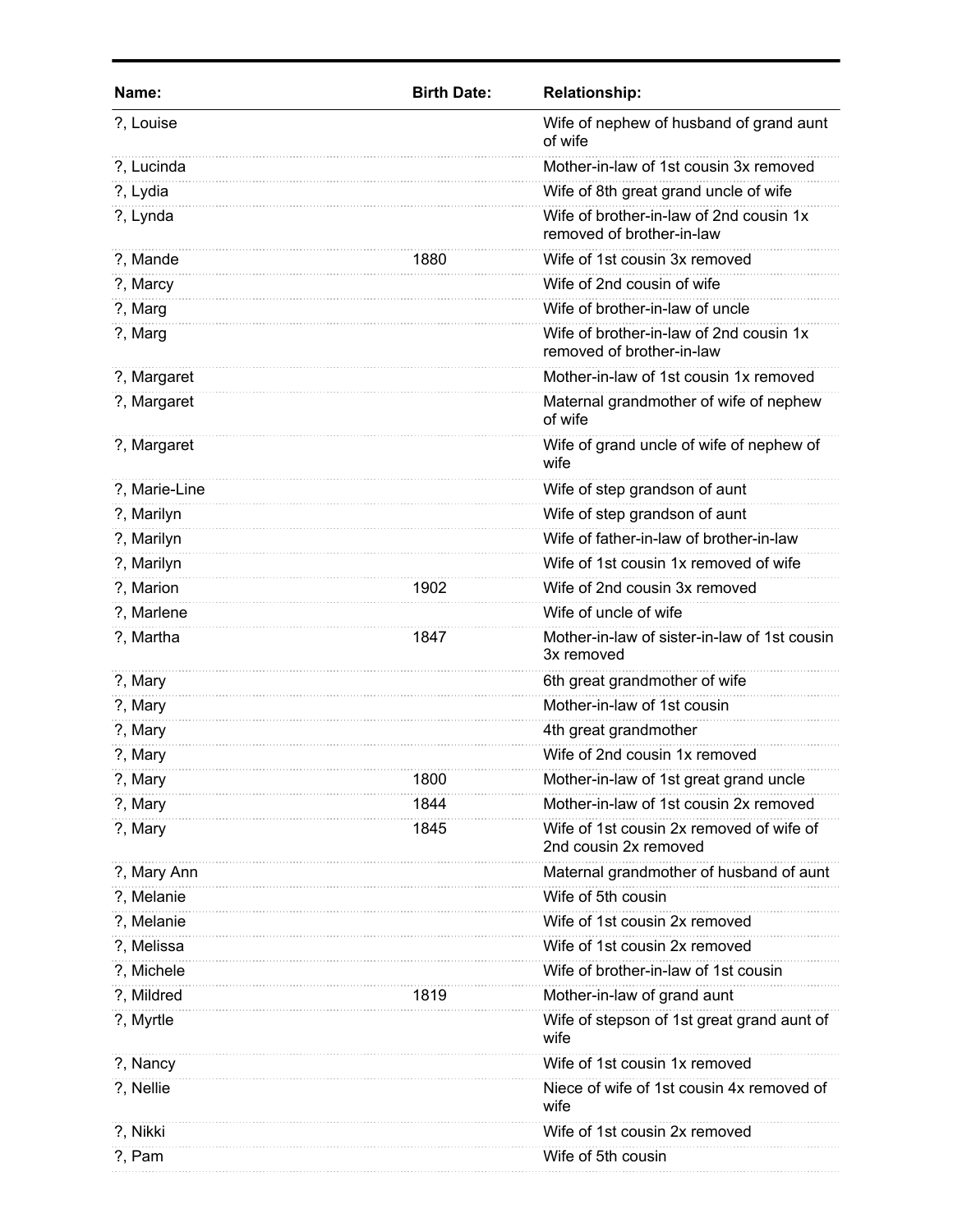| Name:            | <b>Birth Date:</b> | <b>Relationship:</b>                                                      |
|------------------|--------------------|---------------------------------------------------------------------------|
| ?, Pearl E       | 04 Sep 1901        | Wife of 3rd cousin 2x removed                                             |
| ?, Phyllis       |                    | Wife of 1st cousin                                                        |
| ?, Priscilla     |                    | Wife of 1st cousin 7x removed of wife                                     |
| ?, Robert        |                    | Stepson of 1st cousin                                                     |
| ?, Ronee         |                    | Wife of brother-in-law of 5th cousin                                      |
| ?, Rose          | 2010               | 1st cousin 3x removed                                                     |
| ?, Rosemary      |                    | Wife of 1st cousin                                                        |
| ?, Ruth          |                    | Wife of brother-in-law of uncle                                           |
| ?, Sarah         |                    | Wife of 3rd cousin 7x removed of wife                                     |
| ?, Sarah         |                    | Wife of 1st cousin 7x removed of wife                                     |
| ?, Sarah         |                    | Wife of 1st cousin 7x removed of wife                                     |
| ?, Sarah         | 1800               | Great grandmother of husband of 1st<br>cousin 1x removed                  |
| ?, Sarah         | 1815               | Maternal grandmother of wife of uncle of<br>wife of 2nd cousin 2x removed |
| ?, Sarah B       | 1824               | 2nd great grandmother                                                     |
| ?, Shannon Clare |                    | 2nd cousin 2x removed                                                     |
| ?, Sharla        |                    | Wife of grand nephew of husband of 4th<br>cousin 2x removed of wife       |
| ?, Sharon        |                    | Wife of brother-in-law of uncle                                           |
| ?, Sheena        |                    | Wife of grand nephew of husband of 1st<br>cousin                          |
| ?, Sheila        |                    | Mother-in-law of sister-in-law of 1st cousin<br>1x removed of wife        |
| ?, Shelly        |                    | Wife of 2nd cousin of wife                                                |
| ?, Shirley       |                    | Wife of nephew of husband of sister-in-law<br>of grand aunt of wife       |
| ?, Shirley       |                    | Wife of 1st cousin 1x removed of wife                                     |
| ?, Shivonne      |                    | Wife of grand nephew of husband of 1st<br>cousin                          |
| ?, Stacii        |                    | Wife of grand nephew of husband of 1st<br>cousin                          |
| ?, Stella        |                    | Niece of wife of 1st cousin 4x removed of<br>wife                         |
| ?, Stella        |                    | Wife of brother-in-law of brother-in-law                                  |
| ?, Steph         |                    | Wife of 1st cousin 2x removed                                             |
| ?, Susan         | 1832               | Wife of 1st cousin 2x removed of wife of<br>2nd cousin 2x removed         |
| ?, Suzanne       |                    | Wife of 1st cousin                                                        |
| ?, Tabitha       |                    | Wife of 1st cousin 2x removed                                             |
| ?, Tamara        |                    | Wife of 5th cousin                                                        |
| ?, Terri         |                    | Wife of brother-in-law of 1st cousin                                      |
| ?, Tisha         |                    | Wife of grand nephew of husband of 1st<br>cousin                          |
| ?, Tracey        |                    | Wife of 1st cousin 1x removed                                             |
|                  |                    |                                                                           |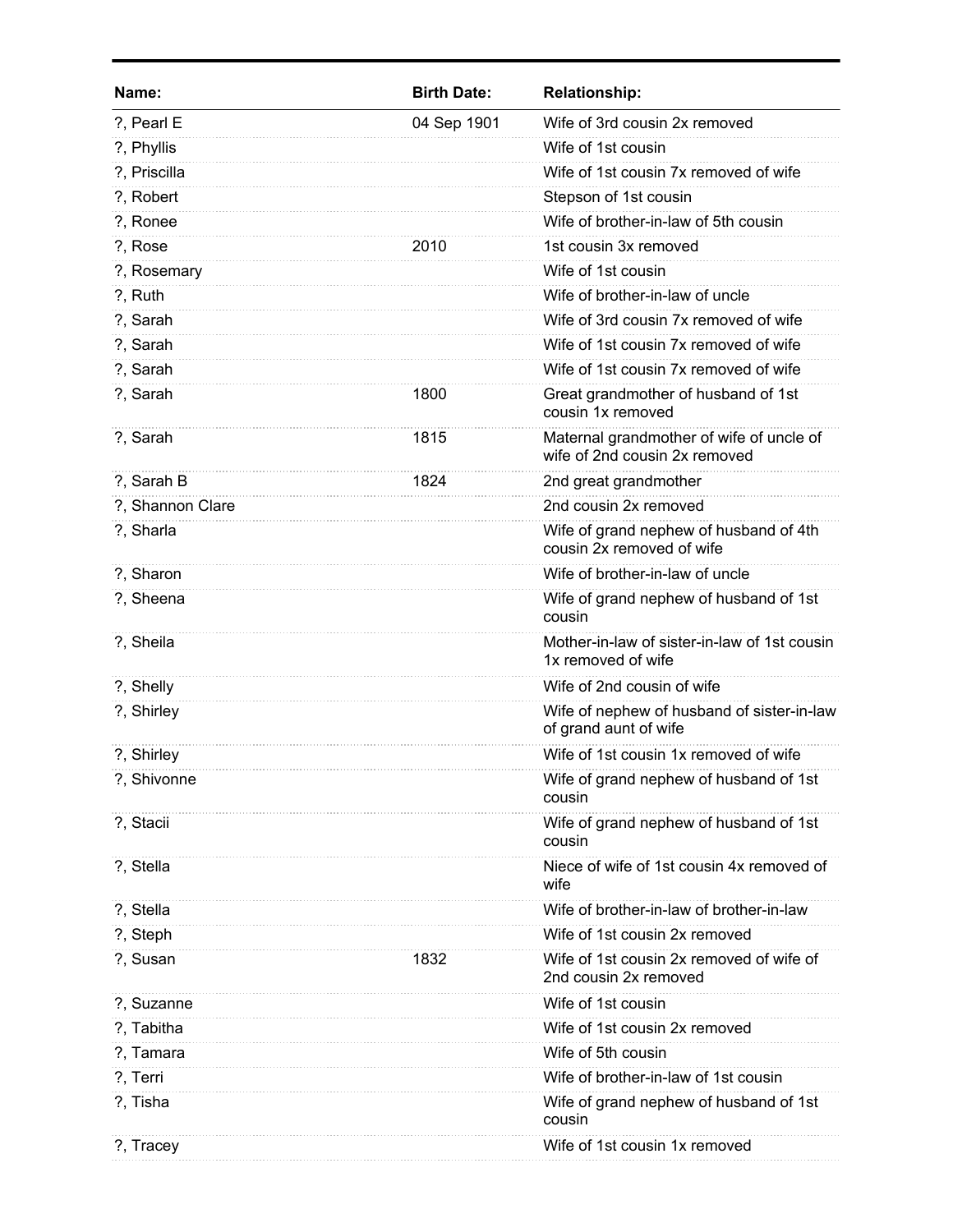| ?, Travis<br>1st cousin 2x removed<br>Wife of brother-in-law of 2nd cousin of<br>?, Unjoo<br>wife<br>Wife of 1st cousin 2x removed of wife<br>?, Velma<br>Mother-in-law of 3rd cousin 1x removed of<br>?, Vera<br>brother-in-law<br>Mother-in-law of uncle<br>?, Verna<br>Wife of uncle of wife of 1st cousin 2x<br>?, Vicki<br>removed<br>Wife of 2nd cousin of wife<br>?, Victoria<br>?, Viola<br>Wife of 1st great grand uncle of wife<br>Wife of husband of aunt<br>?, Wilda<br>?, Yvonne<br>Wife of 2nd cousin of wife<br>Abbott, Clarence<br>Husband of grand aunt of wife<br>Abbott, Kenneth<br>1st cousin 1x removed of wife<br>Abbott, Mason E<br>Husband of grand aunt of wife<br>Abbott, Robert<br>1st cousin 1x removed of wife<br>Abbott, Thelma Evelyn<br>30 Jul 1924<br>1st cousin 1x removed of wife<br>Adair, Clara Frances<br>Wife of 1st great grand uncle of wife<br>19 Dec 1904<br>Husband of 1st cousin 1x removed<br>Adams, Carl<br>Adams, Elizabeth<br>5th great grandmother<br>1739<br>1st cousin 2x removed<br>Adams, Jamie<br>1978<br>Adamson, Hannah<br>4th great grandmother<br>Addison, Ann<br>Aunt of wife of 1st great grand uncle<br>1794<br>Addison, Ann<br>Sister-in-law of 1st great grand uncle<br>1838<br>Aunt of wife of 1st great grand uncle<br>Addison, Arabella<br>1789<br>Addison, Arabella<br>Sister-in-law of 1st great grand uncle<br>1836<br>Addison, Ellen<br>1832<br>Sister-in-law of 1st great grand uncle<br>Aunt of wife of 1st great grand uncle<br>Addison, Francis<br>1788<br>Addison, Henry<br>Uncle of wife of 1st great grand uncle<br>1807<br>1848<br>Sister-in-law of 1st great grand uncle<br>Addison, Mary<br>Addison, Sarah<br>Aunt of wife of 1st great grand uncle<br>1792<br>Addison, Sarah Hutchinson<br>1827<br>Wife of 1st great grand uncle<br>Paternal grandfather of wife of 1st great<br>Addison, Thomas<br>1760<br>grand uncle<br>Uncle of wife of 1st great grand uncle<br>Addison, Thomas<br>1795<br>Addison, Thomas<br>1829<br>Brother-in-law of 1st great grand uncle<br>Addison, William<br>Father-in-law of 1st great grand uncle<br>1801<br>Addison, William<br>Brother-in-law of 1st great grand uncle<br>1845<br>Aesie, Jill<br>Wife of 1st cousin 2x removed<br>AileenTaylor, Helen<br>1927<br>2nd cousin<br>Wife of 2nd great grand uncle of wife<br>Albeitz, Susan<br>06 Jun 1851<br>Alexander, ?<br>3rd cousin 1x removed | Name: | <b>Birth Date:</b> | <b>Relationship:</b> |
|-------------------------------------------------------------------------------------------------------------------------------------------------------------------------------------------------------------------------------------------------------------------------------------------------------------------------------------------------------------------------------------------------------------------------------------------------------------------------------------------------------------------------------------------------------------------------------------------------------------------------------------------------------------------------------------------------------------------------------------------------------------------------------------------------------------------------------------------------------------------------------------------------------------------------------------------------------------------------------------------------------------------------------------------------------------------------------------------------------------------------------------------------------------------------------------------------------------------------------------------------------------------------------------------------------------------------------------------------------------------------------------------------------------------------------------------------------------------------------------------------------------------------------------------------------------------------------------------------------------------------------------------------------------------------------------------------------------------------------------------------------------------------------------------------------------------------------------------------------------------------------------------------------------------------------------------------------------------------------------------------------------------------------------------------------------------------------------------------------------------------------------------------------------------------------------------------------------------------------------------------------------------------------------------------------------------------------------------------------------------------------------------------------------------|-------|--------------------|----------------------|
|                                                                                                                                                                                                                                                                                                                                                                                                                                                                                                                                                                                                                                                                                                                                                                                                                                                                                                                                                                                                                                                                                                                                                                                                                                                                                                                                                                                                                                                                                                                                                                                                                                                                                                                                                                                                                                                                                                                                                                                                                                                                                                                                                                                                                                                                                                                                                                                                                   |       |                    |                      |
|                                                                                                                                                                                                                                                                                                                                                                                                                                                                                                                                                                                                                                                                                                                                                                                                                                                                                                                                                                                                                                                                                                                                                                                                                                                                                                                                                                                                                                                                                                                                                                                                                                                                                                                                                                                                                                                                                                                                                                                                                                                                                                                                                                                                                                                                                                                                                                                                                   |       |                    |                      |
|                                                                                                                                                                                                                                                                                                                                                                                                                                                                                                                                                                                                                                                                                                                                                                                                                                                                                                                                                                                                                                                                                                                                                                                                                                                                                                                                                                                                                                                                                                                                                                                                                                                                                                                                                                                                                                                                                                                                                                                                                                                                                                                                                                                                                                                                                                                                                                                                                   |       |                    |                      |
|                                                                                                                                                                                                                                                                                                                                                                                                                                                                                                                                                                                                                                                                                                                                                                                                                                                                                                                                                                                                                                                                                                                                                                                                                                                                                                                                                                                                                                                                                                                                                                                                                                                                                                                                                                                                                                                                                                                                                                                                                                                                                                                                                                                                                                                                                                                                                                                                                   |       |                    |                      |
|                                                                                                                                                                                                                                                                                                                                                                                                                                                                                                                                                                                                                                                                                                                                                                                                                                                                                                                                                                                                                                                                                                                                                                                                                                                                                                                                                                                                                                                                                                                                                                                                                                                                                                                                                                                                                                                                                                                                                                                                                                                                                                                                                                                                                                                                                                                                                                                                                   |       |                    |                      |
|                                                                                                                                                                                                                                                                                                                                                                                                                                                                                                                                                                                                                                                                                                                                                                                                                                                                                                                                                                                                                                                                                                                                                                                                                                                                                                                                                                                                                                                                                                                                                                                                                                                                                                                                                                                                                                                                                                                                                                                                                                                                                                                                                                                                                                                                                                                                                                                                                   |       |                    |                      |
|                                                                                                                                                                                                                                                                                                                                                                                                                                                                                                                                                                                                                                                                                                                                                                                                                                                                                                                                                                                                                                                                                                                                                                                                                                                                                                                                                                                                                                                                                                                                                                                                                                                                                                                                                                                                                                                                                                                                                                                                                                                                                                                                                                                                                                                                                                                                                                                                                   |       |                    |                      |
|                                                                                                                                                                                                                                                                                                                                                                                                                                                                                                                                                                                                                                                                                                                                                                                                                                                                                                                                                                                                                                                                                                                                                                                                                                                                                                                                                                                                                                                                                                                                                                                                                                                                                                                                                                                                                                                                                                                                                                                                                                                                                                                                                                                                                                                                                                                                                                                                                   |       |                    |                      |
|                                                                                                                                                                                                                                                                                                                                                                                                                                                                                                                                                                                                                                                                                                                                                                                                                                                                                                                                                                                                                                                                                                                                                                                                                                                                                                                                                                                                                                                                                                                                                                                                                                                                                                                                                                                                                                                                                                                                                                                                                                                                                                                                                                                                                                                                                                                                                                                                                   |       |                    |                      |
|                                                                                                                                                                                                                                                                                                                                                                                                                                                                                                                                                                                                                                                                                                                                                                                                                                                                                                                                                                                                                                                                                                                                                                                                                                                                                                                                                                                                                                                                                                                                                                                                                                                                                                                                                                                                                                                                                                                                                                                                                                                                                                                                                                                                                                                                                                                                                                                                                   |       |                    |                      |
|                                                                                                                                                                                                                                                                                                                                                                                                                                                                                                                                                                                                                                                                                                                                                                                                                                                                                                                                                                                                                                                                                                                                                                                                                                                                                                                                                                                                                                                                                                                                                                                                                                                                                                                                                                                                                                                                                                                                                                                                                                                                                                                                                                                                                                                                                                                                                                                                                   |       |                    |                      |
|                                                                                                                                                                                                                                                                                                                                                                                                                                                                                                                                                                                                                                                                                                                                                                                                                                                                                                                                                                                                                                                                                                                                                                                                                                                                                                                                                                                                                                                                                                                                                                                                                                                                                                                                                                                                                                                                                                                                                                                                                                                                                                                                                                                                                                                                                                                                                                                                                   |       |                    |                      |
|                                                                                                                                                                                                                                                                                                                                                                                                                                                                                                                                                                                                                                                                                                                                                                                                                                                                                                                                                                                                                                                                                                                                                                                                                                                                                                                                                                                                                                                                                                                                                                                                                                                                                                                                                                                                                                                                                                                                                                                                                                                                                                                                                                                                                                                                                                                                                                                                                   |       |                    |                      |
|                                                                                                                                                                                                                                                                                                                                                                                                                                                                                                                                                                                                                                                                                                                                                                                                                                                                                                                                                                                                                                                                                                                                                                                                                                                                                                                                                                                                                                                                                                                                                                                                                                                                                                                                                                                                                                                                                                                                                                                                                                                                                                                                                                                                                                                                                                                                                                                                                   |       |                    |                      |
|                                                                                                                                                                                                                                                                                                                                                                                                                                                                                                                                                                                                                                                                                                                                                                                                                                                                                                                                                                                                                                                                                                                                                                                                                                                                                                                                                                                                                                                                                                                                                                                                                                                                                                                                                                                                                                                                                                                                                                                                                                                                                                                                                                                                                                                                                                                                                                                                                   |       |                    |                      |
|                                                                                                                                                                                                                                                                                                                                                                                                                                                                                                                                                                                                                                                                                                                                                                                                                                                                                                                                                                                                                                                                                                                                                                                                                                                                                                                                                                                                                                                                                                                                                                                                                                                                                                                                                                                                                                                                                                                                                                                                                                                                                                                                                                                                                                                                                                                                                                                                                   |       |                    |                      |
|                                                                                                                                                                                                                                                                                                                                                                                                                                                                                                                                                                                                                                                                                                                                                                                                                                                                                                                                                                                                                                                                                                                                                                                                                                                                                                                                                                                                                                                                                                                                                                                                                                                                                                                                                                                                                                                                                                                                                                                                                                                                                                                                                                                                                                                                                                                                                                                                                   |       |                    |                      |
|                                                                                                                                                                                                                                                                                                                                                                                                                                                                                                                                                                                                                                                                                                                                                                                                                                                                                                                                                                                                                                                                                                                                                                                                                                                                                                                                                                                                                                                                                                                                                                                                                                                                                                                                                                                                                                                                                                                                                                                                                                                                                                                                                                                                                                                                                                                                                                                                                   |       |                    |                      |
|                                                                                                                                                                                                                                                                                                                                                                                                                                                                                                                                                                                                                                                                                                                                                                                                                                                                                                                                                                                                                                                                                                                                                                                                                                                                                                                                                                                                                                                                                                                                                                                                                                                                                                                                                                                                                                                                                                                                                                                                                                                                                                                                                                                                                                                                                                                                                                                                                   |       |                    |                      |
|                                                                                                                                                                                                                                                                                                                                                                                                                                                                                                                                                                                                                                                                                                                                                                                                                                                                                                                                                                                                                                                                                                                                                                                                                                                                                                                                                                                                                                                                                                                                                                                                                                                                                                                                                                                                                                                                                                                                                                                                                                                                                                                                                                                                                                                                                                                                                                                                                   |       |                    |                      |
|                                                                                                                                                                                                                                                                                                                                                                                                                                                                                                                                                                                                                                                                                                                                                                                                                                                                                                                                                                                                                                                                                                                                                                                                                                                                                                                                                                                                                                                                                                                                                                                                                                                                                                                                                                                                                                                                                                                                                                                                                                                                                                                                                                                                                                                                                                                                                                                                                   |       |                    |                      |
|                                                                                                                                                                                                                                                                                                                                                                                                                                                                                                                                                                                                                                                                                                                                                                                                                                                                                                                                                                                                                                                                                                                                                                                                                                                                                                                                                                                                                                                                                                                                                                                                                                                                                                                                                                                                                                                                                                                                                                                                                                                                                                                                                                                                                                                                                                                                                                                                                   |       |                    |                      |
|                                                                                                                                                                                                                                                                                                                                                                                                                                                                                                                                                                                                                                                                                                                                                                                                                                                                                                                                                                                                                                                                                                                                                                                                                                                                                                                                                                                                                                                                                                                                                                                                                                                                                                                                                                                                                                                                                                                                                                                                                                                                                                                                                                                                                                                                                                                                                                                                                   |       |                    |                      |
|                                                                                                                                                                                                                                                                                                                                                                                                                                                                                                                                                                                                                                                                                                                                                                                                                                                                                                                                                                                                                                                                                                                                                                                                                                                                                                                                                                                                                                                                                                                                                                                                                                                                                                                                                                                                                                                                                                                                                                                                                                                                                                                                                                                                                                                                                                                                                                                                                   |       |                    |                      |
|                                                                                                                                                                                                                                                                                                                                                                                                                                                                                                                                                                                                                                                                                                                                                                                                                                                                                                                                                                                                                                                                                                                                                                                                                                                                                                                                                                                                                                                                                                                                                                                                                                                                                                                                                                                                                                                                                                                                                                                                                                                                                                                                                                                                                                                                                                                                                                                                                   |       |                    |                      |
|                                                                                                                                                                                                                                                                                                                                                                                                                                                                                                                                                                                                                                                                                                                                                                                                                                                                                                                                                                                                                                                                                                                                                                                                                                                                                                                                                                                                                                                                                                                                                                                                                                                                                                                                                                                                                                                                                                                                                                                                                                                                                                                                                                                                                                                                                                                                                                                                                   |       |                    |                      |
|                                                                                                                                                                                                                                                                                                                                                                                                                                                                                                                                                                                                                                                                                                                                                                                                                                                                                                                                                                                                                                                                                                                                                                                                                                                                                                                                                                                                                                                                                                                                                                                                                                                                                                                                                                                                                                                                                                                                                                                                                                                                                                                                                                                                                                                                                                                                                                                                                   |       |                    |                      |
|                                                                                                                                                                                                                                                                                                                                                                                                                                                                                                                                                                                                                                                                                                                                                                                                                                                                                                                                                                                                                                                                                                                                                                                                                                                                                                                                                                                                                                                                                                                                                                                                                                                                                                                                                                                                                                                                                                                                                                                                                                                                                                                                                                                                                                                                                                                                                                                                                   |       |                    |                      |
|                                                                                                                                                                                                                                                                                                                                                                                                                                                                                                                                                                                                                                                                                                                                                                                                                                                                                                                                                                                                                                                                                                                                                                                                                                                                                                                                                                                                                                                                                                                                                                                                                                                                                                                                                                                                                                                                                                                                                                                                                                                                                                                                                                                                                                                                                                                                                                                                                   |       |                    |                      |
|                                                                                                                                                                                                                                                                                                                                                                                                                                                                                                                                                                                                                                                                                                                                                                                                                                                                                                                                                                                                                                                                                                                                                                                                                                                                                                                                                                                                                                                                                                                                                                                                                                                                                                                                                                                                                                                                                                                                                                                                                                                                                                                                                                                                                                                                                                                                                                                                                   |       |                    |                      |
|                                                                                                                                                                                                                                                                                                                                                                                                                                                                                                                                                                                                                                                                                                                                                                                                                                                                                                                                                                                                                                                                                                                                                                                                                                                                                                                                                                                                                                                                                                                                                                                                                                                                                                                                                                                                                                                                                                                                                                                                                                                                                                                                                                                                                                                                                                                                                                                                                   |       |                    |                      |
|                                                                                                                                                                                                                                                                                                                                                                                                                                                                                                                                                                                                                                                                                                                                                                                                                                                                                                                                                                                                                                                                                                                                                                                                                                                                                                                                                                                                                                                                                                                                                                                                                                                                                                                                                                                                                                                                                                                                                                                                                                                                                                                                                                                                                                                                                                                                                                                                                   |       |                    |                      |
|                                                                                                                                                                                                                                                                                                                                                                                                                                                                                                                                                                                                                                                                                                                                                                                                                                                                                                                                                                                                                                                                                                                                                                                                                                                                                                                                                                                                                                                                                                                                                                                                                                                                                                                                                                                                                                                                                                                                                                                                                                                                                                                                                                                                                                                                                                                                                                                                                   |       |                    |                      |
|                                                                                                                                                                                                                                                                                                                                                                                                                                                                                                                                                                                                                                                                                                                                                                                                                                                                                                                                                                                                                                                                                                                                                                                                                                                                                                                                                                                                                                                                                                                                                                                                                                                                                                                                                                                                                                                                                                                                                                                                                                                                                                                                                                                                                                                                                                                                                                                                                   |       |                    |                      |
|                                                                                                                                                                                                                                                                                                                                                                                                                                                                                                                                                                                                                                                                                                                                                                                                                                                                                                                                                                                                                                                                                                                                                                                                                                                                                                                                                                                                                                                                                                                                                                                                                                                                                                                                                                                                                                                                                                                                                                                                                                                                                                                                                                                                                                                                                                                                                                                                                   |       |                    |                      |
|                                                                                                                                                                                                                                                                                                                                                                                                                                                                                                                                                                                                                                                                                                                                                                                                                                                                                                                                                                                                                                                                                                                                                                                                                                                                                                                                                                                                                                                                                                                                                                                                                                                                                                                                                                                                                                                                                                                                                                                                                                                                                                                                                                                                                                                                                                                                                                                                                   |       |                    |                      |
|                                                                                                                                                                                                                                                                                                                                                                                                                                                                                                                                                                                                                                                                                                                                                                                                                                                                                                                                                                                                                                                                                                                                                                                                                                                                                                                                                                                                                                                                                                                                                                                                                                                                                                                                                                                                                                                                                                                                                                                                                                                                                                                                                                                                                                                                                                                                                                                                                   |       |                    |                      |
|                                                                                                                                                                                                                                                                                                                                                                                                                                                                                                                                                                                                                                                                                                                                                                                                                                                                                                                                                                                                                                                                                                                                                                                                                                                                                                                                                                                                                                                                                                                                                                                                                                                                                                                                                                                                                                                                                                                                                                                                                                                                                                                                                                                                                                                                                                                                                                                                                   |       |                    |                      |
|                                                                                                                                                                                                                                                                                                                                                                                                                                                                                                                                                                                                                                                                                                                                                                                                                                                                                                                                                                                                                                                                                                                                                                                                                                                                                                                                                                                                                                                                                                                                                                                                                                                                                                                                                                                                                                                                                                                                                                                                                                                                                                                                                                                                                                                                                                                                                                                                                   |       |                    |                      |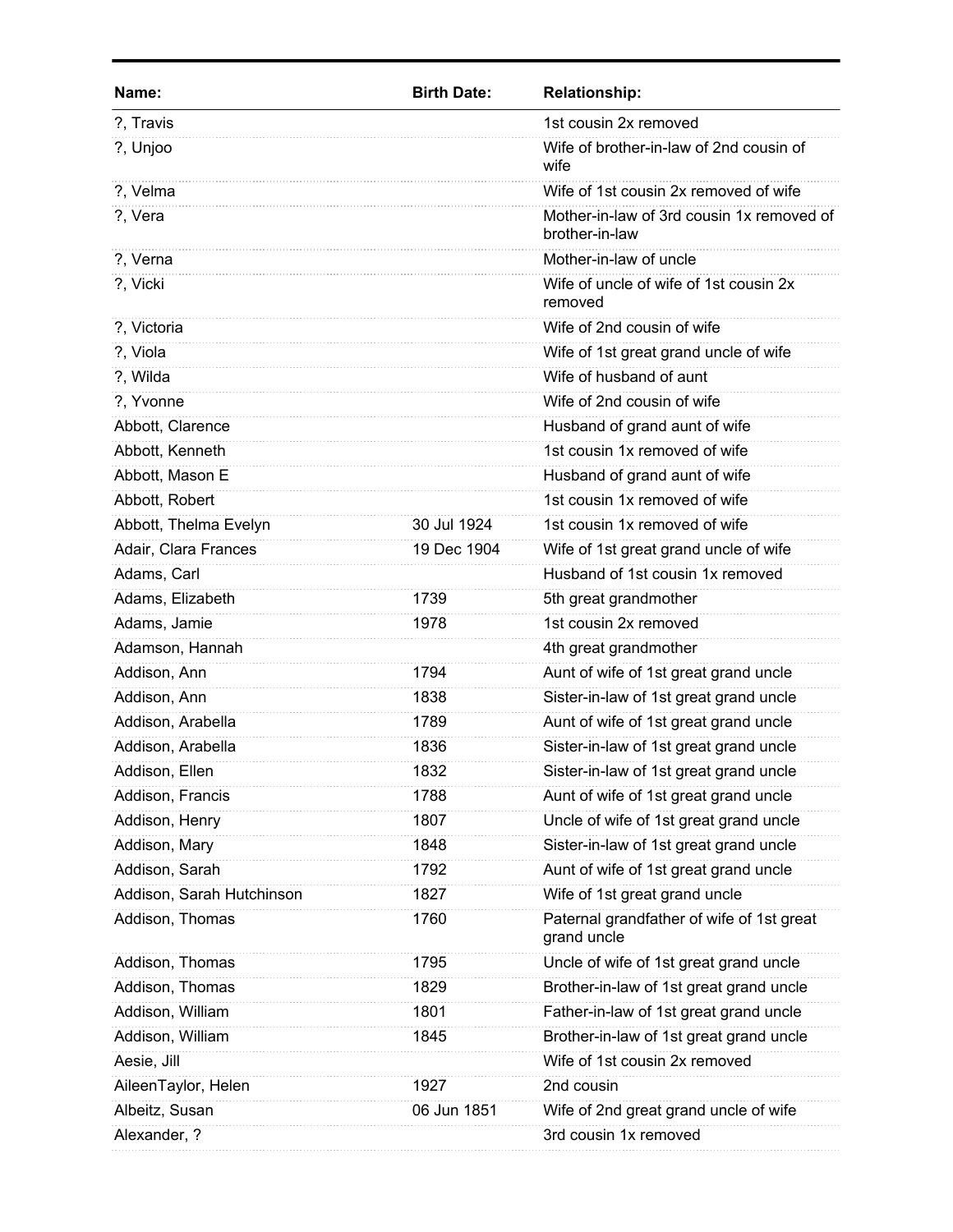| Name:               | <b>Birth Date:</b> | <b>Relationship:</b>                                                   |
|---------------------|--------------------|------------------------------------------------------------------------|
| Alexander, ?        |                    | Grand niece of wife of 2nd cousin 2x<br>removed                        |
| Alexander, ?        |                    | Husband of niece of wife of 2nd cousin 2x<br>removed                   |
| Alexander, ?        |                    | Grand niece of wife of 2nd cousin 2x<br>removed                        |
| Alexander, ?        |                    | Grand nephew of wife of 2nd cousin 2x<br>removed                       |
| Alexander, Earl     |                    | Husband of 2nd cousin 2x removed                                       |
| Alexander, Jesse    |                    | Mother-in-law of 1st cousin 3x removed                                 |
| Allen, Jenny Hazel  |                    | Wife of 3rd cousin 2x removed                                          |
| Allen, Mary         |                    | 6th great grandmother                                                  |
| Allen, Mary Edna    |                    | Wife of 2nd cousin 3x removed of wife                                  |
| Allen, Mike         |                    | Husband of sister-in-law of 1st cousin 1x<br>removed of wife           |
| Allin, Carol        | 16 Feb 1957        | 2nd cousin of wife                                                     |
| Allin, Darlene      | 17 Jul 1950        | 2nd cousin of wife                                                     |
| Allin, Irvin        | 22 Nov 1933        | Husband of 1st cousin 1x removed of wife                               |
| Allin, James        | 16 Sep 1963        | 2nd cousin of wife                                                     |
| Allin, Jesse        |                    | Husband of 4th cousin 2x removed of wife                               |
| Allin, Larry        | 17 Dec 1953        | 2nd cousin of wife                                                     |
| Allin, Lynda        | 17 Dec 1953        | 2nd cousin of wife                                                     |
| Alward, Margaret    |                    | Wife of 3rd great grand uncle                                          |
| Amey, Rose Hannah   |                    | Wife of 1st cousin 2x removed of wife of<br>2nd cousin 2x removed      |
| Anderson, B         |                    | Husband of 2nd cousin 2x removed                                       |
| Anderson, Brian     | 1965               | Grand nephew of husband of sister-in-law<br>of grand aunt of wife      |
| Anderson, Carol     | 1964               | Grand niece of husband of sister-in-law of<br>grand aunt of wife       |
| Anderson, Debbie    |                    | 5th cousin                                                             |
| Anderson, Doug      |                    | 5th cousin                                                             |
| Anderson, Fred      |                    | Husband of niece of husband of sister-in-<br>law of grand aunt of wife |
| Anderson, Gail      | 1966               | Grand niece of husband of sister-in-law of<br>grand aunt of wife       |
| Anderson, Gordon    |                    | 3rd cousin 1x removed                                                  |
| Anderson, Harry     |                    | 3rd cousin 1x removed                                                  |
| Anderson, Jeannette |                    | 3rd cousin 1x removed                                                  |
| Anderson, John      | 1795               | Father-in-law of 1st great grand uncle                                 |
| Anderson, Katherine |                    | 4th cousin                                                             |
| Anderson, Myrna     |                    | 5th cousin                                                             |
| Anderson, Ray       |                    | Husband of 4th cousin 1x removed                                       |
| Anderson, Rebecca   |                    | Mother-in-law of grand aunt                                            |
| Anderson, Susannah  | 1827               | Wife of 1st great grand uncle                                          |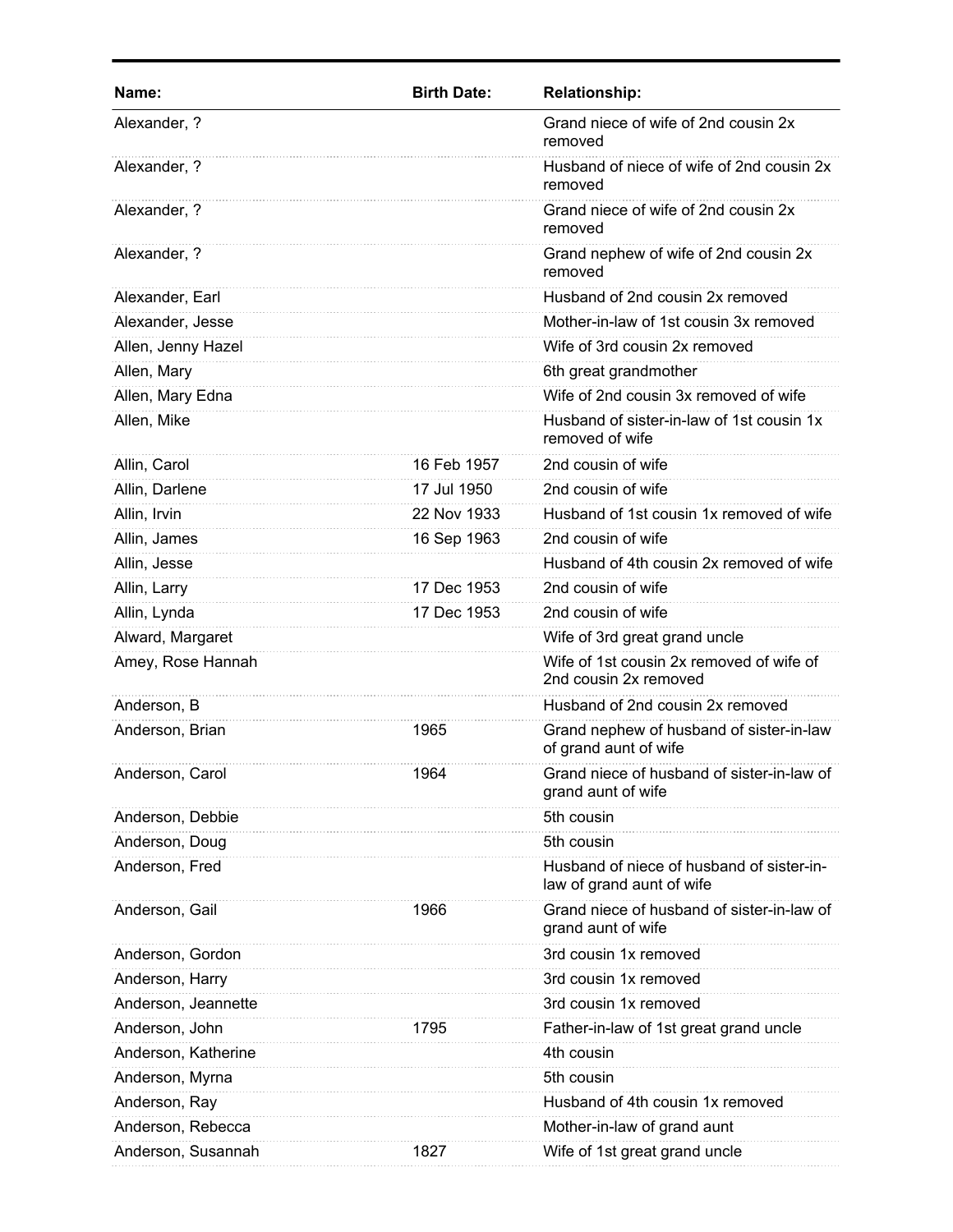| Name:                | <b>Birth Date:</b> | <b>Relationship:</b>                                              |
|----------------------|--------------------|-------------------------------------------------------------------|
| Andre, Moses         | 03 Mar 1968        | Husband of 1st cousin of wife                                     |
| Andrews, Brad        |                    | Husband of 1st cousin of wife of 1st<br>cousin 1x removed of wife |
| Andrews, Sarah       | 1717               | 6th great grandmother                                             |
| Anger, ?             |                    | Husband of 1st cousin 2x removed of wife                          |
| Anger, Bill          |                    | Grand nephew of husband of 4th cousin<br>2x removed of wife       |
| Anger, Bill          | 18 Sep 1948        | Nephew of husband of 4th cousin 2x<br>removed of wife             |
| Anger, Brad          |                    | Grand nephew of husband of 4th cousin<br>2x removed of wife       |
| Anger, Carl          |                    | Nephew of husband of 4th cousin 2x<br>removed of wife             |
| Anger, Carol         |                    | Niece of husband of 4th cousin 2x<br>removed of wife              |
| Anger, Charlotte     |                    | Niece of husband of 4th cousin 2x<br>removed of wife              |
| Anger, Cindy         |                    | Niece of husband of 4th cousin 2x<br>removed of wife              |
| Anger, Debbie        |                    | Niece of husband of 4th cousin 2x<br>removed of wife              |
| Anger, Elish Fox     | 1821               | Maternal grandfather of wife of 2nd cousin<br>3x removed          |
| Anger, John          |                    | Nephew of husband of 4th cousin 2x<br>removed of wife             |
| Anger, Julie         |                    | Grand niece of husband of 4th cousin 2x<br>removed of wife        |
| Anger, Julie         |                    | Niece of husband of 4th cousin 2x<br>removed of wife              |
| Anger, Keyvan        |                    | Grand nephew of husband of 4th cousin<br>2x removed of wife       |
| Anger, Kim           |                    | Grand niece of husband of 4th cousin 2x<br>removed of wife        |
| Anger, Mary          | 06 Feb 1956        | Niece of husband of 4th cousin 2x<br>removed of wife              |
| Anger, Minerva Sarah | 1856               | Mother-in-law of 2nd cousin 3x removed                            |
| Anger, Russell       | 03 May 1957        | Nephew of husband of 4th cousin 2x<br>removed of wife             |
| Anger, Shirley       |                    | Niece of husband of 4th cousin 2x<br>removed of wife              |
| Anger, William       |                    | Husband of sister-in-law of 4th cousin 2x<br>removed of wife      |
| Ann                  | 1674               | 8th great grandmother                                             |
| Ann, Julia           |                    | Mother-in-law of 1st great grand aunt of<br>wife                  |
| Ann, Mary            |                    | 3rd great grandmother of wife                                     |
| Anne                 |                    | Wife of 5th cousin 1x removed of wife                             |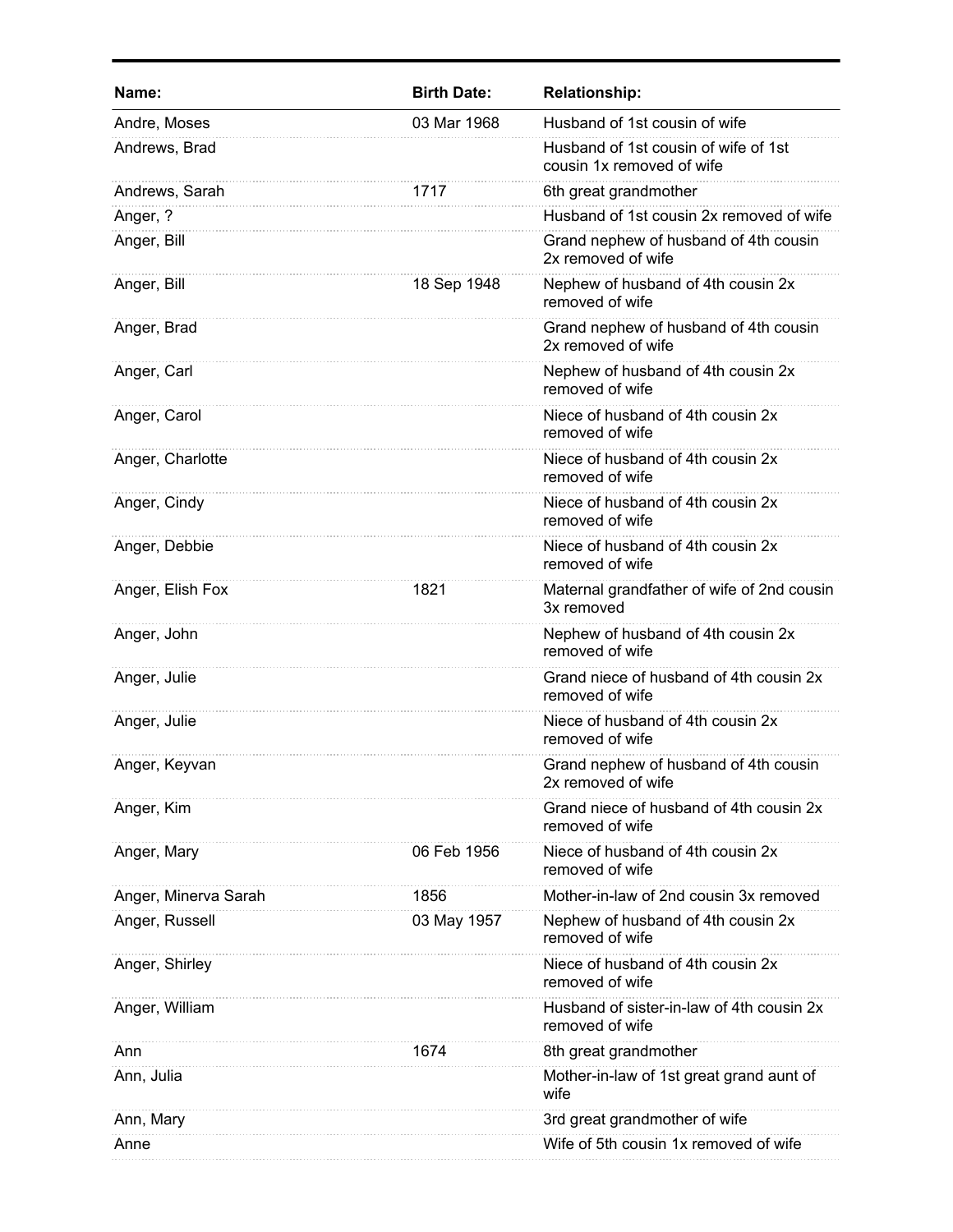| Name:                         | <b>Birth Date:</b> | <b>Relationship:</b>                                                  |
|-------------------------------|--------------------|-----------------------------------------------------------------------|
| Anne, Ruth                    |                    | Mother-in-law of brother                                              |
| Anscomb, ?                    |                    | 3rd cousin 2x removed                                                 |
| Anscomb, ?                    |                    | 3rd cousin 2x removed                                                 |
| Anscomb, ?                    |                    | 3rd cousin 3x removed                                                 |
| Anscomb, ?                    |                    | 3rd cousin 3x removed                                                 |
| Anscomb, ?                    |                    | 3rd cousin 2x removed                                                 |
| Anscomb, ?                    |                    | 3rd cousin 3x removed                                                 |
| Anscomb, ?                    |                    | 3rd cousin 3x removed                                                 |
| Anscomb, ?                    |                    | 3rd cousin 1x removed                                                 |
| Anscomb, ?                    |                    | 3rd cousin 3x removed                                                 |
| Anscomb, ?                    |                    | 3rd cousin 2x removed                                                 |
| Anscomb, ?                    |                    | 3rd cousin 1x removed                                                 |
| Anscomb, ?                    |                    | 3rd cousin 2x removed                                                 |
| Anscomb, ?                    |                    | 3rd cousin 2x removed                                                 |
| Anscomb, ?                    |                    | 3rd cousin 2x removed                                                 |
| Anscomb, ?                    |                    | 3rd cousin 3x removed                                                 |
| Anscomb, ?                    |                    | 3rd cousin 3x removed                                                 |
| Anscomb, ?                    |                    | 3rd cousin 1x removed                                                 |
| Anscomb, ?                    |                    | 3rd cousin 3x removed                                                 |
| Anscomb, ?                    |                    | 3rd cousin 3x removed                                                 |
| Anscomb, ?                    |                    | 3rd cousin 1x removed                                                 |
| Anscomb, ?                    |                    | 3rd cousin 1x removed                                                 |
| Anscomb, ?                    |                    | 3rd cousin 2x removed                                                 |
| Anscomb, ?                    |                    | 3rd cousin 3x removed                                                 |
| Anscomb, ?                    |                    | 3rd cousin 2x removed                                                 |
| Anscomb, ?                    |                    | 3rd cousin 3x removed                                                 |
| Anscomb, ?                    |                    | 3rd cousin 3x removed                                                 |
| Anscomb, ?                    |                    | 3rd cousin 2x removed                                                 |
| Anscomb, David Alan           | 28 Jan 1950        | 3rd cousin 1x removed                                                 |
| Anscomb, Ernest Graham George | 05 Mar 1919        | Husband of 3rd cousin                                                 |
| Anscomb, George               | 1861               | Paternal grandfather of husband of 3rd<br>cousin                      |
| Anscomb, Graham Henry         | 1888               | Father-in-law of 3rd cousin                                           |
| Anscomb, Robert James         | Dec 1944           | 3rd cousin 1x removed                                                 |
| Antell, George                | 27 Apr 1857        | Husband of 1st great grand aunt of wife                               |
| Anthony, David                |                    | Half 4th cousin                                                       |
| Anthony, Joyce                |                    | Half 4th cousin                                                       |
| Anthony, Leonard Riggle       | 16 Apr 1911        | Husband of half 3rd cousin 1x removed                                 |
| Anthony, Maryetta             |                    | Half 4th cousin                                                       |
| Anthony, Peggy                |                    | Half 4th cousin                                                       |
| Anthony, Phyllis              |                    | Half 4th cousin                                                       |
| Apfelbeck, Shawn              |                    | Husband of grand niece of husband of 4th<br>cousin 2x removed of wife |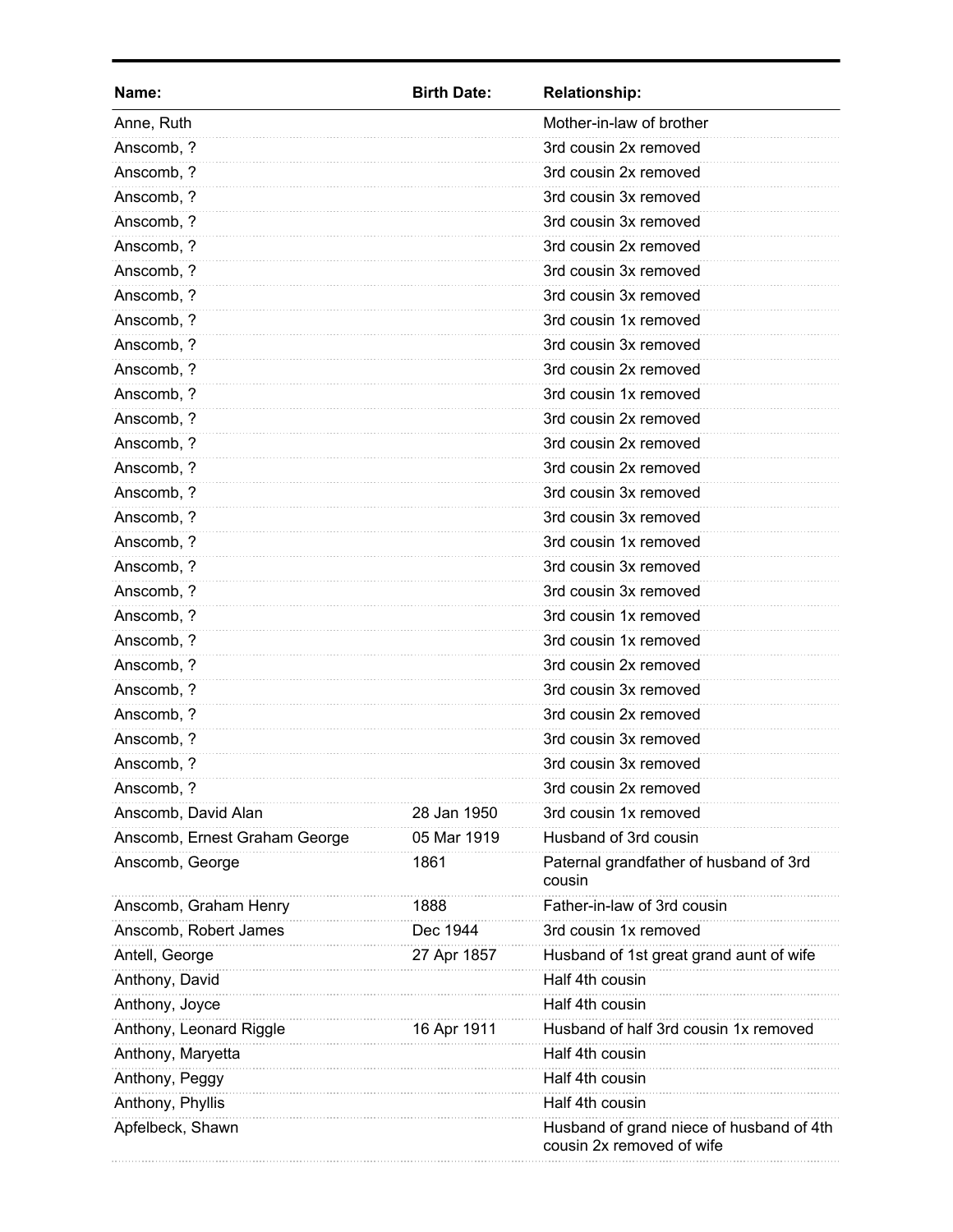| Name:                          | <b>Birth Date:</b> | <b>Relationship:</b>                                                              |
|--------------------------------|--------------------|-----------------------------------------------------------------------------------|
| Appleford, George              |                    | Husband of sister-in-law of 1st cousin 4x<br>removed                              |
| Appleton, Jean                 |                    | Wife of 4th cousin 2x removed of wife                                             |
| Armstrong, B                   |                    | Wife of 2nd cousin 2x removed                                                     |
| Armstrong, Catherine           |                    | Wife of 3rd great grand uncle                                                     |
| Armstrong, James               |                    | Husband of 3rd great grand aunt                                                   |
| Armstrong, Robert              |                    | Husband of half 2nd great grand aunt                                              |
| Arn, Harold                    |                    | Grand uncle of wife of nephew of wife                                             |
| Arn, Keith                     |                    | Grand uncle of wife of nephew of wife                                             |
| Arn, Mildred                   |                    | Mother-in-law of nephew of wife                                                   |
| Arn, Opal Edith                | 09 Aug 1926        | Wife of 4th cousin 1x removed                                                     |
| Arn, Pearl                     |                    | Grand aunt of wife of nephew of wife                                              |
| Arn, Sarah                     |                    | Wife of 1st cousin 4x removed of wife                                             |
| Arn, Theodore                  |                    | Great grandfather of wife of nephew of<br>wife                                    |
| Arn, Willon                    |                    | Maternal grandfather of wife of nephew of<br>wife                                 |
| Arnott, Karen Ruth Swerdfinger |                    | Wife of 5th cousin 1x removed                                                     |
| Ashbury, Jean                  |                    | Wife of 3rd cousin 3x removed of wife                                             |
| Ashcroft, Alice                | 1899               | Sister-in-law of 1st cousin of wife of 2nd<br>cousin 2x removed                   |
| Ashcroft, Elizabeth            | 1865               | Aunt of husband of 1st cousin of wife of<br>2nd cousin 2x removed                 |
| Ashcroft, James                | 1869               | Uncle of husband of 1st cousin of wife of<br>2nd cousin 2x removed                |
| Ashcroft, James                | 1894               | Husband of 1st cousin of wife of 2nd<br>cousin 2x removed                         |
| Ashcroft, John                 | 1873               | Father-in-law of 1st cousin of wife of 2nd<br>cousin 2x removed                   |
| Ashcroft, Margaret             | 1870               | Aunt of husband of 1st cousin of wife of<br>2nd cousin 2x removed                 |
| Ashcroft, Mary                 | 1892               | Sister-in-law of 1st cousin of wife of 2nd<br>cousin 2x removed                   |
| Ashcroft, Richard              | 1841               | Paternal grandfather of husband of 1st<br>cousin of wife of 2nd cousin 2x removed |
| Ashcroft, Thomas               | 1877               | Uncle of husband of 1st cousin of wife of<br>2nd cousin 2x removed                |
| Ashcroft, William              | 1901               | Brother-in-law of 1st cousin of wife of 2nd<br>cousin 2x removed                  |
| Ashfield, Charles              | 1839               | Maternal grandfather of husband of aunt                                           |
| Ashfield, Emma Jeanette        | Jun 1872           | Mother-in-law of aunt                                                             |
| Ashley, Edward                 | 1819               | Father-in-law of sister-in-law of grand aunt                                      |
| Ashley, Ted                    | 1849               | Husband of sister-in-law of grand aunt                                            |
| Aspden, Victor                 | 27 Jun 1948        | Husband of 1st cousin 1x removed                                                  |
| Atkinson, Christina Zepeda     |                    | 1st cousin 2x removed                                                             |
| Atkinson, Deloss               |                    | Father-in-law of 1st cousin                                                       |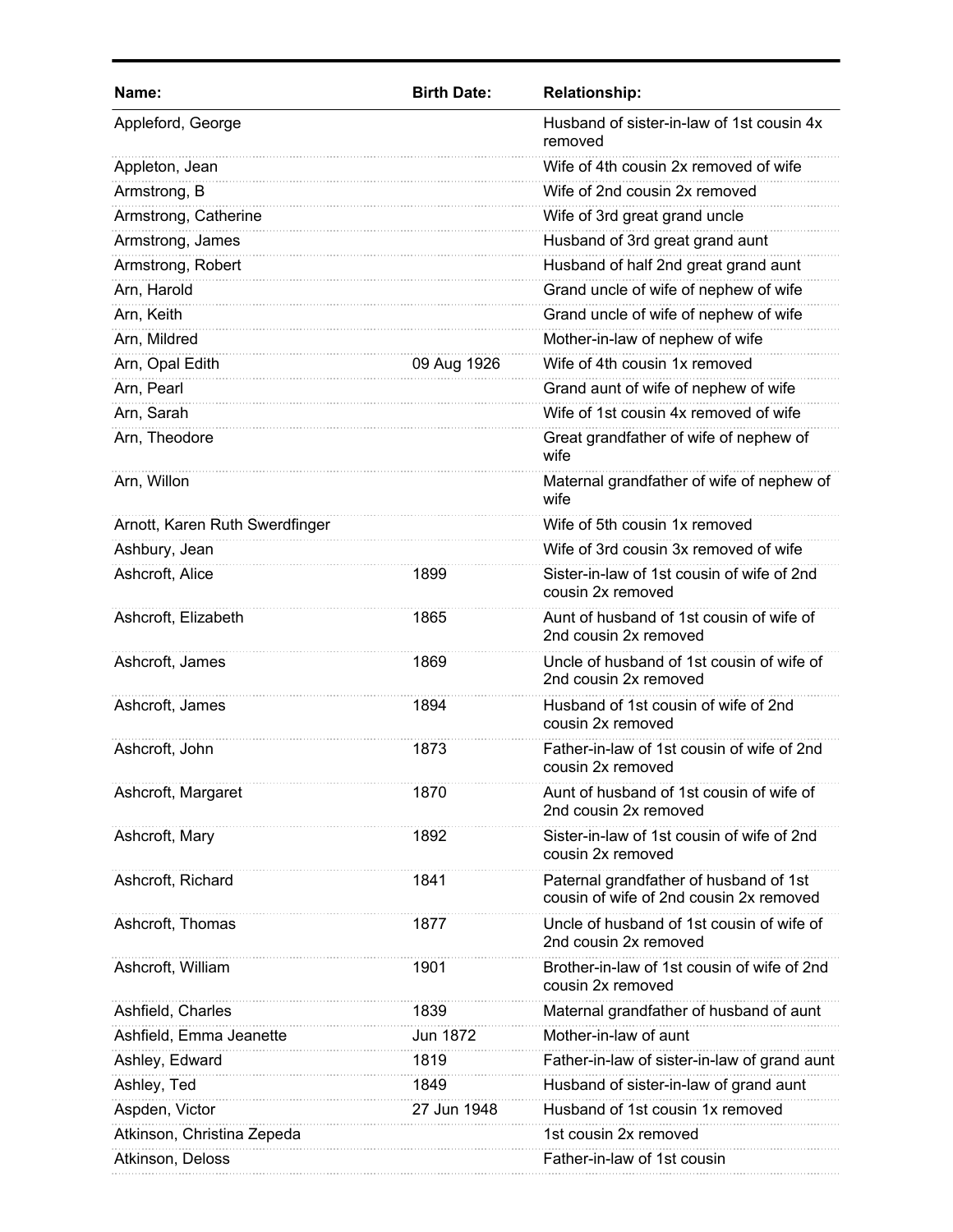| Name:                       | <b>Birth Date:</b> | <b>Relationship:</b>                                     |
|-----------------------------|--------------------|----------------------------------------------------------|
| Atkinson, Donald Wesley Guy | 31 Jan 1939        | Husband of 1st cousin                                    |
| Atkinson, Eileen            |                    | 2nd cousin 2x removed                                    |
| Atkinson, Ian Donald        | 27 Nov 1966        | 1st cousin 1x removed                                    |
| Atkinson, J                 |                    | Husband of 1st cousin 3x removed                         |
| Atkinson, Leona Alberta     | Feb 1882           | Wife of 2nd cousin 3x removed of wife                    |
| Atkinson, Lily              |                    | Sister-in-law of 1st cousin                              |
| Atkinson, Ronald            |                    | Brother-in-law of 1st cousin                             |
| Atkinson, Ruby              |                    | Sister-in-law of 1st cousin                              |
| Atkinson, Ruth              |                    | Sister-in-law of 1st cousin                              |
| Atkinson, Thomas Richard    | 16 Oct 1970        | 1st cousin 1x removed                                    |
| Atkinson, Wilfred           |                    | Brother-in-law of 1st cousin                             |
| Attwell, Grace              | 1710               | 6th great grandmother                                    |
| Attwooll, Henry             | 1725               | 6th great grandfather                                    |
| Attwooll, Jane              | 1754               | 5th great grandmother                                    |
| Attwooll, Katherine         |                    | 5th great grandmother                                    |
| Atwater, ?                  |                    | Sister-in-law of 1st cousin                              |
| Atwater, ?                  |                    | Brother-in-law of 1st cousin                             |
| Atwater, ?                  |                    | Brother-in-law of 1st cousin                             |
| Atwater, Malcolm W          | 1929               | Father-in-law of 1st cousin                              |
| Atwater, Patricia Darlene   | 25 Jun 1955        | Wife of 1st cousin                                       |
| Audas, Elizabeth            |                    | 3rd great grandmother                                    |
| Austin, Amanda Annetta      | 1867               | Wife of 1st cousin 3x removed                            |
| Austin, Benson John         | 1846               | Father-in-law of 1st cousin 3x removed                   |
| Austin, Morley G            | 30 Jul 1872        | Brother-in-law of 1st cousin 3x removed                  |
| Austin, Osker W             | 04 May 1876        | Brother-in-law of 1st cousin 3x removed                  |
| Austin, William Gage        | 1811               | Paternal grandfather of wife of 1st cousin<br>3x removed |
| Avery, Lily                 |                    | Wife of 5th cousin 5x removed of wife                    |
| Axford, Clarabelle          |                    | Wife of grand uncle                                      |
| Axford, Lila                |                    | Wife of 3rd cousin 3x removed of wife                    |
| Axtell, Ethel               | 1892               | Mother-in-law of 3rd cousin                              |
| Ayles, Elizabeth            |                    | Wife of 3rd great grand uncle                            |
| Ayling, ?                   |                    | Husband of 3rd cousin 2x removed                         |
| Ayres, Jane Mandeville      | 1849               | Mother-in-law of 1st great grand uncle                   |
| Ayres, Joseph               |                    | Maternal grandfather of wife of 1st great<br>grand uncle |
| Babcock, Agnes              | 1922               | Wife of 1st cousin 2x removed of wife                    |
| Babcock, Donald Edward      | 12 Aug 1969        | 3rd cousin 2x removed                                    |
| Babcock, Frederick          |                    | Husband of 4th great grand aunt of wife                  |
| Babcock, George Edward      |                    | Husband of 3rd cousin 1x removed                         |
| Babcock, Lori Ann           | 26 May 1971        | 3rd cousin 2x removed                                    |
| Bacon, Lydia                |                    | Wife of 4th cousin 6x removed of wife                    |
| Bagley, Thomas              |                    | Husband of grand aunt                                    |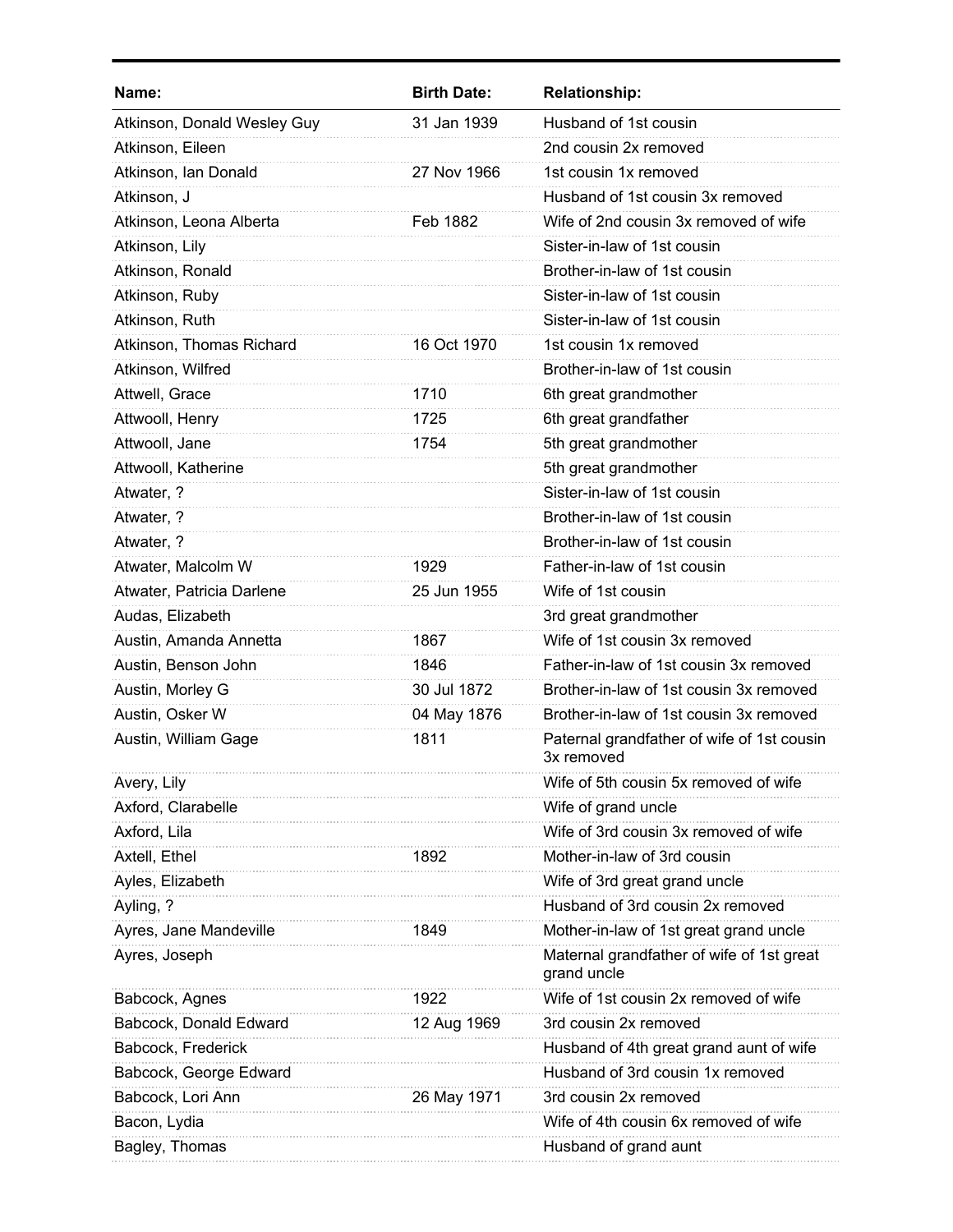| Name:                           | <b>Birth Date:</b> | <b>Relationship:</b>                                        |
|---------------------------------|--------------------|-------------------------------------------------------------|
| Baigent, Alexander Stephen      | 06 May 1995        | Grand nephew of wife                                        |
| Baigent, Andrew                 |                    | Nephew of husband of niece of wife                          |
| Baigent, Charlotte Grace        | 20 Mar 2017        | 1st great grand niece of wife                               |
| Baigent, Christine Mary         | 28 Aug 1996        | Grand niece of wife                                         |
| Baigent, Darren                 |                    | Sibling of husband of niece of wife                         |
| Baigent, Heather                |                    | Niece of husband of niece of wife                           |
| Baigent, Owen Alexander         | 06 Oct 1964        | Husband of niece of wife                                    |
| Baigent, Sarah                  |                    | Niece of husband of niece of wife                           |
| Baker, Cheryl Lynn              | 11 Jan 1952        | Wife of 1st cousin 1x removed                               |
| Baker, Jackson                  |                    | Husband of 1st cousin 2x removed of wife                    |
| Baker, Jim                      |                    | Father-in-law of sister-in-law                              |
| Baker, John                     | 16 Jun 1952        | Husband of sister-in-law                                    |
| Baker, Lynn                     |                    | Sister-in-law of sister-in-law                              |
| Baker, Steve                    |                    | Brother-in-law of sister-in-law                             |
| Bakker, Harry                   | 25 Nov 1966        | Husband of 2nd cousin 2x removed                            |
| Bakker, Mitchell Ryan           | 08 Nov 1999        | 2nd cousin 3x removed                                       |
| Balcom, Evelina                 |                    | Wife of 6th cousin 4x removed of wife                       |
| Balderston, Arthur              | 05 Mar 1882        | Husband of 2nd cousin 3x removed                            |
| Balderston, Florence Laura Bell | 18 Dec 1896        | 3rd cousin 2x removed                                       |
| Balderston, Frances Gertrude    | 22 Apr 1908        | 3rd cousin 2x removed                                       |
| Balderston, Jennie              | 13 Feb 1906        | 3rd cousin 2x removed                                       |
| Balderston, Stella Maud         | 22 Sep 1910        | 3rd cousin 2x removed                                       |
| Balderston, Thomas William      | 1856               | Father-in-law of 2nd cousin 3x removed                      |
| Balderston, William             | 1807               | Paternal grandfather of husband of 2nd<br>cousin 3x removed |
| Balderston, William Thomas      | 1855               | Uncle of husband of 2nd cousin 3x<br>removed                |
| Baldwin, C B                    |                    | Husband of 3rd cousin 3x removed of wife                    |
| Bale, Wilfred                   |                    | Husband of 1st cousin 1x removed                            |
| Ball, B                         |                    | Husband of 2nd cousin 1x removed of<br>wife                 |
| Ball, Charles Henry             |                    | Husband of 2nd cousin 4x removed of<br>wife                 |
| <b>Ball, Charles Oliver</b>     | 13 Feb 1923        | 4th cousin 2x removed of wife                               |
| Ball, Charles Upper             | 06 Nov 1946        | 5th cousin 1x removed of wife                               |
| <b>Ball, Colonel Wilbur</b>     | 04 Sep 1892        | 3rd cousin 3x removed of wife                               |
| Ball, Edith Merle               | 23 Oct 1917        | 4th cousin 2x removed of wife                               |
| Ball, Edna Margaret             | 04 Apr 1925        | 4th cousin 2x removed of wife                               |
| Ball, Elizabeth Ann             | 14 Apr 1931        | 4th cousin 2x removed of wife                               |
| Ball, George Laverne            | 06 Nov 1893        | 3rd cousin 3x removed of wife                               |
| Ball, George Laverne Jr         | 28 Aug 1916        | 4th cousin 2x removed of wife                               |
| Ball, Jean Ruth                 | 04 Mar 1943        | 5th cousin 1x removed of wife                               |
| Ball, Jessica Lynn              | 03 Nov 1991        | 1st cousin 3x removed                                       |
| Ball, Kenneth Osmond            | 21 Jan 1921        | 4th cousin 2x removed of wife                               |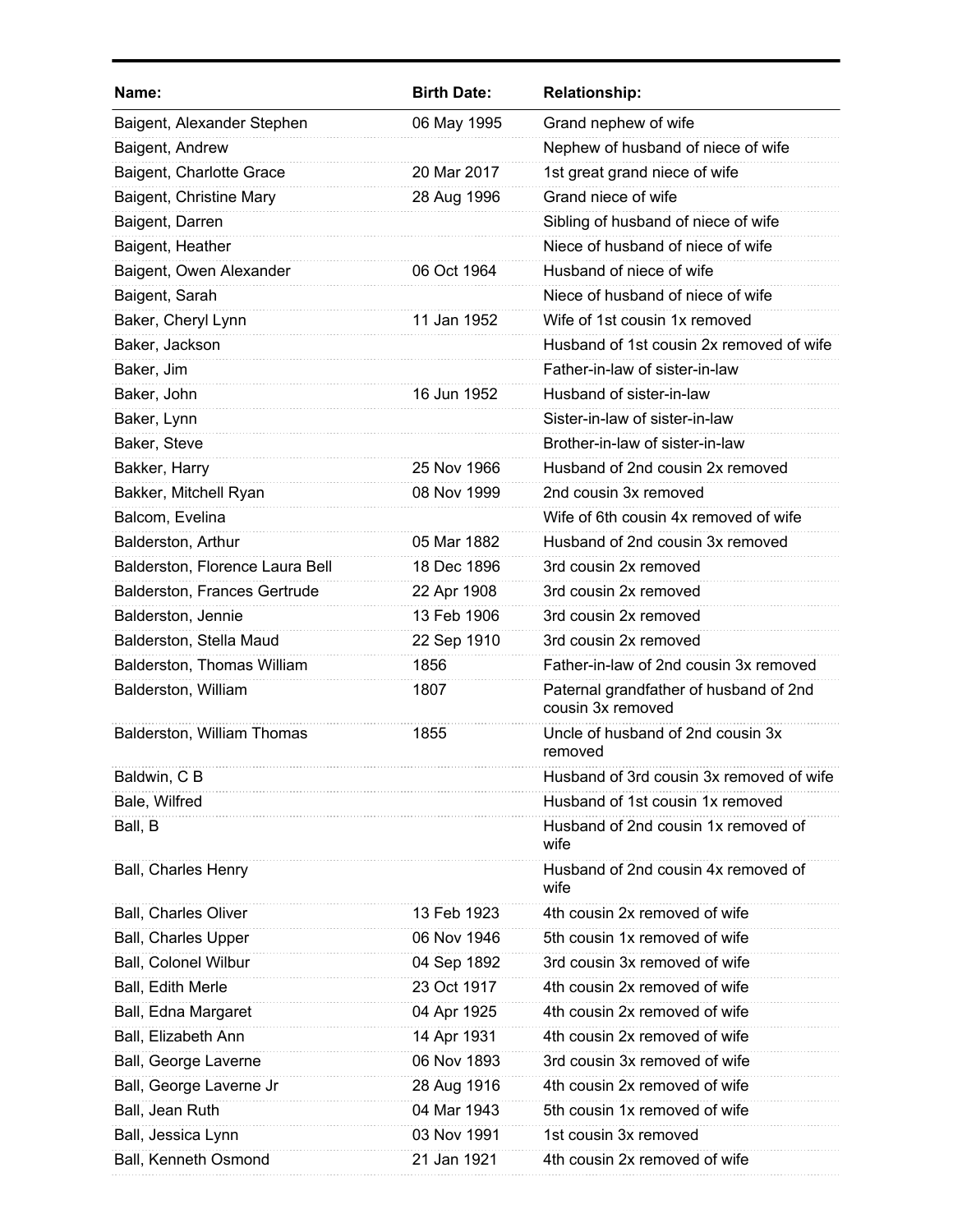| Name:                         | <b>Birth Date:</b> | <b>Relationship:</b>                                            |
|-------------------------------|--------------------|-----------------------------------------------------------------|
| Ball, Lela Frances Fay        | 29 Oct 1899        | 3rd cousin 3x removed of wife                                   |
| Ball, Minnie Ellen            | 21 Nov 1920        | 4th cousin 2x removed of wife                                   |
| Ball, Nathan                  |                    | 2nd cousin 2x removed of wife                                   |
| Ball, Perca Leola             | 03 Jul 1891        | 3rd cousin 3x removed of wife                                   |
| Ball, Randy                   |                    | Husband of 1st cousin 2x removed                                |
| Ball, Ruth Jean               | 28 Jun 1919        | 4th cousin 2x removed of wife                                   |
| Ball, Ryan                    |                    | 2nd cousin 2x removed of wife                                   |
| Ball, Sarah Ellen             |                    | Wife of 2nd cousin 4x removed of wife                           |
| <b>Ball, Shirley Margaret</b> | 27 Dec 1925        | 4th cousin 2x removed of wife                                   |
| Ball, Sophia                  |                    | Wife of 2nd cousin 3x removed of wife                           |
| Ball, Wiliam Douglas          | 01 Feb 1928        | 4th cousin 2x removed of wife                                   |
| Banfic, Mariana               | 17 Dec 1980        | Wife of 1st cousin 2x removed                                   |
| Banyster, Gennett             | 1527               | 12th great grandmother                                          |
| Barletta, Paul                |                    | Husband of niece of husband of 4th<br>cousin 2x removed of wife |
| Barnes, ?                     |                    | Husband of wife of 2nd cousin                                   |
| Barnes, Beulah Floretta Lily  | 1904               | Wife of brother-in-law of uncle                                 |
| Barnes, Brad                  |                    | Stepson of 2nd cousin                                           |
| Barnes, Kevin                 |                    | Stepson of 2nd cousin                                           |
| Barnes, Mark                  |                    | Stepson of 2nd cousin                                           |
| Barraclough, ?                |                    | 1st cousin 2x removed                                           |
| Barraclough, ??               |                    | 1st cousin 2x removed                                           |
| Barraclough, Clara            |                    | 1st cousin 2x removed                                           |
| Barraclough, Gertrude         |                    | 1st cousin 2x removed                                           |
| Barraclough, Thomas H         | 1838               | Husband of 1st great grand aunt                                 |
| Barraclough, William H        |                    | 1st cousin 2x removed                                           |
| Barrus, Grant Wilbur          | 02 Sep 1947        | 5th cousin 1x removed of wife                                   |
| Barrus, John                  |                    | Husband of 4th cousin 2x removed of wife                        |
| Barrus, John Nelson           | 09 Apr 1946        | 5th cousin 1x removed of wife                                   |
| Barrus, Lynda Charlene        | 17 Sep 1942        | 5th cousin 1x removed of wife                                   |
| Bartlett, Donald              |                    | Husband of 3rd cousin 3x removed of wife                        |
| Bartlett, Francis Garnet      | 03 Apr 1925        | 4th cousin 2x removed of wife                                   |
| Bartlett, Randy               |                    | 5th cousin 1x removed of wife                                   |
| Bartlett, Ross Willard        | 12 Mar 1921        | 4th cousin 2x removed of wife                                   |
| Barton, Catherine Jane        | 09 Jan 1956        | Wife of 1st cousin of wife                                      |
| Bass, Sarah                   |                    | 6th great grandmother of wife                                   |
| Bassett, Alma                 | Jun 1894           | Sister-in-law of 2nd cousin 3x removed                          |
| Bassett, Edward P             | Feb 1871           | Father-in-law of 2nd cousin 3x removed                          |
| Bassett, Leona                | 1896               | Wife of 2nd cousin 3x removed                                   |
| Bassett, Mabel                | 1902               | Sister-in-law of 2nd cousin 3x removed                          |
| Basto, Gilli                  |                    | Husband of niece                                                |
| Bates, Ellen                  | 1766               | Paternal grandmother of wife of 1st great<br>grand uncle        |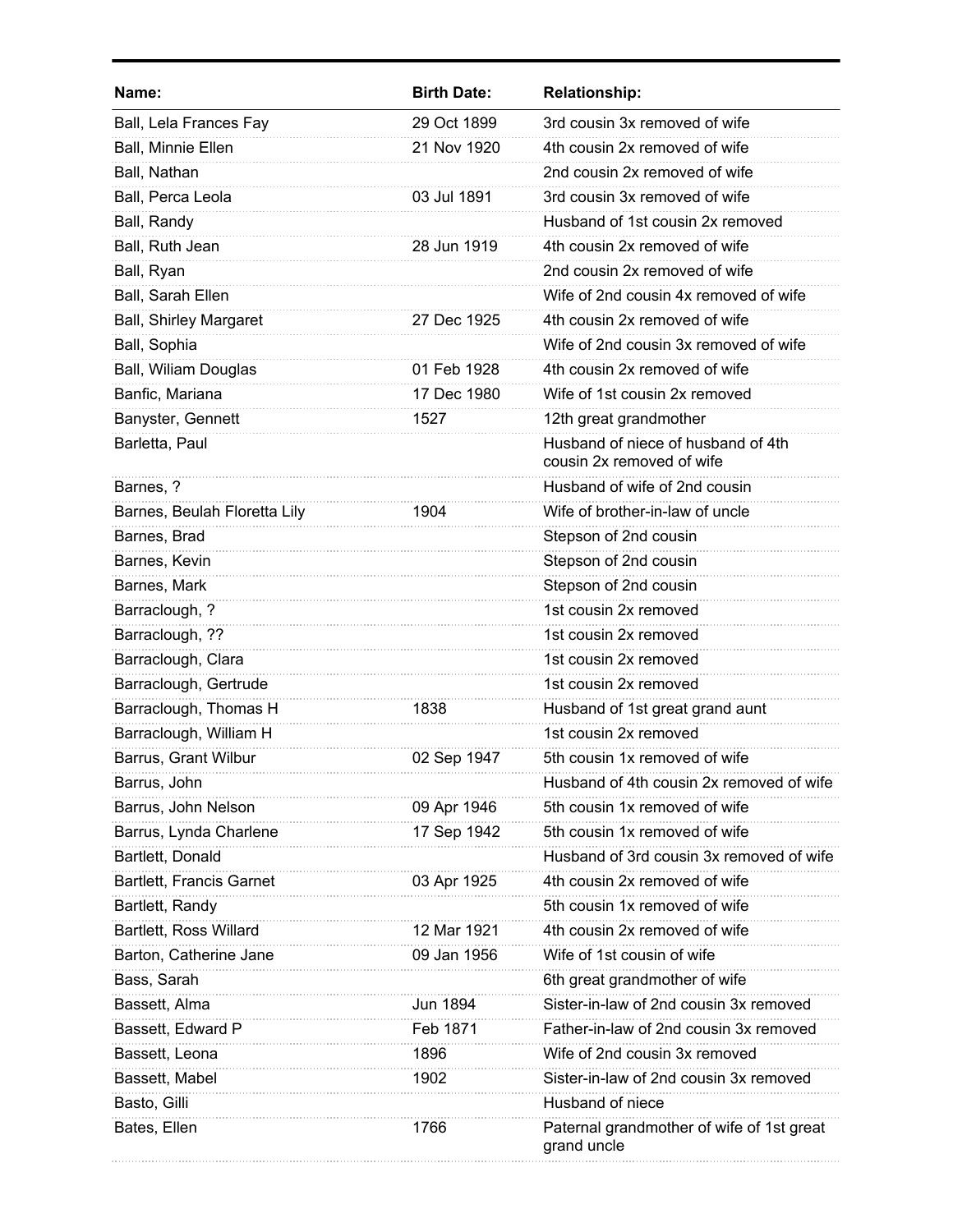| Name:                    | <b>Birth Date:</b> | <b>Relationship:</b>                                                      |
|--------------------------|--------------------|---------------------------------------------------------------------------|
| Batty, Margaret Alice    |                    | Wife of 4th cousin 1x removed                                             |
| Batty, William           |                    | Great grandfather of husband of sister                                    |
| Bauslaugh, Ada Beatrice  | 1884               | Mother-in-law of 1st cousin 1x removed                                    |
| Baxter, Gertrude Ethel   | <b>Jun 1908</b>    | Wife of 1st cousin 1x removed                                             |
| Baxter, Julia            |                    | Wife of 4th cousin 6x removed of wife                                     |
| Baxter, Sarah            |                    | Wife of 4th cousin 6x removed of wife                                     |
| Beacham, ?               |                    | Husband of sister-in-law of 1st cousin 1x<br>removed                      |
| Beacroft, John           |                    | Husband of 1st cousin 2x removed                                          |
| Beacroft, Mabel Alice    |                    | 2nd cousin 1x removed                                                     |
| Beacroft, Rose           |                    | 2nd cousin 1x removed                                                     |
| Beare, Anna Marie        | Sep 1840           | Mother-in-law of uncle of wife of 2nd<br>cousin 2x removed                |
| Beare, Edward            | 1814               | Maternal grandfather of wife of uncle of<br>wife of 2nd cousin 2x removed |
| Beare, Ellen             | 1839               | Aunt of wife of uncle of wife of 2nd cousin<br>2x removed                 |
| Beare, Ellen             | 1846               | Aunt of wife of uncle of wife of 2nd cousin<br>2x removed                 |
| Beare, George            | 1847               | Uncle of wife of uncle of wife of 2nd<br>cousin 2x removed                |
| Beare, Martha            | 1843               | Aunt of wife of uncle of wife of 2nd cousin<br>2x removed                 |
| Beare, William H         | 1849               | Uncle of wife of uncle of wife of 2nd<br>cousin 2x removed                |
| Bearss, Jim              |                    | Grand nephew of husband of sister-in-law<br>of grand aunt of wife         |
| Bearss, Lorelei          |                    | Grand niece of husband of sister-in-law of<br>grand aunt of wife          |
| Bearss, Mack             |                    | Husband of niece of husband of sister-in-<br>law of grand aunt of wife    |
| Bearss, Mike             |                    | Grand nephew of husband of sister-in-law<br>of grand aunt of wife         |
| Bearss, Rhonda           | 04 Mar 1971        | Wife of 2nd cousin 2x removed                                             |
| Beattie, Bridget Dawn    | 27 Sep 1976        | 2nd cousin 1x removed of wife                                             |
| Beattie, Carolyn Jean    | 04 Jul 1948        | 2nd cousin of wife                                                        |
| Beattie, Charles Edward  | 16 Sep 1924        | Husband of 1st cousin 1x removed of wife                                  |
| Beattie, Charles Stewart | 1858               | Paternal grandfather of husband of 1st<br>cousin 1x removed of wife       |
| Beattie, Deborah         | 07 Feb 1958        | 2nd cousin of wife                                                        |
| Beattie, Donald          | 19 Dec 1951        | 2nd cousin of wife                                                        |
| Beattie, Ernest          | 24 Sep 1886        | Father-in-law of 1st cousin 1x removed of<br>wife                         |
| Beattie, Pamela          | 16 May 1963        | 2nd cousin of wife                                                        |
| Beattie, Troy            | 13 Nov 1971        | 2nd cousin 1x removed of wife                                             |
| Beattie, William George  | 16 Feb 1947        | 2nd cousin of wife                                                        |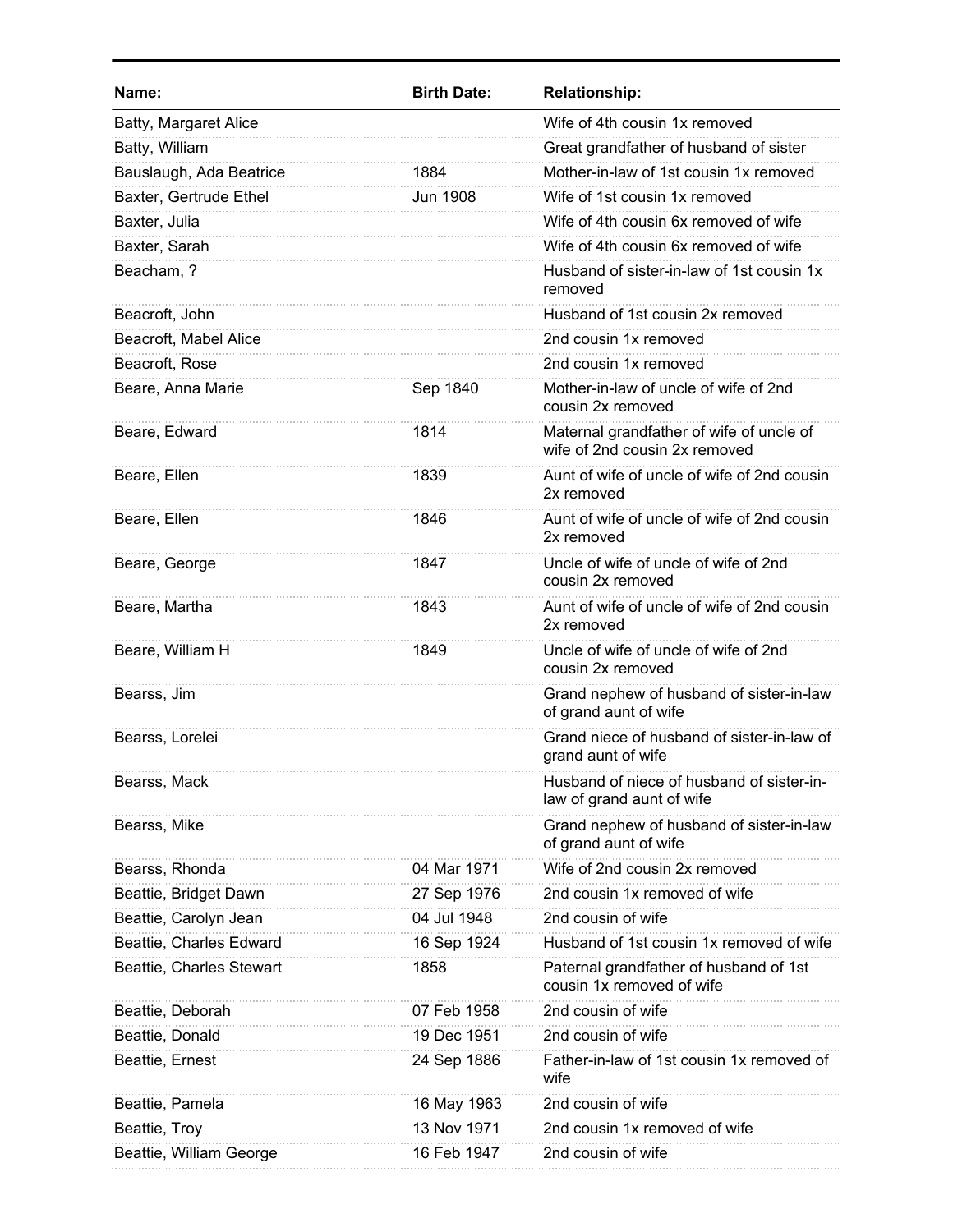| Name:                   | <b>Birth Date:</b> | <b>Relationship:</b>                                     |
|-------------------------|--------------------|----------------------------------------------------------|
| Bechard, ?              |                    | Husband of step granddaughter of aunt                    |
| Beckwith, James Edward  |                    | Husband of 6th cousin 4x removed of wife                 |
| Belknap, William        |                    | Husband of 1st cousin 5x removed of wife                 |
| Bell, Art               |                    | Husband of 2nd cousin 2x removed                         |
| Bell, Clarence Earl     | 07 Sep 1898        | 3rd cousin 2x removed                                    |
| Bell, Hazel Madeline    | 01 Nov 1902        | 3rd cousin 2x removed                                    |
| Bell, Laverne           |                    | 3rd cousin 1x removed                                    |
| Bell, Mitchell          | 18 Mar 1863        | Husband of 2nd cousin 3x removed                         |
| Bembridge, Glen         |                    | Husband of 2nd cousin                                    |
| Benedict, Abagail       |                    | 5th cousin 1x removed                                    |
| Benedict, Kaitlin       |                    | 5th cousin 1x removed                                    |
| Benedict, Megan         |                    | 5th cousin 1x removed                                    |
| Benedict, Paul          |                    | Husband of 5th cousin                                    |
| Benfield, ?             |                    | Wife of 3rd cousin 1x removed                            |
| Benner, Earl            |                    | 3rd cousin 3x removed of wife                            |
| Benner, Edna            |                    | 3rd cousin 3x removed of wife                            |
| Benner, Leander         |                    | Husband of wife of 3rd great grand uncle<br>of wife      |
| Benner, Mary Temperance |                    | Wife of 2nd cousin 4x removed of wife                    |
| Benner, Minerva         |                    | Wife of 2nd cousin 4x removed of wife                    |
| Benner, Shirley         |                    | 4th cousin 2x removed of wife                            |
| Benner, Vera            |                    | Wife of 3rd cousin 3x removed of wife                    |
| Benner, Wesley          |                    | Husband of 2nd cousin 4x removed of<br>wife              |
| Bennett, Agnes May      | Jan 1876           | Wife of 2nd cousin 3x removed                            |
| Bennett, Ann            | 11 Feb 1832        | Mother-in-law of 1st cousin 3x removed                   |
| Bennett, Bella          |                    | 5th cousin 2x removed                                    |
| Bennett, Eliza Ann      | 1893               | Wife of 2nd cousin 1x removed                            |
| Bennett, Frank E        |                    | Husband of 1st cousin 2x removed                         |
| Bennett, Joseph         |                    | Husband of 2nd great grand aunt                          |
| Bennett, Joseph         | 1753               | 5th great grandfather                                    |
| Bennett, Maddi          |                    | 5th cousin 2x removed                                    |
| Bennett, Mary           |                    | 1st cousin 3x removed                                    |
| Bennett, Mary           | 1784               | 4th great grandmother                                    |
| Bennett, Matt           |                    | Husband of 5th cousin 1x removed                         |
| Bennett, Owen           |                    | 5th cousin 2x removed                                    |
| Bennett, Robert         | 1807               | Maternal grandfather of wife of 1st cousin<br>3x removed |
| Bennett, William        | 1722               | 6th great grandfather                                    |
| Benson, Michelle        | 17 Aug 1954        | Wife of 2nd cousin of wife                               |
| Bentley, Alice          |                    | Wife of 3rd cousin 7x removed of wife                    |
| Benwell, Heidi          | 20 Aug 1968        | 2nd cousin 1x removed of wife                            |
| Benwell, Holly          | 16 Feb 1972        | 2nd cousin 1x removed of wife                            |
|                         |                    |                                                          |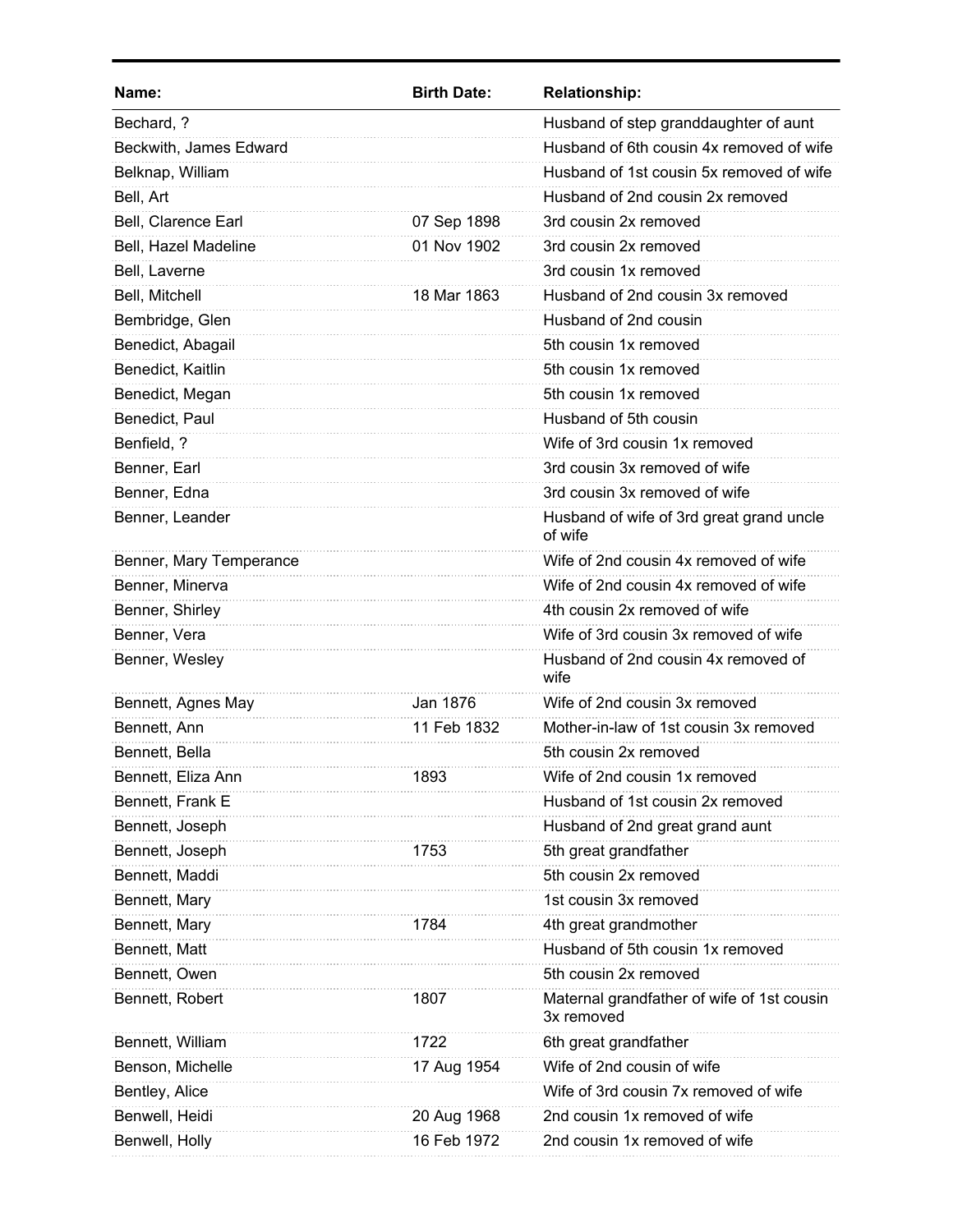| Name:                     | <b>Birth Date:</b> | <b>Relationship:</b>                                      |
|---------------------------|--------------------|-----------------------------------------------------------|
| Benwell, Richard          | 04 Dec 1973        | 2nd cousin 1x removed of wife                             |
| Benwell, Wayne Kenneth    | 18 Jan 1948        | Husband of 2nd cousin of wife                             |
| Berry, Alice              |                    | Wife of 1st great grand uncle of wife                     |
| Berry, Barbara Marie      | 21 Aug 1919        | Wife of 3rd cousin 2x removed                             |
| Berry, Elizabeth          |                    | Great grandmother of husband of 1st<br>cousin 1x removed  |
| Best, Daniel              |                    | Husband of 6th cousin 4x removed of wife                  |
| Best, Elizabeth Maude Ker |                    | Wife of 1st cousin 4x removed                             |
| Best, John B              |                    | Husband of 6th cousin 4x removed of wife                  |
| Best, Wallace H           | 1910               | Husband of 3rd cousin 2x removed                          |
| Bethke, Helmut            |                    | Husband of aunt of husband of 1st cousin                  |
| Betten, George            | 1878               | Husband of 1st great grand aunt of wife                   |
| Betten, Nora              | 11 Oct 1907        | 1st cousin 2x removed of wife                             |
| Bettinson, ?              |                    | Husband of 3rd cousin 2x removed of wife                  |
| Betts, Caroline           |                    | Wife of brother-in-law of 1st cousin 3x<br>removed        |
| Bevans, Courtney          | 1987               | 1st cousin 2x removed                                     |
| Bevans, Eric Frank        | 30 Nov 1989        | 1st cousin 2x removed                                     |
| Bevans, Michael           | 1986               | 1st cousin 2x removed                                     |
| Bevans, Robin             |                    | Husband of 1st cousin 1x removed                          |
| Beynen, Elizabeth         |                    | Wife of 1st cousin 2x removed of wife                     |
| Biggs, Eliza              |                    | Wife of 6th cousin 4x removed of wife                     |
| Bill, Zerviah             |                    | Wife of 4th great grand uncle of wife                     |
| Billington, Harry         |                    | Husband of 1st cousin of wife of 2nd<br>cousin 2x removed |
| Bilton, ?                 |                    | 3rd cousin                                                |
| Bilton, ?                 |                    | 2nd cousin 1x removed                                     |
| Bilton, ?                 |                    | 2nd cousin 1x removed                                     |
| Bilton, ?                 |                    | 2nd cousin 1x removed                                     |
| Bilton, ?                 |                    | 3rd cousin                                                |
| Bilton, ?                 |                    | 2nd cousin 1x removed                                     |
| Bilton, ?                 |                    | 3rd cousin                                                |
| Bilton, ?                 |                    | 3rd cousin                                                |
| Bilton, ?                 |                    | 3rd cousin                                                |
| Bilton, ?                 |                    | 2nd cousin 1x removed                                     |
| Bilton, ?                 |                    | 3rd cousin                                                |
| Bilton, ?                 |                    | 3rd cousin                                                |
| Bilton, ?                 |                    | 3rd cousin                                                |
| Bilton, ?                 |                    | 3rd cousin                                                |
| Bilton, ?                 |                    | 3rd cousin                                                |
| Bilton, ?                 |                    | 3rd cousin                                                |
| Bilton, ?                 |                    | 2nd cousin 1x removed                                     |
| Bilton, ?                 |                    | 3rd cousin                                                |
|                           |                    |                                                           |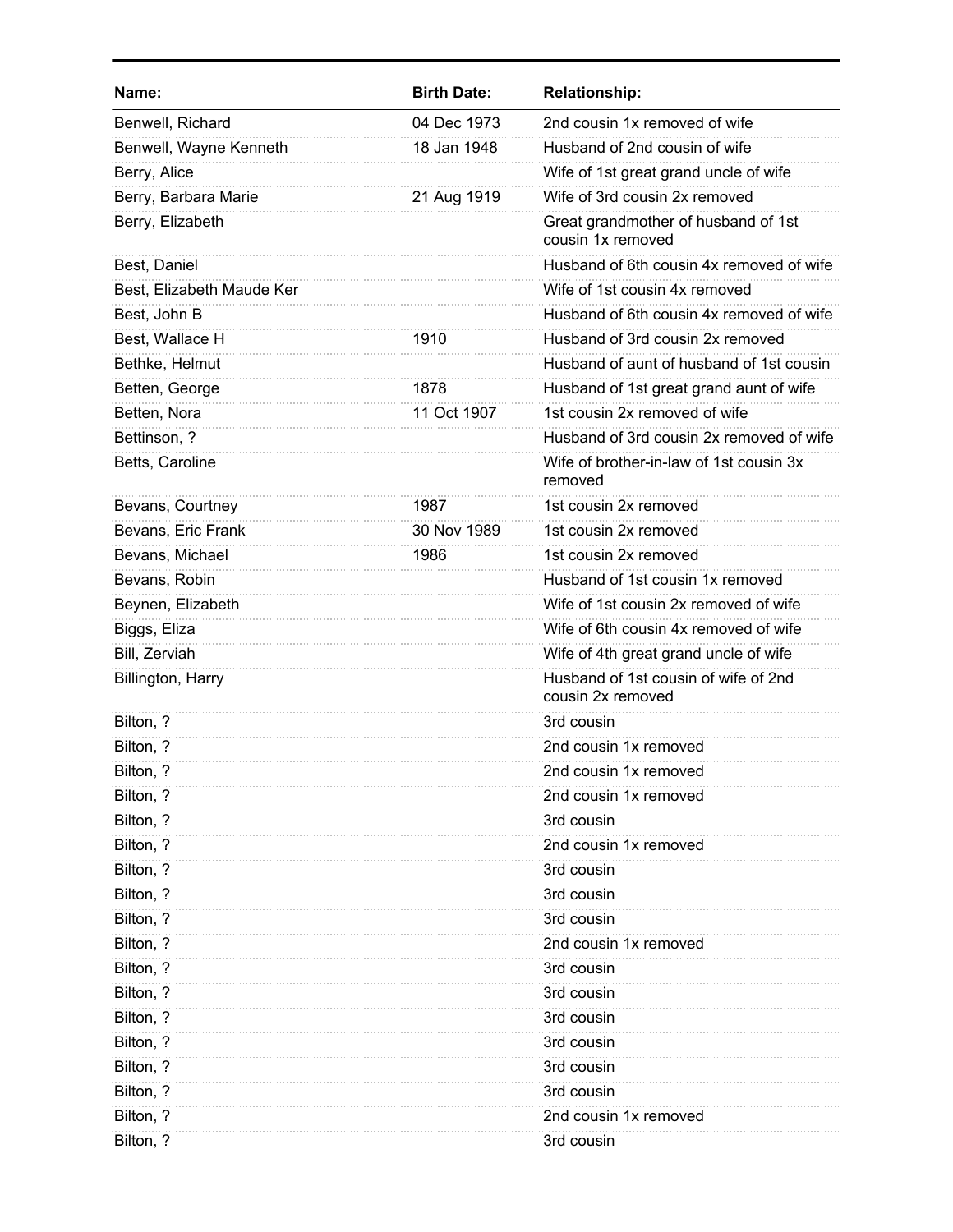| Name:                    | <b>Birth Date:</b> | <b>Relationship:</b>                                        |
|--------------------------|--------------------|-------------------------------------------------------------|
| Bilton, ?                |                    | 3rd cousin                                                  |
| Bilton, Ada              | Sep 1863           | 1st cousin 2x removed                                       |
| Bilton, Alfred           | 29 Jan 1898        | 2nd cousin 1x removed                                       |
| Bilton, Ann              | Mar 1856           | 1st cousin 2x removed                                       |
| Bilton, Annie            |                    | 2nd cousin 1x removed                                       |
| Bilton, Annie            | 1892               | 2nd cousin 1x removed                                       |
| Bilton, Arabella         | 1859               | 1st cousin 2x removed                                       |
| Bilton, Arthur           |                    | 2nd cousin 1x removed                                       |
| Bilton, Arthur           |                    | 2nd cousin 1x removed                                       |
| Bilton, Betsy            | 1830               | 1st cousin 3x removed                                       |
| Bilton, Caroline E       | 1864               | Aunt of husband of 1st cousin 1x removed                    |
| Bilton, Charles          | 1836               | 1st cousin 3x removed                                       |
| Bilton, Charles          | Jun 1891           | 2nd cousin 1x removed                                       |
| Bilton, Charles Anderson | 13 Mar 1857        | 1st cousin 2x removed                                       |
| Bilton, Edith            |                    | 2nd cousin 1x removed                                       |
| Bilton, Edith            | Mar 1904           | 2nd cousin 1x removed                                       |
| Bilton, Edward           |                    | 2nd cousin 1x removed                                       |
| Bilton, Edward           | 1866               | 1st cousin 2x removed                                       |
| Bilton, Elizabeth        |                    | 2nd cousin 1x removed                                       |
| Bilton, Elizabeth        | 1823               | Great grandmother                                           |
| Bilton, Elizabeth        | 1863               | 1st cousin 2x removed                                       |
| Bilton, Elizabeth        | 1870               | 1st cousin 2x removed                                       |
| Bilton, Ethel            | Sep 1896           | 2nd cousin 1x removed                                       |
| Bilton, Frances Mary     | Mar 1864           | 1st cousin 2x removed                                       |
| Bilton, Frederick        | 1875               | 1st cousin 2x removed                                       |
| Bilton, George           | 1797               | 2nd great grand uncle                                       |
| Bilton, George           | 1835               | Great grand uncle                                           |
| Bilton, George           | Dec 1900           | 2nd cousin 1x removed                                       |
| Bilton, George Edward    |                    | 2nd cousin 1x removed                                       |
| Bilton, Grace M          |                    | 3rd cousin                                                  |
| Bilton, Harriet          | 1857               | 1st cousin 2x removed                                       |
| Bilton, Harriet E        | 1869               | 1st cousin 2x removed                                       |
| Bilton, Harrison         | 23 Feb 1868        | 1st cousin 2x removed                                       |
| Bilton, Ivy              | Dec 1902           | 2nd cousin 1x removed                                       |
| Bilton, John             |                    | 2nd cousin 1x removed                                       |
| Bilton, John             | 1743               | 4th great grandfather                                       |
| Bilton, John             | 1796               | 2nd great grandfather                                       |
| Bilton, John             | 1821               | Great grand uncle                                           |
| Bilton, John             | 1832               | Maternal grandfather of husband of 1st<br>cousin 1x removed |
| Bilton, John             | 1866               | 1st cousin 2x removed                                       |
| Bilton, John Adamson     | 1771               | 3rd great grandfather                                       |
| Bilton, John R           | 1871               | 1st cousin 2x removed                                       |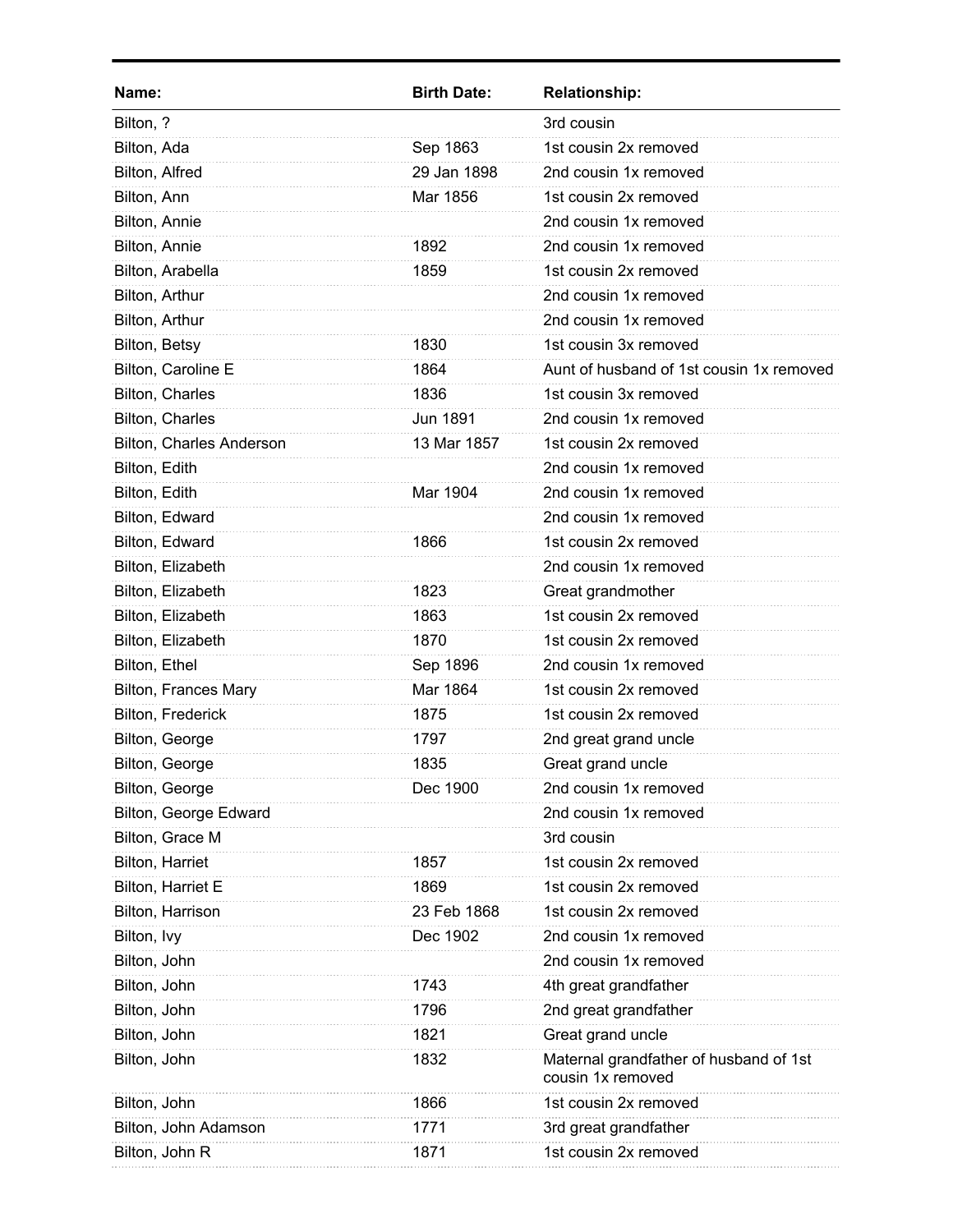| Name:                 | <b>Birth Date:</b> | <b>Relationship:</b>                         |
|-----------------------|--------------------|----------------------------------------------|
| Bilton, John Thomas   | Dec 1884           | 2nd cousin 1x removed                        |
| Bilton, Laurence      | 1828               | 1st cousin 3x removed                        |
| Bilton, Louisa        | Sep 1868           | 1st cousin 2x removed                        |
| Bilton, Mabel         |                    | 2nd cousin 1x removed                        |
| Bilton, Mary          | 1803               | Wife of 2nd great grand uncle                |
| Bilton, Mary          | 1832               | Great grand aunt                             |
| Bilton, Mary          | Jun 1850           | Half great grand aunt                        |
| Bilton, Mary Ann      | 1849               | 1st cousin 2x removed                        |
| Bilton, Maud          |                    | 2nd cousin 1x removed                        |
| Bilton, Maud          | 1893               | 2nd cousin 1x removed                        |
| Bilton, Minnie        | 1880               | 1st cousin 2x removed                        |
| Bilton, Olive         | <b>Jun 1843</b>    | Half great grand aunt                        |
| Bilton, Olive         | 1852               | 1st cousin 2x removed                        |
| Bilton, Olive         | Mar 1894           | 2nd cousin 1x removed                        |
| Bilton, Rebecca       | 1828               | Great grand aunt                             |
| Bilton, Robert        | Mar 1846           | Half great grand uncle                       |
| Bilton, Robert J      | 1867               | Uncle of husband of 1st cousin 1x<br>removed |
| Bilton, Rosanna E     |                    | 3rd cousin                                   |
| Bilton, Sarah Ellen   | 1868               | 1st cousin 2x removed                        |
| Bilton, Sarah Jane    | 1862               | Mother-in-law of 1st cousin 1x removed       |
| Bilton, Thomas        |                    | 2nd cousin 1x removed                        |
| Bilton, Thomas        | 1819               | Great grand uncle                            |
| Bilton, Thomas        | 1888               | 2nd cousin 1x removed                        |
| Bilton, Thomas Henry  | 13 Aug 1910        | 2nd cousin 1x removed                        |
| Bilton, Tom           | 1839               | 1st cousin 3x removed                        |
| Bilton, Tom           | Mar 1862           | 1st cousin 2x removed                        |
| Bilton, Violet Maud   | 09 Jun 1923        | 3rd cousin                                   |
| Bilton, Walter        | 1873               | 1st cousin 2x removed                        |
| Bilton, William       | 1802               | 2nd great grand uncle                        |
| Bilton, William       | 1825               | Great grand uncle                            |
| Bilton, William       | 1853               | 1st cousin 2x removed                        |
| Bilton, William       | 1861               | 1st cousin 2x removed                        |
| Bilton, William       | Sep 1895           | 2nd cousin 1x removed                        |
| Bilton, William H     | 1860               | Uncle of husband of 1st cousin 1x<br>removed |
| Birchall, Bette Mary  | 24 May 1949        | 5th cousin 1x removed of wife                |
| Birchall, Sue Ellen   | 30 Aug 1944        | 5th cousin 1x removed of wife                |
| Birchall, Thomas John |                    | Husband of 4th cousin 2x removed of wife     |
| Bird, Brad            |                    | Husband of 2nd cousin of wife                |
| Bird, Isaac           |                    | 2nd cousin 1x removed of wife                |
| Bird, Loretta         |                    | 2nd cousin 1x removed of wife                |
| Bird, Rose Mary       |                    | 2nd cousin 1x removed of wife                |
|                       |                    |                                              |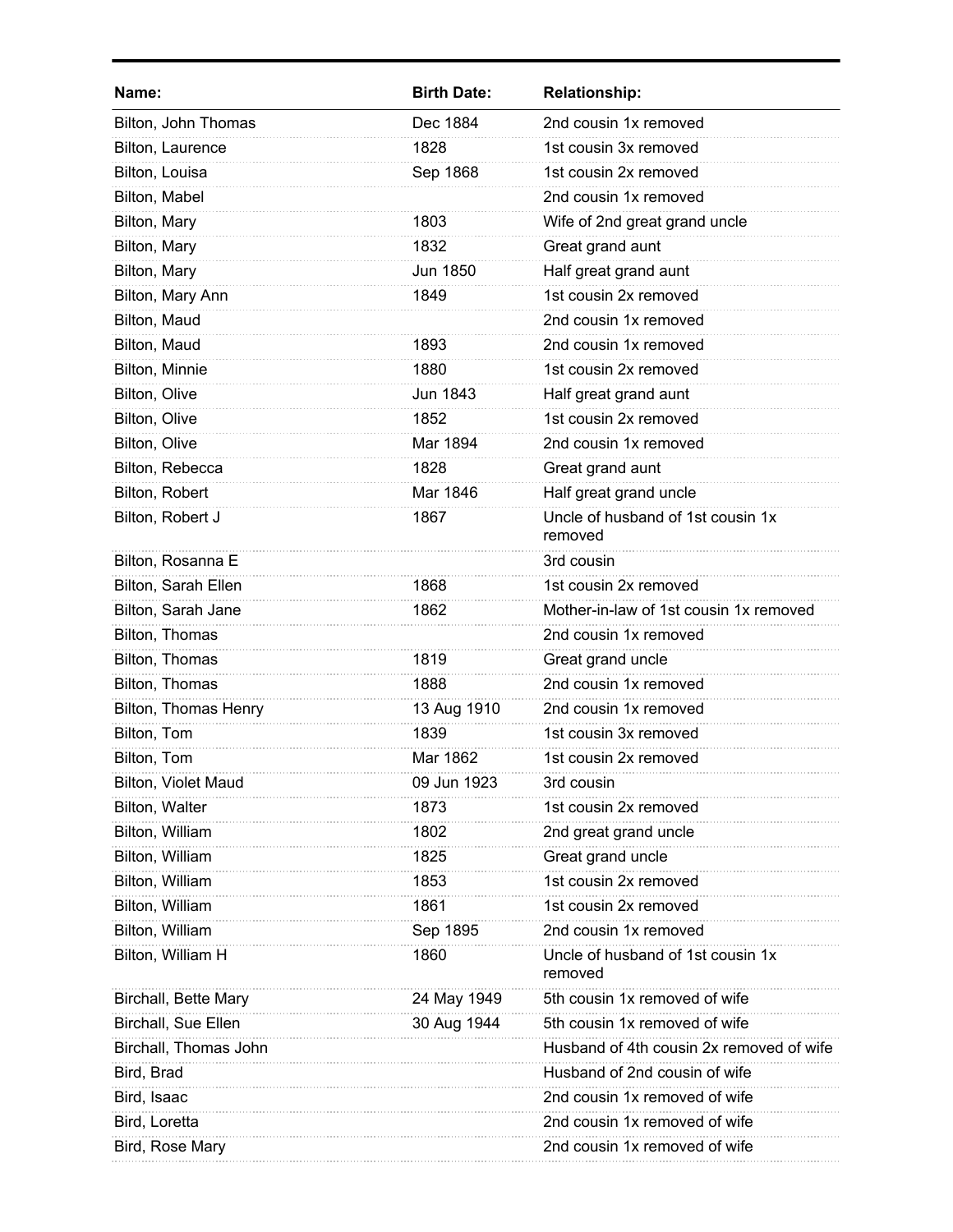| Name:                          | <b>Birth Date:</b> | <b>Relationship:</b>                                                   |
|--------------------------------|--------------------|------------------------------------------------------------------------|
| Bird, Thomas                   |                    | 2nd cousin 1x removed of wife                                          |
| <b>Birrell, Muriel Grace</b>   | 1918               | Mother-in-law of 1st cousin 1x removed                                 |
| Birrell, Thomas                |                    | Great grandfather of husband of 1st<br>cousin 1x removed               |
| <b>Birrell, Wesley Victor</b>  | 1887               | Maternal grandfather of husband of 1st<br>cousin 1x removed            |
| Bishop, David Calvin           | 20 Oct 1977        | Husband of 1st cousin 1x removed of wife                               |
| Bishop, E                      |                    | Wife of 1st cousin 3x removed                                          |
| Bishop, Judy                   |                    | Wife of 3rd cousin                                                     |
| Bishop, Mayim Sylvia Irwin     | 05 Jul 1999        | 1st cousin 2x removed of wife                                          |
| Black, Bruce                   |                    | Husband of 3rd cousin 3x removed of wife                               |
| Blackburn, Ella                |                    | Wife of 1st cousin 1x removed                                          |
| Blaich, Lee Ann                | 17 Jun 1966        | Wife of 1st cousin 1x removed                                          |
| Blair, Lois Gertrude           | 1933               | Mother-in-law of 1st cousin                                            |
| Blakey, Elizabeth              | 1595               | 9th great grand aunt                                                   |
| Blakey, John                   | 1553               | 10th great grandfather                                                 |
| Blakey, John                   | 1594               | 9th great grand uncle                                                  |
| Blakey, John                   | 1675               | 7th great grandfather                                                  |
| Blakey, Lydia                  | 26 Oct 1704        | 6th great grandmother                                                  |
| Blakey, Major                  | 1645               | 8th great grand uncle                                                  |
| Blakey, Margaret               | 1597               | Half 9th great grand aunt                                              |
| <b>BLAKEY, Jane Mrs Walter</b> | 1605               | 9th great grandmother                                                  |
| BLAKEY, John                   | 1641               | 8th great grandfather                                                  |
| BLAKEY, John                   | 17 May 1713        | 6th great grand uncle                                                  |
| BLAKEY, John                   | 17 May 1713        | Half 6th great grand uncle                                             |
| <b>BLAKEY, Walter</b>          | 1605               | 9th great grandfather                                                  |
| Blancher, John                 |                    | Husband of 1st cousin 1x removed                                       |
| Blancher, Pheobe               |                    | Mother-in-law of 1st cousin 1x removed                                 |
| Blankenship, Allen             |                    | Husband of 1st cousin 1x removed                                       |
| Blaschke, ?                    |                    | 2nd cousin 3x removed                                                  |
| Blaschke, Calvin Robert Keith  | 18 Jun 1995        | 2nd cousin 2x removed                                                  |
| Blaschke, Heather Helena       | 11 Apr 1993        | 2nd cousin 2x removed                                                  |
| Blaschke, Melanie Dawn         | 29 Jan 1987        | 2nd cousin 2x removed                                                  |
| Blaschke, Robert Edman         | 19 Mar 1961        | Husband of 2nd cousin 1x removed                                       |
| Blaschke, Robert James         | 19 Nov 1988        | 2nd cousin 2x removed                                                  |
| Blodgett, Mary                 |                    | Maternal grandmother of wife of 1st great<br>grand uncle               |
| Bobier, Margaret               | 1853               | Wife of 1st cousin 3x removed                                          |
| Bodwell, Greeta Marion         | 14 Aug 1899        | Wife of half 1st cousin 1x removed                                     |
| Bogart, Brian                  |                    | Brother-in-law of niece of husband of 4th<br>cousin 2x removed of wife |
| Bogart, Dale                   |                    | Brother-in-law of niece of husband of 4th<br>cousin 2x removed of wife |
|                                |                    |                                                                        |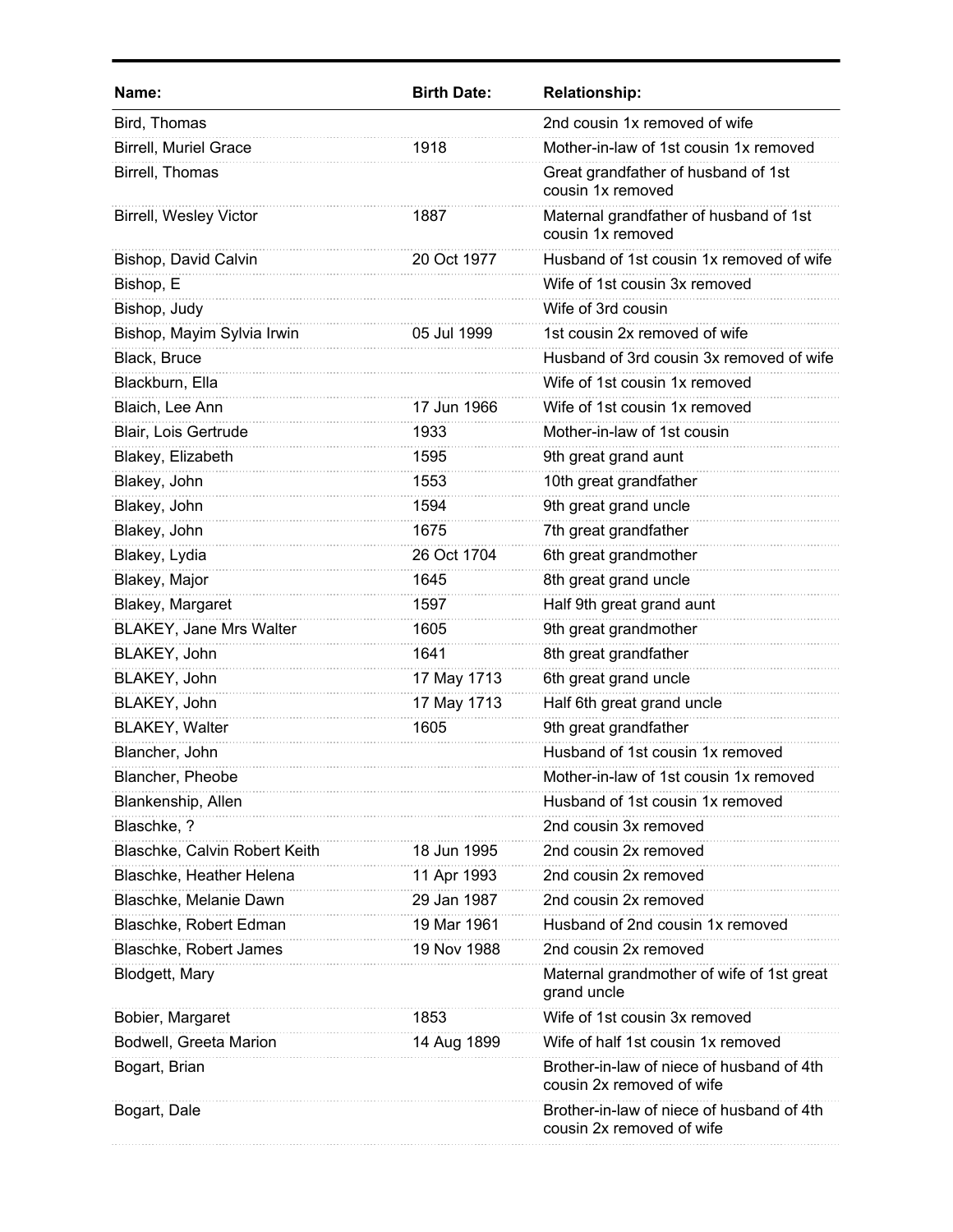| Name:                      | <b>Birth Date:</b> | <b>Relationship:</b>                                                   |
|----------------------------|--------------------|------------------------------------------------------------------------|
| Bogart, Judy               |                    | Sister-in-law of niece of husband of 4th<br>cousin 2x removed of wife  |
| Bogart, Leo                |                    | Father-in-law of niece of husband of 4th<br>cousin 2x removed of wife  |
| Bogart, Madeline           |                    | Wife of 4th cousin 2x removed of wife                                  |
| Bogart, Mark               |                    | Brother-in-law of niece of husband of 4th<br>cousin 2x removed of wife |
| Bogart, Paul               |                    | Husband of niece of husband of 4th<br>cousin 2x removed of wife        |
| Bogart, Reg                |                    | Brother-in-law of niece of husband of 4th<br>cousin 2x removed of wife |
| Bojda, Tony                |                    | Husband of sister-in-law of 1st cousin                                 |
| Bollert, Helen Amelia      |                    | Wife of 1st cousin 2x removed                                          |
| Bolton, Jean               |                    | Wife of brother-in-law of aunt                                         |
| Bond, Dale Charles         | 01 Sep 1997        | 2nd cousin 2x removed                                                  |
| Bond, Devin James          | 11 May 1991        | 2nd cousin 2x removed                                                  |
| <b>Bond, Scott Charles</b> | 24 Jul 1965        | Husband of 2nd cousin 1x removed                                       |
| Bond, Sydney Michelle      | 01 Jan 1999        | 2nd cousin 2x removed                                                  |
| Bonnington, Agnes Louisa   | 07 Nov 1877        | Wife of 1st cousin 2x removed                                          |
| Bonnington, Ann            | 1873               | Sister-in-law of 1st cousin 2x removed                                 |
| Bonnington, Elizabeth      | 1869               | Sister-in-law of 1st cousin 2x removed                                 |
| Bonnington, Robert         | 1848               | Father-in-law of 1st cousin 2x removed                                 |
| Bonnington, Rose           | 1876               | Sister-in-law of 1st cousin 2x removed                                 |
| Boocock, Anne              | 1581               | 9th great grandmother                                                  |
| Booth, Ann                 |                    | 2nd cousin 1x removed                                                  |
| Booth, Annie Elizabeth     |                    | 3rd cousin                                                             |
| Booth, Arabella            |                    | 2nd cousin 1x removed                                                  |
| Booth, Fanny Norton        |                    | 3rd cousin                                                             |
| Booth, George              |                    | Husband of 1st cousin 2x removed                                       |
| Booth, George Edward       |                    | 2nd cousin 1x removed                                                  |
| Booth, Harry               |                    | 3rd cousin                                                             |
| Booth, Herbert             |                    | 2nd cousin 1x removed                                                  |
| Booth, James               |                    | 3rd cousin                                                             |
| Booth, John Thomas         |                    | 2nd cousin 1x removed                                                  |
| Booth, John William        |                    | 3rd cousin                                                             |
| Booth, Joseph              |                    | 2nd cousin 1x removed                                                  |
| Booth, Rose                |                    | 2nd cousin 1x removed                                                  |
| Booth, Sarah Ellen         |                    | 2nd cousin 1x removed                                                  |
| Booth, Willie              |                    | 2nd cousin 1x removed                                                  |
| Bos, Brendan Kyle          | 03 Jul 1999        | 2nd cousin 3x removed                                                  |
| Bos, Cameron Brett         | 03 Jul 1999        | 2nd cousin 3x removed                                                  |
| Bos, Taylor Alicia         | 12 Dec 1996        | 2nd cousin 3x removed                                                  |
| Bos, William Dalton        | 10 Dec 1997        | 2nd cousin 3x removed                                                  |
| Bos, William Glen          | 15 Feb 1971        | Husband of 2nd cousin 2x removed                                       |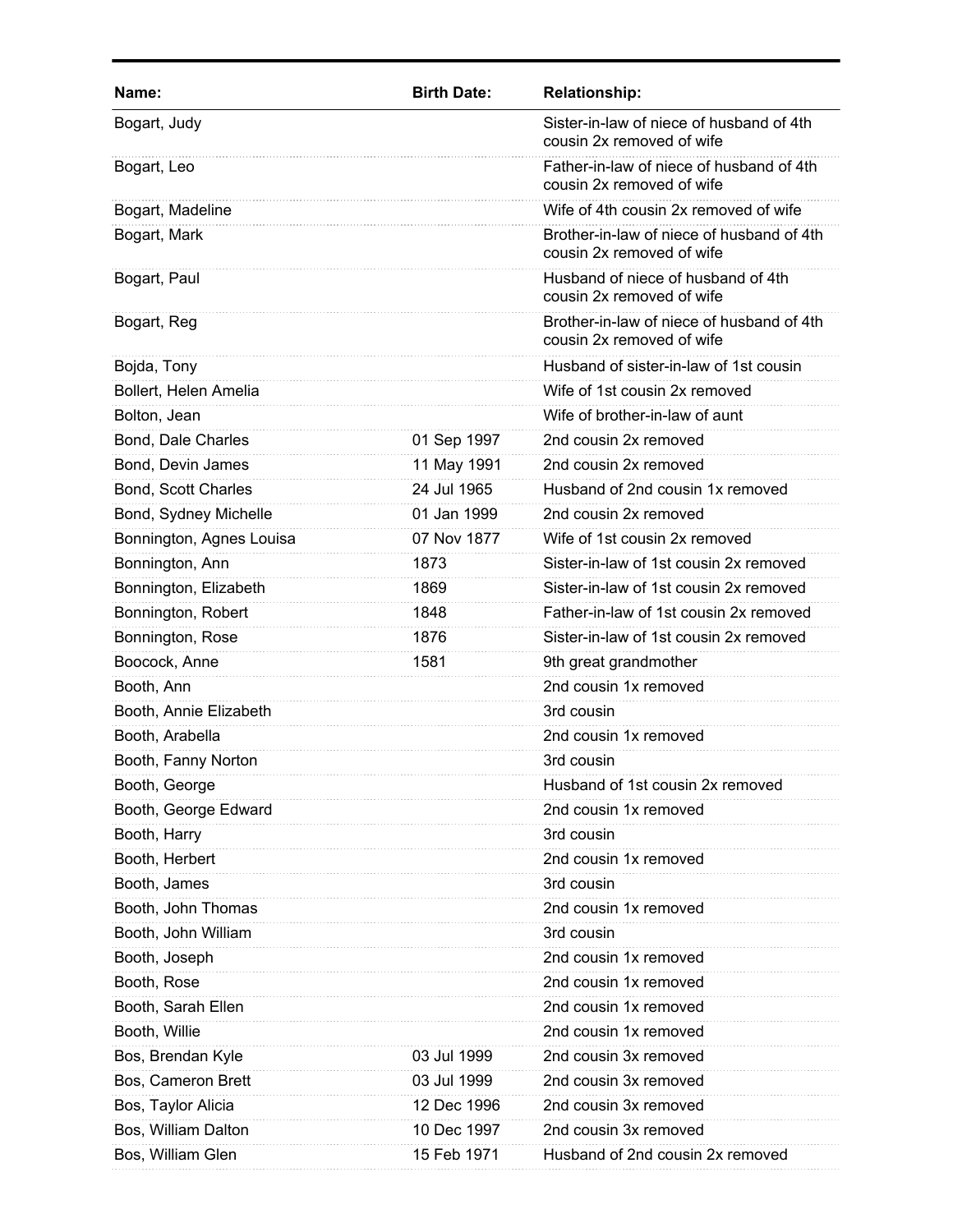| Name:                   | <b>Birth Date:</b> | <b>Relationship:</b>                              |
|-------------------------|--------------------|---------------------------------------------------|
| Bostock, Chad Avery     |                    | Husband of 1st cousin 2x removed                  |
| Boston, ?               |                    | Wife of half 2nd cousin 1x removed                |
| Boucher, Mary           |                    | Wife of 4th great grand uncle of wife             |
| Bouck, Rozelle          |                    | Mother-in-law of grand uncle                      |
| Bowes, Karen Laila      | 10 Jan 1948        | 5th cousin 1x removed of wife                     |
| Bowes, Murray           |                    | Husband of 4th cousin 2x removed of wife          |
| Bowes, Norma Elaine     | 04 Oct 1938        | 5th cousin 1x removed of wife                     |
| Bowes, Pamela           |                    | Wife of 1st cousin 5x removed of wife             |
| Bowes, Sandra Gaile     | 09 Apr 1944        | 5th cousin 1x removed of wife                     |
| Bowles, Elizabeth       |                    | Wife of 1st cousin 5x removed of wife             |
| Bowles, George          |                    | Husband of 2nd cousin 1x removed                  |
| Bowles, Margaret        |                    | Wife of 1st cousin 5x removed of wife             |
| Bowles, Sarah A         |                    | Wife of 6th cousin 4x removed of wife             |
| Bowman                  |                    | Father-in-law of 1st cousin 5x removed of<br>wife |
| Bowman, E               |                    | Husband of 2nd cousin 2x removed                  |
| Bowman, Juliana         |                    | Wife of 1st cousin 5x removed of wife             |
| Bowman, Leslie          |                    | 3rd cousin 1x removed                             |
| Bowman, Morley          |                    | 3rd cousin 1x removed                             |
| Bowman, Phoebe          |                    | Wife of 1st cousin 5x removed of wife             |
| Boyd, Earnest           |                    | 3rd cousin 1x removed                             |
| Boyd, Jura              |                    | 3rd cousin 1x removed                             |
| Boyd, Marion            |                    | 3rd cousin 1x removed                             |
| Boyd, Robert            |                    | Husband of 4th great grand aunt                   |
| Boyd, T                 |                    | Husband of 2nd cousin 2x removed                  |
| Boyse, Abrahm           | 1846               | Father-in-law of grand aunt                       |
| Boyse, Brian            | 1950               | 2nd cousin                                        |
| Boyse, Carolyn          |                    | 2nd cousin                                        |
| Boyse, Charles Maurice  | 1916               | Husband of 1st cousin 1x removed                  |
| Boyse, Clayton          |                    | Brother-in-law of 1st cousin 1x removed           |
| Boyse, Craig            | 1960               | 2nd cousin                                        |
| Boyse, Darcy            |                    | Brother-in-law of 1st cousin 1x removed           |
| Boyse, Donald Newell    | 27 Dec 1935        | 2nd cousin                                        |
| Boyse, Eve Elmrora      |                    | Sister-in-law of grand aunt                       |
| Boyse, Harley Epenetuis | 1883               | Husband of grand aunt                             |
| Boyse, Jennie Holmes    |                    | Wife of husband of grand aunt                     |
| Boyse, Karen            | 1946               | 2nd cousin                                        |
| Boyse, Larry            |                    | 2nd cousin                                        |
| Boyse, Lorne Newell     | 1912               | 1st cousin 1x removed                             |
| Boyse, Mary Lynn        | 1956               | 2nd cousin                                        |
| Boyse, Maurice Durham   |                    | Brother-in-law of grand aunt                      |
| Boyse, Nancy Kae        | 16 Nov 1944        | 2nd cousin                                        |
| Boyse, Pamela           | 1958               | 2nd cousin                                        |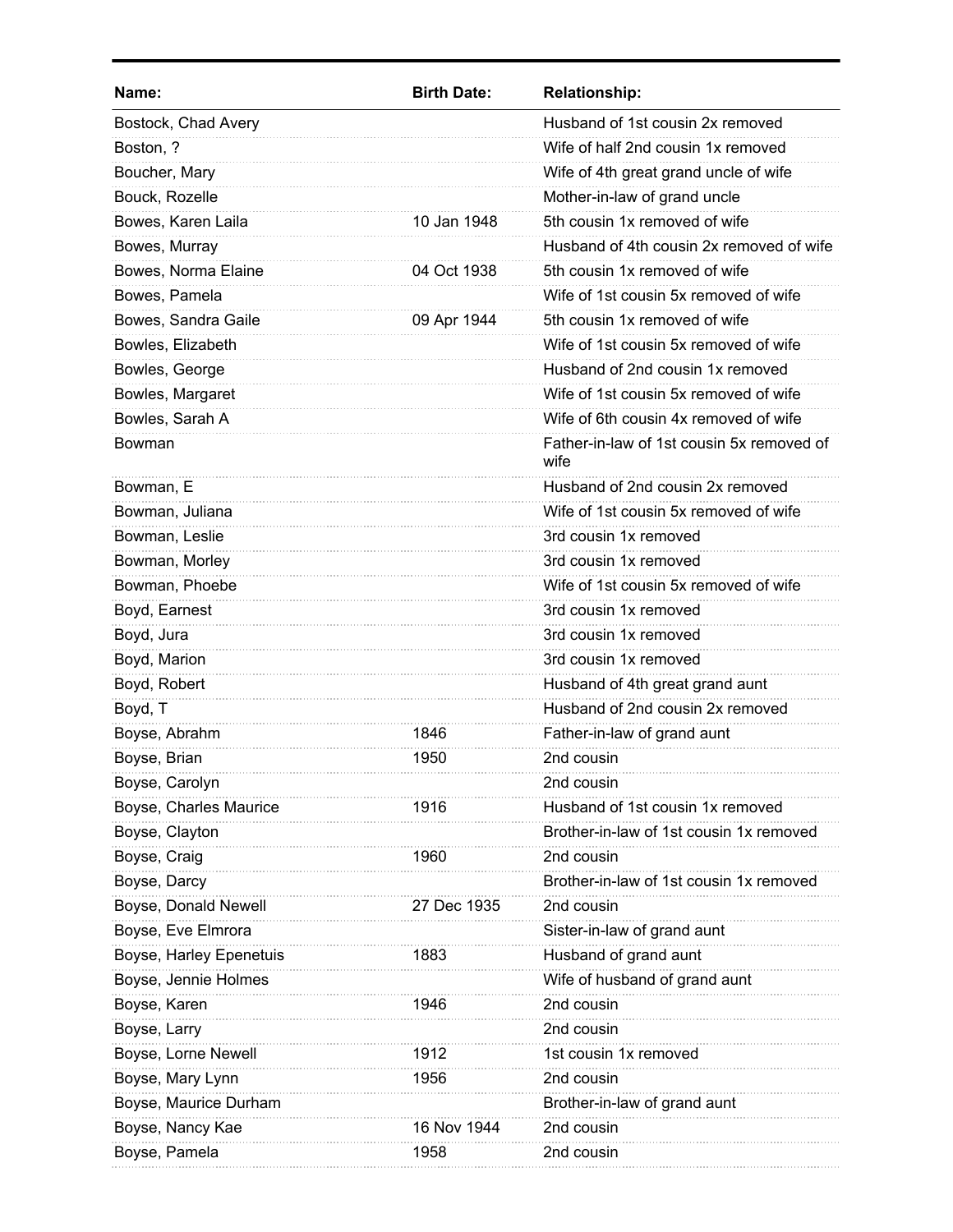| Name:                    | <b>Birth Date:</b> | <b>Relationship:</b>                                              |
|--------------------------|--------------------|-------------------------------------------------------------------|
| Boyse, Rueben Henry      |                    | Brother-in-law of grand aunt                                      |
| Boyse, Susan             | 1949               | 2nd cousin                                                        |
| Boyse, Wallace           |                    | Brother-in-law of grand aunt                                      |
| Brackenbury, Barb        |                    | Niece of husband of sister-in-law of grand<br>aunt of wife        |
| Brackenbury, Betty       |                    | Niece of husband of sister-in-law of grand<br>aunt of wife        |
| Brackenbury, Bruce C     | 1893               | Brother-in-law of sister-in-law of grand<br>aunt of wife          |
| Brackenbury, Cindy       | 1970               | Grand niece of husband of sister-in-law of<br>grand aunt of wife  |
| Brackenbury, Clara       | 1895               | Sister-in-law of sister-in-law of grand aunt<br>of wife           |
| Brackenbury, David       | 1963               | Grand nephew of husband of sister-in-law<br>of grand aunt of wife |
| Brackenbury, Deborah     | 1964               | Grand niece of husband of sister-in-law of<br>grand aunt of wife  |
| Brackenbury, Diane       | 1932               | Niece of husband of sister-in-law of grand<br>aunt of wife        |
| Brackenbury, Dorothy     |                    | Niece of husband of sister-in-law of grand<br>aunt of wife        |
| Brackenbury, Eric        | 1909               | Brother-in-law of sister-in-law of grand<br>aunt of wife          |
| Brackenbury, Erie Belle  |                    | Wife of 3rd cousin 2x removed                                     |
| Brackenbury, Eva         | 1908               | Sister-in-law of sister-in-law of grand aunt<br>of wife           |
| Brackenbury, Frank V     | 10 Oct 1899        | Brother-in-law of sister-in-law of grand<br>aunt of wife          |
| Brackenbury, Gerald      |                    | Nephew of husband of grand aunt of wife                           |
| Brackenbury, Geraldine   |                    | Niece of husband of sister-in-law of grand<br>aunt of wife        |
| Brackenbury, Gloria      | 1928               | Niece of husband of sister-in-law of grand<br>aunt of wife        |
| Brackenbury, James A     | Jun 1863           | Father-in-law of sister-in-law of grand aunt<br>of wife           |
| Brackenbury, Jessie      | 1897               | Sister-in-law of sister-in-law of grand aunt<br>of wife           |
| Brackenbury, Karen       |                    | Grand niece of husband of grand aunt of<br>wife                   |
| Brackenbury, Larry       | 1936               | Nephew of husband of sister-in-law of<br>grand aunt of wife       |
| Brackenbury, Leo Matland | 24 Jul 1901        | Husband of sister-in-law of grand aunt of<br>wife                 |
| Brackenbury, Linda       | 1962               | Grand niece of husband of sister-in-law of<br>grand aunt of wife  |
| Brackenbury, Lloyd       | 1903               | Brother-in-law of sister-in-law of grand<br>aunt of wife          |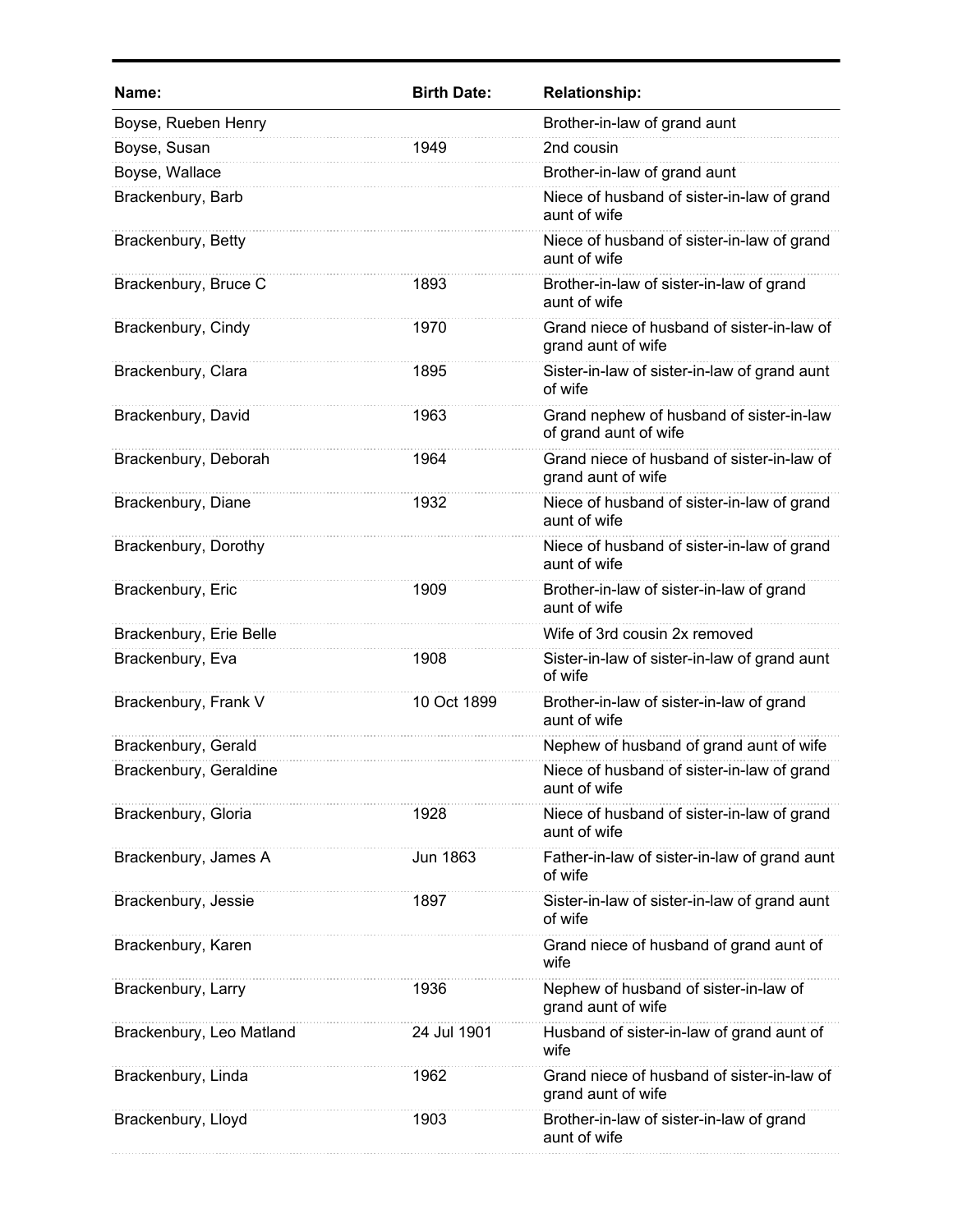| Name:                              | <b>Birth Date:</b> | <b>Relationship:</b>                                                       |
|------------------------------------|--------------------|----------------------------------------------------------------------------|
| Brackenbury, Lois                  |                    | Niece of husband of sister-in-law of grand<br>aunt of wife                 |
| Brackenbury, Mary                  |                    | Niece of husband of sister-in-law of grand<br>aunt of wife                 |
| Brackenbury, Pat                   | 10 Apr 1956        | Niece of husband of sister-in-law of grand<br>aunt of wife                 |
| Brackenbury, Paul                  | 1935               | Nephew of husband of sister-in-law of<br>grand aunt of wife                |
| Brackenbury, Reid                  |                    | 1st great grand nephew of husband of<br>grand aunt of wife                 |
| Brackenbury, Robert                |                    | Nephew of husband of grand aunt of wife                                    |
| Brackenbury, Ron                   | 1940               | Nephew of husband of grand aunt of wife                                    |
| Brackenbury, Roy                   | 1899               | Brother-in-law of sister-in-law of grand<br>aunt of wife                   |
| Brackenbury, Samuel                |                    | Paternal grandfather of husband of sister-<br>in-law of grand aunt of wife |
| Brackenbury, Samuel                | 1892               | Brother-in-law of sister-in-law of grand<br>aunt of wife                   |
| Brackenbury, Scott                 |                    | Grand nephew of husband of grand aunt<br>of wife                           |
| Brackenbury, Shaun                 | 1964               | Grand nephew of husband of sister-in-law<br>of grand aunt of wife          |
| Brackenbury, Trent                 |                    | 1st great grand nephew of husband of<br>grand aunt of wife                 |
| Brackenbury, Wallace James Stewart | 15 Mar 1911        | Brother-in-law of sister-in-law of grand<br>aunt of wife                   |
| Bradfield, Ron                     |                    | Husband of 2nd cousin 1x removed of<br>wife                                |
| Bradfield, Trevor                  |                    | Husband of 1st cousin 1x removed of wife                                   |
| <b>Bradley, Frederick</b>          |                    | Husband of 3rd cousin 2x removed                                           |
| Bradley, Heather Elaine            | 08 Jul 1976        | 2nd cousin 2x removed                                                      |
| Bradley, Jeanine Patricia          | 08 Oct 1971        | 2nd cousin 2x removed                                                      |
| Bradley, Jim                       | 28 Mar 1924        | Father-in-law of 2nd cousin 1x removed                                     |
| Bradley, Karine Elizabeth          | 12 Feb 1973        | 2nd cousin 2x removed                                                      |
| Bradley, Timothy John              | 23 Dec 1947        | Husband of 2nd cousin 1x removed                                           |
| Bradshaw, Clara                    |                    | Wife of 3rd cousin 3x removed of wife                                      |
| Bradt, Betty                       |                    | Mother-in-law of nephew of husband of<br>4th cousin 2x removed of wife     |
| Bradt, Elizabeth Anne M            | 1882               | Paternal grandmother of husband of 1st<br>cousin 1x removed                |
| Bradt, Jacob                       |                    | Great grandfather of husband of 1st<br>cousin 1x removed                   |
| Brady, Ida                         |                    | Wife of 2nd cousin 3x removed of wife                                      |
| Brady, Minnie                      |                    | Wife of 2nd cousin 3x removed of wife                                      |
| Brady, Vera                        |                    | Wife of 1st cousin 3x removed of wife                                      |
| Bragg, James                       |                    | Husband of 4th cousin 6x removed of wife                                   |
|                                    |                    |                                                                            |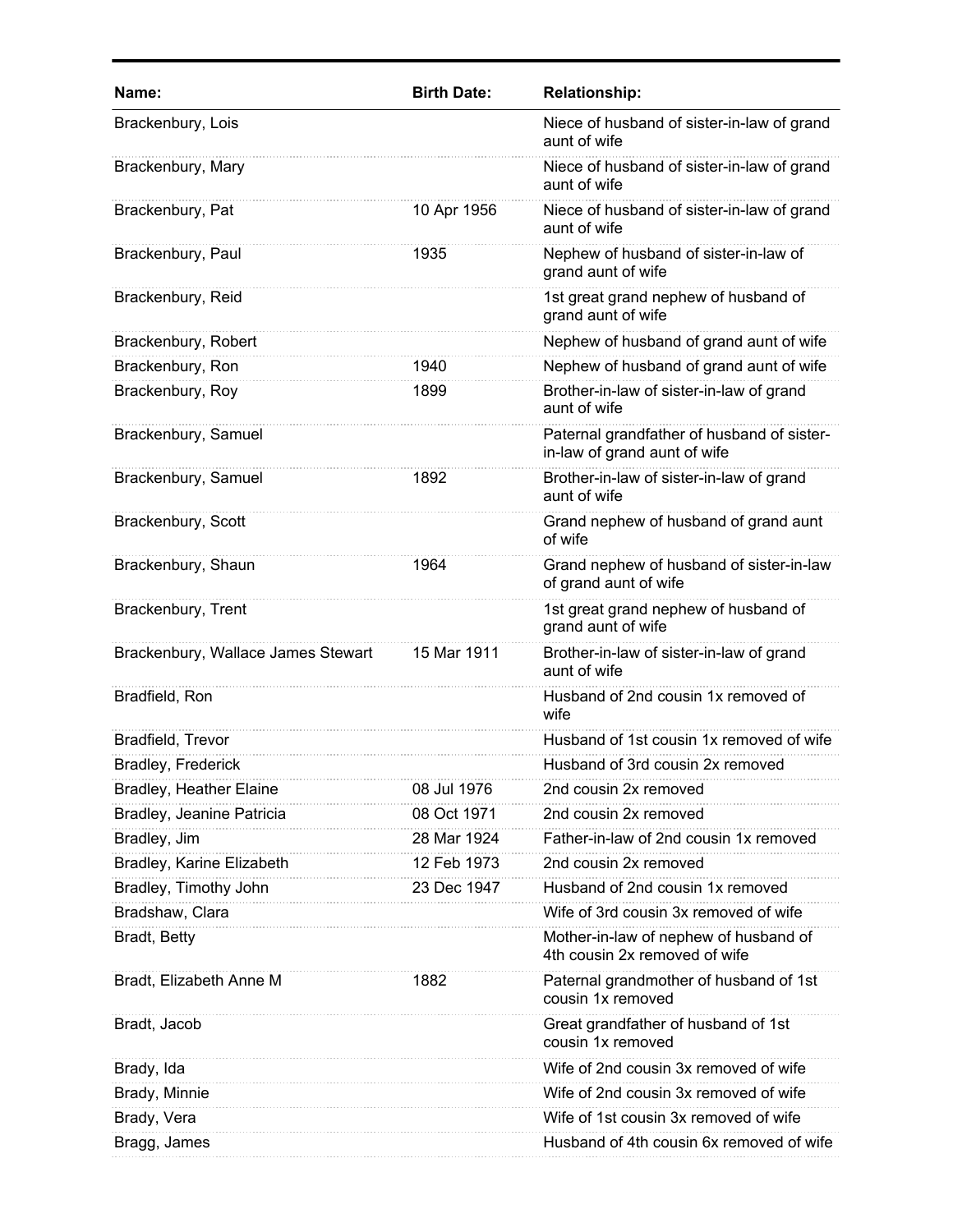| Name:                     | <b>Birth Date:</b> | <b>Relationship:</b>                                             |
|---------------------------|--------------------|------------------------------------------------------------------|
| Branion, Myrtle           | 24 May 1880        | Wife of 2nd cousin 3x removed                                    |
| Brassard, Trevor          |                    | Husband of 1st cousin 1x removed                                 |
| Bratley, John             | 1785               | Paternal grandfather of wife of brother-in-<br>law of grand aunt |
| Bratley, Philip Wright    | 1822               | Father-in-law of brother-in-law of grand<br>aunt                 |
| Bratley, Rosanna          | 1860               | Wife of brother-in-law of grand aunt                             |
| Bray, Megan Patricia      | 01 Feb 1997        | 1st cousin 2x removed                                            |
| Bray, Nathaniel Paul      | 15 Sep 1994        | 1st cousin 2x removed                                            |
| Bray, Paul William        | 31 Oct 1970        | Husband of 1st cousin 1x removed                                 |
| Briggs, Judith            |                    | Wife of 3rd cousin 7x removed of wife                            |
| Brighten, Alice Elizabeth | 09 Jan 1868        | Mother-in-law of 2nd cousin 2x removed                           |
| Brighten, Ann             | 1830               | Maternal grandmother of husband of 2nd<br>cousin 2x removed      |
| Brighten, Frederick       | 1860               | Uncle of husband of 2nd cousin 2x<br>removed                     |
| Brighten, George          | 1863               | Uncle of husband of 2nd cousin 2x<br>removed                     |
| Brighten, Harriet         | 1853               | Aunt of husband of 2nd cousin 2x<br>removed                      |
| Brighten, Mary Ann        | 1871               | Aunt of husband of 2nd cousin 2x<br>removed                      |
| Brighten, Walter          | 1826               | Maternal grandfather of husband of 2nd<br>cousin 2x removed      |
| Brighten, Walter          | 1857               | Uncle of husband of 2nd cousin 2x<br>removed                     |
| Brisseau, Beverly Ann     |                    | 5th cousin 1x removed                                            |
| Brisseau, Lorne Leroy     |                    | Husband of 5th cousin                                            |
| Brisseau, Mark Andrew     |                    | 5th cousin 1x removed                                            |
| Broady, Cecil             |                    | Husband of 3rd cousin 3x removed of wife                         |
| Broady, June Ellinor      |                    | 4th cousin 2x removed of wife                                    |
| Brock, Maud               | 1883               | Wife of 2nd cousin 3x removed of wife                            |
| Brodhagen, Billy          | 1997               | 1st cousin 3x removed                                            |
| Brodhagen, Brenda         | 1978               | 1st cousin 2x removed                                            |
| Brodhagen, Dan            |                    | Husband of 1st cousin 1x removed                                 |
| Brodhagen, Danny          |                    | 1st cousin 2x removed                                            |
| Brodie, Jane              |                    | Mother-in-law of 3rd cousin 1x removed                           |
| Bronskill, Annie          |                    | Wife of 1st cousin 3x removed                                    |
| Brook, Harold Roy         | 01 Feb 1955        | 1st cousin 1x removed                                            |
| Brook, Jean Agnes         | 25 Jun 1950        | 1st cousin 1x removed                                            |
| Brook, Joan May           | 13 Oct 1953        | 1st cousin 1x removed                                            |
| Brook, Judy Rose          | 03 Jun 1951        | 1st cousin 1x removed                                            |
| Brook, Roy                | 25 Jun 1924        | Husband of 1st cousin                                            |
| Brooks, ?                 |                    | 5th cousin 2x removed                                            |
| Brooks, ?                 |                    | Mother-in-law of 3rd cousin 1x removed                           |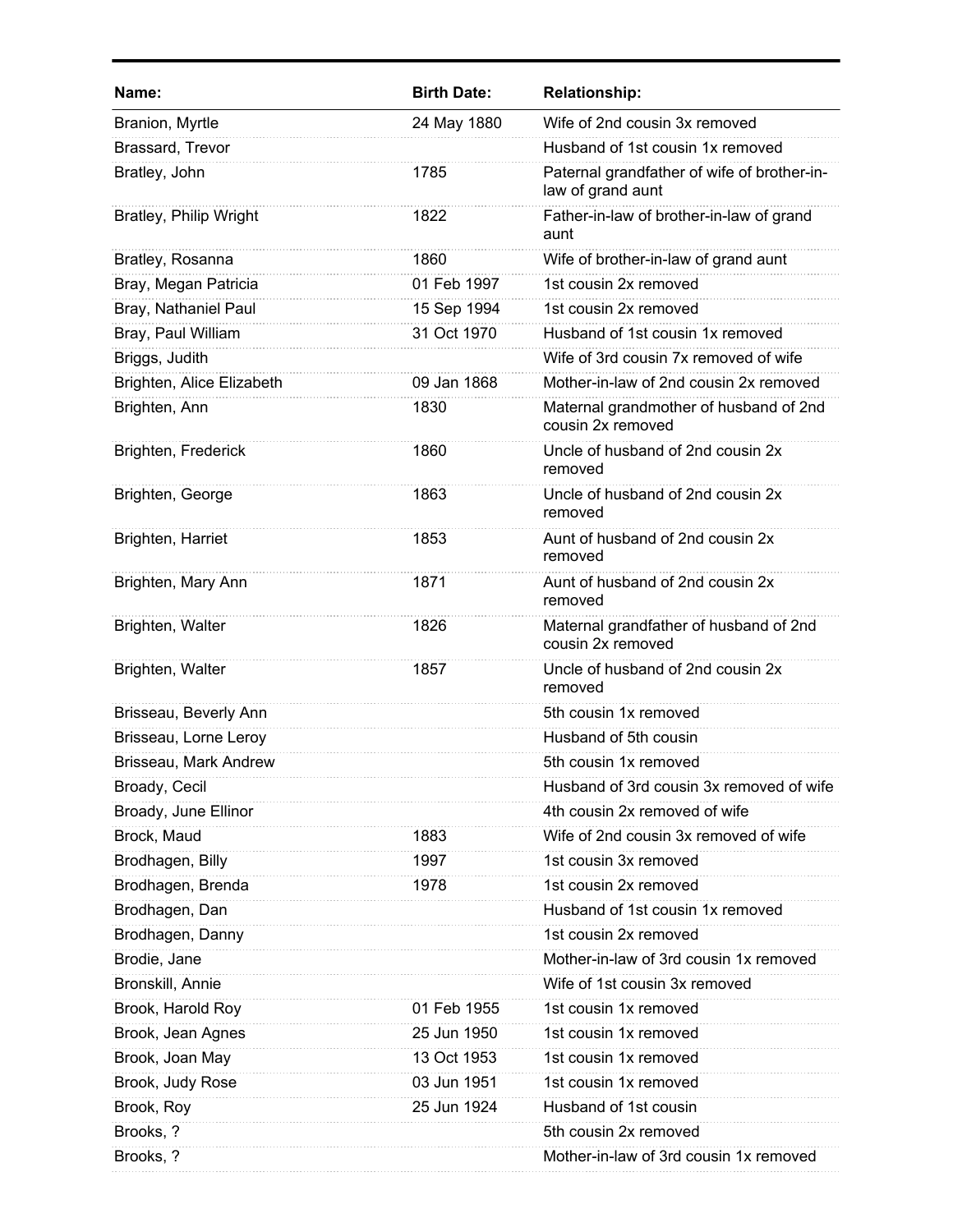| Name:                        | <b>Birth Date:</b> | <b>Relationship:</b>                                                |
|------------------------------|--------------------|---------------------------------------------------------------------|
| Brooks, ?                    |                    | 5th cousin 2x removed                                               |
| Brooks, ?                    |                    | 5th cousin 2x removed                                               |
| Brooks, Barbara Mareda       |                    | 4th cousin 1x removed                                               |
| Brooks, Donald Mark          |                    | 4th cousin 1x removed                                               |
| Brooks, Dorothy Mae          |                    | 3rd cousin 2x removed                                               |
| Brooks, Earl Elroy           | 15 Feb 1915        | Husband of aunt                                                     |
| Brooks, Florence             |                    | 3rd cousin 2x removed                                               |
| Brooks, Gerald               | 17 Mar 1936        | Paternal 1st cousin                                                 |
| Brooks, Hazel Kathleen       |                    | 3rd cousin 2x removed                                               |
| Brooks, James Orville Parker |                    | 3rd cousin 2x removed                                               |
| Brooks, Jason Meritt         |                    | 4th cousin 1x removed                                               |
| Brooks, Justin               |                    | 5th cousin 1x removed                                               |
| Brooks, Ken                  | 14 Sep 1942        | Paternal 1st cousin                                                 |
| Brooks, Kyle                 |                    | 5th cousin 1x removed                                               |
| Brooks, Lisa Ann             |                    | 4th cousin 1x removed                                               |
| Brooks, Lula May             |                    | 4th cousin 1x removed                                               |
| Brooks, Mary Lynn            |                    | 4th cousin 1x removed                                               |
| Brooks, Michael              | 26 Mar 1975        | 1st cousin 1x removed                                               |
| Brooks, Morgan S             | 1886               | Father-in-law of aunt                                               |
| Brooks, Nancy Jane           | 1846               | Wife of 1st cousin 4x removed                                       |
| Brooks, Ralph Lindsay        |                    | 3rd cousin 2x removed                                               |
| Brooks, Ronald McEwen        |                    | 4th cousin 1x removed                                               |
| Brooks, Sandra               |                    | 5th cousin                                                          |
| Brooks, Scott                |                    | 5th cousin                                                          |
| Brooks, Shawn                |                    | 5th cousin                                                          |
| Brooks, Sherri Lea           |                    | 4th cousin 1x removed                                               |
| Brooks, Stephen              |                    | 5th cousin                                                          |
| Brooks, Stewart James        |                    | 5th cousin                                                          |
| Brooks, Susannah             | 01 Aug 1843        | Wife of 1st cousin 4x removed                                       |
| Brooks, Tyler                |                    | 5th cousin 1x removed                                               |
| Brooks, William Talmadge     |                    | Husband of 2nd cousin 3x removed                                    |
| Brooks, William Wallace      |                    | Husband of 3rd cousin 2x removed                                    |
| Browdie, Alex                |                    | Husband of aunt of wife of 2nd cousin 2x<br>removed                 |
| Brown, ?                     |                    | Half 2nd cousin 2x removed                                          |
| Brown, ?                     |                    | Half 2nd cousin 2x removed                                          |
| Brown, ?                     |                    | Half 2nd cousin 2x removed                                          |
| Brown, ?                     |                    | Husband of sister-in-law of 1st cousin                              |
| Brown, ?                     |                    | Half 2nd cousin 2x removed                                          |
| Brown, ?                     |                    | Half 2nd cousin 2x removed                                          |
| Brown, April                 |                    | Wife of grand nephew of husband of 4th<br>cousin 2x removed of wife |
| Brown, Arthur                |                    | 1st cousin 2x removed of wife                                       |
|                              |                    |                                                                     |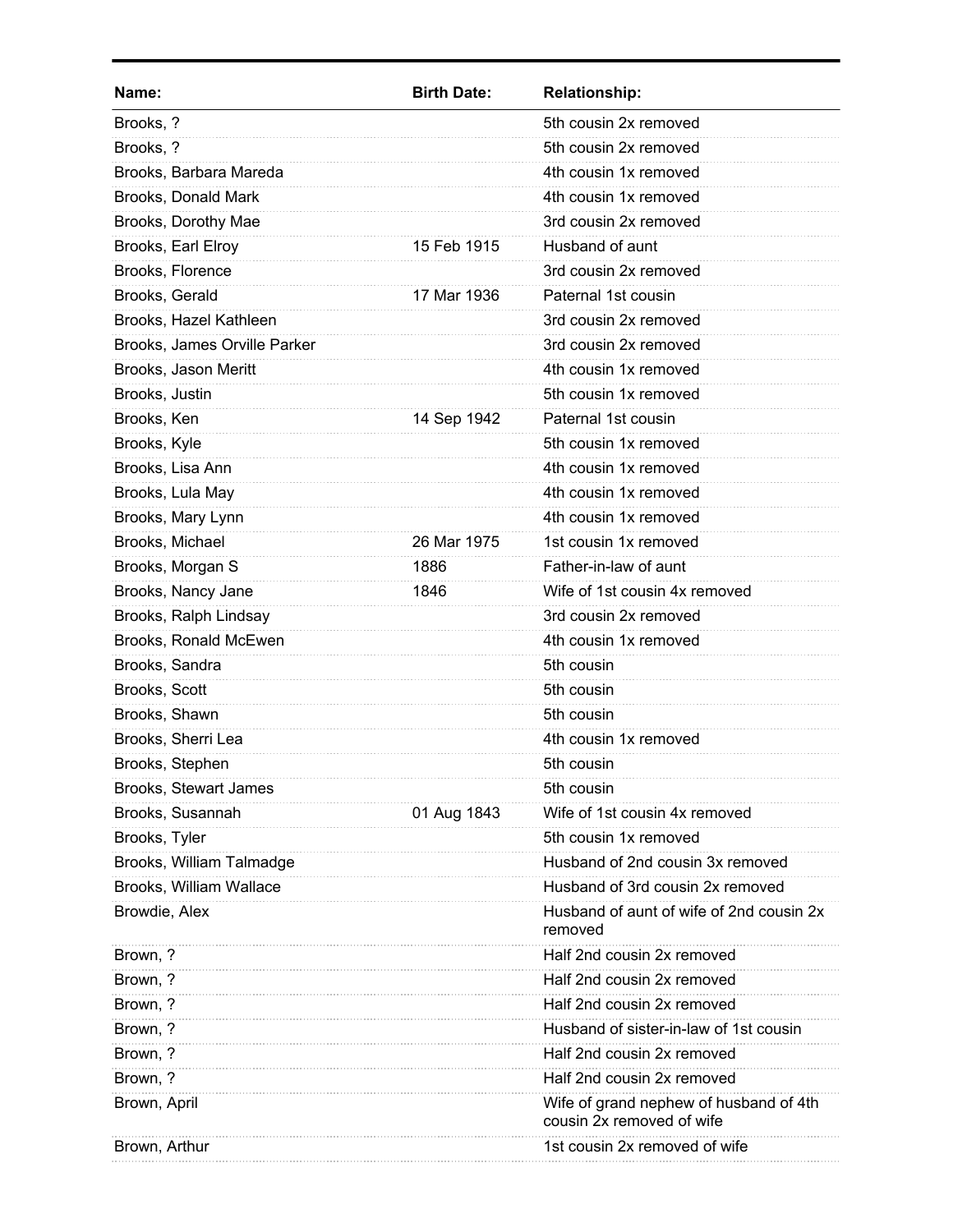| Name:                          | <b>Birth Date:</b> | <b>Relationship:</b>                                     |
|--------------------------------|--------------------|----------------------------------------------------------|
| Brown, Audrey                  |                    | 1st cousin 2x removed of wife                            |
| Brown, Beatrice May            | 1905               | 1st cousin 2x removed of wife                            |
| Brown, Bruce                   |                    | Half 2nd cousin 1x removed                               |
| Brown, Catherine               |                    | Wife of 2nd cousin 4x removed of wife                    |
| Brown, Charles                 | 1883               | 1st great grand uncle of wife                            |
| Brown, Clare                   |                    | 1st cousin 2x removed of wife                            |
| Brown, Clarence                |                    | 1st cousin 2x removed of wife                            |
| Brown, Darryl                  |                    | 2nd cousin 1x removed of wife                            |
| Brown, Earl                    |                    | 1st great grand uncle of wife                            |
| Brown, Edwin                   | 1883               | Brother-in-law of 2nd cousin 3x removed                  |
| Brown, Erin Kimberley          |                    | 5th cousin 1x removed                                    |
| Brown, Ethel J                 | Sep 1889           | Grand aunt of wife of 3rd cousin 1x<br>removed           |
| Brown, Eva Mae                 |                    | 1st cousin 2x removed of wife                            |
| Brown, Evelyn Jessie Elizabeth |                    | 5th cousin                                               |
| Brown, Florence                | 1876               | Sister-in-law of 2nd cousin 3x removed                   |
| Brown, Frank                   | 1876               | Brother-in-law of 2nd cousin 3x removed                  |
| Brown, Geoff                   |                    | Half 2nd cousin 1x removed                               |
| Brown, George                  |                    | Husband of 1st cousin 1x removed of wife                 |
| Brown, George                  | Jan 1850           | Great grandfather of wife of 3rd cousin 1x<br>removed    |
| Brown, George                  | Oct 1896           | Grand uncle of wife of 3rd cousin 1x<br>removed          |
| Brown, Georgina                | 1896               | Grand aunt of wife of 3rd cousin 1x<br>removed           |
| Brown, Grant                   |                    | 2nd cousin 1x removed of wife                            |
| Brown, Harriet                 | 1829               | Paternal grandmother of husband of aunt                  |
| Brown, Harvev                  | 1903               | 1st cousin 2x removed of wife                            |
| Brown, Hazel                   |                    | 1st cousin 2x removed of wife                            |
| Brown, Hillary Lynne           |                    | 5th cousin 1x removed                                    |
| Brown, Howard                  |                    | 1st cousin 2x removed of wife                            |
| Brown, Ida May                 | 15 Sep 1874        | Great grandmother of wife                                |
| Brown, James C                 | 30 Aug 1850        | 2nd great grandfather of wife                            |
| Brown, Janice                  |                    | Half 2nd cousin 1x removed                               |
| Brown, Jean                    |                    | 4th cousin 1x removed                                    |
| Brown, Jessie                  | 1891               | Paternal grandmother of wife of 3rd cousin<br>1x removed |
| Brown, John                    |                    | 4th cousin 1x removed                                    |
| Brown, John                    |                    | 2nd cousin 1x removed of wife                            |
| Brown, John                    | 1849               | Father-in-law of 2nd cousin 3x removed                   |
| Brown, John                    | 1931               | 1st cousin 2x removed of wife                            |
| Brown, John I                  | 1910               | Husband of 3rd cousin 2x removed                         |
| Brown, John Leaton             |                    | Husband of 3rd cousin 2x removed                         |
| Brown, John Merritt            |                    | 4th cousin 1x removed                                    |
|                                |                    |                                                          |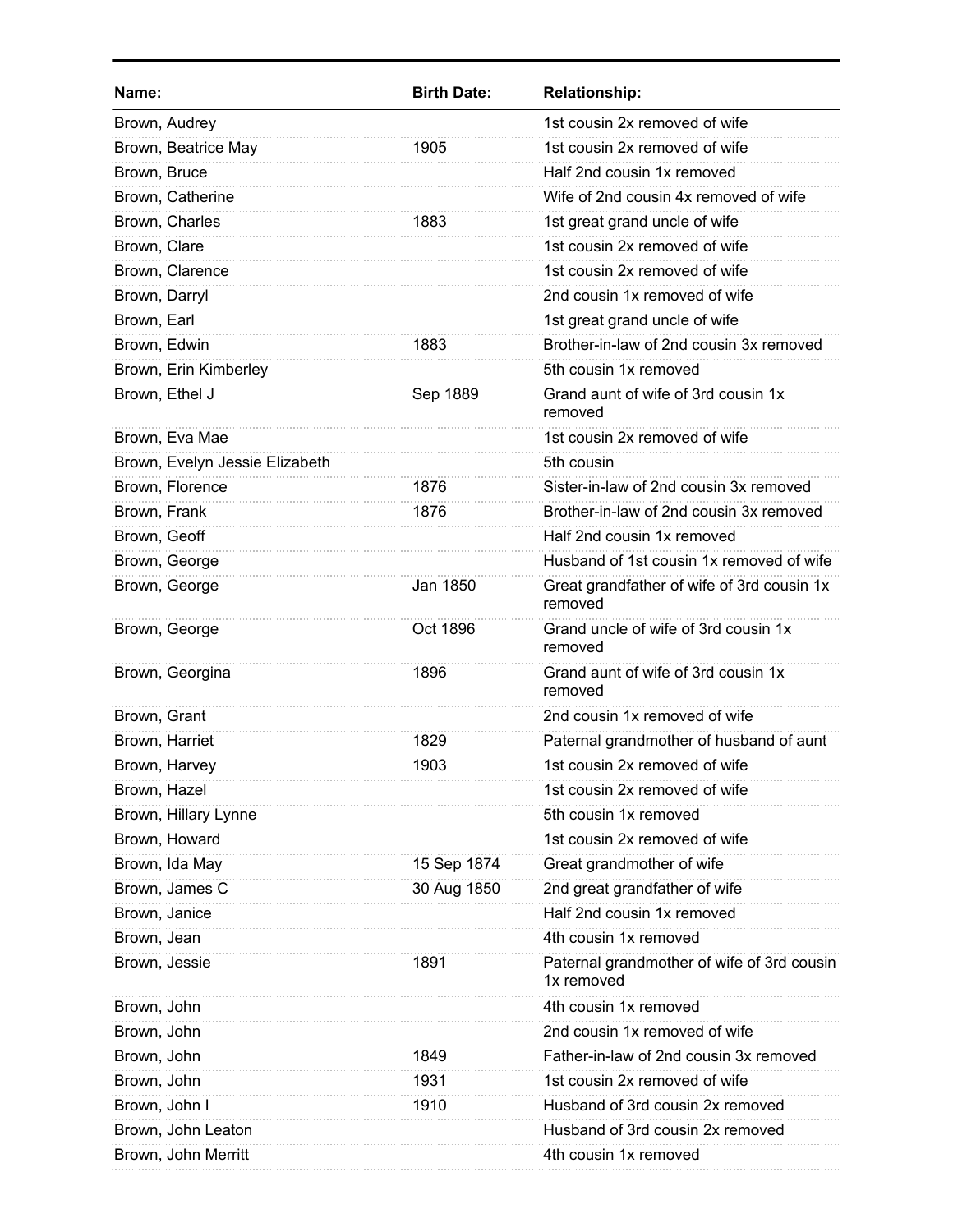| <b>Birth Date:</b> | <b>Relationship:</b>                            |
|--------------------|-------------------------------------------------|
|                    | 5th cousin 1x removed                           |
|                    | 5th cousin                                      |
|                    | 3rd great grandfather of wife                   |
|                    | 5th cousin 1x removed                           |
|                    | Mother-in-law of 2nd cousin                     |
|                    | 5th cousin                                      |
| 1887               | Wife of 2nd cousin 3x removed                   |
|                    | 2nd cousin 1x removed of wife                   |
|                    | Wife of 2nd cousin of wife                      |
|                    | 1st cousin 2x removed of wife                   |
| 1552               | 10th great grandmother                          |
| <b>Nov 1885</b>    | Grand aunt of wife of 3rd cousin 1x<br>removed  |
|                    | Wife of 4th cousin 2x removed of wife           |
| 1897               | Wife of 3rd cousin 1x removed                   |
|                    | 5th cousin                                      |
|                    | 1st great grand aunt of wife                    |
| 1880               | 1st great grand uncle of wife                   |
|                    | 1st cousin 2x removed of wife                   |
| 1872               | Wife of 1st cousin 1x removed                   |
| 11 Sep 1913        | Wife of 3rd cousin 2x removed                   |
|                    | 4th cousin 1x removed                           |
|                    | Half 2nd cousin 1x removed                      |
|                    | 1st great grand aunt of wife                    |
|                    | 1st cousin 2x removed of wife                   |
| 1890               | Brother-in-law of 2nd cousin 3x removed         |
| 03 Oct 1921        | Husband of half 2nd cousin                      |
| 1948               | Half 2nd cousin 1x removed                      |
| 23 Mar 1898        | Grand uncle of wife of 3rd cousin 1x<br>removed |
| 1910               | 1st cousin 2x removed of wife                   |
|                    | 1st cousin 2x removed of wife                   |
|                    | 1st cousin 2x removed of wife                   |
| Sep 1887           | Grand uncle of wife of 3rd cousin 1x<br>removed |
| 03 Feb 1956        | 5th cousin                                      |
|                    | Wife of 3rd cousin 3x removed of wife           |
|                    | 2nd cousin 1x removed of wife                   |
|                    | 2nd cousin 1x removed of wife                   |
| 1873               | 1st great grand uncle of wife                   |
| 08 Apr 1995        | Wife of grand nephew of wife                    |
|                    | Wife of 2nd cousin 2x removed                   |
|                    | 2nd cousin 2x removed                           |
|                    |                                                 |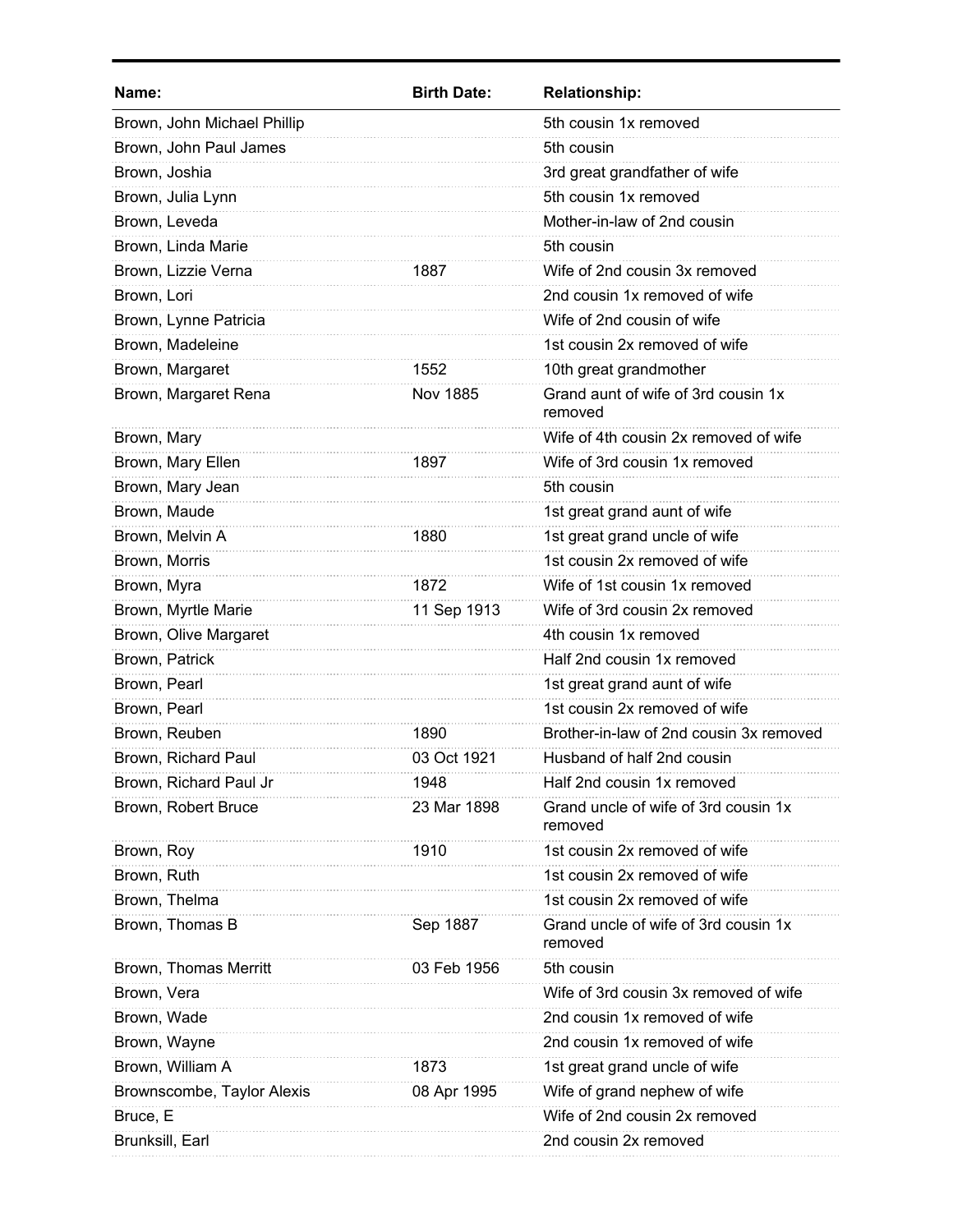| Name:                      | <b>Birth Date:</b> | <b>Relationship:</b>                                                                   |
|----------------------------|--------------------|----------------------------------------------------------------------------------------|
| Brunksill, Tom             |                    | Husband of 1st cousin 3x removed                                                       |
| Brunson, Adeline           | 16 Jul 1876        | Wife of half 1st cousin 3x removed                                                     |
| Bryan, ?                   |                    | Husband of 4th cousin 2x removed of wife                                               |
| Bryce, Hazel               |                    | Wife of 4th cousin 1x removed                                                          |
| Buckberrough, Burly        | 1899               | 2nd cousin 2x removed                                                                  |
| Buckberrough, Pheobe       | 1889               | 2nd cousin 2x removed                                                                  |
| Buckberrough, William S    | 1858               | Husband of 1st cousin 3x removed                                                       |
| Buell, Deborah             |                    | Wife of 1st cousin 7x removed of wife                                                  |
| Burden, George             | 1776               | Father-in-law of 2nd great grand uncle                                                 |
| Burden, Hannah             | 1821               | Wife of 2nd great grand uncle                                                          |
| Burden, William            | 1816               | Brother-in-law of 2nd great grand uncle                                                |
| Burgess, ?                 |                    | 1st cousin 1x removed of wife of half 2nd<br>cousin 1x removed                         |
| Burgess, ?                 |                    | 1st cousin 1x removed of wife of half 2nd<br>cousin 1x removed                         |
| Burgess, ?                 |                    | Husband of 1st cousin 2x removed of wife                                               |
| Burgess, Andrew            | 1872               | Brother-in-law of grand aunt of wife of half<br>2nd cousin 1x removed                  |
| Burgess, Basil             |                    | 3rd cousin                                                                             |
| Burgess, Betty Jean        | 06 Aug 1946        | 3rd cousin 1x removed                                                                  |
| Burgess, Carmen Richard    |                    | Husband of 2nd cousin 1x removed                                                       |
| Burgess, Dale M            | 1910               | 1st cousin 1x removed of wife of half 2nd<br>cousin 1x removed                         |
| Burgess, Don               | 1912               | 1st cousin 1x removed of wife of half 2nd<br>cousin 1x removed                         |
| Burgess, Edward            | 1873               | Brother-in-law of grand aunt of wife of half<br>2nd cousin 1x removed                  |
| Burgess, Elizabeth Malvina | 1851               | Aunt of husband of grand aunt of wife of<br>haif 2nd cousin 1x removed                 |
| Burgess, Emanuel           | 1861               | Uncle of husband of grand aunt of wife of<br>half 2nd cousin 1x removed                |
| Burgess, Emanuel Henson    | 1863               | Uncle of husband of grand aunt of wife of<br>half 2nd cousin 1x removed                |
| Burgess, Gabriel           | 1843               | Uncle of husband of grand aunt of wife of<br>half 2nd cousin 1x removed                |
| Burgess, George W          | 1864               | Uncle of husband of grand aunt of wife of<br>half 2nd cousin 1x removed                |
| Burgess, Gerald            | 1906               | 1st cousin 1x removed of wife of half 2nd<br>cousin 1x removed                         |
| Burgess, Henson Twigg      | 04 Feb 1822        | Paternal grandfather of husband of grand<br>aunt of wife of half 2nd cousin 1x removed |
| Burgess, John              | 08 Nov 1885        | Husband of grand aunt of wife of half 2nd<br>cousin 1x removed                         |
| Burgess, John              | 1907               | 1st cousin 1x removed of wife of half 2nd<br>cousin 1x removed                         |
|                            |                    |                                                                                        |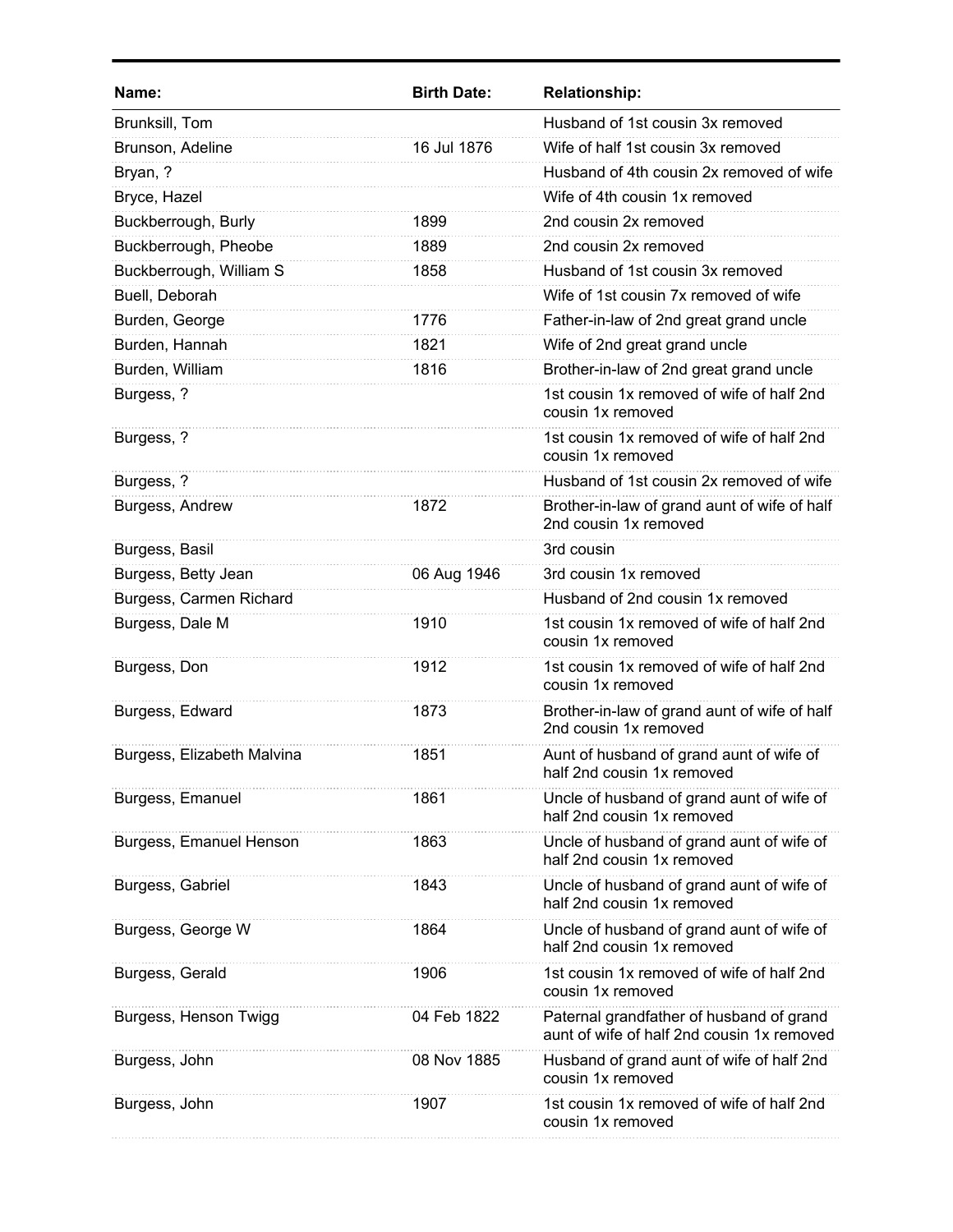| Name:                      | <b>Birth Date:</b> | <b>Relationship:</b>                                                                |
|----------------------------|--------------------|-------------------------------------------------------------------------------------|
| Burgess, John B            | 1848               | Uncle of husband of grand aunt of wife of<br>half 2nd cousin 1x removed             |
| Burgess, John Eugene       | 1918               | 1st cousin 1x removed of wife of half 2nd<br>cousin 1x removed                      |
| Burgess, John Wayne        | 04 Jan 1954        | 3rd cousin 1x removed                                                               |
| Burgess, Leslie Diane      | 29 Sep 1977        | 3rd cousin 2x removed                                                               |
| Burgess, Lewis             | 1889               | Brother-in-law of grand aunt of wife of half<br>2nd cousin 1x removed               |
| Burgess, Louisa Catherine  | 1856               | Aunt of husband of grand aunt of wife of<br>half 2nd cousin 1x removed              |
| Burgess, Margaret Ann      | 23 Jun 1948        | 3rd cousin 1x removed                                                               |
| Burgess, Mark Vance        | 1859               | Uncle of husband of grand aunt of wife of<br>half 2nd cousin 1x removed             |
| Burgess, Mary Ann          | 1841               | Aunt of husband of grand aunt of wife of<br>half 2nd cousin 1x removed              |
| Burgess, Murray Richard    | 24 Nov 1958        | 3rd cousin 1x removed                                                               |
| Burgess, Nancy Edith       |                    | 3rd cousin 1x removed                                                               |
| Burgess, Olive             | 1887               | Sister-in-law of grand aunt of wife of half<br>2nd cousin 1x removed                |
| Burgess, Orval             | 1882               | Brother-in-law of grand aunt of wife of half<br>2nd cousin 1x removed               |
| Burgess, Orville O         | 1886               | Brother-in-law of grand aunt of wife of half<br>2nd cousin 1x removed               |
| Burgess, Philamon          | 1854               | Uncle of husband of grand aunt of wife of<br>half 2nd cousin 1x removed             |
| Burgess, Richard           | 1786               | Great grandfather of husband of grand<br>aunt of wife of half 2nd cousin 1x removed |
| Burgess, Richard           | 1873               | Brother-in-law of grand aunt of wife of half<br>2nd cousin 1x removed               |
| Burgess, Richard M         | 20 Dec 1845        | Father-in-law of grand aunt of wife of half<br>2nd cousin 1x removed                |
| Burgess, Russell           | 04 Jan 1923        | 3rd cousin                                                                          |
| Burgess, Samuel            | 1869               | Brother-in-law of grand aunt of wife of half<br>2nd cousin 1x removed               |
| Burgess, Vaughn            | 1908               | 1st cousin 1x removed of wife of half 2nd<br>cousin 1x removed                      |
| Burlie, ?                  |                    | Father-in-law of 2nd cousin of wife                                                 |
| Burlie, Annie              |                    | Sister-in-law of 2nd cousin of wife                                                 |
| Burlie, Beatrice           |                    | Wife of 2nd cousin of wife                                                          |
| Burlie, James              |                    | Brother-in-law of 2nd cousin of wife                                                |
| Burlie, John               |                    | Brother-in-law of 2nd cousin of wife                                                |
| Burlie, MaryAnne           |                    | Sister-in-law of 2nd cousin of wife                                                 |
| Burlie, Nick               |                    | Brother-in-law of 2nd cousin of wife                                                |
| Burlingham, Delores Aldeen | 11 Jan 1947        | Wife of 1st cousin                                                                  |
| Burriss, Kennedy Elaine    | 14 Jul 2004        | 2nd cousin 3x removed                                                               |
| Burriss, Mason Bradley     | 10 Mar 2000        | 2nd cousin 3x removed                                                               |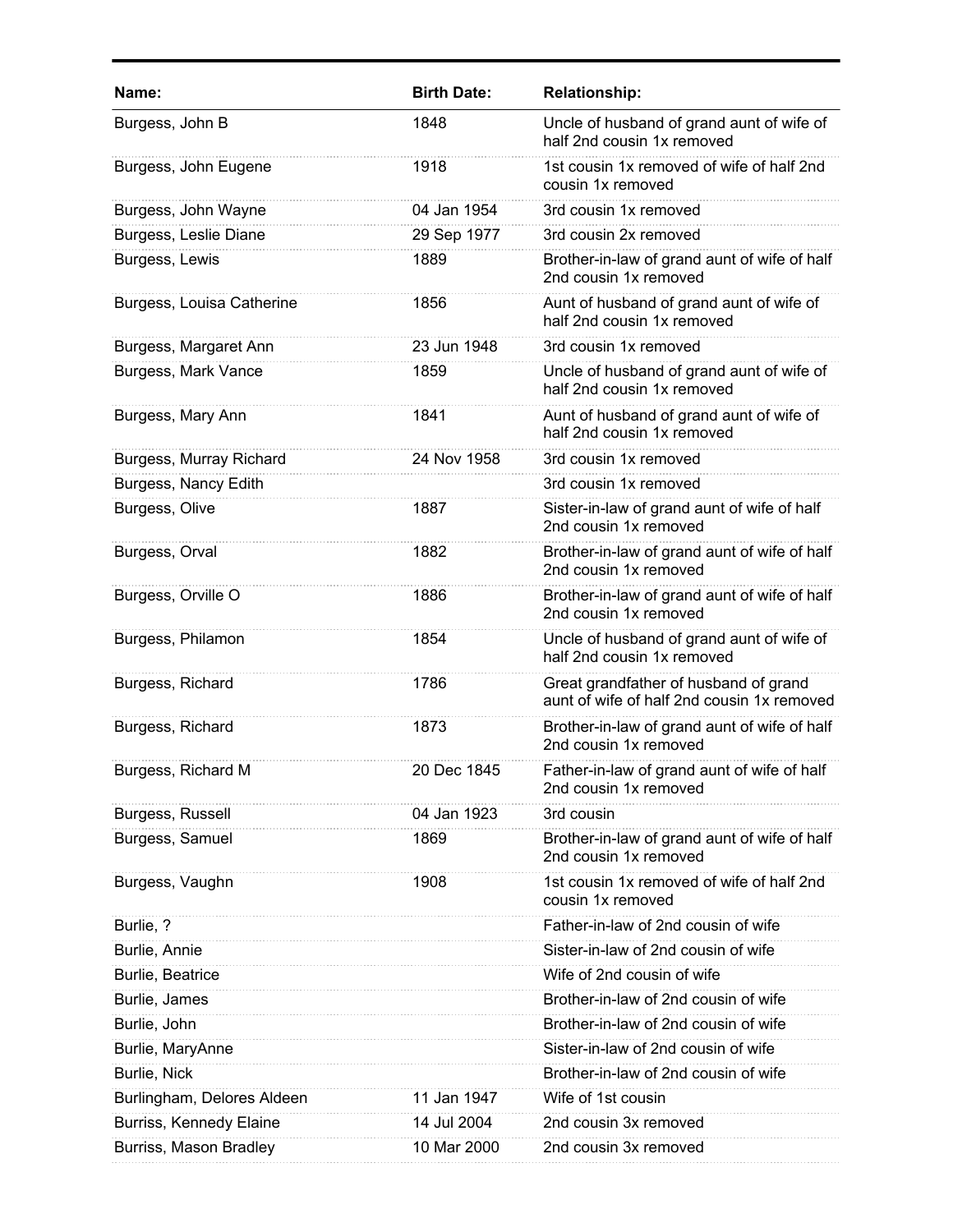| Name:                     | <b>Birth Date:</b> | <b>Relationship:</b>                                          |
|---------------------------|--------------------|---------------------------------------------------------------|
| Burriss, Rodney Gene      | 23 Jul 1972        | Husband of 2nd cousin 2x removed                              |
| Burriss, Sydney Elizabeth | 25 Aug 2002        | 2nd cousin 3x removed                                         |
| Burrows, Anne             |                    | Wife of 3rd cousin 3x removed of wife                         |
| Burrows, Bryan            |                    | Husband of 1st cousin 2x removed                              |
| Burrows, Emma             |                    | 1st cousin 3x removed                                         |
| Burrows, Lucy             |                    | 1st cousin 3x removed                                         |
| Burrows, Owen             |                    | 1st cousin 3x removed                                         |
| Burton, Francis Jane      | 1865               | Mother-in-law of grand aunt of wife                           |
| Burton, Frederick         |                    | Husband of 2nd cousin 1x removed                              |
| Burwill, ?                |                    | Husband of 1st cousin 2x removed of wife                      |
| Butler, Paul              |                    | 2nd cousin 1x removed                                         |
| Butler, William           |                    | Husband of 1st cousin 2x removed                              |
| Butterwick, Barbara       |                    | 2nd cousin 1x removed of wife                                 |
| Butterwick, Bonnie        |                    | 2nd cousin 1x removed of wife                                 |
| Butterwick, Edson         |                    | Husband of 1st cousin 2x removed of wife                      |
| Butterwick, Larry         |                    | 2nd cousin 1x removed of wife                                 |
| Butterwick, Thomas        |                    | 2nd cousin 1x removed of wife                                 |
| Butterwick, Wanda         |                    | 2nd cousin 1x removed of wife                                 |
| Byrne, Norman E           |                    | Husband of 1st cousin 1x removed of wife                      |
| Cable, Margaret           |                    | Wife of 4th cousin 2x removed of wife                         |
| Caddy, Annie M            | 1892               | Sister-in-law of 1st cousin 2x removed                        |
| Caddy, Florence Laurene   | <b>Jun 1893</b>    | Wife of 1st cousin 2x removed                                 |
| Caddy, Millie L           | 1889               | Sister-in-law of 1st cousin 2x removed                        |
| Caddy, Thomas             | Jul 1856           | Father-in-law of 1st cousin 2x removed                        |
| Caddy, Thomas C           | <b>Nov 1899</b>    | Brother-in-law of 1st cousin 2x removed                       |
| Caddy, William H          | 1879               | Brother-in-law of 1st cousin 2x removed                       |
| Cadman, V                 |                    | Wife of 2nd cousin 2x removed                                 |
| Cady, Marie               |                    | Wife of 1st cousin 2x removed of wife                         |
| Caldwell, Jane            |                    | Wife of 3rd cousin 5x removed of wife                         |
| Caldwell, Taylor          |                    | Wife of nephew                                                |
| Caley, Jim                |                    | Husband of 2nd cousin of wife                                 |
| Cameron, Geraldine Marie  | 25 Jan 1957        | Wife of 1st cousin                                            |
| Campbell, ?               |                    | Husband of 3rd cousin 2x removed of wife                      |
| Campbell, Allison         | 03 Oct 1985        | Wife of 1st cousin 1x removed of wife                         |
| Campbell, Barb            |                    | Aunt of wife of 1st cousin 1x removed of<br>wife              |
| Campbell, Bruce           |                    | 3rd cousin 1x removed                                         |
| Campbell, Bruce           |                    | Great grandfather of wife of 1st cousin 1x<br>removed of wife |
| Campbell, Dick            |                    | Father-in-law of 1st cousin 1x removed of<br>wife             |
| Campbell, Earl            |                    | Grand uncle of wife of 1st cousin 1x<br>removed of wife       |
| Campbell, Elizabeth       |                    | Wife of half 1st cousin 1x removed                            |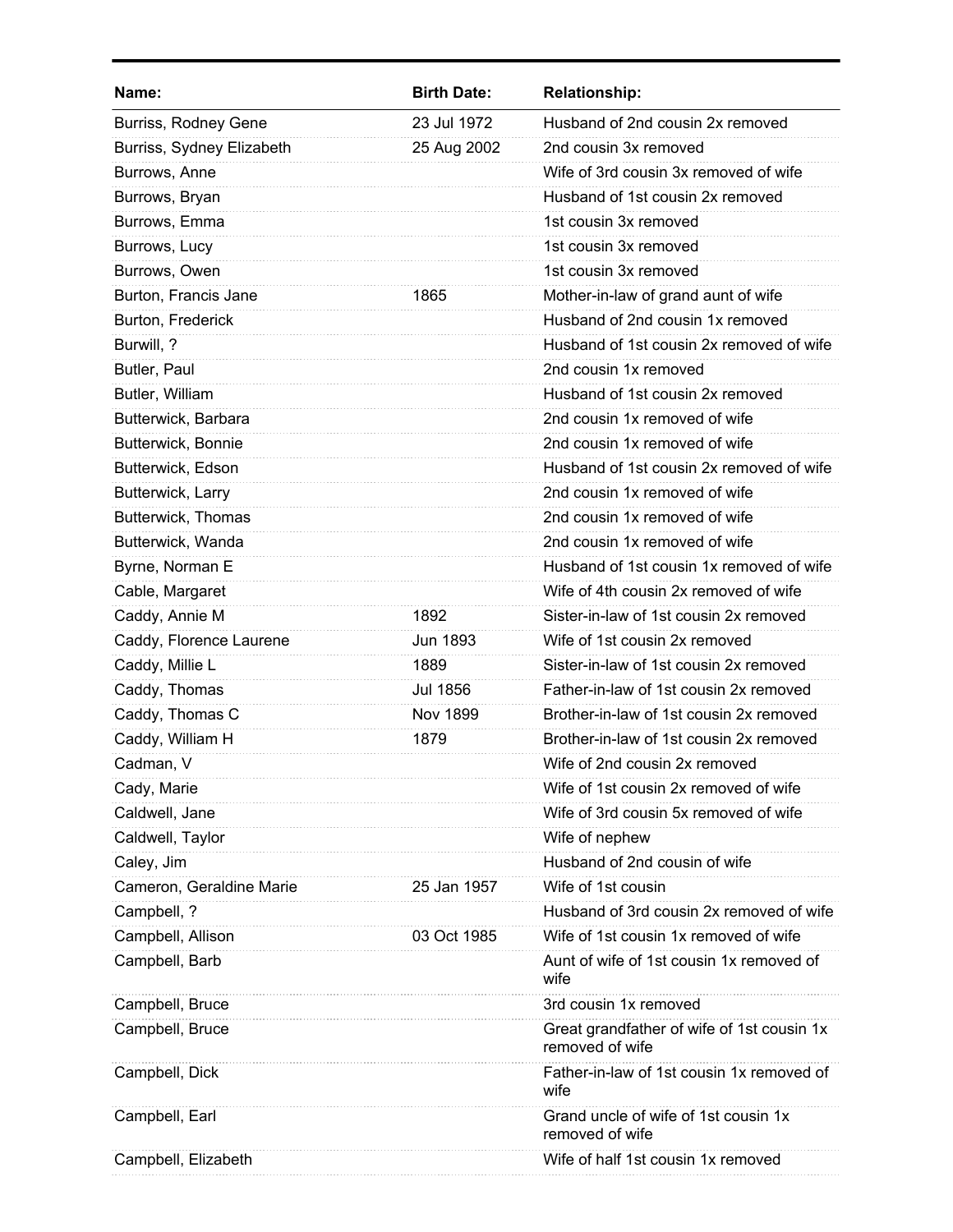| Name:                   | <b>Birth Date:</b> | <b>Relationship:</b>                                             |
|-------------------------|--------------------|------------------------------------------------------------------|
| Campbell, Evalin        |                    | 3rd cousin 1x removed                                            |
| Campbell, Flossie       |                    | 2nd cousin 2x removed                                            |
| Campbell, Hazel         |                    | Grand aunt of wife of 1st cousin 1x<br>removed of wife           |
| Campbell, J             |                    | Husband of 1st cousin 3x removed                                 |
| Campbell, James         |                    | 3rd cousin 1x removed                                            |
| Campbell, James         |                    | 2nd cousin 2x removed                                            |
| Campbell, Keith         |                    | Grand uncle of wife of 1st cousin 1x<br>removed of wife          |
| Campbell, Ken           |                    | Grand uncle of wife of 1st cousin 1x<br>removed of wife          |
| Campbell, Ken           |                    | Husband of niece of husband of 4th<br>cousin 2x removed of wife  |
| Campbell, Lisa          |                    | Grand niece of husband of 4th cousin 2x<br>removed of wife       |
| Campbell, Lotta         |                    | 2nd cousin 2x removed                                            |
| Campbell, Mabel         |                    | 2nd cousin 2x removed                                            |
| Campbell, Margaret Anne |                    | 4th cousin 1x removed of wife                                    |
| Campbell, Melissa       |                    | Grand niece of husband of 4th cousin 2x<br>removed of wife       |
| Campbell, Nicole        |                    | Sister-in-law of 1st cousin 1x removed of<br>wife                |
| Campbell, Ray           |                    | Grand uncle of wife of 1st cousin 1x<br>removed of wife          |
| Campbell, Sara Beth     |                    | Sister-in-law of 1st cousin 1x removed of<br>wife                |
| Campbell, Teresa        |                    | Grand niece of husband of 4th cousin 2x<br>removed of wife       |
| Campbell, W.B.          |                    | Paternal grandfather of wife of 1st cousin<br>1x removed of wife |
| Capling, ?              |                    | Husband of sister-in-law of 1st cousin                           |
| Card, Elizabeth         |                    | Mother-in-law of 1st great grand aunt                            |
| Card, Elizabeth         | 1815               | Mother-in-law of 1st great grand aunt                            |
| Carey, Madge            |                    | 2nd cousin 1x removed                                            |
| Carey, W                |                    | Husband of 1st cousin 2x removed                                 |
| Carpenter, Mary         | 13 Jan 1824        | Wife of father-in-law of 1st cousin 4x<br>removed                |
| Carr, Charles           |                    | Husband of sister-in-law of 1st cousin 2x<br>removed             |
| Carrier, Joan Doreen    | 09 Nov 1945        | Wife of uncle of wife                                            |
| Carrier, Lisa           |                    | Stepdaughter of uncle of wife                                    |
| Carrothers, Ivan        |                    | Husband of sister-in-law of 1st cousin                           |
| Carrott, Edna D H       |                    | Wife of 2nd cousin                                               |
| Carruthers, Janet       |                    | Wife of 1st cousin 4x removed                                    |
| Carruthers, William     |                    | Father-in-law of 1st cousin 4x removed                           |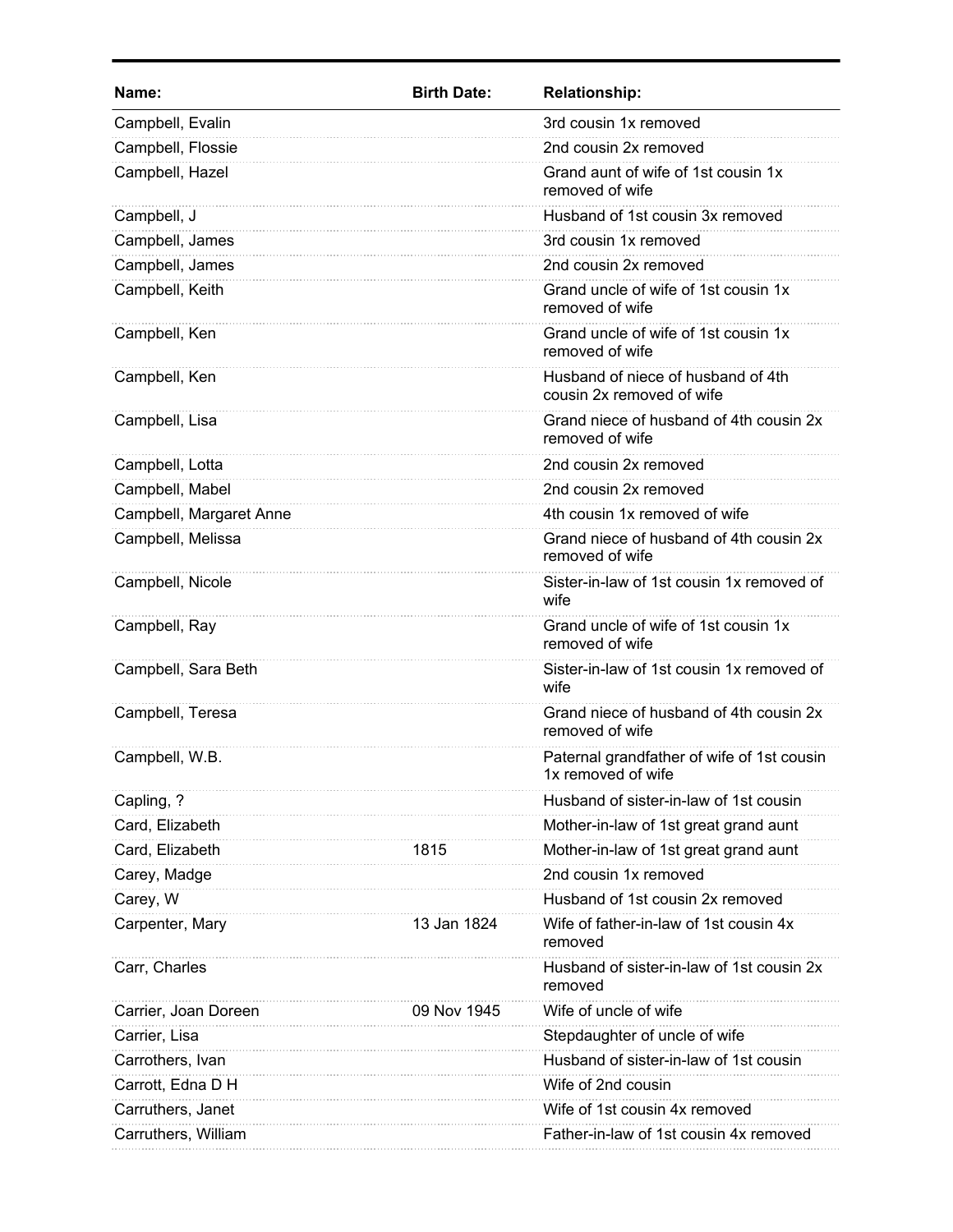| Husband of sister-in-law of uncle of<br>husband of sister-in-law<br>Husband of 2nd cousin<br>1852<br>Husband of 1st great grand aunt<br>Husband of 1st cousin of wife<br>09 Apr 1964<br>Husband of 1st cousin 5x removed of wife<br>Husband of 4th cousin 1x removed<br>Husband of aunt of husband of 1st cousin<br>Husband of sister-in-law of 2nd cousin<br>Wife of 3rd cousin 2x removed<br>Wife of 2nd cousin 3x removed of wife<br>Husband of stepdaughter of sister-in-law<br>1896<br>of 1st cousin 3x removed<br>Wife of 1st cousin<br>Wife of 4th cousin 1x removed<br>1927<br>17 Jul 1947<br>Husband of 4th cousin 1x removed<br>1st cousin 2x removed<br>02 Apr 1971<br>29 May 1974<br>1st cousin 2x removed<br>27 Oct 1993<br>1st cousin 3x removed<br>1st cousin 3x removed<br>1st cousin 2x removed<br>29 May 1974<br>23 Dec 1995<br>1st cousin 3x removed<br>Husband of 1st cousin 1x removed<br>Husband of sister-in-law of 1st cousin<br>Brother-in-law of 2nd cousin<br>Sister-in-law of 2nd cousin<br>Husband of 2nd cousin<br>29 Jul 1922<br>Father-in-law of 2nd cousin<br>Wife of 5th cousin<br>2nd cousin 1x removed<br>21 Jul 1945<br>17 Nov 1952<br>2nd cousin 1x removed<br>12 Jul 1948<br>2nd cousin 1x removed<br>Sister-in-law of 2nd cousin<br>18 Jul 1927 | Name:                         | <b>Birth Date:</b> | <b>Relationship:</b> |
|-----------------------------------------------------------------------------------------------------------------------------------------------------------------------------------------------------------------------------------------------------------------------------------------------------------------------------------------------------------------------------------------------------------------------------------------------------------------------------------------------------------------------------------------------------------------------------------------------------------------------------------------------------------------------------------------------------------------------------------------------------------------------------------------------------------------------------------------------------------------------------------------------------------------------------------------------------------------------------------------------------------------------------------------------------------------------------------------------------------------------------------------------------------------------------------------------------------------------------------------------------------------------------------------|-------------------------------|--------------------|----------------------|
|                                                                                                                                                                                                                                                                                                                                                                                                                                                                                                                                                                                                                                                                                                                                                                                                                                                                                                                                                                                                                                                                                                                                                                                                                                                                                         | Carter, A.J.                  |                    |                      |
|                                                                                                                                                                                                                                                                                                                                                                                                                                                                                                                                                                                                                                                                                                                                                                                                                                                                                                                                                                                                                                                                                                                                                                                                                                                                                         | Cartmale, Frank               |                    |                      |
|                                                                                                                                                                                                                                                                                                                                                                                                                                                                                                                                                                                                                                                                                                                                                                                                                                                                                                                                                                                                                                                                                                                                                                                                                                                                                         | Case, Charles A               |                    |                      |
|                                                                                                                                                                                                                                                                                                                                                                                                                                                                                                                                                                                                                                                                                                                                                                                                                                                                                                                                                                                                                                                                                                                                                                                                                                                                                         | Casella, John Mario           |                    |                      |
|                                                                                                                                                                                                                                                                                                                                                                                                                                                                                                                                                                                                                                                                                                                                                                                                                                                                                                                                                                                                                                                                                                                                                                                                                                                                                         | Casey, Samuel                 |                    |                      |
|                                                                                                                                                                                                                                                                                                                                                                                                                                                                                                                                                                                                                                                                                                                                                                                                                                                                                                                                                                                                                                                                                                                                                                                                                                                                                         | Casler, Harold Leland         |                    |                      |
|                                                                                                                                                                                                                                                                                                                                                                                                                                                                                                                                                                                                                                                                                                                                                                                                                                                                                                                                                                                                                                                                                                                                                                                                                                                                                         | Cassidy, ?                    |                    |                      |
|                                                                                                                                                                                                                                                                                                                                                                                                                                                                                                                                                                                                                                                                                                                                                                                                                                                                                                                                                                                                                                                                                                                                                                                                                                                                                         | Caswell, ?                    |                    |                      |
|                                                                                                                                                                                                                                                                                                                                                                                                                                                                                                                                                                                                                                                                                                                                                                                                                                                                                                                                                                                                                                                                                                                                                                                                                                                                                         | Chalk, Betty Doreen           |                    |                      |
|                                                                                                                                                                                                                                                                                                                                                                                                                                                                                                                                                                                                                                                                                                                                                                                                                                                                                                                                                                                                                                                                                                                                                                                                                                                                                         | Chalk, Grace                  |                    |                      |
|                                                                                                                                                                                                                                                                                                                                                                                                                                                                                                                                                                                                                                                                                                                                                                                                                                                                                                                                                                                                                                                                                                                                                                                                                                                                                         | Chamberlain, Clarke E         |                    |                      |
|                                                                                                                                                                                                                                                                                                                                                                                                                                                                                                                                                                                                                                                                                                                                                                                                                                                                                                                                                                                                                                                                                                                                                                                                                                                                                         | Chamberlain, Simone           |                    |                      |
|                                                                                                                                                                                                                                                                                                                                                                                                                                                                                                                                                                                                                                                                                                                                                                                                                                                                                                                                                                                                                                                                                                                                                                                                                                                                                         | Chambers, Mary                |                    |                      |
|                                                                                                                                                                                                                                                                                                                                                                                                                                                                                                                                                                                                                                                                                                                                                                                                                                                                                                                                                                                                                                                                                                                                                                                                                                                                                         | Charette, Maurice Joseph Noel |                    |                      |
|                                                                                                                                                                                                                                                                                                                                                                                                                                                                                                                                                                                                                                                                                                                                                                                                                                                                                                                                                                                                                                                                                                                                                                                                                                                                                         | Charlesworth, Adam Sean       |                    |                      |
|                                                                                                                                                                                                                                                                                                                                                                                                                                                                                                                                                                                                                                                                                                                                                                                                                                                                                                                                                                                                                                                                                                                                                                                                                                                                                         | Charlesworth, Corey Thomas    |                    |                      |
|                                                                                                                                                                                                                                                                                                                                                                                                                                                                                                                                                                                                                                                                                                                                                                                                                                                                                                                                                                                                                                                                                                                                                                                                                                                                                         | Charlesworth, Dylan           |                    |                      |
|                                                                                                                                                                                                                                                                                                                                                                                                                                                                                                                                                                                                                                                                                                                                                                                                                                                                                                                                                                                                                                                                                                                                                                                                                                                                                         | Charlesworth, Jacob Alan      |                    |                      |
|                                                                                                                                                                                                                                                                                                                                                                                                                                                                                                                                                                                                                                                                                                                                                                                                                                                                                                                                                                                                                                                                                                                                                                                                                                                                                         | Charlesworth, Kelly Ernest    |                    |                      |
|                                                                                                                                                                                                                                                                                                                                                                                                                                                                                                                                                                                                                                                                                                                                                                                                                                                                                                                                                                                                                                                                                                                                                                                                                                                                                         | Charlesworth, Scott           |                    |                      |
|                                                                                                                                                                                                                                                                                                                                                                                                                                                                                                                                                                                                                                                                                                                                                                                                                                                                                                                                                                                                                                                                                                                                                                                                                                                                                         | Charlesworth, Tom             |                    |                      |
|                                                                                                                                                                                                                                                                                                                                                                                                                                                                                                                                                                                                                                                                                                                                                                                                                                                                                                                                                                                                                                                                                                                                                                                                                                                                                         | Charlton, ?                   |                    |                      |
|                                                                                                                                                                                                                                                                                                                                                                                                                                                                                                                                                                                                                                                                                                                                                                                                                                                                                                                                                                                                                                                                                                                                                                                                                                                                                         | Charlton, Ansel               |                    |                      |
|                                                                                                                                                                                                                                                                                                                                                                                                                                                                                                                                                                                                                                                                                                                                                                                                                                                                                                                                                                                                                                                                                                                                                                                                                                                                                         | Charlton, Edna                |                    |                      |
|                                                                                                                                                                                                                                                                                                                                                                                                                                                                                                                                                                                                                                                                                                                                                                                                                                                                                                                                                                                                                                                                                                                                                                                                                                                                                         | Charlton, Herbert             |                    |                      |
|                                                                                                                                                                                                                                                                                                                                                                                                                                                                                                                                                                                                                                                                                                                                                                                                                                                                                                                                                                                                                                                                                                                                                                                                                                                                                         | Charlton, John                |                    |                      |
|                                                                                                                                                                                                                                                                                                                                                                                                                                                                                                                                                                                                                                                                                                                                                                                                                                                                                                                                                                                                                                                                                                                                                                                                                                                                                         | Charlton, Kathryne Elaine     |                    |                      |
|                                                                                                                                                                                                                                                                                                                                                                                                                                                                                                                                                                                                                                                                                                                                                                                                                                                                                                                                                                                                                                                                                                                                                                                                                                                                                         | Charlton, Marilyn Marie       |                    |                      |
|                                                                                                                                                                                                                                                                                                                                                                                                                                                                                                                                                                                                                                                                                                                                                                                                                                                                                                                                                                                                                                                                                                                                                                                                                                                                                         | Charlton, Ralph Herbert       |                    |                      |
|                                                                                                                                                                                                                                                                                                                                                                                                                                                                                                                                                                                                                                                                                                                                                                                                                                                                                                                                                                                                                                                                                                                                                                                                                                                                                         | Charlton, Rosemary            |                    |                      |
|                                                                                                                                                                                                                                                                                                                                                                                                                                                                                                                                                                                                                                                                                                                                                                                                                                                                                                                                                                                                                                                                                                                                                                                                                                                                                         | Charlton, Vera                |                    |                      |
| Husband of 1st cousin 5x removed of wife                                                                                                                                                                                                                                                                                                                                                                                                                                                                                                                                                                                                                                                                                                                                                                                                                                                                                                                                                                                                                                                                                                                                                                                                                                                | Chase, Stephen                |                    |                      |
| Great grandmother of husband of 2nd<br>1728<br>great grand aunt                                                                                                                                                                                                                                                                                                                                                                                                                                                                                                                                                                                                                                                                                                                                                                                                                                                                                                                                                                                                                                                                                                                                                                                                                         | Chick, Ann                    |                    |                      |
| Husband of 1st cousin 2x removed                                                                                                                                                                                                                                                                                                                                                                                                                                                                                                                                                                                                                                                                                                                                                                                                                                                                                                                                                                                                                                                                                                                                                                                                                                                        | Chilcott, Jason               |                    |                      |
| 7th great grandmother<br>1698                                                                                                                                                                                                                                                                                                                                                                                                                                                                                                                                                                                                                                                                                                                                                                                                                                                                                                                                                                                                                                                                                                                                                                                                                                                           | Childs, Deborah               |                    |                      |
| Wife of 4th cousin 2x removed of wife                                                                                                                                                                                                                                                                                                                                                                                                                                                                                                                                                                                                                                                                                                                                                                                                                                                                                                                                                                                                                                                                                                                                                                                                                                                   | Chilton, Ethel                |                    |                      |
| 2nd cousin 3x removed of wife                                                                                                                                                                                                                                                                                                                                                                                                                                                                                                                                                                                                                                                                                                                                                                                                                                                                                                                                                                                                                                                                                                                                                                                                                                                           | Chivers, Bessie               |                    |                      |
| Husband of 1st cousin 4x removed of wife                                                                                                                                                                                                                                                                                                                                                                                                                                                                                                                                                                                                                                                                                                                                                                                                                                                                                                                                                                                                                                                                                                                                                                                                                                                | Chivers, George               |                    |                      |
| Wife of 1st cousin 5x removed of wife<br>23 Jan 1843                                                                                                                                                                                                                                                                                                                                                                                                                                                                                                                                                                                                                                                                                                                                                                                                                                                                                                                                                                                                                                                                                                                                                                                                                                    | Chiverton, Elizabeth Ann      |                    |                      |
| Wife of 5th cousin                                                                                                                                                                                                                                                                                                                                                                                                                                                                                                                                                                                                                                                                                                                                                                                                                                                                                                                                                                                                                                                                                                                                                                                                                                                                      | Chrisjohn, Eleanore           |                    |                      |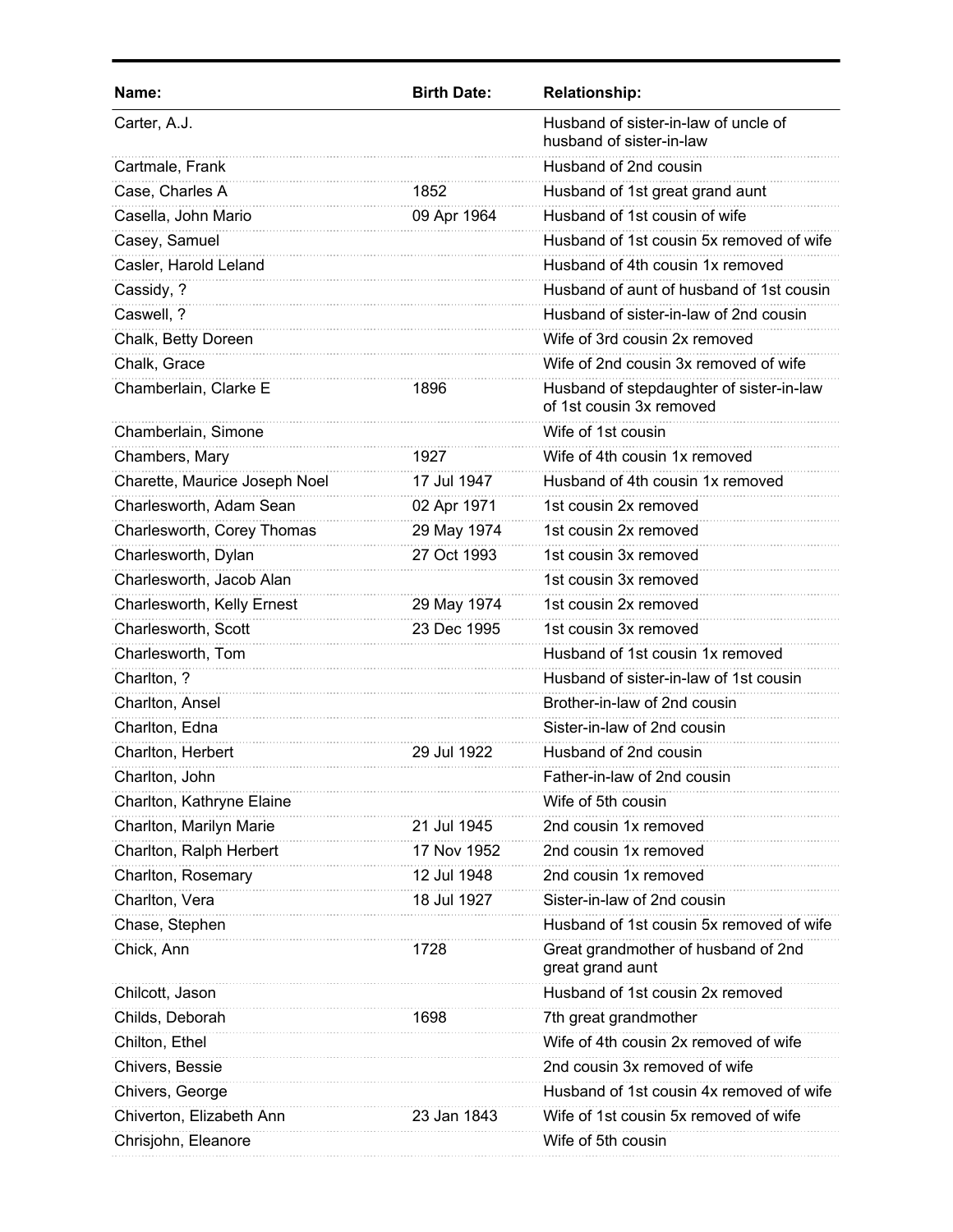| Name:                        | <b>Birth Date:</b> | <b>Relationship:</b>                                                  |
|------------------------------|--------------------|-----------------------------------------------------------------------|
| Churchill, Joe               | 1854               | Husband of 2nd great grand aunt of wife                               |
| Churchill, Ruth              | 20 Sep 1858        | Wife of 3rd great grandfather of wife                                 |
| Chute, David                 |                    | Husband of 3rd great grand aunt of wife                               |
| Chute, David                 |                    | Brother-in-law of 3rd great grand aunt of<br>wife                     |
| Chute, Deacon Aaron          |                    | Husband of 3rd great grand aunt of wife                               |
| Chute, Deacon Andrew         |                    | Husband of 3rd great grand aunt of wife                               |
| Chute, Irene                 |                    | Wife of 4th cousin 2x removed of wife                                 |
| Chute, Mabel L               | 1893               | Wife of brother-in-law of sister-in-law of<br>grand aunt of wife      |
| Chute, Mary                  | 1770               | 4th great grandmother of wife                                         |
| Chute, Samuel                |                    | 5th great grandfather of wife                                         |
| Chute, Suzannah              |                    | Wife of 3rd great grand uncle of wife                                 |
| Chute, Wilfred               |                    | Husband of 4th cousin 2x removed of wife                              |
| Clapp, Hannah                |                    | Wife of 1st cousin 9x removed of wife                                 |
| Clark, Frances Jean          |                    | 4th cousin 1x removed of wife                                         |
| Clark, Joyce                 | 19 Jun 1919        | Wife of 2nd cousin                                                    |
| Clark, Ken                   |                    | Husband of grand niece of husband of 4th<br>cousin 2x removed of wife |
| Clark, Lydia                 |                    | Wife of 3rd cousin 7x removed of wife                                 |
| Clark, Lydia                 |                    | Wife of 6th great grand uncle of wife                                 |
| Clark, Marjorie Fargey       |                    | Wife of 2nd cousin 1x removed                                         |
| Clark, Mary Ann              | 18 Dec 1870        | Great grandmother of wife                                             |
| Clark, Muriel Elizabeth      |                    | 4th cousin 1x removed of wife                                         |
| Clark, Orville               |                    | Husband of 3rd cousin 2x removed of wife                              |
| Clark, Ruby                  |                    | Wife of 1st cousin 5x removed of wife                                 |
| Clark, Sarah Ann             |                    | Wife of 1st cousin 4x removed                                         |
| Clarke, Andrew Jarrett       | 12 Sep 1988        | Nephew of wife                                                        |
| Clarke, Daniel Mark          | 30 Dec 1960        | Husband of sister-in-law                                              |
| Clarke, Darlene              |                    | Sister-in-law of sister-in-law                                        |
| Clarke, Dave                 |                    | Brother-in-law of sister-in-law                                       |
| Clarke, Dylan Richard Daniel | 01 Mar 2016        | Grand nephew of wife                                                  |
| Clarke, Edith                | 1890               | Sister-in-law of 1st cousin 1x removed                                |
| Clarke, Ella Trahan          | 12 Mar 2010        | Grand niece of wife                                                   |
| Clarke, Ember Ray Carolyn    | 10 May 2016        | Grand niece of wife                                                   |
| Clarke, Florence             | 16 Feb 1887        | Wife of 1st cousin 1x removed                                         |
| Clarke, George Michael       | 24 Sep 1902        | Husband of 2nd cousin 2x removed                                      |
| Clarke, Jason Ronald William | 05 Jan 1985        | Nephew of wife                                                        |
| Clarke, Kiera Christina      | 17 Apr 2018        | Grand niece of wife                                                   |
| Clarke, Lovina               | 1855               | 2nd great grandmother of wife                                         |
| Clarke, Margaret             |                    | 4th great grandmother                                                 |
| Clarke, Ronald               |                    | Father-in-law of sister-in-law                                        |
| Clarke, William Edward       | Oct 1866           | Father-in-law of 1st cousin 1x removed                                |
|                              |                    |                                                                       |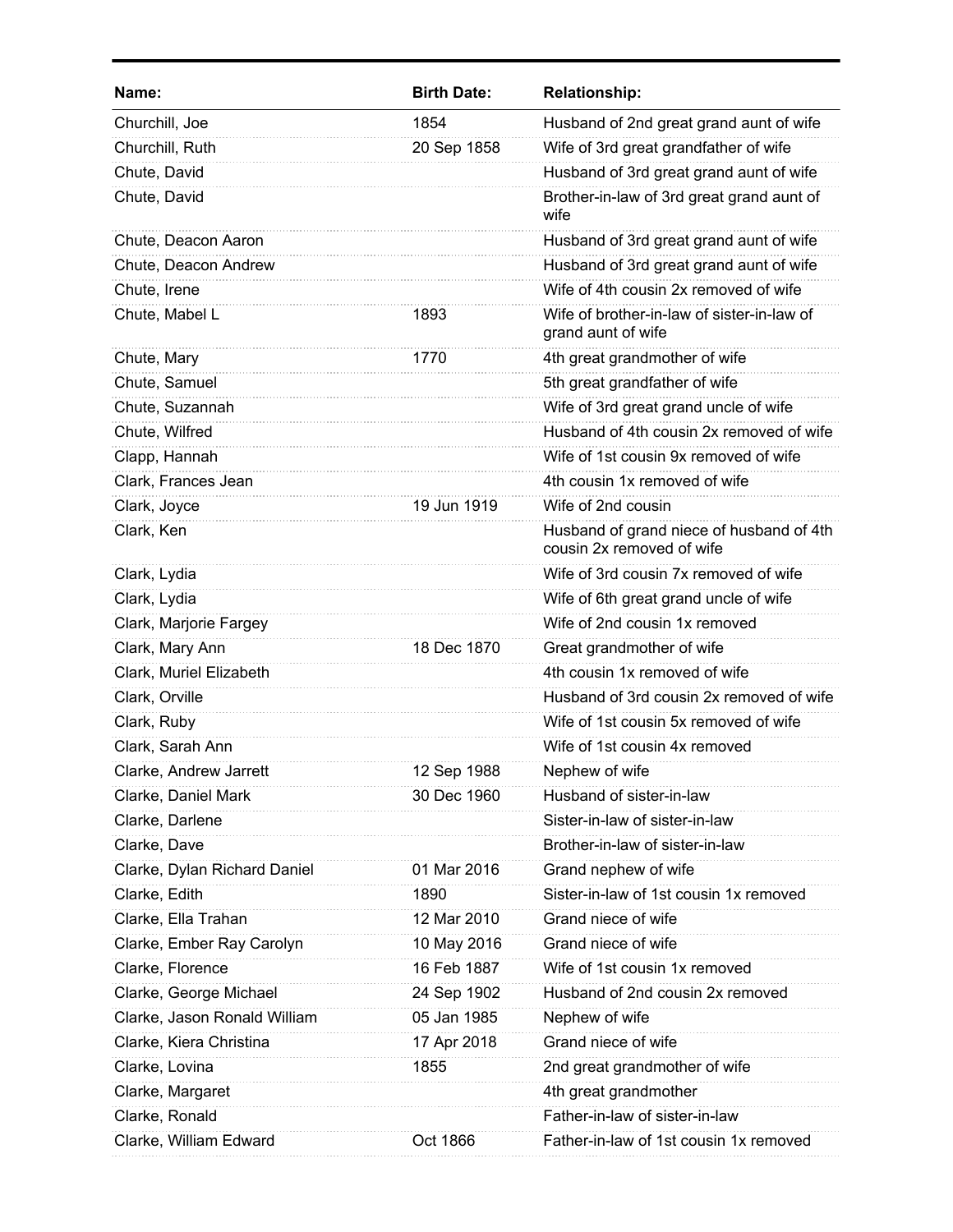| Name:                        | <b>Birth Date:</b> | <b>Relationship:</b>                                            |
|------------------------------|--------------------|-----------------------------------------------------------------|
| Claus, Clora                 | 1889               | Wife of 1st great grand uncle of wife                           |
| Claus, Robert A              | 07 May 1860        | Husband of 1st great grand aunt of wife                         |
| Clause, Jessie               |                    | Wife of 2nd cousin 3x removed of wife                           |
| Clement, Inez                |                    | 2nd cousin 1x removed                                           |
| Clement, Merle               |                    | 2nd cousin 1x removed                                           |
| Clement, R                   |                    | Husband of 1st cousin 2x removed                                |
| Clements, Christina          |                    | Maternal grandmother of husband of aunt                         |
| Clemie, Martha               | 1737               | 5th great grandmother                                           |
| Clemie, William              | 1689               | 6th great grandfather                                           |
| CLEMIE, Agnes                | 1722               | 5th great grand aunt                                            |
| CLEMIE, Alice                | 1742               | 5th great grand aunt                                            |
| CLEMIE, Edward               | 1739               | 5th great grand uncle                                           |
| CLEMIE, Eleanor              | 1727               | 5th great grand aunt                                            |
| CLEMIE, James                | 1734               | 5th great grand uncle                                           |
| CLEMIE, Jane                 | 1732               | 5th great grand aunt                                            |
| CLEMIE, Mary                 | 1724               | 5th great grand aunt                                            |
| CLEMIE, William              | 1729               | 5th great grand uncle                                           |
| Clifford, Catherine          | 10 Oct 1859        | Mother-in-law of 2nd cousin 3x removed                          |
| Clifford, Mable Irene        |                    | Wife of 2nd cousin 3x removed of wife                           |
| Clinger, Arthur              |                    | 1st cousin 2x removed of wife                                   |
| Clinger, Ethel               |                    | 1st cousin 2x removed of wife                                   |
| Clinger, Glen                |                    | 1st cousin 2x removed of wife                                   |
| Clinger, WT                  |                    | Husband of 1st great grand aunt of wife                         |
| Clipperton, Benjamin Austin  | 1862               | Husband of sister-in-law of 1st cousin 3x<br>removed            |
| Clipperton, Benjamin Wilton  | 05 Apr 1901        | Nephew of wife of 1st cousin 3x removed                         |
| Clipperton, Cedric Lloyd     | 18 Jul 1884        | Nephew of wife of 1st cousin 3x removed                         |
| Clipperton, Merel Edna       | 14 Jan 1886        | Niece of wife of 1st cousin 3x removed                          |
| Clipperton, Mildred Margaret | 21 May 1906        | Niece of wife of 1st cousin 3x removed                          |
| Clipperton, Vera Elizabeth   | 28 Jun 1888        | Niece of wife of 1st cousin 3x removed                          |
| Clow, Lucy Mildred Fern      | 21 Jun 1907        | Wife of 3rd cousin 1x removed                                   |
| Clow, Torrence               | 09 Oct 1882        | Father-in-law of 3rd cousin 1x removed                          |
| Clunas, Margaret Jane        | 1847               | Wife of brother-in-law of 1st cousin 4x<br>removed              |
| Clunas, Ron                  |                    | Husband of niece of husband of 4th<br>cousin 2x removed of wife |
| Cobb, Sarah                  | 1786               | Mother-in-law of 2nd great grandfather                          |
| Cogswell, ?                  |                    | Husband of wife of 4th cousin 6x removed<br>of wife             |
| Cogswell, John               |                    | Husband of 4th cousin 6x removed of wife                        |
| Cogswell, Margaret           |                    | 2nd cousin 3x removed                                           |
| Cogswell, William Heny       |                    | Husband of 1st cousin 4x removed                                |
| Coldron, Samuel              | 1869               | Husband of 1st cousin 1x removed                                |
| Cole, ?                      |                    | 2nd cousin 1x removed of wife                                   |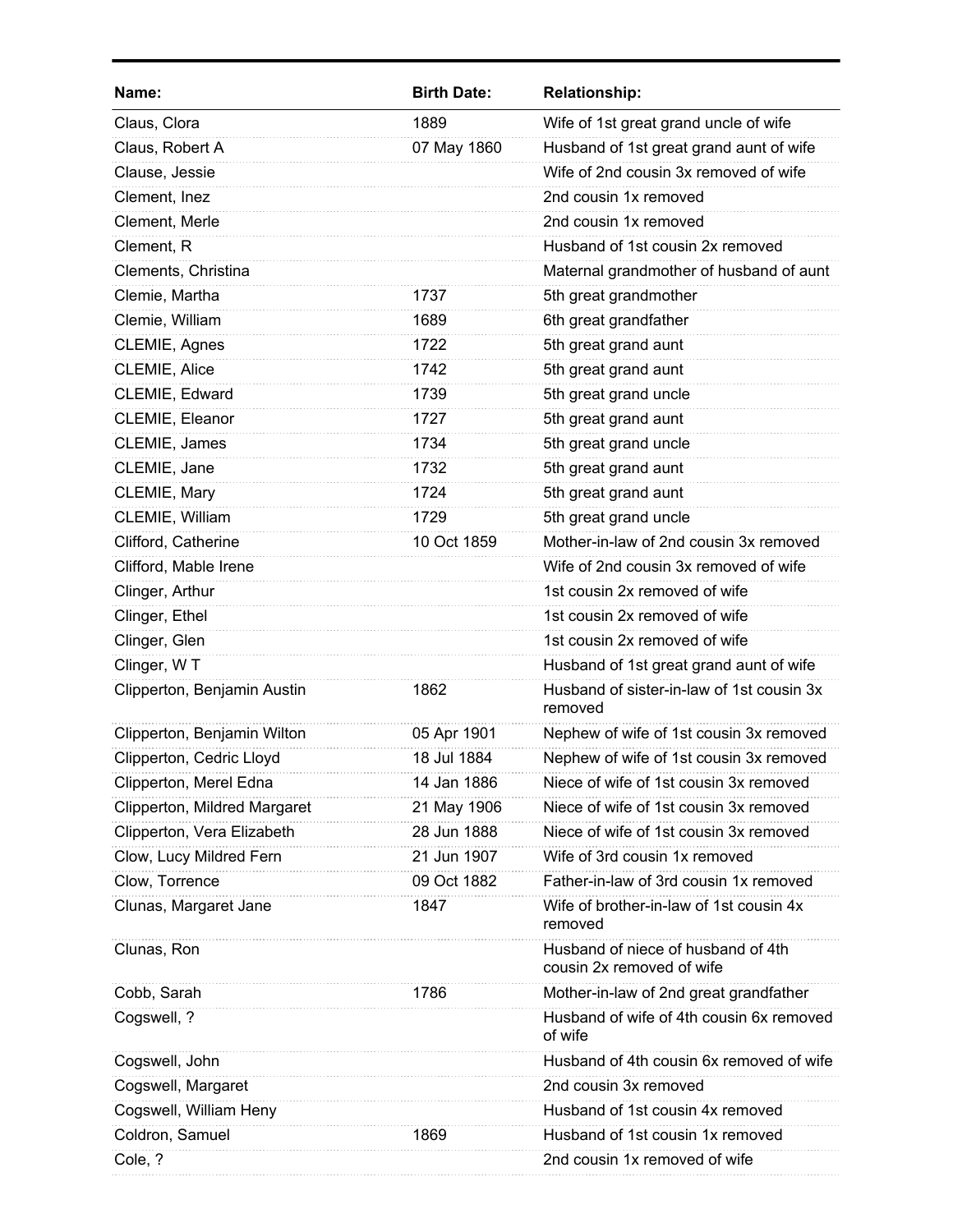| Name:                          | <b>Birth Date:</b> | <b>Relationship:</b>          |
|--------------------------------|--------------------|-------------------------------|
| Cole, ?                        |                    | 2nd cousin 1x removed of wife |
| Cole, ?                        |                    | 2nd cousin 1x removed of wife |
| Cole, ?                        |                    | 2nd cousin of wife            |
| Cole, ?                        |                    | 2nd cousin 1x removed of wife |
| Cole, ?                        |                    | 2nd cousin 1x removed of wife |
| Cole, Basil                    | 1911               | 1st cousin 2x removed of wife |
| Cole, Bernice                  | 1918               | 1st cousin 1x removed of wife |
| Cole, Bessie                   |                    | Mother-in-law of grand aunt   |
| Cole, Beulah                   |                    | 1st cousin 2x removed of wife |
| Cole, Billy Barnard            |                    | 1st cousin 1x removed of wife |
| Cole, Caroline                 | 1843               | 2nd great grand aunt of wife  |
| Cole, Charles                  | 1842               | 2nd great grand uncle of wife |
| Cole, Charles Albert           |                    | 2nd cousin 1x removed of wife |
| Cole, Charles J                | 15 Apr 1898        | Maternal grandfather of wife  |
| Cole, Clarence                 |                    | 1st cousin 2x removed of wife |
| Cole, Clarence                 | 1922               | 1st cousin 2x removed of wife |
| Cole, Clarence Emery Mackenzie | 1911               | 1st cousin 2x removed of wife |
| Cole, Cora A                   | 1908               | 1st cousin 2x removed of wife |
| Cole, Debra Darlene            | 03 Mar 1967        | 1st cousin of wife            |
| Cole, Donald E                 | 1926               | 1st cousin 1x removed of wife |
| Cole, Ena                      | 1912               | 1st cousin 2x removed of wife |
| Cole, Enoch                    | <b>Jul 1817</b>    | 3rd great grand uncle of wife |
| Cole, Estella                  | 06 Aug 1901        | Grand aunt of wife            |
| Cole, Frances                  | 1921               | 1st cousin 1x removed of wife |
| Cole, Garfield                 | 1919               | 1st cousin 1x removed of wife |
| Cole, George Ernest            | 16 Jan 1879        | 1st great grand uncle of wife |
| Cole, Hannah                   | Jun 1815           | 3rd great grand aunt of wife  |
| Cole, Hannah                   | 21 Oct 1829        | 2nd great grand aunt of wife  |
| Cole, Howard                   |                    | 1st cousin 2x removed of wife |
| Cole, Ida Mabel Ann            | 03 Feb 1936        | Aunt of wife                  |
| Cole, Ila                      |                    | 1st cousin 2x removed of wife |
| Cole, Irvin                    |                    | 1st cousin 2x removed of wife |
| Cole, James                    |                    | 4th great grandfather of wife |
| Cole, Jane                     | 1837               | 2nd great grand aunt of wife  |
| Cole, John                     | 08 Nov 1873        | Great grandfather of wife     |
| Cole, Joseph                   | 01 Dec 1880        | 1st great grand uncle of wife |
| Cole, Judy                     |                    | 2nd cousin of wife            |
| Cole, Juliane Marlene          | 29 Oct 1965        | 1st cousin of wife            |
| Cole, Lory E                   | 1850               | 2nd great grand aunt of wife  |
| Cole, Mabel                    | 12 Oct 1896        | Grand aunt of wife            |
| Cole, Marcia                   |                    | 2nd cousin 1x removed of wife |
| Cole, Margaret                 | 1886               | 1st cousin 2x removed of wife |
| Cole, Margaret Ethel           | 13 Oct 1886        | 1st great grand aunt of wife  |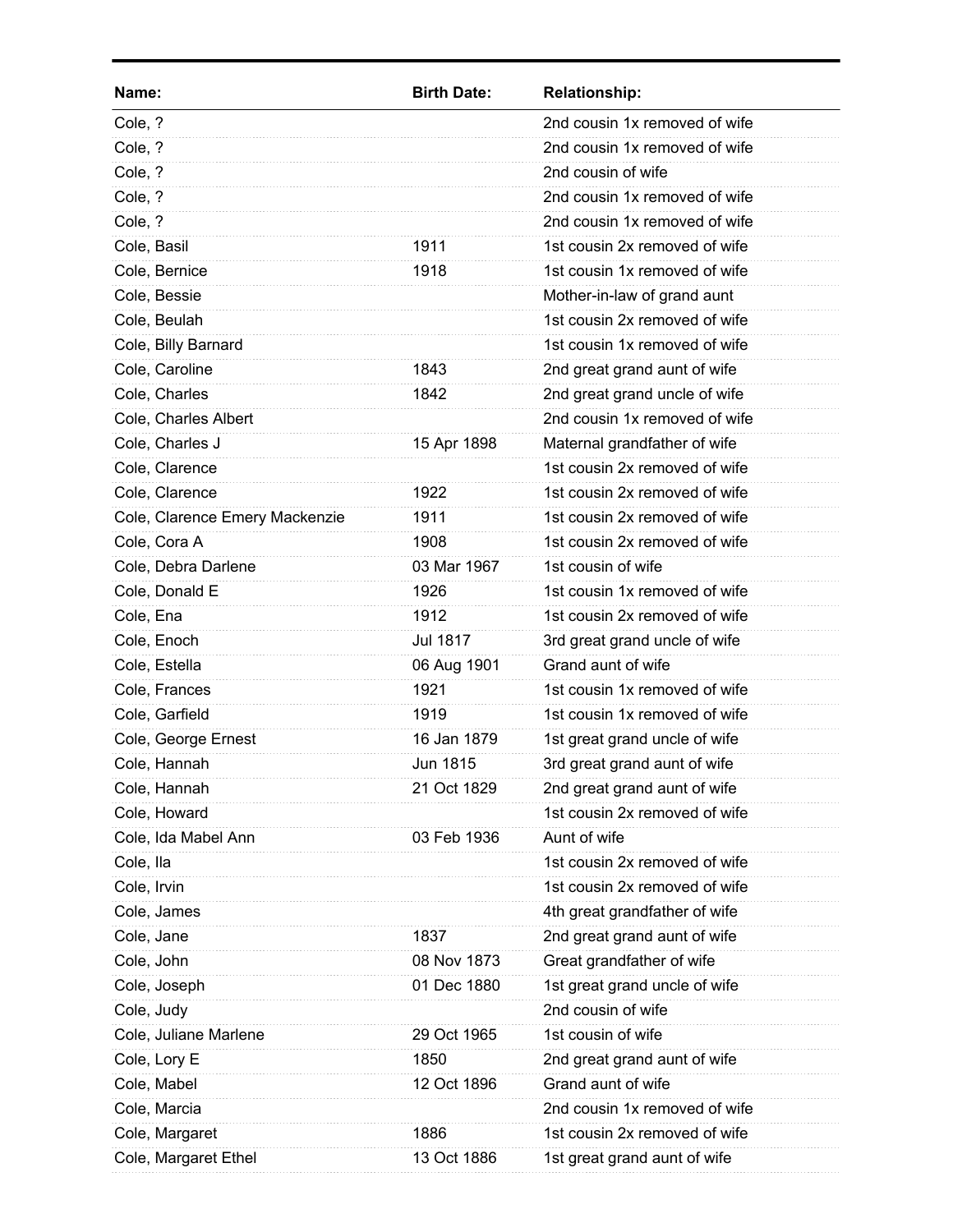| Name:                          | <b>Birth Date:</b> | <b>Relationship:</b>                     |
|--------------------------------|--------------------|------------------------------------------|
| Cole, Mark                     |                    | 2nd cousin of wife                       |
| Cole, Mark                     |                    | 2nd cousin 1x removed of wife            |
| Cole, Mark                     | Nov 1805           | 3rd great grandfather of wife            |
| Cole, Mark                     | 1840               | 2nd great grand uncle of wife            |
| Cole, Mary Eliza Ida           | 15 Jun 1877        | 1st great grand aunt of wife             |
| Cole, Nora                     | 04 Feb 1883        | 1st great grand aunt of wife             |
| Cole, Nora Merle               | 19 Jan 1913        | Grand aunt of wife                       |
| Cole, Norman Garfield          | 06 Aug 1894        | Grand uncle of wife                      |
| Cole, Orrie Charles            | 07 Jan 1938        | Uncle of wife                            |
| Cole, Robert                   |                    | 2nd cousin of wife                       |
| Cole, Robert John              |                    | 1st cousin 1x removed of wife            |
| Cole, Ruby Eleanor             | 09 Sep 1927        | Mother-in-law                            |
| Cole, Russell John             | 11 Feb 1905        | Grand uncle of wife                      |
| Cole, Samuel                   | Sep 1808           | 3rd great grand uncle of wife            |
| Cole, Samuel                   | 13 Mar 1845        | 2nd great grandfather of wife            |
| Cole, Samuel Jr                | 1876               | 1st great grand uncle of wife            |
| Cole, Sarah Ann                | 1869               | 1st great grand aunt of wife             |
| Cole, Sylvia Loreen            | 26 Mar 1932        | Aunt of wife                             |
| Cole, Tammy                    |                    | 2nd cousin of wife                       |
| Cole, Terry                    |                    | 2nd cousin 1x removed of wife            |
| Cole, Tom                      |                    | 2nd cousin 1x removed of wife            |
| Cole, Vera                     |                    | 1st cousin 2x removed of wife            |
| Cole, Victoria                 | 28 Sep 1847        | 2nd great grand aunt of wife             |
| Cole, William                  | Jun 1827           | 2nd great grand uncle of wife            |
| Cole, William Mark             | 09 Jul 1871        | 1st great grand uncle of wife            |
| Cole-Andre, Maximuss Gabrielle | 23 Nov 2001        | 1st cousin 1x removed of wife            |
| Coleman-Lawrie, Tamara         | 24 Jul 1978        | 1st cousin 2x removed                    |
| Collett, Gord                  |                    | Husband of 1st cousin                    |
| Collins, ?                     | 21 Jun 1901        | 3rd cousin 2x removed of wife            |
| Collins, Byron                 | 1857               | Husband of 1st cousin 4x removed of wife |
| Collins, Edith M               | 1879               | 2nd cousin 3x removed of wife            |
| Collins, Everrett Otto         | 01 Jun 1902        | 3rd cousin 2x removed of wife            |
| Collins, Florence May          | 1882               | Mother-in-law of 3rd cousin 1x removed   |
| Collins, George                | 1909               | 3rd cousin 2x removed of wife            |
| Collins, Gerald Douglas        |                    | Husband of 1st cousin                    |
| Collins, Jean                  |                    | Wife of 4th cousin 2x removed of wife    |
| Collins, Otto Byron            | 09 May 1877        | 2nd cousin 3x removed of wife            |
| Collins, Phoebe                |                    | Wife of 5th great grand uncle of wife    |
| Collins, Vern                  |                    | Husband of 1st cousin                    |
| Collins, Viola Alberta         | 20 Dec 1904        | 3rd cousin 2x removed of wife            |
| Comben, Barbara                | 16 Dec 1695        | 7th great grandmother                    |
| Condon, Ann                    | 1834               | Sister-in-law of great grandfather       |
| Condon, Charles                | 1869               | Nephew of wife of great grandfather      |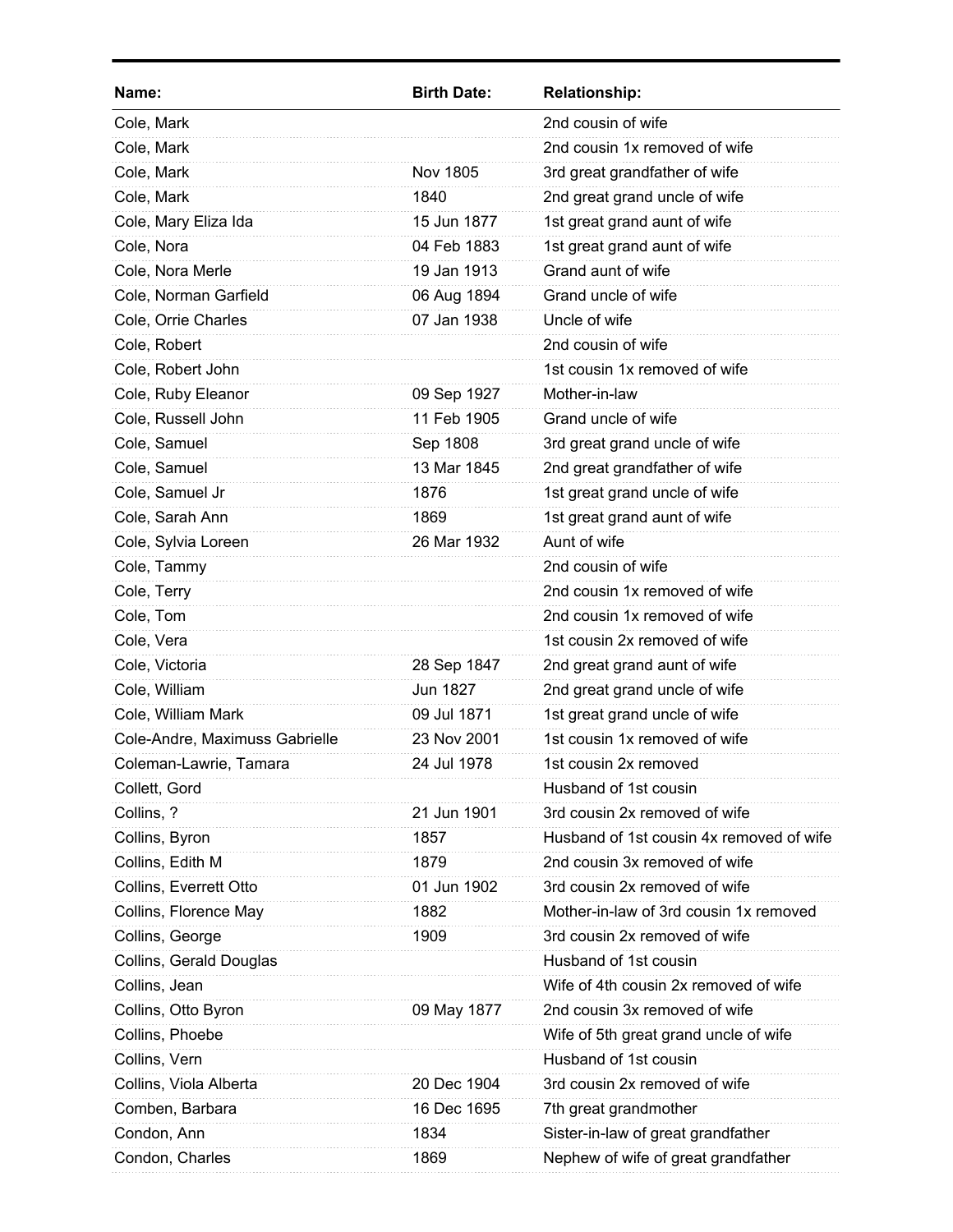| Name:                          | <b>Birth Date:</b> | <b>Relationship:</b>                                                   |
|--------------------------------|--------------------|------------------------------------------------------------------------|
| Condon, Charlotte              | 14 Nov 1846        | Sister-in-law of great grandfather                                     |
| Condon, Harriet                |                    | Wife of 1st cousin 5x removed of wife                                  |
| Condon, John                   | 1806               | Father-in-law of great grandfather                                     |
| Condon, Johnson L              | 1835               | Brother-in-law of great grandfather                                    |
| Condon, Mary                   | 1866               | Niece of wife of great grandfather                                     |
| Condon, Susan                  | 1839               | Wife of great grandfather                                              |
| Condon, William J.             | 1848               | Brother-in-law of great grandfather                                    |
| Conelly, ?                     |                    | Wife of 4th cousin 1x removed                                          |
| Conklin, Serena Jemima Whitney | 13 Apr 1867        | Wife of half 1st cousin 3x removed                                     |
| Connell                        |                    | Husband of 3rd cousin 3x removed of wife                               |
| Connor, Bessie                 | 1891               | Wife of 1st great grand uncle of wife                                  |
| Connor, Martha A               |                    | Wife of 1st great grand uncle of wife                                  |
| Cook                           |                    | Husband of 2nd cousin 4x removed of<br>wife                            |
| Cook, Dave                     |                    | Husband of sister-in-law of 2nd cousin 1x<br>removed of brother-in-law |
| Cook, Richard                  | 1784               | Great grandfather of husband of aunt                                   |
| Cook, Ross E                   |                    | Husband of 1st cousin 3x removed of wife                               |
| Cook, Sarah                    | 1825               | Paternal grandmother of husband of aunt                                |
| Coombs, ?                      |                    | Husband of 3rd cousin 3x removed of wife                               |
| Cooper, Joseph                 | 1865               | Husband of 1st cousin 2x removed                                       |
| Cooper, Lisa Michelle          |                    | Wife of nephew of wife                                                 |
| Cooper, Wayne                  |                    | Husband of 2nd cousin                                                  |
| Cooreman, Remi William         |                    | Husband of 5th cousin 1x removed                                       |
| Copimin, Charlotte May Lotty   | 1910               | Wife of 1st cousin 2x removed of wife                                  |
| Copp, Charles                  | 1892               | 2nd cousin 2x removed                                                  |
| Copp, Clara May                | 1890               | 2nd cousin 2x removed                                                  |
| Copp, David                    | 16 Aug 1862        | Husband of 1st cousin 3x removed                                       |
| Copp, Elizabeth Grace          | 1897               | 2nd cousin 2x removed                                                  |
| Copp, Joseph                   |                    | Father-in-law of 1st cousin 3x removed                                 |
| Copp, Mary                     | 23 Dec 1839        | Wife of 2nd great grand uncle                                          |
| Corey, Mark                    |                    | 2nd cousin 1x removed of wife                                          |
| Corey, Randy                   |                    | Husband of 2nd cousin of wife                                          |
| Corman, Lorena                 |                    | Wife of 1st cousin 4x removed of wife                                  |
| Cornfoot, Elizabeth Maude      | 21 May 1895        | Wife of 1st cousin 1x removed                                          |
| Cornfoot, James A              |                    | Father-in-law of 1st cousin 1x removed                                 |
| Cornish, Audrey                |                    | 3rd cousin 1x removed                                                  |
| Cornish, Harvey                |                    | 3rd cousin 1x removed                                                  |
| Cornish, O                     |                    | Husband of 2nd cousin 2x removed                                       |
| Cornish, Ralph                 |                    | 3rd cousin 1x removed                                                  |
| Cortez, Marie                  |                    | Wife of 1st cousin 1x removed                                          |
| Costain, Mona Isabel           |                    | Wife of 3rd cousin 2x removed                                          |
| Cotton, Emma                   | 1848               | Wife of 2nd great grand uncle                                          |
|                                |                    |                                                                        |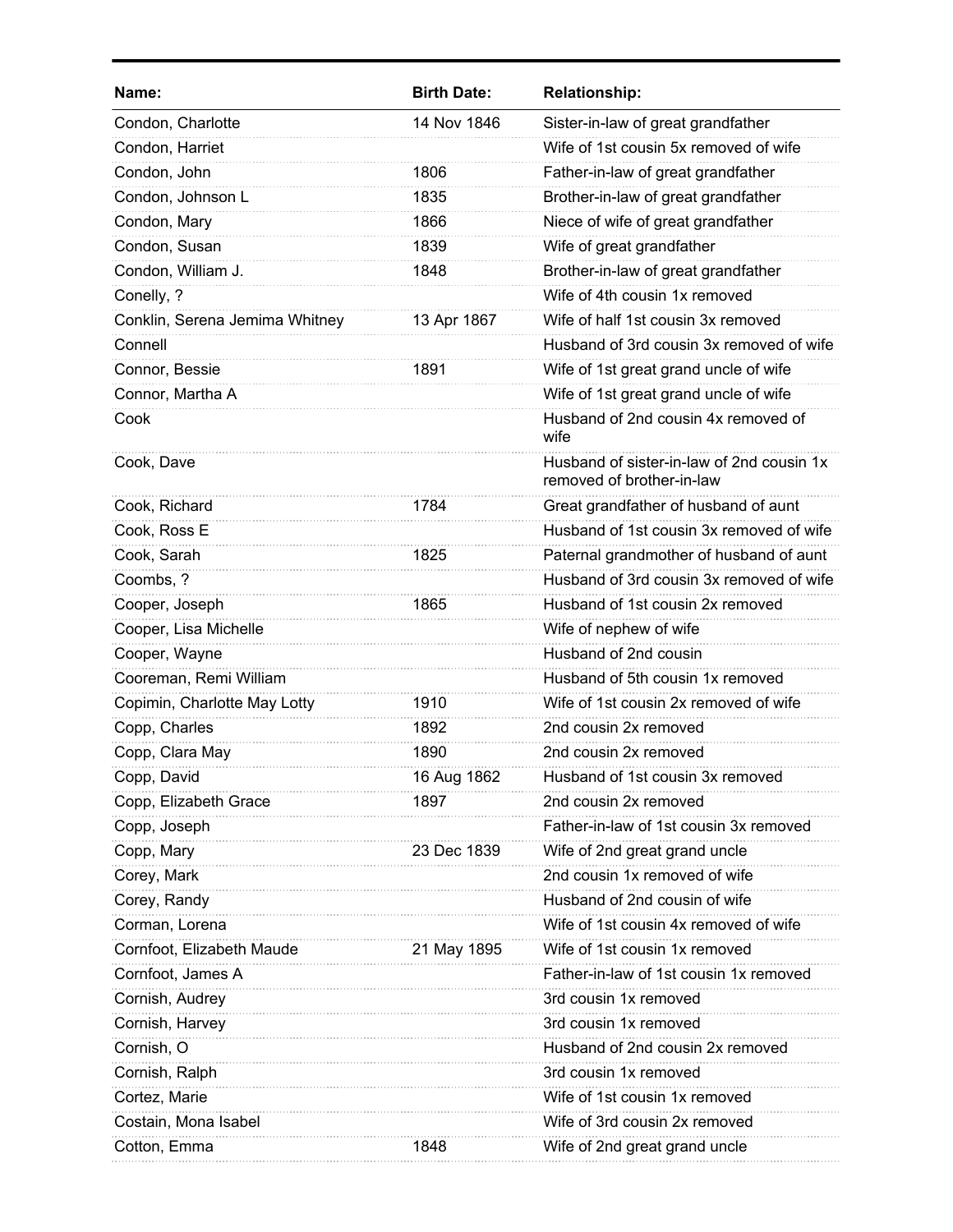| <b>Birth Date:</b><br>Name:           | <b>Relationship:</b>                     |
|---------------------------------------|------------------------------------------|
| Cottrell, James Victor<br>14 Apr 1943 | Husband of 1st cousin                    |
| Cottrell, Janis Elaine<br>16 Jan 1972 | 1st cousin 1x removed                    |
| Cottrell, Jason Robert<br>01 Jan 1969 | 1st cousin 1x removed                    |
| Coulham, Charles H<br>1900            | Brother-in-law of 1st cousin 1x removed  |
| Coulham, Ernest                       | 2nd cousin                               |
| Coulham, James William<br>1899        | Husband of 1st cousin 1x removed         |
| 24 Jun 1919<br>Coulham, Reg           | 2nd cousin                               |
| Coulham, Ronald A<br>12 Jun 1923      | 2nd cousin                               |
| Coulham, William<br>1873              | Father-in-law of 1st cousin 1x removed   |
| Coulson, Ann<br>1839                  | Wife of 1st great grand uncle            |
| Coulter, Albert                       | Husband of 4th cousin 2x removed of wife |
| Coulter, David Carl<br>Mar 1944       | 5th cousin 1x removed of wife            |
| Coulter, Leila                        | Wife of 4th cousin 2x removed of wife    |
| Cousins, Amanda<br>1985               | 1st cousin 2x removed                    |
| Cousins, Paul                         | Husband of 1st cousin 1x removed         |
| Cousins, Paul Jr<br>1982              | Stepson of 1st cousin 1x removed         |
| 29 Apr 1943<br>Cowan, Donna May       | 5th cousin 1x removed of wife            |
| Cowan, Marian Louise<br>28 Jan 1945   | 5th cousin 1x removed of wife            |
| Cowan, Marjorie                       | Wife of 4th cousin 2x removed of wife    |
| Cowan, Mary Ann<br>1821               | Wife of 2nd great grand uncle            |
| Cowan, Ross                           | Husband of 4th cousin 2x removed of wife |
| Cowan, Ruth Elaine<br>08 Jun 1941     | 5th cousin 1x removed of wife            |
| Cowling, Ida R<br>1869                | Wife of 1st cousin 3x removed            |
| Cox, Ellen<br>06 Sep 1854             | Wife of half 1st cousin 3x removed       |
| Cox, James<br>1787                    | 4th great grandfather                    |
| Cox, John                             | Husband of 5th cousin 5x removed of wife |
| 1815<br>Cox. Marv                     | 3rd great grandmother                    |
| Cox, Newton                           | Husband of 5th cousin 5x removed of wife |
| Coyle, Allison                        | 2nd cousin 1x removed of wife            |
| Coyle, Lindsay                        | 2nd cousin 1x removed of wife            |
| Coyle, Shannon                        | 2nd cousin 1x removed of wife            |
| Coyle, William Robert                 | Husband of 2nd cousin of wife            |
| Crabb, Charles                        | Father-in-law of 1st great grand uncle   |
| Crabb, Mary (Crosthwaite)<br>1851     | Wife of 1st great grand uncle            |
| Craddock, Shirley Jacqueline          | Wife of 1st cousin 1x removed            |
| Crane, J C                            | Husband of 3rd cousin 3x removed of wife |
| Crane, Joseph                         | Husband of 6th great grand aunt of wife  |
| Crane, Junior                         | 4th cousin 2x removed of wife            |
| Crawford, Charles                     | 1st cousin 4x removed                    |
| Crawford, George                      | 1st cousin 4x removed                    |
| Crawford, Jane Ann                    | 1st cousin 4x removed                    |
| Crawford, John                        |                                          |
|                                       | 1st cousin 4x removed                    |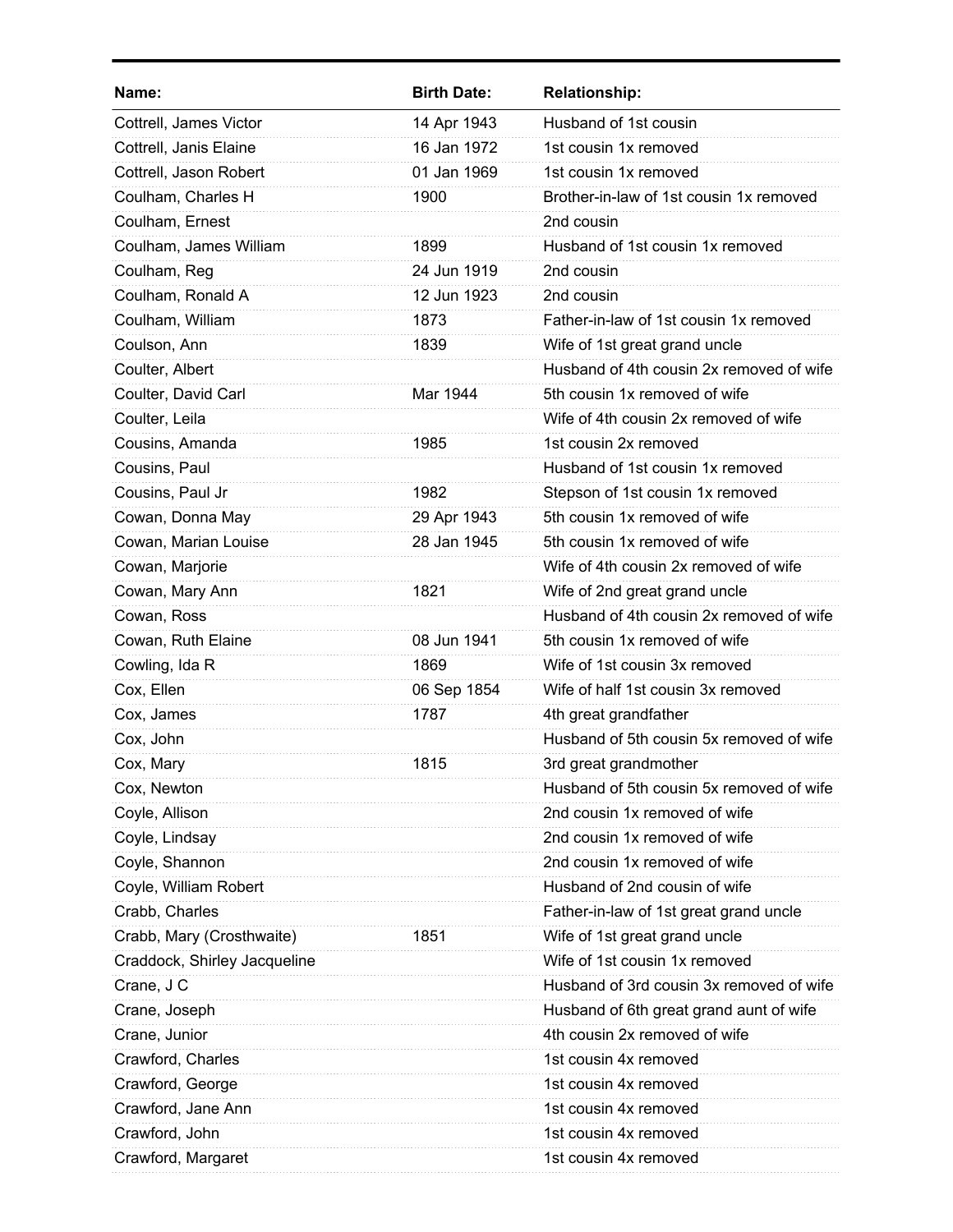| Name:                         | <b>Birth Date:</b> | <b>Relationship:</b>                     |
|-------------------------------|--------------------|------------------------------------------|
| Crawford, Mary Elizabeth      |                    | 1st cousin 4x removed                    |
| Crawford, Thomas              |                    | 1st cousin 4x removed                    |
| Crawford, William             |                    | Husband of 3rd great grand aunt          |
| Crawford, William James       |                    | 1st cousin 4x removed                    |
| Crellin, ?                    |                    | Wife of 3rd cousin 2x removed            |
| Crerar, Elizabeth             |                    | Wife of brother-in-law of grand aunt     |
| Creton, Tom                   |                    | Husband of 2nd cousin                    |
| Crevits, Joseph Allen         |                    | Husband of 5th cousin 1x removed         |
| Crittenden, Thomas            |                    | Husband of 1st cousin 9x removed of wife |
| Crocker, Leander              |                    | Husband of 6th cousin 4x removed of wife |
| Croley, William Patrick       | 11 Apr 1951        | Husband of 1st cousin 1x removed         |
| Cromwell, Elizabeth           | 1834               | Wife of 2nd great grand uncle            |
| Crosby, ?                     |                    | 3rd great grandfather                    |
| Crosby, Arthur                | 1870               | 1st cousin 2x removed                    |
| Crosby, Atalanta Elizabeth    | 28 Nov 1998        | 1st cousin 2x removed                    |
| Crosby, Benjamin Kenneth      | 13 Sep 2001        | 1st cousin 2x removed                    |
| Crosby, Carolyn Beth          | 09 Jun 1960        | Maternal 1st cousin                      |
| Crosby, Charles F W           | 1874               | 1st cousin 2x removed                    |
| Crosby, child6                |                    | 1st cousin 2x removed                    |
| Crosby, child7                |                    | 1st cousin 2x removed                    |
| Crosby, child8                |                    | 1st cousin 2x removed                    |
| Crosby, Debra Anne            | 26 Apr 1958        | Maternal 1st cousin                      |
| Crosby, Delmer                | 09 Nov 1918        | Uncle                                    |
| Crosby, Doris Gertrude        | 25 May 1916        | Mother                                   |
| Crosby, Edward Roy            | 27 Mar 1926        | Uncle                                    |
| Crosby, Elizabeth             | 16 Jan 1957        | Maternal 1st cousin                      |
| Crosby, Elizabeth Lizzy       | 1856               | Great grand aunt                         |
| Crosby, Eric Robert           | 27 Oct 1997        | 1st cousin 2x removed                    |
| Crosby, Frank M               | 1878               | 1st cousin 2x removed                    |
| Crosby, Gary Edward           | 24 Sep 1954        | Maternal 1st cousin                      |
| Crosby, George                | 24 Jan 1850        | Great grand uncle                        |
| Crosby, George E              | 1868               | 1st cousin 2x removed                    |
| Crosby, Gertrude Louise       | May 1880           | 1st cousin 2x removed                    |
| Crosby, Grace                 | Sep 1876           | 1st cousin 2x removed                    |
| Crosby, Gretta (Gussie Pearl) | 09 Sep 1920        | Aunt                                     |
| Crosby, Hannah                | 08 Mar 1846        | Great grand aunt                         |
| Crosby, Helen Louise          |                    | 2nd cousin 1x removed                    |
| Crosby, Ida Mary              | Jun 1878           | 1st cousin 2x removed                    |
| Crosby, Jean Isobel           | 24 Feb 1948        | Maternal 1st cousin                      |
| Crosby, Jessie                | Dec 1874           | 1st cousin 2x removed                    |
| Crosby, John                  | Oct 1834           | Great grand uncle                        |
| Crosby, John Thomas           | 1867               | 1st cousin 2x removed                    |
| Crosby, John William          | 20 Oct 1913        | Uncle                                    |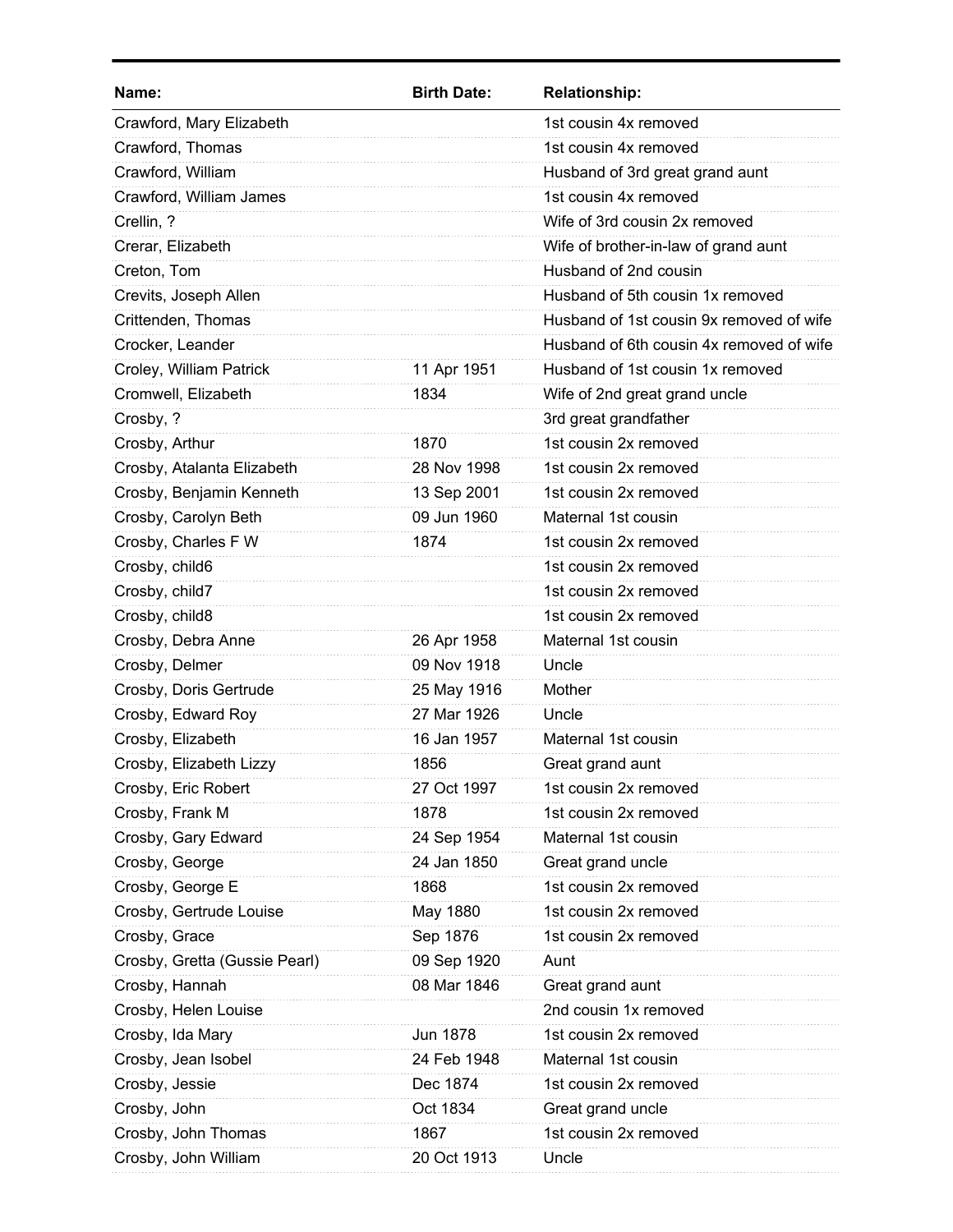| Name:                            | <b>Birth Date:</b> | <b>Relationship:</b>                                              |
|----------------------------------|--------------------|-------------------------------------------------------------------|
| Crosby, Linda Lee                | 18 Sep 1964        | Maternal 1st cousin                                               |
| Crosby, Margaret Anne            | 13 Jul 1946        | Maternal 1st cousin                                               |
| Crosby, Martha                   |                    | 1st cousin 2x removed                                             |
| Crosby, Mary Elizabeth           | 31 Jan 1950        | Maternal 1st cousin                                               |
| Crosby, Mary Martha              | 19 Mar 1848        | Great grand aunt                                                  |
| Crosby, Michele Kathleen         | 08 May 1990        | 1st cousin 1x removed                                             |
| Crosby, Morgan Lee               | 06 Oct 1999        | 1st cousin 2x removed                                             |
| Crosby, Myrtle Francis           | Feb 1928           | Aunt                                                              |
| Crosby, Myrtle Stone             | 02 Apr 1894        | Grand aunt                                                        |
| Crosby, Paul Thomas Edward       | 18 Jun 1987        | 1st cousin 1x removed                                             |
| Crosby, Pauline Gertrude         | 10 Aug 1941        | Maternal 1st cousin                                               |
| Crosby, Richard David            | 16 Mar 1971        | 1st cousin 1x removed                                             |
| Crosby, Robert                   | 03 Jul 1842        | Great grand uncle                                                 |
| Crosby, Robert Roy               | 09 Dec 1949        | Maternal 1st cousin                                               |
| Crosby, Sarah                    | Oct 1851           | Great grand aunt                                                  |
| Crosby, Sarah Jane               | 21 Apr 1838        | Great grand aunt                                                  |
| Crosby, Steven Jack              | 12 Sep 1972        | 1st cousin 1x removed                                             |
| Crosby, Thomas                   | 1811               | 2nd great grandfather                                             |
| Crosby, Thomas (Reverend)        | 12 Jul 1840        | Great grand uncle                                                 |
| Crosby, Thomas Harold            | 07 Mar 1888        | 1st cousin 2x removed                                             |
| Crosby, Thomas William           | 08 Feb 1888        | Maternal grandfather                                              |
| Crosby, William                  | 1818               | 2nd great grand uncle                                             |
| Crosby, William Ward             | 28 Jul 1857        | Great grandfather                                                 |
| Crossett, Benjamin Charles James | 23 Jul 1986        | 1st cousin 1x removed of wife                                     |
| Crossett, Lawrence Laverne       | 07 May 1948        | Husband of 1st cousin of wife                                     |
| Crossett, Sylvia                 |                    | Wife of 3rd cousin 3x removed of wife                             |
| Crosthwaite, ?                   |                    | Husband of wife of 1st great grand uncle                          |
| Crowe, Jeremy Aaron              | 21 Nov 1984        | Husband of 1st cousin 2x removed                                  |
| Crowe, Malachi Emmanuel Aaron    |                    | 1st cousin 3x removed                                             |
| Crowson, Arthur                  |                    | 1st cousin 1x removed                                             |
| Crowson, Chloe                   |                    | 1st cousin 1x removed                                             |
| Crowson, Ken (Joseph Taylor)     | 1946               | Paternal 1st cousin                                               |
| Croxford, Allen                  | 16 Aug 1933        | Husband of 1st cousin 1x removed of wife                          |
| Croxford, Patricia               | 17 Oct 1965        | 2nd cousin of wife                                                |
| Croxford, Robert Allan           | 24 Sep 1972        | 2nd cousin of wife                                                |
| Crum, Charles Woody              | 01 Dec 1918        | Husband of wife of uncle of wife of half<br>2nd cousin 1x removed |
| Cudworth, Rachel                 |                    | Wife of 1st cousin 9x removed of wife                             |
| Culliford, Maud                  |                    | Great grandmother of wife of 1st cousin 1x<br>removed of wife     |
| Cummings, Janis                  |                    | Wife of 2nd cousin of wife                                        |
| Cunnington, Beatrice             | 1892               | 2nd cousin 1x removed                                             |
| Cunnington, Bertha               | 1889               | 2nd cousin 1x removed                                             |
|                                  |                    |                                                                   |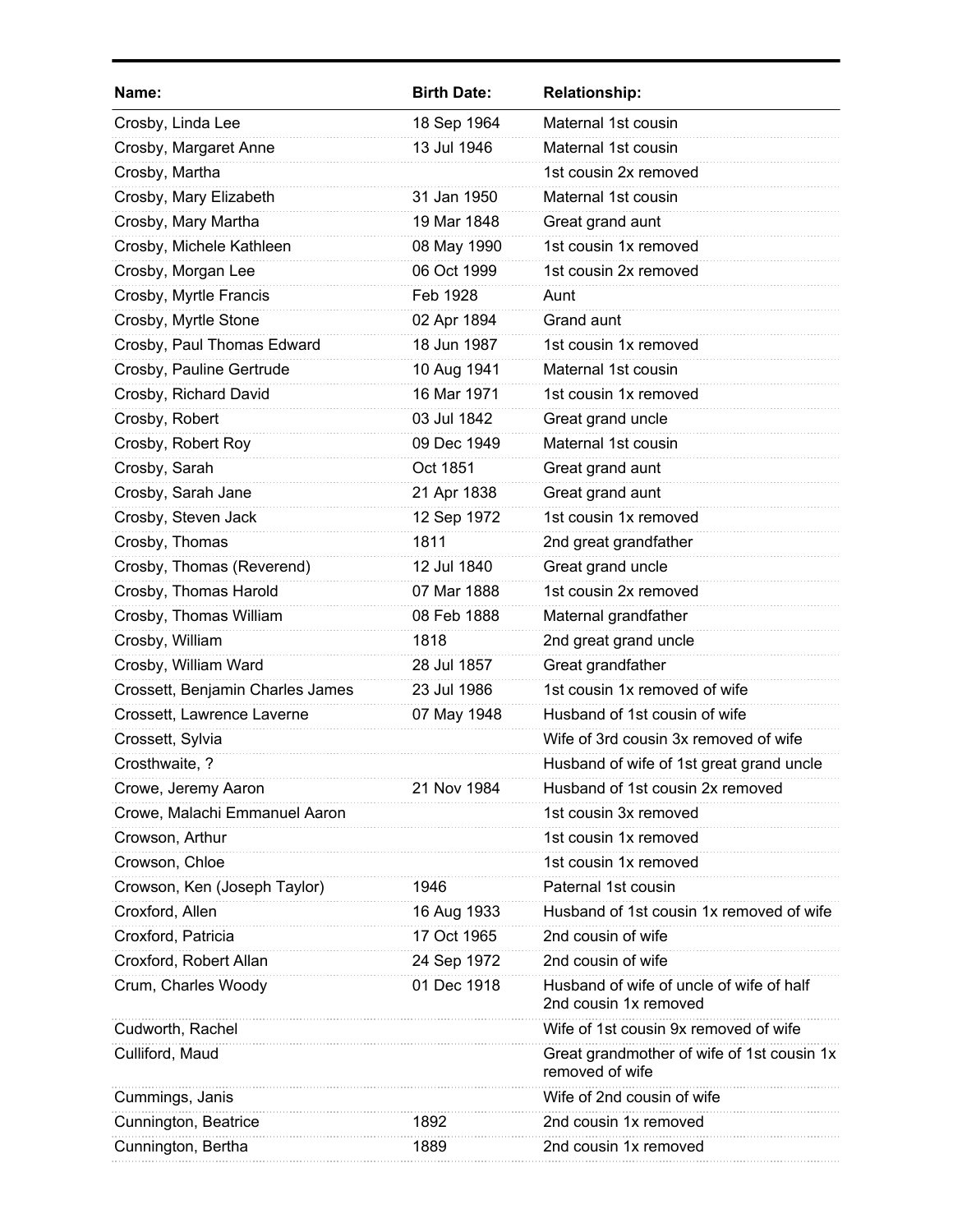| Name:                       | <b>Birth Date:</b> | <b>Relationship:</b>                                     |
|-----------------------------|--------------------|----------------------------------------------------------|
| Cunnington, David           | 1891               | 2nd cousin 1x removed                                    |
| Cunnington, Fanny           | 1887               | 2nd cousin 1x removed                                    |
| Cunnington, George          | 1864               | Husband of 1st cousin 2x removed                         |
| Cunnington, John Alfred     | 1897               | 2nd cousin 1x removed                                    |
| Cunnington, Lucy            | 1896               | 2nd cousin 1x removed                                    |
| Curtis, Annie Eliza         | 1869               | Mother-in-law of sister-in-law of grand<br>aunt of wife  |
| Curts, Elton Roy            |                    | Husband of 2nd cousin 3x removed of<br>wife              |
| Curts, Iva Mae              |                    | 3rd cousin 2x removed of wife                            |
| Cutforth, Dorothy           | 13 Aug 1914        | Wife of uncle                                            |
| Cutforth, Sidney            | 1894               | Father-in-law of uncle                                   |
| Dafoe, Merle Marie          | 1886               | Wife of 1st cousin 2x removed of wife                    |
| Daker, Rachel               |                    | Wife of 4th cousin 2x removed of wife                    |
| Daku, Kristin               |                    | Wife of 5th cousin                                       |
| Dale, Annie E               | 1881               | Wife of 2nd cousin 2x removed                            |
| Daley, Annie                |                    | 3rd cousin 3x removed of wife                            |
| Daley, Hattie               |                    | 3rd cousin 3x removed of wife                            |
| Daley, William              |                    | Husband of 2nd cousin 4x removed of<br>wife              |
| Dalton, Henry Warren        | 19 Oct 2018        | 1st great grand nephew of wife                           |
| Dalton, Norah Ruby Margaret | 10 Nov 2020        | 1st great grand niece of wife                            |
| Dalton, Samuel James        | 16 Jul 1994        | Husband of grand niece of wife                           |
| Dalton, Wendy Lynn          |                    | Wife of 5th cousin                                       |
| Damen, Michelle             |                    | Wife of 1st cousin 1x removed                            |
| Dameron, ?                  |                    | Husband of 1st great grand aunt of wife                  |
| Dameron, Douglas            |                    | 1st cousin 2x removed of wife                            |
| Damon, Deborah              |                    | Wife of 8th great grand uncle of wife                    |
| Damon, Zachary              | 1654               | Husband of 8th great grand aunt of wife                  |
| Damphousse, ?               |                    | Mother-in-law of 1st cousin 2x removed                   |
| Damphousse, ?               |                    | Maternal grandfather of wife of 1st cousin<br>2x removed |
| Daniels, Benjamin           |                    | Husband of 6th cousin 4x removed of wife                 |
| Daniels, Susana Harriett    | 09 Aug 1851        | Mother-in-law of 2nd cousin 2x removed                   |
| Darling, Dan                |                    | Husband of 2nd cousin                                    |
| Darling, Elissa             |                    | 2nd cousin 1x removed                                    |
| Darling, Emily              |                    | 2nd cousin 1x removed                                    |
| Darling, Holly              |                    | 2nd cousin 1x removed                                    |
| Darling, Matthew            |                    | 2nd cousin 1x removed                                    |
| Darlington, Frank Mason     |                    | Husband of half 1st cousin 1x removed                    |
| Daugherty, Inez             |                    | Wife of 3rd cousin 2x removed                            |
| Davenport, Charles          |                    | Husband of 2nd cousin 4x removed of<br>wife              |
| Davenport, Doreen           |                    | 4th cousin 2x removed of wife                            |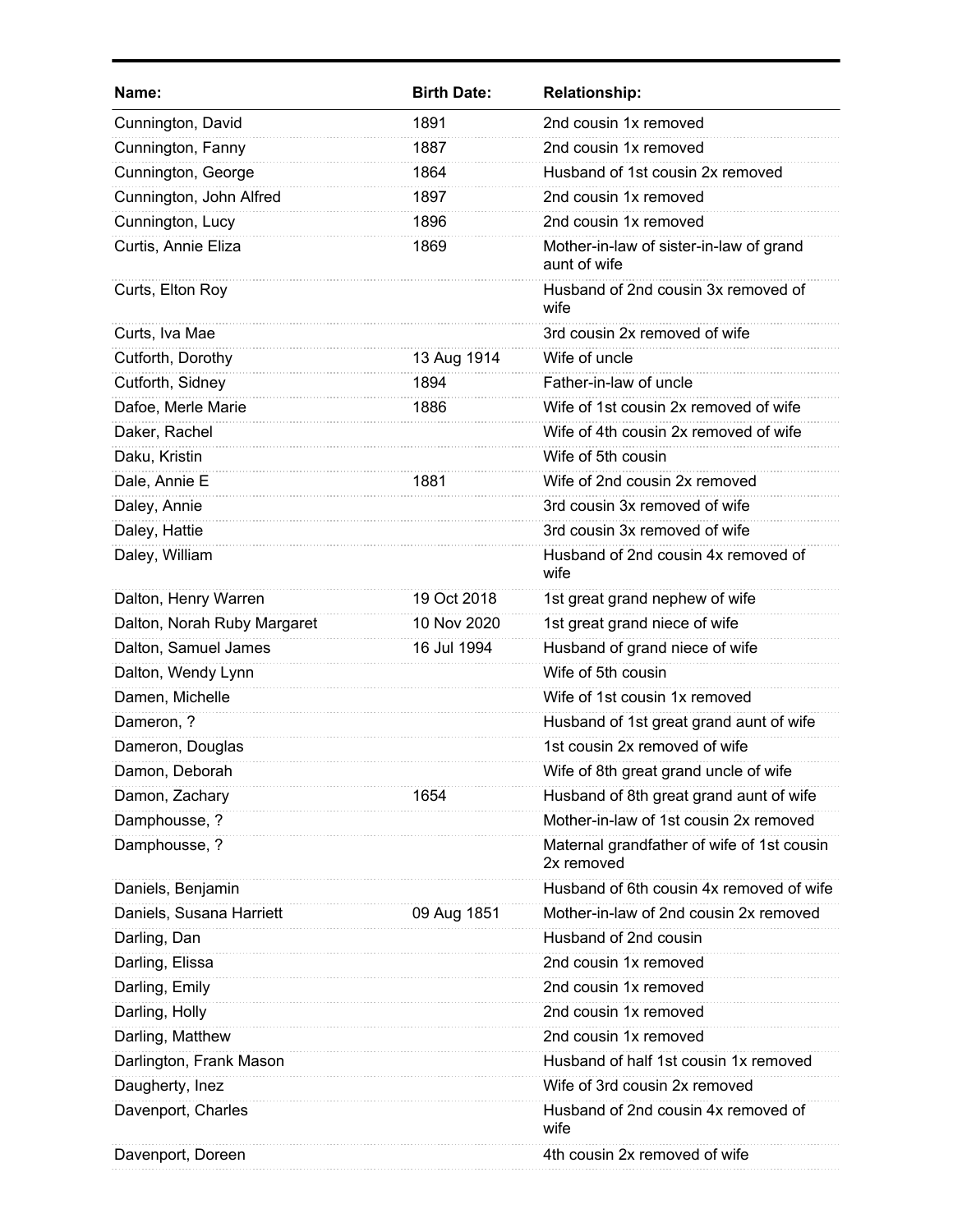| Name:                   | <b>Birth Date:</b> | <b>Relationship:</b>                        |
|-------------------------|--------------------|---------------------------------------------|
| Davenport, Eliza        |                    | 3rd cousin 3x removed of wife               |
| Davenport, Elizabeth    |                    | 3rd cousin 3x removed of wife               |
| Davenport, George       |                    | 4th cousin 2x removed of wife               |
| Davenport, Pearl        | 1886               | 3rd cousin 3x removed of wife               |
| Davenport, Sarah        |                    | 3rd cousin 3x removed of wife               |
| Davenport, Thomas       |                    | Husband of 1st cousin 9x removed of wife    |
| Davenport, William T    |                    | 3rd cousin 3x removed of wife               |
| Davey, Ezra             | 03 Sep 1884        | Husband of 2nd cousin 2x removed            |
| Davey, Russell Ezra     | 07 Jan 1914        | 3rd cousin 1x removed                       |
| Davidson, Eunice        |                    | Wife of 1st cousin 5x removed of wife       |
| Davidson, Robert        |                    | Husband of 5th cousin 1x removed of wife    |
| Davidson, Wright        |                    | Husband of 3rd cousin 5x removed of wife    |
| Davies, Esther Linda    |                    | Wife of half 3rd cousin 1x removed          |
| Davis, John A           |                    | Husband of 2nd cousin 4x removed of<br>wife |
| Davis, Willard          |                    | 3rd cousin 3x removed of wife               |
| Davison, Sabra          | 1793               | Wife of 2nd cousin 6x removed of wife       |
| Dear, Tryphena          |                    | Wife of 3rd cousin 2x removed               |
| Decoo, Catherine        |                    | Wife of 6th cousin 4x removed of wife       |
| Decoo, Martha J         |                    | Wife of 6th cousin 4x removed of wife       |
| DeForest, Eliza         |                    | 6th cousin 4x removed of wife               |
| DeForest, Henry         |                    | Husband of 5th cousin 5x removed of wife    |
| DeForest, Sarah B       | 1809               | 6th cousin 4x removed of wife               |
| Demaray, Alexander C    | 1859               | Brother-in-law of 1st cousin 3x removed     |
| Demaray, Alfred         | 1854               | Brother-in-law of 1st cousin 3x removed     |
| Demaray, Benjamin       | 07 Apr 1810        | Father-in-law of 2nd great grand uncle      |
| Demaray, Eliza          | 20 Oct 1851        | Wife of 1st cousin 3x removed               |
| Demaray, Henry          | 1845               | Brother-in-law of 1st cousin 3x removed     |
| Demaray, Herbert Lewis  | 1867               | Brother-in-law of 1st cousin 3x removed     |
| Demaray, Jennie         | 1847               | Sister-in-law of 1st cousin 3x removed      |
| Demaray, Lorena         | 25 Sep 1837        | Wife of 2nd great grand uncle               |
| Demaray, Richard        | 01 Jul 1812        | Father-in-law of 1st cousin 3x removed      |
| Demaray, Richard Henry  | 1856               | Brother-in-law of 1st cousin 3x removed     |
| Demaray, Willard        | 1849               | Brother-in-law of 1st cousin 3x removed     |
| Demaray, William Andrus | 1861               | Brother-in-law of 1st cousin 3x removed     |
| Dennis, Christine       |                    | 2nd cousin of wife                          |
| Dennis, Clare           |                    | 1st cousin 1x removed of wife               |
| Dennis, Emery           |                    | Husband of 2nd cousin 3x removed of<br>wife |
| Dennis, Gweneath        |                    | 1st cousin 1x removed of wife               |
| Dennis, Ivan Kinsley    | 28 Jun 1898        | Husband of grand aunt of wife               |
| Dennis, Jack Raymond    | 1919               | 1st cousin 1x removed of wife               |
| Dennis, Kathryn         |                    | 2nd cousin of wife                          |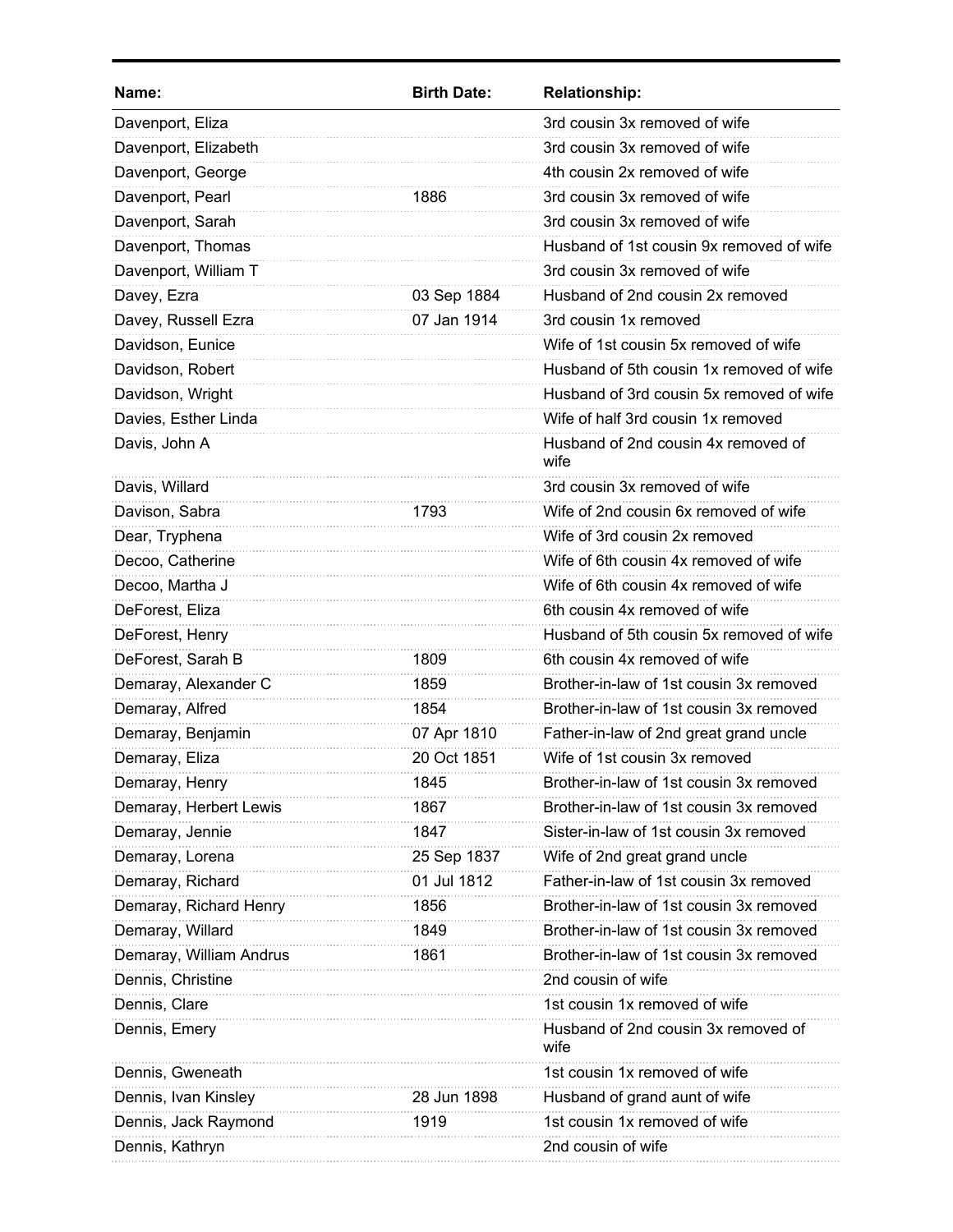| Name:                   | <b>Birth Date:</b> | <b>Relationship:</b>                                                |
|-------------------------|--------------------|---------------------------------------------------------------------|
| Dennis, Max             |                    | 1st cousin 1x removed of wife                                       |
| Dennis, Nancy           |                    | 1st cousin 1x removed of wife                                       |
| Dennis, Thomas          | 13 Oct 1863        | Father-in-law of grand aunt of wife                                 |
| Denton, Janet           | 1549               | 11th great grand aunt                                               |
| Denton, John            | 29 Sep 1548        | 11th great grand uncle                                              |
| Denton, Laura Belvina   |                    | Wife of 3rd cousin 2x removed                                       |
| Denton, Margaret        | 1535               | 11th great grandmother                                              |
| Denton, Richard         | 1504               | 12th great grandfather                                              |
| Denton, Richard         | 1536               | 11th great grand uncle                                              |
| Denton, Richard         | 1557               | 11th great grand uncle                                              |
| Denton, Samuel          | 03 Aug 1561        | 11th great grand uncle                                              |
| DENTON, James           | 1470               | 13th great grandfather                                              |
| DENTON, James           | 1492               | 12th great grand uncle                                              |
| Dermo, Kevin            |                    | Husband of niece of husband of 4th<br>cousin 2x removed of wife     |
| Derousse, Jane          |                    | Wife of 5th cousin 1x removed                                       |
| DeRyk, Betty            |                    | Maternal grandmother of wife of 1st<br>cousin 1x removed of wife    |
| Desorty, ?              |                    | Husband of wife of 2nd cousin                                       |
| Desrochers, Amber       |                    | Wife of 1st cousin 2x removed                                       |
| DeVylder, ?             |                    | Paternal grandfather of wife of 1st cousin<br>2x removed            |
| DeVylder, ?             |                    | Sister-in-law of 1st cousin 2x removed                              |
| DeVylder, ?             |                    | Father-in-law of 1st cousin 2x removed                              |
| DeVylder, Melissa       |                    | Wife of 1st cousin 2x removed                                       |
| Dewar, Jack             | 01 Sep 1922        | 2nd cousin 2x removed of wife                                       |
| Dewar, Stewart          |                    | Husband of 1st cousin 3x removed of wife                            |
| Dewey, Anna             |                    | Wife of 4th great grand uncle of wife                               |
| Dewey, Hannah           |                    | Wife of 4th great grand uncle of wife                               |
| Dibb, Henrietta Pamela  | 1860               | Paternal grandmother of husband of 1st<br>cousin 1x removed of wife |
| Dickens, Marian         |                    | Wife of 4th cousin 2x removed of wife                               |
| Dickie, Dane            |                    | Stepson of 1st cousin                                               |
| Dickie, Emma Donovan    |                    | Step granddaughter of 1st cousin                                    |
| Dickie, Lauren Caroline |                    | Step granddaughter of 1st cousin                                    |
| Dickie, Lisa            |                    | Stepdaughter of 1st cousin                                          |
| Dickie, Lorne           | 24 Sep 1937        | Husband of 1st cousin                                               |
| Dickout, ?              |                    | Husband of wife of 2nd great grand uncle                            |
| Dickout, A              |                    | Husband of 1st cousin 2x removed                                    |
| Dickout, Leslie         |                    | 2nd cousin 1x removed                                               |
| Dickout, Margaret       |                    | 2nd cousin 1x removed                                               |
| Dickout, Russell        |                    | 2nd cousin 1x removed                                               |
| Dietz, Irene            |                    | Mother-in-law of uncle of wife of half 2nd<br>cousin 1x removed     |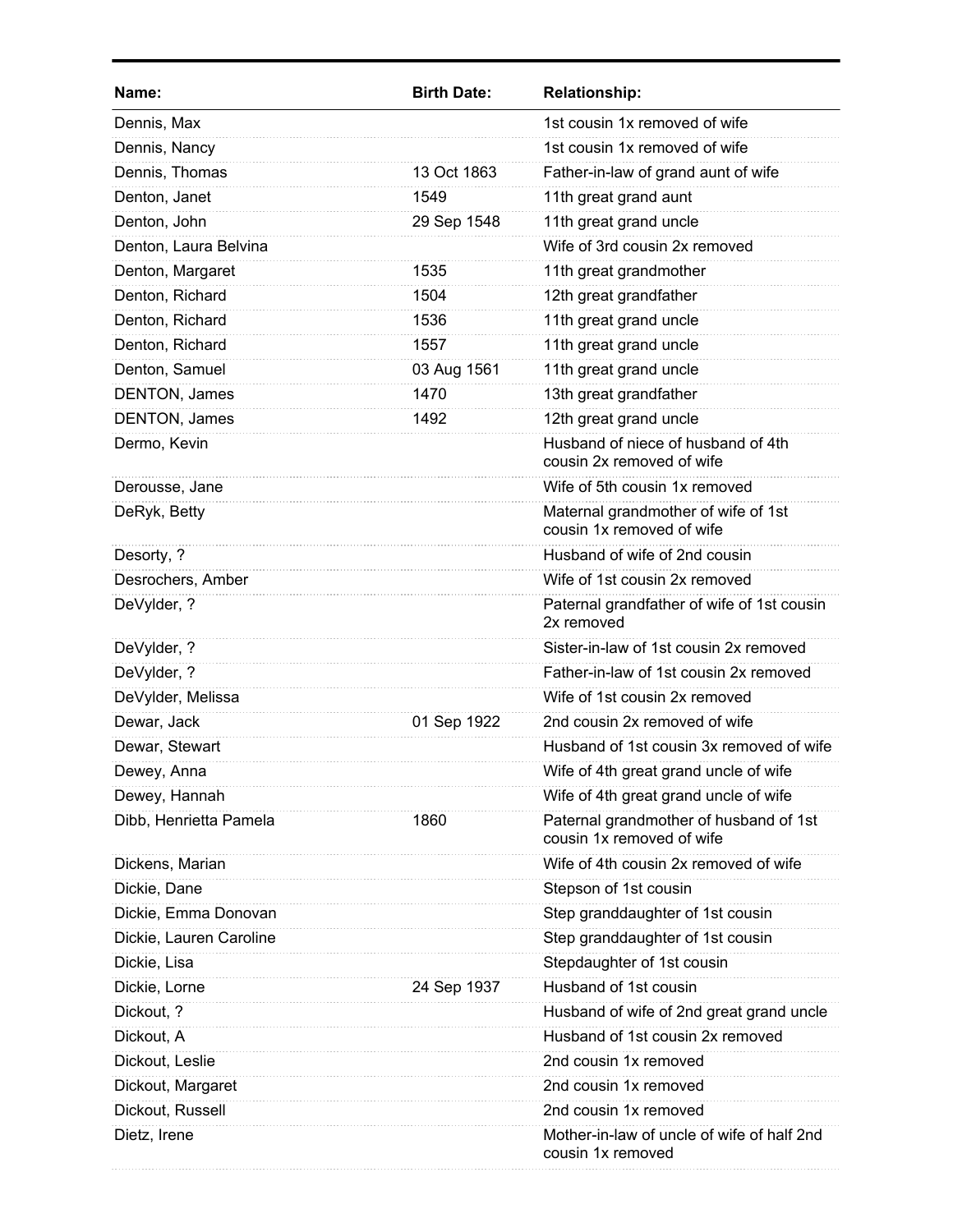| Name:                         | <b>Birth Date:</b> | <b>Relationship:</b>                                                                  |
|-------------------------------|--------------------|---------------------------------------------------------------------------------------|
| Dillon, Caroline Viola        | 1886               | 1st cousin 3x removed of wife                                                         |
| Dillon, Henrietta             | 1874               | 1st cousin 3x removed of wife                                                         |
| Dillon, John                  |                    | Father-in-law of 2nd great grand aunt of<br>wife                                      |
| Dillon, Mary                  | 1875               | 1st cousin 3x removed of wife                                                         |
| Dillon, Richard               | 24 Mar 1848        | Husband of 2nd great grand aunt of wife                                               |
| Dillon, Richard               | 1878               | 1st cousin 3x removed of wife                                                         |
| Dillon, Sarah Elizabeth       | 1880               | 1st cousin 3x removed of wife                                                         |
| Dillon, Thomas Josiah         | 1890               | 1st cousin 3x removed of wife                                                         |
| Dixon, Jessica                |                    | Paternal grandmother of husband of sister<br>-in-law of 4th cousin 2x removed of wife |
| Doan, Clarence J              | 06 Sep 1903        | Husband of grand aunt of wife                                                         |
| Doan, Francis                 |                    | Husband of 3rd cousin 3x removed of wife                                              |
| Doan, Hannah                  | 1809               | Wife of half 3rd great grand uncle of wife                                            |
| Dobransky, Callie             | 20 Dec 2017        | 1st cousin 2x removed of wife                                                         |
| Dobransky, Emma Rose          | 05 Oct 2013        | 1st cousin 2x removed of wife                                                         |
| Dobransky, Michael            | 13 Jan 1980        | Husband of 1st cousin 1x removed of wife                                              |
| Dodd, Bettie                  |                    | 5th cousin 1x removed of wife                                                         |
| Dodd, Billie                  |                    | 5th cousin 1x removed of wife                                                         |
| Dodd, George A                |                    | 4th cousin 2x removed of wife                                                         |
| Dodd, Jimmie                  |                    | 5th cousin 1x removed of wife                                                         |
| Dodd, John                    |                    | 5th cousin 1x removed of wife                                                         |
| Dodd, Kenneth                 |                    | 5th cousin 1x removed of wife                                                         |
| Dodd, Murray Clark            |                    | 4th cousin 2x removed of wife                                                         |
| Dodd, William                 |                    | Husband of 3rd cousin 3x removed of wife                                              |
| Dodd, William Richard         |                    | 4th cousin 2x removed of wife                                                         |
| Dodge, Eunice                 |                    | Sister-in-law of 3rd great grand aunt of<br>wife                                      |
| Dokimenko, Nettie             | 1904               | Mother-in-law of 1st cousin                                                           |
| Domenicucci, Deborah Kathleen | 14 Apr 1987        | 1st cousin 1x removed of wife                                                         |
| Domenicucci, Mario            |                    | Husband of 1st cousin of wife                                                         |
| Donnelly, Kaitlyn             |                    | 2nd cousin 1x removed of wife                                                         |
| Donnelly, Meagan              |                    | 2nd cousin 1x removed of wife                                                         |
| Donnelly, Michael             |                    | Husband of 2nd cousin of wife                                                         |
| Dorland, Brandon              | 09 Nov 1989        | 1st cousin 2x removed                                                                 |
| Dorland, Mark                 | 02 Feb 1962        | Husband of 1st cousin 1x removed                                                      |
| Dorland, Taylor               | 03 Aug 1987        | 1st cousin 2x removed                                                                 |
| Dorman, Dallas A              |                    | 4th cousin 1x removed                                                                 |
| Dorman, John                  |                    | Husband of 3rd cousin 2x removed                                                      |
| Dorman, Leonard E             |                    | 4th cousin 1x removed                                                                 |
| Dorman, Ruby F                |                    | 4th cousin 1x removed                                                                 |
| Dorman, Violet                |                    | 4th cousin 1x removed                                                                 |
| Dorman, Vivian E              |                    | 4th cousin 1x removed                                                                 |
|                               |                    |                                                                                       |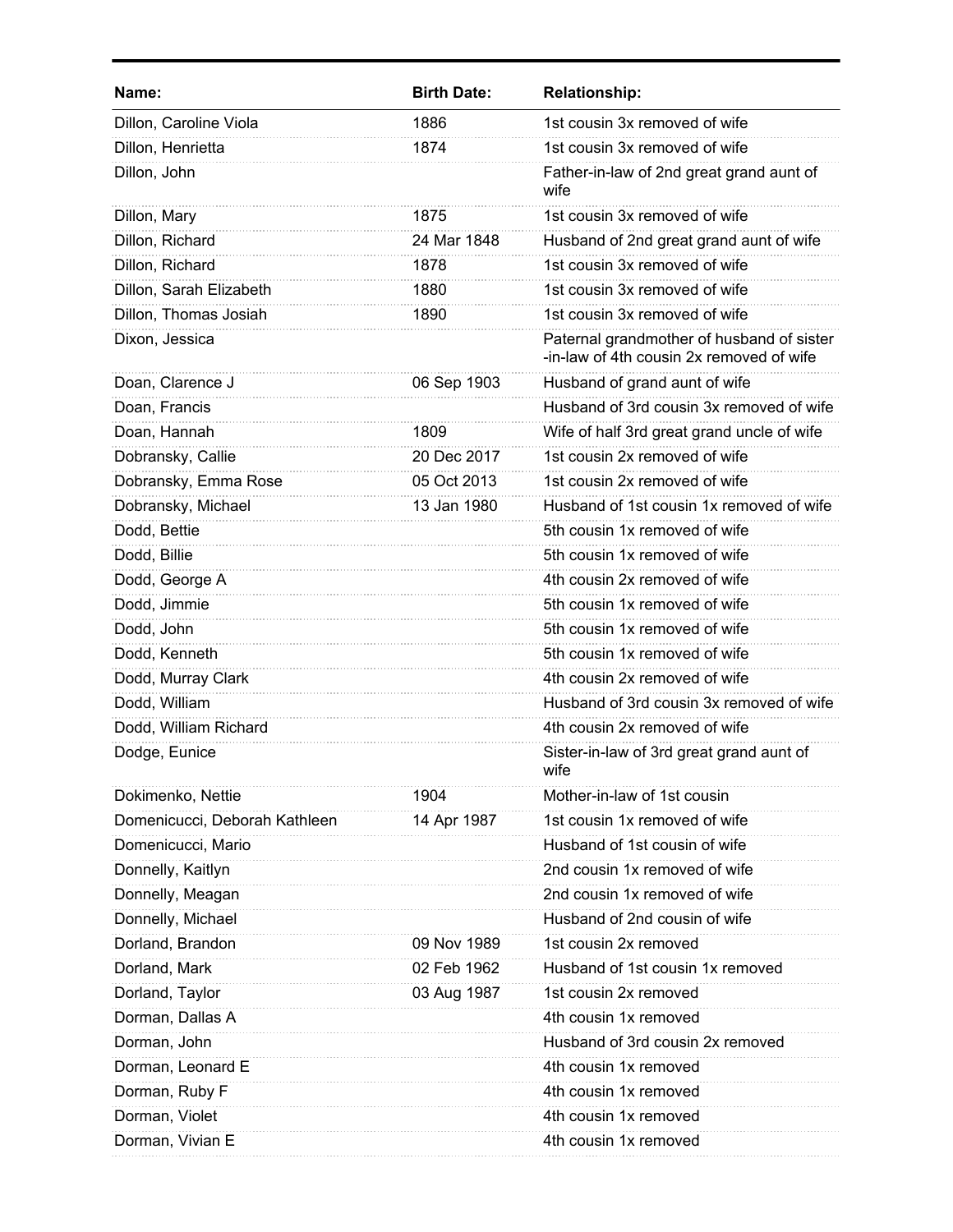| Name:                            | <b>Birth Date:</b> | <b>Relationship:</b>                                                   |
|----------------------------------|--------------------|------------------------------------------------------------------------|
| Dorman, Winston                  |                    | 4th cousin 1x removed                                                  |
| Dorothy                          |                    | Wife of 2nd cousin                                                     |
| Dougherty, Eliza Ann             | 18 Jan 1844        | Wife of 2nd great grand uncle of wife                                  |
| Dougherty, Margaret              | 1842               | Wife of 2nd great grand uncle of wife                                  |
| Douglas, Adam Thomas             | 1977               | 2nd cousin 2x removed                                                  |
| Douglas, Carol Elaine            | 20 Apr 1947        | 2nd cousin 1x removed                                                  |
| Douglas, Isabel                  | 2007               | 2nd cousin 3x removed                                                  |
| Douglas, Jonathan                | 1980               | 2nd cousin 2x removed                                                  |
| Douglas, Joshua James            |                    | 2nd cousin 2x removed                                                  |
| Douglas, Lucy                    | 2011               | 2nd cousin 3x removed                                                  |
| Douglas, Paul Thomas             | 1948               | 2nd cousin 1x removed                                                  |
| Douglas, Tiffany Sarah           |                    | 2nd cousin 2x removed                                                  |
| Douglas, Vernon Thom             | 30 Oct 1924        | Husband of 2nd cousin                                                  |
| Douse, Anne M                    | 1845               | Sister-in-law of 1st great grand uncle                                 |
| Douse, Constance K               | 1886               | Niece of wife of 1st great grand uncle                                 |
| Douse, Eliza                     | 1841               | Sister-in-law of 1st great grand uncle                                 |
| Douse, Emma Jane                 | 14 Apr 1849        | Wife of 1st great grand uncle                                          |
| Douse, Gordon H                  | 1892               | Nephew of wife of 1st great grand uncle                                |
| Douse, Henry Christopher         | 1897               | Nephew of wife of 1st great grand uncle                                |
| Douse, Hubert Burleigh           | 1894               | Nephew of wife of 1st great grand uncle                                |
| Douse, Isabella Louisa           |                    | Sister-in-law of 1st great grand uncle                                 |
| Douse, John                      | 1802               | Father-in-law of 1st great grand uncle                                 |
| Douse, John George               | 1855               | Brother-in-law of 1st great grand uncle                                |
| Douse, John Harrison             | 1887               | Nephew of wife of 1st great grand uncle                                |
| Douse, Percy                     | 1890               | Nephew of wife of 1st great grand uncle                                |
| Douse, Susanna                   | 1847               | Sister-in-law of 1st great grand uncle                                 |
| Dowling, Pheobe                  |                    | Wife of 3rd cousin 5x removed of wife                                  |
| Doyle, ?                         |                    | Husband of sister-in-law of 2nd cousin 1x<br>removed of brother-in-law |
| Doyle, Mary Theresa              |                    | Wife of 5th cousin                                                     |
| Dressler, Alexandra Joy          | 22 Jan 1998        | 1st cousin 2x removed                                                  |
| Dressler, Bella Marrie Alexandra | 23 Jan 2010        | 1st cousin 3x removed                                                  |
| Dressler, Glorii Ann             | 14 May 1996        | 1st cousin 2x removed                                                  |
| Dressler, Jacob                  | 04 Nov 1992        | 1st cousin 2x removed                                                  |
| Dressler, Krysti Ann             | 21 Jun 1994        | 1st cousin 2x removed                                                  |
| Dressler, Oliver                 | 15 Feb 1971        | Husband of 1st cousin 1x removed                                       |
| Dressler, Zackery                | 09 Dec 2002        | 1st cousin 2x removed                                                  |
| Drummond, Robert G               |                    | Husband of 2nd cousin                                                  |
| Dubyk, ?                         |                    | Husband of wife of 2nd cousin 1x<br>removed of brother-in-law          |
| Dudzisz, Joseph                  | 11 Oct 1960        | Husband of 1st cousin of wife                                          |
| Duffy, Jim                       |                    | Husband of sister-in-law of 2nd cousin                                 |
| Duncan, John                     |                    | Husband of 3rd cousin 5x removed of wife                               |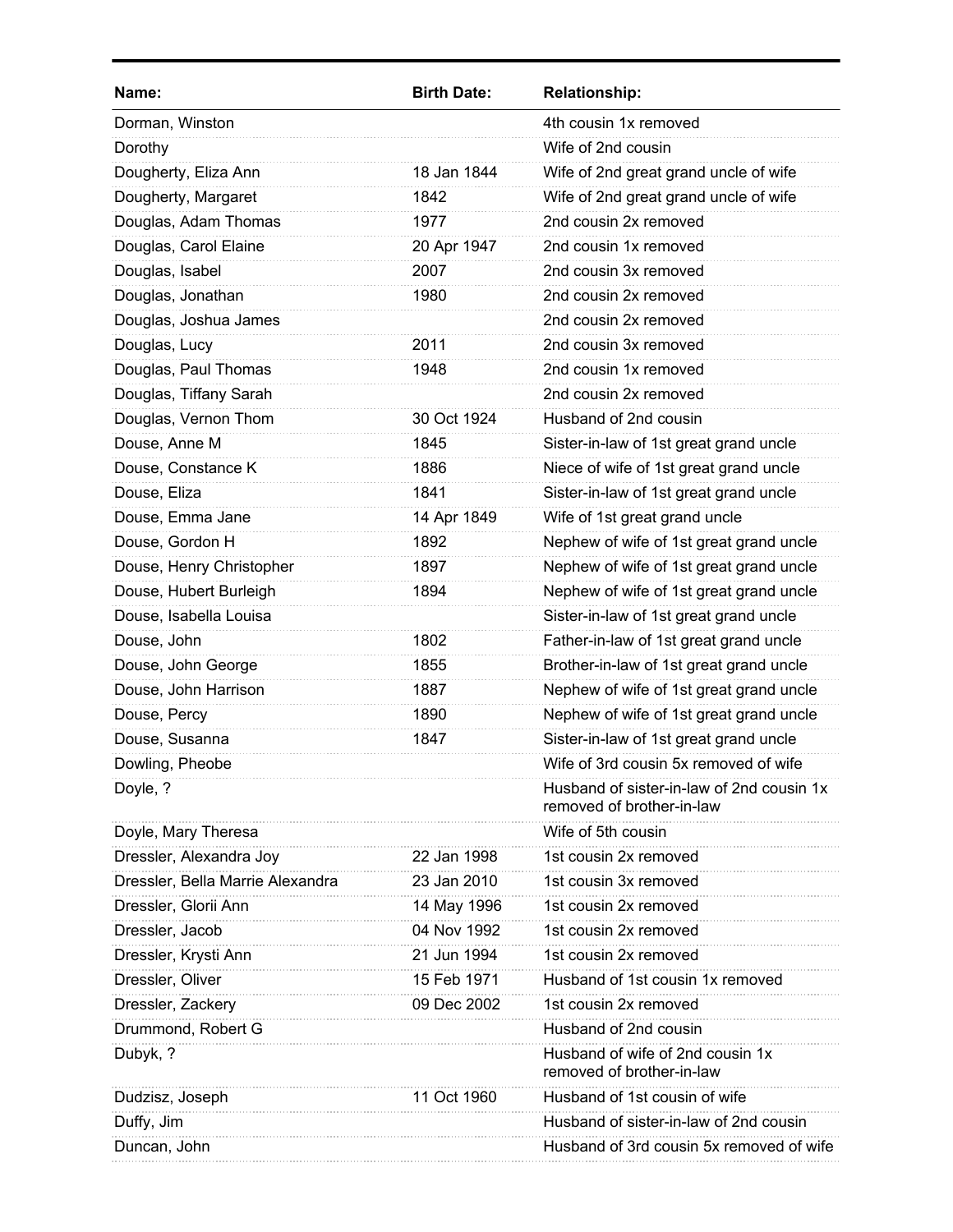| Name:                  | <b>Birth Date:</b> | <b>Relationship:</b>                                                |
|------------------------|--------------------|---------------------------------------------------------------------|
| Dunham, Elizabeth      | 1834               | Sister-in-law of grand aunt of husband of<br>1st cousin 1x removed  |
| Dunham, Mary Ann       | 1832               | Sister-in-law of grand aunt of husband of<br>1st cousin 1x removed  |
| Dunham, Thomas         | 18 Jan 1835        | Husband of grand aunt of husband of 1st<br>cousin 1x removed        |
| Dunham, William        | 1805               | Father-in-law of grand aunt of husband of<br>1st cousin 1x removed  |
| Dunham, William        | 1839               | Brother-in-law of grand aunt of husband of<br>1st cousin 1x removed |
| Dunlop, Margaret       |                    | Wife of 1st cousin 5x removed of wife                               |
| Dunn, ?                |                    | 5th cousin 1x removed of wife                                       |
| Dunn, ?                |                    | Husband of wife of 3rd cousin 3x removed<br>of wife                 |
| Dunn, Charles          |                    | Husband of 4th cousin 2x removed of wife                            |
| Dunn, Ethel            |                    | Wife of 1st cousin 2x removed                                       |
| Dunn, Harry            |                    | Husband of 4th cousin 2x removed of wife                            |
| Dunn, Jerry            |                    | 5th cousin 1x removed of wife                                       |
| Dunn, John             |                    | Husband of 1st cousin 5x removed of wife                            |
| Dunnell, Annie         | 21 Jul 1869        | Mother-in-law of 3rd cousin 2x removed                              |
| Durdle, Edward Beecher | 17 Feb 1929        | 5th cousin 1x removed of wife                                       |
| Durdle, Hazel Beatrice | 29 Jun 1932        | 5th cousin 1x removed of wife                                       |
| Durdle, Jack           |                    | Husband of 4th cousin 2x removed of wife                            |
| Durdle, Loretta May    | 06 Jan 1931        | 5th cousin 1x removed of wife                                       |
| Durocher, David        | 06 Nov 1971        | 1st cousin 2x removed                                               |
| Durocher, Gary         |                    | Husband of 1st cousin 1x removed                                    |
| Durocher, Michael      | 01 Jan 1973        | 1st cousin 2x removed                                               |
| Dutton, G              |                    | Husband of 1st cousin 3x removed                                    |
| Dutton, Hazel          |                    | 2nd cousin 2x removed                                               |
| Dutton, May            |                    | 2nd cousin 2x removed                                               |
| Duval, Helen Jane      |                    | Wife of 1st cousin 2x removed                                       |
| Duwyn, Rejean          |                    | 2nd cousin 1x removed of wife                                       |
| Duwyn, Richard         |                    | Husband of 2nd cousin of wife                                       |
| Duwyn, Robyn           |                    | 2nd cousin 1x removed of wife                                       |
| Duwyn, Ryan            |                    | 2nd cousin 1x removed of wife                                       |
| Dyer, ?                |                    | Husband of 2nd cousin 4x removed of<br>wife                         |
| Dyer, M                |                    | Wife of 1st cousin 2x removed                                       |
| Dyson, Vergil Viola    | 08 Oct 1895        | Paternal grandmother of wife of half 2nd<br>cousin 1x removed       |
| Earnshaw, Jan          |                    | 5th cousin 1x removed of wife                                       |
| Earnshaw, Kenneth      |                    | Husband of 4th cousin 2x removed of wife                            |
| Earnshaw, Rob          |                    | 5th cousin 1x removed of wife                                       |
| Earnshaw, Ross         |                    | 5th cousin 1x removed of wife                                       |
|                        |                    |                                                                     |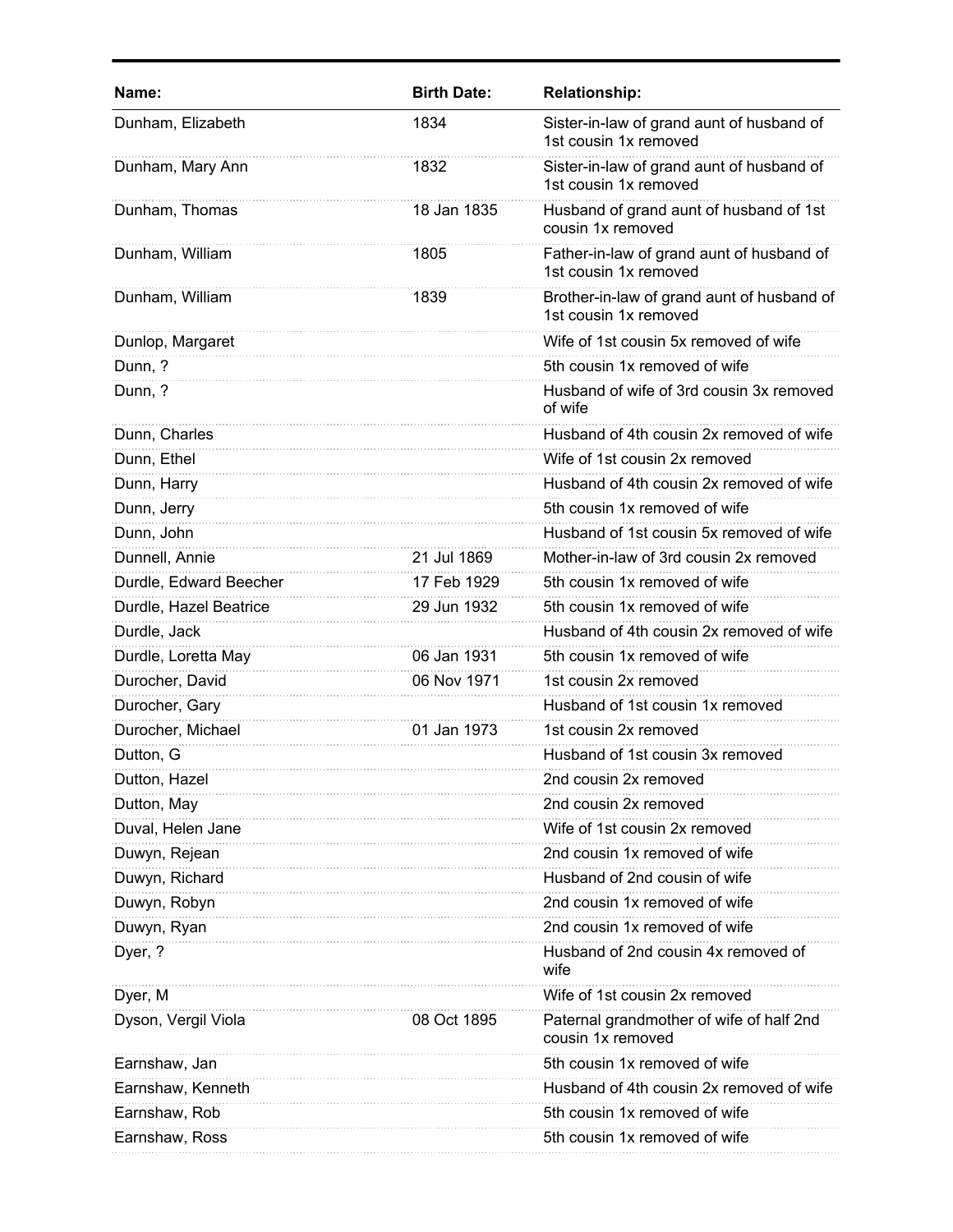| Name:                | <b>Birth Date:</b> | <b>Relationship:</b>                                      |
|----------------------|--------------------|-----------------------------------------------------------|
| Eastland, Amanda     | 28 Jun 1985        | 1st cousin 2x removed                                     |
| Eastland, James      | 13 May 1955        | Husband of 1st cousin 1x removed                          |
| Eastman, Irene       |                    | Wife of 2nd cousin 3x removed of wife                     |
| Eaton, Amos          | 1785               | 4th cousin 6x removed of wife                             |
| Eaton, Catherine     |                    | Wife of 3rd great grand uncle                             |
| Eaton, Jacob         | 1776               | 4th cousin 6x removed of wife                             |
| Eaton, Levi          |                    | Husband of 5th cousin 5x removed of wife                  |
| Eaton, Ruth Ann      |                    | 4th cousin 6x removed of wife                             |
| Eaton, Sarah         |                    | 4th cousin 6x removed of wife                             |
| Eaton, Stephen       |                    | Husband of 3rd cousin 7x removed of wife                  |
| Eaton, Susannah      |                    | Wife of 4th cousin 6x removed of wife                     |
| Eaton, Timothy       |                    | Husband of 3rd cousin 7x removed of wife                  |
| Ecclestone, E R      |                    | Husband of 3rd cousin                                     |
| Eddy, Myres          |                    | Mother-in-law of grand uncle                              |
| Edminson, Ken        |                    | Husband of mother-in-law of brother-in-<br>law            |
| Edwards, Bud         |                    | Father-in-law of brother-in-law                           |
| Edwards, Jim         |                    | Brother-in-law of brother-in-law                          |
| Edwards, Joanne Mary | 06 Nov 1949        | Wife of brother-in-law                                    |
| Edwards, John        |                    | Brother-in-law of brother-in-law                          |
| Edwards, Trudy       |                    | Sister-in-law of brother-in-law                           |
| Eells, Edward        |                    | Husband of 1st cousin 2x removed of wife                  |
| Elgie, Mary          |                    | Wife of 1st great grand uncle of wife                     |
| Ellen                |                    | Mother-in-law of 3rd great grandfather                    |
| Eller, ?             |                    | Husband of sister-in-law of half 2nd cousin<br>1x removed |
| Eller, ?             |                    | Nephew of wife of half 2nd cousin 1x<br>removed           |
| Eller, ?             |                    | Niece of wife of half 2nd cousin 1x<br>removed            |
| Ellery, ?            |                    | Wife of 1st cousin 3x removed                             |
| Ellery, Albert       |                    | 1st cousin 3x removed                                     |
| Ellery, Alice Luella | 20 Aug 1903        | 2nd cousin 2x removed                                     |
| Ellery, Allan        |                    | 2nd cousin 2x removed                                     |
| Ellery, Anna         |                    | 1st cousin 3x removed                                     |
| Ellery, Anna Maria   | Mar 1843           | 2nd great grandmother                                     |
| Ellery, Arlene       |                    | 3rd cousin 1x removed                                     |
| Ellery, Bertha       | 24 Jun 1873        | 1st cousin 3x removed                                     |
| Ellery, Charles      |                    | 2nd cousin 2x removed                                     |
| Ellery, Christopher  |                    | 2nd great grand uncle                                     |
| Ellery, Donald       |                    | 2nd cousin 2x removed                                     |
| Ellery, Dorcas       |                    | 1st cousin 3x removed                                     |
| Ellery, Doreen       |                    | 3rd cousin 1x removed                                     |
| Ellery, Douglas      |                    | 3rd cousin 1x removed                                     |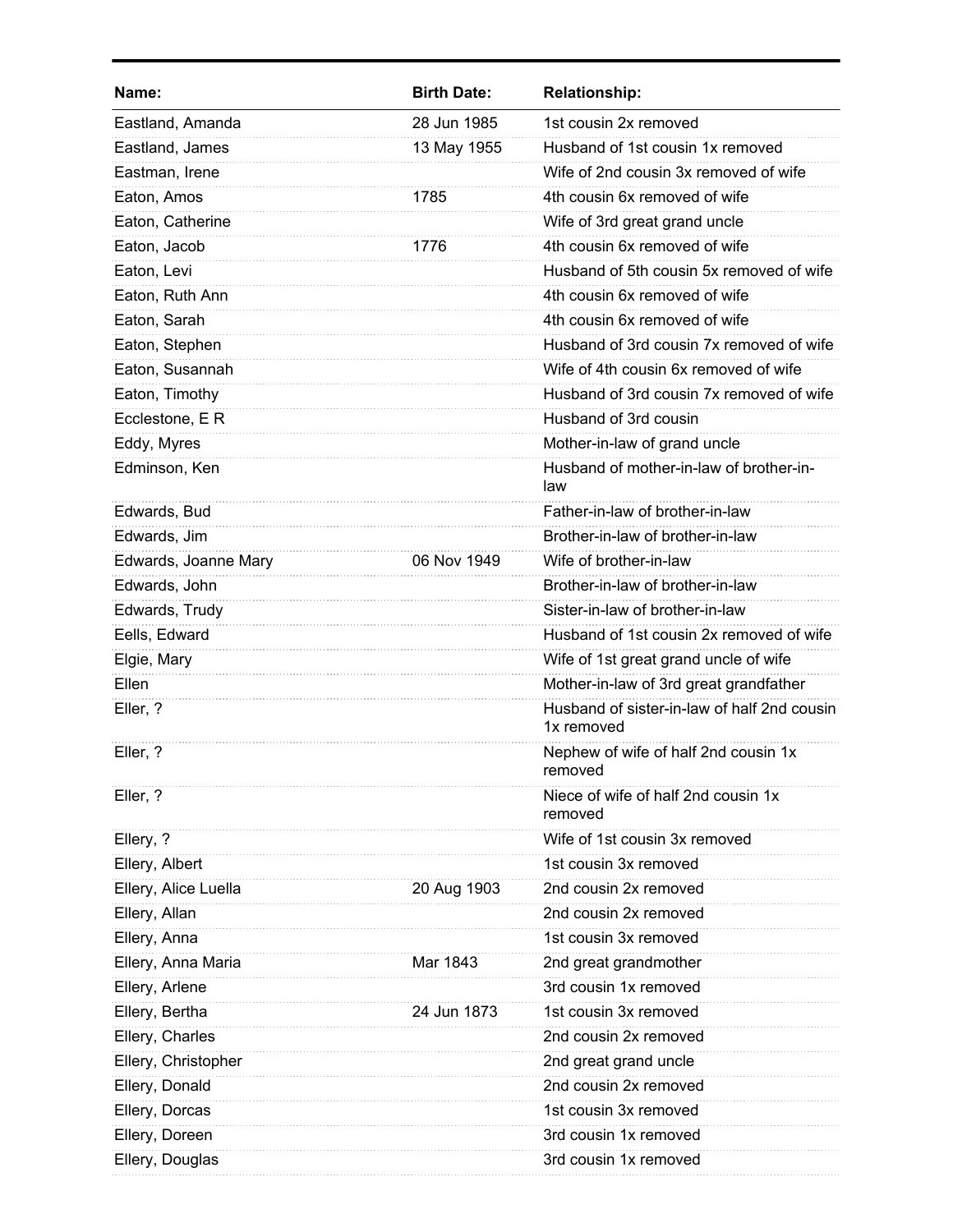| Name:                     | <b>Birth Date:</b> | <b>Relationship:</b>                     |
|---------------------------|--------------------|------------------------------------------|
| Ellery, Edward            | 11 Feb 1880        | 1st cousin 3x removed                    |
| Ellery, Eleanor           |                    | 2nd cousin 2x removed                    |
| Ellery, Emily             |                    | 1st cousin 3x removed                    |
| Ellery, Esther            | 1847               | 2nd great grand aunt                     |
| Ellery, Ethel             |                    | 1st cousin 3x removed                    |
| Ellery, Frank             |                    | 3rd cousin 1x removed                    |
| Ellery, George H          | 23 Jan 1878        | 1st cousin 3x removed                    |
| Ellery, Gladys            |                    | 2nd cousin 2x removed                    |
| Ellery, Grace             |                    | 2nd cousin 2x removed                    |
| Ellery, Harriet           | 1769               | 4th great grand aunt                     |
| Ellery, Harry             |                    | 2nd cousin 2x removed                    |
| Ellery, James             |                    | 1st cousin 3x removed                    |
| Ellery, John              | 1775               | 4th great grand uncle                    |
| Ellery, John              | 29 Sep 1836        | 2nd great grand uncle                    |
| Ellery, John              | 25 Dec 1876        | 1st cousin 3x removed                    |
| Ellery, Joyce             |                    | 3rd cousin 1x removed                    |
| Ellery, Leatha            |                    | 1st cousin 3x removed                    |
| Ellery, Lily              |                    | 1st cousin 3x removed                    |
| Ellery, Luella            |                    | 1st cousin 3x removed                    |
| Ellery, Margaret          |                    | 3rd cousin 1x removed                    |
| Ellery, Mary Esther       |                    | 1st cousin 3x removed                    |
| Ellery, Minnie            |                    | 1st cousin 3x removed                    |
| Ellery, Newton            |                    | 1st cousin 3x removed                    |
| Ellery, Peggy             |                    | 3rd cousin 1x removed                    |
| Ellery, Reuben            |                    | 1st cousin 3x removed                    |
| Ellery, Robert            | 1741               | 5th great grandfather                    |
| Ellery, Robert            | 1774               | 4th great grandfather                    |
| Ellery, Ronald            |                    | 3rd cousin 1x removed                    |
| Ellery, Ronald            | 1939               | 2nd cousin 2x removed                    |
| Ellery, Russell           |                    | 3rd cousin 1x removed                    |
| Ellery, Sarah             | 1834               | 2nd great grand aunt                     |
| Ellery, Thomas            | 1767               | 4th great grand uncle                    |
| Ellery, Thomas            | 1771               | 4th great grand uncle                    |
| Ellery, Thomas R          | 1841               | 2nd great grand uncle                    |
| Ellery, Walter            |                    | 1st cousin 3x removed                    |
| Ellery, William           | 1806               | 3rd great grandfather                    |
| Ellery, William R         | 1873               | 1st cousin 3x removed                    |
| Elliott, Gerald           |                    | Husband of 4th cousin 2x removed of wife |
| Elliott, Teresa Geraldine | 19 Aug 1950        | 5th cousin 1x removed of wife            |
| Ellis, Mary Jane          |                    | Wife of 3rd cousin 2x removed of wife    |
| Ells, Asenath             |                    | Wife of 5th cousin 5x removed of wife    |
| Ells, Charlotte           |                    | Wife of 3rd cousin 5x removed of wife    |
| Ells, Perry B             |                    | Husband of 1st cousin 5x removed of wife |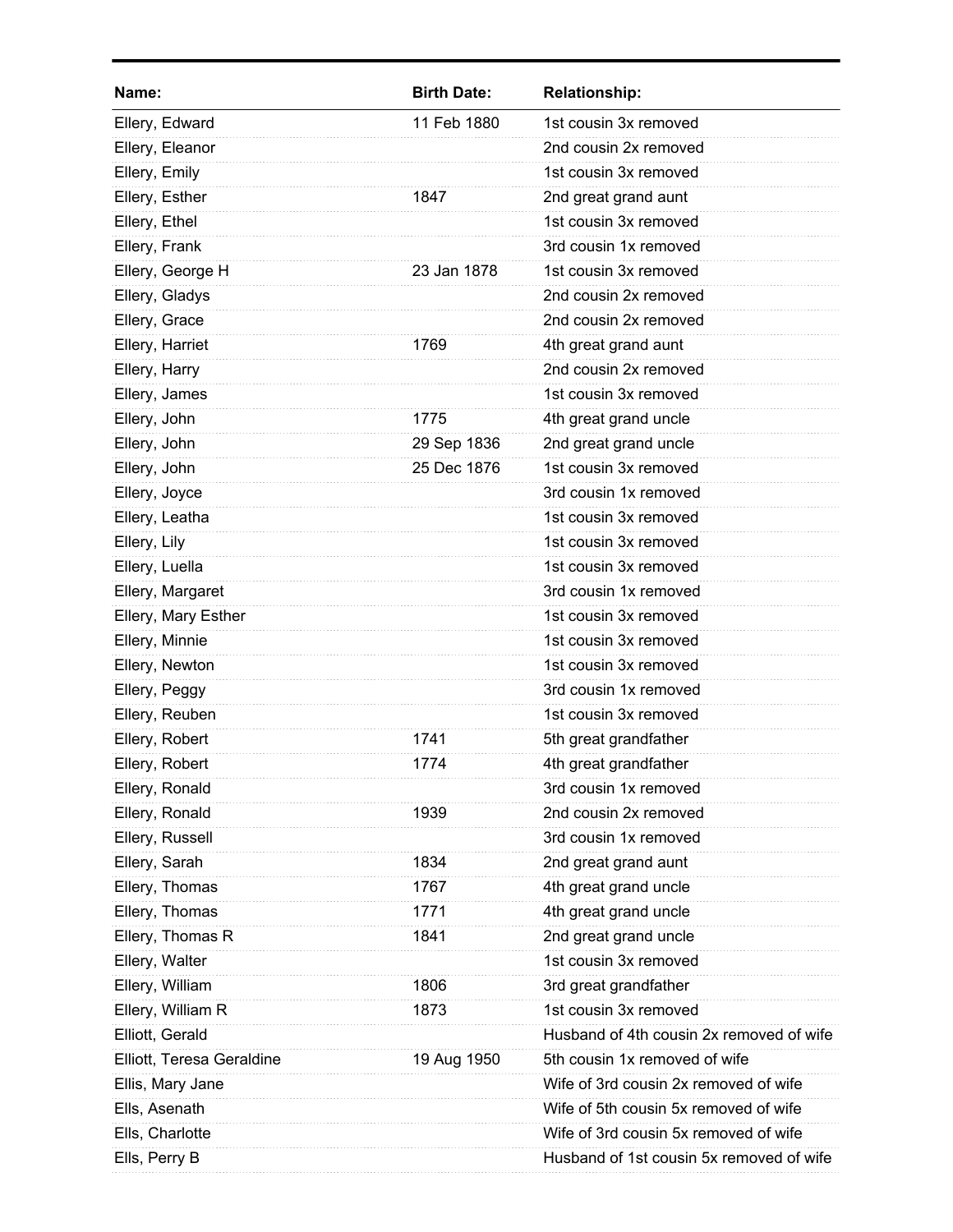| Name:                     | <b>Birth Date:</b> | <b>Relationship:</b>                                                   |
|---------------------------|--------------------|------------------------------------------------------------------------|
| Ells, Pheobe              |                    | Wife of 1st cousin 5x removed of wife                                  |
| Ellwood, Kate             |                    | Mother-in-law of 1st cousin 1x removed                                 |
| Elsworth, Colin           |                    | Husband of 2nd cousin 3x removed                                       |
| Elvidge, George           | 25 Nov 1857        | Husband of 1st great grand aunt of wife                                |
| Emmerson, ?               |                    | 3rd great grandfather                                                  |
| Emmerson, Sarah           | Abt. 1788          | 2nd great grandmother                                                  |
| Empey, Eveline Verna      | 1895               | Wife of brother-in-law of sister-in-law of<br>grand aunt of wife       |
| English, Lorena Elizabeth |                    | 3rd cousin 2x removed of wife                                          |
| English, Maureen          |                    | Wife of 1st cousin 1x removed                                          |
| English, Richard          |                    | 6th great grandfather of wife                                          |
| English, Sarah            | 1734               | 5th great grandmother of wife                                          |
| English, Walter J         |                    | Husband of 2nd cousin 3x removed of<br>wife                            |
| English, Walter Merrill   |                    | 3rd cousin 2x removed of wife                                          |
| English, William John     |                    | 3rd cousin 2x removed of wife                                          |
| Epple, Thomas             |                    | 3rd cousin of wife                                                     |
| Epple, Timothy            |                    | 3rd cousin of wife                                                     |
| Epple, William            |                    | Husband of 2nd cousin 1x removed of<br>wife                            |
| Eppsteiner, Emma          | 1866               | Wife of husband of sister-in-law of 1st<br>cousin 3x removed           |
| Esseltine, Dennis         |                    | 2nd cousin 1x removed of wife                                          |
| Esseltine, Isaac          |                    | Husband of 1st cousin 2x removed of wife                               |
| Esseltine, Shirley        |                    | Wife of 1st cousin 2x removed of wife                                  |
| Ethelston, Don            |                    | Husband of niece of husband of sister-in-<br>law of grand aunt of wife |
| Ethelston, Mark           | 31 Jan 1986        | Grand nephew of husband of sister-in-law<br>of grand aunt of wife      |
| Ethelston, Michael        | 13 Oct 1984        | Grand nephew of husband of sister-in-law<br>of grand aunt of wife      |
| Ethelston, Nicole         | 08 Mar 1987        | Grand niece of husband of sister-in-law of<br>grand aunt of wife       |
| Evans, Jean               |                    | Wife of 4th cousin 2x removed of wife                                  |
| Eveland, Joan Elizabeth   | 03 Jun 1932        | Wife of 1st cousin 1x removed of wife                                  |
| Everett, Marlene          |                    | Wife of 2nd cousin of wife                                             |
| Everitt, Albert           |                    | 2nd cousin 1x removed of wife                                          |
| Everitt, Cecilia Helen    |                    | Mother-in-law of sister-in-law                                         |
| Everitt, Leston           |                    | Husband of 1st cousin 2x removed of wife                               |
| Everrett, Sarah           | 1851               | Mother-in-law of husband of 1st cousin 1x<br>removed                   |
| Everton, Doris Ethel      | 01 Jul 1904        | Wife of 1st cousin 1x removed                                          |
| Evison, Elizabeth         | 1808               | Maternal grandmother of husband of<br>grand aunt                       |
| Facey, Arnie              |                    | 2nd cousin 1x removed                                                  |
|                           |                    |                                                                        |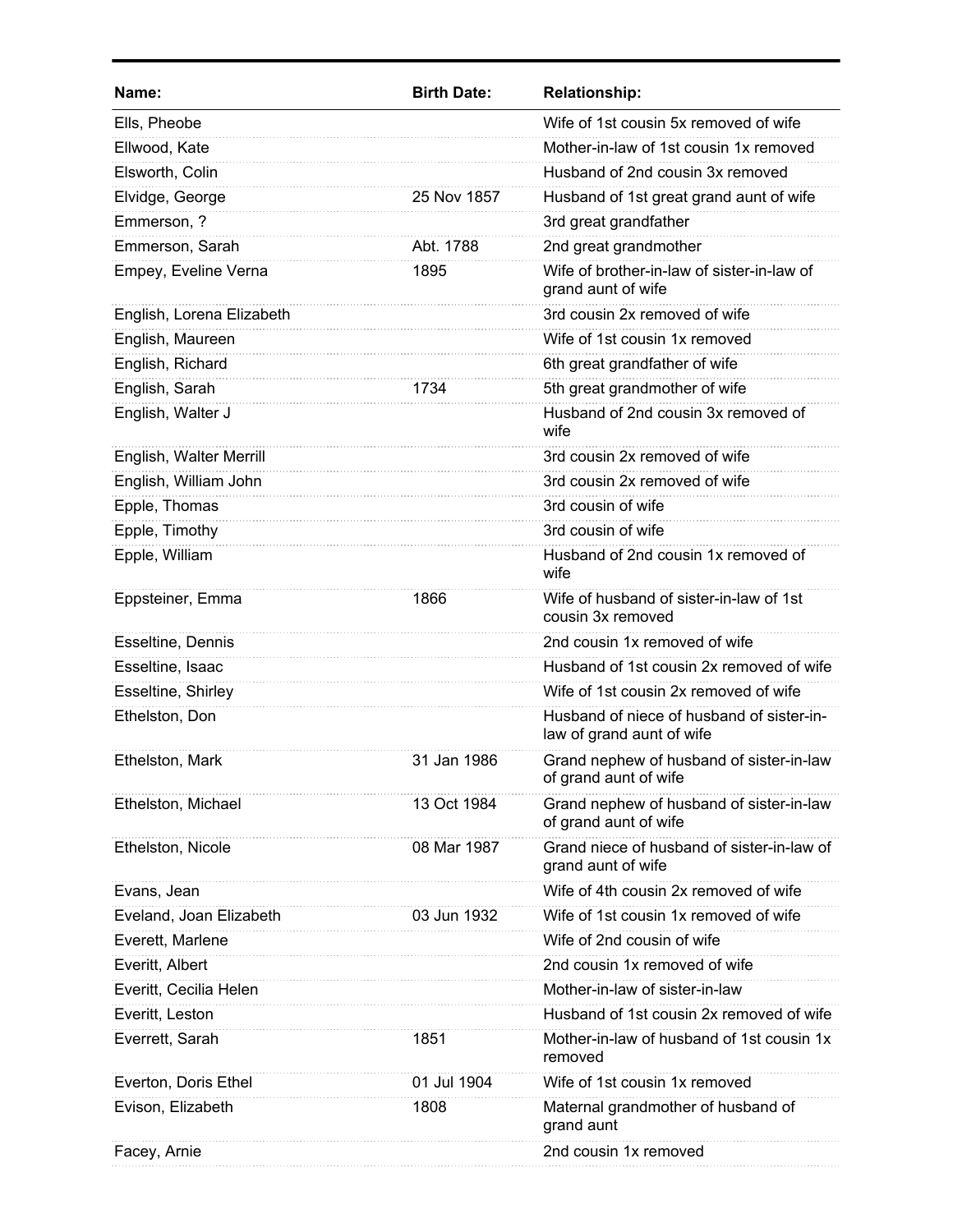| Name:                       | <b>Birth Date:</b> | <b>Relationship:</b>                                             |
|-----------------------------|--------------------|------------------------------------------------------------------|
| Facey, Glen                 |                    | 2nd cousin 1x removed                                            |
| Facey, J                    |                    | Wife of 1st cousin 2x removed                                    |
| Facey, W                    |                    | Husband of 1st cousin 2x removed                                 |
| Fairbrother, Sarah Emma     | 10 Dec 1874        | Wife of 1st cousin 2x removed                                    |
| Falkenham, Christine        |                    | Aunt of wife of 1st cousin 1x removed of<br>wife                 |
| Falkenham, Jody             |                    | Aunt of wife of 1st cousin 1x removed of<br>wife                 |
| Falkenham, Joel             |                    | Maternal grandfather of wife of 1st cousin<br>1x removed of wife |
| Falkenham, Lori Lynn        | 25 Oct 1957        | Mother-in-law of 1st cousin 1x removed of<br>wife                |
| Falkenham, Tracy            |                    | Aunt of wife of 1st cousin 1x removed of<br>wife                 |
| Falkins, Agnes              |                    | Sister-in-law of 1st cousin                                      |
| Falkins, Bobby              |                    | Brother-in-law of 1st cousin                                     |
| Falkins, Fred               |                    | Father-in-law of 1st cousin                                      |
| Falkins, Jack               |                    | Brother-in-law of 1st cousin                                     |
| Falkins, Laurene            |                    | Sister-in-law of 1st cousin                                      |
| Falkins, Maxine             |                    | Sister-in-law of 1st cousin                                      |
| Falkins, Ray                |                    | Brother-in-law of 1st cousin                                     |
| Falkins, Winnifred Hazel    | 04 Mar 1926        | Wife of 1st cousin                                               |
| Familinow, Emily Eva        | 24 Sep 1924        | Sister-in-law of 1st cousin                                      |
| Familinow, Jack Edward      | 16 Mar 1926        | Brother-in-law of 1st cousin                                     |
| Familinow, John             | 1902               | Father-in-law of 1st cousin                                      |
| Familinow, Ruby Alice       | 04 Jun 1928        | Wife of 1st cousin                                               |
| Familinow, Verna            | 1933               | Sister-in-law of 1st cousin                                      |
| Familinow, Victor           | 19 Jul 1929        | Brother-in-law of 1st cousin                                     |
| Farmery, Winnifred          |                    | Wife of 1st cousin 1x removed                                    |
| Farquhar, Isabella          | 1807               | Mother-in-law of 2nd great grand uncle                           |
| Farquhar, Mary Ann          | 1839               | Wife of 2nd great grand uncle                                    |
| Farquhar, Robert            |                    | Husband of wife of 3rd great grandfather                         |
| Farquhar, William           | 1803               | Father-in-law of 2nd great grand uncle                           |
| Farquharson, Arthur         |                    | Father-in-law of 3rd great grandfather                           |
| Farquharson, Ellen          |                    | Wife of 3rd great grandfather                                    |
| Farrell, Lynn Joseph        |                    | Husband of 5th cousin 1x removed                                 |
| Farrice, John               |                    | Husband of 3rd cousin 5x removed of wife                         |
| Farrow, Ron                 |                    | Father-in-law of nephew of wife                                  |
| Farrow, Susan Katrina Pearl | 04 May 1972        | Wife of nephew of wife                                           |
| Fasseel, Larry              |                    | Husband of 5th cousin                                            |
| Fassett, Orville            |                    | Husband of 4th cousin 1x removed                                 |
| Fellger, Delaine            |                    | Wife of 1st cousin 1x removed                                    |
| Ferguson, ?                 |                    | Husband of sister-in-law of grand aunt of<br>wife                |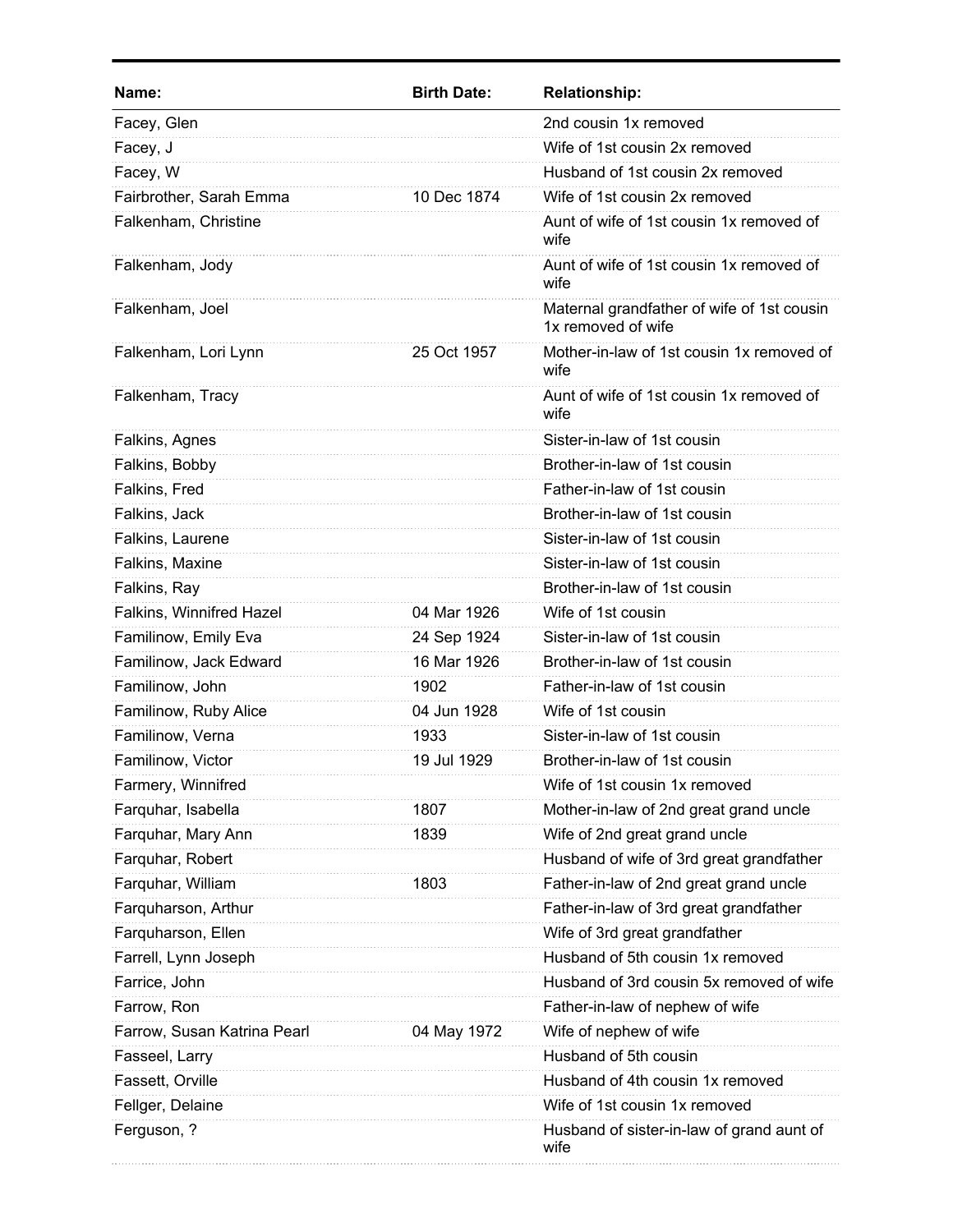| Wife of 2nd cousin 4x removed of wife<br>Ferguson, Emily<br>Ferguson, G<br>Husband of 3rd cousin<br>Wife of 3rd cousin 2x removed<br>Ferguson, Mary Sarah May<br>1910<br>Ferns, ?<br>2nd cousin 1x removed of wife<br>Ferns, ?<br>2nd cousin 1x removed of wife<br>Ferns, ?<br>2nd cousin 1x removed of wife<br>27 Oct 1860<br>Ferns, Asa Melvin<br>Husband of 1st great grand aunt of wife<br>Ferns, Elmer Leslie<br>09 May 1900<br>Husband of grand aunt of wife<br>Ferns, Herman<br>Stepson of 1st great grand aunt of wife<br>Stepson of 1st great grand aunt of wife<br>Ferns, Leslie<br>Ferns, Nora<br>1st cousin 2x removed of wife<br>1888<br>Ferns, Oliver<br>Stepson of 1st great grand aunt of wife<br>1st cousin 2x removed of wife<br>Ferns, Orrie<br>01 Jan 1888<br>Ferns, William<br>Father-in-law of 1st great grand aunt of<br>wife<br>3rd cousin 3x removed<br>Ferrigan, ?<br>Ferrigan, ?<br>Husband of 3rd cousin 2x removed<br>Ferris, Allan<br>Husband of 4th cousin 1x removed<br>Ferris, Joseph Gilbert<br>Husband of 2nd cousin 3x removed<br>04 Sep 1879<br>Ferris, Mary Mildred Elizabeth<br>25 Sep 1905<br>3rd cousin 2x removed<br>Fidling, Raymond Arthur<br>15 Aug 1931<br>Husband of 2nd cousin<br>27 May 1847<br>Maternal grandfather of wife of uncle<br>Filshie, Archibald<br>Mother-in-law of uncle<br>Filshie, Martha<br>20 Aug 1875<br>Finch, Pamela<br>Mother-in-law of niece of husband of 4th<br>cousin 2x removed of wife<br>30 Jan 1904<br>Wife of half 1st cousin 1x removed<br>Fisk, Elsie F<br>Wife of 1st cousin 3x removed<br>Fitzpatrick, Jane<br>1844<br>Flagel, Rosemary<br>12 Mar 1938<br>Wife of 3rd cousin<br>Fleming, Barbara<br>3rd cousin 1x removed<br>Fleming, Burton<br>3rd cousin 1x removed<br>Fleming, Doris<br>3rd cousin 1x removed<br>Fleming, F<br>Husband of 2nd cousin 2x removed<br>Fleming, Irwin<br>3rd cousin 1x removed<br>Husband of sister-in-law of uncle<br>Fleming, Jesse A<br>Fleming, Keith<br>Husband of 2nd cousin<br>Fleming, Wilbert<br>3rd cousin 1x removed<br>Fletcher, B<br>Husband of 2nd cousin 2x removed<br>Fletcher, Marjory<br>3rd cousin 1x removed<br>Husband of 2nd cousin 2x removed<br>Fletcher, T<br>Flew, Susanna<br>1725<br>6th great grandmother<br>Flew, William<br>7th great grandfather<br>1697<br>4th cousin 2x removed of wife<br>Follick, Joyce<br>Follick, Wilbert<br>Husband of 3rd cousin 3x removed of wife | Name: | <b>Birth Date:</b> | <b>Relationship:</b> |
|------------------------------------------------------------------------------------------------------------------------------------------------------------------------------------------------------------------------------------------------------------------------------------------------------------------------------------------------------------------------------------------------------------------------------------------------------------------------------------------------------------------------------------------------------------------------------------------------------------------------------------------------------------------------------------------------------------------------------------------------------------------------------------------------------------------------------------------------------------------------------------------------------------------------------------------------------------------------------------------------------------------------------------------------------------------------------------------------------------------------------------------------------------------------------------------------------------------------------------------------------------------------------------------------------------------------------------------------------------------------------------------------------------------------------------------------------------------------------------------------------------------------------------------------------------------------------------------------------------------------------------------------------------------------------------------------------------------------------------------------------------------------------------------------------------------------------------------------------------------------------------------------------------------------------------------------------------------------------------------------------------------------------------------------------------------------------------------------------------------------------------------------------------------------------------------------------------------------------------------------------------------------------------------------------------------------------------------------------------------------------------------------------------------------------|-------|--------------------|----------------------|
|                                                                                                                                                                                                                                                                                                                                                                                                                                                                                                                                                                                                                                                                                                                                                                                                                                                                                                                                                                                                                                                                                                                                                                                                                                                                                                                                                                                                                                                                                                                                                                                                                                                                                                                                                                                                                                                                                                                                                                                                                                                                                                                                                                                                                                                                                                                                                                                                                              |       |                    |                      |
|                                                                                                                                                                                                                                                                                                                                                                                                                                                                                                                                                                                                                                                                                                                                                                                                                                                                                                                                                                                                                                                                                                                                                                                                                                                                                                                                                                                                                                                                                                                                                                                                                                                                                                                                                                                                                                                                                                                                                                                                                                                                                                                                                                                                                                                                                                                                                                                                                              |       |                    |                      |
|                                                                                                                                                                                                                                                                                                                                                                                                                                                                                                                                                                                                                                                                                                                                                                                                                                                                                                                                                                                                                                                                                                                                                                                                                                                                                                                                                                                                                                                                                                                                                                                                                                                                                                                                                                                                                                                                                                                                                                                                                                                                                                                                                                                                                                                                                                                                                                                                                              |       |                    |                      |
|                                                                                                                                                                                                                                                                                                                                                                                                                                                                                                                                                                                                                                                                                                                                                                                                                                                                                                                                                                                                                                                                                                                                                                                                                                                                                                                                                                                                                                                                                                                                                                                                                                                                                                                                                                                                                                                                                                                                                                                                                                                                                                                                                                                                                                                                                                                                                                                                                              |       |                    |                      |
|                                                                                                                                                                                                                                                                                                                                                                                                                                                                                                                                                                                                                                                                                                                                                                                                                                                                                                                                                                                                                                                                                                                                                                                                                                                                                                                                                                                                                                                                                                                                                                                                                                                                                                                                                                                                                                                                                                                                                                                                                                                                                                                                                                                                                                                                                                                                                                                                                              |       |                    |                      |
|                                                                                                                                                                                                                                                                                                                                                                                                                                                                                                                                                                                                                                                                                                                                                                                                                                                                                                                                                                                                                                                                                                                                                                                                                                                                                                                                                                                                                                                                                                                                                                                                                                                                                                                                                                                                                                                                                                                                                                                                                                                                                                                                                                                                                                                                                                                                                                                                                              |       |                    |                      |
|                                                                                                                                                                                                                                                                                                                                                                                                                                                                                                                                                                                                                                                                                                                                                                                                                                                                                                                                                                                                                                                                                                                                                                                                                                                                                                                                                                                                                                                                                                                                                                                                                                                                                                                                                                                                                                                                                                                                                                                                                                                                                                                                                                                                                                                                                                                                                                                                                              |       |                    |                      |
|                                                                                                                                                                                                                                                                                                                                                                                                                                                                                                                                                                                                                                                                                                                                                                                                                                                                                                                                                                                                                                                                                                                                                                                                                                                                                                                                                                                                                                                                                                                                                                                                                                                                                                                                                                                                                                                                                                                                                                                                                                                                                                                                                                                                                                                                                                                                                                                                                              |       |                    |                      |
|                                                                                                                                                                                                                                                                                                                                                                                                                                                                                                                                                                                                                                                                                                                                                                                                                                                                                                                                                                                                                                                                                                                                                                                                                                                                                                                                                                                                                                                                                                                                                                                                                                                                                                                                                                                                                                                                                                                                                                                                                                                                                                                                                                                                                                                                                                                                                                                                                              |       |                    |                      |
|                                                                                                                                                                                                                                                                                                                                                                                                                                                                                                                                                                                                                                                                                                                                                                                                                                                                                                                                                                                                                                                                                                                                                                                                                                                                                                                                                                                                                                                                                                                                                                                                                                                                                                                                                                                                                                                                                                                                                                                                                                                                                                                                                                                                                                                                                                                                                                                                                              |       |                    |                      |
|                                                                                                                                                                                                                                                                                                                                                                                                                                                                                                                                                                                                                                                                                                                                                                                                                                                                                                                                                                                                                                                                                                                                                                                                                                                                                                                                                                                                                                                                                                                                                                                                                                                                                                                                                                                                                                                                                                                                                                                                                                                                                                                                                                                                                                                                                                                                                                                                                              |       |                    |                      |
|                                                                                                                                                                                                                                                                                                                                                                                                                                                                                                                                                                                                                                                                                                                                                                                                                                                                                                                                                                                                                                                                                                                                                                                                                                                                                                                                                                                                                                                                                                                                                                                                                                                                                                                                                                                                                                                                                                                                                                                                                                                                                                                                                                                                                                                                                                                                                                                                                              |       |                    |                      |
|                                                                                                                                                                                                                                                                                                                                                                                                                                                                                                                                                                                                                                                                                                                                                                                                                                                                                                                                                                                                                                                                                                                                                                                                                                                                                                                                                                                                                                                                                                                                                                                                                                                                                                                                                                                                                                                                                                                                                                                                                                                                                                                                                                                                                                                                                                                                                                                                                              |       |                    |                      |
|                                                                                                                                                                                                                                                                                                                                                                                                                                                                                                                                                                                                                                                                                                                                                                                                                                                                                                                                                                                                                                                                                                                                                                                                                                                                                                                                                                                                                                                                                                                                                                                                                                                                                                                                                                                                                                                                                                                                                                                                                                                                                                                                                                                                                                                                                                                                                                                                                              |       |                    |                      |
|                                                                                                                                                                                                                                                                                                                                                                                                                                                                                                                                                                                                                                                                                                                                                                                                                                                                                                                                                                                                                                                                                                                                                                                                                                                                                                                                                                                                                                                                                                                                                                                                                                                                                                                                                                                                                                                                                                                                                                                                                                                                                                                                                                                                                                                                                                                                                                                                                              |       |                    |                      |
|                                                                                                                                                                                                                                                                                                                                                                                                                                                                                                                                                                                                                                                                                                                                                                                                                                                                                                                                                                                                                                                                                                                                                                                                                                                                                                                                                                                                                                                                                                                                                                                                                                                                                                                                                                                                                                                                                                                                                                                                                                                                                                                                                                                                                                                                                                                                                                                                                              |       |                    |                      |
|                                                                                                                                                                                                                                                                                                                                                                                                                                                                                                                                                                                                                                                                                                                                                                                                                                                                                                                                                                                                                                                                                                                                                                                                                                                                                                                                                                                                                                                                                                                                                                                                                                                                                                                                                                                                                                                                                                                                                                                                                                                                                                                                                                                                                                                                                                                                                                                                                              |       |                    |                      |
|                                                                                                                                                                                                                                                                                                                                                                                                                                                                                                                                                                                                                                                                                                                                                                                                                                                                                                                                                                                                                                                                                                                                                                                                                                                                                                                                                                                                                                                                                                                                                                                                                                                                                                                                                                                                                                                                                                                                                                                                                                                                                                                                                                                                                                                                                                                                                                                                                              |       |                    |                      |
|                                                                                                                                                                                                                                                                                                                                                                                                                                                                                                                                                                                                                                                                                                                                                                                                                                                                                                                                                                                                                                                                                                                                                                                                                                                                                                                                                                                                                                                                                                                                                                                                                                                                                                                                                                                                                                                                                                                                                                                                                                                                                                                                                                                                                                                                                                                                                                                                                              |       |                    |                      |
|                                                                                                                                                                                                                                                                                                                                                                                                                                                                                                                                                                                                                                                                                                                                                                                                                                                                                                                                                                                                                                                                                                                                                                                                                                                                                                                                                                                                                                                                                                                                                                                                                                                                                                                                                                                                                                                                                                                                                                                                                                                                                                                                                                                                                                                                                                                                                                                                                              |       |                    |                      |
|                                                                                                                                                                                                                                                                                                                                                                                                                                                                                                                                                                                                                                                                                                                                                                                                                                                                                                                                                                                                                                                                                                                                                                                                                                                                                                                                                                                                                                                                                                                                                                                                                                                                                                                                                                                                                                                                                                                                                                                                                                                                                                                                                                                                                                                                                                                                                                                                                              |       |                    |                      |
|                                                                                                                                                                                                                                                                                                                                                                                                                                                                                                                                                                                                                                                                                                                                                                                                                                                                                                                                                                                                                                                                                                                                                                                                                                                                                                                                                                                                                                                                                                                                                                                                                                                                                                                                                                                                                                                                                                                                                                                                                                                                                                                                                                                                                                                                                                                                                                                                                              |       |                    |                      |
|                                                                                                                                                                                                                                                                                                                                                                                                                                                                                                                                                                                                                                                                                                                                                                                                                                                                                                                                                                                                                                                                                                                                                                                                                                                                                                                                                                                                                                                                                                                                                                                                                                                                                                                                                                                                                                                                                                                                                                                                                                                                                                                                                                                                                                                                                                                                                                                                                              |       |                    |                      |
|                                                                                                                                                                                                                                                                                                                                                                                                                                                                                                                                                                                                                                                                                                                                                                                                                                                                                                                                                                                                                                                                                                                                                                                                                                                                                                                                                                                                                                                                                                                                                                                                                                                                                                                                                                                                                                                                                                                                                                                                                                                                                                                                                                                                                                                                                                                                                                                                                              |       |                    |                      |
|                                                                                                                                                                                                                                                                                                                                                                                                                                                                                                                                                                                                                                                                                                                                                                                                                                                                                                                                                                                                                                                                                                                                                                                                                                                                                                                                                                                                                                                                                                                                                                                                                                                                                                                                                                                                                                                                                                                                                                                                                                                                                                                                                                                                                                                                                                                                                                                                                              |       |                    |                      |
|                                                                                                                                                                                                                                                                                                                                                                                                                                                                                                                                                                                                                                                                                                                                                                                                                                                                                                                                                                                                                                                                                                                                                                                                                                                                                                                                                                                                                                                                                                                                                                                                                                                                                                                                                                                                                                                                                                                                                                                                                                                                                                                                                                                                                                                                                                                                                                                                                              |       |                    |                      |
|                                                                                                                                                                                                                                                                                                                                                                                                                                                                                                                                                                                                                                                                                                                                                                                                                                                                                                                                                                                                                                                                                                                                                                                                                                                                                                                                                                                                                                                                                                                                                                                                                                                                                                                                                                                                                                                                                                                                                                                                                                                                                                                                                                                                                                                                                                                                                                                                                              |       |                    |                      |
|                                                                                                                                                                                                                                                                                                                                                                                                                                                                                                                                                                                                                                                                                                                                                                                                                                                                                                                                                                                                                                                                                                                                                                                                                                                                                                                                                                                                                                                                                                                                                                                                                                                                                                                                                                                                                                                                                                                                                                                                                                                                                                                                                                                                                                                                                                                                                                                                                              |       |                    |                      |
|                                                                                                                                                                                                                                                                                                                                                                                                                                                                                                                                                                                                                                                                                                                                                                                                                                                                                                                                                                                                                                                                                                                                                                                                                                                                                                                                                                                                                                                                                                                                                                                                                                                                                                                                                                                                                                                                                                                                                                                                                                                                                                                                                                                                                                                                                                                                                                                                                              |       |                    |                      |
|                                                                                                                                                                                                                                                                                                                                                                                                                                                                                                                                                                                                                                                                                                                                                                                                                                                                                                                                                                                                                                                                                                                                                                                                                                                                                                                                                                                                                                                                                                                                                                                                                                                                                                                                                                                                                                                                                                                                                                                                                                                                                                                                                                                                                                                                                                                                                                                                                              |       |                    |                      |
|                                                                                                                                                                                                                                                                                                                                                                                                                                                                                                                                                                                                                                                                                                                                                                                                                                                                                                                                                                                                                                                                                                                                                                                                                                                                                                                                                                                                                                                                                                                                                                                                                                                                                                                                                                                                                                                                                                                                                                                                                                                                                                                                                                                                                                                                                                                                                                                                                              |       |                    |                      |
|                                                                                                                                                                                                                                                                                                                                                                                                                                                                                                                                                                                                                                                                                                                                                                                                                                                                                                                                                                                                                                                                                                                                                                                                                                                                                                                                                                                                                                                                                                                                                                                                                                                                                                                                                                                                                                                                                                                                                                                                                                                                                                                                                                                                                                                                                                                                                                                                                              |       |                    |                      |
|                                                                                                                                                                                                                                                                                                                                                                                                                                                                                                                                                                                                                                                                                                                                                                                                                                                                                                                                                                                                                                                                                                                                                                                                                                                                                                                                                                                                                                                                                                                                                                                                                                                                                                                                                                                                                                                                                                                                                                                                                                                                                                                                                                                                                                                                                                                                                                                                                              |       |                    |                      |
|                                                                                                                                                                                                                                                                                                                                                                                                                                                                                                                                                                                                                                                                                                                                                                                                                                                                                                                                                                                                                                                                                                                                                                                                                                                                                                                                                                                                                                                                                                                                                                                                                                                                                                                                                                                                                                                                                                                                                                                                                                                                                                                                                                                                                                                                                                                                                                                                                              |       |                    |                      |
|                                                                                                                                                                                                                                                                                                                                                                                                                                                                                                                                                                                                                                                                                                                                                                                                                                                                                                                                                                                                                                                                                                                                                                                                                                                                                                                                                                                                                                                                                                                                                                                                                                                                                                                                                                                                                                                                                                                                                                                                                                                                                                                                                                                                                                                                                                                                                                                                                              |       |                    |                      |
|                                                                                                                                                                                                                                                                                                                                                                                                                                                                                                                                                                                                                                                                                                                                                                                                                                                                                                                                                                                                                                                                                                                                                                                                                                                                                                                                                                                                                                                                                                                                                                                                                                                                                                                                                                                                                                                                                                                                                                                                                                                                                                                                                                                                                                                                                                                                                                                                                              |       |                    |                      |
|                                                                                                                                                                                                                                                                                                                                                                                                                                                                                                                                                                                                                                                                                                                                                                                                                                                                                                                                                                                                                                                                                                                                                                                                                                                                                                                                                                                                                                                                                                                                                                                                                                                                                                                                                                                                                                                                                                                                                                                                                                                                                                                                                                                                                                                                                                                                                                                                                              |       |                    |                      |
|                                                                                                                                                                                                                                                                                                                                                                                                                                                                                                                                                                                                                                                                                                                                                                                                                                                                                                                                                                                                                                                                                                                                                                                                                                                                                                                                                                                                                                                                                                                                                                                                                                                                                                                                                                                                                                                                                                                                                                                                                                                                                                                                                                                                                                                                                                                                                                                                                              |       |                    |                      |
|                                                                                                                                                                                                                                                                                                                                                                                                                                                                                                                                                                                                                                                                                                                                                                                                                                                                                                                                                                                                                                                                                                                                                                                                                                                                                                                                                                                                                                                                                                                                                                                                                                                                                                                                                                                                                                                                                                                                                                                                                                                                                                                                                                                                                                                                                                                                                                                                                              |       |                    |                      |
|                                                                                                                                                                                                                                                                                                                                                                                                                                                                                                                                                                                                                                                                                                                                                                                                                                                                                                                                                                                                                                                                                                                                                                                                                                                                                                                                                                                                                                                                                                                                                                                                                                                                                                                                                                                                                                                                                                                                                                                                                                                                                                                                                                                                                                                                                                                                                                                                                              |       |                    |                      |
|                                                                                                                                                                                                                                                                                                                                                                                                                                                                                                                                                                                                                                                                                                                                                                                                                                                                                                                                                                                                                                                                                                                                                                                                                                                                                                                                                                                                                                                                                                                                                                                                                                                                                                                                                                                                                                                                                                                                                                                                                                                                                                                                                                                                                                                                                                                                                                                                                              |       |                    |                      |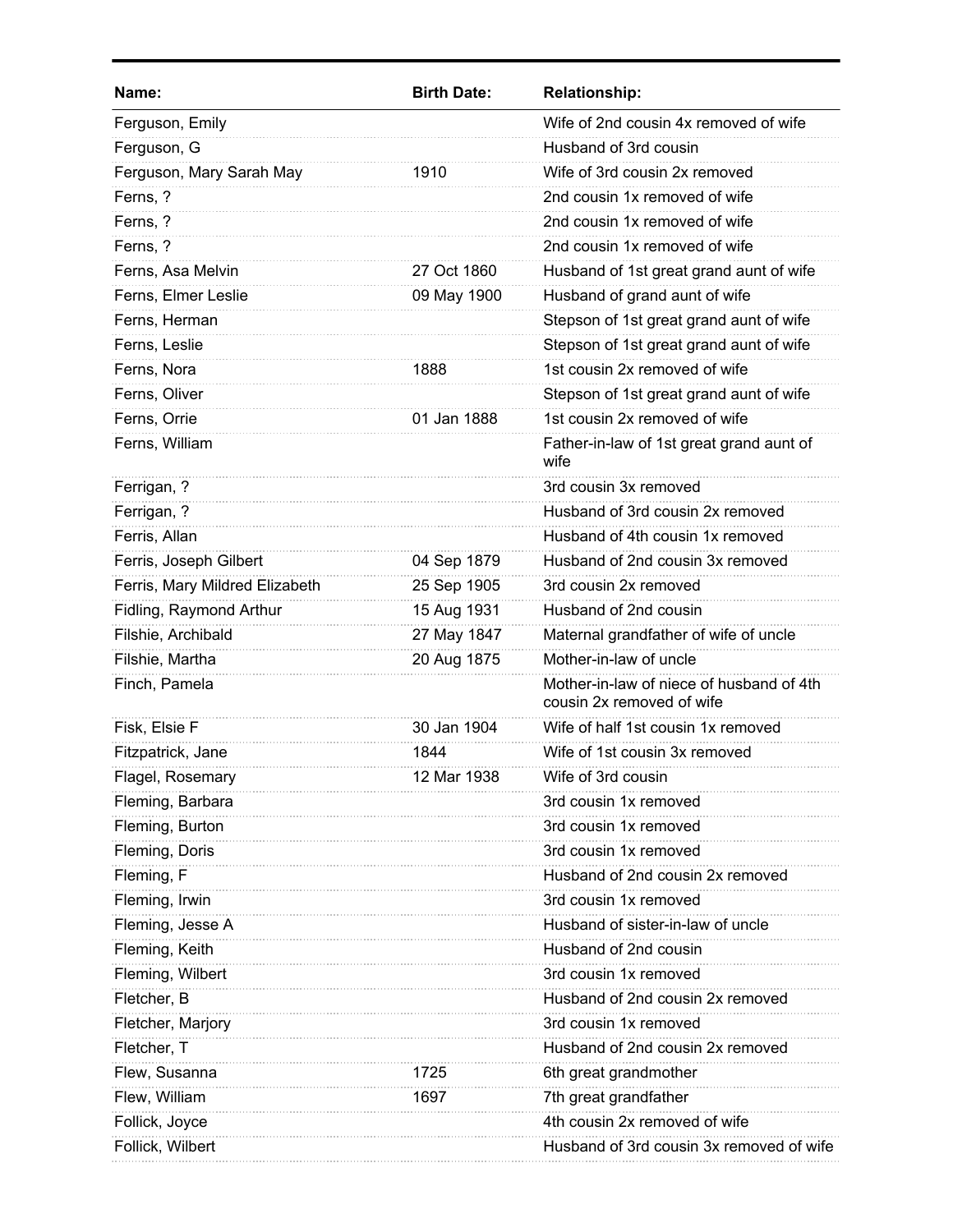| Name:                     | <b>Birth Date:</b> | <b>Relationship:</b>                                               |
|---------------------------|--------------------|--------------------------------------------------------------------|
| Foord, Elizabeth          | 1782               | 2nd great grandmother of wife of 2nd<br>cousin 2x removed          |
| Foote, Nancy              |                    | Wife of 6th cousin 4x removed of wife                              |
| Forbes, ?                 |                    | Husband of grand niece of wife of 1st<br>cousin 4x removed of wife |
| Fordham, Denise           |                    | Wife of 5th cousin                                                 |
| Forshee, ?                |                    | Husband of 1st cousin 2x removed of wife                           |
| Forshee, Claude           |                    | Husband of 1st great grand aunt of wife                            |
| Forsythe, Eugene          | 1912               | Husband of 1st cousin 2x removed of wife                           |
| Forsythe, Gordon          |                    | Husband of 6th cousin 4x removed of wife                           |
| Fortin, Leonie Josephine  | 14 Nov 1945        | Wife of 4th cousin 1x removed                                      |
| Foster, Eliza Betsy       | 1851               | Wife of grand uncle                                                |
| Foster, Lucy              |                    | Wife of 3rd great grand uncle of wife                              |
| Foster, Margaret          | 1760               | 5th great grandmother                                              |
| Fox, Eunice               |                    | Wife of 1st cousin 5x removed of wife                              |
| Fox, Zerviah              |                    | Wife of 2nd cousin 8x removed of wife                              |
| Frank                     |                    | 5th cousin 1x removed of wife                                      |
| Fraser, ?                 |                    | Husband of sister-in-law of 1st cousin                             |
| Freeman, Doreene          |                    | 4th cousin 2x removed of wife                                      |
| Freeman, Eva              |                    | Wife of 3rd cousin 3x removed of wife                              |
| Freeman, Henry            |                    | 4th cousin 2x removed of wife                                      |
| Freeman, Lloyd            |                    | 4th cousin 2x removed of wife                                      |
| Freeman, Sherwood         |                    | Husband of 3rd cousin 3x removed of wife                           |
| Freeman, Wilfred          |                    | 4th cousin 2x removed of wife                                      |
| Freer, Margaret           | 24 Aug 1823        | Wife of 2nd great grand uncle                                      |
| Freure, Benjemine         | 1856               | Father-in-law of 1st cousin 2x removed                             |
| Freure, Debi              | 25 Mar 1959        | Sister-in-law                                                      |
| Freure, Edward Ernest     | 23 Sep 1885        | Husband of 1st cousin 2x removed                                   |
| Freure, Olive C           | 1858               | Mother-in-law of 1st cousin 2x removed                             |
| Friedrich, Kara Ann Jason | 04 Apr 1997        | 1st cousin 2x removed                                              |
| Friedrich, Mark Anthony   | 27 Feb 1973        | Husband of 1st cousin 1x removed                                   |
| Friedrich, Renee Hannah   | 03 Dec 1999        | 1st cousin 2x removed                                              |
| Friend, Abigail           | 2006               | 2nd cousin 3x removed                                              |
| Friend, Elijah            | 2015               | 2nd cousin 3x removed                                              |
| Friend, Hannah            | 2011               | 2nd cousin 3x removed                                              |
| Friend, Josh              |                    | Husband of 2nd cousin 2x removed                                   |
| Friend, Mary Ann          | 1789               | Paternal grandmother of wife of 1st cousin<br>4x removed           |
| Friend, Norman            | 2014               | 2nd cousin 3x removed                                              |
| Friesen, ?                |                    | Husband of 2nd cousin                                              |
| Friesen, Alan Roy         | 1951               | 2nd cousin 1x removed                                              |
| Friesen, Caitlin Marie    | 27 Oct 1996        | 2nd cousin 2x removed                                              |
| Friesen, Daniel Walter    | 1953               | 2nd cousin 1x removed                                              |
|                           |                    |                                                                    |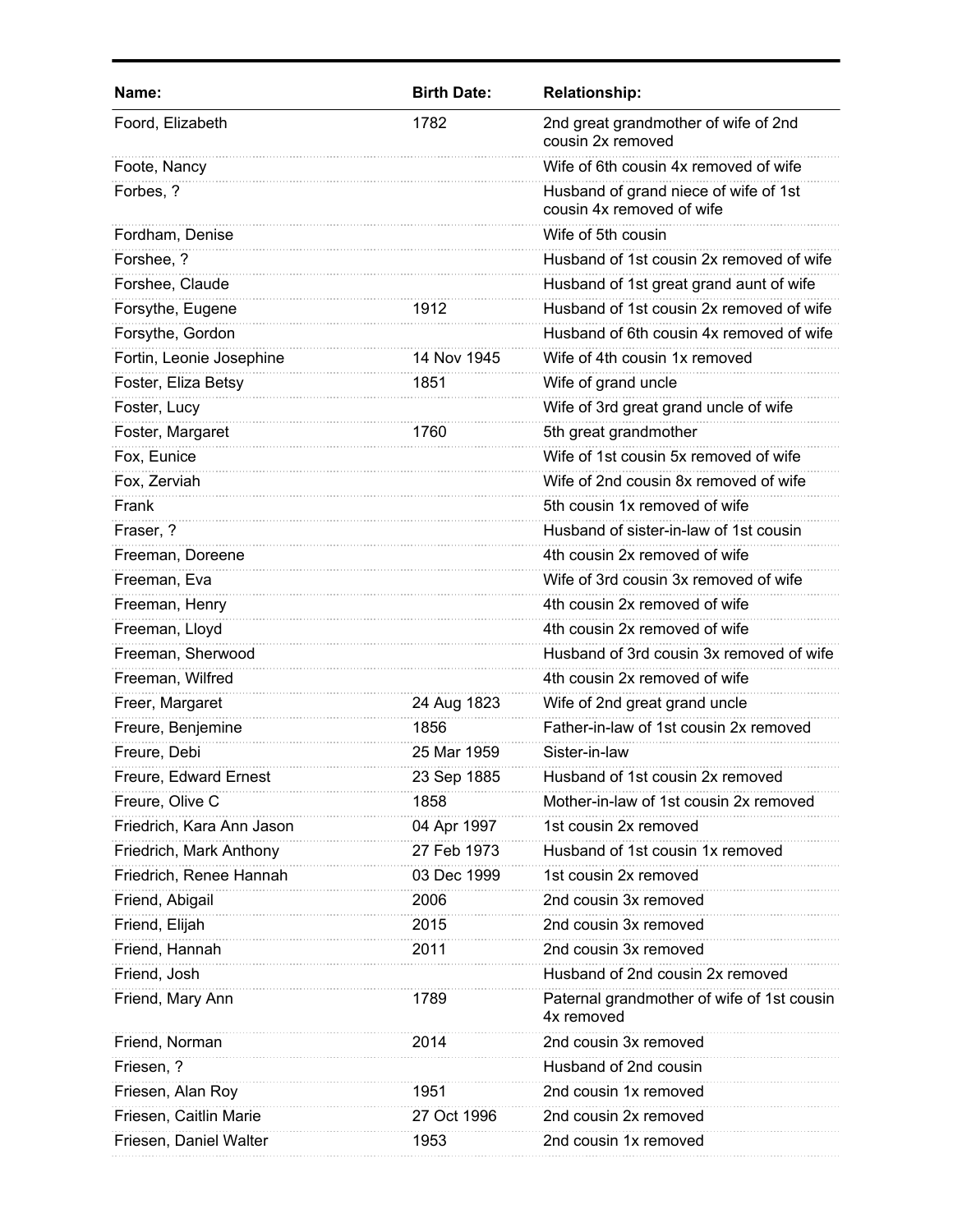| Name:                   | <b>Birth Date:</b> | <b>Relationship:</b>                                               |
|-------------------------|--------------------|--------------------------------------------------------------------|
| Friesen, Dwight Henry   | 01 Aug 1966        | Husband of 2nd cousin 1x removed                                   |
| Friesen, Hildagarde     | 1957               | 2nd cousin 1x removed                                              |
| Friesen, Joel Bradley   | 07 Oct 1994        | 2nd cousin 2x removed                                              |
| Friesen, Karl Peter     | 1949               | 2nd cousin 1x removed                                              |
| Friesen, Philip Jacob   | 1948               | 2nd cousin 1x removed                                              |
| Friesen, Sancia Nicole  | 17 May 1992        | 2nd cousin 2x removed                                              |
| Froud, Cheryl Katherine |                    | 4th cousin 1x removed                                              |
| Froud, Cynthia Ellen    |                    | 5th cousin                                                         |
| Froud, Janet Kathryn    |                    | 5th cousin                                                         |
| Froud, Larry Gordon     |                    | 4th cousin 1x removed                                              |
| Froud, Reg              |                    | Husband of 3rd cousin 2x removed                                   |
| Froud, Ronald George    |                    | Husband of 3rd cousin 2x removed                                   |
| Froud, Twyla Jean       |                    | 4th cousin 1x removed                                              |
| Fry, Goldie M           | 1881               | Wife of great grandfather of wife of half<br>2nd cousin 1x removed |
| Fugard, ?               |                    | 3rd cousin 2x removed of wife                                      |
| Fugard, ?               |                    | 3rd cousin 2x removed of wife                                      |
| Fugard, Clarence        |                    | 3rd cousin 2x removed of wife                                      |
| Fugard, Gordon          |                    | 3rd cousin 2x removed of wife                                      |
| Fugard, Harry           |                    | Husband of 2nd cousin 3x removed of<br>wife                        |
| Fugard, Percy           |                    | 3rd cousin 2x removed of wife                                      |
| Fuller, A               |                    | Husband of wife of 5th cousin 5x removed<br>of wife                |
| Fuller, Alma Eula       |                    | Wife of 3rd cousin 2x removed                                      |
| Fuller, Amos            | 1699               | Husband of 6th great grand aunt of wife                            |
| Fuller, George          |                    | Husband of 1st cousin 4x removed of wife                           |
| Fuller, Olive           |                    | 2nd cousin 3x removed of wife                                      |
| Furley, Gertrude        |                    | Wife of 1st cousin 3x removed of wife                              |
| Furnas, ?               |                    | Wife of uncle of wife of half 2nd cousin 1x<br>removed             |
| Furney, Elsie           | Oct 1871           | Wife of 2nd cousin 3x removed                                      |
| Furry, Audrey           |                    | Father-in-law of 1st cousin 1x removed of<br>wife                  |
| Furry, Evelyn           |                    | Wife of 1st cousin 1x removed of wife                              |
| Gadsby, Frank           |                    | 4th cousin 2x removed of wife                                      |
| Gadsby, Fred            |                    | Husband of 3rd cousin 3x removed of wife                           |
| Gage, Rachel            |                    | Mother-in-law of 1st great grand aunt                              |
| Galivan, Judy           |                    | Wife of 1st cousin 1x removed of wife                              |
| Gallagher, Marjorie     |                    | Wife of 3rd cousin                                                 |
| Gambe, Susan Jane       | 28 Dec 1862        | Wife of 1st cousin 4x removed of wife                              |
| Gamble, Albert          |                    | Husband of 2nd cousin 1x removed                                   |
| Gamble, Frank Charles   |                    | Husband of 4th cousin 2x removed of wife                           |
| Gamble, Kalin Marie     | 25 Dec 1985        | 2nd cousin 2x removed                                              |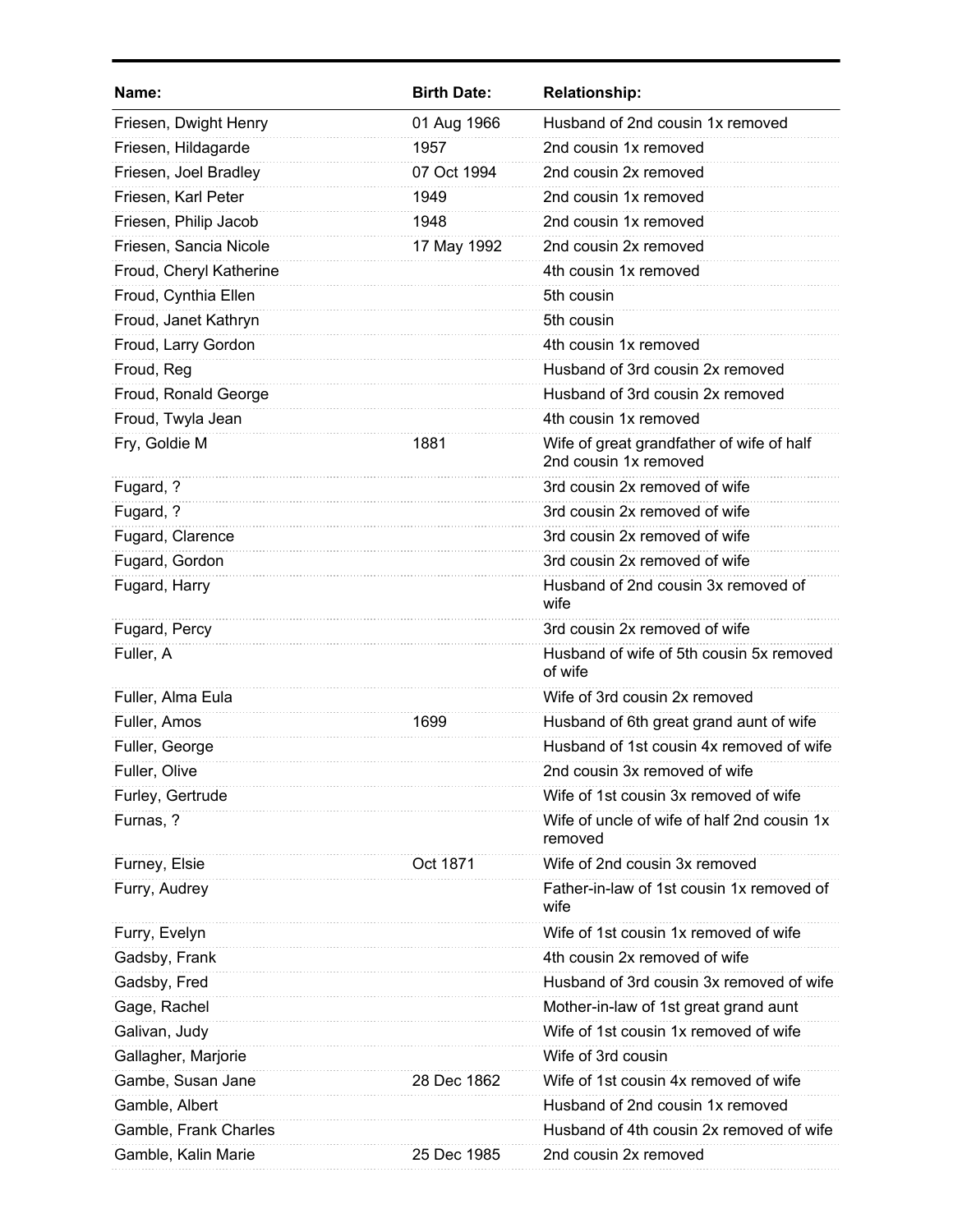| Name:                    | <b>Birth Date:</b> | <b>Relationship:</b>                                                                     |
|--------------------------|--------------------|------------------------------------------------------------------------------------------|
| Garbutt, Alexander Lloyd | 14 Feb 1888        | 2nd cousin 2x removed                                                                    |
| Garbutt, Ann E           | 1869               | Wife of 1st cousin 3x removed                                                            |
| Garbutt, Annie           | 1859               | 1st cousin 3x removed                                                                    |
| Garbutt, Annie J         | 1895               | 2nd cousin 2x removed                                                                    |
| Garbutt, Elizabeth       | Jun 1841           | 1st cousin 3x removed                                                                    |
| Garbutt, Frank S         | 1897               | 2nd cousin 2x removed                                                                    |
| Garbutt, Frederick       | 1893               | 2nd cousin 2x removed                                                                    |
| Garbutt, George W        | 1897               | 2nd cousin 2x removed                                                                    |
| Garbutt, George William  | Sep 1860           | 1st cousin 3x removed                                                                    |
| Garbutt, Gladys          | 1897               | 2nd cousin 2x removed                                                                    |
| Garbutt, Hannah          | 1843               | 1st cousin 3x removed                                                                    |
| Garbutt, Harry           | 1895               | 2nd cousin 2x removed                                                                    |
| Garbutt, Isobelle        |                    | 2nd cousin 2x removed                                                                    |
| Garbutt, Jane            | 1851               | 1st cousin 3x removed                                                                    |
| Garbutt, Jesse M         | 1886               | 2nd cousin 2x removed                                                                    |
| Garbutt, John            | 1849               | 1st cousin 3x removed                                                                    |
| Garbutt, Johnny          | 1864               | 1st cousin 3x removed                                                                    |
| Garbutt, Jonathan        | 1791               | Father-in-law of 2nd great grand aunt                                                    |
| Garbutt, Mary            | 11 May 1855        | 1st cousin 3x removed                                                                    |
| Garbutt, Mary Olive      | 21 Jan 1900        | 2nd cousin 2x removed                                                                    |
| Garbutt, Sarah           | 1863               | 1st cousin 3x removed                                                                    |
| Garbutt, William         | 1812               | Husband of 2nd great grand aunt                                                          |
| Garbutt, William         | 1883               | 2nd cousin 2x removed                                                                    |
| Garcia, Bernardo         | 24 Jul 1964        | Husband of niece of wife                                                                 |
| Garcia, Samantha Katlin  | 28 Dec 1996        | Grand niece of wife                                                                      |
| Garcia, Tiffany Celian   | 05 Nov 1997        | Grand niece of wife                                                                      |
| Garcia, Zachary Luke     | 15 Apr 1994        | Grand nephew of wife                                                                     |
| Gardner, Bridget         |                    | Wife of 1st cousin 7x removed of wife                                                    |
| Gatecliffe, Marvin       |                    | Husband of 3rd cousin 2x removed                                                         |
| Gaudin, ?                |                    | Husband of sister-in-law of uncle of<br>husband of sister-in-law                         |
| Gavey, Anne              |                    | Sister-in-law of brother-in-law of niece of<br>husband of 4th cousin 2x removed of wife  |
| Gavey, Gary              |                    | Brother-in-law of brother-in-law of niece of<br>husband of 4th cousin 2x removed of wife |
| Gavey, Gayle             |                    | Sister-in-law of brother-in-law of niece of<br>husband of 4th cousin 2x removed of wife  |
| Gavey, George            |                    | Father-in-law of brother-in-law of niece of<br>husband of 4th cousin 2x removed of wife  |
| Gavey, Marlene           |                    | Wife of brother-in-law of niece of husband<br>of 4th cousin 2x removed of wife           |
| Gavey, Ralph             |                    | Brother-in-law of brother-in-law of niece of<br>husband of 4th cousin 2x removed of wife |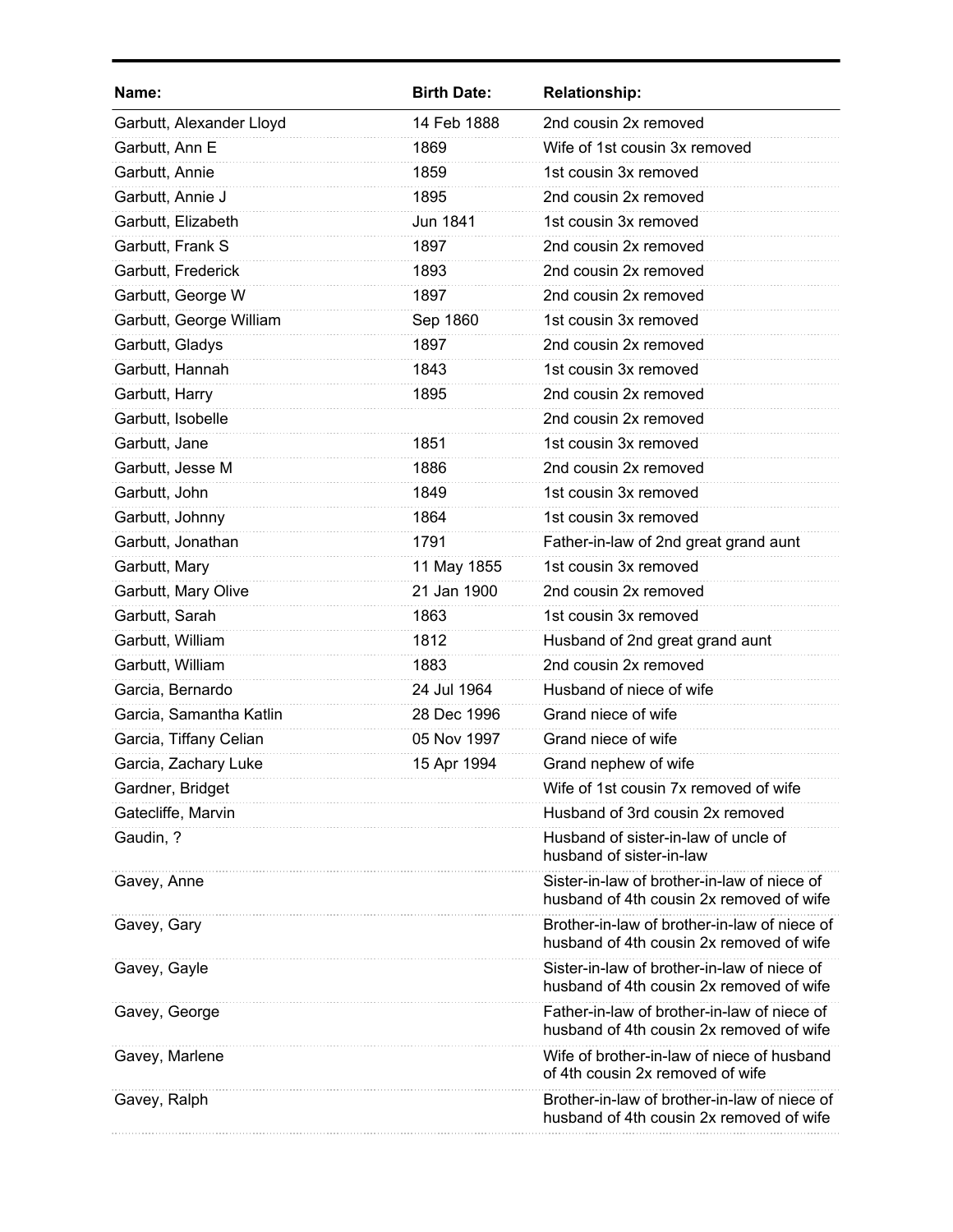| Name:               | <b>Birth Date:</b> | <b>Relationship:</b>                                                                     |
|---------------------|--------------------|------------------------------------------------------------------------------------------|
| Gavey, Rick         |                    | Brother-in-law of brother-in-law of niece of<br>husband of 4th cousin 2x removed of wife |
| Gavey, Wayne        |                    | Brother-in-law of brother-in-law of niece of<br>husband of 4th cousin 2x removed of wife |
| Gayle, Al           |                    | Husband of 1st cousin 1x removed                                                         |
| Gayle, Aliyah       | 2007               | 1st cousin 2x removed                                                                    |
| Gayle, Jacob        | 2005               | 1st cousin 2x removed                                                                    |
| Geary, Frances      | 19 Aug 1859        | Mother-in-law of aunt                                                                    |
| Geary, Jessie E     |                    | Great grandmother of husband of 1st<br>cousin 1x removed                                 |
| Geary, John         |                    | Maternal grandfather of husband of aunt                                                  |
| Geen, Robert        | 1850               | Husband of 1st cousin 3x removed                                                         |
| Genno, Alvin        |                    | Half 3rd cousin 1x removed                                                               |
| Genno, Arnold       |                    | Half 3rd cousin 1x removed                                                               |
| Genno, Bruce        |                    | Half 3rd cousin 1x removed                                                               |
| Genno, David        |                    | Half 2nd cousin 2x removed                                                               |
| Genno, David        | 24 Nov 1824        | Half 2nd great grand uncle                                                               |
| Genno, David        | 24 Jul 1881        | Half 2nd cousin 2x removed                                                               |
| Genno, David Nassau | 1805               | Husband of 3rd great grandmother                                                         |
| Genno, Douglas      |                    | Half 3rd cousin 1x removed                                                               |
| Genno, Edna         |                    | Half 2nd cousin 2x removed                                                               |
| Genno, Elmer        |                    | Half 3rd cousin 1x removed                                                               |
| Genno, Ena          | 15 Mar 1892        | Half 2nd cousin 2x removed                                                               |
| Genno, Eva          |                    | Half 2nd cousin 2x removed                                                               |
| Genno, Evelyn       |                    | Half 3rd cousin 1x removed                                                               |
| Genno, Garnet       |                    | Half 3rd cousin 1x removed                                                               |
| Genno, George       | 06 Apr 1890        | Half 2nd cousin 2x removed                                                               |
| Genno, Gladys       |                    | Half 2nd cousin 2x removed                                                               |
| Genno, Harold       |                    | Half 3rd cousin 1x removed                                                               |
| Genno, Hilda        |                    | Half 3rd cousin 1x removed                                                               |
| Genno, Ina          |                    | Half 2nd cousin 2x removed                                                               |
| Genno, John         |                    | Half 1st cousin 3x removed                                                               |
| Genno, John         | 11 Mar 1823        | Half 2nd great grand uncle                                                               |
| Genno, Josiah       | Apr 1855           | Half 1st cousin 3x removed                                                               |
| Genno, Kathleen     |                    | Half 3rd cousin 1x removed                                                               |
| Genno, Leona        |                    | Half 3rd cousin 1x removed                                                               |
| Genno, Lillian      |                    | Half 3rd cousin 1x removed                                                               |
| Genno, Lorne        |                    | Half 3rd cousin 1x removed                                                               |
| Genno, Madeline     |                    | Half 3rd cousin 1x removed                                                               |
| Genno, Margaret     |                    | Half 3rd cousin 1x removed                                                               |
| Genno, Marie        |                    | Half 3rd cousin 1x removed                                                               |
| Genno, Marion       |                    | Half 3rd cousin 1x removed                                                               |
| Genno, Matilda      | 1827               | Half 2nd great grand aunt                                                                |
|                     |                    |                                                                                          |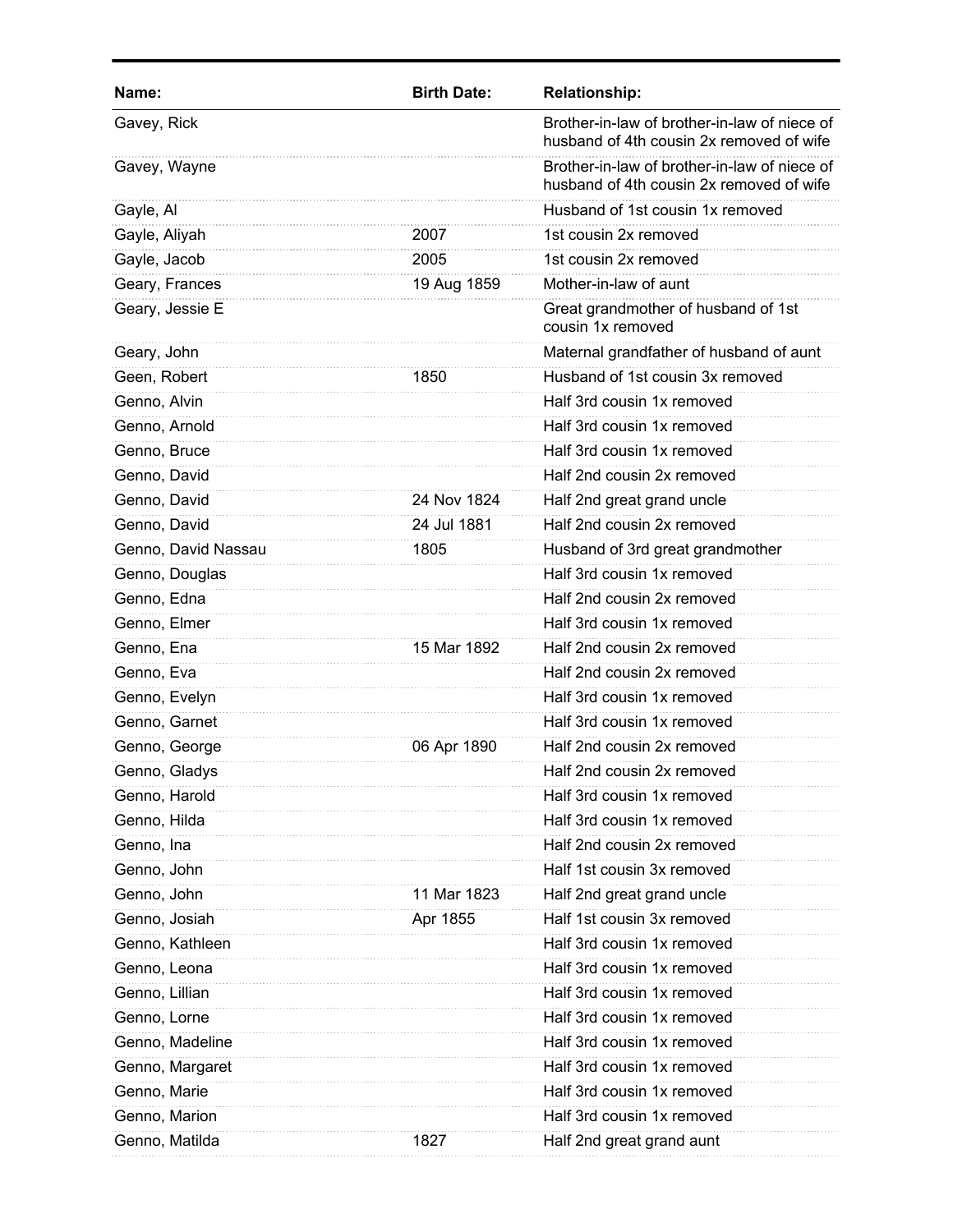| Name:                    | <b>Birth Date:</b> | <b>Relationship:</b>                                         |
|--------------------------|--------------------|--------------------------------------------------------------|
| Genno, Matilda           | 1866               | Half 1st cousin 3x removed                                   |
| Genno, Minnie            | 1896               | Half 2nd cousin 2x removed                                   |
| Genno, Nettie            | 1898               | Half 2nd cousin 2x removed                                   |
| Genno, Noble             |                    | Half 3rd cousin 1x removed                                   |
| Genno, Pamelo Emily      | 1858               | Half 1st cousin 3x removed                                   |
| Genno, Phyllis Kathleen  | 23 Jan 1915        | Half 3rd cousin 1x removed                                   |
| Genno, Robert James      | 10 Aug 1852        | Half 1st cousin 3x removed                                   |
| Genno, Robert James      | 10 Aug 1879        | Half 2nd cousin 2x removed                                   |
| Genno, Robert John       |                    | Half 2nd cousin 2x removed                                   |
| Genno, Sarah Elizabeth   | 19 Mar 1884        | Half 2nd cousin 2x removed                                   |
| Genno, Shirley           |                    | Half 3rd cousin 1x removed                                   |
| Genno, Stanley           |                    | Half 3rd cousin 1x removed                                   |
| Genno, Verlie            |                    | Half 3rd cousin 1x removed                                   |
| Genno, Violet            |                    | Half 2nd cousin 2x removed                                   |
| Genno, William           | 16 Mar 1879        | Half 2nd cousin 2x removed                                   |
| Genno, William Nassau    | 11 Jul 1870        | Half 1st cousin 3x removed                                   |
| George, Alice Louisa     | 31 May 1893        | Wife of husband of 1st cousin 1x removed                     |
| George, Richard          | 1849               | Father-in-law of husband of 1st cousin 1x<br>removed         |
| Gibbon, Susan Ann Mary   |                    | Wife of 4th cousin 1x removed                                |
| Gibbons, Bill            |                    | Husband of 1st cousin 1x removed                             |
| Gibbons, Charlie         | 1978               | 1st cousin 2x removed                                        |
| Gibbons, Emily           |                    | 1st cousin 3x removed                                        |
| Gibbons, Lynda Joanne    |                    | Wife of 3rd cousin                                           |
| Gibbons, Tracy           | 1976               | 1st cousin 2x removed                                        |
| Giesbrecht, Braydon Ryan | 24 Mar 1997        | 1st cousin 3x removed                                        |
| Giesbrecht, Zeke         |                    | Husband of 1st cousin 2x removed                             |
| Gilchrist, Patsy Ann     |                    | Wife of 5th cousin                                           |
| Gill, Lena               |                    | Mother-in-law of grand aunt                                  |
| Gillibrand, ?            |                    | Husband of sister-in-law of 1st cousin 1x<br>removed of wife |
| Gilligan, Roscoe         |                    | Husband of 4th cousin 1x removed                             |
| Gilpin, Marian           | 25 Mar 1913        | Wife of 2nd cousin 1x removed                                |
| Gingras, Germaine        | 14 Sep 1898        | Wife of half 2nd cousin 2x removed                           |
| Glanville, Marie         |                    | Wife of 3rd cousin                                           |
| Glazer, ?                |                    | Husband of wife of brother-in-law                            |
| Glazer, Adam             |                    | Stepson of brother-in-law                                    |
| Glazer, Rachel           |                    | Stepdaughter of brother-in-law                               |
| Glover, Edward           | 1698               | 7th great grandfather                                        |
| Glover, Elizabeth        | 26 Sep 1719        | 6th great grandmother                                        |
| Glover, Minnie           |                    | Mother-in-law of aunt                                        |
| Goble, Milton            | 1884               | Husband of sister-in-law of uncle                            |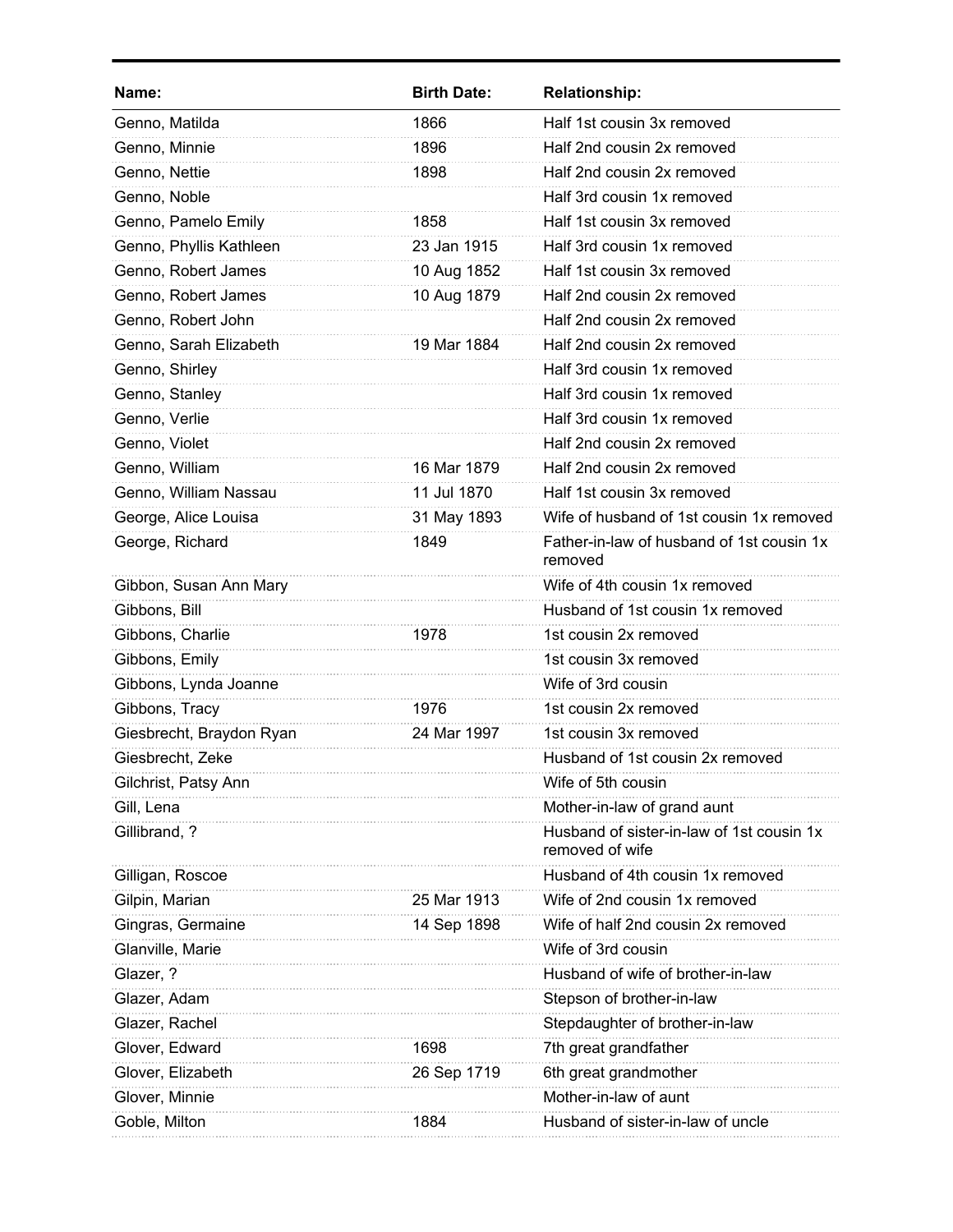| Name:                           | <b>Birth Date:</b> | <b>Relationship:</b>                                                        |
|---------------------------------|--------------------|-----------------------------------------------------------------------------|
| Goddard, George                 |                    | Husband of sister-in-law of 1st great grand<br>aunt                         |
| Goddard, Margaret               | 1818               | Great grandmother of wife of 2nd cousin<br>2x removed                       |
| Goddard, Thomas                 |                    | 2nd great grandfather of wife of 2nd<br>cousin 2x removed                   |
| Godsmark, William               |                    | Husband of 1st cousin 4x removed                                            |
| Godsoe, Darlene Elizabeth       | 28 Jan 1956        | Wife of 1st cousin of wife                                                  |
| Godwin, ?                       |                    | 1st cousin 1x removed of wife                                               |
| Godwin, ?                       |                    | Husband of 2nd cousin 4x removed of<br>wife                                 |
| Godwin, Charles Gibson          | 1895               | Husband of grand aunt of wife                                               |
| Gomes, Carrie-Anne              | 20 Jul 1975        | 1st cousin 2x removed                                                       |
| Gomes, Madellyn                 | 30 Jan 2005        | 1st cousin 3x removed                                                       |
| Gomes, Melissa                  | 16 Feb 1978        | 1st cousin 2x removed                                                       |
| Gomes, Robert                   | 10 Nov 1951        | Husband of 1st cousin 1x removed                                            |
| Gomes, Stella                   | 23 Jan 2007        | 1st cousin 3x removed                                                       |
| Gordon, Ashley Ann Marie        | 09 Dec 1993        | 2nd cousin 3x removed                                                       |
| Gordon, Breah Jean              | 18 Mar 1998        | 2nd cousin 3x removed                                                       |
| Gordon, Caleb Ronald            | 11 Mar 2005        | 2nd cousin 3x removed                                                       |
| Gordon, Calvin Gary             | 22 Dec 1968        | 2nd cousin 2x removed                                                       |
| Gordon, Gary Curtis             | 29 Oct 1944        | Husband of 2nd cousin 1x removed                                            |
| Gordon, Gerald Curtis           | 13 Mar 1971        | 2nd cousin 2x removed                                                       |
| Gordon, Hailee Rose             | 30 Apr 2001        | 2nd cousin 3x removed                                                       |
| Gordon, Janae Jocelyn           | 24 Jul 2005        | 2nd cousin 3x removed                                                       |
| Gordon, Joseph Herbert          | 01 Dec 1975        | 2nd cousin 2x removed                                                       |
| Gordon, Joshua Gary             | 24 Dec 1991        | 2nd cousin 3x removed                                                       |
| Gordon, Maggie Grace            | 27 Jul 2001        | 2nd cousin 3x removed                                                       |
| Gordon, Taya Laine              | 14 Nov 2003        | 2nd cousin 3x removed                                                       |
| Gould, Sarah                    |                    | Mother-in-law of 1st cousin 1x removed                                      |
| Graf, Rudy                      |                    | Husband of 1st cousin                                                       |
| Graham, Bud                     |                    | Husband of grand niece of husband of<br>sister-in-law of grand aunt of wife |
| Graham, Fred                    |                    | Husband of wife of grand uncle                                              |
| Graham, Montrose Herbert Garnet | 15 Sep 1947        | Husband of sister-in-law                                                    |
| Graham, Neil                    |                    | Husband of sister-in-law of sister-in-law                                   |
| Graham, Ryan Woodworth          | 25 Mar 1991        | Nephew of wife                                                              |
| Grames, Philip                  | 1860               | Husband of 2nd great grand aunt of wife                                     |
| Grannen, Steve                  |                    | Husband of 1st cousin of husband of<br>sister-in-law                        |
| Grass, Ted                      |                    | Husband of 3rd cousin 3x removed of wife                                    |
| Gray, ?                         |                    | Wife of 2nd cousin                                                          |
| Gray, Jane                      |                    | Wife of 3rd cousin 2x removed                                               |
| Green, Alice Ann                |                    | Wife of 1st cousin 2x removed                                               |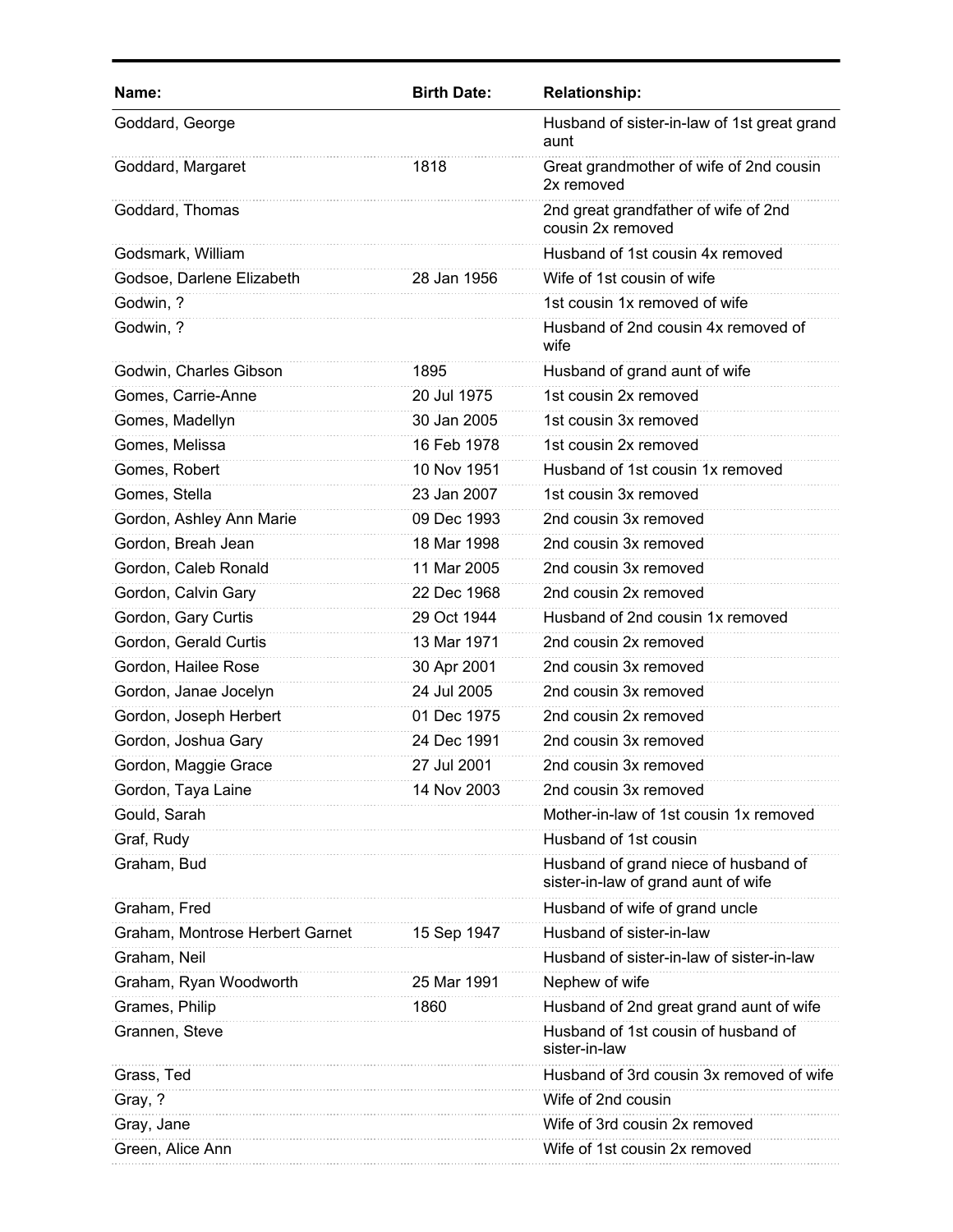| Name:                      | <b>Birth Date:</b> | <b>Relationship:</b>                                        |
|----------------------------|--------------------|-------------------------------------------------------------|
| Green, Bruce               |                    | Half 4th cousin                                             |
| Green, Cathy               |                    | Half 4th cousin                                             |
| Green, Dan                 |                    | Half 4th cousin                                             |
| Green, George William      | 1876               | Husband of 1st cousin of husband of<br>grand aunt           |
| Green, James E             | 1900               | 1st cousin 1x removed of husband of<br>grand aunt           |
| Green, Mary J              | 1835               | Maternal grandmother of husband of 1st<br>cousin 1x removed |
| Green, Reginald W          | 1899               | 1st cousin 1x removed of husband of<br>grand aunt           |
| Green, Robert              |                    | Half 4th cousin                                             |
| Green, Sarah L             | 1898               | 1st cousin 1x removed of husband of<br>grand aunt           |
| Green, Winston             |                    | Husband of half 3rd cousin 1x removed                       |
| Greenwood, Gladys          |                    | 4th cousin 1x removed                                       |
| Greenwood, Harold          |                    | Husband of 3rd cousin 2x removed                            |
| Greer, Clara Evelyn        |                    | 3rd cousin 2x removed of wife                               |
| Greer, David               |                    | 4th cousin 1x removed of wife                               |
| Greer, Edward Harry        |                    | 3rd cousin 2x removed of wife                               |
| Greer, Harry M             |                    | Husband of 2nd cousin 3x removed of<br>wife                 |
| Greer, Helen Louise        |                    | 3rd cousin 2x removed of wife                               |
| Greer, Jack Earle          |                    | 3rd cousin 2x removed of wife                               |
| Greer, James               |                    | Father-in-law of grand uncle                                |
| Greer, Margaret Elizabeth  | 10 Feb 1894        | Wife of grand uncle                                         |
| Greer, Mildred Blanche     |                    | 3rd cousin 2x removed of wife                               |
| Greer, Thomas William Hugh |                    | 3rd cousin 2x removed of wife                               |
| Grey, Cindy                |                    | Wife of 2nd cousin of wife                                  |
| Grieve, Isabella           | Mar 1873           | Wife of 2nd cousin 2x removed                               |
| Grieve, William            |                    | Father-in-law of 2nd cousin 2x removed                      |
| Griffin, Albert            |                    | 2nd cousin 2x removed                                       |
| Griffin, Alfred            |                    | 2nd cousin 2x removed                                       |
| Griffin, Alice             |                    | 3rd cousin 1x removed                                       |
| Griffin, Buddy             |                    | 3rd cousin 1x removed                                       |
| Griffin, Clarence          |                    | 2nd cousin 2x removed                                       |
| Griffin, Donald            |                    | 3rd cousin 1x removed                                       |
| Griffin, Doris             |                    | 3rd cousin 1x removed                                       |
| Griffin, Earnest           |                    | 2nd cousin 2x removed                                       |
| Griffin, Fred              |                    | 2nd cousin 2x removed                                       |
| Griffin, Fred              |                    | 3rd cousin 1x removed                                       |
| Griffin, G                 |                    | Husband of 1st cousin 3x removed                            |
| Griffin, Gladys            |                    | 2nd cousin 2x removed                                       |
| Griffin, Jean              |                    | 3rd cousin 1x removed                                       |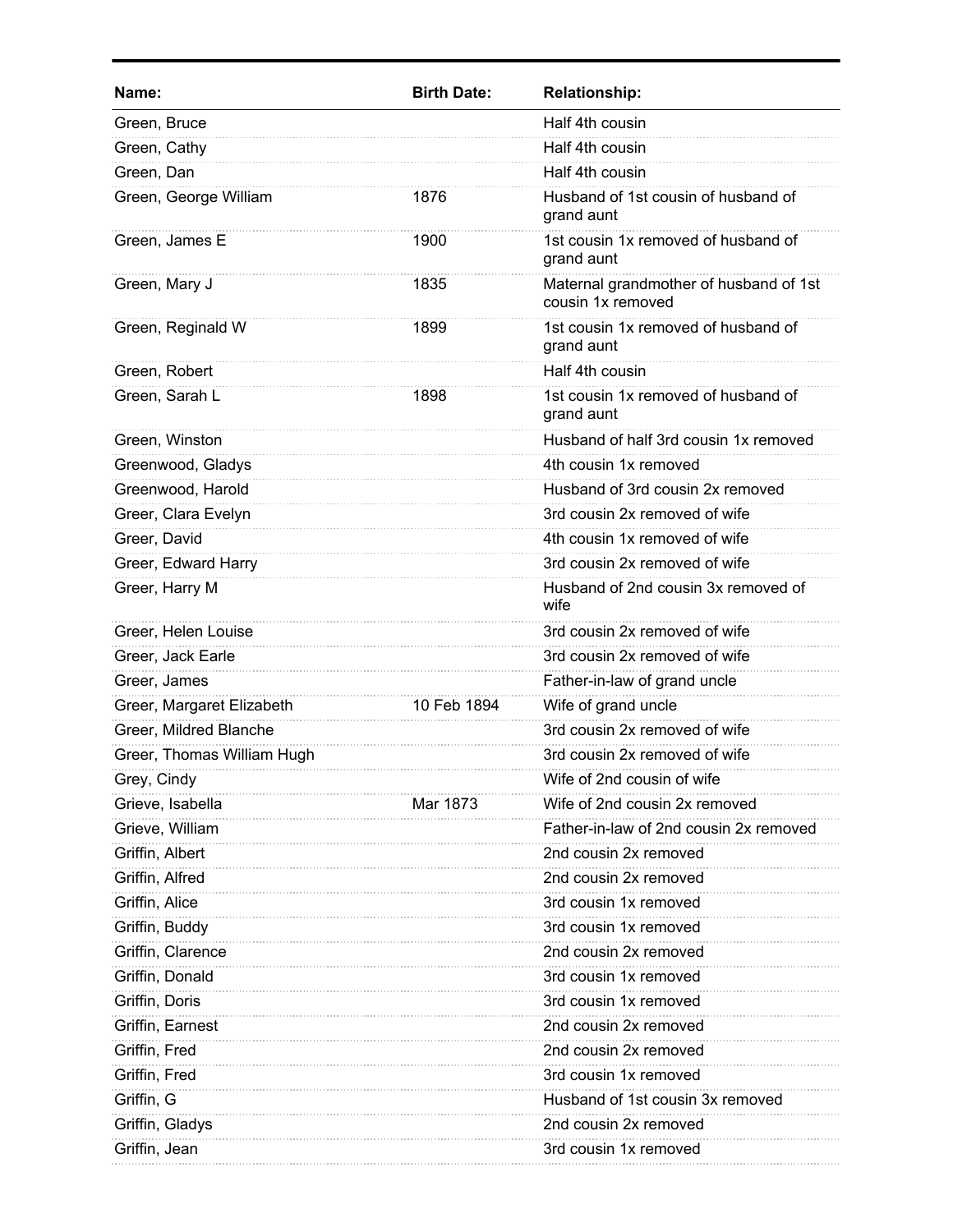| Name:                    | <b>Birth Date:</b> | <b>Relationship:</b>                                                                   |
|--------------------------|--------------------|----------------------------------------------------------------------------------------|
| Griffin, Laura           |                    | 2nd cousin 2x removed                                                                  |
| Griffin, Margaret        |                    | 3rd cousin 1x removed                                                                  |
| Griffin, Norma           |                    | 3rd cousin 1x removed                                                                  |
| Griffin, Pauline         |                    | 3rd cousin 1x removed                                                                  |
| Griffin, Reginald        |                    | 3rd cousin 1x removed                                                                  |
| Griffin, Ruth            |                    | 3rd cousin 1x removed                                                                  |
| Griffin, Wallace         |                    | 3rd cousin 1x removed                                                                  |
| Griffin, William         |                    | 2nd cousin 2x removed                                                                  |
| Griffin, Zoey Ann        | 17 Sep 1998        | 1st cousin 3x removed                                                                  |
| Grimstead, ?             |                    | 3rd cousin 1x removed                                                                  |
| Grimstead, ?             |                    | 3rd cousin 1x removed                                                                  |
| Grimstead, ?             |                    | 3rd cousin 1x removed                                                                  |
| Grimstead, ?             |                    | 3rd cousin 1x removed                                                                  |
| Grimstead, Donald        | 03 May 1927        | 3rd cousin 1x removed                                                                  |
| Grimstead, Ernest        |                    | Husband of 2nd cousin 2x removed                                                       |
| Grinstead, Helen         |                    | Wife of 4th cousin 2x removed of wife                                                  |
| Guyer, Ellen Eleanor     | 1595               | 9th great grandmother                                                                  |
| Habermehl, Anita Denise  | 04 Apr 1970        | Wife of 1st cousin 1x removed                                                          |
| Hagel, Grace             | 2008               | 1st cousin 2x removed                                                                  |
| Hagel, Trevor            |                    | Husband of 1st cousin 1x removed                                                       |
| Hagel, Victoria          | 2005               | 1st cousin 2x removed                                                                  |
| Hager, Doug              |                    | 3rd cousin                                                                             |
| Hager, Fraser Thompson   | 10 Aug 1993        | 3rd cousin 1x removed                                                                  |
| Hager, Helen Louise      |                    | 3rd cousin                                                                             |
| Hager, Kelly Anna Louise | 08 Jul 1987        | 3rd cousin 1x removed                                                                  |
| Hager, Michael Phillip   | 01 Nov 1984        | 3rd cousin 1x removed                                                                  |
| Hager, Roger Maxwell     | 15 Feb 1982        | 3rd cousin 1x removed                                                                  |
| Hager, Roger Phillip     | 18 Jul 1947        | 3rd cousin                                                                             |
| Hager, Roger Thompson    |                    | Husband of 2nd cousin 1x removed                                                       |
| Hager, Thomas Alvah      | 22 Oct 1950        | 3rd cousin                                                                             |
| Haggarty, Bernard Joseph |                    | Husband of 1st cousin 1x removed                                                       |
| Haggarty, Stacey         |                    | 1st cousin 2x removed                                                                  |
| Haggarty, Stephanie      |                    | 1st cousin 2x removed                                                                  |
| Haine, Catherine         | 25 Jul 1823        | Paternal grandmother of husband of grand<br>aunt of wife of half 2nd cousin 1x removed |
| Hale, Penny              |                    | Wife of 1st cousin                                                                     |
| Haley, Leverne           |                    | Husband of wife of 2nd cousin 2x<br>removed of brother-in-law                          |
| Hall, Alice              | 1840               | Sister-in-law of 1st cousin 4x removed                                                 |
| Hall, Betsy              | 1845               | Sister-in-law of 1st cousin 4x removed                                                 |
| Hall, Emma               | 1841               | Aunt of husband of grand aunt                                                          |
| Hall, Frances            | 1791               | Maternal grandfather of husband of grand<br>aunt                                       |
|                          |                    |                                                                                        |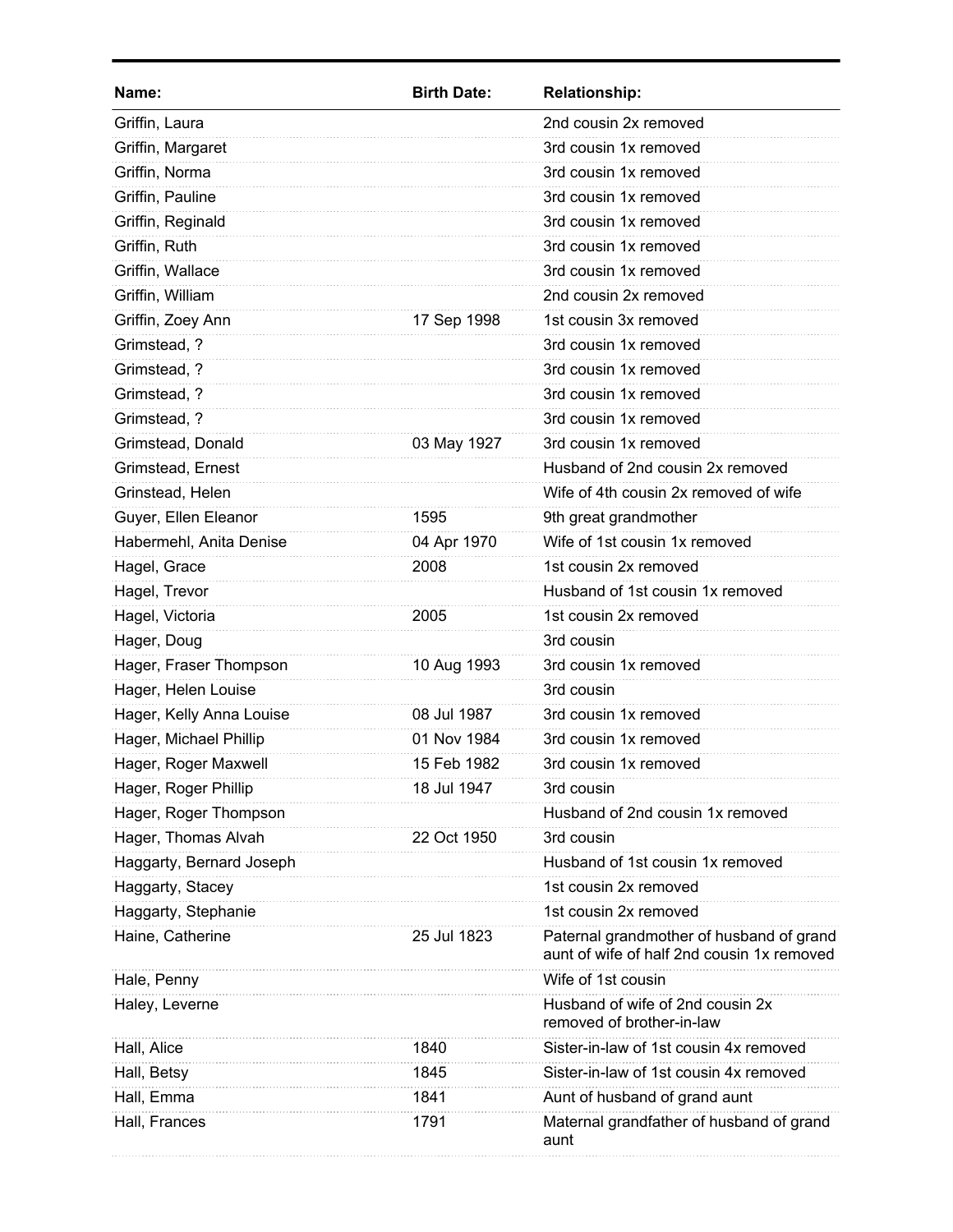| Name:                             | <b>Birth Date:</b> | <b>Relationship:</b>                                        |
|-----------------------------------|--------------------|-------------------------------------------------------------|
| Hall, Frances                     | 1852               | Sister-in-law of 1st cousin 4x removed                      |
| Hall, George Wellington           | 03 Jul 1868        | Husband of 1st great grand aunt of wife                     |
| Hall, Hannah                      | 1835               | Mother-in-law of grand aunt                                 |
| Hall, John                        | 1814               | Father-in-law of 1st cousin 4x removed                      |
| Hall, John Jr                     | 1842               | Brother-in-law of 1st cousin 4x removed                     |
| Hall, Margaret                    | 01 Sep 1848        | Wife of 1st cousin 4x removed                               |
| Hall, Mary                        | 1832               | Aunt of husband of grand aunt                               |
| Hall, Thomas                      | 1836               | Uncle of husband of grand aunt                              |
| Hall, William                     | 1827               | Uncle of husband of grand aunt                              |
| Halliday, ?                       |                    | Husband of 1st cousin 4x removed of wife                    |
| Halliday, A                       |                    | Husband of wife of 1st cousin 5x removed<br>of wife         |
| Hamilton, ?                       |                    | Husband of aunt of wife of 1st cousin 1x<br>removed of wife |
| Hamilton, Charlotte               | 1820               | Mother-in-law of great grandfather                          |
| Hamilton, Jane                    | 1880               | Wife of 1st cousin 3x removed                               |
| Hamilton, Margaret Smith Campbell | 1922               | Wife of 2nd cousin 2x removed                               |
| Hamilton, William                 |                    | Father-in-law of 1st cousin 3x removed                      |
| Hampel, Adena                     | 12 Jan 1925        | Wife of 1st cousin 1x removed of wife                       |
| Hanaka, MaryAnne                  | 1911               | Wife of grand uncle of wife                                 |
| Hand, Susan Ellen                 |                    | Great grandmother of husband of 1st<br>cousin 1x removed    |
| Handel, Donald Keith              | 06 May 1961        | 1st cousin 1x removed                                       |
| Handel, Karen Lee                 | 24 Mar 1957        | 1st cousin 1x removed                                       |
| Handel, Keith F                   | 28 Feb 1995        | 1st cousin 2x removed                                       |
| Handel, Ted                       | 26 Jan 1931        | Husband of 1st cousin                                       |
| Hanly, Ralph                      |                    | Husband of sister-in-law of 1st cousin                      |
| Hansen, Alex                      | 1980               | 1st cousin 2x removed                                       |
| Hansen, Bruce                     |                    | 1st cousin 1x removed                                       |
| Hansen, Chris                     | 23 Jun 1925        | Husband of 1st cousin                                       |
| Hansen, Christopher               | 1978               | 1st cousin 2x removed                                       |
| Hansen, Dale                      |                    | 1st cousin 1x removed                                       |
| Hansen, Jan                       |                    | 1st cousin 1x removed                                       |
| Hansen, Lars Frederich            |                    | Paternal grandfather of husband of 1st<br>cousin            |
| Hansen, Walter Frederick          |                    | Father-in-law of 1st cousin                                 |
| Hanson, Ava                       | 17 May 2018        | 1st cousin 3x removed                                       |
| Hanson, Brandon                   | 07 Oct 1987        | 1st cousin 2x removed                                       |
| Hanson, Emma                      | 15 Dec 2015        | 1st cousin 3x removed                                       |
| Hanson, Jacob                     | 01 Dec 2018        | 1st cousin 3x removed                                       |
| Hanson, Jarrod                    | 28 Jun 1984        | 1st cousin 2x removed                                       |
| Hanson, Karl                      |                    | Husband of 1st cousin 1x removed                            |
| Harford, Charles E                | 1873               | 2nd cousin 2x removed                                       |
| Harford, Charles William          | Apr 1907           | 3rd cousin 1x removed                                       |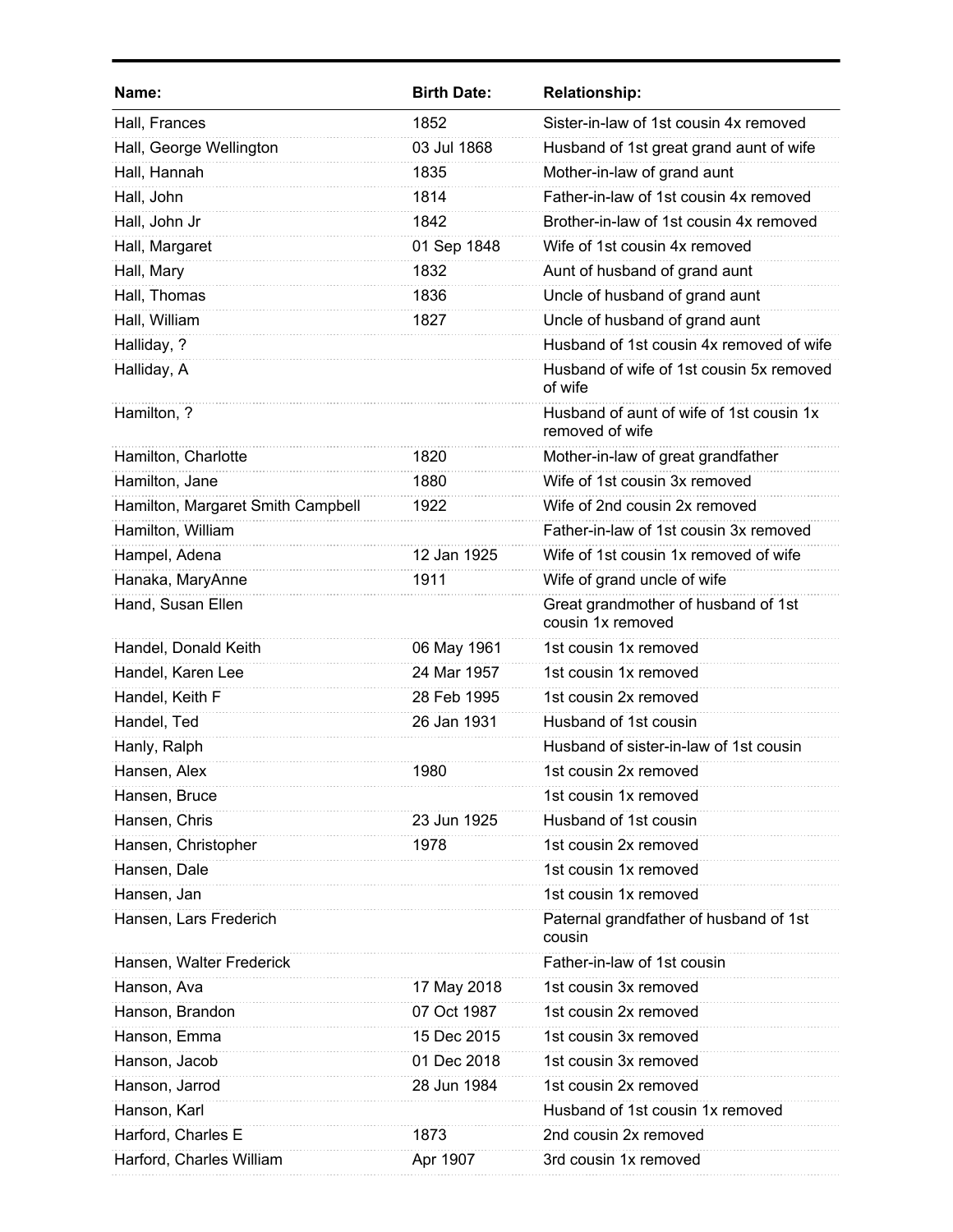| Name:                    | <b>Birth Date:</b> | <b>Relationship:</b>                                      |
|--------------------------|--------------------|-----------------------------------------------------------|
| Harford, Florance Isabel | Apr 1910           | 3rd cousin 1x removed                                     |
| Harford, James           | 1847               | Husband of 1st cousin 3x removed                          |
| Harford, James E         | 1879               | 2nd cousin 2x removed                                     |
| Harford, James Reginald  | Jan 1904           | 3rd cousin 1x removed                                     |
| Harford, Jane Elizabeth  | 02 Feb 1877        | 2nd cousin 2x removed                                     |
| Harford, Nellie May      | 10 Feb 1876        | 2nd cousin 2x removed                                     |
| Harford, Robert James    | 26 Jul 1874        | 2nd cousin 2x removed                                     |
| Harmer, John             |                    | 2nd great grandfather of wife of 2nd<br>cousin 2x removed |
| Harmer, Sophie           | 1824               | Great grandmother of wife of 2nd cousin<br>2x removed     |
| Harned, William          |                    | Husband of 6th cousin 4x removed of wife                  |
| Harney, Donnie           |                    | Half 3rd cousin 1x removed                                |
| Harney, Edith            |                    | Half 3rd cousin 1x removed                                |
| Harney, James            |                    | Husband of half 2nd cousin 2x removed                     |
| Harney, Melvin           |                    | Half 3rd cousin 1x removed                                |
| Harney, Orval            |                    | Half 3rd cousin 1x removed                                |
| Harney, Raymond          |                    | Half 3rd cousin 1x removed                                |
| Harrett, Douglas         |                    | Husband of 4th cousin 2x removed of wife                  |
| Harries, Alex            |                    | Husband of 3rd cousin 3x removed of wife                  |
| Harries, Donna           |                    | 5th cousin 1x removed of wife                             |
| Harries, Edward          |                    | Husband of 3rd cousin 3x removed of wife                  |
| Harries, Gordon          |                    | 4th cousin 2x removed of wife                             |
| Harries, Lillian         |                    | 5th cousin 1x removed of wife                             |
| Harries, Norman          |                    | 5th cousin 1x removed of wife                             |
| Harries, Ruby            |                    | 4th cousin 2x removed of wife                             |
| Harries, Thursa          |                    | 4th cousin 2x removed of wife                             |
| Harris, Cecil            |                    | Husband of 1st cousin 1x removed of wife                  |
| Harris, D                |                    | Wife of 1st cousin 3x removed                             |
| Harris, Elizabeth        | 1798               | Mother-in-law of 2nd great grand uncle                    |
| Harris, Evelyn           |                    | 2nd cousin 1x removed                                     |
| Harris, Harold           |                    | 1st cousin 2x removed                                     |
| Harris, Herb             |                    | Husband of 1st great grand aunt                           |
| Harris, Marion           |                    | 2nd cousin 1x removed                                     |
| Harris, Mary             |                    | 1st cousin 2x removed                                     |
| Harris, Nettie           |                    | 1st cousin 2x removed                                     |
| Harris, Norman           |                    | 1st cousin 2x removed of wife                             |
| Harris, Robert Wilson    |                    | Husband of 1st cousin 2x removed                          |
| Harris, Ruth             |                    | 2nd cousin 1x removed                                     |
| Harris, Stanley          |                    | 1st cousin 2x removed                                     |
| Harris, Sue Ellen        |                    | 2nd cousin of wife                                        |
| Harris, Tracy            |                    | 2nd cousin of wife                                        |
| Harris, Wiliam Albert    | 1862               | Husband of 1st great grand aunt of wife                   |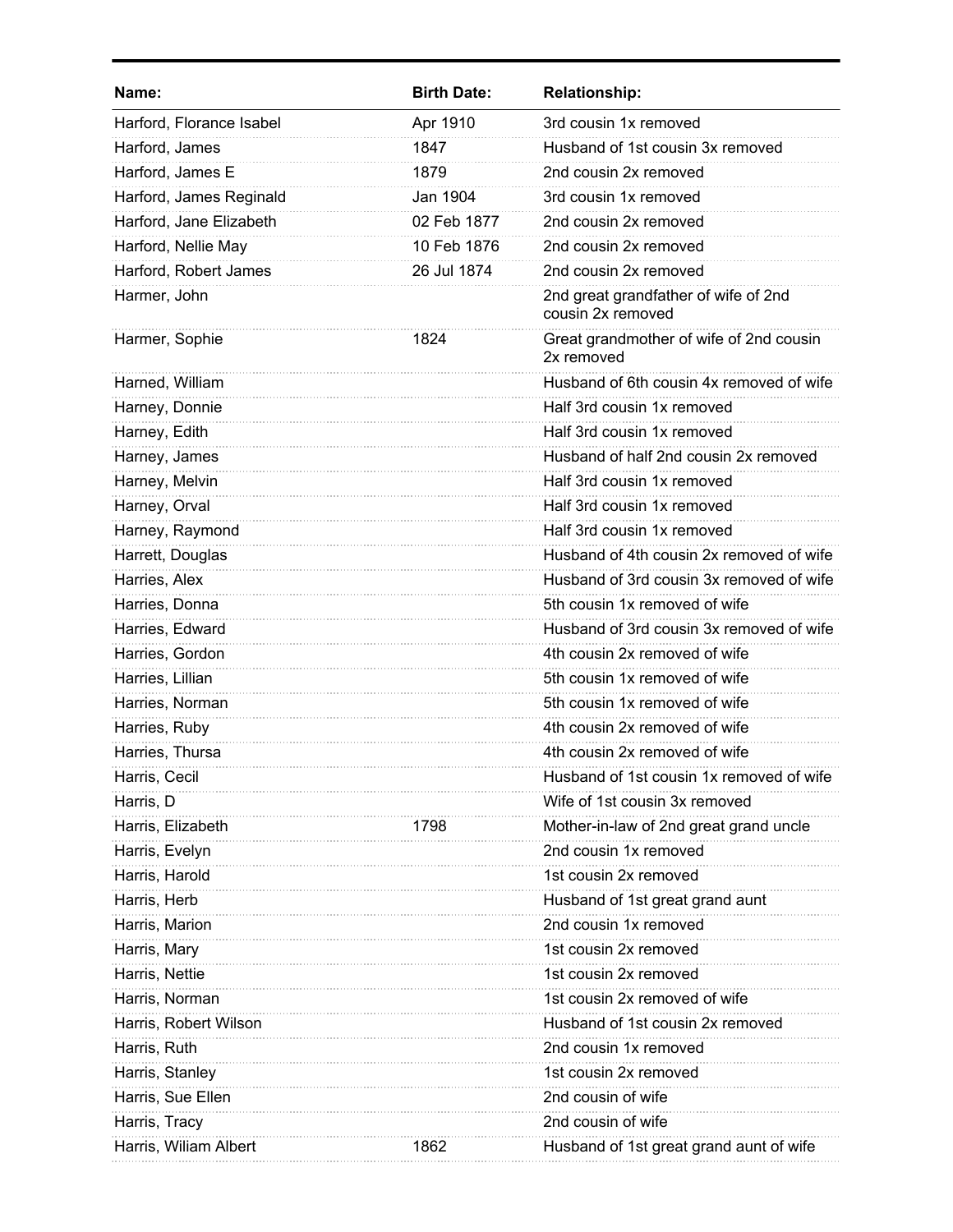| Name:                     | <b>Birth Date:</b> | <b>Relationship:</b>                                                        |
|---------------------------|--------------------|-----------------------------------------------------------------------------|
| Harrison, Archie          |                    | 2nd cousin 2x removed                                                       |
| Harrison, Christopher     | 10 Jul 1814        | Father-in-law of brother-in-law of 1st great<br>grand uncle                 |
| Harrison, Dora            |                    | 2nd cousin 2x removed                                                       |
| Harrison, E               |                    | Husband of 1st cousin 2x removed                                            |
| Harrison, Edna            |                    | 2nd cousin 2x removed                                                       |
| Harrison, George          |                    | Husband of 1st cousin 3x removed                                            |
| Harrison, George          | 1862               | Brother-in-law of brother-in-law of 1st<br>great grand uncle                |
| Harrison, Gertrude        |                    | 2nd cousin 1x removed                                                       |
| Harrison, Harold          |                    | 2nd cousin 1x removed                                                       |
| Harrison, Isabella        |                    | Paternal grandmother of wife of brother-in-<br>law of 1st great grand uncle |
| Harrison, Isabella Ellen  | 1847               | Sister-in-law of brother-in-law of 1st great<br>grand uncle                 |
| Harrison, Mary            | 1857               | Sister-in-law of brother-in-law of 1st great<br>grand uncle                 |
| Harrison, Matthew         | 1849               | Brother-in-law of brother-in-law of 1st<br>great grand uncle                |
| Harrison, Minnie          |                    | 2nd cousin 2x removed                                                       |
| Harrison, Robert Newton   | 1860               | Brother-in-law of brother-in-law of 1st<br>great grand uncle                |
| Harrison, Sarah Jane      | 13 Jun 1853        | Wife of brother-in-law of 1st great grand<br>uncle                          |
| Harrison, Thomas Shaw     | 1855               | Brother-in-law of brother-in-law of 1st<br>great grand uncle                |
| Harrison, William         |                    | Paternal grandfather of wife of brother-in-<br>law of 1st great grand uncle |
| Harrison, William         | 1859               | Brother-in-law of brother-in-law of 1st<br>great grand uncle                |
| Hart, ?                   |                    | 3rd great grandfather                                                       |
| Hart, Catherine           | 1851               | Great grand aunt                                                            |
| Hart, Henry               | 1847               | Great grand uncle                                                           |
| Hart, Jeanett             | 1855               | Great grand aunt                                                            |
| Hart, Maria Jane          | 1841               | Great grand aunt                                                            |
| Hart, Martha              | 1849               | Great grand aunt                                                            |
| Hart, Mary S              | 1853               | Great grandmother                                                           |
| Hart, Melissa             | 1843               | Great grand aunt                                                            |
| Hart, Rebecca Dawn        | 03 Dec 1975        | Wife of 2nd cousin 2x removed                                               |
| Hart, Susan               | 1858               | Great grand aunt                                                            |
| Hart, William             | 1822               | 2nd great grandfather                                                       |
| Hart, William             | 1845               | Great grand uncle                                                           |
| Hastings, Alma Irene      | 04 Jul 1899        | 3rd cousin 2x removed                                                       |
| Hastings, Anita Margareta | 04 Aug 1903        | 3rd cousin 2x removed                                                       |
| Hastings, Eliza           | 1826               | Wife of 3rd great grand uncle                                               |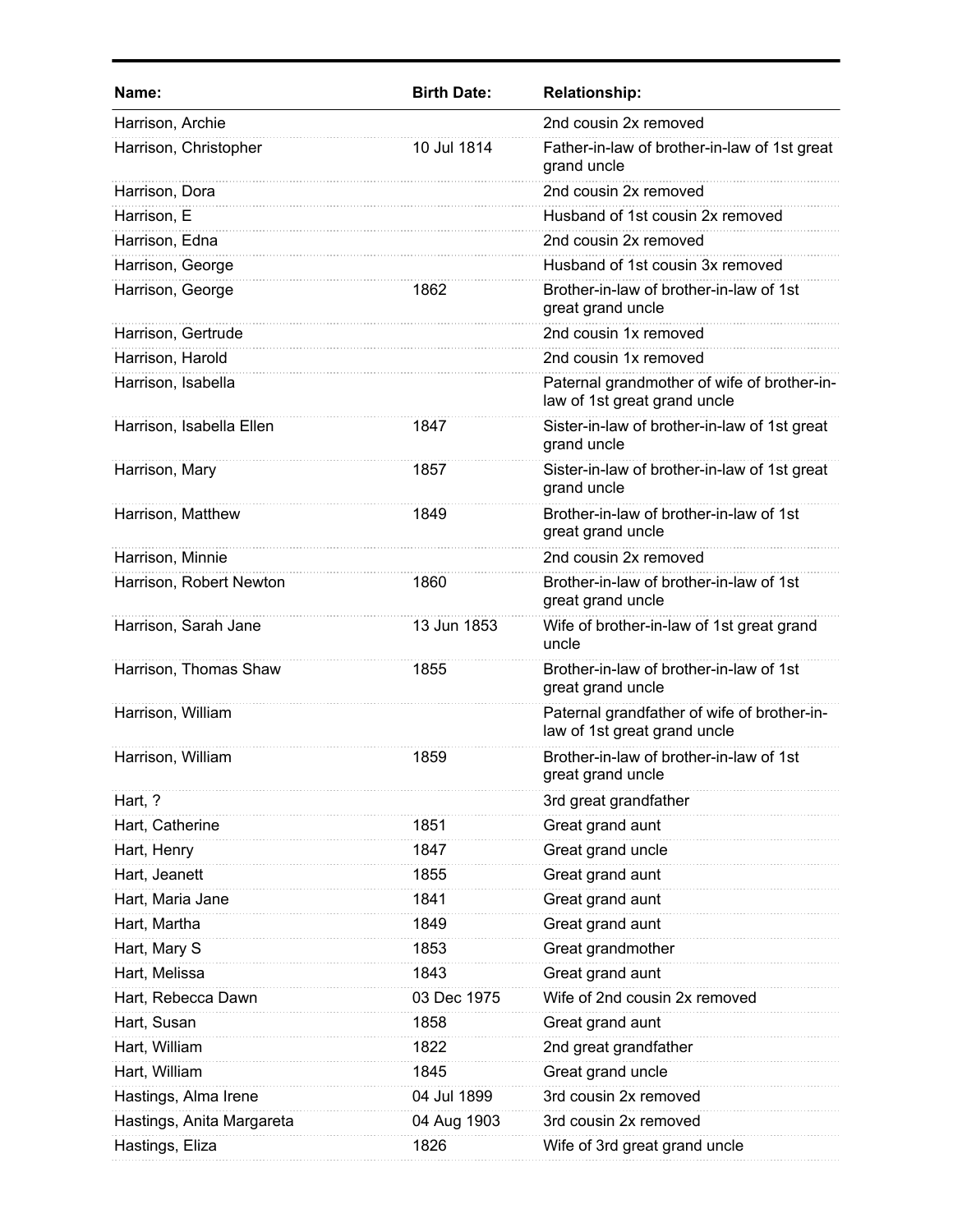| Name:                    | <b>Birth Date:</b> | <b>Relationship:</b>                     |
|--------------------------|--------------------|------------------------------------------|
| Hastings, Ernest Newell  | 14 Feb 1899        | 3rd cousin 2x removed                    |
| Hastings, Evelyn May     | 06 Jul 1901        | 3rd cousin 2x removed                    |
| Hastings, Irene          | 02 Apr 1902        | 3rd cousin 2x removed                    |
| Hastings, Isaac James    | 20 Jan 1865        | 2nd cousin 3x removed                    |
| Hastings, Jack Howard    | 1914               | 3rd cousin 2x removed                    |
| Hastings, Jane           | 14 Jan 1879        | 2nd cousin 3x removed                    |
| Hastings, John Robert    | 10 Feb 1872        | 2nd cousin 3x removed                    |
| Hastings, Joseph         | 1829               | Husband of 1st cousin 4x removed         |
| Hastings, Leila          | 21 Oct 1907        | 3rd cousin 2x removed                    |
| Hastings, Margarette Ann | 26 Apr 1868        | 2nd cousin 3x removed                    |
| Hastings, Melvin King    | 08 Jul 1907        | 3rd cousin 2x removed                    |
| Hastings, Reta Mary      | 03 Jul 1903        | 3rd cousin 2x removed                    |
| Hastings, Russell Borden | 02 Apr 1905        | 3rd cousin 2x removed                    |
| Hathaway, Mira           |                    | Wife of 3rd cousin 3x removed of wife    |
| Hawkins, C               |                    | Husband of 3rd cousin 1x removed         |
| Hawkins, Leonard         |                    | 4th cousin                               |
| Hawley, Albert           |                    | 3rd cousin 3x removed of wife            |
| Hawley, Alex             |                    | 3rd cousin 3x removed of wife            |
| Hawley, Bertie           |                    | 2nd cousin 4x removed of wife            |
| Hawley, Daniel           |                    | 3rd cousin 3x removed of wife            |
| Hawley, Daniel           |                    | Husband of 1st cousin 5x removed of wife |
| Hawley, Eva              |                    | 3rd cousin 3x removed of wife            |
| Hawley, George           |                    | 2nd cousin 4x removed of wife            |
| Hawley, James            |                    | 3rd cousin 3x removed of wife            |
| Hawley, Jannett          |                    | 2nd cousin 4x removed of wife            |
| Hawley, Jeanette         |                    | 3rd cousin 3x removed of wife            |
| Hawley, Jesse            |                    | 2nd cousin 4x removed of wife            |
| Hawley, Joseph           |                    | 2nd cousin 4x removed of wife            |
| Hawley, Joseph           |                    | 3rd cousin 3x removed of wife            |
| Hawley, Leaman           |                    | 3rd cousin 3x removed of wife            |
| Hawley, Sarah            |                    | 2nd cousin 4x removed of wife            |
| Hawley, Susan            |                    | 2nd cousin 4x removed of wife            |
| Hawley, Susie            |                    | 3rd cousin 3x removed of wife            |
| Hawley, Tryphena         |                    | 3rd cousin 3x removed of wife            |
| Hawley, Zedic            |                    | 2nd cousin 4x removed of wife            |
| Haycock, Brandon         | 12 Apr 1989        | 1st cousin 2x removed                    |
| Haycock, Judy            | 23 Sep 1951        | 1st cousin 1x removed                    |
| Haycock, Mark            | 17 Mar 1957        | 1st cousin 1x removed                    |
| Haycock, Matthew         | 02 Jun 1986        | 1st cousin 2x removed                    |
| Haycock, Mervin          | 17 May 1924        | Husband of 1st cousin                    |
| Hayes, Jason Lee         | 27 Apr 1975        | Husband of 1st cousin 1x removed         |
| Hayes, Kennedy Dawn      | 16 May 2000        | 1st cousin 2x removed                    |
| Hayes, Lydia             |                    | Wife of 4th great grand uncle of wife    |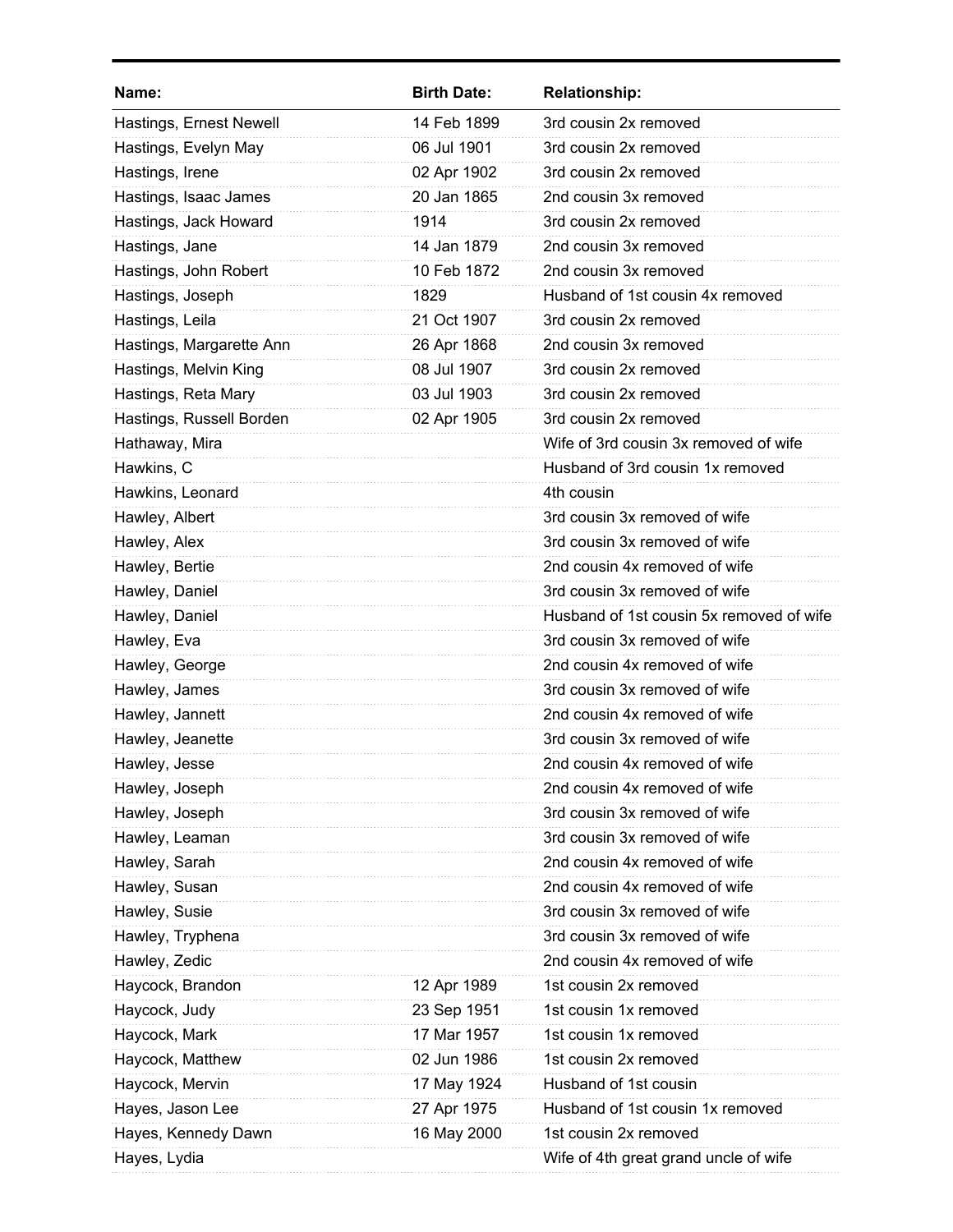| Name:                         | <b>Birth Date:</b> | <b>Relationship:</b>                                                  |
|-------------------------------|--------------------|-----------------------------------------------------------------------|
| Hayes, Vanndemier Tyler       | 2006               | 1st cousin 2x removed                                                 |
| Hayes, Warner William Leonard | 2002               | 1st cousin 2x removed                                                 |
| Hayman, Thomas                |                    | Husband of 5th cousin 1x removed                                      |
| Haynes, Dennison              |                    | Husband of 5th cousin 5x removed of wife                              |
| Haynes, Dennison J            |                    | 6th cousin 4x removed of wife                                         |
| Haynes, Fanny                 |                    | Wife of 1st cousin 5x removed of wife                                 |
| Haynes, Gideon C              |                    | 6th cousin 4x removed of wife                                         |
| Haynes, Gideon C              |                    | 6th cousin 4x removed of wife                                         |
| Haynes, Henry A               |                    | 6th cousin 4x removed of wife                                         |
| Haynes, James H               |                    | 6th cousin 4x removed of wife                                         |
| Haynes, Leonard               |                    | 6th cousin 4x removed of wife                                         |
| Haynes, Mary R                |                    | 6th cousin 4x removed of wife                                         |
| Haynes, Mercy L               |                    | 6th cousin 4x removed of wife                                         |
| Haynes, Sarah R               |                    | 6th cousin 4x removed of wife                                         |
| Haynes, William J             |                    | 6th cousin 4x removed of wife                                         |
| Heard, Barry Edward           |                    | Husband of 5th cousin 1x removed                                      |
| Heard, Heather                |                    | 5th cousin 2x removed                                                 |
| Heaslip, J                    |                    | Husband of niece of wife of uncle                                     |
| Hebden, William               |                    | 10th great grandfather                                                |
| HEBDEN, Mary                  | 1635               | 8th great grandmother                                                 |
| Heffren, Tom                  |                    | Husband of grand niece of husband of 4th<br>cousin 2x removed of wife |
| Helen                         |                    | Wife of 2nd cousin                                                    |
| Henson, Betty                 |                    | Mother-in-law of 1st cousin                                           |
| Hepburn, Gloria Jean          | 28 Dec 1944        | Wife of 3rd cousin                                                    |
| Hepinstall, Bertha            |                    | Wife of half 2nd cousin 2x removed                                    |
| Herbert, Anna Elizabeth       | 25 Mar 1836        | 2nd great grandmother                                                 |
| Herbert, Henry                |                    | 2nd great grand uncle                                                 |
| Herbert, Henry                | 1814               | 3rd great grandfather                                                 |
| Herman, Beverly Eugene        |                    | 5th cousin                                                            |
| Herman, Cindy Ann             |                    | 5th cousin 1x removed                                                 |
| Herman, David James           |                    | 5th cousin 1x removed                                                 |
| Herman, James Beverly         |                    | Husband of 4th cousin 1x removed                                      |
| Herman, Marilyn Margaret      |                    | 5th cousin                                                            |
| Herman, Walter Burton         |                    | Husband of 3rd cousin 3x removed of wife                              |
| Hersey, Caleb                 |                    | Husband of 6th cousin 4x removed of wife                              |
| Hersey, Ezra                  |                    | Husband of 6th cousin 4x removed of wife                              |
| Hersey, Mary                  |                    | Wife of 5th cousin 5x removed of wife                                 |
| Hetherington, Jerry           |                    | Husband of 2nd cousin of wife                                         |
| Hetherington, Leo Bert        |                    | Husband of 4th cousin 1x removed                                      |
| Hetherington, Lorie           | 04 Aug 1970        | 2nd cousin 1x removed of wife                                         |
| Hewitt, George                |                    | Husband of 1st great grand aunt of wife                               |
| Hewitt, Raymond               |                    | 1st cousin 2x removed of wife                                         |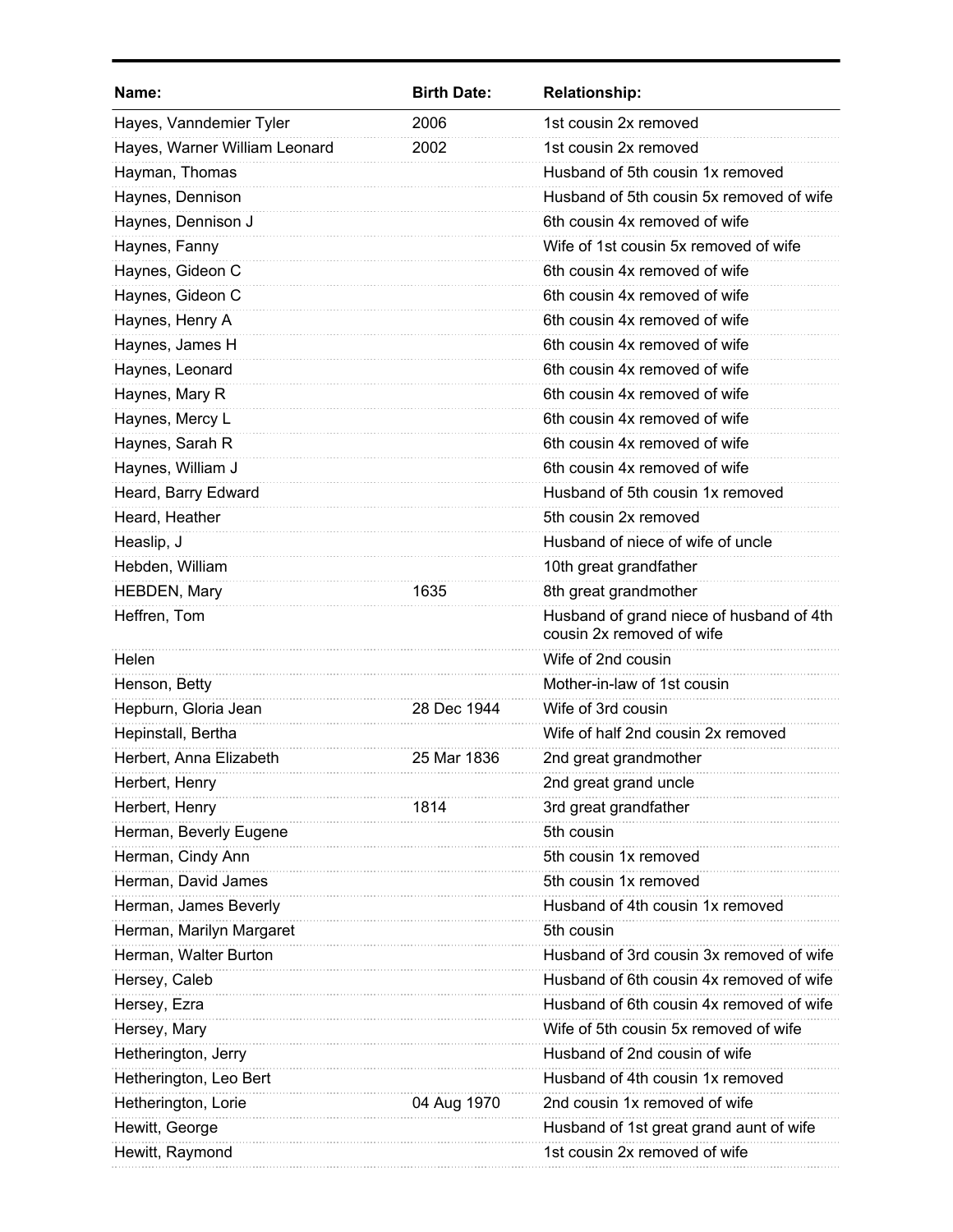| Name:                   | <b>Birth Date:</b> | <b>Relationship:</b>                                                  |
|-------------------------|--------------------|-----------------------------------------------------------------------|
| Hewitt, Thelma          |                    | 1st cousin 2x removed of wife                                         |
| Hicks, ?                |                    | 3rd great grandfather                                                 |
| Hicks, Sarah            |                    | 2nd great grandmother                                                 |
| Hide, Betty June        | 16 Sep 1938        | 2nd cousin                                                            |
| Hide, Charlene Ruth     | 30 Dec 1960        | 2nd cousin 1x removed                                                 |
| Hide, Cheryl Lenore     | 12 Dec 1962        | 2nd cousin 1x removed                                                 |
| Hide, Denise Marguerite | 29 Sep 1966        | 2nd cousin 1x removed                                                 |
| Hide, Dennis Kirk       | 06 Nov 1969        | 2nd cousin 1x removed                                                 |
| Hide, Doretha Ann       | 21 Aug 1968        | 2nd cousin 1x removed                                                 |
| Hide, Frederick Newman  | 15 Mar 1901        | Husband of 1st cousin 1x removed                                      |
| Hide, Harold James      | 17 Aug 1927        | 2nd cousin                                                            |
| Hide, Jill Michelle     | 29 Jun 1966        | 2nd cousin 1x removed                                                 |
| Hide, John              |                    | Father-in-law of 1st cousin 1x removed                                |
| Hide, John Frederick    | 27 Sep 1925        | 2nd cousin                                                            |
| Hide, Lu Ann Marie      | 30 Nov 1953        | 2nd cousin 1x removed                                                 |
| Hide, Margaret Lillian  | 18 Dec 1923        | 2nd cousin                                                            |
| Higham, Hannah          | 1876               | Mother-in-law of 1st cousin of wife of 2nd<br>cousin 2x removed       |
| Hill, Almeda            |                    | Wife of 2nd cousin 4x removed of wife                                 |
| Hill, Alvin             |                    | Husband of 4th cousin 2x removed of wife                              |
| Hill, Darlene           |                    | 5th cousin 1x removed of wife                                         |
| Hill, David             |                    | 5th cousin 1x removed of wife                                         |
| Hill, Doris Vera        |                    | Wife of 5th cousin                                                    |
| Hill, Patricia Anne     |                    | 5th cousin 1x removed of wife                                         |
| Hill, Paul              |                    | 5th cousin 1x removed of wife                                         |
| Hill, Sadie             |                    | Wife of 1st great grand uncle                                         |
| Hill, William           |                    | Husband of 2nd cousin 4x removed of<br>wife                           |
| Hillman, Christina A    | 1859               | Wife of 1st cousin 3x removed                                         |
| Hine, ?                 |                    | 3rd cousin 3x removed                                                 |
| Hine, ?                 |                    | 3rd cousin 3x removed                                                 |
| Hine, ?                 |                    | Husband of 3rd cousin 2x removed                                      |
| Hine, ?                 |                    | 3rd cousin 3x removed                                                 |
| Hoare, Leslie           |                    | Husband of wife of 1st cousin 1x removed                              |
| Hoare, Lucy Alice       |                    | Paternal grandmother of husband of 4th<br>cousin 2x removed of wife   |
| Hodgins, Honoria        |                    | 3rd cousin 1x removed                                                 |
| Hodgins, J              |                    | Husband of 2nd cousin 2x removed                                      |
| Hodgins, John           |                    | 3rd cousin 1x removed                                                 |
| Hodgins, Ted            |                    | 3rd cousin 1x removed                                                 |
| Hogg, Alice             |                    | Wife of 2nd cousin 1x removed                                         |
| Holcomb, Evalena        |                    | Wife of 2nd cousin 3x removed of wife                                 |
| Holditch, Arthur        |                    | Uncle of husband of sister-in-law of 4th<br>cousin 2x removed of wife |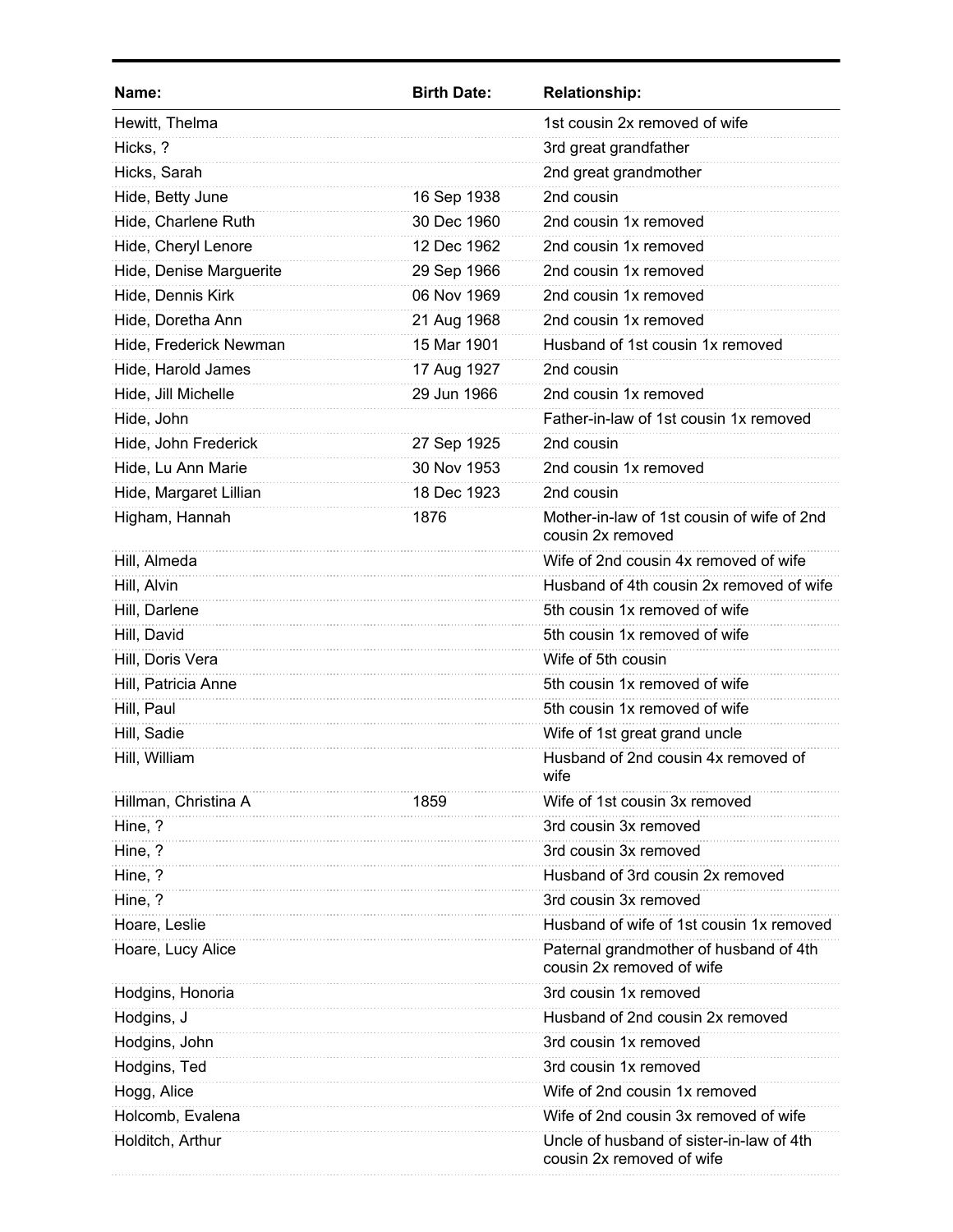| Name:                   | <b>Birth Date:</b> | <b>Relationship:</b>                                                                  |
|-------------------------|--------------------|---------------------------------------------------------------------------------------|
| Holditch, Cecil         |                    | Uncle of husband of sister-in-law of 4th<br>cousin 2x removed of wife                 |
| Holditch, Don           |                    | Husband of sister-in-law of 4th cousin 2x<br>removed of wife                          |
| Holditch, Douane        |                    | Husband of sister-in-law of uncle of<br>husband of sister-in-law                      |
| Holditch, Douanne Dixon |                    | Father-in-law of sister-in-law of 4th cousin<br>2x removed of wife                    |
| Holditch, George        |                    | Uncle of husband of sister-in-law of 4th<br>cousin 2x removed of wife                 |
| Holditch, Harold        |                    | Uncle of husband of sister-in-law of 4th<br>cousin 2x removed of wife                 |
| Holditch, Henry         |                    | Paternal grandfather of husband of sister-<br>in-law of 4th cousin 2x removed of wife |
| Holditch, Muriel        |                    | Sister-in-law of sister-in-law of 4th cousin<br>2x removed of wife                    |
| Holliday, Mary Ann      | 1818               | Paternal grandmother of wife of 2nd<br>cousin 3x removed                              |
| Hollihan, Darran        |                    | Husband of 1st cousin 1x removed                                                      |
| Hollihan, Hailie        |                    | 1st cousin 3x removed                                                                 |
| Hollihan, Jarod         |                    | 1st cousin 2x removed                                                                 |
| Holmes, C               |                    | Husband of 1st cousin 2x removed                                                      |
| Holmes, Joyce           |                    | 2nd cousin 1x removed                                                                 |
| Holmes, Kathaleen       |                    | 2nd cousin 1x removed                                                                 |
| Holmes, Margaret        |                    | Mother-in-law of 1st cousin 2x removed                                                |
| Holmes, Marie           |                    | 2nd cousin 1x removed                                                                 |
| Holmes, Marion          |                    | 2nd cousin 1x removed                                                                 |
| Holmes, Wilma           |                    | 2nd cousin 1x removed                                                                 |
| Holtby, Jean Marguerite |                    | Wife of 5th cousin                                                                    |
| Honsinger, Hazel        |                    | Wife of 4th cousin 2x removed of wife                                                 |
| Honsinger, Mary         | 1816               | Paternal grandmother of wife of 2nd<br>cousin 3x removed                              |
| Hood, Peter Baird       | 1887               | Husband of 3rd cousin 1x removed                                                      |
| Hopkins, Edwin          | 1818               | Father-in-law of 1st cousin 4x removed                                                |
| Hopkins, Salena         | 14 Feb 1845        | Wife of 1st cousin 4x removed                                                         |
| Horton, Annie           |                    | 1st cousin 3x removed                                                                 |
| Horton, Emily A         | 1847               | Wife of brother-in-law of great grandfather                                           |
| Horton, John            |                    | 1st cousin 3x removed                                                                 |
| Horton, William         |                    | Husband of 2nd great grand aunt                                                       |
| Horton, William         |                    | Father-in-law of brother-in-law of great<br>grandfather                               |
| Hoshal, David           |                    | 3rd cousin of wife                                                                    |
| Hoshal, Robert          |                    | Husband of 2nd cousin 1x removed of<br>wife                                           |
| Hoskins, Albert Edwin   |                    | 2nd cousin 2x removed                                                                 |
|                         |                    |                                                                                       |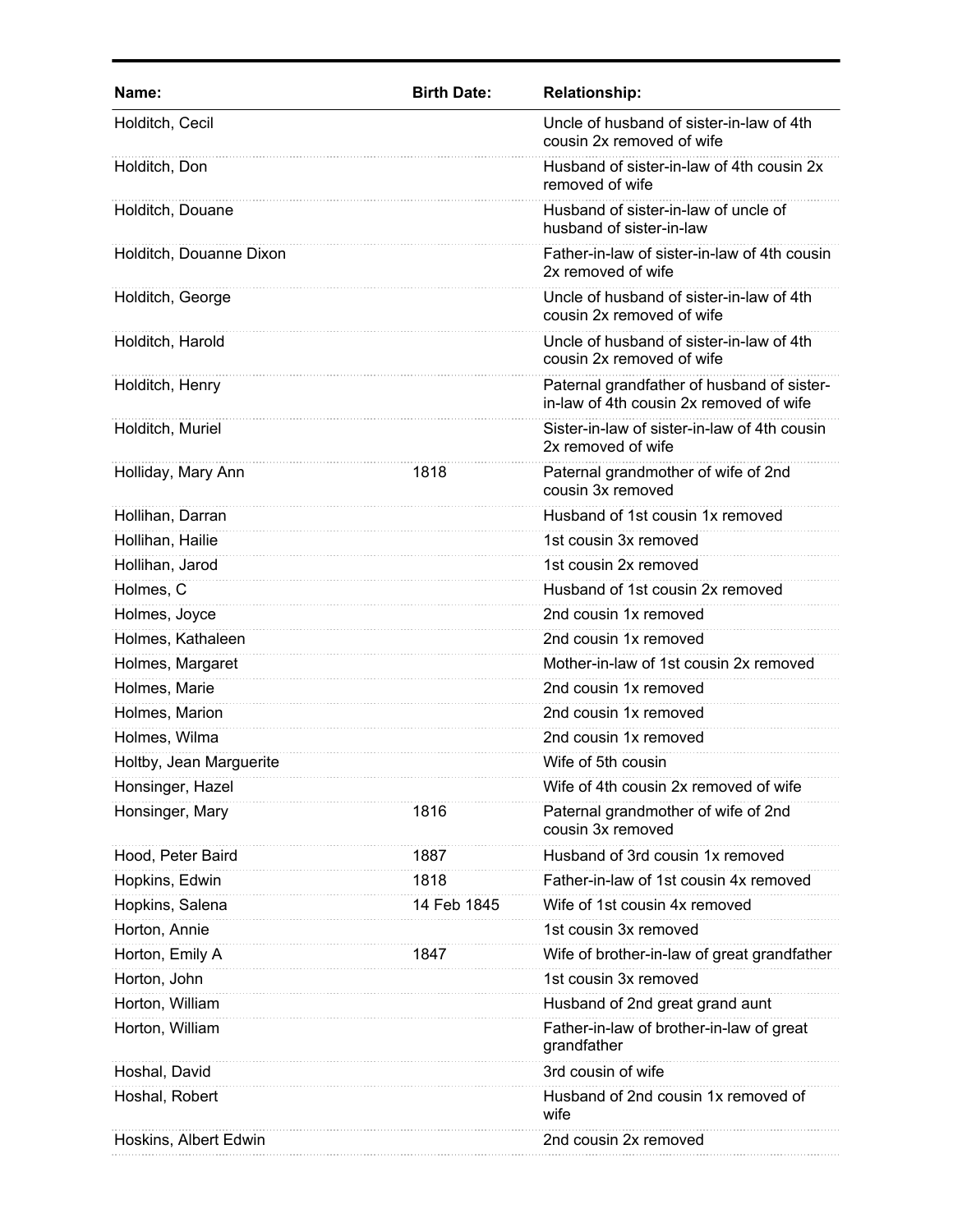| Name:                      | <b>Birth Date:</b> | <b>Relationship:</b>                                                 |
|----------------------------|--------------------|----------------------------------------------------------------------|
| Hoskins, Albert Edwin      | 1849               | Spouse of 1st cousin 3x removed                                      |
| Hoskins, Alice G           |                    | 2nd cousin 2x removed                                                |
| Hoskins, Charles T         | 1883               | 2nd cousin 2x removed                                                |
| Hoskins, Edwin B           |                    | 2nd cousin 2x removed                                                |
| Hoskins, Rebecca P         |                    | 2nd cousin 2x removed                                                |
| Hosner, Ida May            |                    | Wife of brother-in-law of uncle                                      |
| Hotchkiss, Emma Jane       | 09 Apr 1852        | 2nd great grandmother of wife                                        |
| Hotchkiss, John            | 1818               | 3rd great grandfather of wife                                        |
| Houlden, Elsie May         |                    | Wife of 2nd cousin 1x removed                                        |
| Houlton, Elizabeth         |                    | Wife of 1st cousin 2x removed                                        |
| House, Mary                |                    | Wife of 2nd great grand uncle of wife                                |
| Howard, Kitchener Randal   | 06 Oct 1984        | 1st cousin 2x removed                                                |
| Howard, Kitchener Sheldon  | 20 Jun 1956        | Husband of 1st cousin 1x removed                                     |
| Howard, Sebastien Standley | 24 Mar 1988        | 1st cousin 2x removed                                                |
| Howard, Susan              | 1828               | Maternal grandmother of wife of 2nd<br>cousin 2x removed             |
| Howat, Lori                |                    | Wife of 1st cousin 1x removed                                        |
| Howe, ?                    |                    | Husband of sister-in-law of uncle                                    |
| Howe, Clarence Clifton     | 20 Jul 1903        | Husband of 3rd cousin 2x removed                                     |
| Howe, Joan                 | 01 Aug 1950        | Wife of 1st cousin                                                   |
| Howe, Mary Jean            |                    | Wife of husband of sister-in-law of 4th<br>cousin 2x removed of wife |
| Howey, Doug                |                    | 4th cousin 2x removed of wife                                        |
| Howey, Gerald              |                    | 4th cousin 2x removed of wife                                        |
| Howey, Phyllis             |                    | 4th cousin 2x removed of wife                                        |
| Howey, Sam                 |                    | Husband of 3rd cousin 3x removed of wife                             |
| Howick, Eva Mae            |                    | Mother-in-law of uncle of husband of sister<br>-in-law               |
| Howick, Grace A            | 1897               | Sister-in-law of 1st cousin 1x removed                               |
| Howick, John E             | Jun 1864           | Father-in-law of 1st cousin 1x removed                               |
| Howick, Myrtle Hattie May  | 24 Dec 1893        | Wife of 1st cousin 1x removed                                        |
| Hoyt, ?                    |                    | Wife of 3rd cousin 1x removed                                        |
| Hudson, ?                  |                    | Husband of 3rd cousin 2x removed                                     |
| Hudson, ?                  |                    | 3rd cousin 3x removed                                                |
| Hudson, ?                  |                    | 3rd cousin 3x removed                                                |
| Hudson, Benjamin           | 17 Feb 2015        | 1st cousin 2x removed of wife                                        |
| Hudson, Brodie             | 22 Jul 1984        | Husband of 1st cousin 1x removed of wife                             |
| Hudson, Maggie Catherine   | 09 Aug 2016        | 1st cousin 2x removed of wife                                        |
| Huffman, ?                 |                    | Husband of grand aunt of wife of 1st<br>cousin 1x removed of wife    |
| Hughes, Bernard            |                    | Husband of 1st cousin 2x removed                                     |
| Hughes, Catherine          |                    | 2nd cousin 1x removed                                                |
| Hughes, Mary Jane          |                    | 2nd cousin 1x removed                                                |
| Hugill, Annie              |                    | Wife of 1st great grand uncle                                        |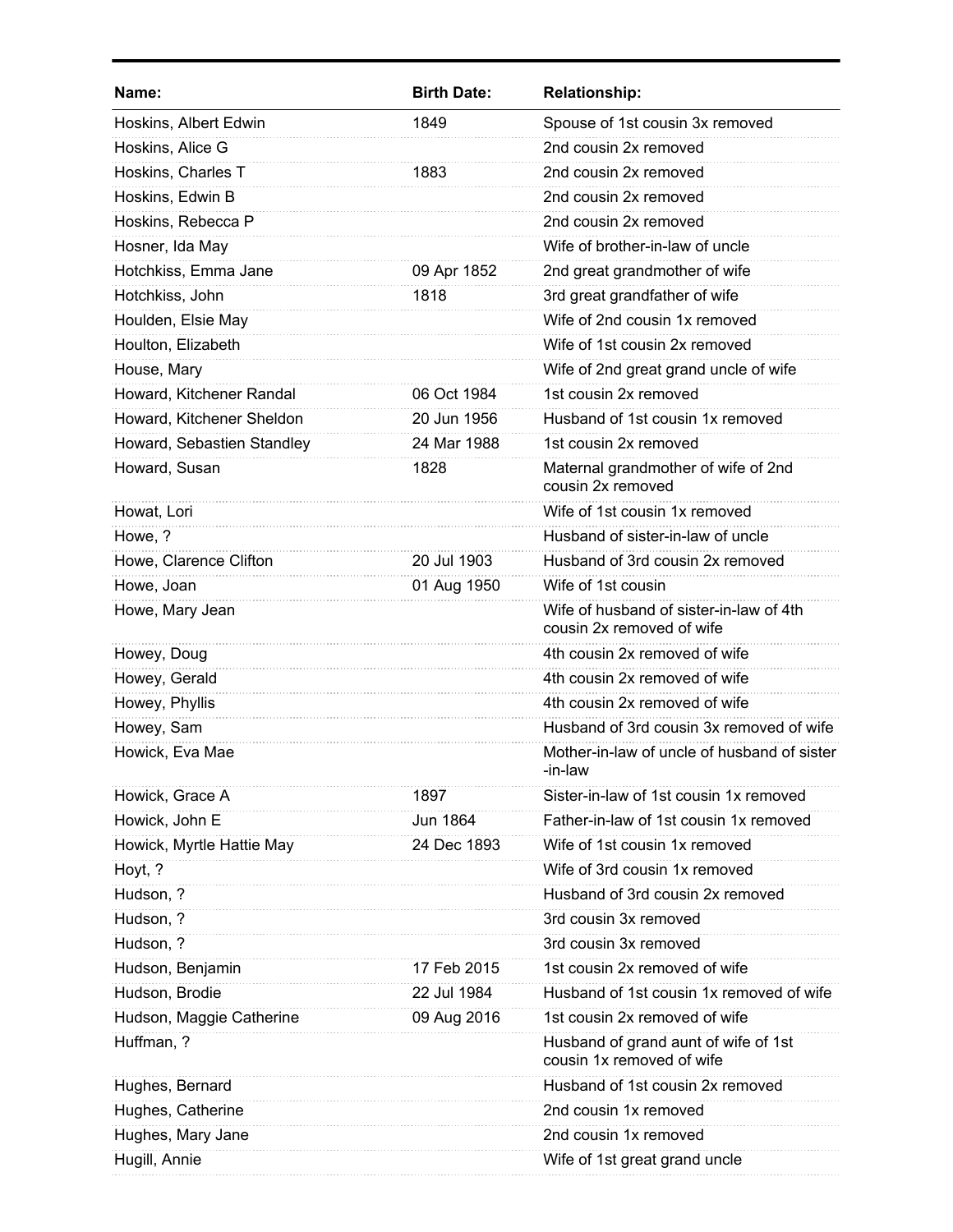| Name:                   | <b>Birth Date:</b> | <b>Relationship:</b>                                                              |
|-------------------------|--------------------|-----------------------------------------------------------------------------------|
| Hulley, Aaron           |                    | Father-in-law of 3rd cousin 1x removed                                            |
| Hulley, Gordon Oliver   | 07 Nov 1885        | Husband of 3rd cousin 1x removed                                                  |
| Humphrey, Chris         |                    | Husband of 5th cousin 1x removed                                                  |
| Humphries, Danny        |                    | 5th cousin 2x removed                                                             |
| Humphries, Joey         |                    | 5th cousin 2x removed                                                             |
| Humphries, Mike         |                    | Husband of 5th cousin 1x removed                                                  |
| Hunt, ?                 |                    | 5th cousin 1x removed of wife                                                     |
| Hunt, ?                 |                    | 5th cousin 1x removed of wife                                                     |
| Hunt, Douglas           |                    | Husband of 4th cousin 2x removed of wife                                          |
| Hunt, Harriet           |                    | Wife of 1st cousin 5x removed of wife                                             |
| Hunter, Agnes           | 1900               | 2nd cousin                                                                        |
| Hunter, Arthur W        | 1896               | 2nd cousin                                                                        |
| Hunter, Cecil           |                    | Stepson of grand aunt                                                             |
| Hunter, Dorothy Irene   |                    | Mother-in-law of 5th cousin                                                       |
| Hunter, Edith           | 1893               | 2nd cousin                                                                        |
| Hunter, James Ernest    |                    | Husband of grand aunt                                                             |
| Hunter, Nora            |                    | Stepdaughter of grand aunt                                                        |
| Hunter, Nora            | 1899               | 2nd cousin                                                                        |
| Hunter, Thomas          |                    | Husband of 1st cousin 1x removed                                                  |
| Hunter, William         | 1867               | Husband of 1st cousin 1x removed                                                  |
| Hurd, Emma S            |                    | Wife of 6th cousin 4x removed of wife                                             |
| Husser, Marilyn         |                    | Wife of 5th cousin 1x removed of wife                                             |
| Huston, Anne            |                    | Wife of stepson of aunt                                                           |
| Hutchinson, Elizabeth   | 1772               | 3rd great grandmother                                                             |
| Hutchinson, Mary        | 1801               | Mother-in-law of 1st great grand uncle                                            |
| Hutchinson, Richard     | 1740               | 4th great grandfather                                                             |
| Hyde, Della             | Apr 1877           | 1st cousin of wife of 2nd cousin 2x<br>removed                                    |
| Hyde, Hiram             | Mar 1846           | Husband of aunt of wife of 2nd cousin 2x<br>removed                               |
| Hyde, Hiram             | Feb 1882           | 1st cousin of wife of 2nd cousin 2x<br>removed                                    |
| Hyde, Jane M            | 1859               | Mother-in-law of 2nd cousin 3x removed                                            |
| Iddon, Alice            | 1843               | Paternal grandmother of husband of 1st<br>cousin of wife of 2nd cousin 2x removed |
| Ilott, Kimberley Jordan | 01 Sep 1989        | 1st cousin 2x removed                                                             |
| Ilott, Lindsay Taylor   | 13 Aug 1986        | 1st cousin 2x removed                                                             |
| Ilott, William Craig    |                    | Husband of 1st cousin 1x removed                                                  |
| Imeson, Albert          |                    | Husband of sister-in-law of uncle                                                 |
| Ingram, Cheryl Lynn     | 26 Mar 1962        | 6th cousin of wife                                                                |
| Ingram, Donald W        |                    | 5th cousin 1x removed of wife                                                     |
| Ingram, Foley W         |                    | Husband of 4th cousin 2x removed of wife                                          |
| Ion, Marilyn            |                    | Wife of 1st cousin 1x removed of wife                                             |
| IreneTaylor, Marion     | 1919               | 2nd cousin                                                                        |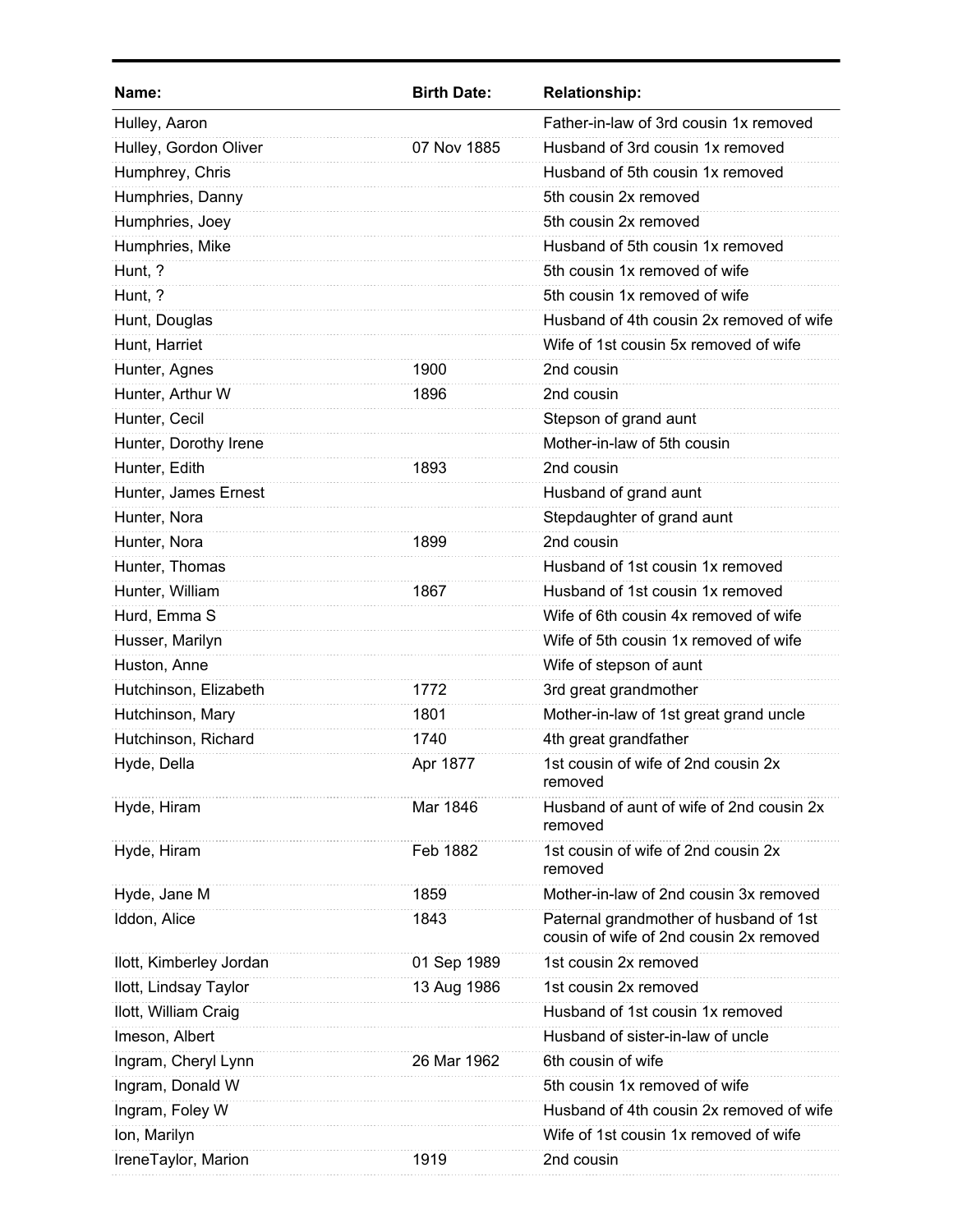| Name:                        | <b>Birth Date:</b> | <b>Relationship:</b>                                          |
|------------------------------|--------------------|---------------------------------------------------------------|
| Irey, ?                      |                    | 1st cousin of wife of half 2nd cousin 1x<br>removed           |
| Irey, ?                      |                    | 1st cousin of wife of half 2nd cousin 1x<br>removed           |
| Irey, ?                      |                    | Father-in-law of half 2nd cousin 1x<br>removed                |
| Irey, ?                      |                    | 1st cousin of wife of half 2nd cousin 1x<br>removed           |
| Irey, ?                      |                    | Sister-in-law of half 2nd cousin 1x<br>removed                |
| Irey, ?                      |                    | 1st cousin of wife of half 2nd cousin 1x<br>removed           |
| Irey, ?                      |                    | 1st cousin of wife of half 2nd cousin 1x<br>removed           |
| Irey, Brenda                 |                    | Wife of half 2nd cousin 1x removed                            |
| Irey, Garth D                | 19 Apr 1917        | Uncle of wife of half 2nd cousin 1x<br>removed                |
| Irey, Joe Niel               | 27 Feb 1916        | Uncle of wife of half 2nd cousin 1x<br>removed                |
| Irey, Lester Dale            | 21 May 1891        | Paternal grandfather of wife of half 2nd<br>cousin 1x removed |
| Irey, Lewis J                | Aug 1864           | Great grandfather of wife of half 2nd<br>cousin 1x removed    |
| Irey, Mary Elizabeth         | 03 Dec 1946        | 1st cousin of wife of half 2nd cousin 1x<br>removed           |
| Irey, Michael Lester         | 18 Sep 1958        | Brother-in-law of half 2nd cousin 1x<br>removed               |
| Irey, Nellie Viola           | 17 Sep 1887        | Grand aunt of wife of half 2nd cousin 1x<br>removed           |
| Irey, Pearl                  | 1889               | Grand aunt of wife of half 2nd cousin 1x<br>removed           |
| Irwin, ?                     |                    | Father-in-law of aunt of wife                                 |
| Irwin, Amanda Dee            | 14 Mar 1980        | 1st cousin 1x removed of wife                                 |
| Irwin, Belinda Denise        | 17 Oct 1956        | 1st cousin of wife                                            |
| Irwin, Bianca Dixie Edith    | 29 Jan 1958        | 1st cousin of wife                                            |
| Irwin, Bobbi Danielle Sylvia | 10 Oct 1960        | 1st cousin of wife                                            |
| Irwin, Bradley Donald        | 16 Aug 1954        | 1st cousin of wife                                            |
| Irwin, Bryan                 | 30 Mar 1981        | 1st cousin 2x removed                                         |
| Irwin, Chad Richard Raymond  | 07 Jul 1980        | 1st cousin 1x removed of wife                                 |
| Irwin, Donald Raymond        | 15 Feb 1933        | Husband of aunt of wife                                       |
| Irwin, Jim                   |                    | Brother-in-law of aunt of wife                                |
| Irwin, Kailee Mae            | 29 Oct 2003        | 1st cousin 2x removed of wife                                 |
| Irwin, Mackenzie Grace       | 12 Sep 2012        | 1st cousin 2x removed of wife                                 |
| Irwin, Melissa Darlene       | 22 Jun 1976        | 1st cousin 1x removed of wife                                 |
| Irwin, Samantha              | 17 Jun 1982        | 1st cousin 2x removed                                         |
| Ishmaell, Harriet            | 1816               | Mother-in-law of 1st cousin 4x removed                        |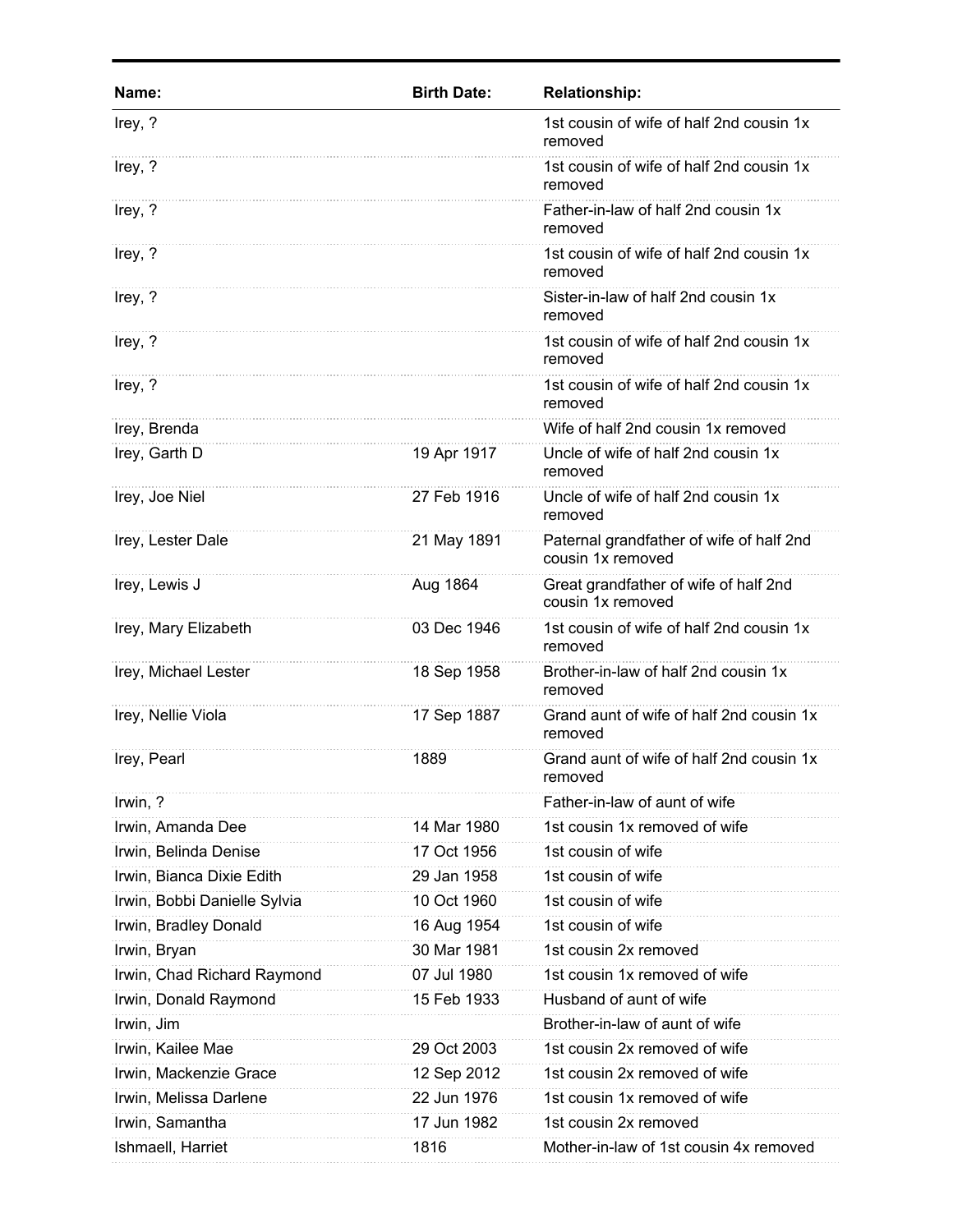| Name:                     | <b>Birth Date:</b> | <b>Relationship:</b>                                     |
|---------------------------|--------------------|----------------------------------------------------------|
| Jackson, Anna             | 11 Apr 1866        | Mother-in-law of 2nd cousin 2x removed                   |
| Jackson, Anna Marie       | 1864               | Wife of 1st cousin 3x removed                            |
| Jackson, Annette          |                    | Aunt of wife of 2nd cousin 2x removed                    |
| Jackson, Brian            |                    | Uncle of wife of 2nd cousin 2x removed                   |
| Jackson, Frank            |                    | Uncle of wife of 2nd cousin 2x removed                   |
| Jackson, Fred             |                    | Uncle of wife of 2nd cousin 2x removed                   |
| Jackson, George Isaac     |                    | Uncle of wife of 2nd cousin 2x removed                   |
| Jackson, Grace            | 1767               | 4th great grandmother                                    |
| Jackson, Hannah           |                    | 3rd great grandmother of wife                            |
| Jackson, Ida              |                    | Aunt of wife of 2nd cousin 2x removed                    |
| Jackson, John             |                    | Husband of 8th great grand aunt of wife                  |
| Jackson, Johnathan        | 1808               | Maternal grandfather of wife of 2nd cousin<br>2x removed |
| Jackson, Kate             | 1861               | Aunt of wife of 2nd cousin 2x removed                    |
| Jackson, Marjorie Lillian |                    | Wife of 4th cousin 1x removed                            |
| Jackson, Samuel           |                    | Husband of 1st cousin 9x removed of wife                 |
| Jackson, Susan Maria      |                    | Aunt of wife of 2nd cousin 2x removed                    |
| Jacques, Jean             |                    | Wife of brother-in-law of uncle                          |
| Jamieson, Donna           |                    | Wife of 4th cousin 1x removed                            |
| Jamieson, Samuel          |                    | Father-in-law of 1st cousin 2x removed                   |
| Jamieson, Sarah           | 1873               | Wife of 1st cousin 2x removed                            |
| Jane                      |                    | Mother-in-law of 1st cousin 2x removed                   |
| Janssen, Brad             |                    | 1st cousin of wife of 1st cousin 2x<br>removed           |
| Janssen, Rob              |                    | 1st cousin of wife of 1st cousin 2x<br>removed           |
| Janssen, Tom              |                    | Husband of aunt of wife of 1st cousin 2x<br>removed      |
| Jarvis, Audrey            | <b>Jul 1936</b>    | Paternal 1st cousin                                      |
| Jarvis, Donna Marie       | 01 Jan 1929        | Paternal 1st cousin                                      |
| Jarvis, Reginald Arthur   | 21 Oct 1900        | Husband of aunt                                          |
| Jarvis, Tom Arthur        |                    | Father-in-law of aunt                                    |
| Jefferson, Sarah          |                    | Wife of 1st cousin 5x removed of wife                    |
| Jenney, ?                 |                    | 1st cousin 1x removed                                    |
| Jenney, ?                 |                    | 3rd great grandfather                                    |
| Jenney, ?                 |                    | 1st cousin 1x removed                                    |
| Jenney, Alma E            | 31 Jul 1898        | Half 1st cousin 1x removed                               |
| Jenney, Asa Donald        | 08 Jan 1910        | Half 1st cousin 1x removed                               |
| Jenney, Asa R             | 1924               | Half 2nd cousin                                          |
| Jenney, Betty Jane        | 1922               | Half 2nd cousin                                          |
| Jenney, Edna              | 20 Jul 1892        | Half 1st cousin 1x removed                               |
| Jenney, Effie             | 04 Oct 1887        | Half 1st cousin 1x removed                               |
| Jenney, Eliza J           | 11 Nov 1880        | Grand aunt                                               |
| Jenney, Emily             | 17 Jan 1891        | Grand aunt                                               |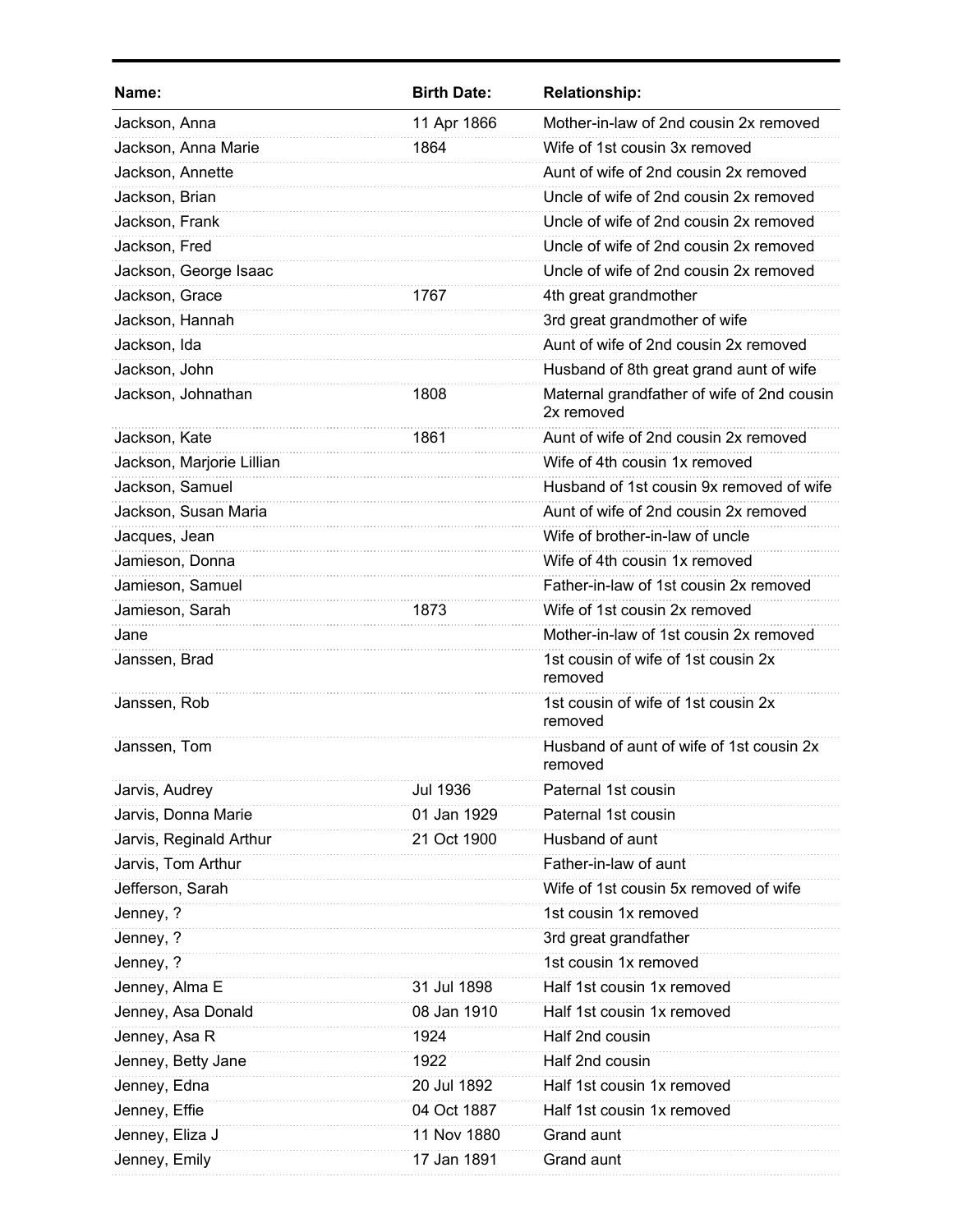| Name:                      | <b>Birth Date:</b> | <b>Relationship:</b>                                                           |
|----------------------------|--------------------|--------------------------------------------------------------------------------|
| Jenney, Frank              | 22 Feb 1886        | Grand uncle                                                                    |
| Jenney, George             | Dec 1869           | Half grand uncle                                                               |
| Jenney, Hazel              | 17 Jun 1905        | Half 1st cousin 1x removed                                                     |
| Jenney, Howard Stanley     | 05 Jun 1915        | 1st cousin 1x removed                                                          |
| Jenney, James Milton       | 01 Mar 1881        | Grand uncle                                                                    |
| Jenney, Janice             | 1936               | Half 2nd cousin                                                                |
| Jenney, John               |                    | 2nd great grandfather                                                          |
| Jenney, John Henry         | 19 Jan 1863        | Half grand uncle                                                               |
| Jenney, Lloyd Roscoe       | 20 Aug 1921        | 1st cousin 1x removed                                                          |
| Jenney, Margaret Ann       | 06 Aug 1882        | Paternal grandmother                                                           |
| Jenney, Martha Maria       | 11 Aug 1868        | Wife of grand uncle                                                            |
| Jenney, Mary J             | 1858               | Half grand aunt                                                                |
| Jenney, Nellie             | 14 Dec 1893        | Grand aunt                                                                     |
| Jenney, Ray Sam            | 09 Aug 1902        | Half 1st cousin 1x removed                                                     |
| Jenney, Ray Sam Jr         | 1935               | Half 2nd cousin                                                                |
| Jenney, Sarah E            | 19 Apr 1860        | Half grand aunt                                                                |
| Jenney, Stanley            | 02 Mar 1890        | Grand uncle                                                                    |
| Jenney, Susan Elizabeth    | 03 Jul 1865        | Half grand aunt                                                                |
| Jenney, William            | 01 Sep 1834        | Great grandfather                                                              |
| Jenney, William A          | 17 Jul 1887        | <b>Grand uncle</b>                                                             |
| Jenney, Zillah             | 10 Sep 1884        | Grand aunt                                                                     |
| Jennings, Olive            |                    | Great grandmother of wife of 2nd cousin<br>2x removed                          |
| Jensen, Brooke             | 2004               | 1st cousin 2x removed                                                          |
| Jensen, David (Taylor)     | 27 Jan 1944        | Paternal 1st cousin                                                            |
| Jensen, Gwendolyn (Taylor) | 16 Apr 1943        | Paternal 1st cousin                                                            |
| Jensen, Logan              | 2001               | 1st cousin 2x removed                                                          |
| Jensen, Michele            | 1974               | 1st cousin 1x removed                                                          |
| Jensen, Nicole             | 1972               | 1st cousin 1x removed                                                          |
| Jensen, Sean               | 1971               | 1st cousin 1x removed                                                          |
| Jervice, Euphan            |                    | 5th great grandmother                                                          |
| Jiggs, Todd                |                    | Husband of sister-in-law of 2nd cousin 1x<br>removed of brother-in-law         |
| Joan                       |                    | Wife of brother-in-law of niece of husband<br>of 4th cousin 2x removed of wife |
| Johnson, ?                 |                    | 3rd cousin 1x removed                                                          |
| Johnson, ?                 |                    | 3rd cousin 1x removed                                                          |
| Johnson, ?                 |                    | 3rd cousin 1x removed                                                          |
| Johnson, A Joseph          |                    | 1st cousin 4x removed                                                          |
| Johnson, Abigail           |                    | Wife of 6th cousin 4x removed of wife                                          |
| Johnson, Allen             | 04 May 1928        | Paternal 1st cousin                                                            |
| Johnson, Ann               | 1844               | 1st cousin 3x removed                                                          |
| Johnson, Cannon Emerson    | 03 Jul 1897        | Brother-in-law of aunt                                                         |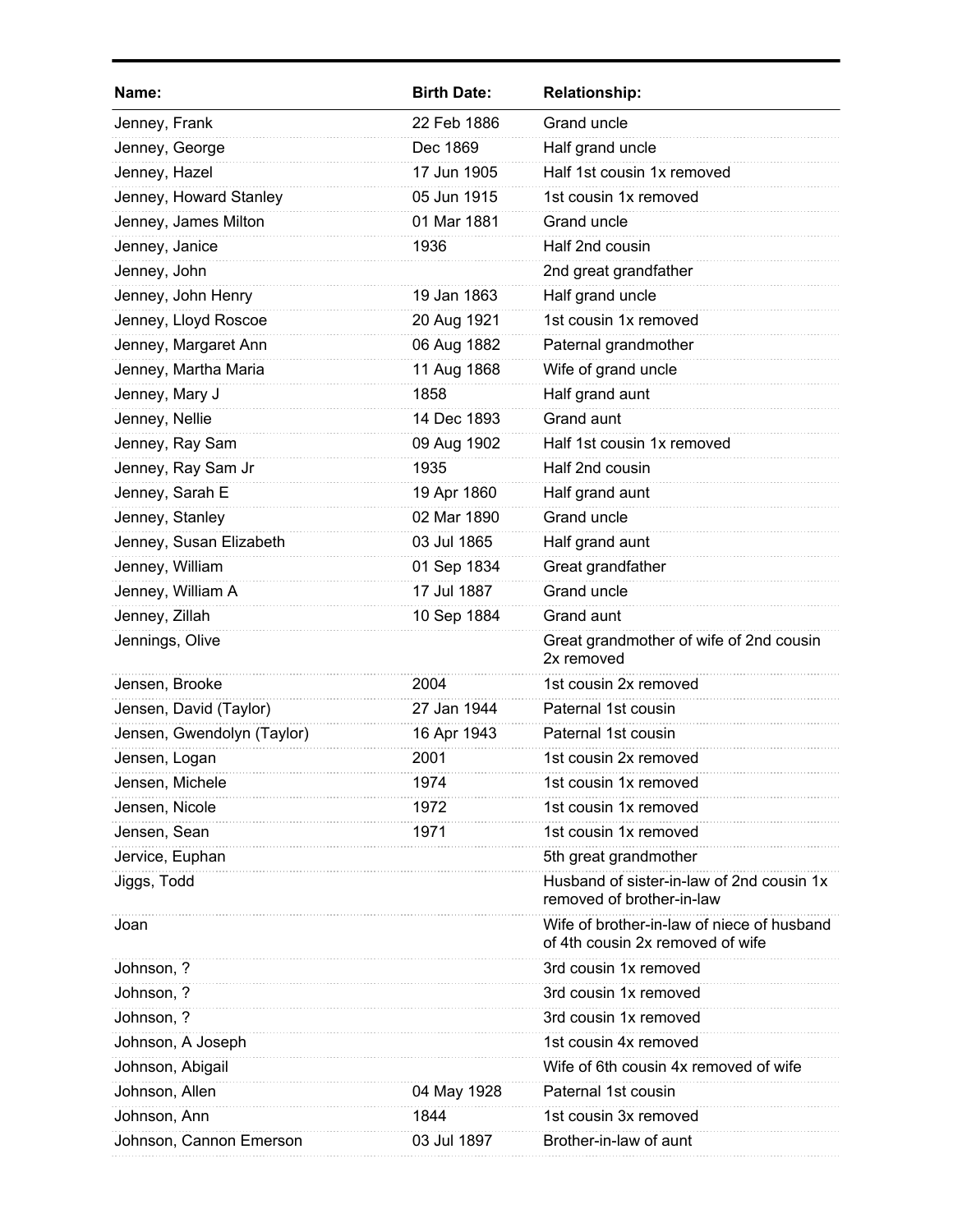| Name:                     | <b>Birth Date:</b> | <b>Relationship:</b>                   |
|---------------------------|--------------------|----------------------------------------|
| Johnson, Carrie Elizabeth |                    | Wife of father-in-law of aunt          |
| Johnson, Charlie          | 03 Dec 1881        | Half brother of husband of aunt        |
| Johnson, Cheryl Ann       | 01 Sep 1956        | 1st cousin 1x removed                  |
| Johnson, Christopher      | 23 Oct 1982        | 1st cousin 2x removed                  |
| Johnson, Clara Eldena     | 1901               | 2nd cousin 2x removed                  |
| Johnson, Darlene          | 09 Jul 1948        | 1st cousin 1x removed                  |
| Johnson, Deborah          | 11 Feb 1953        | 1st cousin 1x removed                  |
| Johnson, Dora Ellen       | 1895               | 2nd cousin 2x removed                  |
| Johnson, Doris Marie      | 19 Jul 1939        | Paternal 1st cousin                    |
| Johnson, E                |                    | Husband of 2nd cousin 2x removed       |
| Johnson, Edith            | 27 Apr 1941        | Paternal 1st cousin                    |
| Johnson, Edmund John      | 24 Aug 1937        | Paternal 1st cousin                    |
| Johnson, Edwin            | 03 Dec 1883        | Half brother of husband of aunt        |
| Johnson, Elgin            |                    | 3rd cousin 1x removed                  |
| Johnson, Elizabeth        | 1811               | Sister-in-law of 2nd great grand uncle |
| Johnson, Elizabeth        | 21 Dec 1975        | 1st cousin 2x removed                  |
| Johnson, Ella             |                    | Wife of 1st cousin 3x removed of wife  |
| Johnson, Ella Frances     | 26 Apr 1885        | Wife of 1st cousin 3x removed          |
| Johnson, Eva              |                    | 3rd cousin 1x removed                  |
| Johnson, Ezra             | 1888               | 2nd cousin 2x removed                  |
| Johnson, Flossie May      | 1893               | Wife of 1st cousin 3x removed          |
| Johnson, Foster           |                    | 1st cousin 4x removed                  |
| Johnson, George           | 1765               | 4th great grandfather                  |
| Johnson, George Lewis     | 01 Aug 1899        | Husband of aunt                        |
| Johnson, Gordon           | 12 Apr 1885        | Half brother of husband of aunt        |
| Johnson, Harold           | 1906               | 2nd cousin 2x removed                  |
| Johnson, Harriet Agnes    | 13 Aug 1891        | Sister-in-law of aunt                  |
| Johnson, Harriet Susannah | 1846               | 1st cousin 3x removed                  |
| Johnson, Harvey           | 24 Aug 1927        | Paternal 1st cousin                    |
| Johnson, Hattie Bell      | 1880               | Wife of 1st cousin 3x removed          |
| Johnson, Hattie Belle     | 1880               | 2nd cousin 2x removed                  |
| Johnson, Howard Wallace   | 08 Feb 1924        | Paternal 1st cousin                    |
| Johnson, Humphrey         | 1786               | Father-in-law of 2nd great grand uncle |
| Johnson, Humphrey         | 1837               | 1st cousin 3x removed                  |
| Johnson, Humphrey James   |                    | 1st cousin 4x removed                  |
| Johnson, Isabelle         |                    | Wife of 1st cousin 1x removed of wife  |
| Johnson, James            | 1848               | 1st cousin 3x removed                  |
| Johnson, James            | 04 May 1935        | Paternal 1st cousin                    |
| Johnson, James            | 03 Oct 1958        | 1st cousin 1x removed                  |
| Johnson, Janet            |                    | 3rd cousin 1x removed                  |
| Johnson, Jeffery Robert   | 28 Feb 1981        | 1st cousin 2x removed                  |
| Johnson, Jennifer         | 30 Mar 1980        | 1st cousin 2x removed                  |
| Johnson, Jessie Ellen     | 22 Nov 1901        | Sister-in-law of aunt                  |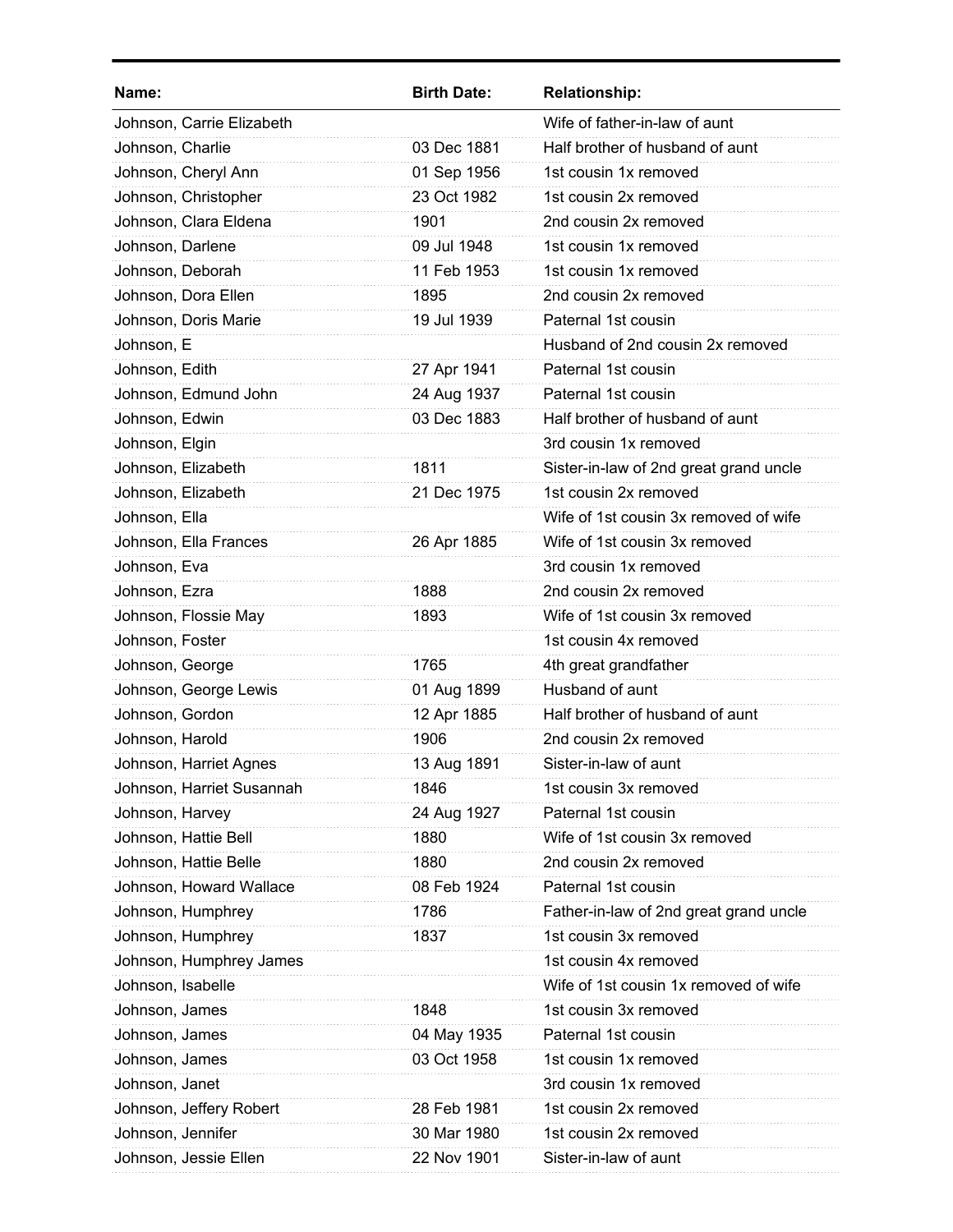| Name:                       | <b>Birth Date:</b> | <b>Relationship:</b>                    |
|-----------------------------|--------------------|-----------------------------------------|
| Johnson, John               |                    | 1st cousin 4x removed                   |
| Johnson, John               | 1823               | Brother-in-law of 2nd great grand uncle |
| Johnson, John               | 1840               | 1st cousin 3x removed                   |
| Johnson, Joseph             | 1808               | Brother-in-law of 2nd great grand uncle |
| Johnson, Joseph             | 13 Nov 1922        | Paternal 1st cousin                     |
| Johnson, Joseph John        | 19 Jul 1853        | Father-in-law of aunt                   |
| Johnson, Julia Ann          |                    | Wife of 2nd cousin 4x removed of wife   |
| Johnson, Karen              | 02 Jan 1957        | 1st cousin 1x removed                   |
| Johnson, Keith              |                    | 3rd cousin 1x removed                   |
| Johnson, Linda              | 13 Jan 1963        | 1st cousin 1x removed                   |
| Johnson, Lloyd              |                    | 3rd cousin 1x removed                   |
| Johnson, Lucy               | 1821               | Sister-in-law of 2nd great grand uncle  |
| Johnson, Margaret           | 1798               | 3rd great grandmother                   |
| Johnson, Margaret Elizabeth | 1858               | 1st cousin 3x removed                   |
| Johnson, Margaret Ellen     | 01 Aug 1865        | 2nd cousin 2x removed                   |
| Johnson, Marjorie Louise    | 12 Mar 1931        | Paternal 1st cousin                     |
| Johnson, Martha             |                    | 1st cousin 4x removed                   |
| Johnson, Mary               | 25 Aug 1826        | Wife of 2nd great grand uncle           |
| Johnson, Mary Jane          | 1842               | 1st cousin 3x removed                   |
| Johnson, Mary Jane          | 1869               | 2nd cousin 2x removed                   |
| Johnson, Mary Valeria       | 1890               | Sister-in-law of 1st cousin 3x removed  |
| Johnson, Michael William    | 20 Aug 1984        | 1st cousin 2x removed                   |
| Johnson, Michelle           | 16 Aug 1985        | 1st cousin 2x removed                   |
| Johnson, Pamela Louise      | 05 Jun 1971        | 1st cousin 1x removed                   |
| Johnson, Patricia Lynn      | 05 Mar 1970        | 1st cousin 1x removed                   |
| Johnson, Reuben             |                    | Husband of 3rd great grand aunt         |
| Johnson, Reuben             |                    | 1st cousin 4x removed                   |
| Johnson, Reuben             | 1819               | Brother-in-law of 2nd great grand uncle |
| Johnson, Richard Thomas     |                    | Paternal grandfather of husband of aunt |
| Johnson, Robert             | 30 Jul 1950        | 1st cousin 1x removed                   |
| Johnson, Robert George      | 16 Dec 1954        | 1st cousin 1x removed                   |
| Johnson, Robert Mathaw      | 27 May 1986        | 1st cousin 2x removed                   |
| Johnson, Robert Wallace     | 05 Nov 1933        | Paternal 1st cousin                     |
| Johnson, Sueanne            | 15 Aug 1962        | 1st cousin 1x removed                   |
| Johnson, Thomas Richard     | 29 Jul 1895        | Brother-in-law of aunt                  |
| Johnson, Wellington         | 1816               | Husband of 2nd great grand aunt         |
| Johnson, Wellington         | 1871               | 2nd cousin 2x removed                   |
| Johnson, Wellington         | 27 May 1871        | Husband of 1st cousin 3x removed        |
| Johnson, William            |                    | Great grandfather of husband of aunt    |
| Johnson, William            | 1813               | Brother-in-law of 2nd great grand uncle |
| Johnson, William Henry      | 1863               | 2nd cousin 2x removed                   |
| Johnson, William Henry      | 17 Jul 1863        | Father-in-law of 1st cousin 3x removed  |
| Johnson, William Joseph     | 09 Nov 1882        | Half brother of husband of aunt         |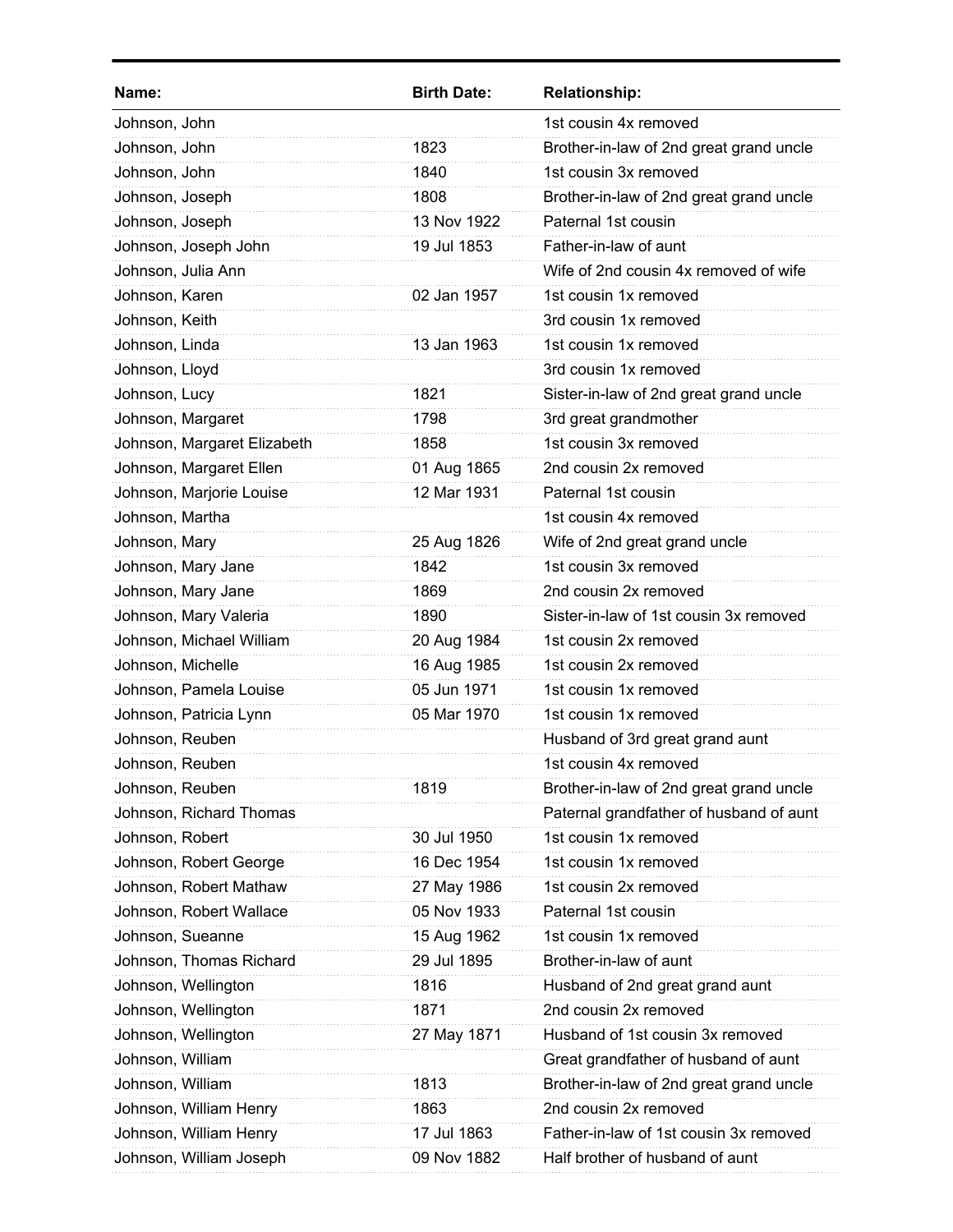| Name:                       | <b>Birth Date:</b> | <b>Relationship:</b>                   |
|-----------------------------|--------------------|----------------------------------------|
| Johnson, William Renald     |                    | Husband of 2nd cousin 2x removed       |
| Johnson, William Robert     |                    | 1st cousin 4x removed                  |
| Johnson, Winnifred Margaret | 26 May 1929        | Paternal 1st cousin                    |
| Johnston, ?                 |                    | Husband of sister-in-law of 1st cousin |
| Johnston, Benjamin          | 1862               | 1st cousin 3x removed                  |
| Johnston, Eliza Jane        | 1853               | 1st cousin 3x removed                  |
| Johnston, Emma              | 1868               | 1st cousin 3x removed                  |
| Johnston, Esther            | 1862               | 1st cousin 3x removed                  |
| Johnston, Franklin          | 24 Apr 1898        | 2nd cousin 2x removed                  |
| Johnston, George Thomas     | 1848               | 1st cousin 3x removed                  |
| Johnston, George Thomas     | 26 Feb 1926        | 3rd cousin 1x removed                  |
| Johnston, Guy Jackson       | 25 Apr 1928        | 3rd cousin 1x removed                  |
| Johnston, Hannah            | 1865               | 1st cousin 3x removed                  |
| Johnston, James             | 1812               | Husband of half 2nd great grand aunt   |
| Johnston, James             | 28 Apr 1823        | 2nd great grand uncle                  |
| Johnston, James             | 1852               | 1st cousin 3x removed                  |
| Johnston, James Albert      | 1862               | 1st cousin 3x removed                  |
| Johnston, Jeanelea Bernice  | Oct 1952           | 4th cousin                             |
| Johnston, John              | 1795               | 3rd great grandfather                  |
| Johnston, John              | 17 Mar 1829        | Husband of 2nd great grand aunt        |
| Johnston, John Arthur       | 14 Feb 1892        | 2nd cousin 2x removed                  |
| Johnston, John Delmer       | 1860               | 1st cousin 3x removed                  |
| Johnston, John Francis      | 1824               | 2nd great grand uncle                  |
| Johnston, John Francis      | 1864               | 1st cousin 3x removed                  |
| Johnston, Maranda           | 1863               | 1st cousin 3x removed                  |
| Johnston, Margaret          | 1819               | 2nd great grand aunt                   |
| Johnston, Margaret Anne     | 1850               | 1st cousin 3x removed                  |
| Johnston, Maria Jane        | 20 Jul 1829        | 2nd great grandmother                  |
| Johnston, Martha Jane       | 1876               | 1st cousin 3x removed                  |
| Johnston, Nancy Jane        | <b>Jun 1836</b>    | Wife of 1st cousin 4x removed          |
| Johnston, Regina Victoria   | 08 Apr 1890        | 2nd cousin 2x removed                  |
| Johnston, Richard F         | 1859               | 1st cousin 3x removed                  |
| Johnston, Robert Henry      | 1855               | 1st cousin 3x removed                  |
| Johnston, Samuel            | 1821               | 2nd great grand uncle                  |
| Johnston, Samuel            | 1858               | 1st cousin 3x removed                  |
| Johnston, Thomas            | 17 Nov 1895        | 2nd cousin 2x removed                  |
| Johnston, William           | 1866               | 1st cousin 3x removed                  |
| Johnston, William B         | 1825               | 2nd great grand uncle                  |
| Johnston, William G         | 1861               | 1st cousin 3x removed                  |
| Johnston, William James     | 10 Jul 1893        | 2nd cousin 2x removed                  |
| Johnston, Zaidee Malvina    | 1858               | 1st cousin 3x removed                  |
| Jones, Aiden Matthew        | 24 Nov 2003        | Grand nephew of wife                   |
| Jones, Alan                 |                    | Husband of 1st cousin 1x removed       |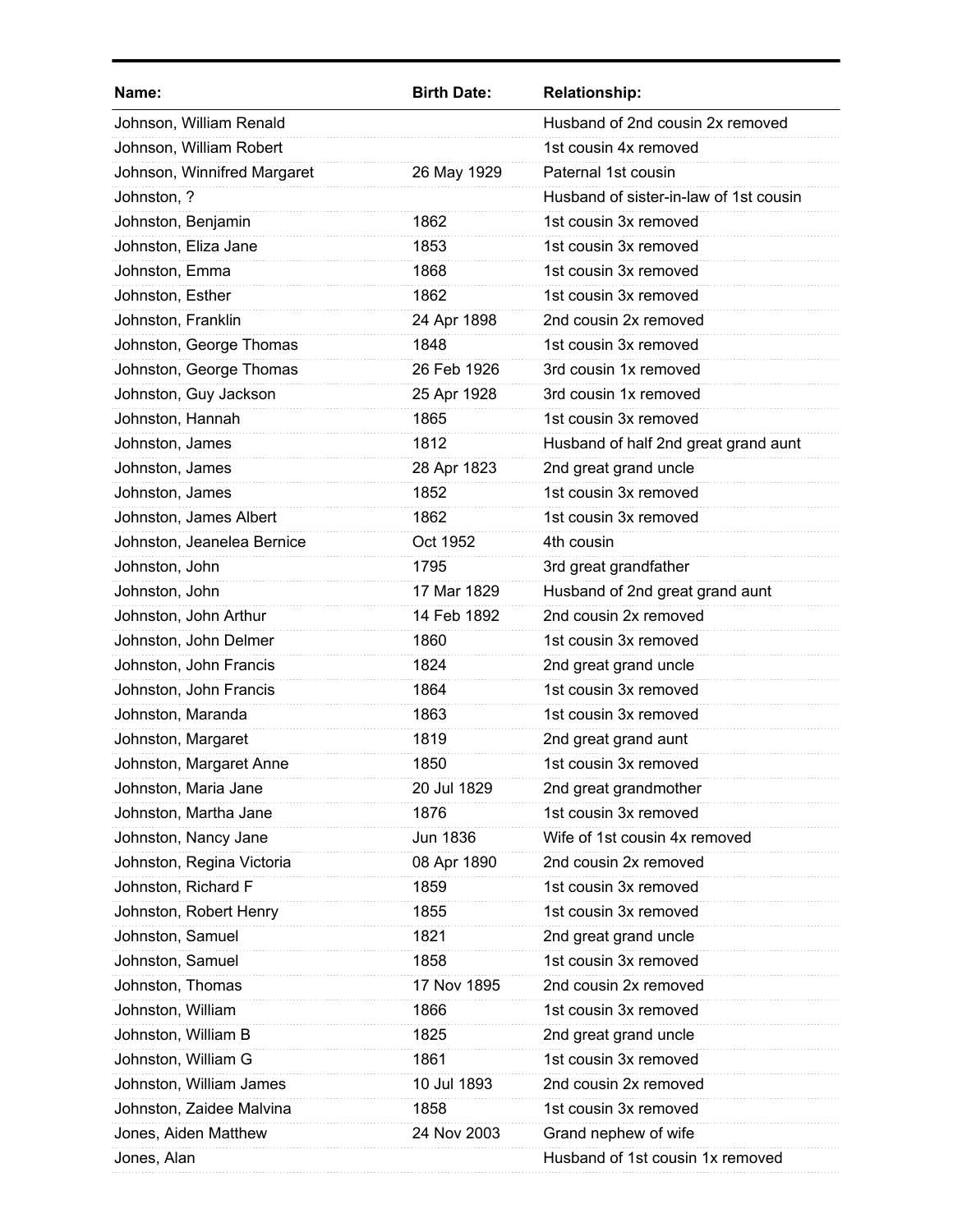| Name:                       | <b>Birth Date:</b> | <b>Relationship:</b>                                 |
|-----------------------------|--------------------|------------------------------------------------------|
| Jones, Alice                |                    | 1st cousin of husband of sister-in-law               |
| Jones, Alycia Marie         | 06 Aug 1997        | 1st cousin 3x removed                                |
| Jones, Amber                | 10 Mar 2000        | Grand niece of wife                                  |
| Jones, Bryan R              |                    | Husband of 5th cousin                                |
| Jones, Carl                 |                    | Brother-in-law of sister-in-law                      |
| Jones, Cassidy              | 08 Feb 1996        | 1st cousin 3x removed                                |
| Jones, Connie               |                    | 1st cousin of husband of sister-in-law               |
| Jones, David                |                    | 1st cousin of husband of sister-in-law               |
| Jones, Doris                |                    | Sister-in-law of sister-in-law                       |
| Jones, Florence Elizabeth   | Aug 1892           | Wife of 2nd cousin 3x removed                        |
| Jones, Gordon               |                    | Uncle of husband of sister-in-law                    |
| Jones, Grace                |                    | 1st cousin of husband of sister-in-law               |
| Jones, Janna Lee            | 18 May 1970        | Niece of wife                                        |
| Jones, Jarrett Stanley      | 18 Dec 1973        | Nephew of wife                                       |
| Jones, Jeffrey Albert       | 17 Dec 1972        | Nephew of wife                                       |
| Jones, John Edward          | 22 Sep 1972        | Husband of 1st cousin 2x removed                     |
| Jones, Kenneth              |                    | 1st cousin of husband of sister-in-law               |
| Jones, Kyle                 | 26 Dec 1981        | 1st cousin 2x removed                                |
| Jones, Leroy                |                    | Husband of sister-in-law of 2nd cousin               |
| Jones, Leslie               |                    | Uncle of husband of sister-in-law                    |
| Jones, Lettie               |                    | Wife of 3rd cousin 3x removed of wife                |
| Jones, Linda                | 16 Oct 1957        | Wife of 1st cousin of wife                           |
| Jones, Mabell               |                    | Aunt of husband of sister-in-law                     |
| Jones, Mary Helen           |                    | Sister-in-law of sister-in-law                       |
| Jones, Norman Clarke        | 07 Sep 1912        | Father-in-law of sister-in-law                       |
| Jones, Peter Alvin          | 02 Jul 1956        | Husband of sister-in-law                             |
| Jones, Ray                  |                    | Uncle of husband of sister-in-law                    |
| Jones, Ray Edward           |                    | Husband of 2nd cousin of wife                        |
| Jones, Ryan                 | 11 Dec 1984        | 1st cousin 2x removed                                |
| Jones, Sanford              |                    | Paternal grandfather of husband of sister-<br>in-law |
| Jones, Stanley Albert       | 21 Feb 1944        | Husband of sister-in-law                             |
| Jones, Tyler                | 03 Oct 1980        | 1st cousin 2x removed                                |
| Jordan, Bob                 | 06 Oct 1927        | Husband of aunt of wife                              |
| Jordan, Christopher Douglas | 11 Mar 1986        | 1st cousin 1x removed of wife                        |
| Jordan, Doug Robert         | 03 Apr 1956        | 1st cousin of wife                                   |
| Jordan, Everett             | 2017               | 1st cousin 2x removed of wife                        |
| Jordan, Scott Raymond       | 15 Dec 1959        | 1st cousin of wife                                   |
| Jordan, Taylor Rae          | 04 Sep 1992        | 1st cousin 1x removed of wife                        |
| Jordan, Victoria Grace      | 20 Jul 1984        | 1st cousin 1x removed of wife                        |
| Judy                        |                    | Wife of 5th cousin 1x removed of wife                |
| Julie                       |                    | Wife of 5th cousin 1x removed                        |
| Justin, Edwin               |                    | Half 2nd cousin 2x removed                           |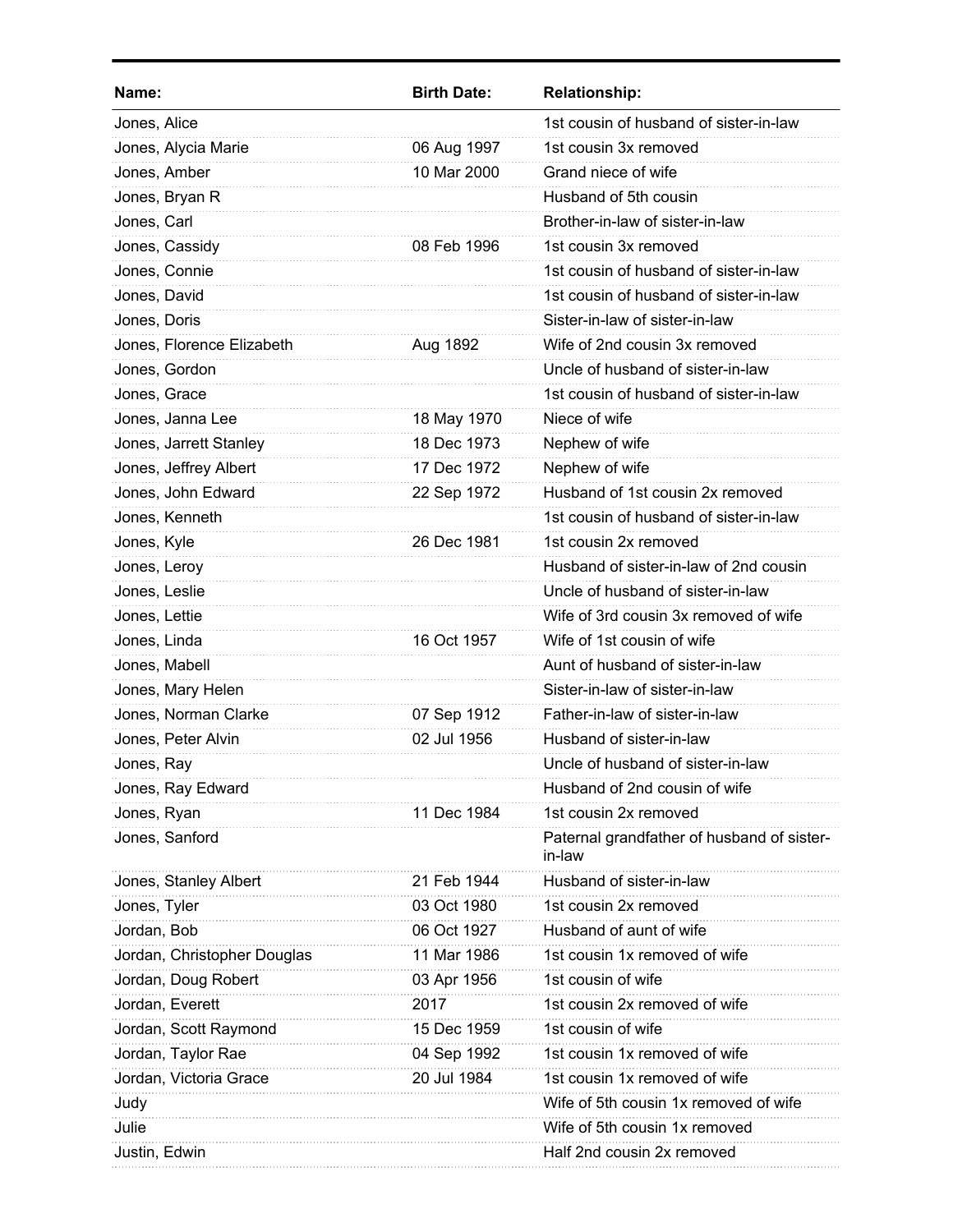| Name:                   | <b>Birth Date:</b> | <b>Relationship:</b>                                              |
|-------------------------|--------------------|-------------------------------------------------------------------|
| Justin, Ernest          |                    | Half 2nd cousin 2x removed                                        |
| Justin, James           |                    | Half 2nd cousin 2x removed                                        |
| Justin, Lula            |                    | Half 2nd cousin 2x removed                                        |
| Justin, Nancy           |                    | Half 2nd cousin 2x removed                                        |
| Justin, Osborne         |                    | Half 2nd cousin 2x removed                                        |
| Justin, Percy           |                    | Half 2nd cousin 2x removed                                        |
| Justin, Robert          |                    | Husband of half 1st cousin 3x removed                             |
| Justin, Robert John     |                    | Half 2nd cousin 2x removed                                        |
| Justin, Viola           |                    | Half 2nd cousin 2x removed                                        |
| Kable, ?                |                    | Husband of 4th cousin 2x removed of wife                          |
| Kammer, ?               |                    | Husband of wife of uncle of wife of half<br>2nd cousin 1x removed |
| Karn, ?                 |                    | Husband of sister-in-law of 1st cousin 1x<br>removed              |
| Kasjens, Carl W         | Oct 1899           | Nephew of wife of 1st cousin 3x removed                           |
| Kasjens, George         | 1873               | Brother-in-law of sister-in-law of 1st cousin<br>3x removed       |
| Kasjens, Jacob          | 1840               | Father-in-law of sister-in-law of 1st cousin<br>3x removed        |
| Kasjens, Jacob G        | Aug 1870           | Husband of sister-in-law of 1st cousin 3x<br>removed              |
| Kasjens, Karl Wilton    | 22 Oct 1899        | Nephew of wife of 1st cousin 3x removed                           |
| Kasjens, Martha J       | 23 Dec 1894        | Stepdaughter of sister-in-law of 1st cousin<br>3x removed         |
| Kasjens, Meta           | 1878               | Sister-in-law of sister-in-law of 1st cousin<br>3x removed        |
| Kasjens, Theodore       | 1879               | Brother-in-law of sister-in-law of 1st cousin<br>3x removed       |
| Kassens, Mary M         | 1869               | Wife of husband of sister-in-law of 1st<br>cousin 3x removed      |
| Kean, Jesse             |                    | Husband of wife of 4th great grand uncle<br>of wife               |
| Kedey, Albert Austin    | 1874               | 2nd cousin 3x removed                                             |
| Kedey, Ann Jane         | 1853               | 2nd cousin 3x removed                                             |
| Kedey, George Alexander | 1872               | 2nd cousin 3x removed                                             |
| Kedey, Isaac James      | 1856               | 2nd cousin 3x removed                                             |
| Kedey, John Thomas      | 1861               | 2nd cousin 3x removed                                             |
| Kedey, John Wellington  | 1875               | 2nd cousin 3x removed                                             |
| Kedey, Lawrence R       |                    | Husband of 2nd cousin 1x removed                                  |
| Kedey, Marianne Louisa  | 29 Jan 1883        | Wife of 2nd cousin 3x removed                                     |
| Kedey, Martha           | 1866               | 2nd cousin 3x removed                                             |
| Kedey, Mary Jane        | 1859               | 2nd cousin 3x removed                                             |
| Kedey, Reuben Warner    | 1871               | 2nd cousin 3x removed                                             |
| Kedey, Samuel           | 1863               | 2nd cousin 3x removed                                             |
| Kedey, Thomas           |                    | Husband of 1st cousin 4x removed                                  |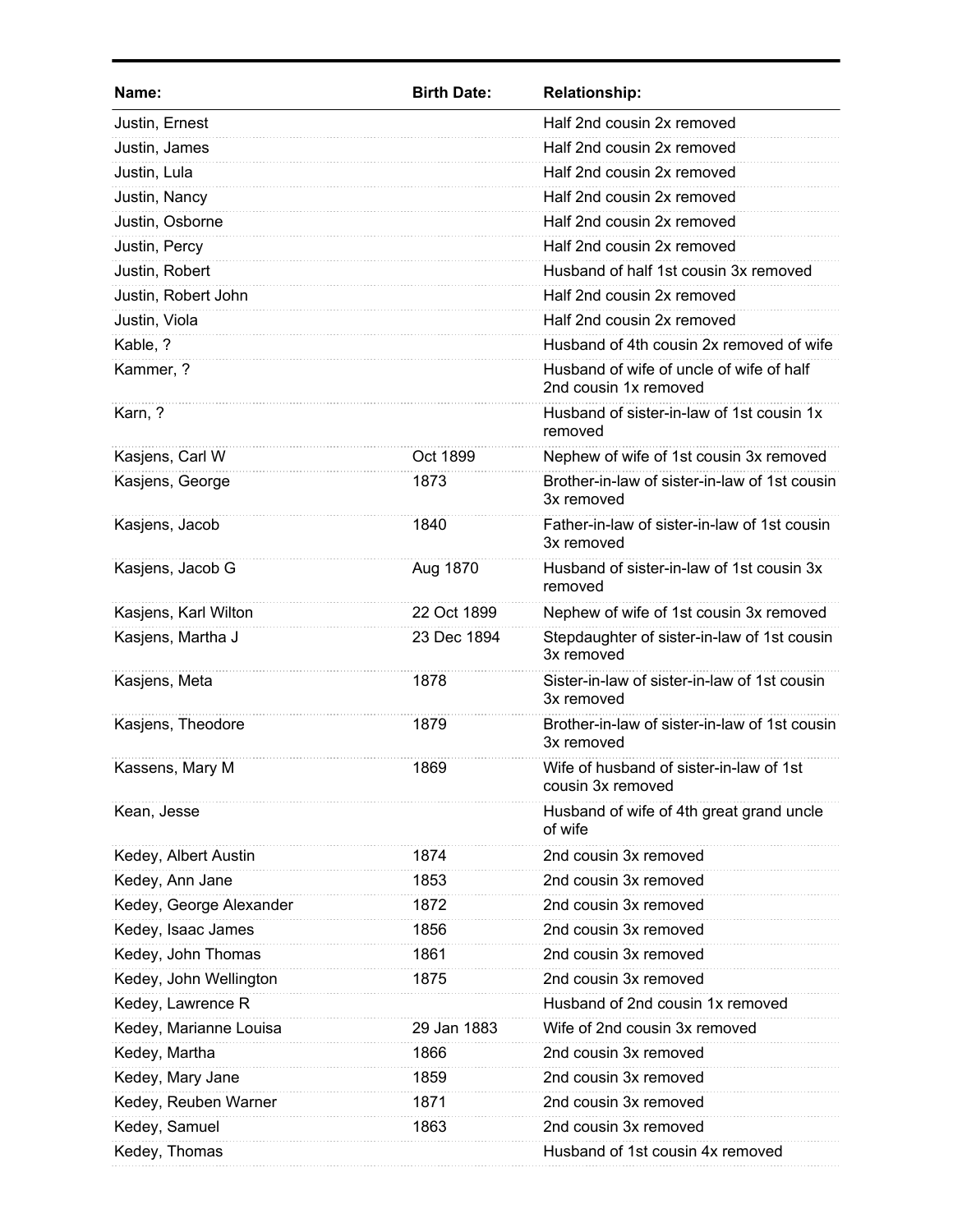| Name:                    | <b>Birth Date:</b> | <b>Relationship:</b>                                               |
|--------------------------|--------------------|--------------------------------------------------------------------|
| Kedey, Thomas Wesley     | 1870               | 2nd cousin 3x removed                                              |
| Kedey, William           | 1854               | 2nd cousin 3x removed                                              |
| Keeley, Joanne           |                    | Wife of 1st cousin 1x removed                                      |
| Keillor, Douglas George  | 27 Dec 1938        | 5th cousin 1x removed of wife                                      |
| Keillor, Kenneth Ainsley |                    | Husband of 4th cousin 2x removed of wife                           |
| Keillor, Kenneth Wayne   | 22 Jan 1940        | 5th cousin 1x removed of wife                                      |
| Kellam, Donna Irene      | 1915               | Wife of 1st cousin 1x removed                                      |
| Kellam, James Stephen    | 1880               | Father-in-law of 1st cousin 1x removed                             |
| Kelley, ?                |                    | Husband of aunt of husband of sister-in-<br>law                    |
| Kendell, Sarah           | 1807               | Mother-in-law of grand aunt of husband of<br>1st cousin 1x removed |
| Kenn, ?                  |                    | Husband of sister-in-law of 4th cousin 2x<br>removed of wife       |
| Kenn, Melanie            |                    | Wife of 5th cousin                                                 |
| Kennedy, Carl            |                    | Husband of 1st great grand aunt of wife                            |
| Kennedy, Christina       | 21 Dec             | Wife of nephew of wife                                             |
| Kennedy, Clifford        |                    | 1st cousin 2x removed of wife                                      |
| Kennedy, John E          |                    | Husband of 6th cousin 4x removed of wife                           |
| Kennedy, Marie           |                    | 1st cousin 2x removed of wife                                      |
| Kennedy, Mervin          |                    | 1st cousin 2x removed of wife                                      |
| Kennedy, Rita            |                    | 1st cousin 2x removed of wife                                      |
| Kennedy, Stella          |                    | 1st cousin 2x removed of wife                                      |
| Kenny, Edward            |                    | 2nd cousin 1x removed                                              |
| Kenny, F                 |                    | Husband of 1st cousin 2x removed                                   |
| Kenny, Frances Marie     |                    | 2nd cousin 1x removed                                              |
| Kenny, Kathy             |                    | 2nd cousin 1x removed                                              |
| Kenny, Michael           |                    | 2nd cousin 1x removed                                              |
| Kent, ?                  |                    | Wife of 1st cousin 1x removed                                      |
| Kent, Lydia              |                    | Wife of 1st cousin 9x removed of wife                              |
| Kernan, Alice Pearl      | 23 Jul 1896        | Wife of 1st cousin 1x removed                                      |
| Kerr, Alex               |                    | Husband of 3rd cousin 2x removed of wife                           |
| Kerr, Alice Jean         |                    | 3rd cousin 2x removed of wife                                      |
| Kerr, Dorothy E M        |                    | 3rd cousin 2x removed of wife                                      |
| Kerr, Earl               |                    | 2nd cousin 1x removed of wife                                      |
| Kerr, F                  |                    | Wife of 2nd cousin 2x removed                                      |
| Kerr, Gordon             |                    | Husband of 1st cousin 2x removed of wife                           |
| Kerr, Mary               |                    | Wife of 1st cousin                                                 |
| Kerr, Muriel Isabel      |                    | 3rd cousin 2x removed of wife                                      |
| Kerr, Robert             |                    | 4th cousin 1x removed of wife                                      |
| Kerr, Samuel Lloyd       |                    | Husband of 2nd cousin 3x removed of<br>wife                        |
| Kerr, Sandra             |                    | 4th cousin 1x removed of wife                                      |
|                          |                    |                                                                    |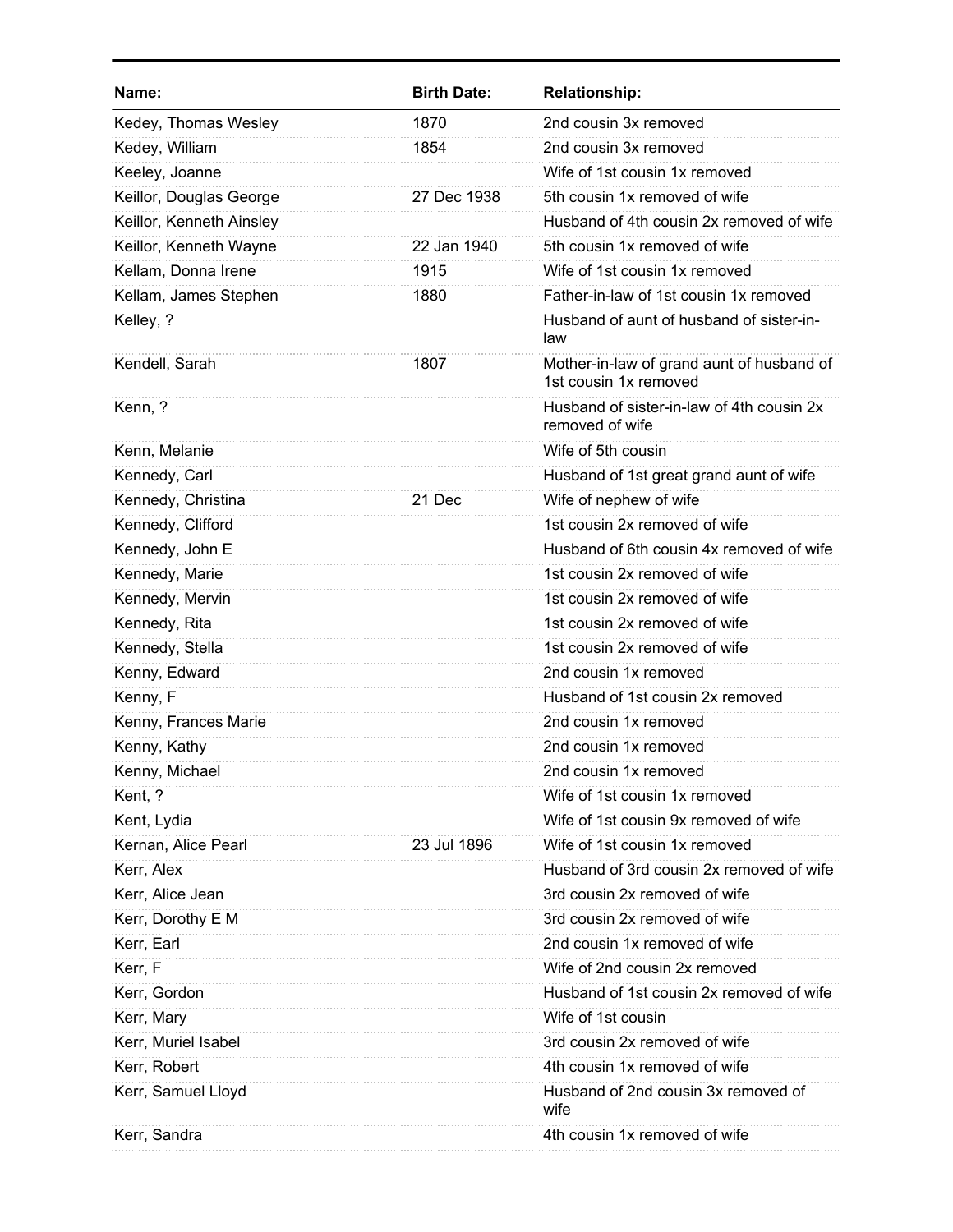| Name:                              | <b>Birth Date:</b> | <b>Relationship:</b>                                       |
|------------------------------------|--------------------|------------------------------------------------------------|
| Kesteloot, Luke                    |                    | Husband of 1st cousin of husband of<br>sister-in-law       |
| Ketchabaw, Cyrus                   |                    | Husband of grand aunt                                      |
| Ketchabaw, Ida                     |                    | Wife of 3rd cousin 2x removed                              |
| Kilbourn, ?                        |                    | Husband of 3rd cousin 3x removed of wife                   |
| Kilbourn, Helen                    |                    | 4th cousin 2x removed of wife                              |
| Kilbourn, Horace                   |                    | 4th cousin 2x removed of wife                              |
| Kilbourn, Marjorie                 |                    | 4th cousin 2x removed of wife                              |
| Kilbourn, Romaine                  |                    | 4th cousin 2x removed of wife                              |
| Killough, Albert Benjamin Franklin | 30 Mar 1905        | Father-in-law of 4th cousin 2x removed of<br>wife          |
| Killough, Amanda                   |                    | Grand niece of husband of 4th cousin 2x<br>removed of wife |
| Killough, Angela                   |                    | Grand niece of husband of 4th cousin 2x<br>removed of wife |
| Killough, Carol                    |                    | Sister-in-law of 4th cousin 2x removed of<br>wife          |
| Killough, Dennis                   |                    | Nephew of husband of 4th cousin 2x<br>removed of wife      |
| Killough, Donald                   |                    | Brother-in-law of 4th cousin 2x removed of<br>wife         |
| Killough, Edwin John Egerton       | 1900               | Uncle of husband of 4th cousin 2x<br>removed of wife       |
| Killough, Elaine                   |                    | Sister-in-law of 4th cousin 2x removed of<br>wife          |
| Killough, Flora Luella             | 16 Dec 1897        | Aunt of husband of 4th cousin 2x removed<br>of wife        |
| Killough, Harold                   | 21 Feb 1929        | Brother-in-law of 4th cousin 2x removed of<br>wife         |
| Killough, Jeanette                 |                    | Niece of husband of 4th cousin 2x<br>removed of wife       |
| Killough, John E                   |                    | Husband of 4th cousin 2x removed of wife                   |
| Killough, Karen                    |                    | Niece of husband of 4th cousin 2x<br>removed of wife       |
| Killough, Kevin                    |                    | Nephew of husband of 4th cousin 2x<br>removed of wife      |
| Killough, Larry                    |                    | 5th cousin 1x removed of wife                              |
| Killough, Laura                    |                    | Sister-in-law of 4th cousin 2x removed of<br>wife          |
| Killough, Margaret                 |                    | Niece of husband of 4th cousin 2x<br>removed of wife       |
| Killough, Marguerite               | 08 Oct 1927        | Sister-in-law of 4th cousin 2x removed of<br>wife          |
| Killough, Marilyn                  |                    | Sister-in-law of 4th cousin 2x removed of<br>wife          |
| Killough, Michele                  |                    | Niece of husband of 4th cousin 2x<br>removed of wife       |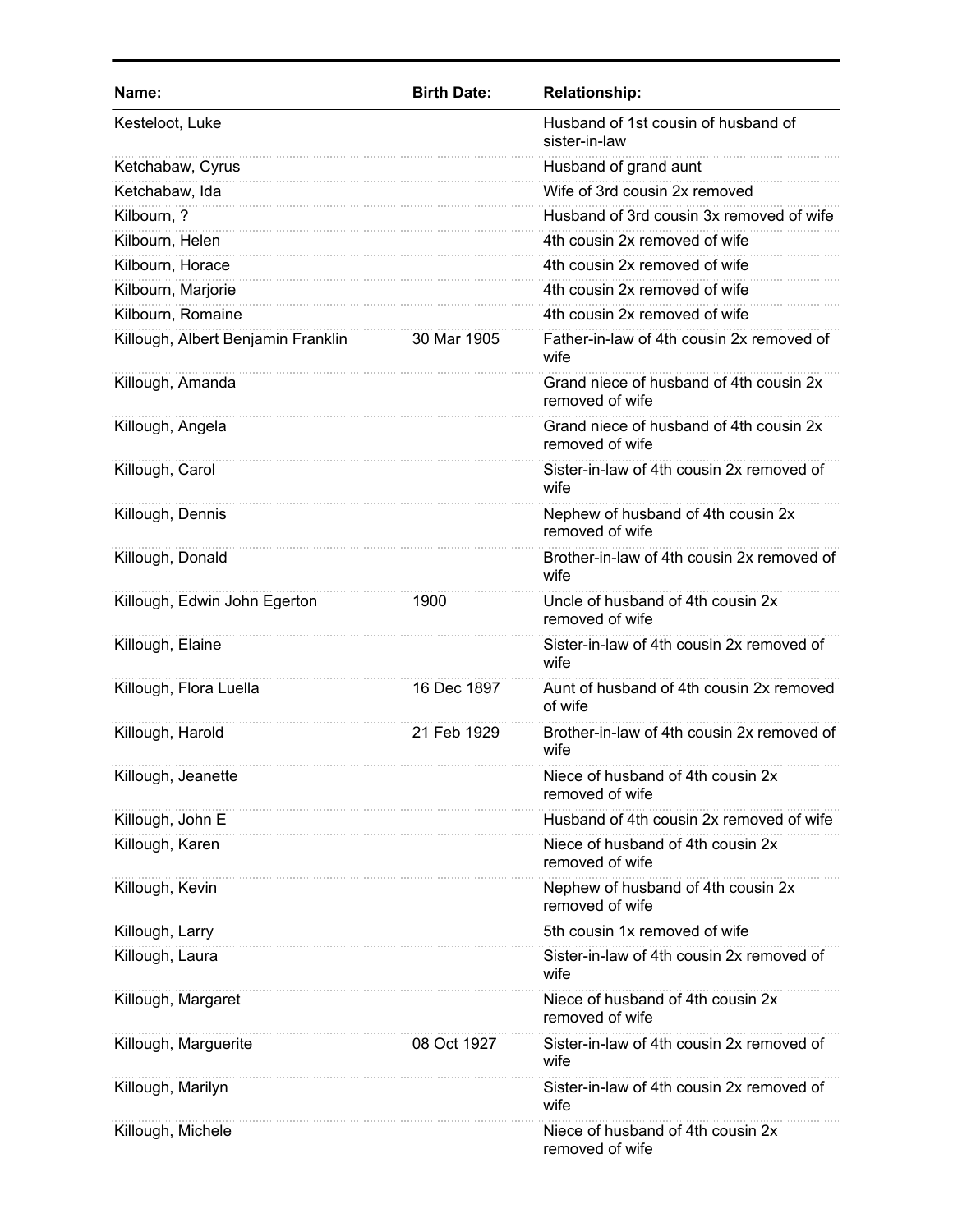| Name:                  | <b>Birth Date:</b> | <b>Relationship:</b>                                                |
|------------------------|--------------------|---------------------------------------------------------------------|
| Killough, Mike         | 1956               | Nephew of husband of 4th cousin 2x<br>removed of wife               |
| Killough, Philip       |                    | 5th cousin 1x removed of wife                                       |
| Killough, Roy          |                    | Brother-in-law of 4th cousin 2x removed of<br>wife                  |
| Killough, Ruth         |                    | Sister-in-law of 4th cousin 2x removed of<br>wife                   |
| Killough, William A    |                    | Paternal grandfather of husband of 4th<br>cousin 2x removed of wife |
| Kilmer, ?              |                    | 4th cousin 2x removed of wife                                       |
| Kilmer, Deborah        | 1825               | Maternal grandmother of wife of 2nd<br>cousin 3x removed            |
| Kilmer, Ilene Pressey  | 21 Feb 1923        | 4th cousin 2x removed of wife                                       |
| Kilmer, James Irwin    |                    | Husband of 3rd cousin 3x removed of wife                            |
| Kilmer, Laura Edith    |                    | Mother-in-law of grand aunt of wife                                 |
| Kilmer, Mary Olive     |                    | Wife of 2nd cousin 3x removed                                       |
| Kilmer, Ruby Julia     | 10 Nov 1915        | 4th cousin 2x removed of wife                                       |
| Kimsman, Mahala        |                    | Wife of 5th cousin 5x removed of wife                               |
| Kindy, Barbra          | 27 Nov 1863        | Mother-in-law of grand aunt of wife                                 |
| Kindy, Samuel          |                    | Maternal grandfather of husband of grand<br>aunt of wife            |
| King, Albert           |                    | Maternal grandfather of husband of 4th<br>cousin 2x removed of wife |
| King, Bertha           | 1896               | Wife of 2nd cousin 3x removed of wife                               |
| King, George Frederick |                    | Husband of 2nd cousin 3x removed of<br>wife                         |
| King, Gladys Muriel    |                    | 3rd cousin 2x removed of wife                                       |
| King, Inez Margaret    |                    | 3rd cousin 2x removed of wife                                       |
| King, Mary Mildred     | 1906               | Mother-in-law of 4th cousin 2x removed of<br>wife                   |
| King, Rebecca          | 17 Mar 1870        | Wife of 2nd cousin 3x removed                                       |
| King, Sarah            |                    | 4th great grandmother of wife                                       |
| Kingma, Archie         | 17 Jul 1940        | Husband of 1st cousin                                               |
| Kingma, Douglas        | 14 Feb 1970        | 1st cousin 1x removed                                               |
| Kingma, Randy          | 19 Jun 1973        | 1st cousin 1x removed                                               |
| Kingma, Robert         | 11 Nov 1968        | 1st cousin 1x removed                                               |
| Kinsey, Annie          |                    | 2nd cousin 3x removed                                               |
| Kinsey, Barry          |                    | Husband of sister-in-law of 2nd cousin                              |
| Kinsey, James          |                    | 2nd cousin 3x removed                                               |
| Kinsey, John           |                    | Husband of 1st cousin 4x removed                                    |
| Kinsey, John Emerson   |                    | 2nd cousin 3x removed                                               |
| Kinsey, Maggie         |                    | 2nd cousin 3x removed                                               |
| Kinsey, Martha A       |                    | 2nd cousin 3x removed                                               |
| Kinsey, Nancy          |                    | 2nd cousin 3x removed                                               |
| Kinsman, Mary          |                    | Wife of 5th cousin 5x removed of wife                               |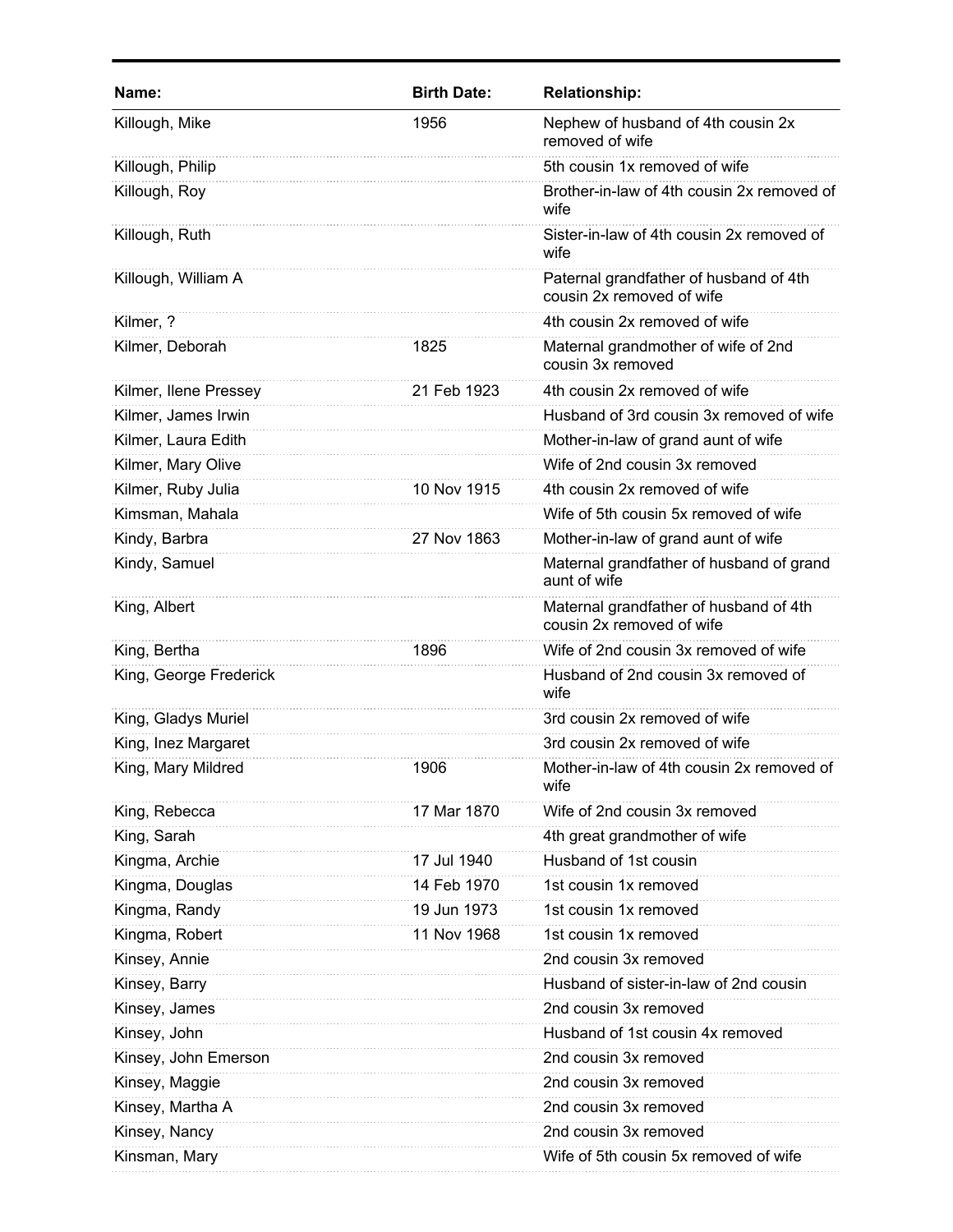| Name:                                 | <b>Birth Date:</b> | <b>Relationship:</b>                                                  |
|---------------------------------------|--------------------|-----------------------------------------------------------------------|
| Kinzel, Bill                          |                    | Husband of grand niece of husband of 4th<br>cousin 2x removed of wife |
| Kirkpatrick, ?                        |                    | 3rd cousin                                                            |
| Kirkpatrick, ?                        |                    | 2nd cousin 1x removed                                                 |
| Kirkpatrick, ?                        |                    | 2nd cousin 1x removed                                                 |
| Kirkpatrick, ?                        |                    | 2nd cousin 1x removed                                                 |
| Kirkpatrick, Abigail                  | 1836               | Sister-in-law of 1st great grand aunt                                 |
| Kirkpatrick, Albert Edwin             | 1880               | 1st cousin 2x removed                                                 |
| Kirkpatrick, Alfred Edward            | 1880               | 1st cousin 2x removed                                                 |
| Kirkpatrick, Andrew                   | 1803               | Father-in-law of 1st great grand aunt                                 |
| Kirkpatrick, Andrew                   | 1845               | Brother-in-law of 1st great grand aunt                                |
| Kirkpatrick, Andrew                   | 19 Jan 1867        | 1st cousin 2x removed                                                 |
| Kirkpatrick, Andrew E                 | 1925               | 2nd cousin 1x removed                                                 |
| Kirkpatrick, Annie Edith              | 1878               | 1st cousin 2x removed                                                 |
| Kirkpatrick, Clark Neely Leroy        | 26 Nov 1910        | 2nd cousin 1x removed                                                 |
| Kirkpatrick, David                    |                    | 3rd cousin                                                            |
| Kirkpatrick, Elaine                   |                    | 3rd cousin                                                            |
| Kirkpatrick, Eliza                    | 1866               | 1st cousin 2x removed                                                 |
| Kirkpatrick, Elva                     | 16 Dec 1907        | 2nd cousin 1x removed                                                 |
| Kirkpatrick, Hannah Margaret "Maggie" | 1881               | 1st cousin 2x removed                                                 |
| Kirkpatrick, Helena May               | 10 Feb 1883        | 1st cousin 2x removed                                                 |
| Kirkpatrick, Henry                    | 1874               | 1st cousin 2x removed                                                 |
| Kirkpatrick, James                    |                    | 3rd cousin                                                            |
| Kirkpatrick, Jeanette                 | 29 Mar 1879        | 1st cousin 2x removed                                                 |
| Kirkpatrick, John                     | 12 Mar 1839        | Husband of 1st great grand aunt                                       |
| Kirkpatrick, John                     | 1869               | 1st cousin 2x removed                                                 |
| Kirkpatrick, John Wallace             | 08 Jan 1903        | Husband of 1st cousin 2x removed                                      |
| Kirkpatrick, Lynne                    |                    | 3rd cousin                                                            |
| Kirkpatrick, Margaret                 | 1841               | Sister-in-law of 1st great grand aunt                                 |
| Kirkpatrick, Mary                     |                    | 3rd cousin                                                            |
| Kirkpatrick, Mary                     | 24 Jun 1864        | 1st cousin 2x removed                                                 |
| Kirkpatrick, Maxwell Darcy            | 19 Aug 1912        | 2nd cousin 1x removed                                                 |
| Kirkpatrick, Nancy                    |                    | 3rd cousin                                                            |
| Kirkpatrick, Robert                   | 1872               | 1st cousin 2x removed                                                 |
| Kirkpatrick, Roy                      |                    | 3rd cousin                                                            |
| Kirkpatrick, Sarah                    | 22 Aug 1945        | 3rd cousin                                                            |
| Kirkpatrick, Sarah Jane               | 19 Feb 1876        | 1st cousin 2x removed                                                 |
| Kirkpatrick, Susan                    |                    | 3rd cousin                                                            |
| Kirkpatrick, Thomas                   | 1843               | Brother-in-law of 1st great grand aunt                                |
| Kirkpatrick, Thomas A Crosby          | 22 May 1904        | 2nd cousin 1x removed                                                 |
| Kirkpatrick, Thomas Crosby            | 26 Jun 1868        | 1st cousin 2x removed                                                 |
| Kirkpatrick, Tom                      |                    | 3rd cousin                                                            |
| Kirkpatrick, Wally                    |                    | 2nd cousin 1x removed                                                 |
|                                       |                    |                                                                       |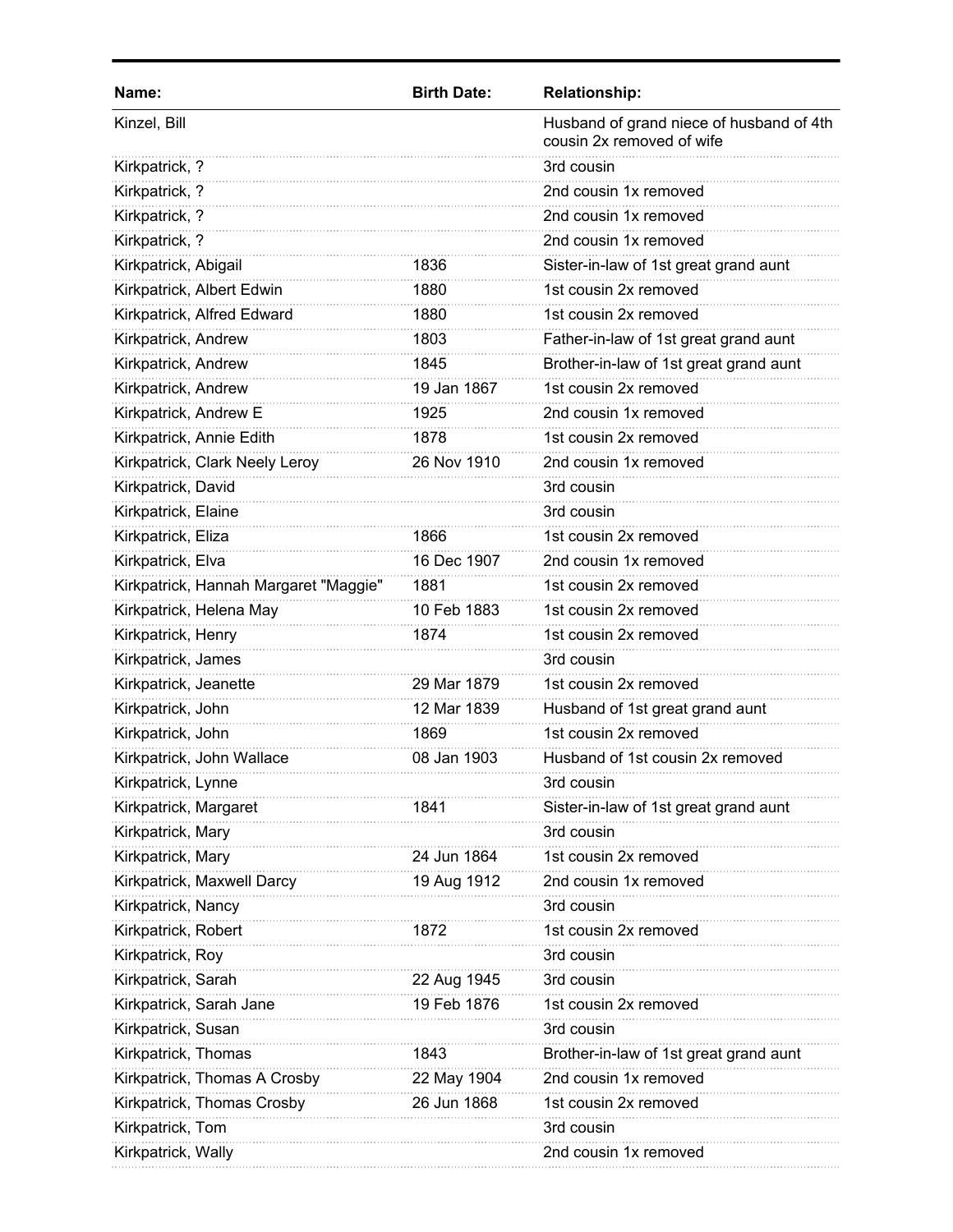| Name:                   | <b>Birth Date:</b> | <b>Relationship:</b>                    |
|-------------------------|--------------------|-----------------------------------------|
| Kirkpatrick, Walter     | 1877               | 1st cousin 2x removed                   |
| Kirkpatrick, William    |                    | 3rd cousin                              |
| Kirkpatrick, William    | 1871               | 1st cousin 2x removed                   |
| Kish, Charles Michael   |                    | Husband of 5th cousin 1x removed        |
| Klassen, Mary           |                    | Wife of 5th cousin 2x removed           |
| Knights, Albert Addison |                    | 2nd cousin 1x removed                   |
| Knights, Albert John    |                    | Husband of 1st cousin 2x removed        |
| Knights, Elsie Susannah |                    | 2nd cousin 1x removed                   |
| Knights, Grace Ellen    |                    | 2nd cousin 1x removed                   |
| Kniss, Dennis           |                    | Husband of 2nd cousin 2x removed        |
| Kniss, Linkin Matthew   | 01 Nov 2014        | 2nd cousin 4x removed                   |
| Kniss, Madison Lin      | 24 Oct 1996        | 2nd cousin 3x removed                   |
| Kniss, Reedan Elizabeth | 15 Jul 1994        | 2nd cousin 3x removed                   |
| Knott, Ann              |                    | 1st cousin 1x removed                   |
| Knott, Bradley          |                    | 1st cousin 2x removed                   |
| Knott, Charles          | May 1872           | Father-in-law of aunt                   |
| Knott, Charles Nann     | 17 Jan 1895        | Brother-in-law of aunt                  |
| Knott, Chris            |                    | 1st cousin 1x removed                   |
| Knott, Cindy            |                    | 1st cousin 1x removed                   |
| Knott, Clarence Frank   | 22 Jul 1896        | Husband of aunt                         |
| Knott, Donald           | 22 Jun 1929        | Paternal 1st cousin                     |
| Knott, Dorothy          | Sep 1898           | Sister-in-law of aunt                   |
| Knott, Ethel Jeanette   | 14 Aug 1900        | Sister-in-law of aunt                   |
| Knott, George Oscar     | Feb 1907           | Brother-in-law of aunt                  |
| Knott, James            | 1825               | Paternal grandfather of husband of aunt |
| Knott, James Archibald  | Jan 1905           | Brother-in-law of aunt                  |
| Knott, James Raymond    | 1913               | Brother-in-law of aunt                  |
| Knott, Jim              | 08 Mar 1939        | Paternal 1st cousin                     |
| Knott, Kelly            |                    | 1st cousin 1x removed                   |
| Knott, Leroy Charles    | May 1893           | Brother-in-law of aunt                  |
| Knott, Mary             | 17 May 1926        | Paternal 1st cousin                     |
| Knott, Ronald           | 22 Jun 1929        | Paternal 1st cousin                     |
| Knott, Shannon          |                    | 1st cousin 2x removed                   |
| Knott, Steven           |                    | 1st cousin 1x removed                   |
| Knott, Tom              |                    | 1st cousin 1x removed                   |
| Kramer, Jannetje        | 25 Oct 1942        | Wife of 1st cousin                      |
| Kreiss, Nora            | 1875               | Wife of 1st great grand uncle of wife   |
| Kuntze, Ursula Anni     | 12 Aug 1953        | Wife of 3rd cousin                      |
| LaForge, Jim            |                    | Husband of 5th cousin                   |
| Lake, Jenny             | 26 Mar 1981        | Wife of 3rd cousin 1x removed           |
| Lale, Naomi             |                    | Wife of 3rd cousin 3x removed of wife   |
| Lamport, N              |                    | Husband of 3rd cousin 1x removed        |
| Land, Jo-Ann Marie      | 26 Sep 1940        | 5th cousin 1x removed of wife           |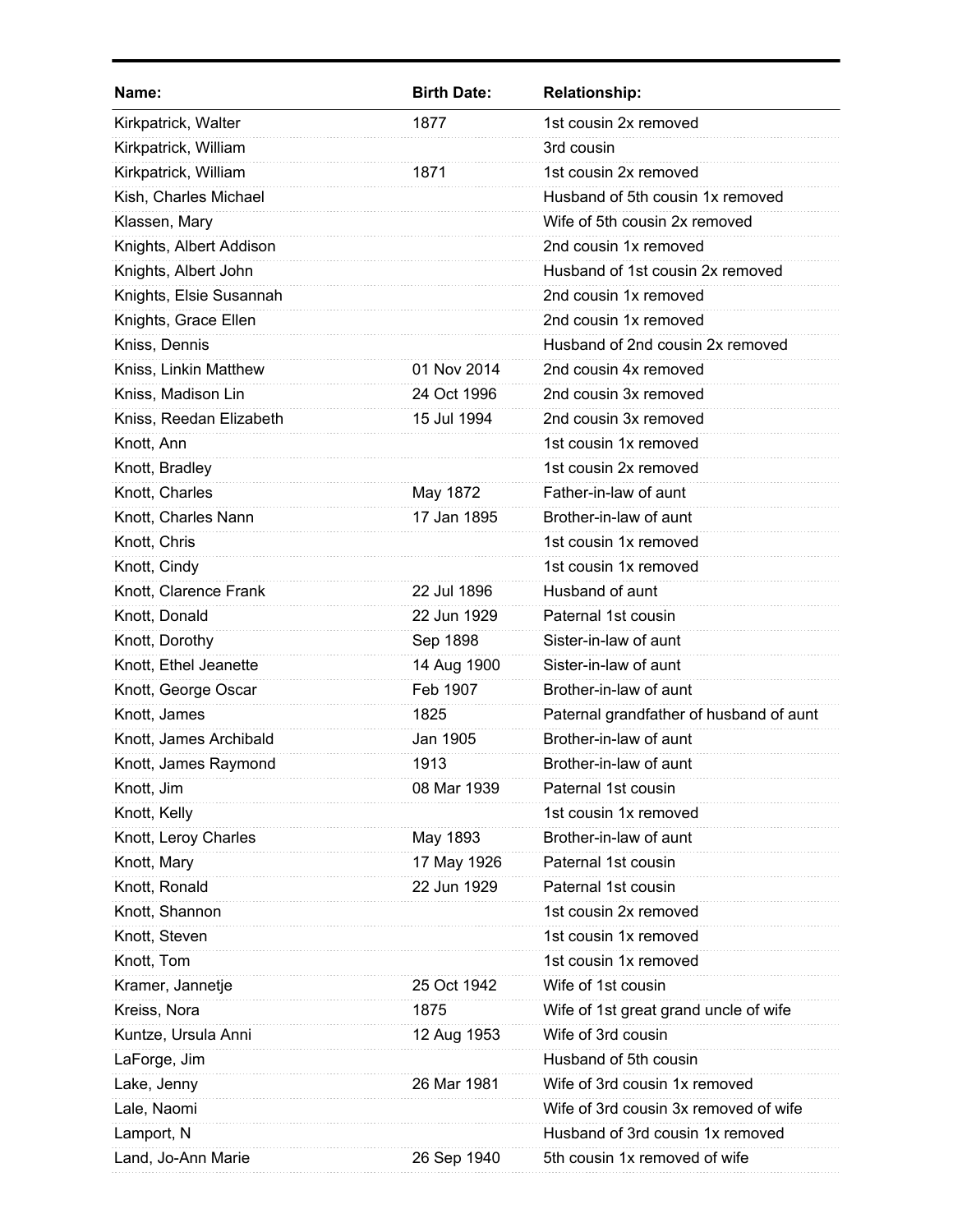| Name:                     | <b>Birth Date:</b> | <b>Relationship:</b>                                                |
|---------------------------|--------------------|---------------------------------------------------------------------|
| Land, Percy Stanley       |                    | Husband of 4th cousin 2x removed of wife                            |
| Landon, ?                 |                    | Husband of sister-in-law of grand aunt of<br>wife                   |
| Langdon, Alfred W         | 16 Dec 1950        | Father-in-law of 1st cousin 2x removed                              |
| Langdon, Allen            |                    | Uncle of wife of 1st cousin 2x removed                              |
| Langdon, Bob              | 11 Mar 1971        | Brother-in-law of 1st cousin 2x removed                             |
| Langdon, Bruce            |                    | Uncle of wife of 1st cousin 2x removed                              |
| Langdon, Clarence         |                    | Uncle of wife of 1st cousin 2x removed                              |
| Langdon, Donna            |                    | Aunt of wife of 1st cousin 2x removed                               |
| Langdon, Doug             |                    | Uncle of wife of 1st cousin 2x removed                              |
| Langdon, Glen             |                    | Uncle of wife of 1st cousin 2x removed                              |
| Langdon, Joey             |                    | Nephew of wife of 1st cousin 2x removed                             |
| Langdon, Lawrence         |                    | Uncle of wife of 1st cousin 2x removed                              |
| Langdon, Madi             |                    | Niece of wife of 1st cousin 2x removed                              |
| Langdon, SueAnn           | 28 Sep 1968        | Wife of 1st cousin 2x removed                                       |
| Langdon, William          |                    | Paternal grandfather of wife of 1st cousin<br>2x removed            |
| Langford, Faith           | 29 Jan 1896        | Wife of half 1st cousin 1x removed                                  |
| Lapham, Mae               |                    | Great grandmother of wife of 1st cousin 1x<br>removed of wife       |
| Larmey, Maria             |                    | Wife of 2nd great grand uncle                                       |
| Latimer, Annette          | 05 Apr 1960        | Sister-in-law                                                       |
| Latimer, Chris            |                    | Brother-in-law of brother                                           |
| Latimer, Ed               |                    | Father-in-law of brother                                            |
| Latimer, Tina             |                    | Sister-in-law of brother                                            |
| Laughlin, Christina       | 09 May 1969        | Wife of 1st cousin 1x removed                                       |
| Laughlin-Wall, Alex James | 10 Apr 1995        | 1st cousin 2x removed                                               |
| Laur, Belma J             | 1881               | Sister-in-law of 2nd cousin 3x removed                              |
| Laur, Frankie             | 1891               | Brother-in-law of 2nd cousin 3x removed                             |
| Laur, Fredie              | 1891               | Brother-in-law of 2nd cousin 3x removed                             |
| Laur, George C            | 1886               | Brother-in-law of 2nd cousin 3x removed                             |
| Laur, Grovener            | 1888               | Brother-in-law of 2nd cousin 3x removed                             |
| Laur, Harley              |                    | Husband of 1st cousin 1x removed of wife                            |
| Laur, Lucy A              | 17 Mar 1882        | Wife of 2nd cousin 3x removed                                       |
| Laur, Michael             |                    | 2nd cousin of wife                                                  |
| Laur, Philip              |                    | 2nd cousin of wife                                                  |
| Laur, Thomas              | 1826               | Paternal grandfather of wife of 2nd cousin<br>3x removed            |
| Laur, William Edward      | 03 Oct 1855        | Father-in-law of 2nd cousin 3x removed                              |
| Lavelle, Mary             |                    | Wife of 2nd cousin 4x removed of wife                               |
| Lawlor, Annie             |                    | Maternal grandmother of husband of 4th<br>cousin 2x removed of wife |
| Lawrence, Harold          |                    | Husband of sister-in-law of grand uncle                             |
| Lawrey, Charles           | 1883               | Husband of 2nd cousin 3x removed                                    |
|                           |                    |                                                                     |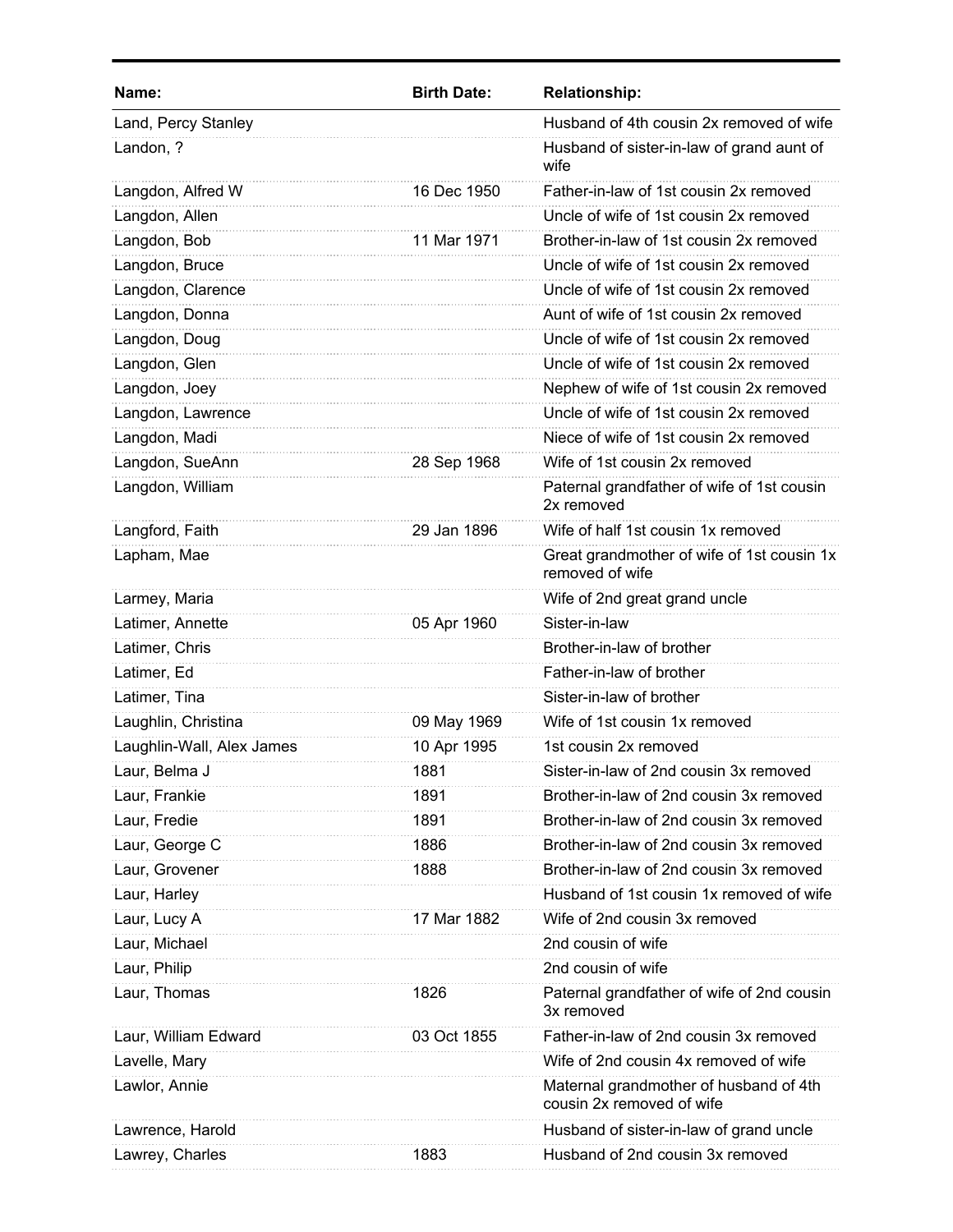| Name:                       | <b>Birth Date:</b> | <b>Relationship:</b>                           |
|-----------------------------|--------------------|------------------------------------------------|
| Lawrie, Jennifer Coleman    | 13 Jan 1959        | Wife of 1st cousin 1x removed                  |
| Lawson, Alfred              |                    | Husband of 4th cousin 2x removed of wife       |
| Lawson, Bryon William       | 19 Nov 1940        | 5th cousin 1x removed of wife                  |
| Lawson, Caroline Barbara    | 06 Jun 1943        | 5th cousin 1x removed of wife                  |
| Lawson, Mary Ellen Margaret | 30 Oct 1945        | 5th cousin 1x removed of wife                  |
| Lawson, Shirley Ann         | 31 Dec 1948        | 5th cousin 1x removed of wife                  |
| Lazenby, Frances Lloyd      |                    | 4th cousin 1x removed of wife                  |
| Lazenby, Frank              |                    | Husband of 3rd cousin 2x removed of wife       |
| Lazenby, Leslie Peter       |                    | 4th cousin 1x removed of wife                  |
| Leach, Edith Merle          |                    | Wife of 3rd cousin                             |
| Leacock, John               | 1807               | Father-in-law of 1st cousin 4x removed         |
| Leacock, Nancy              | 1838               | Wife of 1st cousin 4x removed                  |
| Leaman, Deborah             |                    | 2nd cousin 1x removed                          |
| Leaman, Donald W            |                    | Husband of 2nd cousin                          |
| Leaman, Richard             |                    | 2nd cousin 1x removed                          |
| Leaman, Wendy               |                    | 2nd cousin 1x removed                          |
| Learn, Jason Philip         |                    | Husband of 4th cousin 1x removed               |
| Leathorne, Florence May     |                    | Wife of 3rd cousin 3x removed of wife          |
| Ledsworth, John             |                    | Husband of 4th cousin 1x removed               |
| Lee, Mabel                  |                    | Wife of 3rd cousin 3x removed of wife          |
| Legge, Gary                 |                    | 2nd cousin                                     |
| Legge, Harry                |                    | Husband of 1st cousin 1x removed               |
| Legge, Michael              |                    | 2nd cousin                                     |
| Legge, Warren               |                    | 2nd cousin                                     |
| Legge, Wendy                |                    | 2nd cousin                                     |
| LeGrand, Alysia Catherine   | 11 Apr 1997        | 1st cousin 3x removed                          |
| LeGrand, Leon Joseph        |                    | Husband of 1st cousin 2x removed               |
| Leighfield, Andrew L        | 27 Dec 1888        | Husband of half 1st cousin 1x removed          |
| Leighfield, Doris           |                    | Half 2nd cousin                                |
| Leighfield, Edward          |                    | Father-in-law of half 1st cousin 1x<br>removed |
| Leighfield, Violet          |                    | Sister-in-law of half 1st cousin 1x removed    |
| Leighton, Adna              |                    | Husband of 5th cousin 5x removed of wife       |
| Leighton, Amy               |                    | 6th cousin 4x removed of wife                  |
| Leighton, Ellen             |                    | 6th cousin 4x removed of wife                  |
| Leighton, Leah              |                    | 6th cousin 4x removed of wife                  |
| Leighton, Lorenzo           |                    | 6th cousin 4x removed of wife                  |
| Leighton, Sarah             |                    | 6th cousin 4x removed of wife                  |
| Lemon, Charles              |                    | 4th cousin 2x removed of wife                  |
| Lemon, Elizabeth            | 1782               | Wife of 4th great grand uncle of wife          |
| Lemon, George               |                    | 4th cousin 2x removed of wife                  |
| Lemon, Ray                  |                    | Husband of 3rd cousin 3x removed of wife       |
| Lenhart, Susan              |                    | Wife of 2nd cousin of wife                     |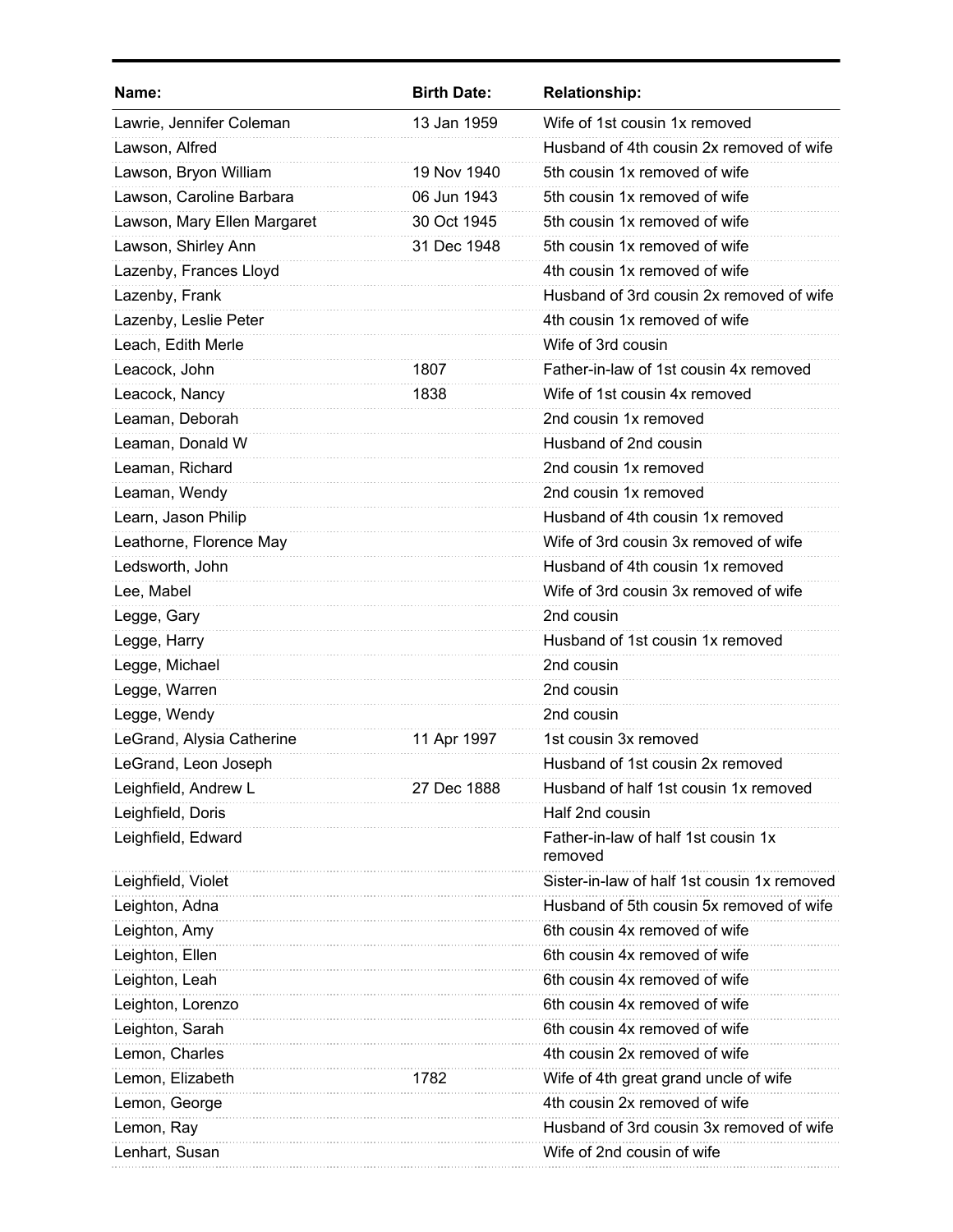| Name:                        | <b>Birth Date:</b> | <b>Relationship:</b>                                        |
|------------------------------|--------------------|-------------------------------------------------------------|
| Leonard, Bertha Estella      | 20 Jun 1887        | 2nd cousin 2x removed                                       |
| Leonard, Jacob               | 1853               | Husband of 1st cousin 3x removed                            |
| Lesniewski, Les              |                    | Husband of sister-in-law of 2nd cousin of<br>wife           |
| Leuty, Ellen                 | 1824               | Mother-in-law of brother-in-law of 1st great<br>grand uncle |
| Lever, Alice                 | 1807               | Great grandmother of wife of 2nd cousin<br>2x removed       |
| Lewis, ?                     |                    | Husband of sister-in-law of 1st cousin 1x<br>removed        |
| Lewis, Gary                  |                    | Uncle of wife of 1st cousin 2x removed                      |
| Lewis, John                  | 04 Mar 1840        | Father-in-law of 2nd cousin 2x removed                      |
| Lewis, Ken                   |                    | Uncle of wife of 1st cousin 2x removed                      |
| Lewis, Pat                   |                    | Mother-in-law of 1st cousin 2x removed                      |
| Lewis, Rob                   |                    | Uncle of wife of 1st cousin 2x removed                      |
| Lewis, Susan Mildred         | 08 Mar 1892        | Wife of 2nd cousin 2x removed                               |
| Lewis, Ted                   |                    | Uncle of wife of 1st cousin 2x removed                      |
| Light, ?                     |                    | Husband of 2nd cousin 4x removed of<br>wife                 |
| Light, Clare                 |                    | Wife of 1st great grand uncle of wife                       |
| Lightfoot, April Louise      | 06 Apr 1971        | 2nd cousin of wife                                          |
| Lightfoot, Austin            |                    | 2nd cousin 1x removed of wife                               |
| Lightfoot, Blanche           |                    | Sister-in-law of grand aunt of wife                         |
| Lightfoot, Claire            |                    | Sister-in-law of grand aunt of wife                         |
| Lightfoot, Cody              |                    | 2nd cousin 1x removed of wife                               |
| Lightfoot, Craig             | 07 Feb 1949        | 1st cousin 1x removed of wife                               |
| Lightfoot, Crystal           |                    | 1st cousin 1x removed of wife                               |
| Lightfoot, David Lyle        | 22 Jul 1972        | 2nd cousin of wife                                          |
| Lightfoot, Edward Wellington |                    | Father-in-law of grand aunt of wife                         |
| Lightfoot, Hunter            |                    | 2nd cousin 1x removed of wife                               |
| Lightfoot, Jessie            |                    | Sister-in-law of grand aunt of wife                         |
| Lightfoot, John              | 18 Aug 1938        | 1st cousin 1x removed of wife                               |
| Lightfoot, Kevin Wayne       | 04 Jul 1961        | 2nd cousin of wife                                          |
| Lightfoot, Kimberly Kathleen | 27 May 1966        | 2nd cousin of wife                                          |
| Lightfoot, Lyle Edward       | 26 May 1912        | Husband of grand aunt of wife                               |
| Lightfoot, Lyle Jonathon     | 01 Apr 1976        | 2nd cousin of wife                                          |
| Lightfoot, Mark Allen        | 12 Jun 1970        | 2nd cousin of wife                                          |
| Lightfoot, Ronald            | 21 Feb 1943        | 1st cousin 1x removed of wife                               |
| Lightfoot, Verna             |                    | Sister-in-law of grand aunt of wife                         |
| Lightfoot, Wayne             | 09 Oct 1939        | 1st cousin 1x removed of wife                               |
| Lightfoot, Wellington        |                    | Paternal grandfather of husband of grand<br>aunt of wife    |
| Lilly, Mary                  | 1828               | Paternal grandmother of husband of 1st<br>cousin 1x removed |
|                              |                    |                                                             |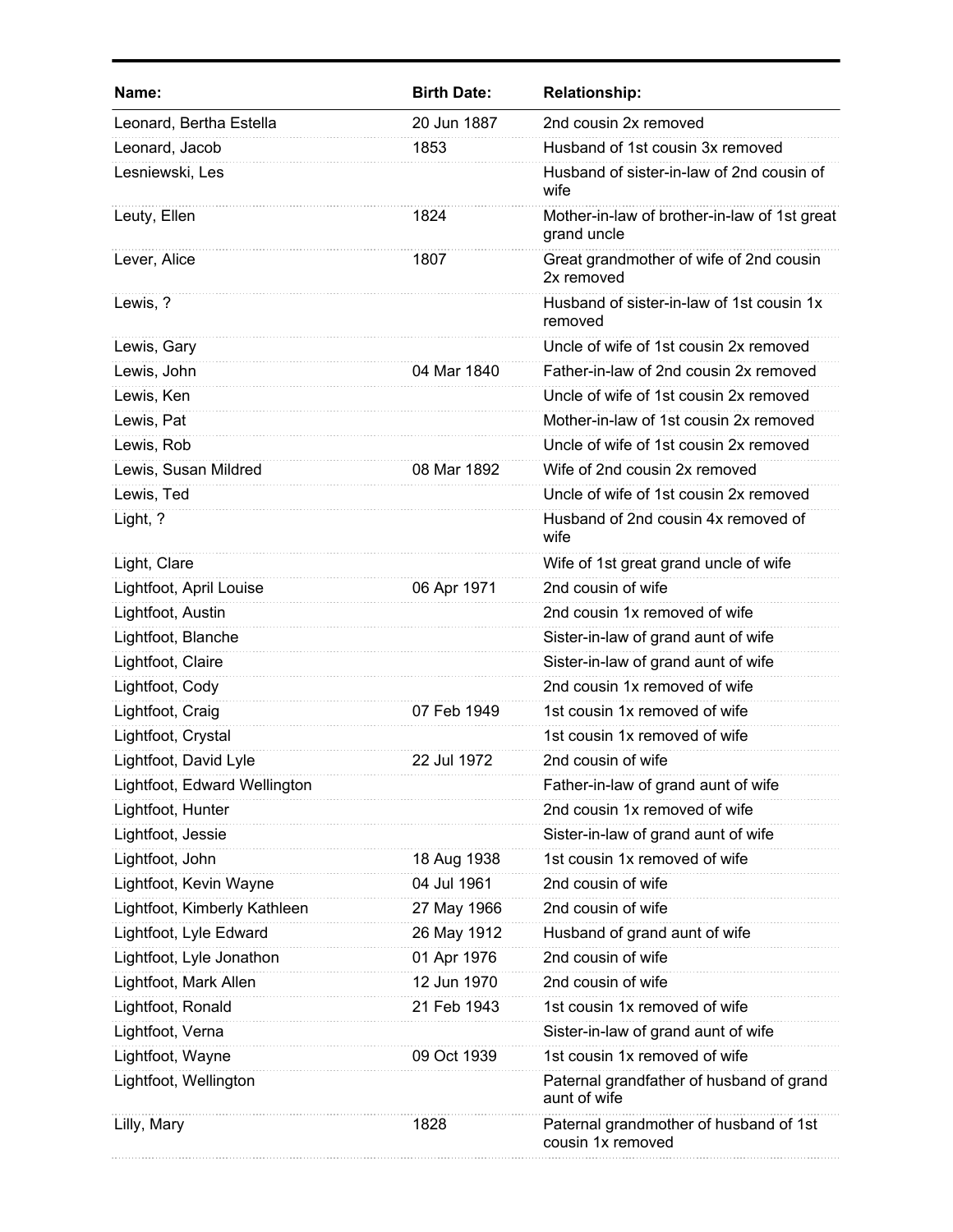| Name:                   | <b>Birth Date:</b> | <b>Relationship:</b>                                                           |
|-------------------------|--------------------|--------------------------------------------------------------------------------|
| Lincoln, ?              |                    | 2nd cousin 1x removed                                                          |
| Lincoln, Raymond        | 1930               | Husband of 2nd cousin                                                          |
| Linda                   |                    | Wife of brother-in-law of niece of husband<br>of 4th cousin 2x removed of wife |
| Lindsay, Ann            |                    | 1st cousin 4x removed                                                          |
| Lindsay, Bertha         |                    | 2nd cousin 3x removed                                                          |
| Lindsay, Charles        |                    | 1st cousin 4x removed                                                          |
| Lindsay, Charles        |                    | 1st cousin 4x removed                                                          |
| Lindsay, Charles Guy    |                    | 3rd cousin 2x removed                                                          |
| Lindsay, Cindy          |                    | 5th cousin                                                                     |
| Lindsay, Cora           |                    | 3rd cousin 2x removed                                                          |
| Lindsay, Donald         |                    | 4th cousin 1x removed                                                          |
| Lindsay, Eliza          |                    | 2nd cousin 3x removed                                                          |
| Lindsay, Eliza          |                    | 3rd cousin 2x removed                                                          |
| Lindsay, Elizabeh       |                    | 1st cousin 4x removed                                                          |
| Lindsay, Elizabeth      |                    | 1st cousin 4x removed                                                          |
| Lindsay, Ernest         |                    | 3rd cousin 2x removed                                                          |
| Lindsay, Evelyn         |                    | 3rd cousin 2x removed                                                          |
| Lindsay, Florence May   |                    | 3rd cousin 2x removed                                                          |
| Lindsay, Frank          |                    | 3rd cousin 2x removed                                                          |
| Lindsay, Fred           |                    | 2nd cousin 3x removed                                                          |
| Lindsay, George         |                    | 3rd cousin 2x removed                                                          |
| Lindsay, George William |                    | 2nd cousin 3x removed                                                          |
| Lindsay, Guy            |                    | 2nd cousin 3x removed                                                          |
| Lindsay, Hannah         | Apr 1800           | 3rd great grandmother                                                          |
| Lindsay, Helen          |                    | 4th cousin 1x removed                                                          |
| Lindsay, Ilene Marian   |                    | 4th cousin 1x removed                                                          |
| Lindsay, Jack           |                    | 4th cousin 1x removed                                                          |
| Lindsay, James          |                    | 1st cousin 4x removed                                                          |
| Lindsay, James          |                    | 2nd cousin 3x removed                                                          |
| Lindsay, James          | 1805               | 3rd great grand uncle                                                          |
| Lindsay, Jane           |                    | 1st cousin 4x removed                                                          |
| Lindsay, Jane           | 05 Jan 1822        | 3rd great grand aunt                                                           |
| Lindsay, John Sr        |                    | 5th great grandfather                                                          |
| Lindsay, John           |                    | 1st cousin 4x removed                                                          |
| Lindsay, John           |                    | 1st cousin 4x removed                                                          |
| Lindsay, John Jr        | 29 Sep 1774        | 4th great grandfather                                                          |
| Lindsay, John           | 1803               | 3rd great grand uncle                                                          |
| Lindsay, Karen          |                    | 5th cousin                                                                     |
| Lindsay, Lilly          |                    | 2nd cousin 3x removed                                                          |
| Lindsay, margaret       |                    | 2nd cousin 3x removed                                                          |
| Lindsay, Margaret       |                    | 1st cousin 4x removed                                                          |
| Lindsay, Margaret       |                    | 1st cousin 4x removed                                                          |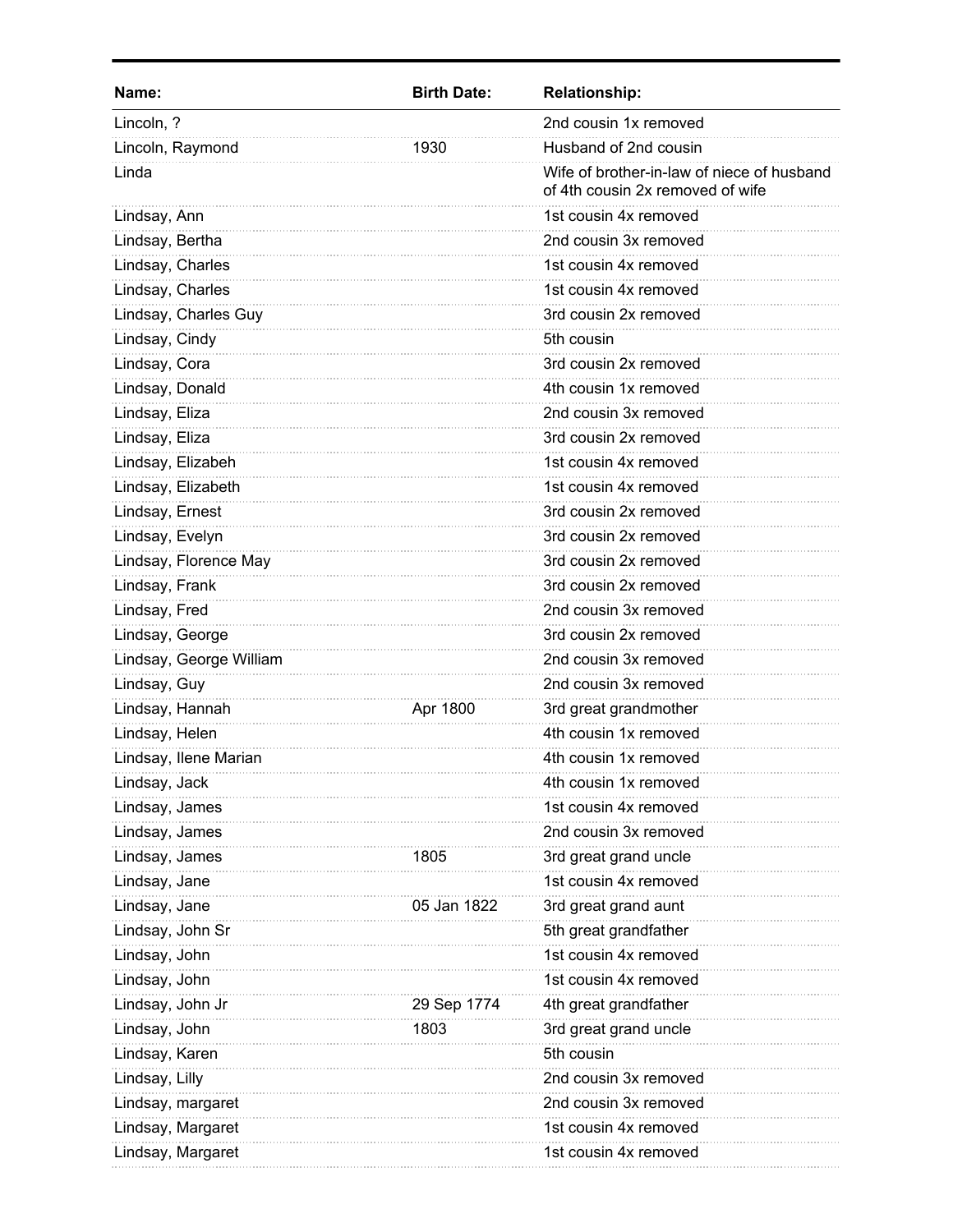| Name:                  | <b>Birth Date:</b> | <b>Relationship:</b>                                             |
|------------------------|--------------------|------------------------------------------------------------------|
| Lindsay, Mariah        |                    | 1st cousin 4x removed                                            |
| Lindsay, Martha        |                    | 2nd cousin 3x removed                                            |
| Lindsay, Mary Ann      |                    | 1st cousin 4x removed                                            |
| Lindsay, Mary Ann      | 1810               | 3rd great grand aunt                                             |
| Lindsay, Mary Gertrude |                    | 2nd cousin 3x removed                                            |
| Lindsay, Matilda       |                    | 1st cousin 4x removed                                            |
| Lindsay, Maurice Ray   |                    | 3rd cousin 2x removed                                            |
| Lindsay, Melvin        |                    | 3rd cousin 2x removed                                            |
| Lindsay, Pheobe        | 1820               | 3rd great grand aunt                                             |
| Lindsay, Q             |                    | Husband of 2nd cousin 3x removed of<br>wife                      |
| Lindsay, Raymond C     |                    | 4th cousin 1x removed                                            |
| Lindsay, Rick          |                    | 5th cousin                                                       |
| Lindsay, Rill          |                    | 2nd cousin 3x removed                                            |
| Lindsay, Robert        |                    | 1st cousin 4x removed                                            |
| Lindsay, Roberta       |                    | 5th cousin                                                       |
| Lindsay, Rosie         |                    | 2nd cousin 3x removed                                            |
| Lindsay, Ross          |                    | 4th cousin 1x removed                                            |
| Lindsay, Samuel        |                    | 1st cousin 4x removed                                            |
| Lindsay, Sarah         |                    | 2nd cousin 3x removed                                            |
| Lindsay, Sarah         |                    | 2nd cousin 3x removed                                            |
| Lindsay, Theresa       |                    | 1st cousin 4x removed                                            |
| Lindsay, Thomas        |                    | 1st cousin 4x removed                                            |
| Lindsay, Thomas        | 1801               | 3rd great grand uncle                                            |
| Lindsay, Victor        |                    | 3rd cousin 2x removed                                            |
| Lindsay, William       |                    | 1st cousin 4x removed                                            |
| Lindsay, William       | 1815               | 3rd great grand uncle                                            |
| Lindsay, William G     |                    | 1st cousin 4x removed                                            |
| Lindsay, William James |                    | 1st cousin 4x removed                                            |
| Lingwood, Don          |                    | Husband of niece of husband of 1st<br>cousin                     |
| Lingwood, Mike         |                    | Grand nephew of husband of 1st cousin                            |
| Lingwood, Mitch        |                    | Grand nephew of husband of 1st cousin                            |
| Lippold, ?             |                    | Husband of niece of husband of 4th<br>cousin 2x removed of wife  |
| Little, Reona          | 15 Jun 1902        | Wife of 3rd cousin 2x removed                                    |
| Livingstone, James     |                    | Husband of 1st cousin 7x removed of wife                         |
| Locey, Gladys          | 14 Aug 1928        | Paternal grandmother of wife of 1st cousin<br>1x removed of wife |
| Locey, Loretta         |                    | Grand aunt of wife of 1st cousin 1x<br>removed of wife           |
| Locey, Pearl           |                    | Grand aunt of wife of 1st cousin 1x<br>removed of wife           |
|                        |                    |                                                                  |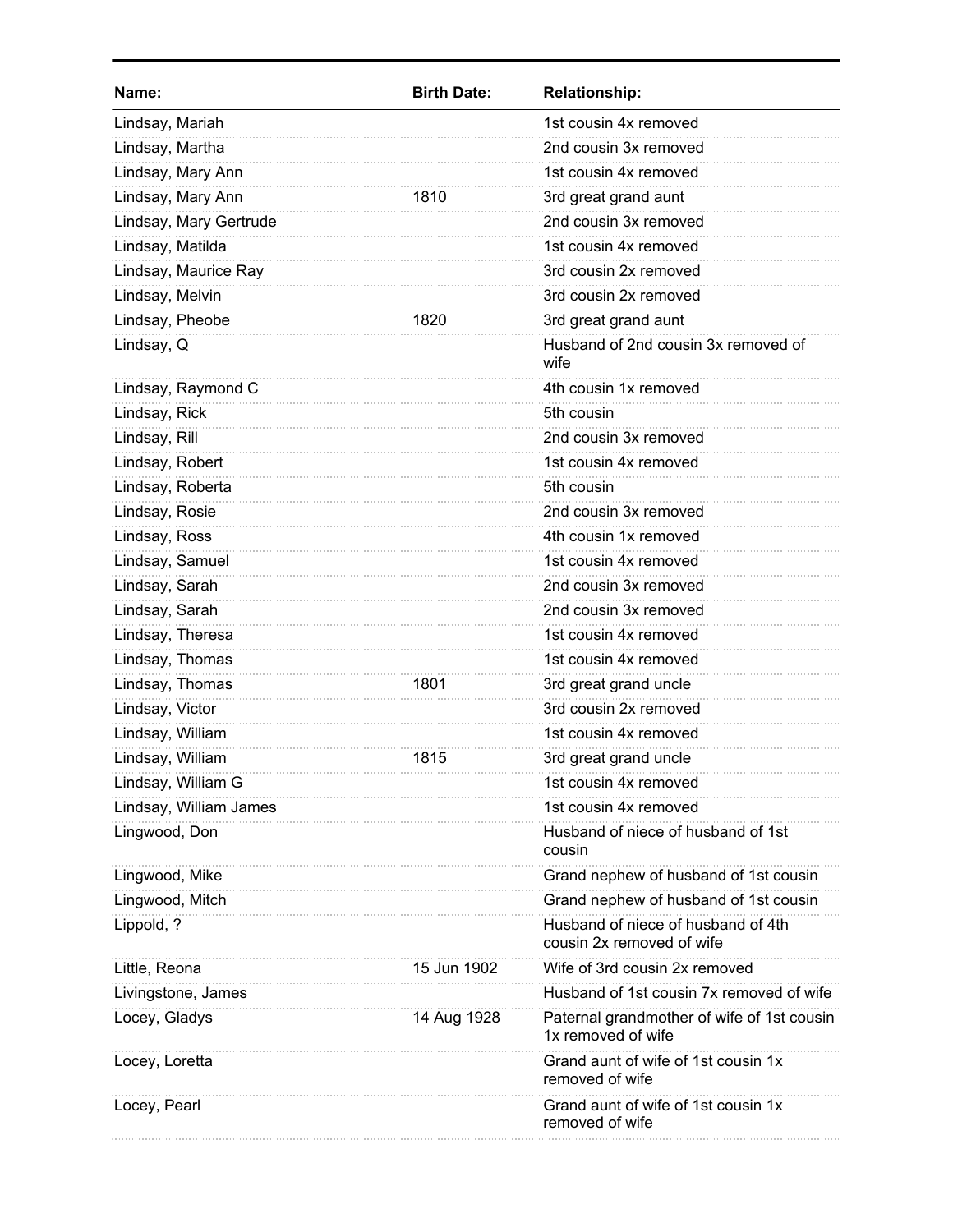| Name:                   | <b>Birth Date:</b> | <b>Relationship:</b>                                            |
|-------------------------|--------------------|-----------------------------------------------------------------|
| Locey, Robert           |                    | Great grandfather of wife of 1st cousin 1x<br>removed of wife   |
| Locey, Violet           |                    | Grand aunt of wife of 1st cousin 1x<br>removed of wife          |
| Locke, ?                |                    | Husband of niece of husband of 4th<br>cousin 2x removed of wife |
| Locke, Kerry            |                    | Husband of niece of husband of 4th<br>cousin 2x removed of wife |
| Lodge, ?                |                    | Wife of 3rd cousin 2x removed                                   |
| Loft, Ada Fanny         | 1886               | Mother-in-law of 2nd cousin 2x removed                          |
| Loft, Alice             | 1887               | Aunt of wife of 2nd cousin 2x removed                           |
| Loft, Charles           | 1855               | Grand uncle of wife of 2nd cousin 2x<br>removed                 |
| Loft, Charles           | 1878               | 1st cousin 1x removed of wife of 2nd<br>cousin 2x removed       |
| Loft, Edith Beatrice    | 1892               | Aunt of wife of 2nd cousin 2x removed                           |
| Loft, Edward            | Dec 1856           | Maternal grandfather of wife of 2nd cousin<br>2x removed        |
| Loft, Elizabeth         | 1884               | Aunt of wife of 2nd cousin 2x removed                           |
| Loft, Ethel Maud        | 1894               | Aunt of wife of 2nd cousin 2x removed                           |
| Loft, Florence          | 1881               | Aunt of wife of 2nd cousin 2x removed                           |
| Loft, Harry             | 1851               | Grand uncle of wife of 2nd cousin 2x<br>removed                 |
| Loft, Henry             | 1891               | Uncle of wife of 2nd cousin 2x removed                          |
| Loft, Lilian            | 1889               | Aunt of wife of 2nd cousin 2x removed                           |
| Loft, Mary              | 1880               | 1st cousin 1x removed of wife of 2nd<br>cousin 2x removed       |
| Loft, Rosetta Alice     | 1879               | Aunt of wife of 2nd cousin 2x removed                           |
| Loft, William           | 1820               | Great grandfather of wife of 2nd cousin 2x<br>removed           |
| Logan, Winnie           |                    | Wife of 3rd cousin 2x removed of wife                           |
| Long, ?                 | 05 Jun 1906        | 3rd cousin 2x removed of wife                                   |
| Long, Catherine Jenetta | 13 Feb 1898        | 2nd cousin 3x removed of wife                                   |
| Long, George Henry      | Jun 1883           | 2nd cousin 3x removed of wife                                   |
| Long, Gordon Pierce     | 01 Sep 1907        | 3rd cousin 2x removed of wife                                   |
| Long, Henry             | 14 Nov 1857        | Husband of 1st cousin 4x removed of wife                        |
| Long, John Wesley       | 31 Mar 1864        | Husband of 1st great grand aunt of wife                         |
| Long, Sarah             |                    | Wife of 2nd great grand uncle of wife                           |
| Long, Walter Wabern     | 22 Apr 1894        | 2nd cousin 3x removed of wife                                   |
| Long, William M         | Mar 1888           | 2nd cousin 3x removed of wife                                   |
| Longley, ?              |                    | Husband of wife of 4th cousin 6x removed<br>of wife             |
| Longworth, Kiel         |                    | Husband of 1st cousin 2x removed                                |
| Loomis, Labez           |                    | Husband of 1st cousin 5x removed of wife                        |
| Lossee, Catherine       | 1832               | 3rd great grandmother of wife                                   |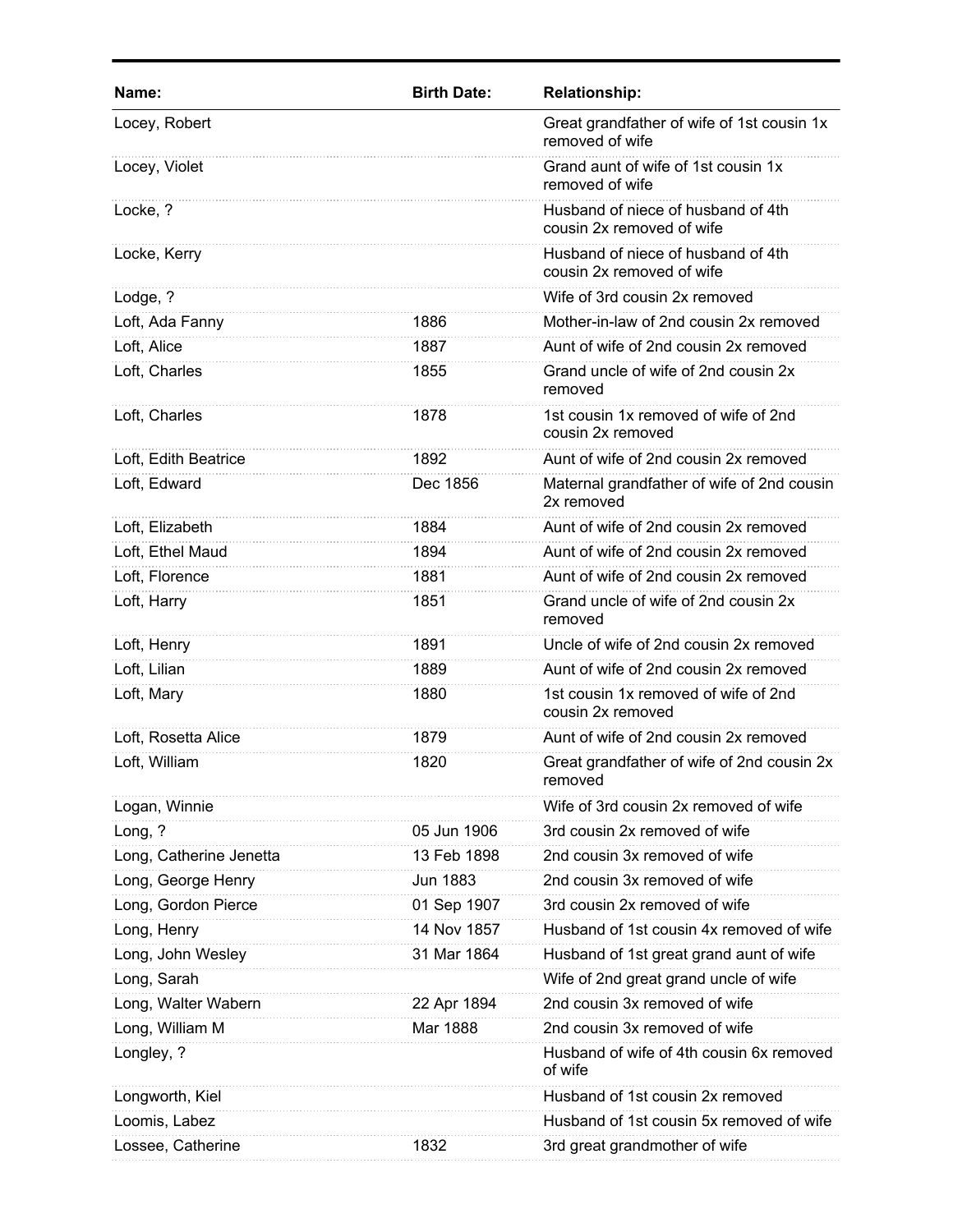| Name:                      | <b>Birth Date:</b> | <b>Relationship:</b>                                     |
|----------------------------|--------------------|----------------------------------------------------------|
| Lossing, Anna Eliza        | 1822               | Paternal grandmother of wife of 1st cousin<br>3x removed |
| Lounsberry, Addyman        |                    | Husband of 2nd cousin 4x removed of<br>wife              |
| Lounsberry, Elma           |                    | 3rd cousin 3x removed of wife                            |
| Lounsberry, Gertrude       |                    | 3rd cousin 3x removed of wife                            |
| Lounsberry, Gwendolyn      |                    | 4th cousin 2x removed of wife                            |
| Lounsberry, Marjorie       |                    | 4th cousin 2x removed of wife                            |
| Lounsberry, Murray         |                    | 3rd cousin 3x removed of wife                            |
| Lounsberry, Pearl          |                    | 3rd cousin 3x removed of wife                            |
| Lounsberry, Pearl Lillian  |                    | Wife of 4th cousin 1x removed                            |
| Lovejjoy, Amanda Elizabeth |                    | 6th cousin 4x removed of wife                            |
| Lovejjoy, Charles Norman   |                    | 6th cousin 4x removed of wife                            |
| Lovejjoy, Henry Augustus   |                    | 6th cousin 4x removed of wife                            |
| Lovejjoy, James Loren      |                    | 6th cousin 4x removed of wife                            |
| Lovejjoy, Leonard Hiram    |                    | 6th cousin 4x removed of wife                            |
| Lovejjoy, Lucretia Maria   |                    | 6th cousin 4x removed of wife                            |
| Lovejjoy, Mary Ann         |                    | 6th cousin 4x removed of wife                            |
| Lovejjoy, Odiorne          |                    | Husband of 5th cousin 5x removed of wife                 |
| Lovejjoy, Ruby Melvina     |                    | 6th cousin 4x removed of wife                            |
| Lovejjoy, Sarah Percy      |                    | 6th cousin 4x removed of wife                            |
| Lovejjoy, William Odiorne  |                    | 6th cousin 4x removed of wife                            |
| Loveless, Hannah           |                    | Wife of 1st cousin 5x removed of wife                    |
| Lucas, ?                   |                    | 2nd cousin                                               |
| Lucas, Ann                 |                    | 4th great grandmother of wife                            |
| Lucas, Benjamin Chauncey   | 1838               | Brother-in-law of 2nd great grand uncle                  |
| Lucas, Daniel              | 06 Sep 1841        | Husband of sister-in-law of great<br>grandfather         |
| Lucas, Esther              | 1828               | Sister-in-law of 2nd great grand uncle                   |
| Lucas, George              |                    | Father-in-law of grand aunt                              |
| Lucas, George Jr           | 1863               | Husband of grand aunt                                    |
| Lucas, John                | 1789               | Father-in-law of 2nd great grand uncle                   |
| Lucas, John Amos           | 1827               | Brother-in-law of 2nd great grand uncle                  |
| Lucas, Maranda             | 1832               | Wife of 2nd great grand uncle                            |
| Lucas, Marvin              | 10 Jan 1943        | 2nd cousin                                               |
| Lucas, Nelson Dancey       | 1838               | Brother-in-law of 2nd great grand uncle                  |
| Lucas, Samuel Colen        | Dec 1909           | 1st cousin 1x removed                                    |
| Lucas, Silas               | 1836               | Brother-in-law of 2nd great grand uncle                  |
| Lumbard, Mary              | 1792               | Mother-in-law of 2nd great grand aunt                    |
| Lundy, Wallace             |                    | Father of 1st cousin                                     |
| Lungren, Bruce             |                    | Brother-in-law of 1st cousin 1x removed                  |
| Lungren, Clark             |                    | Brother-in-law of 1st cousin 1x removed                  |
| Lungren, Gordon            |                    | Father-in-law of 1st cousin 1x removed                   |
|                            |                    |                                                          |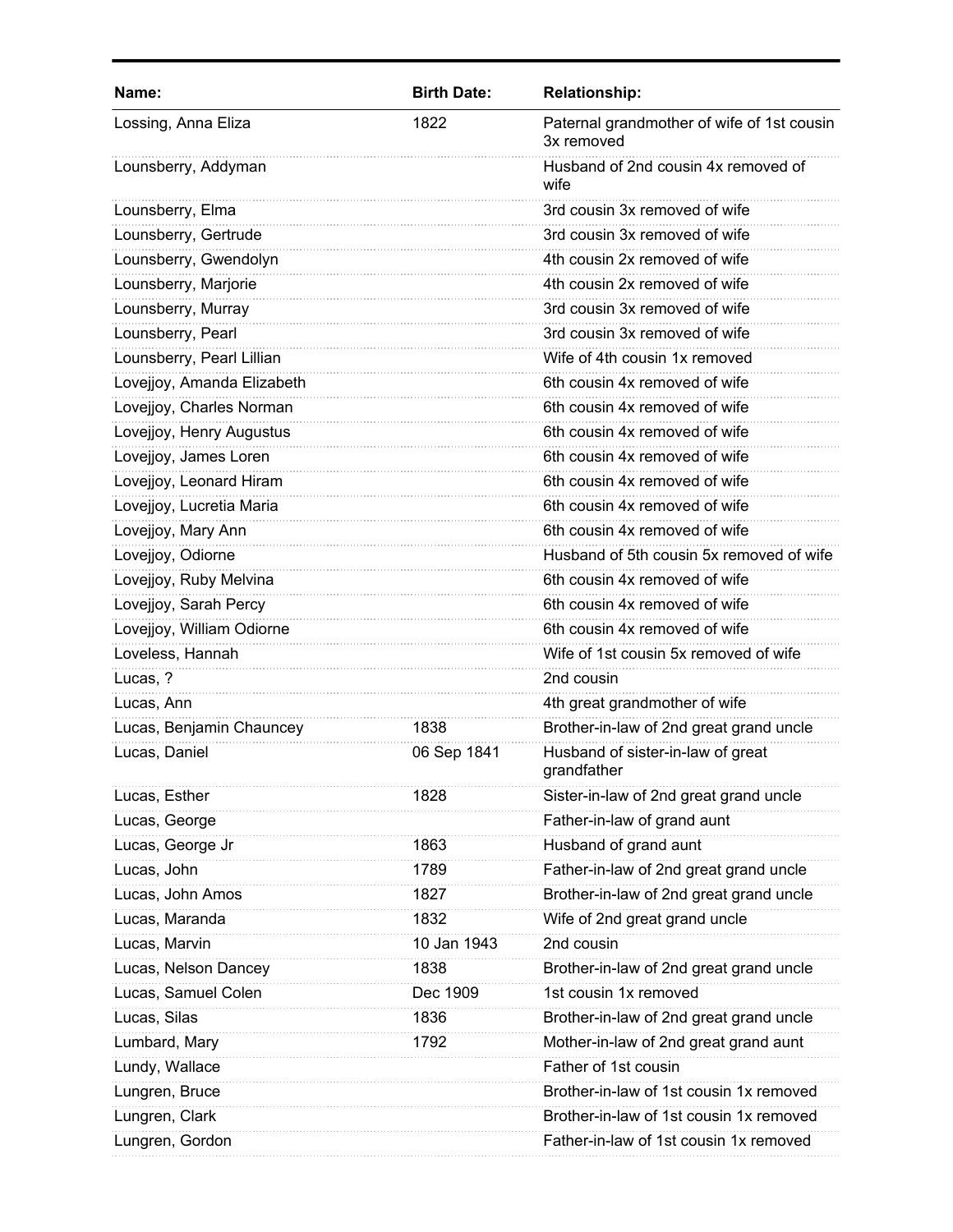| Name:                            | <b>Birth Date:</b> | <b>Relationship:</b>                              |
|----------------------------------|--------------------|---------------------------------------------------|
| Lungren, Margaret Lyn            | 16 Sep 1952        | Wife of 1st cousin 1x removed                     |
| Lungren, Robert                  |                    | Brother-in-law of 1st cousin 1x removed           |
| Lungren, Sandy                   |                    | Sister-in-law of 1st cousin 1x removed            |
| Luscombe-Bale, Tammy             |                    | Wife of stepson of brother-in-law                 |
| Lyle, Deren                      |                    | Husband of 5th cousin 2x removed                  |
| Lyle, Judd                       | 06 Nov 2016        | 5th cousin 3x removed                             |
| Lyons, Eunice                    |                    | Wife of 5th cousin 5x removed of wife             |
| Mabbot, Sarah                    | 1808               | 3rd great grandmother of wife                     |
| Mabee, Gene                      |                    | Husband of sister-in-law of 1st cousin            |
| MacBean, Judy                    |                    | Wife of 2nd cousin                                |
| MacDonald, Kerry                 | 09 Oct 1975        | Wife of 1st cousin 1x removed                     |
| Mack, Lavinia                    |                    | Wife of 5th cousin 5x removed of wife             |
| MacLeod, Hector Keith            | 11 Aug 1935        | Husband of 1st cousin                             |
| MacLeod, Sandy                   | 16 Aug 1962        | 1st cousin 1x removed                             |
| MacLeod, Susan                   | 29 Oct 1964        | 1st cousin 1x removed                             |
| MacVicar, Archibald Donald       |                    | Husband of 1st cousin                             |
| Madill, Ellen Rebecca            | 03 Dec 1825        | Paternal grandmother of wife of uncle             |
| Magill, Agnes                    |                    | Mother-in-law of uncle                            |
| Maguire, ?                       |                    | 3rd cousin 1x removed                             |
| Maguire, ?                       |                    | Husband of 3rd cousin                             |
| Maguire, ?                       |                    | 3rd cousin 1x removed                             |
| Makarewicz, Joe                  |                    | Husband of 1st cousin 1x removed                  |
| Manning, Frances                 |                    | Wife of 4th cousin 6x removed of wife             |
| Mansfield, Alma Aleta            | 25 Sep 1888        | Half 1st cousin 1x removed                        |
| Mansfield, Clayton Audrey Warren | 08 Jan 1896        | Half 1st cousin 1x removed                        |
| Mansfield, Ira Leaman            | 16 Sep 1882        | Half 1st cousin 1x removed                        |
| Mansfield, Lyle Leland           | 16 Oct 1900        | Half 1st cousin 1x removed                        |
| Mansfield, Moses                 |                    | Father-in-law of half grand aunt                  |
| Mansfield, Moses Warren          | 25 Feb 1854        | Husband of half grand aunt                        |
| Manton, Sarah Maria              | Jan 1870           | Wife of 2nd cousin 2x removed                     |
| Marchio, Joseph                  | 12 Feb 1961        | Husband of 1st cousin 1x removed                  |
| Marchio, Nathan Joseph           | 24 Aug 1990        | 1st cousin 2x removed                             |
| Marchio, Nicholas Robert         | 09 Oct 1987        | 1st cousin 2x removed                             |
| Margeson, Love E                 |                    | Wife of 6th cousin 4x removed of wife             |
| Marginet, Diane                  |                    | Wife of 1st cousin 1x removed                     |
| Markdale, Helen                  |                    | Wife of 4th cousin 2x removed of wife             |
| Marlatt, ?                       |                    | Father-in-law of 1st cousin 4x removed of<br>wife |
| Marlatt, ?                       |                    | Sister-in-law of 1st cousin 4x removed of<br>wife |
| Marlatt, Damien James            | 01 Jun 1982        | 2nd cousin 1x removed of wife                     |
| Marlatt, Elizabeth               |                    | Wife of 1st cousin 4x removed of wife             |
| Marlatt, James                   |                    | Husband of 2nd cousin of wife                     |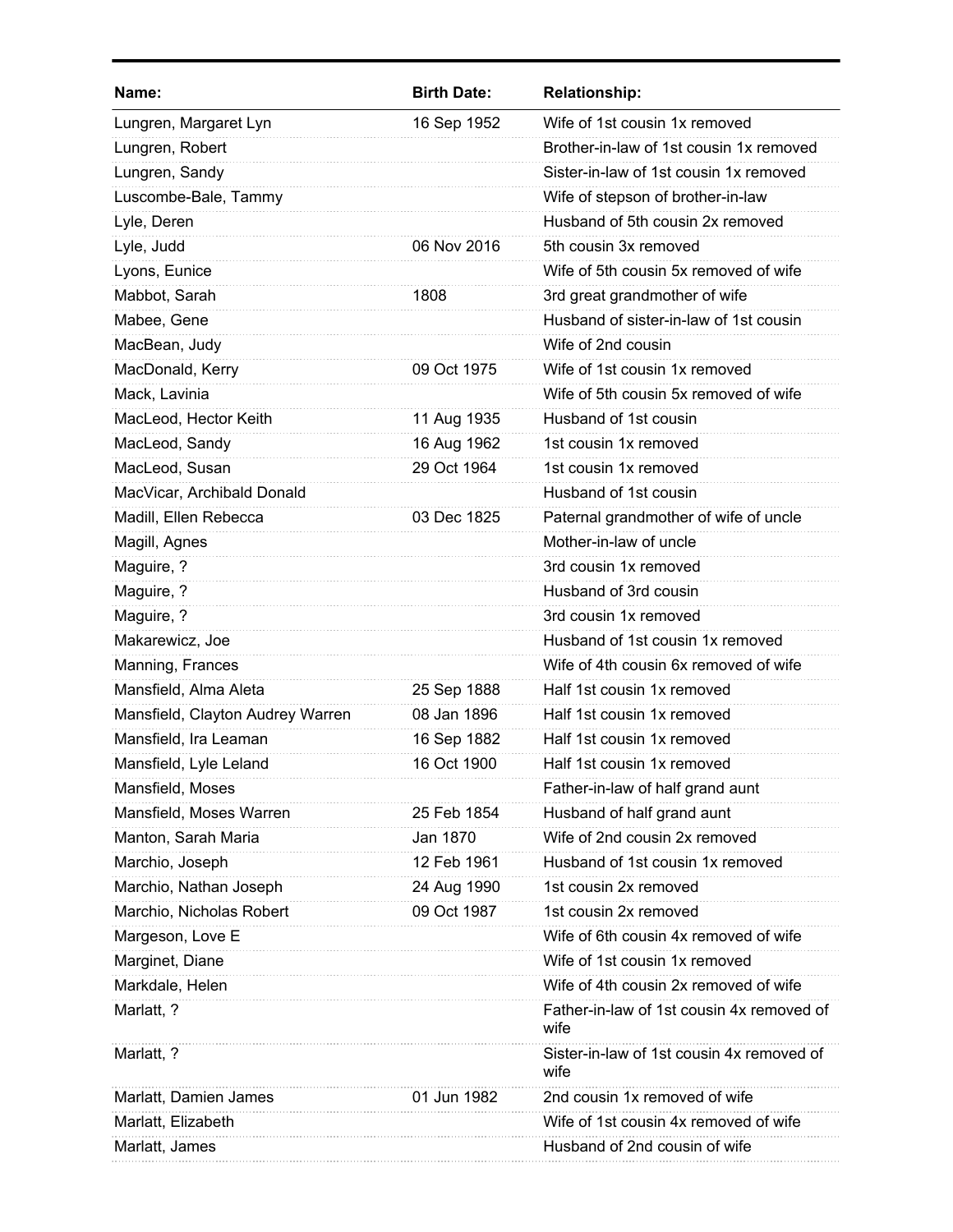| Name:                 | <b>Birth Date:</b> | <b>Relationship:</b>                                        |
|-----------------------|--------------------|-------------------------------------------------------------|
| Marles, Roy           |                    | Husband of 4th cousin 2x removed of wife                    |
| Marr, ?               |                    | 1st cousin 3x removed of wife                               |
| Marr, ?               |                    | 1st cousin 3x removed of wife                               |
| Marr, ?               |                    | 1st cousin 3x removed of wife                               |
| Marr, James           |                    | Husband of 2nd great grand aunt of wife                     |
| Marr, Zelpha          |                    | Wife of 3rd cousin 3x removed of wife                       |
| Marsh, Michael        |                    | 2nd cousin 1x removed of wife                               |
| Marsh, Sharlene       |                    | 2nd cousin 1x removed of wife                               |
| Marsh, William        |                    | Husband of 2nd cousin of wife                               |
| Marshall, Alfred      | 1861               | Father-in-law of 1st cousin 1x removed                      |
| Marshall, Annie May   |                    | Wife of 3rd cousin 2x removed                               |
| Marshall, Barry       | 25 Apr 1959        | Husband of 1st cousin 1x removed                            |
| Marshall, Betsey      | 1841               | Grand aunt of husband of 1st cousin 1x<br>removed           |
| Marshall, Carrie      | 1900               | Sister-in-law of 1st cousin 1x removed                      |
| Marshall, Charles     |                    | Brother-in-law of 1st cousin 1x removed                     |
| Marshall, Darren Jack | 29 May 1985        | 1st cousin 2x removed                                       |
| Marshall, Dora        | 1898               | Sister-in-law of 1st cousin 1x removed                      |
| Marshall, Jack        |                    | Father-in-law of 1st cousin 1x removed                      |
| Marshall, Jason lan   | 15 Dec 1982        | 1st cousin 2x removed                                       |
| Marshall, John        | 1829               | Paternal grandfather of husband of 1st<br>cousin 1x removed |
| Marshall, John Henry  | 08 Aug 1889        | Husband of 1st cousin 1x removed                            |
| Marshall, Katelynn    | 2011               | 1st cousin 3x removed                                       |
| Marshall, Ruth        |                    | Wife of 1st cousin 7x removed of wife                       |
| Marshall, Sarah Ann   | 1839               | Grand aunt of husband of 1st cousin 1x<br>removed           |
| Marshall, Stanley     | 1894               | Brother-in-law of 1st cousin 1x removed                     |
| Marshall, Tetie       |                    | Sister-in-law of 1st cousin 1x removed                      |
| Marshall, Wesley      |                    | Husband of 3rd cousin 2x removed                            |
| Marshall, William     | 1795               | Great grandfather of husband of 1st<br>cousin 1x removed    |
| Marshall, William     | 1835               | Grand uncle of husband of 1st cousin 1x<br>removed          |
| Marsters, Abraham     |                    | Husband of 4th great grand aunt of wife                     |
| Marsters, Ann         | 1799               | 1st cousin 5x removed of wife                               |
| Marsters, Enoch S     | 1781               | 1st cousin 5x removed of wife                               |
| Marsters, Ezekiel     | 1794               | 1st cousin 5x removed of wife                               |
| Marsters, Grinda      | 1796               | 1st cousin 5x removed of wife                               |
| Marsters, Hannah D    | 1787               | 1st cousin 5x removed of wife                               |
| Marsters, James M     | 1790               | 1st cousin 5x removed of wife                               |
| Marsters, John        | 1782               | 1st cousin 5x removed of wife                               |
| Marsters, Lois        | 1790               | 1st cousin 5x removed of wife                               |
| Marsters, Sarah       | 1785               | 1st cousin 5x removed of wife                               |
|                       |                    |                                                             |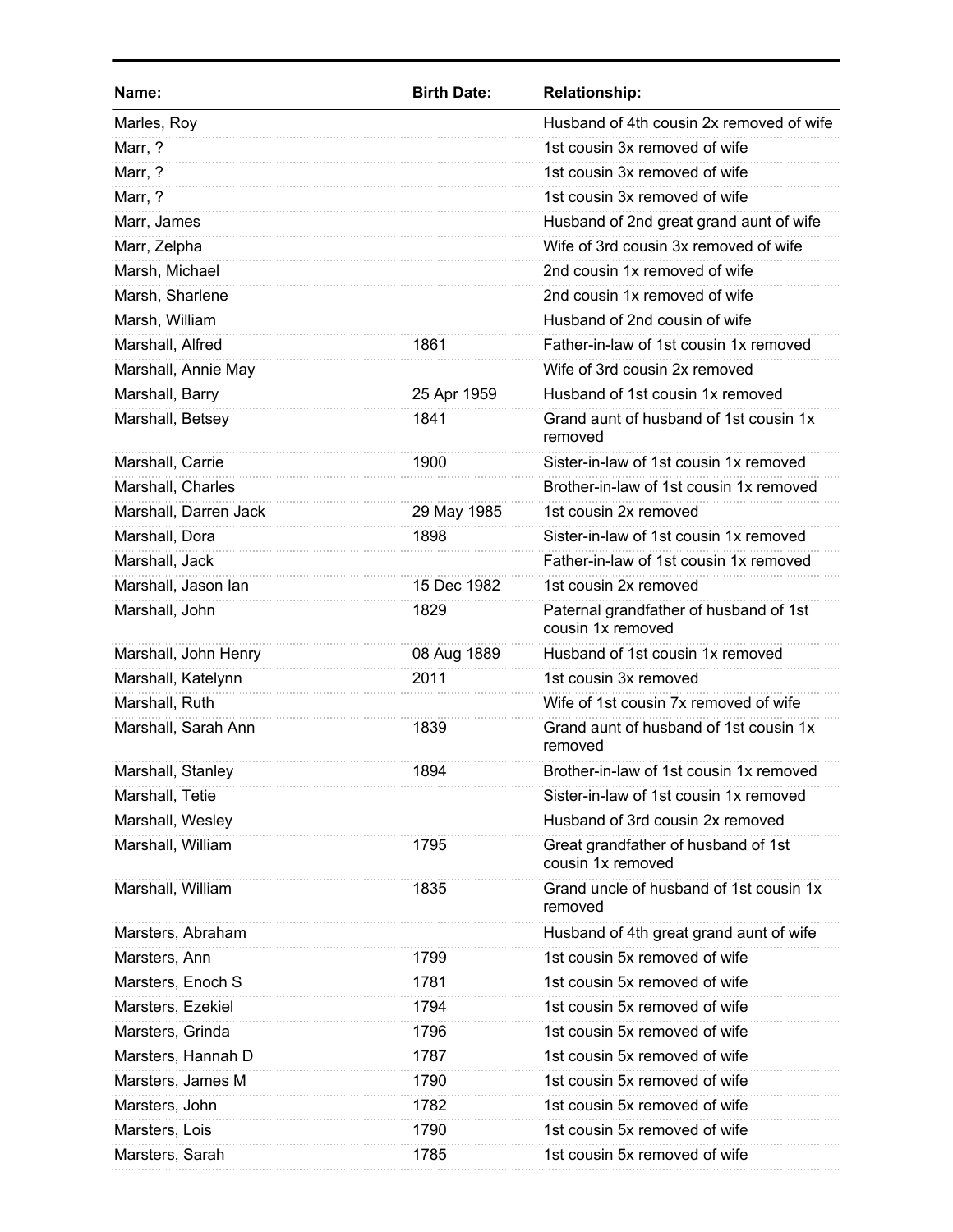| <b>Birth Date:</b> | <b>Relationship:</b>                                                                                |
|--------------------|-----------------------------------------------------------------------------------------------------|
| 1805               | 1st cousin 5x removed of wife                                                                       |
| 1805               | 1st cousin 5x removed of wife                                                                       |
| 1810               | 1st cousin 5x removed of wife                                                                       |
| 1801               | 1st cousin 5x removed of wife                                                                       |
|                    | Wife of brother-in-law of brother-in-law of<br>niece of husband of 4th cousin 2x<br>removed of wife |
| 1842               | Paternal grandmother of husband of 1st<br>cousin 1x removed                                         |
|                    | Wife of 3rd cousin 2x removed of wife                                                               |
| 1807               | Wife of 3rd great grand uncle                                                                       |
| 1842               | Wife of 1st great grand uncle                                                                       |
| 04 Dec 1953        | Wife of 1st cousin 1x removed                                                                       |
|                    | Wife of brother-in-law of niece of husband<br>of 4th cousin 2x removed of wife                      |
|                    | Wife of brother-in-law of 1st cousin 1x<br>removed of wife                                          |
| 10 May 1963        | Wife of 1st cousin 1x removed                                                                       |
|                    | Husband of 2nd cousin 1x removed of<br>wife                                                         |
|                    | Wife of 1st cousin 5x removed of wife                                                               |
| 1779               | 1st cousin 5x removed of wife                                                                       |
|                    | Wife of 3rd cousin 2x removed of wife                                                               |
|                    | Brother-in-law of aunt of wife                                                                      |
| 14 Jan 1959        | 1st cousin of wife                                                                                  |
| 14 Jan 1963        | 1st cousin of wife                                                                                  |
|                    | Brother-in-law of brother-in-law of sister-in<br>-law                                               |
| 30 Nov 1933        | Husband of aunt of wife                                                                             |
|                    | Wife of brother-in-law of sister-in-law                                                             |
| 21 Aug 1961        | 1st cousin of wife                                                                                  |
| 15 Jan 1965        | 1st cousin of wife                                                                                  |
|                    | Husband of niece of wife of 1st cousin 4x<br>removed of wife                                        |
|                    | Wife of 6th great grand uncle of wife                                                               |
|                    | Grand niece of wife of 1st cousin 4x<br>removed of wife                                             |
|                    | Grand niece of wife of 1st cousin 4x<br>removed of wife                                             |
|                    | Grand nephew of wife of 1st cousin 4x<br>removed of wife                                            |
|                    | Wife of 5th cousin 1x removed of wife                                                               |
|                    | Grand niece of wife of 1st cousin 4x<br>removed of wife                                             |
| 21 Aug 1971        | Wife of 2nd cousin 2x removed                                                                       |
|                    |                                                                                                     |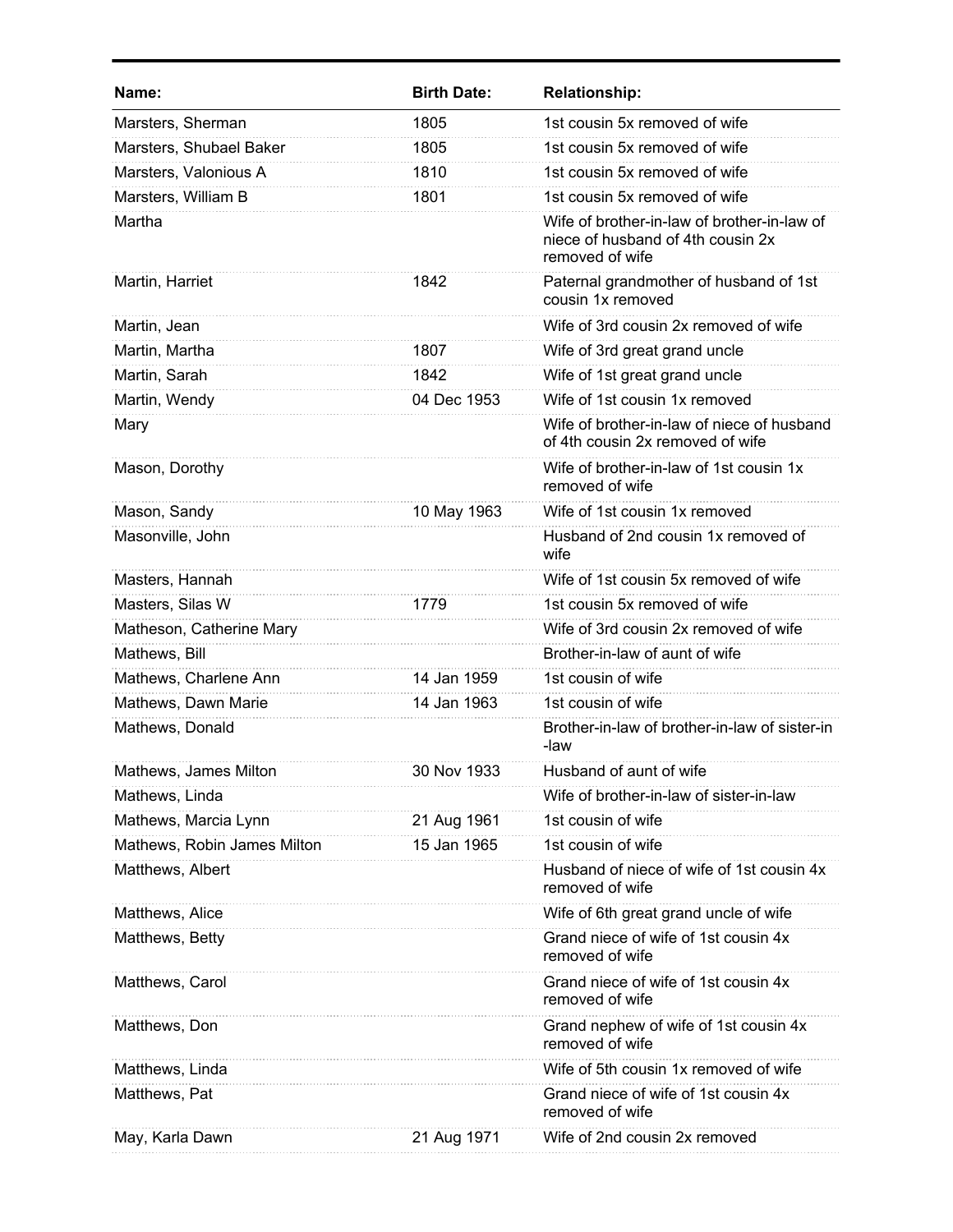| Name:                    | <b>Birth Date:</b> | <b>Relationship:</b>                                                                  |
|--------------------------|--------------------|---------------------------------------------------------------------------------------|
| Mayo, Christopher Robert |                    | 5th cousin 1x removed                                                                 |
| Mayo, Ian Paul           |                    | 5th cousin 1x removed                                                                 |
| Mayo, James William      |                    | 5th cousin 1x removed                                                                 |
| Mayo, Robert Earl        |                    | Husband of 5th cousin                                                                 |
| McAllister, ?            | 06 Jun 1951        | 5th cousin 1x removed of wife                                                         |
| McAllister, Jack         |                    | Husband of 4th cousin 2x removed of wife                                              |
| McAllister, John         |                    | Husband of 2nd cousin 3x removed of<br>wife                                           |
| McAllister, Mark Timothy |                    | 5th cousin 1x removed of wife                                                         |
| McAlpine, Beatrice A     | 1887               | Wife of half 2nd great grand uncle of wife                                            |
| McBride, Donald Roy      | 11 Aug 1928        | Husband of 1st cousin                                                                 |
| McBride, Heather Jean    | 28 Oct 1959        | 1st cousin 1x removed                                                                 |
| McBride, Teresa Frances  | 27 Mar 1963        | 1st cousin 1x removed                                                                 |
| McCallum, ?              |                    | Paternal grandfather of husband of sister-<br>in-law of 1st cousin 1x removed of wife |
| McCallum, Agnes          |                    | Aunt of husband of sister-in-law of 1st<br>cousin 1x removed of wife                  |
| McCallum, Angie          |                    | Sister-in-law of sister-in-law of 1st cousin<br>1x removed of wife                    |
| McCallum, Archie         |                    | Father-in-law of sister-in-law of 1st cousin<br>1x removed of wife                    |
| McCallum, Caroline       |                    | Wife of 3rd cousin 2x removed                                                         |
| McCallum, Darryl         |                    | Brother-in-law of sister-in-law of 1st cousin<br>1x removed of wife                   |
| McCallum, Eva            | 12 Feb 1902        | Wife of uncle                                                                         |
| McCallum, Evelyn         |                    | Aunt of husband of sister-in-law of 1st<br>cousin 1x removed of wife                  |
| McCallum, Helen          |                    | Niece of wife of uncle                                                                |
| McCallum, Helen          |                    | Aunt of husband of sister-in-law of 1st<br>cousin 1x removed of wife                  |
| McCallum, Jack           | 22 Sep 1932        | Nephew of wife of uncle                                                               |
| McCallum, James          | 22 May 1891        | Brother-in-law of uncle                                                               |
| McCallum, James Leon     | 09 Jun 1960        | 3rd cousin 1x removed                                                                 |
| McCallum, James Melvin   | 17 Apr 1932        | Husband of 3rd cousin                                                                 |
| McCallum, Joyce          |                    | Niece of wife of uncle                                                                |
| McCallum, Kathryn Lois   | 25 Apr 1956        | 3rd cousin 1x removed                                                                 |
| McCallum, Larry          |                    | Grand nephew of wife of uncle                                                         |
| McCallum, Lloyd          | 1896               | Brother-in-law of uncle                                                               |
| McCallum, Malcom         | 1848               | Father-in-law of uncle                                                                |
| McCallum, Mark           |                    | Husband of sister-in-law of 1st cousin 1x<br>removed of wife                          |
| McCallum, Mary E         | 1889               | Sister-in-law of uncle                                                                |
| McCallum, Paul           |                    | Grand nephew of wife of uncle                                                         |
| McCallum, Robert         |                    | Nephew of wife of uncle                                                               |
| McCallum, Sarah Ann      | 1887               | Sister-in-law of uncle                                                                |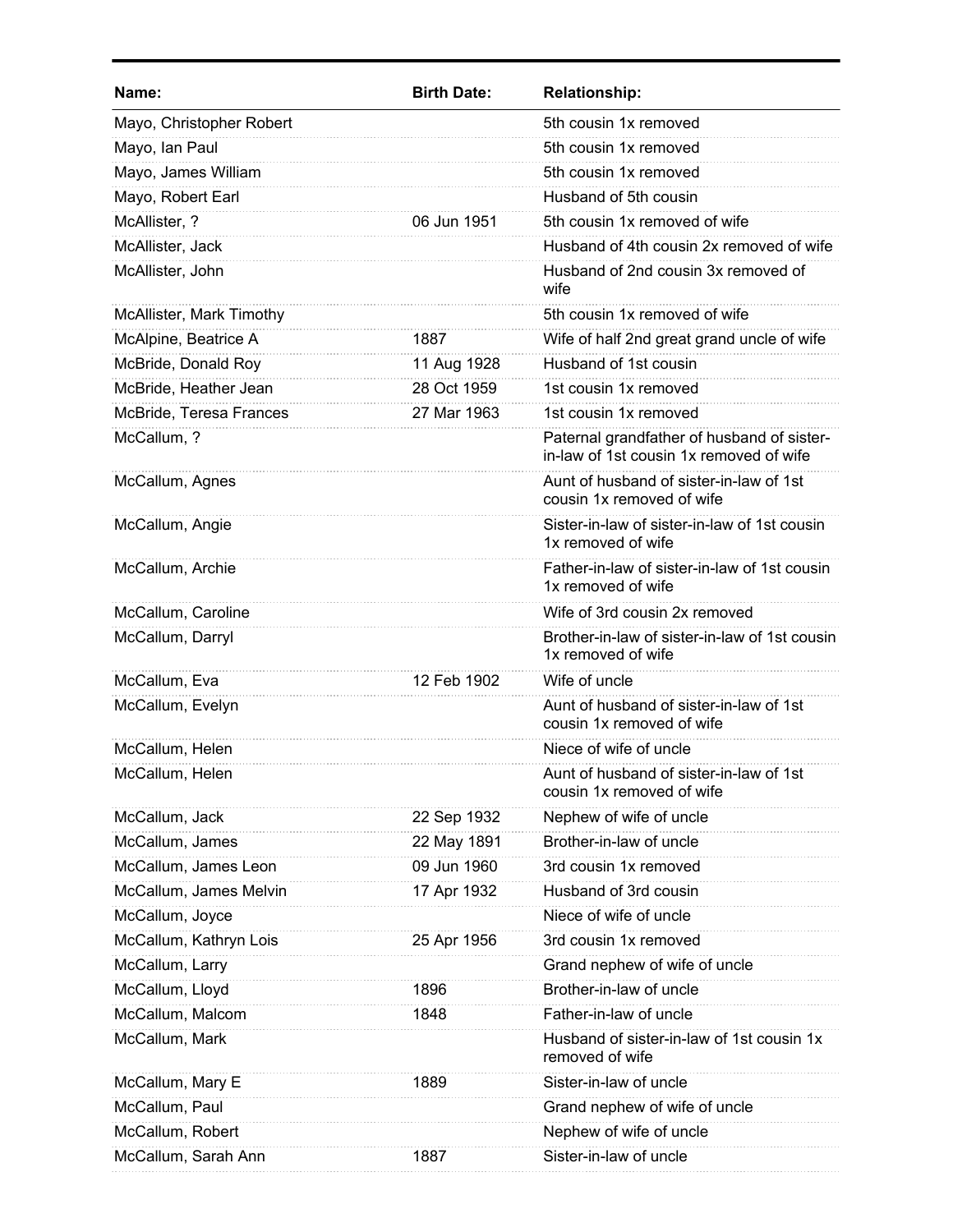| Name:                         | <b>Birth Date:</b> | <b>Relationship:</b>                     |
|-------------------------------|--------------------|------------------------------------------|
| McCann, ?                     |                    | Husband of 2nd cousin 1x removed         |
| McCauley, Sophia              |                    | Wife of 1st cousin 4x removed of wife    |
| McClarty, ?                   |                    | 2nd cousin 1x removed of wife            |
| McClarty, ?                   |                    | 2nd cousin 1x removed of wife            |
| McClarty, Norm                |                    | Husband of 1st cousin 2x removed of wife |
| McCleary, Edward              | 16 Apr 1884        | Husband of half 2nd cousin 2x removed    |
| McCleary, Marjorie            |                    | Half 3rd cousin 1x removed               |
| McCleary, Wilfred             |                    | Half 3rd cousin 1x removed               |
| McConnell, Charity            | 1811               | 3rd great grandmother of wife            |
| McConnell, Louie              |                    | Wife of 2nd cousin 4x removed of wife    |
| McCord, Barbara Jean Louise   | 06 Apr 1938        | 1st cousin 1x removed of wife            |
| McCord, David                 | 16 Jan 1973        | 2nd cousin 1x removed of wife            |
| McCord, David John            | 19 Sep 1953        | 2nd cousin of wife                       |
| McCord, Dennis                | 22 Sep 1959        | 2nd cousin of wife                       |
| McCord, Donna Jean            | 09 Nov 1969        | 2nd cousin of wife                       |
| McCord, Edna Ruth             | 06 May 1923        | 1st cousin 1x removed of wife            |
| McCord, Gary                  | 24 Jun 1954        | 2nd cousin of wife                       |
| McCord, George William        | 30 May 1928        | 1st cousin 1x removed of wife            |
| McCord, Helen Luanna          | 02 Sep 1920        | 1st cousin 1x removed of wife            |
| McCord, John Maxwell          | 05 Dec 1929        | 1st cousin 1x removed of wife            |
| McCord, Mark                  | 01 Sep 1975        | 2nd cousin 1x removed of wife            |
| McCord, Paul Allan            | 16 Jan 1958        | 2nd cousin of wife                       |
| McCord, Sherry                | 12 Sep 1957        | 2nd cousin of wife                       |
| McCord, Thomas Hugh           | 1862               | Father-in-law of grand aunt of wife      |
| McCord, William Burton        | 08 Oct 1896        | Husband of grand aunt of wife            |
| McCorqudale, William          | 26 Dec 1865        | Father-in-law of 3rd cousin 2x removed   |
| McCorquodale, Albert Robinson | 26 Apr 1906        | Brother-in-law of 3rd cousin 2x removed  |
| McCorquodale, Estella May     | 27 Jul 1900        | Sister-in-law of 3rd cousin 2x removed   |
| McCorquodale, Frank George    | 22 Nov 1904        | Brother-in-law of 3rd cousin 2x removed  |
| McCorquodale, Jean Mabel      | 23 Feb 1910        | Wife of 3rd cousin 2x removed            |
| McCorquodale, William Lloyd   | 16 Jul 1902        | Brother-in-law of 3rd cousin 2x removed  |
| McCredie, Alice Melissa       |                    | Wife of 3rd cousin 2x removed            |
| McCulloch, ?                  |                    | Husband of 3rd cousin 3x removed of wife |
| McCulloch, Howard             |                    | 4th cousin 2x removed of wife            |
| McCurdy, Margaret             |                    | Wife of 3rd cousin 7x removed of wife    |
| McCutchinson, C               |                    | Husband of 1st cousin 2x removed         |
| McCutchinson, Harold          |                    | 2nd cousin 1x removed                    |
| McCutchinson, Joan            |                    | 2nd cousin 1x removed                    |
| McCutchinson, Ken             |                    | 2nd cousin 1x removed                    |
| McDonald, Annie               | 1868               | Wife of 1st cousin 3x removed            |
| McDonald, John                |                    | Father-in-law of 1st cousin 3x removed   |
| McDonald, Lenore              |                    | Wife of 4th cousin 2x removed of wife    |
| McDougall, E                  |                    | Wife of 2nd cousin 2x removed            |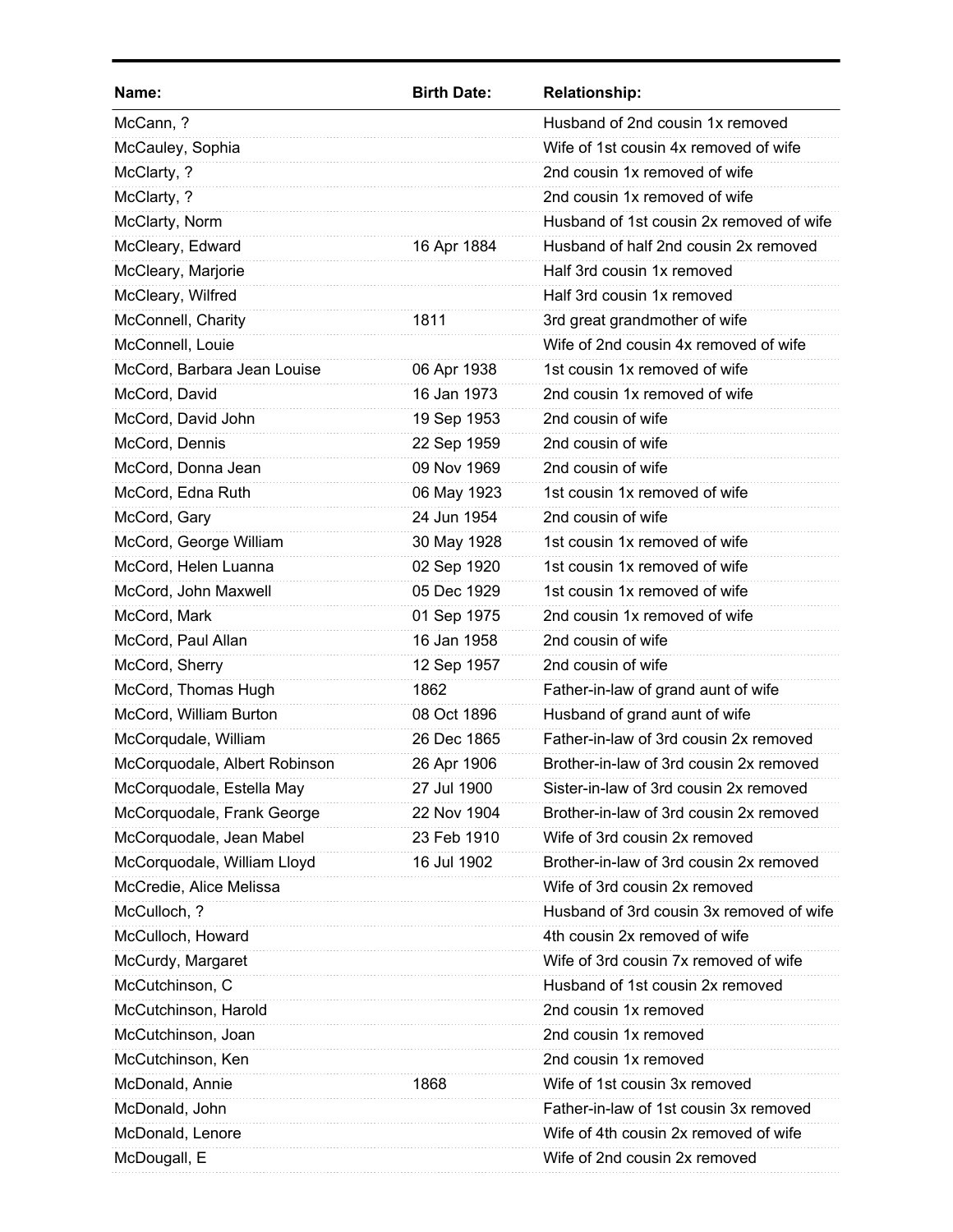| Name:                       | <b>Birth Date:</b> | <b>Relationship:</b>                                       |
|-----------------------------|--------------------|------------------------------------------------------------|
| McElmon, Ernest             |                    | Husband of 1st cousin 1x removed of wife                   |
| McElroy, Matilda            |                    | Wife of 3rd great grandfather                              |
| McEwen, Mary Beatrice       |                    | Wife of 3rd cousin 2x removed                              |
| McFarlan, Margaret          | 01 Feb 1861        | Great grandmother of wife of 3rd cousin<br>1x removed      |
| McGeachy, Alex              |                    | Husband of 2nd cousin 4x removed of<br>wife                |
| McGee, Elizabeth            |                    | Wife of 5th great grand uncle of wife                      |
| McGee, Thomas               |                    | Husband of 1st cousin 5x removed of wife                   |
| McGinnis, Albert            |                    | Half 2nd cousin 2x removed                                 |
| McGinnis, David             |                    | Husband of half 1st cousin 3x removed                      |
| McGinnis, Harry             |                    | Half 2nd cousin 2x removed                                 |
| McGinnis, Hattie            |                    | Half 2nd cousin 2x removed                                 |
| McGinnis, Lillie            |                    | Half 2nd cousin 2x removed                                 |
| McGinnis, Mary              |                    | Half 2nd cousin 2x removed                                 |
| McGinnis, William John      |                    | Half 2nd cousin 2x removed                                 |
| McGoldrick, Patricia        |                    | Wife of 1st cousin 1x removed of wife                      |
| McGregor, Ann Sarah         | 28 Dec 1860        | 1st great grand aunt of wife                               |
| McGregor, Annie             | 14 Apr 1868        | 1st great grand aunt of wife                               |
| McGregor, Arthur Wellington | 26 Jan 1862        | 1st great grand uncle of wife                              |
| McGregor, Bathshua          | 28 Feb 1873        | 1st great grand aunt of wife                               |
| McGregor, Elizabeth         | 12 May 1871        | 1st great grand aunt of wife                               |
| McGregor, Isaac Carlos      | 24 Feb 1870        | 1st great grand uncle of wife                              |
| McGregor, James             | 16 May 1838        | 2nd great grandfather of wife                              |
| McGregor, Jane              | 14 Nov 1866        | 1st great grand aunt of wife                               |
| McGregor, John              | 24 Apr 1877        | 1st great grand uncle of wife                              |
| McGregor, Margaret          | 08 May 1863        | 1st great grand aunt of wife                               |
| McGregor, May Cora Mabel    | 07 Jul 1878        | 1st great grand aunt of wife                               |
| McGregor, Nancy Victoria    | 05 Sep 1874        | Great grandmother of wife                                  |
| McGregor, Peter             | 1880               | 1st great grand uncle of wife                              |
| McGregor, Suzannah          | 17 Mar 1865        | 1st great grand aunt of wife                               |
| McGregor, William           | 25 Jul 1884        | 1st great grand uncle of wife                              |
| McGugan, William            | 06 Nov 1901        | Husband of grand aunt of wife                              |
| McInnes, Mac                |                    | Husband of mother-in-law of 1st cousin                     |
| McIntosh, Beverly           |                    | Wife of 4th cousin 1x removed                              |
| McIntyre, Bessie            |                    | Wife of 4th cousin 1x removed                              |
| McIntyre, Helen             |                    | Mother-in-law of 1st cousin                                |
| McIntyre, Jerry             |                    | Husband of 1st cousin                                      |
| McKay, ?                    |                    | Husband of sister-in-law of 1st great grand<br>uncle       |
| McKay, Ada Palmer           |                    | Wife of 2nd cousin 3x removed of wife                      |
| McKee, Martha A             | Oct 1878           | Great grandmother of wife of half 2nd<br>cousin 1x removed |
| McKeel, Eleanor             |                    | Mother-in-law of 1st great grand uncle                     |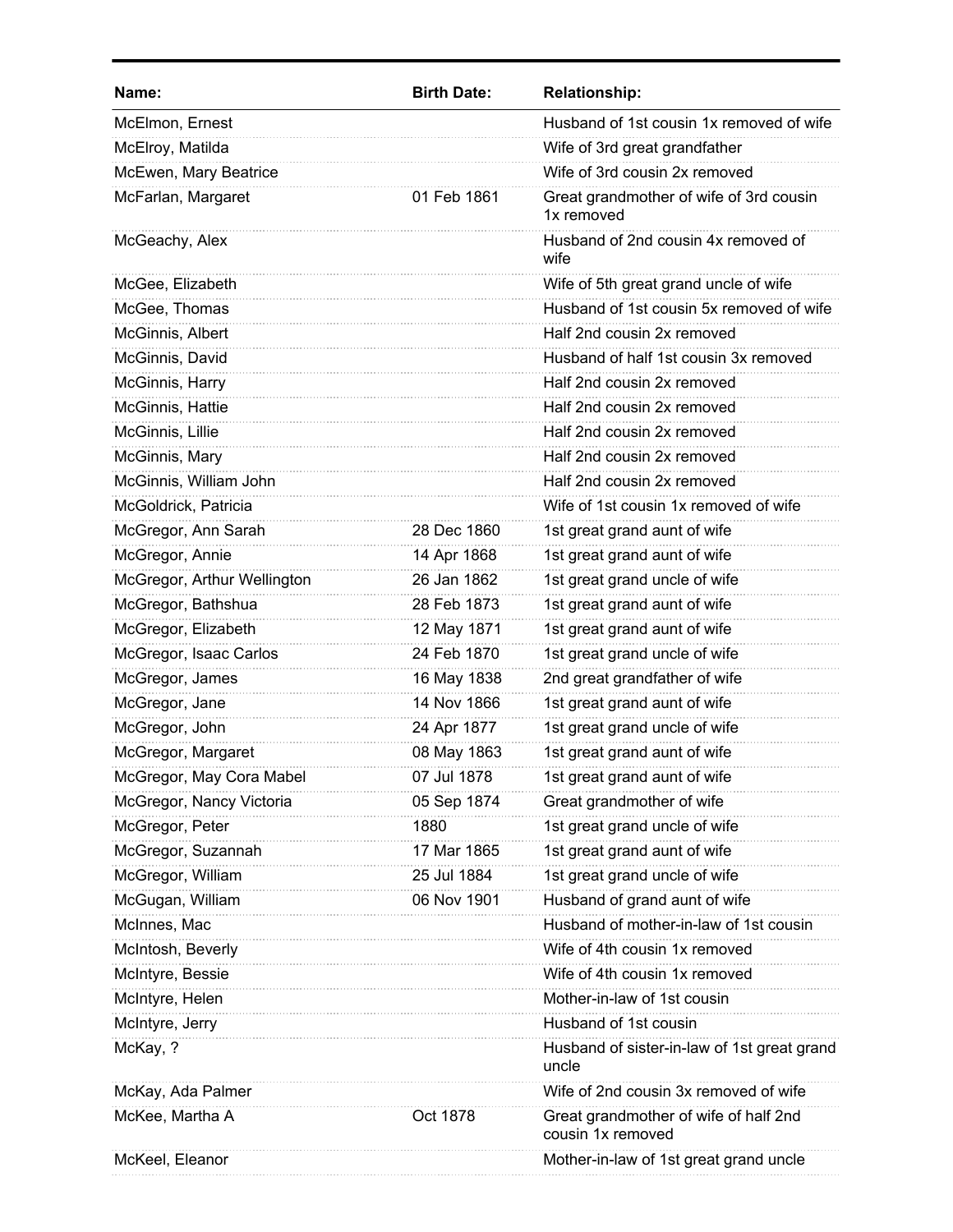| 5th cousin 1x removed<br>McKinnon, Bobbie<br>McKinnon, Bonnie<br>5th cousin 1x removed<br>McKinnon, Effie<br>Wife of 1st great grand uncle of wife<br>1867<br>Husband of 5th cousin<br>McKinnon, Jim<br>McKnight, Mary<br>5th great grandmother<br>1750<br>Wife of 1st cousin 4x removed<br>McLachlin, Kate<br>04 Jan 1867<br>McLain, Brenda Marie<br>2nd cousin 2x removed<br>12 Feb 1967<br>McLain, Darlene Lillian<br>15 Feb 1968<br>2nd cousin 2x removed<br>McLain, Donald Ralph<br>11 Jun 1965<br>2nd cousin 2x removed<br>McLain, Malcom Donald<br>Husband of 2nd cousin 1x removed<br>11 Aug 1937<br>McLean, Ethel Howe<br>24 Nov 1918<br>Wife of uncle<br>McLean, Ian Ronald<br>Husband of 4th cousin 1x removed<br>Sister-in-law of uncle<br>McLean, Irene<br>Sister-in-law of uncle<br>McLean, Mary<br>McLean, Ruby<br>Sister-in-law of uncle<br>McLean, Thomas A<br>Father-in-law of uncle<br>Husband of 2nd cousin 3x removed<br>McLellan, Samuel J<br>17 Aug 1879<br>McLennan, ?<br>Husband of sister-in-law of 3rd cousin 1x<br>removed<br>McLeod, ?<br>Paternal grandfather of husband of 1st<br>cousin<br>1st cousin 2x removed<br>McLeod, Adam<br>1977<br>Sister-in-law of 1st cousin<br>McLeod, Cathy E<br>1954<br>McLeod, David William<br>02 Jul 1957<br>Husband of 1st cousin<br>McLeod, Derek<br>1978<br>1st cousin 2x removed<br>McLeod, Don<br>Husband of 1st cousin 1x removed<br>McLeod, Donald Jr<br>Brother-in-law of 1st cousin<br>McLeod, Donald<br>1935<br>Father-in-law of 1st cousin<br>Aunt of husband of 1st cousin<br>McLeod, Donna<br>McLeod, Edith<br>Half 3rd cousin 1x removed<br>Half 3rd cousin 1x removed<br>McLeod, Helen<br>McLeod, John<br>Husband of half 2nd cousin 2x removed<br>McLeod, June<br>Aunt of husband of 1st cousin<br>McLeod, Kade<br>1st great grand nephew of husband of 4th<br>cousin 2x removed of wife<br>McLeod, Melissa Anne<br>07 Mar 1988<br>1st cousin 1x removed<br>1st cousin 1x removed<br>McLeod, Michael David Roy<br>25 Oct 1983<br>Aunt of husband of 1st cousin<br>McLeod, Nancy<br>McLeod, Nate<br>Husband of grand niece of husband of 4th<br>cousin 2x removed of wife<br>McLeod, Rayya<br>1st great grand niece of husband of 4th<br>cousin 2x removed of wife<br>Wife of 5th cousin 1x removed<br>McLeod, Rebecca<br>McLorn, Bill<br>Husband of 4th cousin 2x removed of wife | Name: | <b>Birth Date:</b> | <b>Relationship:</b> |
|--------------------------------------------------------------------------------------------------------------------------------------------------------------------------------------------------------------------------------------------------------------------------------------------------------------------------------------------------------------------------------------------------------------------------------------------------------------------------------------------------------------------------------------------------------------------------------------------------------------------------------------------------------------------------------------------------------------------------------------------------------------------------------------------------------------------------------------------------------------------------------------------------------------------------------------------------------------------------------------------------------------------------------------------------------------------------------------------------------------------------------------------------------------------------------------------------------------------------------------------------------------------------------------------------------------------------------------------------------------------------------------------------------------------------------------------------------------------------------------------------------------------------------------------------------------------------------------------------------------------------------------------------------------------------------------------------------------------------------------------------------------------------------------------------------------------------------------------------------------------------------------------------------------------------------------------------------------------------------------------------------------------------------------------------------------------------------------------------------------------------------------------------------------------------------------------------------------------------------------------------------------------------------------------------------------------------------------------------------------------|-------|--------------------|----------------------|
|                                                                                                                                                                                                                                                                                                                                                                                                                                                                                                                                                                                                                                                                                                                                                                                                                                                                                                                                                                                                                                                                                                                                                                                                                                                                                                                                                                                                                                                                                                                                                                                                                                                                                                                                                                                                                                                                                                                                                                                                                                                                                                                                                                                                                                                                                                                                                                    |       |                    |                      |
|                                                                                                                                                                                                                                                                                                                                                                                                                                                                                                                                                                                                                                                                                                                                                                                                                                                                                                                                                                                                                                                                                                                                                                                                                                                                                                                                                                                                                                                                                                                                                                                                                                                                                                                                                                                                                                                                                                                                                                                                                                                                                                                                                                                                                                                                                                                                                                    |       |                    |                      |
|                                                                                                                                                                                                                                                                                                                                                                                                                                                                                                                                                                                                                                                                                                                                                                                                                                                                                                                                                                                                                                                                                                                                                                                                                                                                                                                                                                                                                                                                                                                                                                                                                                                                                                                                                                                                                                                                                                                                                                                                                                                                                                                                                                                                                                                                                                                                                                    |       |                    |                      |
|                                                                                                                                                                                                                                                                                                                                                                                                                                                                                                                                                                                                                                                                                                                                                                                                                                                                                                                                                                                                                                                                                                                                                                                                                                                                                                                                                                                                                                                                                                                                                                                                                                                                                                                                                                                                                                                                                                                                                                                                                                                                                                                                                                                                                                                                                                                                                                    |       |                    |                      |
|                                                                                                                                                                                                                                                                                                                                                                                                                                                                                                                                                                                                                                                                                                                                                                                                                                                                                                                                                                                                                                                                                                                                                                                                                                                                                                                                                                                                                                                                                                                                                                                                                                                                                                                                                                                                                                                                                                                                                                                                                                                                                                                                                                                                                                                                                                                                                                    |       |                    |                      |
|                                                                                                                                                                                                                                                                                                                                                                                                                                                                                                                                                                                                                                                                                                                                                                                                                                                                                                                                                                                                                                                                                                                                                                                                                                                                                                                                                                                                                                                                                                                                                                                                                                                                                                                                                                                                                                                                                                                                                                                                                                                                                                                                                                                                                                                                                                                                                                    |       |                    |                      |
|                                                                                                                                                                                                                                                                                                                                                                                                                                                                                                                                                                                                                                                                                                                                                                                                                                                                                                                                                                                                                                                                                                                                                                                                                                                                                                                                                                                                                                                                                                                                                                                                                                                                                                                                                                                                                                                                                                                                                                                                                                                                                                                                                                                                                                                                                                                                                                    |       |                    |                      |
|                                                                                                                                                                                                                                                                                                                                                                                                                                                                                                                                                                                                                                                                                                                                                                                                                                                                                                                                                                                                                                                                                                                                                                                                                                                                                                                                                                                                                                                                                                                                                                                                                                                                                                                                                                                                                                                                                                                                                                                                                                                                                                                                                                                                                                                                                                                                                                    |       |                    |                      |
|                                                                                                                                                                                                                                                                                                                                                                                                                                                                                                                                                                                                                                                                                                                                                                                                                                                                                                                                                                                                                                                                                                                                                                                                                                                                                                                                                                                                                                                                                                                                                                                                                                                                                                                                                                                                                                                                                                                                                                                                                                                                                                                                                                                                                                                                                                                                                                    |       |                    |                      |
|                                                                                                                                                                                                                                                                                                                                                                                                                                                                                                                                                                                                                                                                                                                                                                                                                                                                                                                                                                                                                                                                                                                                                                                                                                                                                                                                                                                                                                                                                                                                                                                                                                                                                                                                                                                                                                                                                                                                                                                                                                                                                                                                                                                                                                                                                                                                                                    |       |                    |                      |
|                                                                                                                                                                                                                                                                                                                                                                                                                                                                                                                                                                                                                                                                                                                                                                                                                                                                                                                                                                                                                                                                                                                                                                                                                                                                                                                                                                                                                                                                                                                                                                                                                                                                                                                                                                                                                                                                                                                                                                                                                                                                                                                                                                                                                                                                                                                                                                    |       |                    |                      |
|                                                                                                                                                                                                                                                                                                                                                                                                                                                                                                                                                                                                                                                                                                                                                                                                                                                                                                                                                                                                                                                                                                                                                                                                                                                                                                                                                                                                                                                                                                                                                                                                                                                                                                                                                                                                                                                                                                                                                                                                                                                                                                                                                                                                                                                                                                                                                                    |       |                    |                      |
|                                                                                                                                                                                                                                                                                                                                                                                                                                                                                                                                                                                                                                                                                                                                                                                                                                                                                                                                                                                                                                                                                                                                                                                                                                                                                                                                                                                                                                                                                                                                                                                                                                                                                                                                                                                                                                                                                                                                                                                                                                                                                                                                                                                                                                                                                                                                                                    |       |                    |                      |
|                                                                                                                                                                                                                                                                                                                                                                                                                                                                                                                                                                                                                                                                                                                                                                                                                                                                                                                                                                                                                                                                                                                                                                                                                                                                                                                                                                                                                                                                                                                                                                                                                                                                                                                                                                                                                                                                                                                                                                                                                                                                                                                                                                                                                                                                                                                                                                    |       |                    |                      |
|                                                                                                                                                                                                                                                                                                                                                                                                                                                                                                                                                                                                                                                                                                                                                                                                                                                                                                                                                                                                                                                                                                                                                                                                                                                                                                                                                                                                                                                                                                                                                                                                                                                                                                                                                                                                                                                                                                                                                                                                                                                                                                                                                                                                                                                                                                                                                                    |       |                    |                      |
|                                                                                                                                                                                                                                                                                                                                                                                                                                                                                                                                                                                                                                                                                                                                                                                                                                                                                                                                                                                                                                                                                                                                                                                                                                                                                                                                                                                                                                                                                                                                                                                                                                                                                                                                                                                                                                                                                                                                                                                                                                                                                                                                                                                                                                                                                                                                                                    |       |                    |                      |
|                                                                                                                                                                                                                                                                                                                                                                                                                                                                                                                                                                                                                                                                                                                                                                                                                                                                                                                                                                                                                                                                                                                                                                                                                                                                                                                                                                                                                                                                                                                                                                                                                                                                                                                                                                                                                                                                                                                                                                                                                                                                                                                                                                                                                                                                                                                                                                    |       |                    |                      |
|                                                                                                                                                                                                                                                                                                                                                                                                                                                                                                                                                                                                                                                                                                                                                                                                                                                                                                                                                                                                                                                                                                                                                                                                                                                                                                                                                                                                                                                                                                                                                                                                                                                                                                                                                                                                                                                                                                                                                                                                                                                                                                                                                                                                                                                                                                                                                                    |       |                    |                      |
|                                                                                                                                                                                                                                                                                                                                                                                                                                                                                                                                                                                                                                                                                                                                                                                                                                                                                                                                                                                                                                                                                                                                                                                                                                                                                                                                                                                                                                                                                                                                                                                                                                                                                                                                                                                                                                                                                                                                                                                                                                                                                                                                                                                                                                                                                                                                                                    |       |                    |                      |
|                                                                                                                                                                                                                                                                                                                                                                                                                                                                                                                                                                                                                                                                                                                                                                                                                                                                                                                                                                                                                                                                                                                                                                                                                                                                                                                                                                                                                                                                                                                                                                                                                                                                                                                                                                                                                                                                                                                                                                                                                                                                                                                                                                                                                                                                                                                                                                    |       |                    |                      |
|                                                                                                                                                                                                                                                                                                                                                                                                                                                                                                                                                                                                                                                                                                                                                                                                                                                                                                                                                                                                                                                                                                                                                                                                                                                                                                                                                                                                                                                                                                                                                                                                                                                                                                                                                                                                                                                                                                                                                                                                                                                                                                                                                                                                                                                                                                                                                                    |       |                    |                      |
|                                                                                                                                                                                                                                                                                                                                                                                                                                                                                                                                                                                                                                                                                                                                                                                                                                                                                                                                                                                                                                                                                                                                                                                                                                                                                                                                                                                                                                                                                                                                                                                                                                                                                                                                                                                                                                                                                                                                                                                                                                                                                                                                                                                                                                                                                                                                                                    |       |                    |                      |
|                                                                                                                                                                                                                                                                                                                                                                                                                                                                                                                                                                                                                                                                                                                                                                                                                                                                                                                                                                                                                                                                                                                                                                                                                                                                                                                                                                                                                                                                                                                                                                                                                                                                                                                                                                                                                                                                                                                                                                                                                                                                                                                                                                                                                                                                                                                                                                    |       |                    |                      |
|                                                                                                                                                                                                                                                                                                                                                                                                                                                                                                                                                                                                                                                                                                                                                                                                                                                                                                                                                                                                                                                                                                                                                                                                                                                                                                                                                                                                                                                                                                                                                                                                                                                                                                                                                                                                                                                                                                                                                                                                                                                                                                                                                                                                                                                                                                                                                                    |       |                    |                      |
|                                                                                                                                                                                                                                                                                                                                                                                                                                                                                                                                                                                                                                                                                                                                                                                                                                                                                                                                                                                                                                                                                                                                                                                                                                                                                                                                                                                                                                                                                                                                                                                                                                                                                                                                                                                                                                                                                                                                                                                                                                                                                                                                                                                                                                                                                                                                                                    |       |                    |                      |
|                                                                                                                                                                                                                                                                                                                                                                                                                                                                                                                                                                                                                                                                                                                                                                                                                                                                                                                                                                                                                                                                                                                                                                                                                                                                                                                                                                                                                                                                                                                                                                                                                                                                                                                                                                                                                                                                                                                                                                                                                                                                                                                                                                                                                                                                                                                                                                    |       |                    |                      |
|                                                                                                                                                                                                                                                                                                                                                                                                                                                                                                                                                                                                                                                                                                                                                                                                                                                                                                                                                                                                                                                                                                                                                                                                                                                                                                                                                                                                                                                                                                                                                                                                                                                                                                                                                                                                                                                                                                                                                                                                                                                                                                                                                                                                                                                                                                                                                                    |       |                    |                      |
|                                                                                                                                                                                                                                                                                                                                                                                                                                                                                                                                                                                                                                                                                                                                                                                                                                                                                                                                                                                                                                                                                                                                                                                                                                                                                                                                                                                                                                                                                                                                                                                                                                                                                                                                                                                                                                                                                                                                                                                                                                                                                                                                                                                                                                                                                                                                                                    |       |                    |                      |
|                                                                                                                                                                                                                                                                                                                                                                                                                                                                                                                                                                                                                                                                                                                                                                                                                                                                                                                                                                                                                                                                                                                                                                                                                                                                                                                                                                                                                                                                                                                                                                                                                                                                                                                                                                                                                                                                                                                                                                                                                                                                                                                                                                                                                                                                                                                                                                    |       |                    |                      |
|                                                                                                                                                                                                                                                                                                                                                                                                                                                                                                                                                                                                                                                                                                                                                                                                                                                                                                                                                                                                                                                                                                                                                                                                                                                                                                                                                                                                                                                                                                                                                                                                                                                                                                                                                                                                                                                                                                                                                                                                                                                                                                                                                                                                                                                                                                                                                                    |       |                    |                      |
|                                                                                                                                                                                                                                                                                                                                                                                                                                                                                                                                                                                                                                                                                                                                                                                                                                                                                                                                                                                                                                                                                                                                                                                                                                                                                                                                                                                                                                                                                                                                                                                                                                                                                                                                                                                                                                                                                                                                                                                                                                                                                                                                                                                                                                                                                                                                                                    |       |                    |                      |
|                                                                                                                                                                                                                                                                                                                                                                                                                                                                                                                                                                                                                                                                                                                                                                                                                                                                                                                                                                                                                                                                                                                                                                                                                                                                                                                                                                                                                                                                                                                                                                                                                                                                                                                                                                                                                                                                                                                                                                                                                                                                                                                                                                                                                                                                                                                                                                    |       |                    |                      |
|                                                                                                                                                                                                                                                                                                                                                                                                                                                                                                                                                                                                                                                                                                                                                                                                                                                                                                                                                                                                                                                                                                                                                                                                                                                                                                                                                                                                                                                                                                                                                                                                                                                                                                                                                                                                                                                                                                                                                                                                                                                                                                                                                                                                                                                                                                                                                                    |       |                    |                      |
|                                                                                                                                                                                                                                                                                                                                                                                                                                                                                                                                                                                                                                                                                                                                                                                                                                                                                                                                                                                                                                                                                                                                                                                                                                                                                                                                                                                                                                                                                                                                                                                                                                                                                                                                                                                                                                                                                                                                                                                                                                                                                                                                                                                                                                                                                                                                                                    |       |                    |                      |
|                                                                                                                                                                                                                                                                                                                                                                                                                                                                                                                                                                                                                                                                                                                                                                                                                                                                                                                                                                                                                                                                                                                                                                                                                                                                                                                                                                                                                                                                                                                                                                                                                                                                                                                                                                                                                                                                                                                                                                                                                                                                                                                                                                                                                                                                                                                                                                    |       |                    |                      |
|                                                                                                                                                                                                                                                                                                                                                                                                                                                                                                                                                                                                                                                                                                                                                                                                                                                                                                                                                                                                                                                                                                                                                                                                                                                                                                                                                                                                                                                                                                                                                                                                                                                                                                                                                                                                                                                                                                                                                                                                                                                                                                                                                                                                                                                                                                                                                                    |       |                    |                      |
|                                                                                                                                                                                                                                                                                                                                                                                                                                                                                                                                                                                                                                                                                                                                                                                                                                                                                                                                                                                                                                                                                                                                                                                                                                                                                                                                                                                                                                                                                                                                                                                                                                                                                                                                                                                                                                                                                                                                                                                                                                                                                                                                                                                                                                                                                                                                                                    |       |                    |                      |
|                                                                                                                                                                                                                                                                                                                                                                                                                                                                                                                                                                                                                                                                                                                                                                                                                                                                                                                                                                                                                                                                                                                                                                                                                                                                                                                                                                                                                                                                                                                                                                                                                                                                                                                                                                                                                                                                                                                                                                                                                                                                                                                                                                                                                                                                                                                                                                    |       |                    |                      |
|                                                                                                                                                                                                                                                                                                                                                                                                                                                                                                                                                                                                                                                                                                                                                                                                                                                                                                                                                                                                                                                                                                                                                                                                                                                                                                                                                                                                                                                                                                                                                                                                                                                                                                                                                                                                                                                                                                                                                                                                                                                                                                                                                                                                                                                                                                                                                                    |       |                    |                      |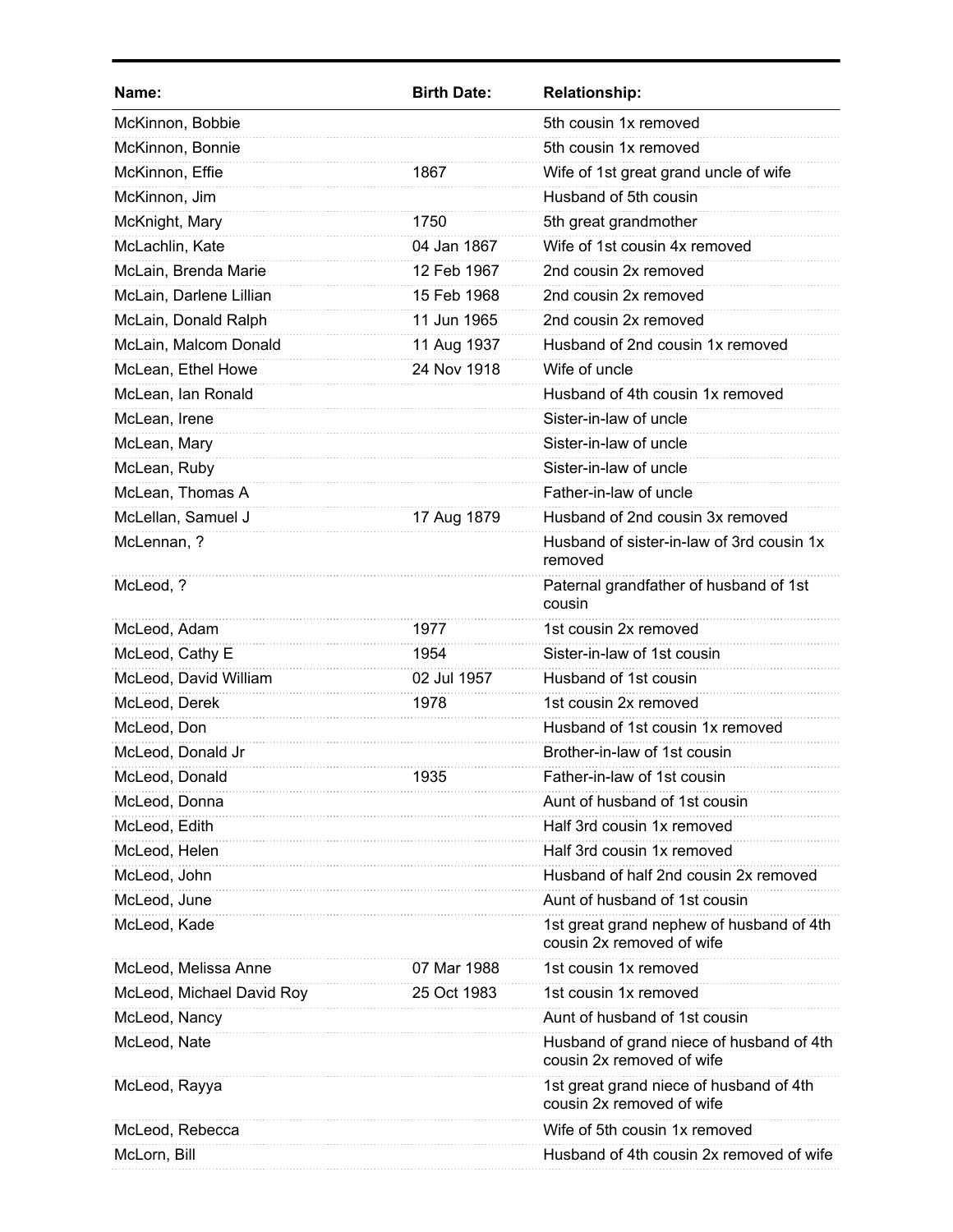| Name:                           | <b>Birth Date:</b> | <b>Relationship:</b>                                                   |
|---------------------------------|--------------------|------------------------------------------------------------------------|
| McLorn, Gwen                    |                    | 5th cousin 1x removed of wife                                          |
| McLorn, Margaret                |                    | 5th cousin 1x removed of wife                                          |
| McMillan, Electa                |                    | Wife of 3rd cousin 3x removed of wife                                  |
| McMillan, Sarah                 | 1834               | Wife of half 2nd great grand uncle                                     |
| McNabb, Robert                  |                    | Husband of wife of half 1st cousin 3x<br>removed                       |
| McNally, Bertha Louisa          | 31 Mar 1888        | Wife of grand uncle                                                    |
| McNally, Edna                   |                    | Sister-in-law of grand uncle                                           |
| McNally, Estella                |                    | Wife of stepson of 1st great grand aunt of<br>wife                     |
| McNally, Florence               |                    | Sister-in-law of grand uncle                                           |
| McNally, Gladys Fern            |                    | Wife of 4th cousin 1x removed                                          |
| McNally, Lawrence               |                    | Brother-in-law of grand uncle                                          |
| McNally, Reta                   |                    | Sister-in-law of grand uncle                                           |
| McNally, Robert James           |                    | Father-in-law of grand uncle                                           |
| McNaughton, ?                   |                    | Husband of 3rd cousin 2x removed of wife                               |
| McNeil, Ann Jane                | 14 Dec 1826        | Mother-in-law of 1st cousin 3x removed                                 |
| McNeil, Bradley Ryan            |                    | 5th cousin 2x removed                                                  |
| McNeil, Donald Francis          |                    | Husband of 5th cousin 1x removed                                       |
| McQuade, Barry                  | 1954               | Grand nephew of husband of sister-in-law<br>of grand aunt of wife      |
| McQuade, Ed                     |                    | Husband of niece of husband of sister-in-<br>law of grand aunt of wife |
| McQuade, Sherry                 | 1955               | Grand niece of husband of sister-in-law of<br>grand aunt of wife       |
| McQuade, Terry                  | 1958               | Grand nephew of husband of sister-in-law<br>of grand aunt of wife      |
| McQuiggan, Albert               |                    | 1st cousin 4x removed of wife                                          |
| McQuiggan, Albert Morley        |                    | 3rd cousin 2x removed of wife                                          |
| McQuiggan, Amelia               |                    | 2nd cousin 3x removed of wife                                          |
| McQuiggan, Archie Ozias         |                    | 2nd cousin 3x removed of wife                                          |
| McQuiggan, C Victoria Elizabeth |                    | 2nd cousin 3x removed of wife                                          |
| McQuiggan, Charles              |                    | 2nd cousin 3x removed of wife                                          |
| McQuiggan, Daniel Lee           |                    | 2nd cousin 3x removed of wife                                          |
| McQuiggan, Doris                |                    | 3rd cousin 2x removed of wife                                          |
| McQuiggan, Dorothy              |                    | 3rd cousin 2x removed of wife                                          |
| McQuiggan, Ellen Jane           |                    | 1st cousin 4x removed of wife                                          |
| McQuiggan, Elmore               |                    | 3rd cousin 2x removed of wife                                          |
| McQuiggan, Elta Viola           | 1903               | 2nd cousin 3x removed of wife                                          |
| McQuiggan, Fern                 |                    | 3rd cousin 2x removed of wife                                          |
| McQuiggan, Frances              |                    | Father-in-law of 3rd great grand aunt of<br>wife                       |
| McQuiggan, Francis N            |                    | 2nd cousin 3x removed of wife                                          |
| McQuiggan, George Clark         |                    | 2nd cousin 3x removed of wife                                          |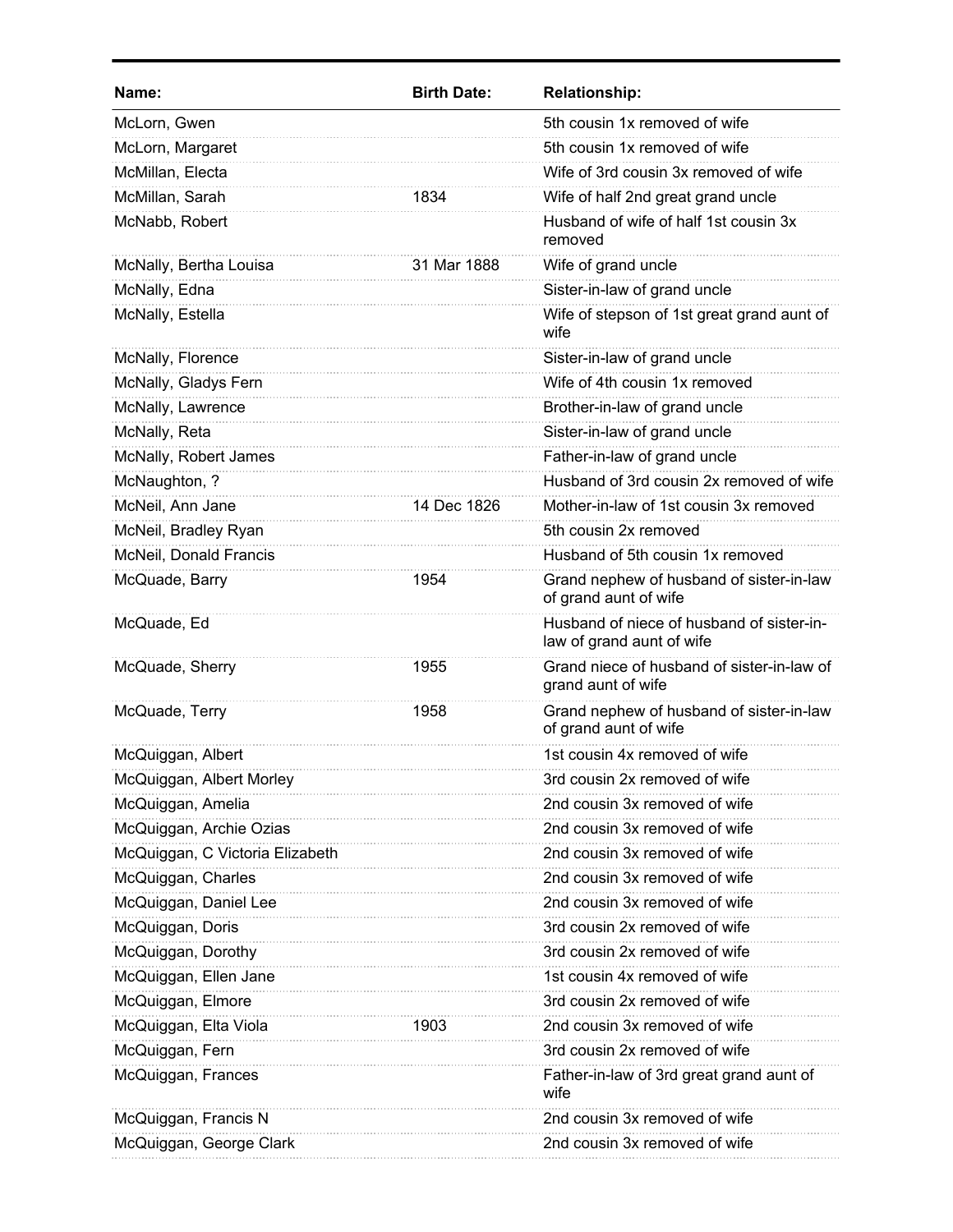| Name:                     | <b>Birth Date:</b> | <b>Relationship:</b>                         |
|---------------------------|--------------------|----------------------------------------------|
| McQuiggan, George William | 21 Jun 1869        | 1st cousin 4x removed of wife                |
| McQuiggan, Hanlan Pearl   |                    | 2nd cousin 3x removed of wife                |
| McQuiggan, Harriet Ann    |                    | 1st cousin 4x removed of wife                |
| McQuiggan, Ila Pearl      |                    | 3rd cousin 2x removed of wife                |
| McQuiggan, John           |                    | 3rd cousin 2x removed of wife                |
| McQuiggan, John Harold    |                    | 3rd cousin 2x removed of wife                |
| McQuiggan, John W         |                    | 2nd cousin 3x removed of wife                |
| McQuiggan, Joyce Irene    | 08 Aug 1935        | Wife of 2nd cousin                           |
| McQuiggan, June           |                    | Sister-in-law of 2nd cousin                  |
| McQuiggan, June           |                    | 3rd cousin 2x removed of wife                |
| McQuiggan, Kenneth        |                    | 3rd cousin 2x removed of wife                |
| McQuiggan, Louise Ellen   |                    | 2nd cousin 3x removed of wife                |
| McQuiggan, Maurice        |                    | 3rd cousin 2x removed of wife                |
| McQuiggan, Nora           | 1893               | 2nd cousin 3x removed of wife                |
| McQuiggan, Nynah H        |                    | 2nd cousin 3x removed of wife                |
| McQuiggan, Ozias          |                    | 1st cousin 4x removed of wife                |
| McQuiggan, Pauline        |                    | Sister-in-law of 2nd cousin                  |
| McQuiggan, Pete           |                    | Father-in-law of 2nd cousin                  |
| McQuiggan, Reginald       |                    | 3rd cousin 2x removed of wife                |
| McQuiggan, Ronald         |                    | 3rd cousin 2x removed of wife                |
| McQuiggan, Salathiel      |                    | 2nd cousin 3x removed of wife                |
| McQuiggan, Shirley        |                    | Sister-in-law of 2nd cousin                  |
| McQuiggan, Shirley        |                    | 3rd cousin 2x removed of wife                |
| McQuiggan, William        |                    | Husband of 3rd great grand aunt of wife      |
| McQuiggan, William E      |                    | 2nd cousin 3x removed of wife                |
| McTaggart, Annie          |                    | Wife of 1st cousin 3x removed                |
| McVeety, Milne            |                    | Husband of sister-in-law of uncle            |
| Mead, Ruth                |                    | Wife of 1st cousin 7x removed of wife        |
| Mead, Sarah               |                    | Wife of 1st cousin 7x removed of wife        |
| Meadows, Mary Jane        | 23 Aug 1870        | Mother-in-law of uncle                       |
| Medcalf, Lucy Ann         |                    | Wife of 1st cousin 2x removed                |
| Mees, Caril Reginald      |                    | 5th cousin                                   |
| Mees, Maria Kathleen      |                    | 5th cousin                                   |
| Mees, Mark Jacob          |                    | 5th cousin                                   |
| Mees, Mauritz Johan       |                    | Husband of 4th cousin 1x removed             |
| Melanson, Dave            |                    | Husband of niece of husband of 1st<br>cousin |
| Melanson, Jeremy          |                    | Grand nephew of husband of 1st cousin        |
| Melanson, Tom             |                    | Grand nephew of husband of 1st cousin        |
| Mellor, Sharon            | 26 Mar 1970        | Wife of 2nd cousin 2x removed                |
| Menerey, Roy McKenna      | 1883               | Husband of 1st cousin 3x removed             |
| Mennell, Hannah           | 1851               | Wife of 1st cousin 3x removed                |
| Merritt, Thomas           |                    | Husband of 1st cousin 9x removed of wife     |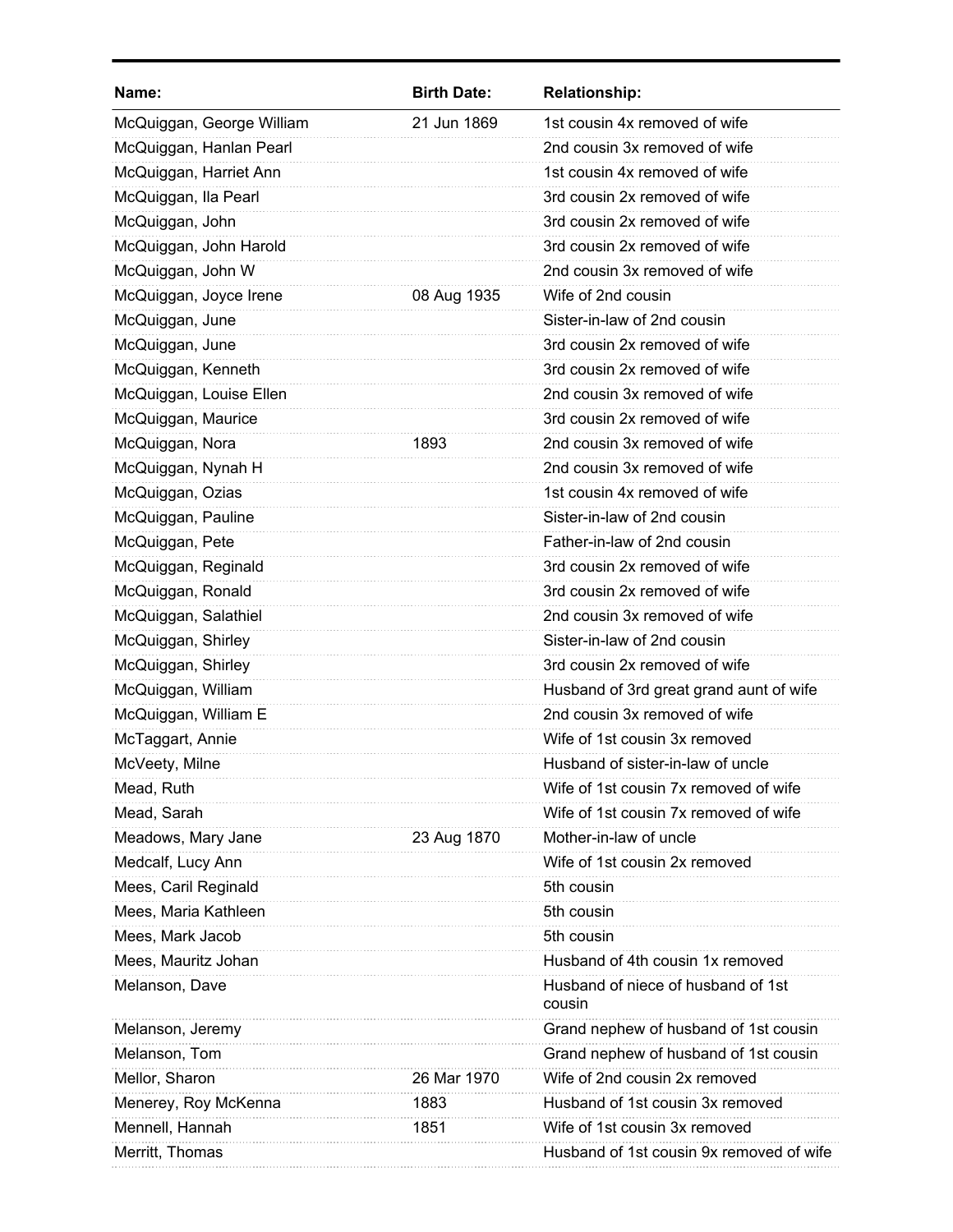| Name:                               | <b>Birth Date:</b> | <b>Relationship:</b>                                                   |
|-------------------------------------|--------------------|------------------------------------------------------------------------|
| Metcalfe, Mary                      | 1806               | Paternal grandmother of husband of grand<br>aunt                       |
| Metler, Charles                     |                    | Husband of sister-in-law of 2nd cousin 1x<br>removed of brother-in-law |
| Michel, ?                           |                    | Husband of 2nd cousin 1x removed                                       |
| Michel, Daniel Terence              | 1961               | 2nd cousin 2x removed                                                  |
| Michel, Dianne Catherine Susanne    | 1973               | 2nd cousin 2x removed                                                  |
| Michel, Jean Pauline Julienne Marie | 1971               | 2nd cousin 2x removed                                                  |
| Michel, Marian Irene                | 1964               | 2nd cousin 2x removed                                                  |
| Millard, Edward                     |                    | 3rd cousin 3x removed of wife                                          |
| Millard, James                      |                    | Husband of 2nd cousin 4x removed of<br>wife                            |
| Millard, Louisa                     |                    | Wife of 2nd cousin 4x removed of wife                                  |
| Millard, May                        |                    | 3rd cousin 3x removed of wife                                          |
| Millard, Nellie                     |                    | Wife of 3rd cousin 3x removed of wife                                  |
| Miller, Angela Lynn                 |                    | 5th cousin 1x removed                                                  |
| Miller, Barry Gordon                |                    | Husband of 5th cousin                                                  |
| Miller, Bruce                       |                    | Brother-in-law of 3rd cousin 1x removed of<br>brother-in-law           |
| Miller, Janice Marlene              |                    | Wife of 4th cousin 1x removed                                          |
| Miller, Joan                        |                    | Sister-in-law of 3rd cousin 1x removed of<br>brother-in-law            |
| Miller, Keith                       |                    | Father-in-law of 3rd cousin 1x removed of<br>brother-in-law            |
| Miller, Lillie                      |                    | Wife of 1st great grand uncle                                          |
| Miller, Ryan Barry                  |                    | 5th cousin 1x removed                                                  |
| Miller, Shaun Michael               |                    | Husband of 1st cousin 2x removed                                       |
| Milleson, James R                   |                    | Father-in-law of brother-in-law of 1st<br>cousin 3x removed            |
| Milleson, Sarah Ethel               | 25 Sep 1877        | Wife of brother-in-law of 1st cousin 3x<br>removed                     |
| Millington, Ken                     |                    | Husband of aunt of wife of 1st cousin 1x<br>removed of wife            |
| Mills, Andrew                       | 10 Jul 1860        | Husband of 1st great grand aunt of wife                                |
| Mills, Bonnie                       |                    | 4th cousin 2x removed of wife                                          |
| Mills, Keith                        |                    | 5th cousin 1x removed of wife                                          |
| Mills, Kenneth                      |                    | 4th cousin 2x removed of wife                                          |
| Mills, Louemma                      |                    | Wife of 2nd great grand uncle of wife                                  |
| Mills, Murray                       |                    | 4th cousin 2x removed of wife                                          |
| Mills, Roland                       |                    | Husband of 3rd cousin 3x removed of wife                               |
| Mills, Ronald                       |                    | 5th cousin 1x removed of wife                                          |
| Mills, Willard                      |                    | 4th cousin 2x removed of wife                                          |
| Milner, Eliza                       | 1812               | Mother-in-law of 1st great grand uncle                                 |
| Milner, James                       |                    | Maternal grandfather of wife of 1st great<br>grand uncle               |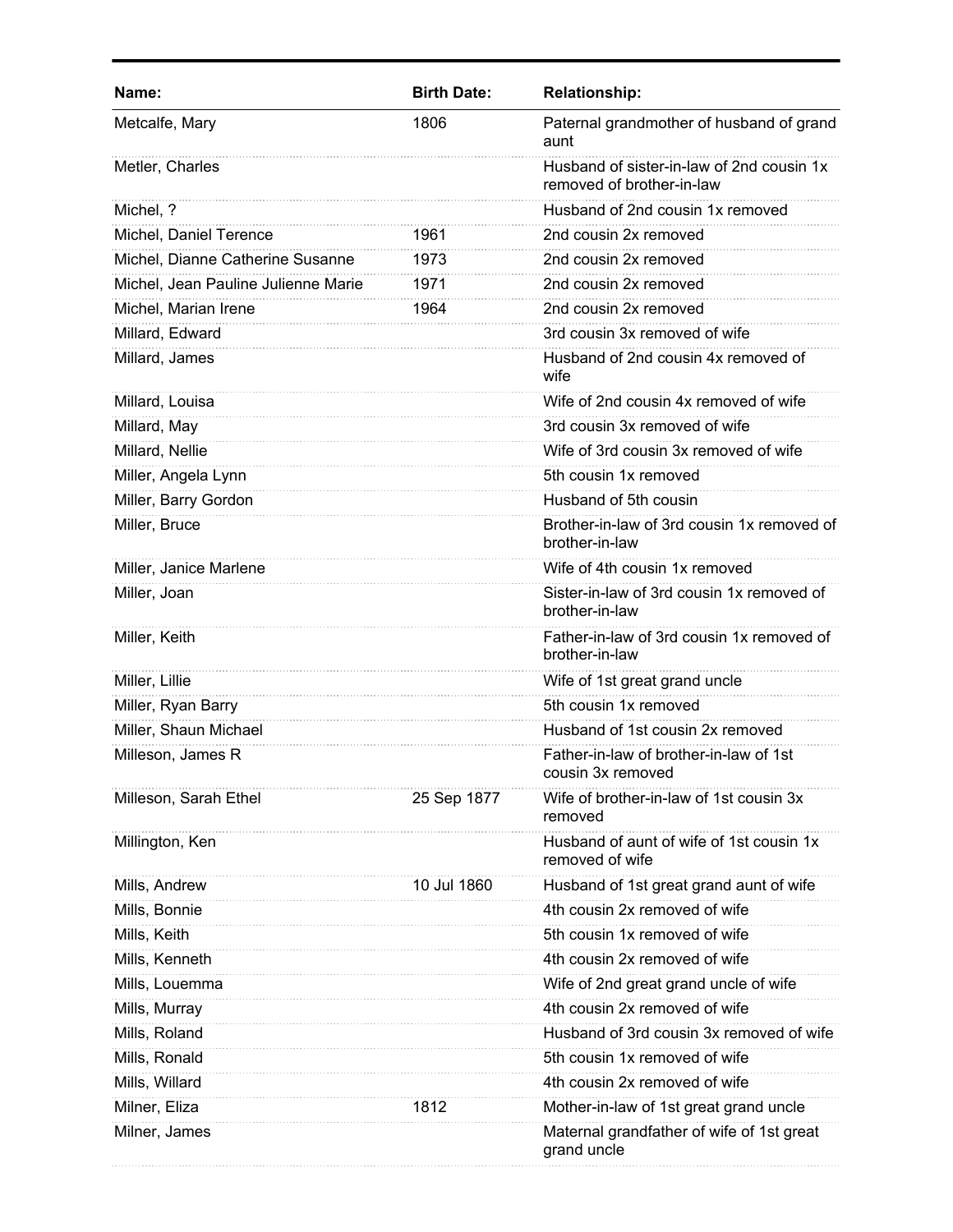| Name:                   | <b>Birth Date:</b> | <b>Relationship:</b>                                                |
|-------------------------|--------------------|---------------------------------------------------------------------|
| Milner, Jane            |                    | Maternal grandmother of wife of 1st great<br>grand uncle            |
| Milner, Jane            | 1812               | Wife of father-in-law of brother-in-law of<br>1st great grand uncle |
| Miltzow, Stella         |                    | Wife of 4th cousin 1x removed                                       |
| Mince, Al               |                    | Husband of 5th cousin                                               |
| Minutello, Matteo       | Feb 2010           | 5th cousin 1x removed                                               |
| Minutello, Ron          |                    | Husband of 5th cousin                                               |
| Misener, ?              | 1762               | 5th great grand aunt of wife                                        |
| Misener, ?              | 1764               | 5th great grand aunt of wife                                        |
| Misener, ?              | 1766               | 5th great grand aunt of wife                                        |
| Misener, ?              | 1768               | 5th great grand aunt of wife                                        |
| Misener, ?              | 1770               | 5th great grand aunt of wife                                        |
| Misener, Adam           | 1710               | 6th great grandfather of wife                                       |
| Misener, Adam           | 08 Jan 1783        | 4th great grandfather of wife                                       |
| Misener, Adam           | 1822               | 3rd great grand uncle of wife                                       |
| Misener, Charity        | 1818               | 3rd great grand aunt of wife                                        |
| Misener, Conrad         | 1759               | 5th great grand uncle of wife                                       |
| Misener, David          | 1829               | 3rd great grand uncle of wife                                       |
| Misener, Duncan         | 1834               | 3rd great grand uncle of wife                                       |
| Misener, Harmon S       | 1820               | 3rd great grand uncle of wife                                       |
| Misener, Henry          | 30 Apr 1778        | 4th great grand uncle of wife                                       |
| Misener, Jacob          | 1753               | 5th great grand uncle of wife                                       |
| Misener, Jacob          | 11 Oct 1773        | 4th great grand uncle of wife                                       |
| Misener, Jacob          | 18 Oct 1807        | Half 3rd great grand uncle of wife                                  |
| Misener, James Walter   | 1833               | 3rd great grand uncle of wife                                       |
| Misener, John           | 1755               | 5th great grandfather of wife                                       |
| Misener, John           | 23 Sep 1775        | 4th great grand uncle of wife                                       |
| Misener, Joseph W       | 1825               | 3rd great grand uncle of wife                                       |
| Misener, Margaret       | 24 Oct 1780        | 4th great grand aunt of wife                                        |
| Misener, Margaret       | 29 Jan 1815        | 3rd great grand aunt of wife                                        |
| Misener, Peter          | 1757               | 5th great grand uncle of wife                                       |
| Misener, Rachel         | 1823               | 3rd great grand aunt of wife                                        |
| Misener, Rebecca        | 02 Sep 1772        | 4th great grand aunt of wife                                        |
| Misener, Robert         | 1827               | 3rd great grand uncle of wife                                       |
| Misener, Susannah       | 18 Mar 1817        | 3rd great grandmother of wife                                       |
| Misener, Zebulon Landon | 1831               | 3rd great grand uncle of wife                                       |
| Miskelly, Arthur        |                    | Husband of wife of 1st cousin 1x removed<br>of wife                 |
| Mitchell, Cathy         | 15 Oct             | Wife of 2nd cousin of wife                                          |
| Mitchell, George        |                    | Husband of 3rd great grand aunt of wife                             |
| Mitchell, Henry         |                    | Husband of 6th cousin 4x removed of wife                            |
| Mitchell, Jessie Ann    | 1858               | 1st cousin 4x removed of wife                                       |
|                         |                    |                                                                     |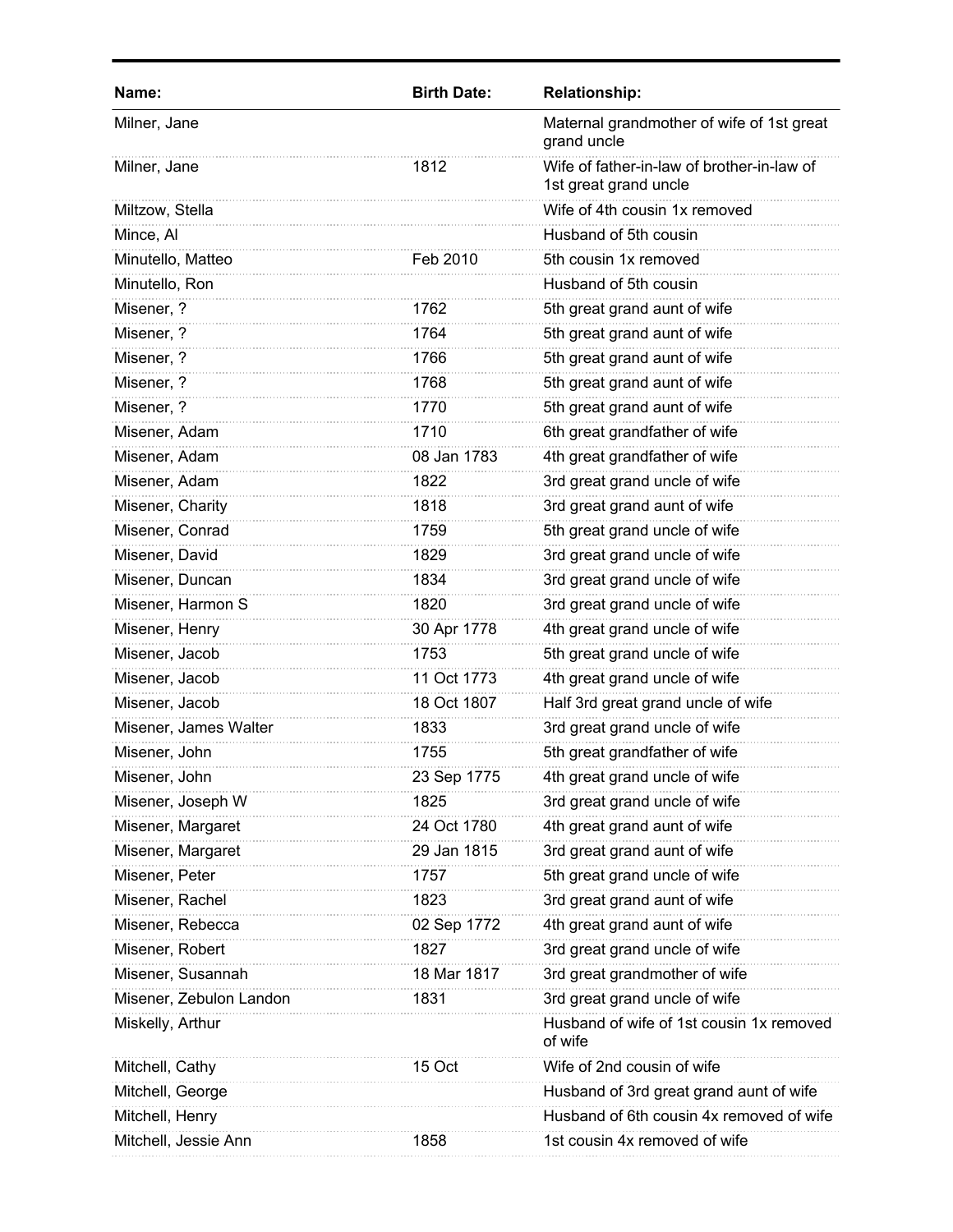| Name:                             | <b>Birth Date:</b> | <b>Relationship:</b>                              |
|-----------------------------------|--------------------|---------------------------------------------------|
| Mitchell, Murray                  |                    | Husband of 3rd cousin 3x removed of wife          |
| Mitz, Edward                      |                    | Brother-in-law of 1st cousin 2x removed           |
| Mitz, Eriminta Mary Lyons         | 17 Nov 1879        | Wife of 1st cousin 2x removed                     |
| Mitz, J                           |                    | Father-in-law of 1st cousin 2x removed            |
| Mitz, Jack                        |                    | Brother-in-law of 1st cousin 2x removed           |
| Mitz, Morley                      |                    | Brother-in-law of 1st cousin 2x removed           |
| Mogridge, Mary                    | 1782               | Great grandmother of husband of aunt              |
| Mohammed, ?                       |                    | Husband of 1st cousin 1x removed of wife          |
| Mon, Loretta                      |                    | Wife of nephew of wife                            |
| Monks, Mary                       |                    | Wife of 2nd great grand uncle                     |
| Moody, ?                          |                    | Husband of 1st cousin 5x removed of wife          |
| Moody, Mary Ann                   |                    | Wife of 3rd cousin 5x removed of wife             |
| Moon, ?                           |                    | Wife of 3rd cousin 2x removed                     |
| Moon, Cerry                       |                    | Wife of uncle of wife of 2nd cousin 2x<br>removed |
| Moore, ?                          |                    | 5th cousin 1x removed of wife                     |
| Moore, ?                          |                    | Wife of 2nd cousin                                |
| Moore, ?                          |                    | 5th cousin 1x removed of wife                     |
| Moore, ?                          |                    | 5th cousin 1x removed of wife                     |
| Moore, Adrian Allan               |                    | 3rd cousin 2x removed                             |
| Moore, Albert                     |                    | Husband of 1st cousin 4x removed                  |
| Moore, Alexander                  |                    | Husband of 2nd cousin 3x removed                  |
| Moore, Alexander                  |                    | Father-in-law of 1st cousin 4x removed            |
| Moore, Annie Eliza                |                    | 4th cousin 1x removed                             |
| Moore, Audrey                     |                    | 4th cousin 1x removed                             |
| Moore, Ben                        |                    | Husband of 3rd cousin 3x removed of wife          |
| Moore, Benjamin                   |                    | Father-in-law of half grand uncle                 |
| Moore, Benjamin                   |                    | 4th cousin 1x removed                             |
| Moore, Benjamin Thomas            |                    | 5th cousin 1x removed                             |
| Moore, Bradley                    |                    | 1st cousin 2x removed                             |
| Moore, Bruce                      | 1898               | 3rd cousin 2x removed                             |
| Moore, Burnice                    |                    | 4th cousin 1x removed                             |
| Moore, Carole Ann                 |                    | 5th cousin                                        |
| Moore, Caroline Isabella          |                    | 5th cousin 1x removed                             |
| Moore, Catharine                  | 1844               | Wife of 1st cousin 4x removed                     |
| Moore, Catherine Elizabeth Bessie |                    | 3rd cousin 2x removed                             |
| Moore, Christopher Scott          |                    | 5th cousin 1x removed                             |
| Moore, Clara                      |                    | 4th cousin 1x removed                             |
| Moore, Clarke                     |                    | Husband of 1st cousin 4x removed of wife          |
| Moore, Clayton Andrew Pete        |                    | 4th cousin 1x removed                             |
| Moore, Edith Maude                |                    | 4th cousin 1x removed                             |
| Moore, Edna Ann                   |                    | 3rd cousin 2x removed                             |
| Moore, Elgin                      |                    | 4th cousin 2x removed of wife                     |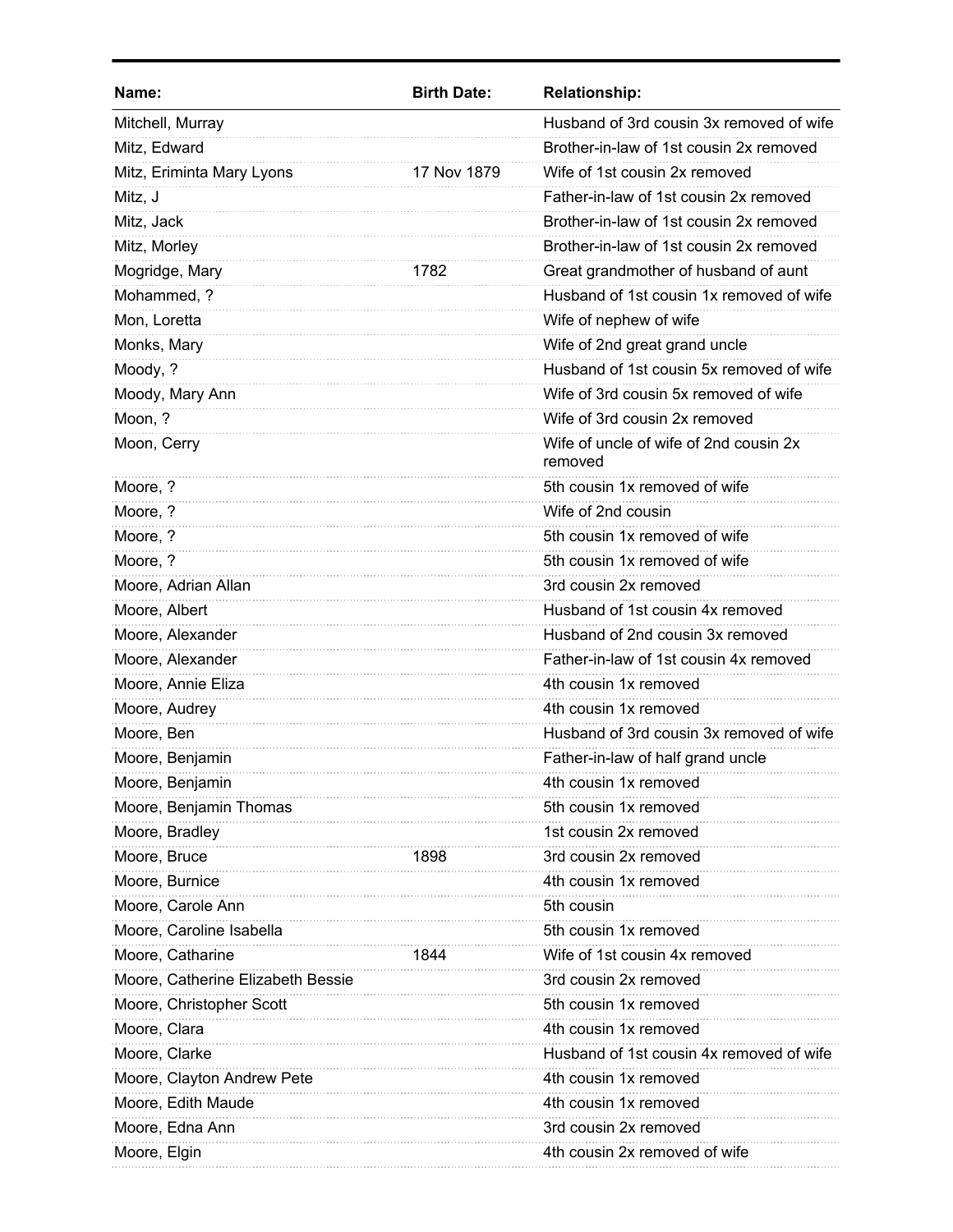| Name:                        | <b>Birth Date:</b> | <b>Relationship:</b>                  |
|------------------------------|--------------------|---------------------------------------|
| Moore, Elgin Addyman         |                    | 5th cousin                            |
| Moore, Elva May              |                    | 3rd cousin 2x removed                 |
| Moore, Eva Robeila           |                    | 5th cousin                            |
| Moore, Garfield              |                    | 4th cousin 1x removed                 |
| Moore, Gary Lloyd            |                    | 5th cousin                            |
| Moore, Gladys Mildred        |                    | 4th cousin 1x removed                 |
| Moore, Gordon Earl           |                    | 4th cousin 1x removed                 |
| Moore, Harold                |                    | 4th cousin 1x removed                 |
| Moore, Harold Kenneth        |                    | 4th cousin 1x removed                 |
| Moore, Harry Gerald          |                    | 4th cousin 1x removed                 |
| Moore, Harry Seaborn         |                    | 4th cousin 1x removed                 |
| Moore, Hazel Margaret        |                    | 4th cousin 1x removed                 |
| Moore, Helen Jean            |                    | 5th cousin                            |
| Moore, Hugh Russell Colborne |                    | 4th cousin 1x removed                 |
| Moore, Irene Doris           |                    | 5th cousin 1x removed                 |
| Moore, Irvine Eugene         |                    | 3rd cousin 2x removed                 |
| Moore, Iva Joy               |                    | 5th cousin 1x removed                 |
| Moore, Ivan                  |                    | 4th cousin 2x removed of wife         |
| Moore, Ivan Ralph            |                    | 5th cousin                            |
| Moore, Jaime Leigh           |                    | 5th cousin 2x removed                 |
| Moore, James Albert          |                    | 3rd cousin 2x removed                 |
| Moore, James L               |                    | 2nd cousin 3x removed                 |
| Moore, Jamie Kathryn         | 20 Nov 2007        | 1st cousin 3x removed                 |
| Moore, Jean                  |                    | 4th cousin 1x removed                 |
| Moore, Jim                   |                    | Husband of 1st cousin 1x removed      |
| Moore, John Irvin            |                    | 3rd cousin 2x removed                 |
| Moore, John Lewis            |                    | 3rd cousin 2x removed                 |
| Moore, Kay                   |                    | 5th cousin                            |
| Moore, Kyle EvanThomas       |                    | 5th cousin 2x removed                 |
| Moore, Laura                 | 2005               | 1st cousin 3x removed                 |
| Moore, Lewis Eugene          |                    | 3rd cousin 2x removed                 |
| Moore, Lloyd John            |                    | 4th cousin 1x removed                 |
| Moore, Lorne Bruce           |                    | 4th cousin 1x removed                 |
| Moore, Lyla Evelyn           |                    | 4th cousin 1x removed                 |
| Moore, Margaret              | 1800               | Great grandmother of husband of aunt  |
| Moore, Marion Lucille        |                    | 4th cousin 1x removed                 |
| Moore, Marjorie              |                    | Wife of 2nd cousin 1x removed of wife |
| Moore, Marjorie Carolyn      |                    | 5th cousin 1x removed                 |
| Moore, Marvin Russell        |                    | 5th cousin                            |
| Moore, Maurice Ewart         |                    | 4th cousin 1x removed                 |
| Moore, Max                   |                    | 4th cousin 1x removed                 |
| Moore, Maynard Colborne      |                    | 3rd cousin 2x removed                 |
| Moore, Myrtle Olive          |                    | 3rd cousin 2x removed                 |
|                              |                    |                                       |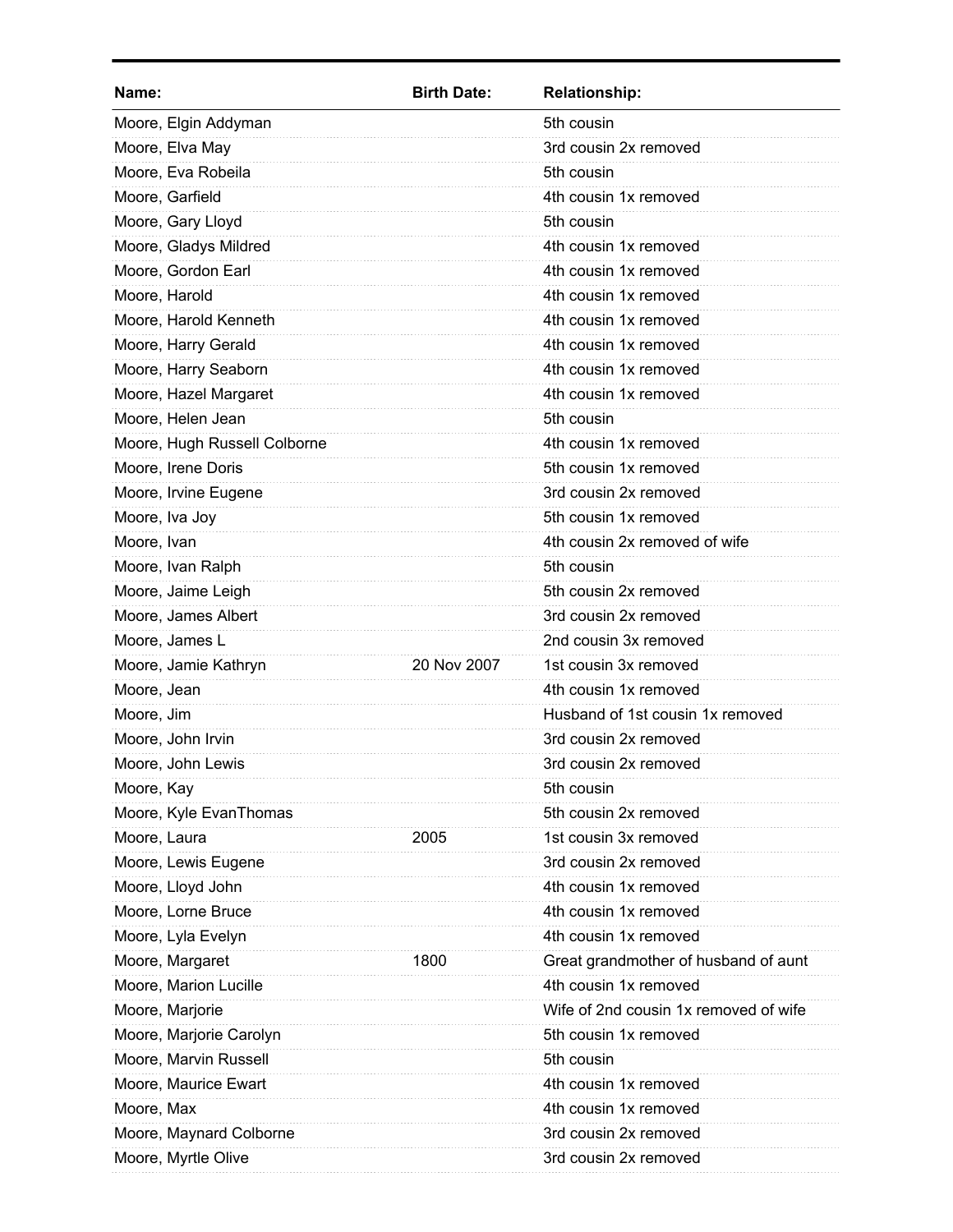| Name:                   | <b>Birth Date:</b> | <b>Relationship:</b>             |
|-------------------------|--------------------|----------------------------------|
| Moore, Rachel Maria     | 10 Jul 2003        | 1st cousin 3x removed            |
| Moore, Ray              |                    | 4th cousin 1x removed            |
| Moore, Richard John     |                    | 5th cousin 1x removed            |
| Moore, Ricky David      |                    | 5th cousin 1x removed            |
| Moore, Sandra Lynn      |                    | 5th cousin 1x removed            |
| Moore, Sarah Viola      |                    | 3rd cousin 2x removed            |
| Moore, Shirley Gladys   |                    | 4th cousin 1x removed            |
| Moore, Solomon          |                    | Husband of 2nd cousin 3x removed |
| Moore, Solomon Maitress |                    | 3rd cousin 2x removed            |
| Moore, Susan E          | 11 May 1871        | Wife of half grand uncle         |
| Moore, Tami             |                    | 1st cousin 2x removed            |
| Moore, Teresa Violet    |                    | 3rd cousin 2x removed            |
| Moore, Thomas Merritt   |                    | 3rd cousin 2x removed            |
| Moore, Violet Delrose   |                    | 4th cousin 1x removed            |
| Moore, William          |                    | Husband of 2nd cousin 3x removed |
| Moore, William          |                    | 5th cousin                       |
| Moore, William Elgin    |                    | 3rd cousin 2x removed            |
| Moore, William Elgin    |                    | 5th cousin 1x removed            |
| Moore, William Smith    |                    | 3rd cousin 2x removed            |
| Moore, Zerueaet         |                    | 3rd cousin 2x removed            |
| Moorehouse, Edward      | 20 Jan 1628        | 8th great grandfather            |
| Moorehouse, Edward      | 1707               | 6th great grand uncle            |
| Moorehouse, Jane        | 1711               | 6th great grand aunt             |
| Moorehouse, Mary        | 1702               | 6th great grandmother            |
| MOOREHOUSE, William     | 1657               | 7th great grandfather            |
| Moorhouse, Edward       | 1566               | 9th great grandfather            |
| Moorhouse, Edward       | 1690               | 6th great grand uncle            |
| Moorhouse, Ellen        | 1686               | 6th great grand aunt             |
| Moorhouse, Joan         | 1594               | 9th great grand aunt             |
| Moorhouse, Joanne       | 1573               | 9th great grand aunt             |
| Moorhouse, John         | 1547               | 10th great grandfather           |
| Moorhouse, John         | 1612               | 8th great grand uncle            |
| Moorhouse, Margaret     | 1500               | 11th great grandmother           |
| Moorhouse, Margaret     | 1621               | 8th great grand aunt             |
| Moorhouse, Mary Ann     | 1701               | 6th great grand aunt             |
| Moorhouse, Mary Marie   | 1615               | 8th great grand aunt             |
| Moorhouse, Nicholas     | 20 Jan 1628        | 8th great grand uncle            |
| Moorhouse, Robert       | 20 Apr 1631        | 8th great grand uncle            |
| Moorhouse, Thomas       |                    | 12th great grandfather           |
| Moorhouse, Thomas       | 1500               | 11th great grandfather           |
| Moorhouse, Thomas       | 1551               | 10th great grand uncle           |
| Moorhouse, Thomas       | 1607               | 8th great grand uncle            |
| Moorhouse, William      | 1618               | 8th great grand uncle            |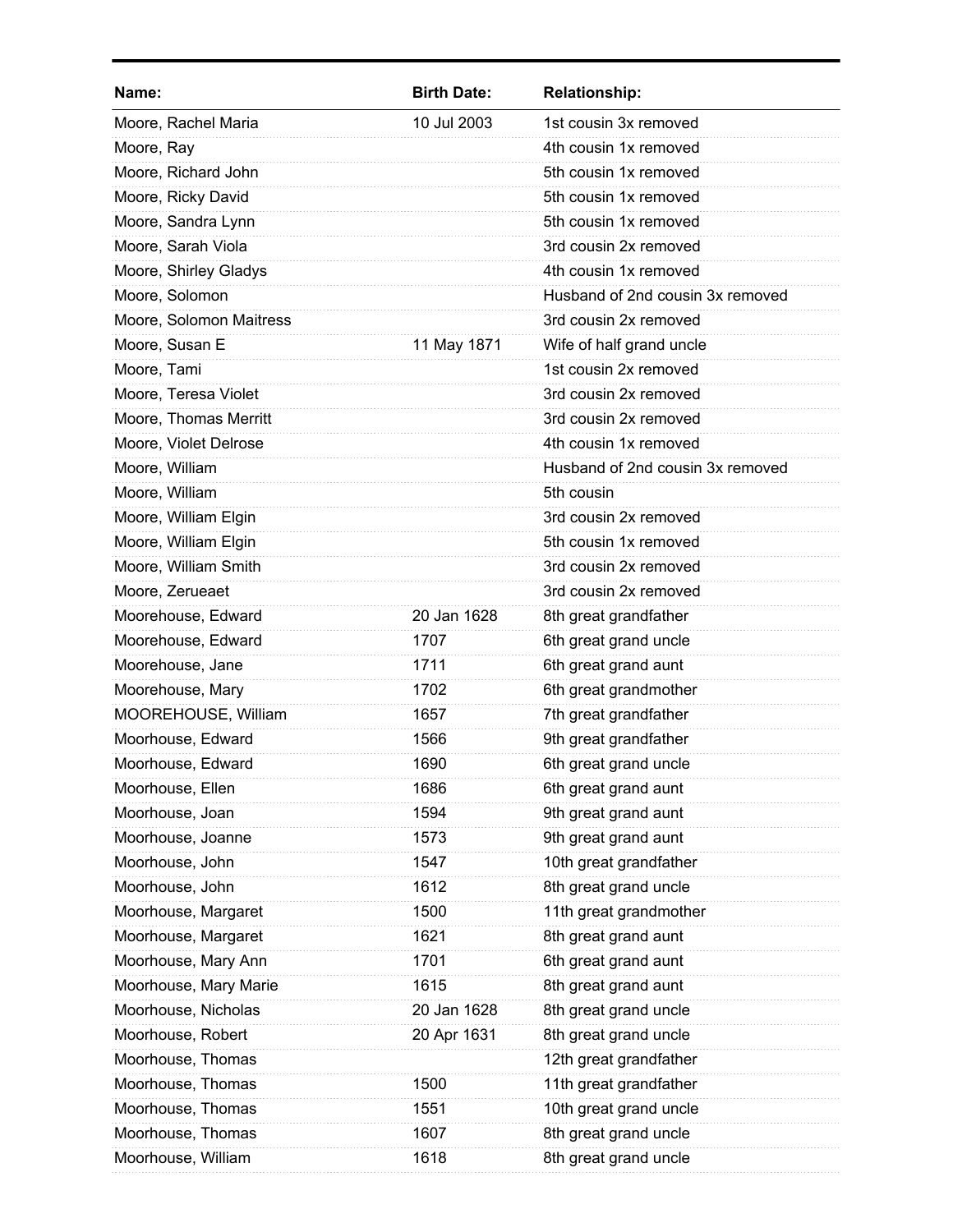| Name:                          | <b>Birth Date:</b> | <b>Relationship:</b>                                              |
|--------------------------------|--------------------|-------------------------------------------------------------------|
| MOORHOUSE, Anne                | 15 Aug 1609        | 8th great grand aunt                                              |
| MOORHOUSE, Ellen               | 1666               | 7th great grandmother                                             |
| Morehouse, Mary                | 06 Jan 1614        | 8th great grand aunt                                              |
| Morey, Eliza                   |                    | Wife of 2nd cousin 6x removed of wife                             |
| Morgan, George                 |                    | Husband of 1st cousin 3x removed                                  |
| Morgan, William Jr             |                    | Husband of 6th cousin 4x removed of wife                          |
| Morningstars, Louisa Christann |                    | Maternal grandmother of husband of<br>grand aunt of wife          |
| Morris, ?                      |                    | Husband of 2nd cousin 4x removed of<br>wife                       |
| Morris, Emmeline               | 1877               | Wife of 1st cousin 3x removed                                     |
| Morris, Margaret Jane          | 1874               | Wife of 1st cousin 1x removed of wife of<br>2nd cousin 2x removed |
| Morrish, Rhoda                 |                    | Great grandmother of husband of 1st<br>cousin 1x removed          |
| Morse, John                    |                    | Husband of aunt of wife of 1st cousin 1x<br>removed of wife       |
| Morse, Lorenzo Lothrop         |                    | Husband of 1st cousin 4x removed                                  |
| Morton, Charles                |                    | Husband of 5th cousin 5x removed of wife                          |
| Morton, John Leander           | 1831               | 6th cousin 4x removed of wife                                     |
| Morton, Lamuel Guy             | 1823               | 6th cousin 4x removed of wife                                     |
| Morton, Martha Alice           | 1828               | 6th cousin 4x removed of wife                                     |
| Morton, Mary Ann               | 1817               | 6th cousin 4x removed of wife                                     |
| Morton, Mary Ann               | 1821               | 6th cousin 4x removed of wife                                     |
| Morton, Rebecca A              | 1834               | 6th cousin 4x removed of wife                                     |
| Morton, Sarah Elizabeth        | 1836               | 6th cousin 4x removed of wife                                     |
| Morton, William Charles        | 1826               | 6th cousin 4x removed of wife                                     |
| Moyer, Cecile                  |                    | 2nd cousin 2x removed                                             |
| Moyer, Hazel                   |                    | 2nd cousin 2x removed                                             |
| Moyer, Irene                   |                    | 2nd cousin 2x removed                                             |
| Moyer, James                   |                    | 1st cousin 3x removed                                             |
| Moyer, John                    |                    | 1st cousin 3x removed                                             |
| Moyer, Morgan                  |                    | Husband of 2nd great grand aunt                                   |
| Moyer, Morgan                  |                    | 2nd cousin 2x removed                                             |
| Moyer, William                 |                    | 1st cousin 3x removed                                             |
| Moyer, William                 | 1856               | Husband of 1st great grand aunt                                   |
| Mullen, John                   | 1861               | Father-in-law of 2nd cousin 3x removed                            |
| Mullen, Margarite E            | 22 Sep 1885        | Wife of 2nd cousin 3x removed                                     |
| Murphy, Ava Isabella           | 15 Jun 2011        | 1st cousin 3x removed                                             |
| Murphy, Ethel                  | 1881               | Wife of 1st great grand uncle of wife                             |
| Murphy, Louis C                |                    | Husband of 4th cousin 1x removed                                  |
| Murphy, Lucas                  | 28 Jul 2013        | 1st cousin 3x removed                                             |
| Murphy, Nathan                 | 22 Aug 1978        | Husband of 1st cousin 2x removed                                  |
| Murphy, Warren                 |                    | Husband of 1st cousin 1x removed                                  |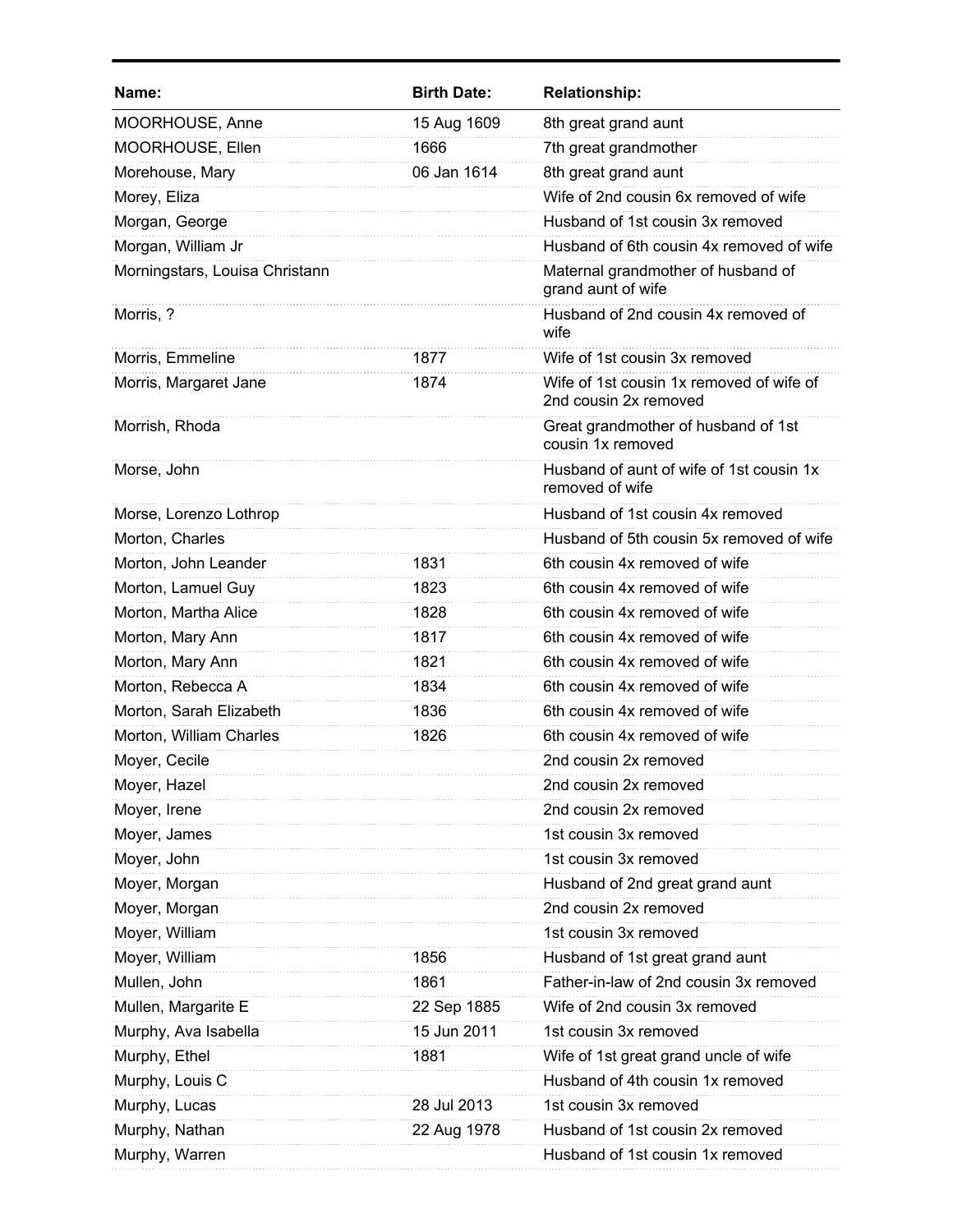| Name:                      | <b>Birth Date:</b> | <b>Relationship:</b>                                                              |
|----------------------------|--------------------|-----------------------------------------------------------------------------------|
| Myre, Glen                 |                    | Husband of 1st cousin 3x removed of wife                                          |
| Naeronoff, Helen           |                    | Wife of 4th cousin 1x removed                                                     |
| Nagle, F                   |                    | Wife of 1st cousin 2x removed                                                     |
| Neal, Georgiana            | 1889               | Wife of 2nd cousin 3x removed                                                     |
| Neary, Charlotte           |                    | Wife of 3rd cousin 5x removed of wife                                             |
| Needham, A                 |                    | Husband of 1st cousin 2x removed                                                  |
| Neely, Sara Ellen          | 11 Aug 1872        | Wife of 1st cousin 2x removed                                                     |
| Neilson, Archie            |                    | Husband of 1st cousin                                                             |
| Neilson, Susan             | 1963               | 1st cousin 1x removed                                                             |
| Nelson, Arthur W           |                    | 2nd cousin 3x removed                                                             |
| Nelson, Charles            |                    | 2nd cousin 3x removed                                                             |
| Nelson, Eleanor            |                    | 2nd cousin 3x removed                                                             |
| Nelson, Emma A             |                    | 2nd cousin 3x removed                                                             |
| Nelson, Frank              |                    | 2nd cousin 3x removed                                                             |
| Nelson, John               |                    | 2nd cousin 3x removed                                                             |
| Nelson, Joseph             |                    | Husband of 1st cousin 4x removed                                                  |
| Nelson, Lewis W            |                    | 2nd cousin 3x removed                                                             |
| Nelson, Margaret Elizabeth |                    | 2nd cousin 3x removed                                                             |
| Nelson, Marie              |                    | Wife of 3rd cousin 2x removed                                                     |
| Nelson, Martha M           |                    | 2nd cousin 3x removed                                                             |
| Nelson, Mary               |                    | 2nd cousin 3x removed                                                             |
| Nelson, William Byron      |                    | 2nd cousin 3x removed                                                             |
| Nemeth, Les                |                    | Husband of sister-in-law of nephew of<br>husband of 4th cousin 2x removed of wife |
| Nesbitt, Alice             | 22 Nov 1896        | 3rd cousin 2x removed                                                             |
| Nesbitt, Amelia            |                    | 2nd cousin 3x removed                                                             |
| Nesbitt, Ann Ellen         |                    | 2nd cousin 3x removed                                                             |
| Nesbitt, Annie Elizabeth   |                    | 1st cousin 4x removed                                                             |
| Nesbitt, Arthur            |                    | 2nd cousin 3x removed                                                             |
| Nesbitt, Betsy             |                    | 2nd cousin 3x removed                                                             |
| Nesbitt, Bob               |                    | 5th cousin                                                                        |
| Nesbitt, Bonnie            |                    | 5th cousin                                                                        |
| Nesbitt, Catherine         |                    | 2nd cousin 3x removed                                                             |
| Nesbitt, Dan               |                    | 5th cousin                                                                        |
| Nesbitt, Esther            |                    | 2nd cousin 3x removed                                                             |
| Nesbitt, Esther            |                    | 1st cousin 4x removed                                                             |
| Nesbitt, Flossie May       | 16 Oct 1887        | 3rd cousin 2x removed                                                             |
| Nesbitt, Harvey Lewis      |                    | 3rd cousin 2x removed                                                             |
| Nesbitt, Hayley            |                    | 5th cousin 1x removed                                                             |
| Nesbitt, Jack              | 16 Dec 1930        | 4th cousin 1x removed                                                             |
| Nesbitt, Jason             |                    | 5th cousin 1x removed                                                             |
| Nesbitt, Jodi              |                    | 5th cousin 1x removed                                                             |
| Nesbitt, Joey              |                    | 5th cousin 2x removed                                                             |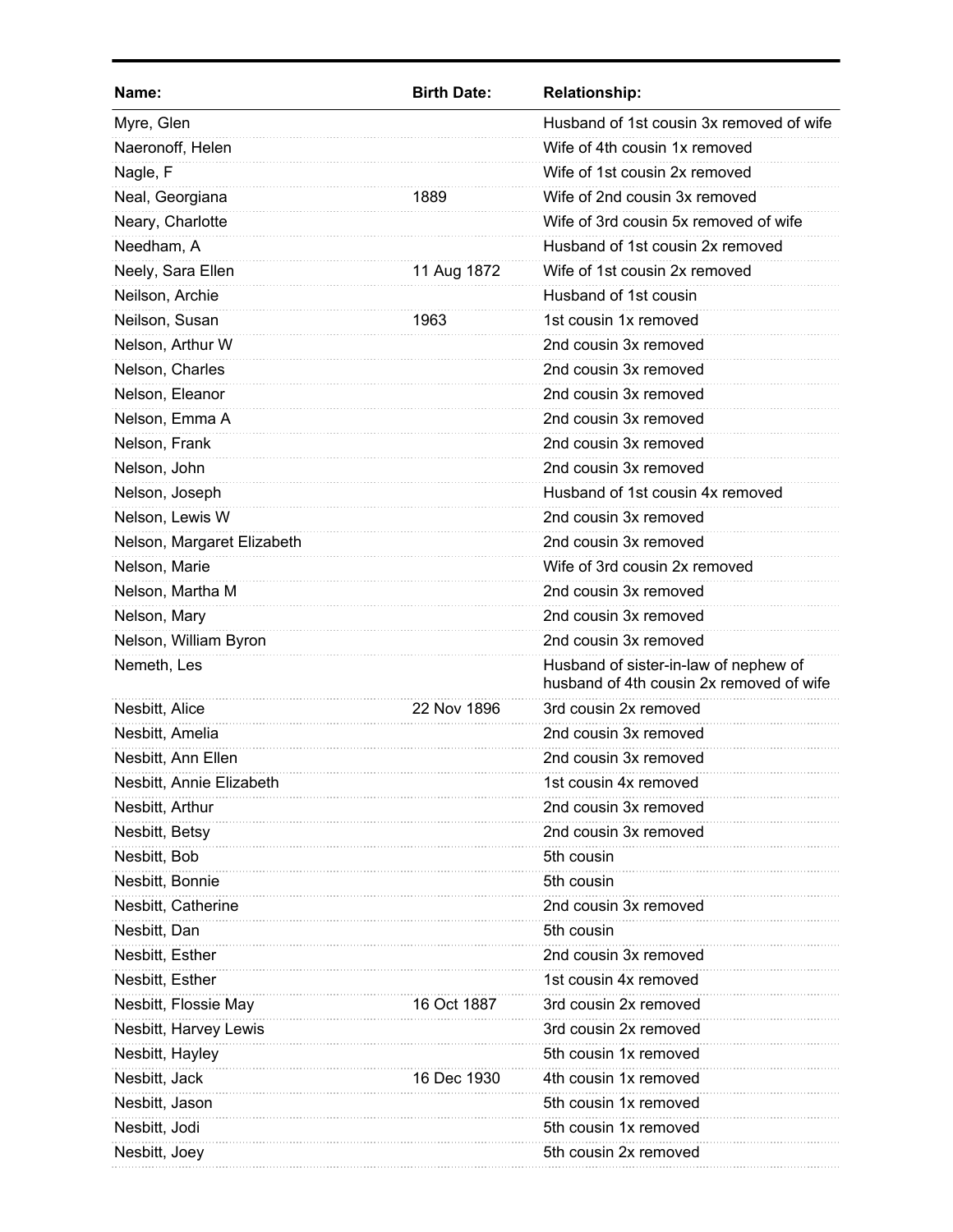| Name:                           | <b>Birth Date:</b> | <b>Relationship:</b>                  |
|---------------------------------|--------------------|---------------------------------------|
| Nesbitt, John                   |                    | 5th cousin 1x removed                 |
| Nesbitt, John                   |                    | 2nd cousin 3x removed                 |
| Nesbitt, John Robert            |                    | 1st cousin 4x removed                 |
| Nesbitt, Joseph                 |                    | Husband of 3rd great grand aunt       |
| Nesbitt, Joseph                 |                    | 2nd cousin 3x removed                 |
| Nesbitt, Joseph T               |                    | 1st cousin 4x removed                 |
| Nesbitt, Joseph W               | 23 Aug 1866        | Husband of 2nd cousin 3x removed      |
| Nesbitt, Judy                   |                    | 5th cousin                            |
| Nesbitt, Karen                  |                    | 5th cousin                            |
| Nesbitt, Kathy                  |                    | 5th cousin                            |
| Nesbitt, Ken                    |                    | 5th cousin                            |
| Nesbitt, Leona                  |                    | 4th cousin 1x removed                 |
| Nesbitt, Linda                  |                    | 5th cousin                            |
| Nesbitt, Loran                  | 15 Jan 1892        | 3rd cousin 2x removed                 |
| Nesbitt, Lorne                  | 15 Jan 1892        | 3rd cousin 2x removed                 |
| Nesbitt, Margaret               |                    | 1st cousin 4x removed                 |
| Nesbitt, Marion                 |                    | 4th cousin 1x removed                 |
| Nesbitt, Martha                 |                    | 1st cousin 4x removed                 |
| Nesbitt, Pearl                  | 22 Nov 1896        | 3rd cousin 2x removed                 |
| Nesbitt, Rebecca                |                    | 1st cousin 4x removed                 |
| Nesbitt, Ron                    |                    | 5th cousin                            |
| Nesbitt, Sam                    |                    | 4th cousin 1x removed                 |
| Nesbitt, Samuel D               |                    | 2nd cousin 3x removed                 |
| Nesbitt, Theodore Harvey        |                    | 5th cousin                            |
| Nesbitt, Theresa May            | 13 Sep 1889        | 3rd cousin 2x removed                 |
| Nesbitt, Thomas                 |                    | 2nd cousin 3x removed                 |
| Nesbitt, Tim                    |                    | 5th cousin                            |
| Nesbitt, Tom                    |                    | 5th cousin                            |
| Nesbitt, Velma                  |                    | 4th cousin 1x removed                 |
| Nesbitt, William                |                    | Husband of 1st cousin 4x removed      |
| Nesbitt, William                |                    | 2nd cousin 3x removed                 |
| Nethercott, Cole Nathan         | 26 Oct 1995        | 1st cousin 3x removed                 |
| Nethercott, Mark                | 08 Mar 1950        | Husband of 1st cousin 1x removed      |
| Nethercott, Mark Jr             | 14 Mar 1967        | 1st cousin 2x removed                 |
| Nethercott, Tracy               | 22 Feb 1968        | 1st cousin 2x removed                 |
| Nevil, Eliza                    |                    | Wife of 2nd cousin 4x removed of wife |
| Neville, Aubrey                 | 2018               | 1st cousin 2x removed of wife         |
| Neville, Chalyn Courtney Edith  | 03 Jan 1993        | 1st cousin 1x removed of wife         |
| Neville, Chandelle Bianca Jolyn | 31 Jul 1982        | 1st cousin 1x removed of wife         |
| Neville, Cole Stephen Robert    | 22 Feb 1985        | 1st cousin 1x removed of wife         |
| Neville, Corbin Kealey Irwin    | 09 Feb 1990        | 1st cousin 1x removed of wife         |
| Neville, Curtis Donald Bradley  | 08 Aug 1988        | 1st cousin 1x removed of wife         |
| Neville, Donald                 | 25 Oct 1952        | Husband of 1st cousin of wife         |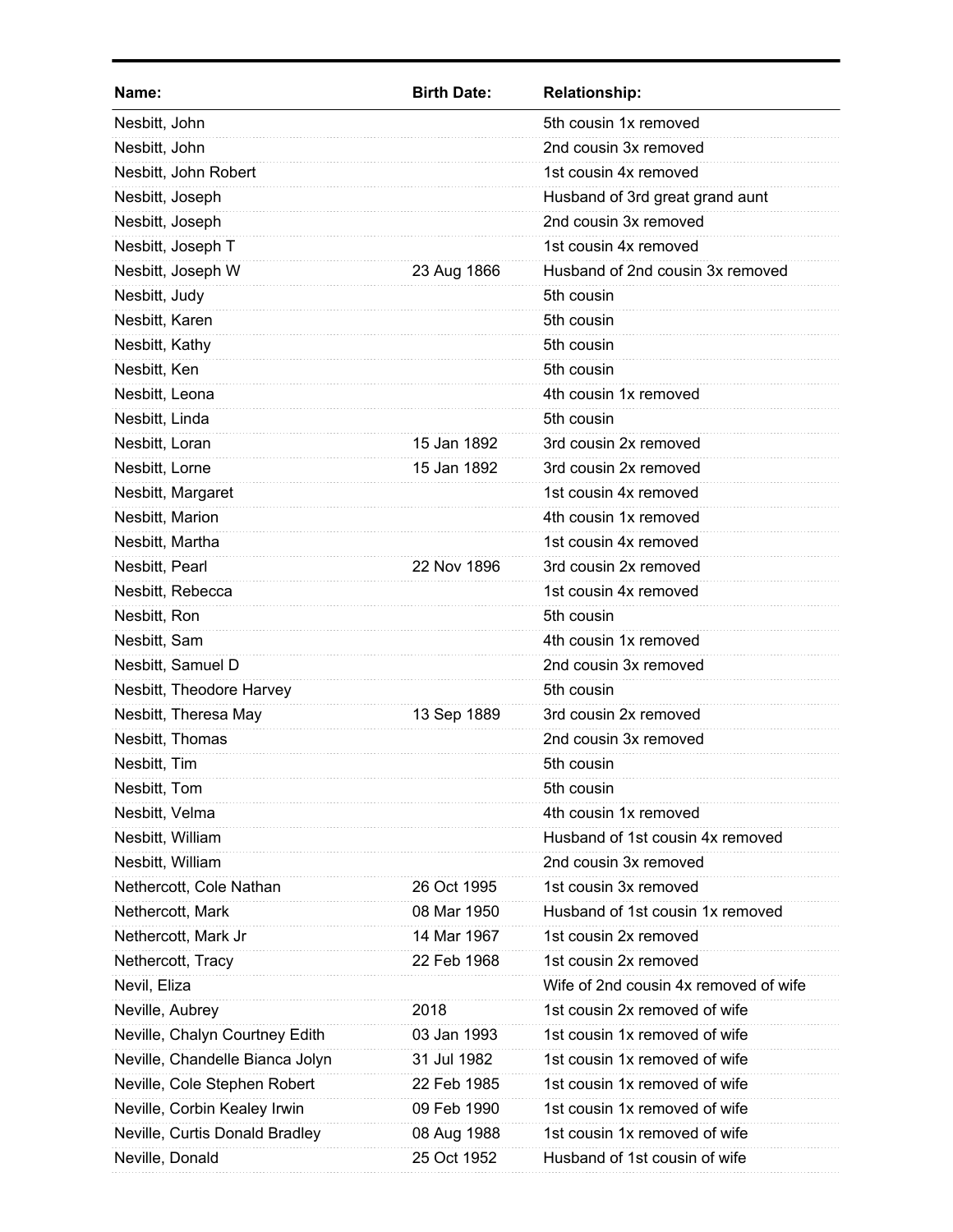| Name:                           | <b>Birth Date:</b> | <b>Relationship:</b>                     |
|---------------------------------|--------------------|------------------------------------------|
| Neville, Emerson                | 03 Jun 2013        | 1st cousin 2x removed of wife            |
| Neville, Kayden Marie           | 04 Nov 2004        | 1st cousin 2x removed of wife            |
| Neville, Kenley                 | 23 Feb 2015        | 1st cousin 2x removed of wife            |
| Neville, Liam                   | 12 Feb 2013        | 1st cousin 2x removed of wife            |
| Neville, Olivia Harvey          | 27 Aug 2010        | 1st cousin 2x removed of wife            |
| Neville, Richard Jerome         | 21 Jan 1955        | Husband of 1st cousin of wife            |
| Neville, Rick                   |                    | Brother-in-law of 1st cousin of wife     |
| Neville, Ricki Joyal            | 02 Oct 1983        | 1st cousin 1x removed of wife            |
| Neville, Scarlett               | 01 Jul 2015        | 1st cousin 2x removed of wife            |
| Neville, Travis William Jeffrey | 16 Mar 1981        | 1st cousin 1x removed of wife            |
| NevilleAp, Elliette Jade        | 02 Apr 2018        | 1st cousin 2x removed of wife            |
| Newcomb, Adonijah               | 1726               | 1st cousin 7x removed of wife            |
| Newcomb, Azariah                | 1722               | 1st cousin 7x removed of wife            |
| Newcomb, Cyrenius               | 1721               | 1st cousin 7x removed of wife            |
| Newcomb, Deborah                | 1738               | 1st cousin 7x removed of wife            |
| Newcomb, Harriet                |                    | Wife of 1st cousin 5x removed of wife    |
| Newcomb, Isaac W                |                    | Husband of 1st cousin 5x removed of wife |
| Newcomb, Judith                 | 1733               | 1st cousin 7x removed of wife            |
| Newcomb, Keziah                 | 1723               | 1st cousin 7x removed of wife            |
| Newcomb, Margaret Alice         |                    | Wife of 1st cousin 5x removed of wife    |
| Newcomb, Pheobe                 |                    | Wife of 5th cousin 5x removed of wife    |
| Newcomb, Sarah                  |                    | Wife of 1st cousin 5x removed of wife    |
| Newcomb, Simon                  | 1736               | 1st cousin 7x removed of wife            |
| Newcomb, Submit                 | 09 Feb 1769        | Wife of 4th great grand uncle of wife    |
| Newcomb, Thomas                 |                    | Husband of 6th great grand aunt of wife  |
| Newcomb, Thomas                 | 1730               | 1st cousin 7x removed of wife            |
| Newcomb, Zacchaeus              | 1724               | 1st cousin 7x removed of wife            |
| Newcombe, Harold                |                    | Father-in-law of 1st cousin              |
| Newcombe, Margaret              |                    | Sister-in-law of 1st cousin              |
| Newcombe, Nadine                | 08 Sep 1935        | Wife of 1st cousin                       |
| Newcombe, Pat                   |                    | Sister-in-law of 1st cousin              |
| Newell, ?                       |                    | 3rd cousin 2x removed                    |
| Newell, ?                       |                    | 3rd cousin 2x removed                    |
| Newell, ?                       |                    | 3rd cousin 2x removed                    |
| Newell, ?                       |                    | 3rd cousin 1x removed                    |
| Newell, ?                       |                    | 3rd cousin 2x removed                    |
| Newell, ?                       |                    | 3rd cousin 2x removed                    |
| Newell, ?                       |                    | 3rd cousin 2x removed                    |
| Newell, ?                       |                    | 3rd cousin 2x removed                    |
| Newell, ?                       |                    | 3rd cousin 2x removed                    |
| Newell, ?                       | 1830               | 1st cousin 4x removed                    |
| Newell, ?                       | 1888               | 2nd cousin 3x removed                    |
| Newell, Aaron                   | 1877               | 1st cousin 3x removed                    |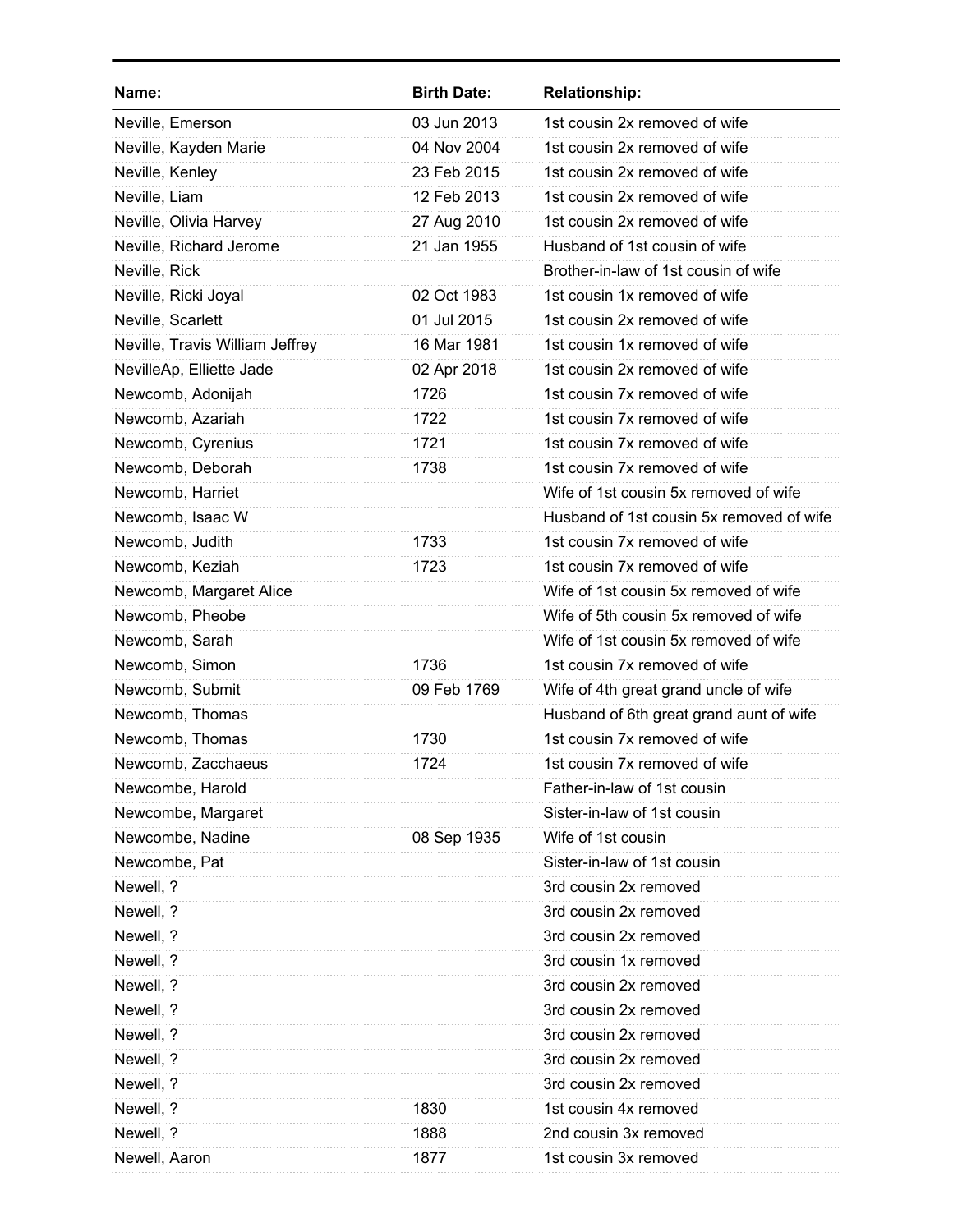| Name:                     | <b>Birth Date:</b> | <b>Relationship:</b>  |
|---------------------------|--------------------|-----------------------|
| Newell, Acy D             |                    | 3rd cousin 2x removed |
| Newell, Adam              |                    | 5th cousin            |
| Newell, Albert Simon      | 1872               | 2nd cousin 3x removed |
| Newell, Alexander         |                    | 3rd cousin 2x removed |
| Newell, Alexander         | 12 Jul 1832        | 2nd great grand uncle |
| Newell, Alexander R       | 1816               | 3rd great grand uncle |
| Newell, Alice S           | 1911               | 3rd cousin 2x removed |
| Newell, Alma              | 1917               | 3rd cousin 2x removed |
| Newell, Alma Sylena       | 1886               | 2nd cousin 3x removed |
| Newell, Alvena Marguerite | 07 Oct 1908        | 3rd cousin 2x removed |
| Newell, Amanda Louise     |                    | 5th cousin            |
| Newell, Amy Florence      | 1878               | 2nd cousin 3x removed |
| Newell, Andrew            | 01 Dec 1819        | 3rd great grand uncle |
| Newell, Andrew S          |                    | 1st cousin 4x removed |
| Newell, Andrew William    |                    | 1st cousin 4x removed |
| Newell, Anna E            | 1908               | 3rd cousin 2x removed |
| Newell, Anna Maude        | 02 Sep 1883        | 2nd cousin 3x removed |
| Newell, Anne              | 04 Dec 1844        | 1st cousin 4x removed |
| Newell, Annie             | 1868               | 1st cousin 3x removed |
| Newell, Archie Douglas    | 11 Aug 1909        | 3rd cousin 2x removed |
| Newell, Armina Arvilla    | 05 Nov 1884        | 2nd cousin 2x removed |
| Newell, Asa Roy           | 1874               | 1st cousin 3x removed |
| Newell, Bertha Marie      | 14 Jul 1919        | 1st cousin 1x removed |
| Newell, Berton J          | Dec 1910           | 3rd cousin 2x removed |
| Newell, Betsey            | 1872               | 1st cousin 3x removed |
| Newell, Camby Foster      | 23 Mar 1874        | 2nd cousin 3x removed |
| Newell, Carman Ross       | 05 Mar 1922        | 2nd cousin 2x removed |
| Newell, Carmen            |                    | 4th cousin 1x removed |
| Newell, Cassie            |                    | 4th cousin 1x removed |
| Newell, Charles           | 11 Nov 1846        | 1st cousin 4x removed |
| Newell, Charles           | 1879               | 2nd cousin 3x removed |
| Newell, Charles Alexander | 22 Jul 1879        | 2nd cousin 3x removed |
| Newell, Charles Cleveland | 18 Aug 1907        | 3rd cousin 2x removed |
| Newell, Charles Edward    | 05 Apr 1958        | 4th cousin 1x removed |
| Newell, Charles Ernest    | 25 Feb 1884        | 2nd cousin 3x removed |
| Newell, Charles Milton    | 02 Aug 1882        | Grand uncle           |
| Newell, Charles Sylvester | 14 Aug 1875        | 2nd cousin 3x removed |
| Newell, Christine         |                    | 5th cousin            |
| Newell, Clara May         | 23 Nov 1893        | 1st cousin 2x removed |
| Newell, Clayton A         | 18 Mar 1907        | 3rd cousin 2x removed |
| Newell, Clifford          | 1887               | 2nd cousin 2x removed |
| Newell, Cyrus             | 1867               | 1st cousin 3x removed |
| Newell, Daisy             |                    | 3rd cousin 2x removed |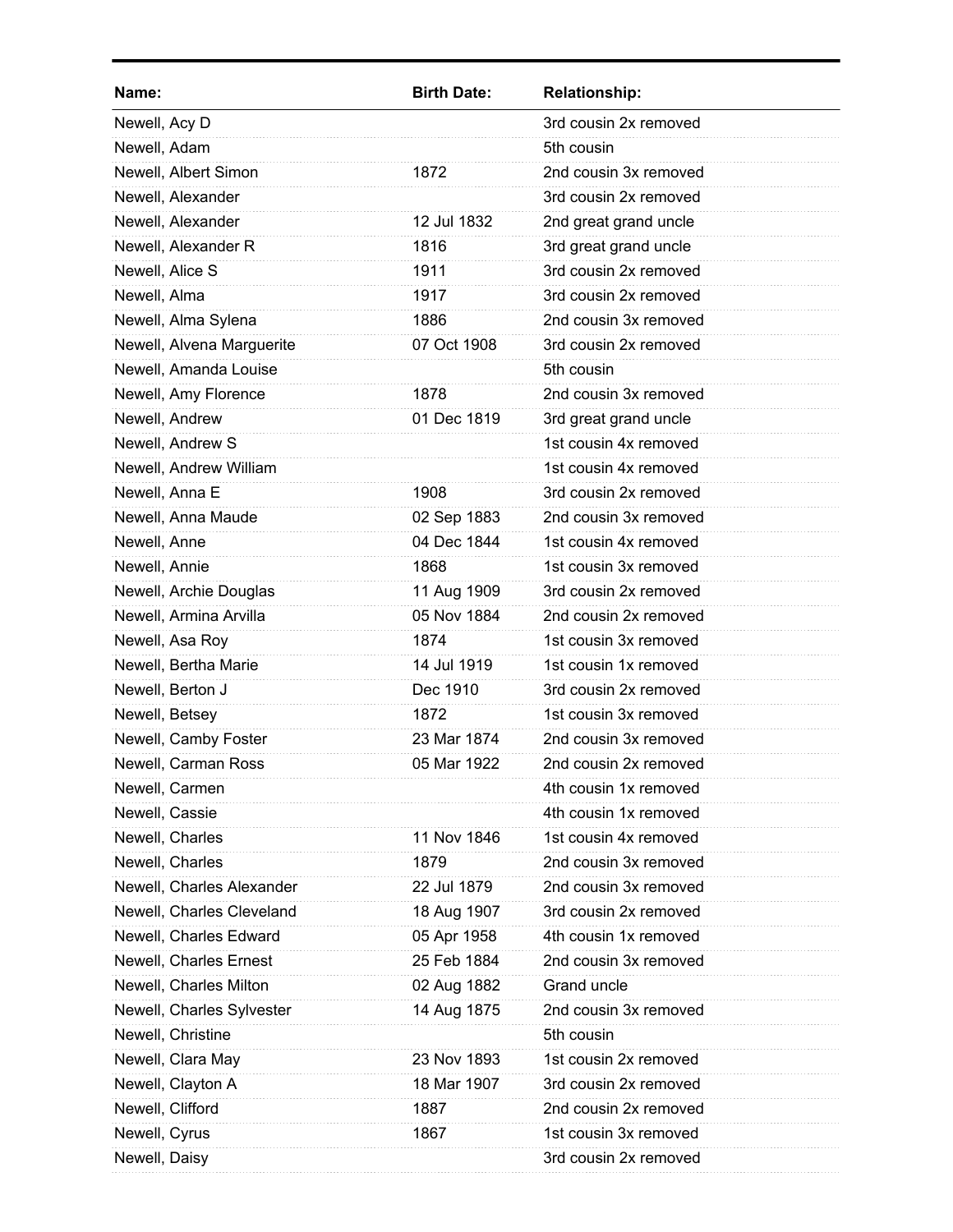| Name:                      | <b>Birth Date:</b> | <b>Relationship:</b>  |
|----------------------------|--------------------|-----------------------|
| Newell, Danielle Alexandra | 23 Mar 1995        | 5th cousin 1x removed |
| Newell, Donald             | 25 Dec 1923        | 3rd cousin 2x removed |
| Newell, Duncan McLachlan   | 24 Jan 1889        | 2nd cousin 3x removed |
| Newell, Earl Chester       | 29 Jun 1890        | 2nd cousin 2x removed |
| Newell, Earl Peter         | 28 Oct 1938        | 4th cousin 1x removed |
| Newell, Edith              | 1903               | 2nd cousin 2x removed |
| Newell, Edward             | 1862               | 1st cousin 3x removed |
| Newell, Edward Ferguson    | 13 Oct 1893        | 2nd cousin 3x removed |
| Newell, Edwin              |                    | 2nd cousin 3x removed |
| Newell, Edwin              | 1909               | 3rd cousin 2x removed |
| Newell, Eldon Roy          | 15 Oct 1884        | Grand uncle           |
| Newell, Elfie              |                    | 2nd cousin 3x removed |
| Newell, Elizabeth          |                    | 1st cousin 4x removed |
| Newell, Elizabeth          | 1915               | 3rd cousin 2x removed |
| Newell, Ellen              |                    | 4th cousin 1x removed |
| Newell, Emma               |                    | 5th cousin 1x removed |
| Newell, Emma F             | 1878               | 2nd cousin 3x removed |
| Newell, Emma Florence      |                    | 1st cousin 4x removed |
| Newell, Erie Etheline      | 02 Jun 1883        | 2nd cousin 3x removed |
| Newell, Ernest W           | 22 Aug 1873        | 2nd cousin 3x removed |
| Newell, Ester              |                    | 1st cousin 4x removed |
| Newell, Everest            | Aug 1874           | 2nd cousin 3x removed |
| Newell, Ezra               | 13 Sep 1862        | 1st cousin 3x removed |
| Newell, Fanny Elizabeth    | Jan 1867           | 2nd cousin 3x removed |
| Newell, Florence Mabel     | 18 Dec 1896        | 2nd cousin 3x removed |
| Newell, Floyd Arthur       |                    | 4th cousin 1x removed |
| Newell, Foster             |                    | 1st cousin 4x removed |
| Newell, Foster             | 1827               | 3rd great grand uncle |
| Newell, Foster             | Oct 1862           | 1st cousin 4x removed |
| Newell, Frances            | 1911               | 3rd cousin 2x removed |
| Newell, Francis            |                    | 1st cousin 4x removed |
| Newell, Francis Berry      | 1870               | 1st cousin 3x removed |
| Newell, Francis Leslie     | 29 Apr 1906        | 2nd cousin 2x removed |
| Newell, Francis William    | 11 May 1866        | 2nd cousin 3x removed |
| Newell, Frank              | 1869               | 1st cousin 3x removed |
| Newell, Garnet             |                    | 1st cousin 4x removed |
| Newell, Garrett            |                    | 5th cousin 1x removed |
| Newell, George             | 04 Nov 1841        | 1st cousin 4x removed |
| Newell, George A           |                    | 3rd cousin 2x removed |
| Newell, George Burton      | 1872               | 2nd cousin 3x removed |
| Newell, George Frederick   | 03 Apr 1880        | 2nd cousin 3x removed |
| Newell, George Leslie      | 14 Dec 1881        | 1st cousin 3x removed |
| Newell, George W           | 1866               | 2nd cousin 3x removed |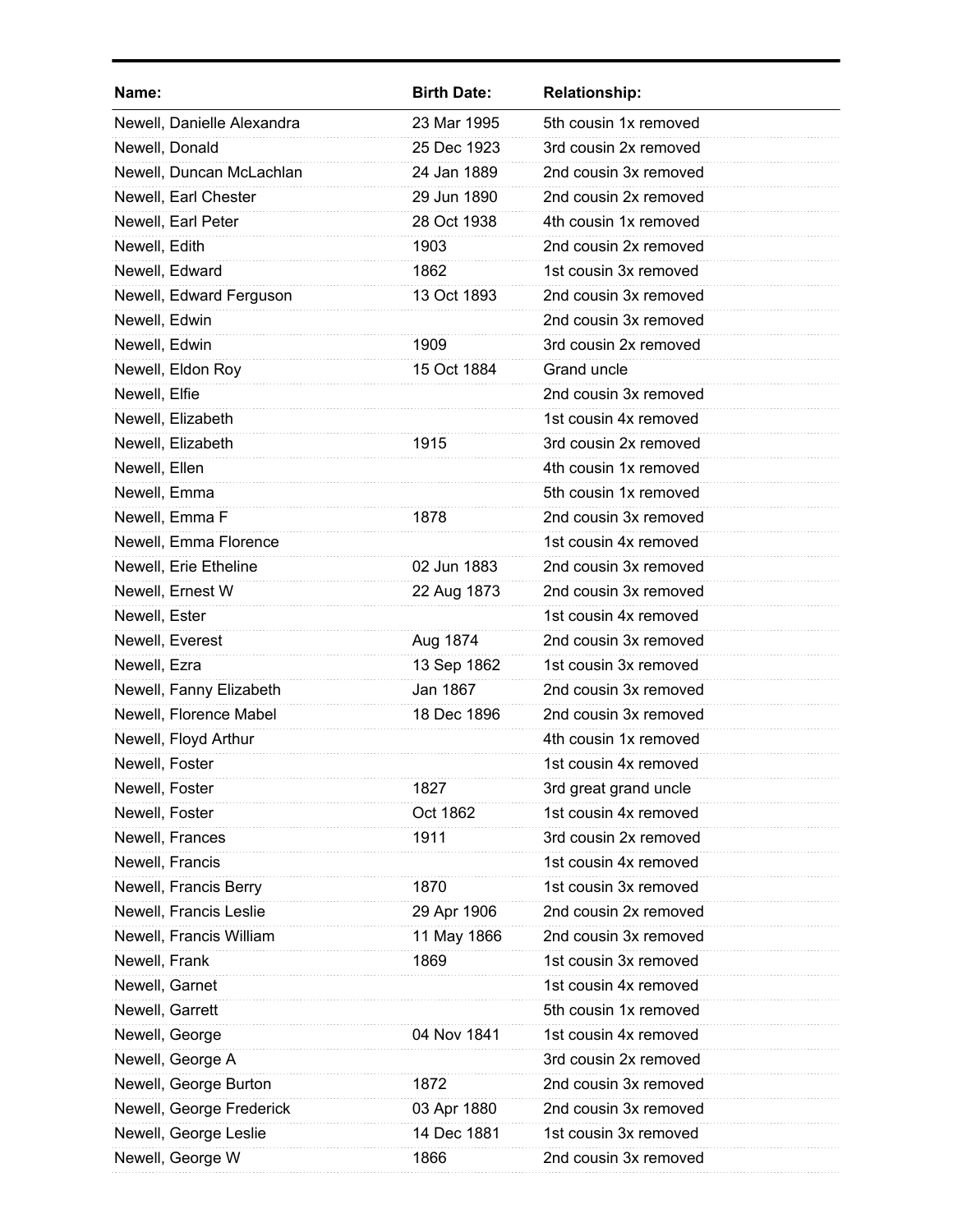| Name:                     | <b>Birth Date:</b> | <b>Relationship:</b>  |
|---------------------------|--------------------|-----------------------|
| Newell, Gerald Hall       |                    | 4th cousin 1x removed |
| Newell, Gerald Rivers     | 1914               | 3rd cousin 2x removed |
| Newell, Gertrude Louisa   | 06 Nov 1909        | 3rd cousin 2x removed |
| Newell, Gladys            | 1916               | 3rd cousin 2x removed |
| Newell, Gladys V          |                    | 4th cousin 1x removed |
| Newell, Glen Patrick      | 14 Oct 1944        | 4th cousin 1x removed |
| Newell, Glen Vernon       | 07 Jan 1909        | 3rd cousin 2x removed |
| Newell, Grace A           | 1916               | 1st cousin 1x removed |
| Newell, Hannah            | 07 Dec 1876        | 1st cousin 3x removed |
| Newell, Hannah Maria      | 16 Nov 1861        | Great grand aunt      |
| Newell, Harold Robert     | 24 Nov 1903        | 3rd cousin 2x removed |
| Newell, Harriet           |                    | 1st cousin 4x removed |
| Newell, Harriet           | 27 Aug 1865        | Great grand aunt      |
| Newell, Harry L           |                    | 4th cousin 1x removed |
| Newell, Hazel Irene       | 10 Mar 1912        | 1st cousin 1x removed |
| Newell, Hazel V           | 1901               | 3rd cousin 2x removed |
| Newell, Henry Nassau      | 08 Nov 1855        | 1st cousin 3x removed |
| Newell, Herbert           | 1875               | 2nd cousin 3x removed |
| Newell, Hugh Kenneth      | 18 Oct 1907        | 3rd cousin 2x removed |
| Newell, Ida May           |                    | 3rd cousin 2x removed |
| Newell, Idona May         | 07 Oct 1870        | 2nd cousin 3x removed |
| Newell, Ineze             | 1883               | 2nd cousin 3x removed |
| Newell, Isaac             | 1874               | 2nd cousin 3x removed |
| Newell, Isaac Henry       | 25 Jun 1837        | 1st cousin 4x removed |
| Newell, Isaac James       | 1875               | 2nd cousin 3x removed |
| Newell, Isaac Newton      | 15 Mar 1872        | 2nd cousin 3x removed |
| Newell, Iva Pearl         | 02 Mar 1886        | Maternal grandmother  |
| Newell, Jacqueline Eileen |                    | 5th cousin            |
| Newell, James             |                    | 1st cousin 4x removed |
| Newell, James             | 1782               | 4th great grandfather |
| Newell, James             | 1815               | 3rd great grand uncle |
| Newell, James             | 1840               | 1st cousin 4x removed |
| Newell, James             | 18 Nov 1867        | Great grand uncle     |
| Newell, James Albert      | 27 Sep 1874        | 1st cousin 3x removed |
| Newell, James Alexander   |                    | 1st cousin 4x removed |
| Newell, James E           | 14 Sep 1871        | 2nd cousin 3x removed |
| Newell, James Leslie      | 1866               | 2nd cousin 3x removed |
| Newell, James Robert      | 1754               | 5th great grandfather |
| Newell, James Robert      | 1860               | 1st cousin 3x removed |
| Newell, James Wellington  |                    | 1st cousin 4x removed |
| Newell, James William     | 1912               | 3rd cousin 2x removed |
| Newell, Jane              | 15 Jun 1832        | 1st cousin 4x removed |
| Newell, Jane              | 1891               | 2nd cousin 3x removed |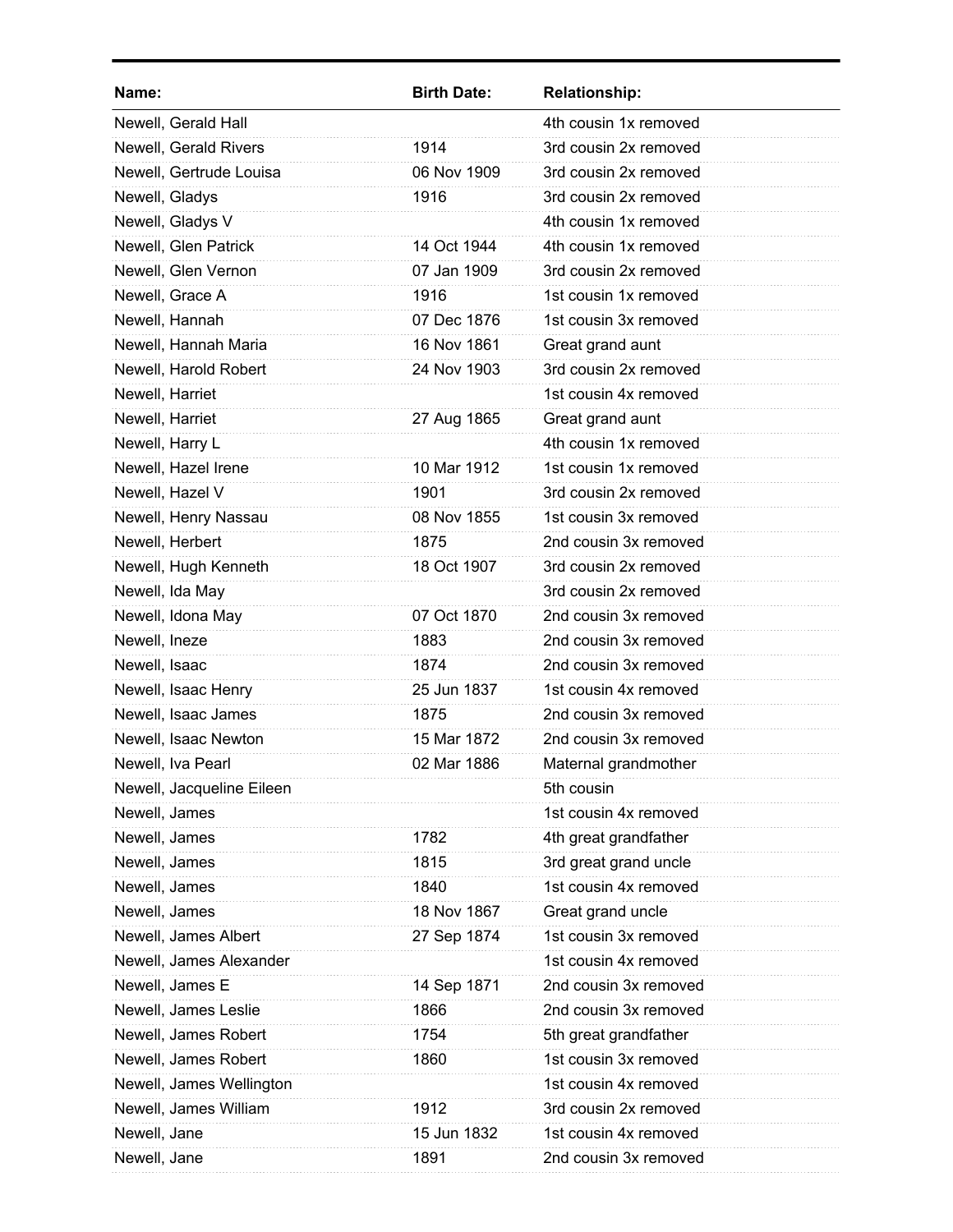| Name:                         | <b>Birth Date:</b> | <b>Relationship:</b>             |
|-------------------------------|--------------------|----------------------------------|
| Newell, Jason Andrew          |                    | 5th cousin                       |
| Newell, Jennie                | 1870               | 2nd cousin 3x removed            |
| Newell, Jensen Emma           |                    | 5th cousin                       |
| Newell, Jeremy Todd           | 28 Jun 1971        | 5th cousin                       |
| Newell, Joanne Elizabeth      |                    | 5th cousin                       |
| Newell, John                  |                    | 4th cousin 1x removed            |
| Newell, John                  |                    | Husband of 2nd cousin 3x removed |
| Newell, John                  |                    | 4th great grand uncle            |
| Newell, John                  | 1807               | 3rd great grand uncle            |
| Newell, John                  | 11 Apr 1838        | 2nd great grand uncle            |
| Newell, John                  | 28 Dec 1843        | 1st cousin 4x removed            |
| Newell, John                  | 31 Dec 1889        | 2nd cousin 3x removed            |
| Newell, John A                | 1882               | 1st cousin 3x removed            |
| Newell, John Alexander        |                    | 1st cousin 4x removed            |
| Newell, John Erwin Gordon     | 19 Feb 1885        | 2nd cousin 3x removed            |
| Newell, John Fraser           | 10 Dec 1901        | 3rd cousin 2x removed            |
| Newell, John Gordon McDermond | 19 Feb 1886        | 2nd cousin 3x removed            |
| Newell, John Robert           |                    | 1st cousin 4x removed            |
| Newell, John Robert           | 01 Nov 1855        | Great grandfather                |
| Newell, John Robert           | 1868               | 2nd cousin 3x removed            |
| Newell, John Thomas           | <b>Nov 1862</b>    | 2nd cousin 3x removed            |
| Newell, John Wesley           |                    | 4th cousin 1x removed            |
| Newell, Jonathon              |                    | 5th cousin 1x removed            |
| Newell, Jordan Geoffrey Kelly | 16 Jul 1988        | 5th cousin                       |
| Newell, Joseph                | 23 Jan 1854        | 1st cousin 4x removed            |
| Newell, Joseph Adren          | 1877               | 2nd cousin 3x removed            |
| Newell, Joseph Gregory Kyle   |                    | 5th cousin                       |
| Newell, Joseph John           | 1943               | 4th cousin 1x removed            |
| Newell, Justin Gerald Keith   | 17 Aug 1982        | 5th cousin                       |
| Newell, Kay                   | 17 Nov 1937        | 2nd cousin                       |
| Newell, Kyia Lindsey          | 10 Jul 1998        | 5th cousin 1x removed            |
| Newell, Laurel Helene         | 24 Aug 1921        | 3rd cousin 2x removed            |
| Newell, Lauria Ethel          | Jan 1882           | 2nd cousin 3x removed            |
| Newell, Lily Chalfont         | 06 Jul 1899        | 3rd cousin 2x removed            |
| Newell, Lindsay Wallace       | 11 Jul 1895        | 2nd cousin 3x removed            |
| Newell, Lulu May              | 17 Mar 1895        | 3rd cousin 2x removed            |
| Newell, Mabel Ethel           |                    | 1st cousin 4x removed            |
| Newell, Mabel Ethel           |                    | Wife of 3rd cousin 2x removed    |
| Newell, Mable                 |                    | 4th cousin 1x removed            |
| Newell, Mable Pearl           | 1921               | 1st cousin 1x removed            |
| Newell, Margaret              |                    | 1st cousin 4x removed            |
| Newell, Margaret              |                    | 1st cousin 4x removed            |
| Newell, Margaret              |                    | 4th great grand aunt             |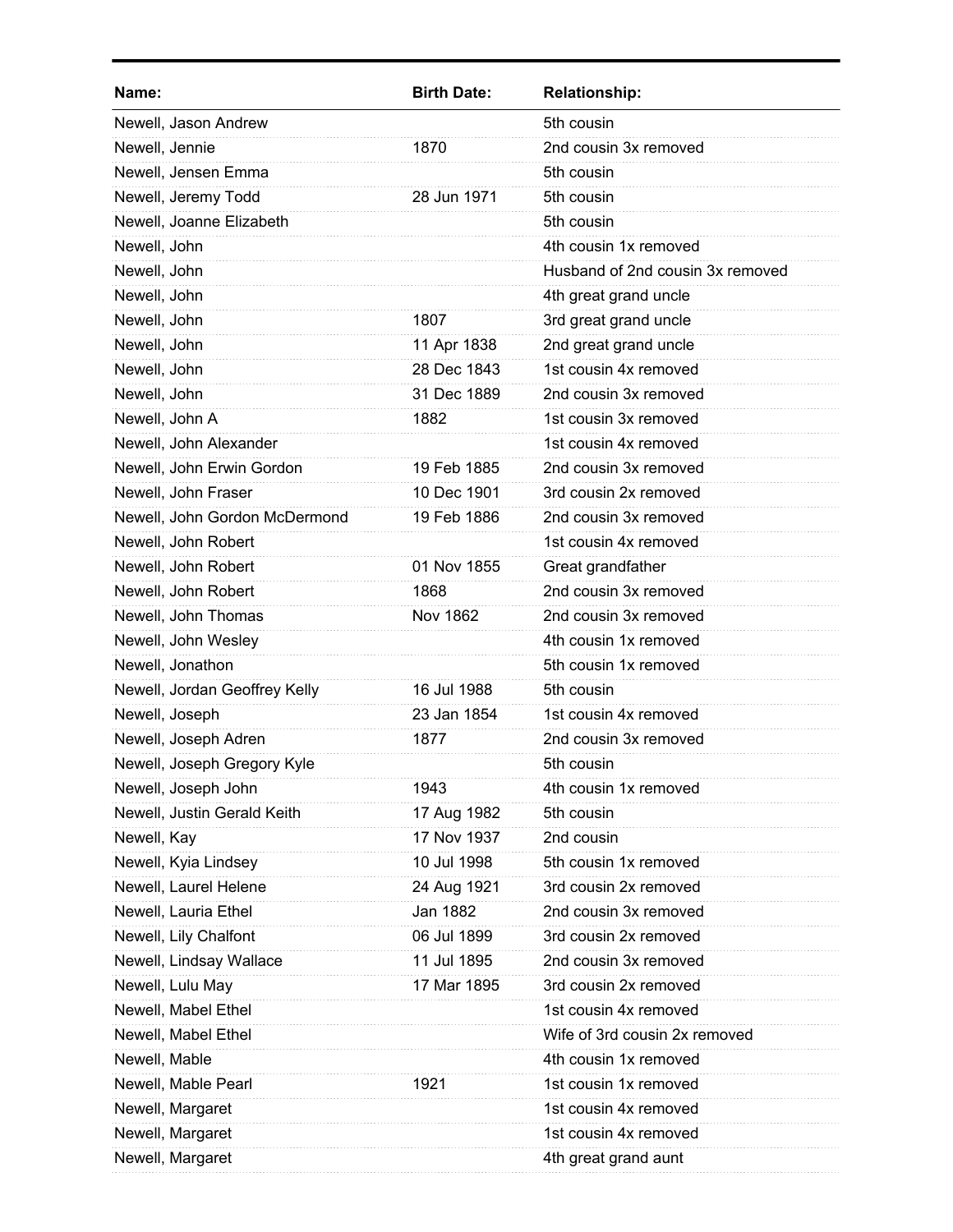| Name:                      | <b>Birth Date:</b> | <b>Relationship:</b>          |
|----------------------------|--------------------|-------------------------------|
| Newell, Margaret           | 13 Aug 1849        | 1st cousin 4x removed         |
| Newell, Margaret           | 09 Dec 1877        | 1st cousin 3x removed         |
| Newell, Margaret           | 1879               | 1st cousin 3x removed         |
| Newell, Margaret Ann       | 05 Aug 1845        | 1st cousin 4x removed         |
| Newell, Margaret Ann       | 23 Oct 1852        | Great grand aunt              |
| Newell, Margaret J         | 11 Jul 1835        | 2nd great grand aunt          |
| Newell, Margaret Jane      | 1880               | 1st cousin 3x removed         |
| Newell, Margaret M         | 1877               | 2nd cousin 3x removed         |
| Newell, Marguerite Ethel   | 19 Sep 1916        | 3rd cousin 2x removed         |
| Newell, Maria Victoria     | Oct 1872           | 2nd cousin 3x removed         |
| Newell, Marjorie Agnes     | 16 Jul 1914        | 3rd cousin 2x removed         |
| Newell, Martha             |                    | 1st cousin 4x removed         |
| Newell, Martha             | 1824               | 3rd great grand aunt          |
| Newell, Martha             | 1829               | Half 2nd great grand aunt     |
| Newell, Martha             | 1874               | 2nd cousin 3x removed         |
| Newell, Martha Ann         | 05 Mar 1851        | 1st cousin 4x removed         |
| Newell, Martha Jane        | 01 Jun 1863        | Great grand aunt              |
| Newell, Martin Elifet      | 11 Nov 1868        | 2nd cousin 3x removed         |
| Newell, Mary               |                    | 1st cousin 4x removed         |
| Newell, Mary               |                    | 1st cousin 4x removed         |
| Newell, Mary               |                    | 4th great grand aunt          |
| Newell, Mary               | 1821               | 3rd great grand aunt          |
| Newell, Mary               | 28 Oct 1842        | 1st cousin 4x removed         |
| Newell, Mary Elizabeth     | 16 Sep 1877        | 2nd cousin 3x removed         |
| Newell, Mary Ellen         |                    | Wife of 3rd cousin 2x removed |
| Newell, Mary Ellen         | 1865               | 1st cousin 3x removed         |
| Newell, Mary Jane          | 1869               | 2nd cousin 3x removed         |
| Newell, Mary Jane          | 15 Aug 1870        | 2nd cousin 3x removed         |
| Newell, Mary Jane          | 07 Mar 1873        | 1st cousin 3x removed         |
| Newell, Mary Matilda       | 28 Oct 1856        | Great grand aunt              |
| Newell, Mary Ruth          |                    | 4th cousin 1x removed         |
| Newell, Melvin Cecil       | 03 Nov 1882        | 2nd cousin 2x removed         |
| Newell, Michael Joseph     | 26 May 1960        | 4th cousin 1x removed         |
| Newell, Mildred Jean       | 07 Jul 1924        | 3rd cousin 2x removed         |
| Newell, Mildred Mabel      | 17 Oct 1912        | 3rd cousin 2x removed         |
| Newell, Milton Lionel Hall | 22 Jul 1909        | 3rd cousin 2x removed         |
| Newell, Mustta             | 1874               | 2nd cousin 3x removed         |
| Newell, Nancy Jane         | 1869               | 2nd cousin 3x removed         |
| Newell, Naomi              | 26 Nov 1864        | 1st cousin 3x removed         |
| Newell, Naomi Janice       | 28 Dec 1992        | 5th cousin                    |
| Newell, Noel Vernon        | 12 Jul 1968        | 5th cousin                    |
| Newell, Noelle Janeen      |                    | 5th cousin                    |
| Newell, Orton James        | 12 Nov 1882        | 2nd cousin 3x removed         |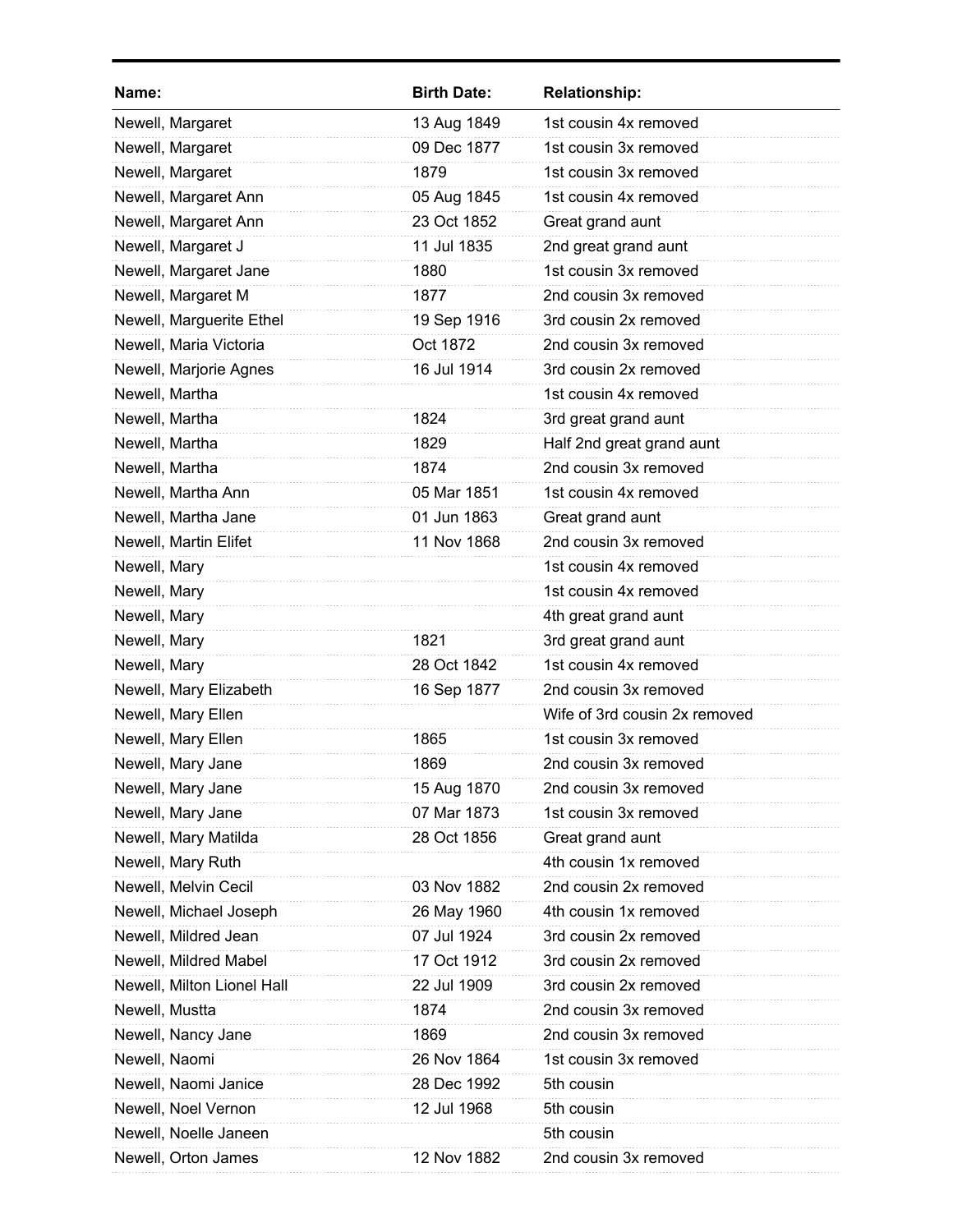| Name:                    | <b>Birth Date:</b> | <b>Relationship:</b>  |
|--------------------------|--------------------|-----------------------|
| Newell, Percy            | 06 Aug 1892        | <b>Grand uncle</b>    |
| Newell, Peter Stewart    | 27 Sep 1874        | 2nd cousin 3x removed |
| Newell, Ray Stewart      | 14 Sep 1919        | 2nd cousin 2x removed |
| Newell, Rebecca          |                    | 1st cousin 4x removed |
| Newell, Rebecca Ann      | 1865               | 2nd cousin 3x removed |
| Newell, Reuben           |                    | 1st cousin 4x removed |
| Newell, Robert           |                    | 4th cousin 1x removed |
| Newell, Robert           | 31 Dec 1848        | 1st cousin 4x removed |
| Newell, Robert           | 1871               | 1st cousin 3x removed |
| Newell, Robert Albert    |                    | 1st cousin 4x removed |
| Newell, Robert Benjamin  | 25 Dec 1859        | 1st cousin 3x removed |
| Newell, Robert James     | 09 Jun 1805        | 3rd great grandfather |
| Newell, Robert James     | 17 May 1830        | 2nd great grandfather |
| Newell, Robert James     | 1864               | 2nd cousin 3x removed |
| Newell, Robert Melvin    |                    | 3rd cousin 2x removed |
| Newell, Robert Wayne     | 29 Sep 1933        | 2nd cousin            |
| Newell, Roland           | 07 Sep 1886        | 2nd cousin 3x removed |
| Newell, Rose Ethel       | 23 Aug 1883        | Grand aunt            |
| Newell, Ross Roy         |                    | 4th cousin 1x removed |
| Newell, Russell          | 1936               | 2nd cousin            |
| Newell, Ruth Ann         | 11 Sep 1950        | 4th cousin 1x removed |
| Newell, Samuel           |                    | 1st cousin 4x removed |
| Newell, Samuel           | 27 Jan 1870        | Great grand uncle     |
| Newell, Samuel Alex      | Feb 1859           | Great grand uncle     |
| Newell, Samuel C         | 1870               | 2nd cousin 3x removed |
| Newell, Tab              | Mar 1895           | 3rd cousin 2x removed |
| Newell, Thelma           | 1914               | 1st cousin 1x removed |
| Newell, Thomas           | 1848               | 1st cousin 4x removed |
| Newell, Thomas           | 20 Jul 1859        | 1st cousin 4x removed |
| Newell, Thomas           | 04 Feb 1865        | 1st cousin 4x removed |
| Newell, Thomas Glen      | 26 Oct 1989        | 5th cousin 1x removed |
| Newell, Verna M          | Feb 1910           | 1st cousin 1x removed |
| Newell, Wallace          | 16 Mar 1857        | 1st cousin 4x removed |
| Newell, Wallace Garfield | 21 Dec 1882        | 2nd cousin 3x removed |
| Newell, Wellington       | 1875               | 1st cousin 3x removed |
| Newell, Wesley           | 13 Oct 1857        | 1st cousin 3x removed |
| Newell, Wilfred Leroy    | 01 Jan 1908        | 1st cousin 1x removed |
| Newell, William          | 1873               | 1st cousin 3x removed |
| Newell, William          | 16 Nov 1878        | 1st cousin 3x removed |
| Newell, William          | 12 Mar 1906        | 3rd cousin 2x removed |
| Newell, William George   | 19 Feb 1840        | 2nd great grand uncle |
| Newell, William George   | Feb 1859           | Great grand uncle     |
| Newell, William James    | 26 May 1842        | 1st cousin 4x removed |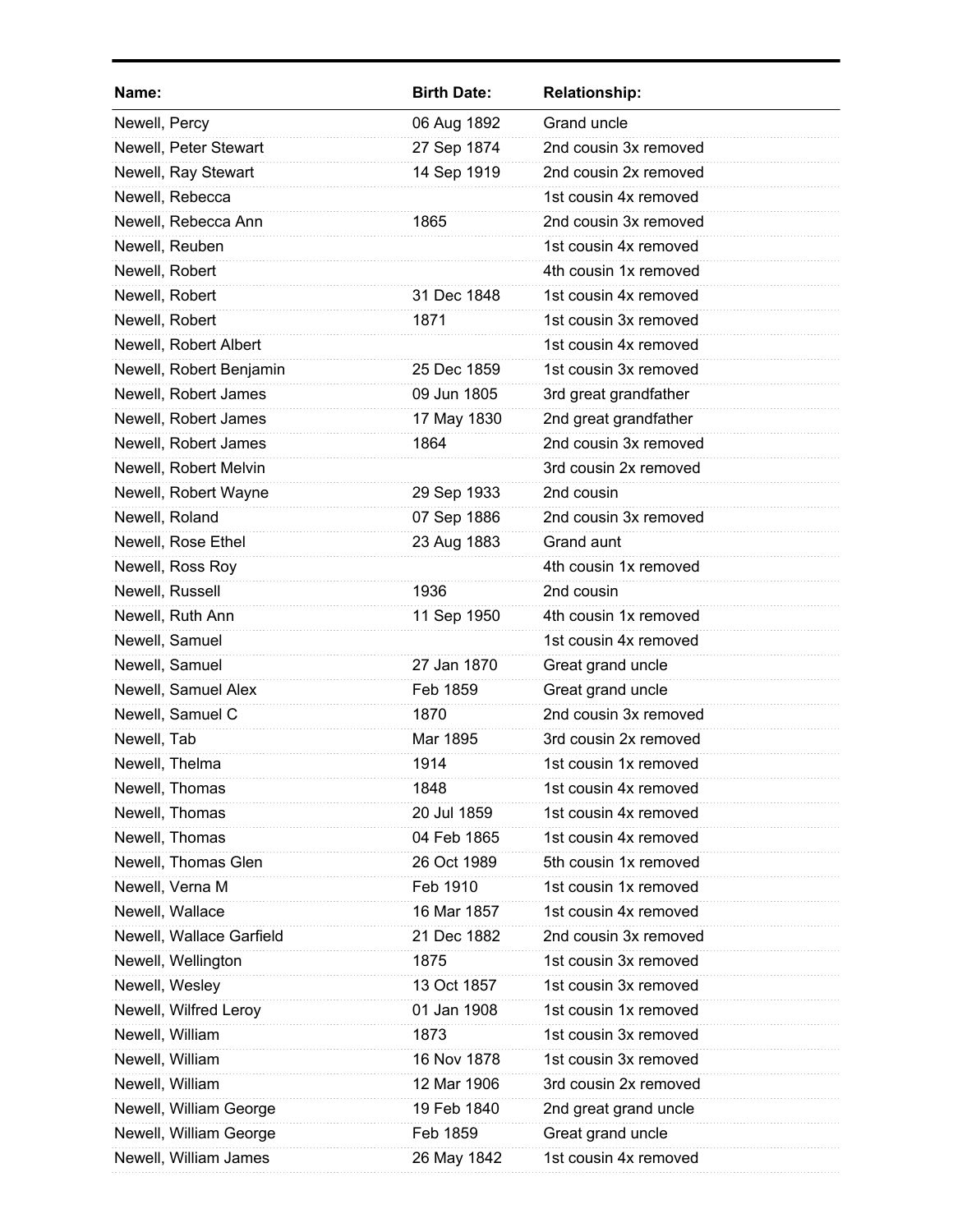| Name:                      | <b>Birth Date:</b> | <b>Relationship:</b>                                                   |
|----------------------------|--------------------|------------------------------------------------------------------------|
| Newell, William Walker     |                    | 3rd cousin 2x removed                                                  |
| Newell, Yannie E           | 1867               | 2nd cousin 3x removed                                                  |
| Newkirk, Alexander         | 1860               | 1st cousin 3x removed of wife                                          |
| Newkirk, Caroline          | 1866               | 1st cousin 3x removed of wife                                          |
| Newkirk, Clara             | 1868               | 1st cousin 3x removed of wife                                          |
| Newkirk, Garrett           |                    | Husband of 2nd great grand aunt of wife                                |
| Newkirk, George            | 1862               | 1st cousin 3x removed of wife                                          |
| Newkirk, Mariette          | 1864               | 1st cousin 3x removed of wife                                          |
| Newman, Edward             | 1710               | 6th great grandfather                                                  |
| Newman, Edward             | 06 May 1739        | 5th great grandfather                                                  |
| Newman, Rebecca            | 19 Jul 1775        | 4th great grandmother                                                  |
| Newmarch, Alice            | 1880               | Mother-in-law of 1st cousin 1x removed                                 |
| Newton, Sarah              | 1830               | Wife of 1st great grand uncle of wife of<br>2nd cousin 2x removed      |
| Nichol, Oscar Herbert      | 1874               | Husband of 1st cousin 3x removed                                       |
| Nicholas, Emma Jane        | 1862               | Wife of 1st great grand uncle                                          |
| Noble, ?                   |                    | Husband of sister-in-law of 2nd cousin 1x<br>removed of brother-in-law |
| Noble, David               |                    | Brother-in-law of uncle                                                |
| Noble, George              |                    | Father-in-law of uncle                                                 |
| Noble, Gordon              |                    | Brother-in-law of uncle                                                |
| Noble, Larry               |                    | Brother-in-law of uncle                                                |
| Noble, Marion              |                    | Sister-in-law of uncle                                                 |
| Noble, Marjorie Verna      | 28 Jan 1932        | Wife of uncle                                                          |
| Noble, Robert              |                    | Brother-in-law of uncle                                                |
| Noels, Archie Lewis        | 06 Feb 1919        | 4th cousin 2x removed of wife                                          |
| Noels, Basil Albert        | 27 Nov 1939        | 5th cousin 1x removed of wife                                          |
| Noels, Beecher             |                    | Husband of 3rd cousin 3x removed of wife                               |
| Noels, Betty May Florence  | 10 May 1936        | 5th cousin 1x removed of wife                                          |
| Noels, Burtson Ray         | 18 Jun 1923        | 4th cousin 2x removed of wife                                          |
| Noels, Clifford Archie     | 13 Nov 1943        | 5th cousin 1x removed of wife                                          |
| Noels, Dalton Bruce        | 13 Nov 1946        | 5th cousin 1x removed of wife                                          |
| Noels, Dora Doreen         | 15 Jun 1941        | 5th cousin 1x removed of wife                                          |
| Noels, Dorothy Leone       | 27 Dec 1947        | 5th cousin 1x removed of wife                                          |
| Noels, Gordon James        | 02 Feb 1943        | 5th cousin 1x removed of wife                                          |
| Noels, Harry James Phineas | 10 Nov 1914        | 4th cousin 2x removed of wife                                          |
| Noels, Hazel               | 03 Jul 1942        | 5th cousin 1x removed of wife                                          |
| Noels, Hazel May           | 16 May 1908        | 4th cousin 2x removed of wife                                          |
| Noels, Marlene Joanne      | 29 May 1948        | 5th cousin 1x removed of wife                                          |
| Noels, Mona Marie          | 17 Oct 1944        | 5th cousin 1x removed of wife                                          |
| Noels, Murray Elvin        | 04 May 1928        | 4th cousin 2x removed of wife                                          |
| Noels, Percy Austin        | 13 Jun 1921        | 4th cousin 2x removed of wife                                          |
| Noels, Phyllis             | 03 Jul 1942        | 5th cousin 1x removed of wife                                          |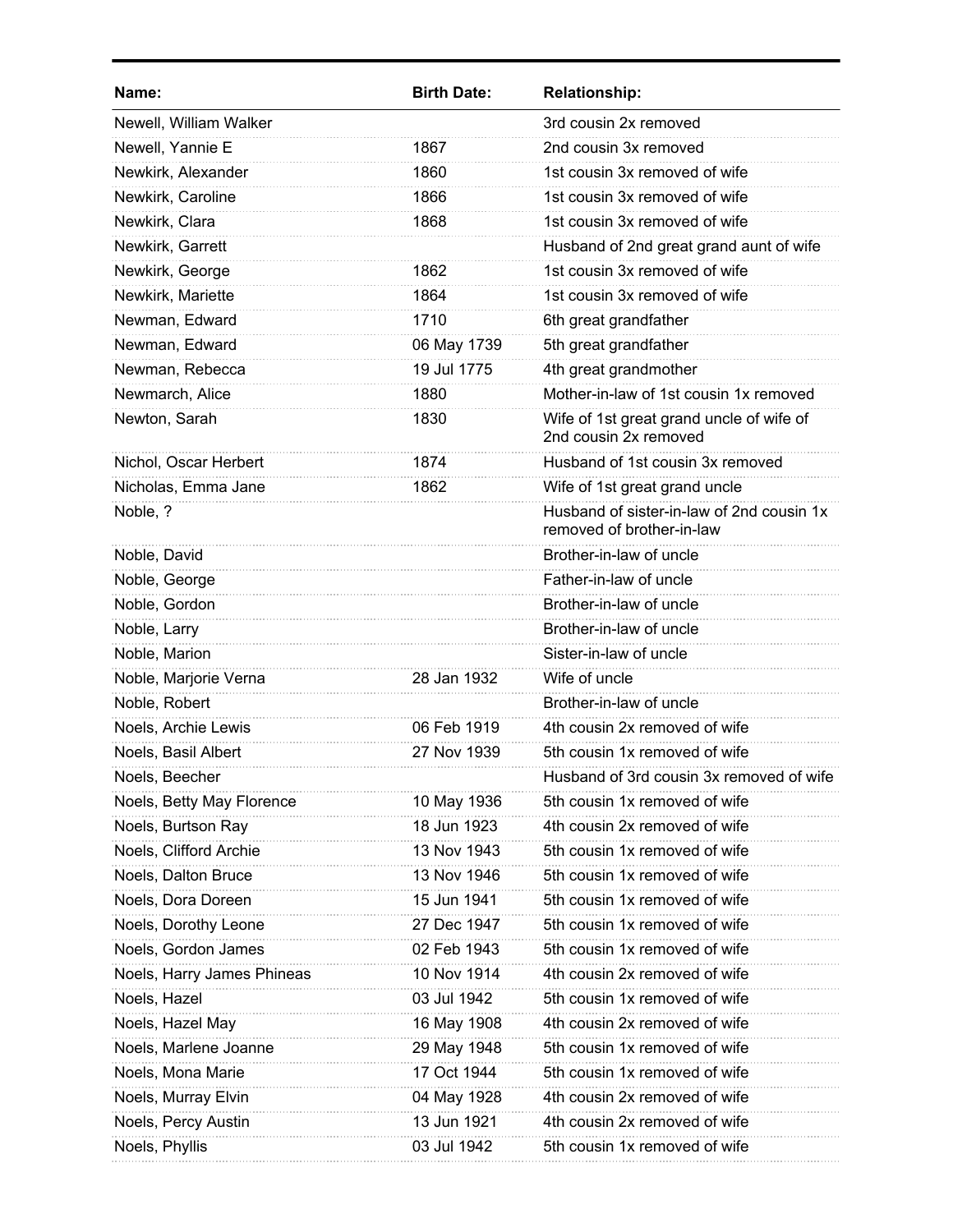| Name:                    | <b>Birth Date:</b> | <b>Relationship:</b>                                       |
|--------------------------|--------------------|------------------------------------------------------------|
| Noels, Robert Beecher    | 05 Feb 1933        | 5th cousin 1x removed of wife                              |
| Noels, Russell Murray    | 09 Apr 1946        | 5th cousin 1x removed of wife                              |
| Noels, Stanley Beecher   | 07 Sep 1912        | 4th cousin 2x removed of wife                              |
| Noels, Stanley Wayne     | 08 Jul 1947        | 5th cousin 1x removed of wife                              |
| Noels, Vera Beatrice     | 10 Oct 1916        | 4th cousin 2x removed of wife                              |
| Noels, Wilfred Irwin     | 20 Dec 1932        | 4th cousin 2x removed of wife                              |
| Noels, William Russell   | 20 Aug 1934        | 5th cousin 1x removed of wife                              |
| Noels, Zeta Violet Pearl | 09 Mar 1926        | 4th cousin 2x removed of wife                              |
| Norris, Bill             |                    | Father-in-law of wife of 1st cousin 2x<br>removed          |
| Norris, Brad             |                    | Brother-in-law of wife of 1st cousin 2x<br>removed         |
| Norris, Courtney         |                    | Stepdaughter of 1st cousin 2x removed                      |
| Norris, Kassidy          |                    | Stepdaughter of 1st cousin 2x removed                      |
| Norris, Paul             |                    | Husband of wife of 1st cousin 2x removed                   |
| North, Sarah West        |                    | Wife of 1st cousin 5x removed of wife                      |
| Norton, John Henry       |                    | Husband of 2nd cousin 1x removed                           |
| Norton, Lloyd            |                    | Husband of 1st cousin 2x removed of wife                   |
| Noseworthy, ?            |                    | Husband of 3rd cousin 2x removed                           |
| Nott, James              | 1796               | Great grandfather of husband of aunt                       |
| O'Brien, Isabel          |                    | Wife of 5th cousin 5x removed of wife                      |
| Oatman, Bernice          |                    | 4th cousin 2x removed of wife                              |
| Oatman, Frank            |                    | Husband of 3rd cousin 3x removed of wife                   |
| Oliver, Christine        |                    | Half 4th cousin                                            |
| Oliver, Donelda          |                    | Half 4th cousin                                            |
| Oliver, Donna            |                    | Half 4th cousin                                            |
| Oliver, Dorothy Mayme    |                    | Half 3rd cousin 1x removed                                 |
| Oliver, Ernest Reginald  | 06 Apr 1920        | Half 3rd cousin 1x removed                                 |
| Oliver, Frederick        |                    | Husband of half 2nd cousin 2x removed                      |
| Oliver, June             | 09 Mar 1925        | Half 3rd cousin 1x removed                                 |
| Oliver, Leslie Frederick | 30 Nov 1915        | Half 3rd cousin 1x removed                                 |
| Oliver, Penelope         |                    | Half 4th cousin                                            |
| Orcutt, Hayden Robert R  | 28 Jan 2001        | 1st cousin 3x removed                                      |
| Orr, Thelma              |                    | Wife of 1st cousin 1x removed of wife                      |
| Orth, David              |                    | Husband of grand niece of husband of<br>grand aunt of wife |
| Orth, Isaac              |                    | 1st great grand nephew of husband of<br>grand aunt of wife |
| Orth, Jacob              |                    | 1st great grand nephew of husband of<br>grand aunt of wife |
| Orth, Lucy               |                    | 1st great grand niece of husband of grand<br>aunt of wife  |
| Osborn, Wilmot           |                    | Husband of 1st cousin 5x removed of wife                   |
| Oslach, ?                |                    | Husband of 4th cousin 1x removed                           |
|                          |                    |                                                            |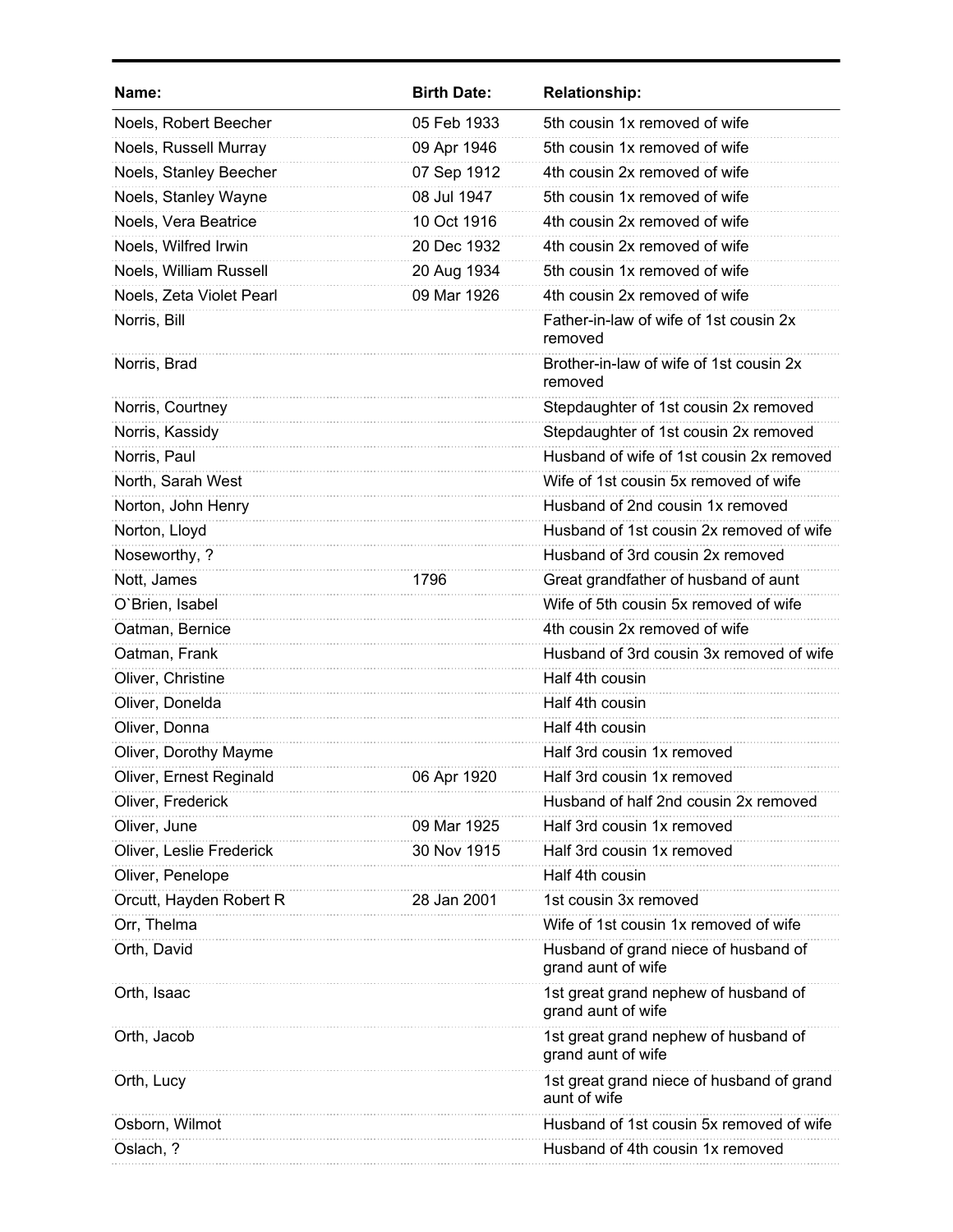| Name:                         | <b>Birth Date:</b> | <b>Relationship:</b>                                                          |
|-------------------------------|--------------------|-------------------------------------------------------------------------------|
| Ostrander, Charles            |                    | Father-in-law of 1st cousin 1x removed of<br>wife                             |
| Ostrander, Colleen            |                    | 2nd cousin of wife                                                            |
| Ostrander, Margaret Brooke    |                    | 2nd cousin 1x removed of wife                                                 |
| Ostrander, Michelle Lynn      |                    | 2nd cousin 1x removed of wife                                                 |
| Ostrander, Orrie              |                    | 2nd cousin 1x removed of wife                                                 |
| Ostrander, Sharon             |                    | 2nd cousin of wife                                                            |
| Ostrander, Thomas William     |                    | 2nd cousin of wife                                                            |
| Ostrosser, Gail               |                    | Niece of husband of sister-in-law of 4th<br>cousin 2x removed of wife         |
| Ostrosser, Gary               |                    | Nephew of husband of sister-in-law of 4th<br>cousin 2x removed of wife        |
| Ostrosser, Kevan              |                    | Nephew of husband of sister-in-law of 4th<br>cousin 2x removed of wife        |
| Ostrosser, Norm               |                    | Husband of sister-in-law of sister-in-law of<br>4th cousin 2x removed of wife |
| Owen, Joshua                  | 1692               | Husband of 6th great grand aunt of wife                                       |
| Owens, Harvey                 |                    | Husband of 3rd cousin 2x removed                                              |
| Packer, Albert                | 1870               | Brother-in-law of 1st cousin 3x removed                                       |
| Packer, Cornelius             | 1864               | Brother-in-law of 1st cousin 3x removed                                       |
| Packer, Joseph                | 07 Apr 1827        | Father-in-law of 1st cousin 3x removed                                        |
| Packer, Joseph                | 1855               | Brother-in-law of 1st cousin 3x removed                                       |
| Packer, Sarah                 | 1858               | Sister-in-law of 1st cousin 3x removed                                        |
| Packer, Thomas William Horton | 23 Aug 1851        | Husband of 1st cousin 3x removed                                              |
| Packer, William               | 1849               | Brother-in-law of 1st cousin 3x removed                                       |
| Paisley, Josephine A          | 1862               | Wife of 1st cousin 3x removed                                                 |
| Palister, David               | 1819               | Husband of mother-in-law of 1st great<br>grand aunt                           |
| Palmer, Benjamin              |                    | Husband of 3rd great grand aunt of wife                                       |
| Palmer, Benjamin              |                    | Brother-in-law of 3rd great grand aunt of<br>wife                             |
| Palmer, Dona Jean             | 27 Feb 1940        | 5th cousin 1x removed of wife                                                 |
| Palmer, Ellen                 | 1861               | Wife of paternal grandfather of wife of 2nd<br>cousin 2x removed              |
| Palmer, Jack                  |                    | Husband of 4th cousin 2x removed of wife                                      |
| Palmeter, Eunice              |                    | 6th cousin 4x removed of wife                                                 |
| Palmeter, Gideon              |                    | 6th cousin 4x removed of wife                                                 |
| Palmeter, James               |                    | 6th cousin 4x removed of wife                                                 |
| Palmeter, M                   |                    | Husband of 3rd cousin 5x removed of wife                                      |
| Palmeter, Mercy               |                    | 6th cousin 4x removed of wife                                                 |
| Palmeter, Nathan              |                    | Husband of 5th cousin 5x removed of wife                                      |
| Palmeter, Oliver              |                    | 6th cousin 4x removed of wife                                                 |
| Palmeter, Waity               |                    | 6th cousin 4x removed of wife                                                 |
| Palmeter, William             |                    | 6th cousin 4x removed of wife                                                 |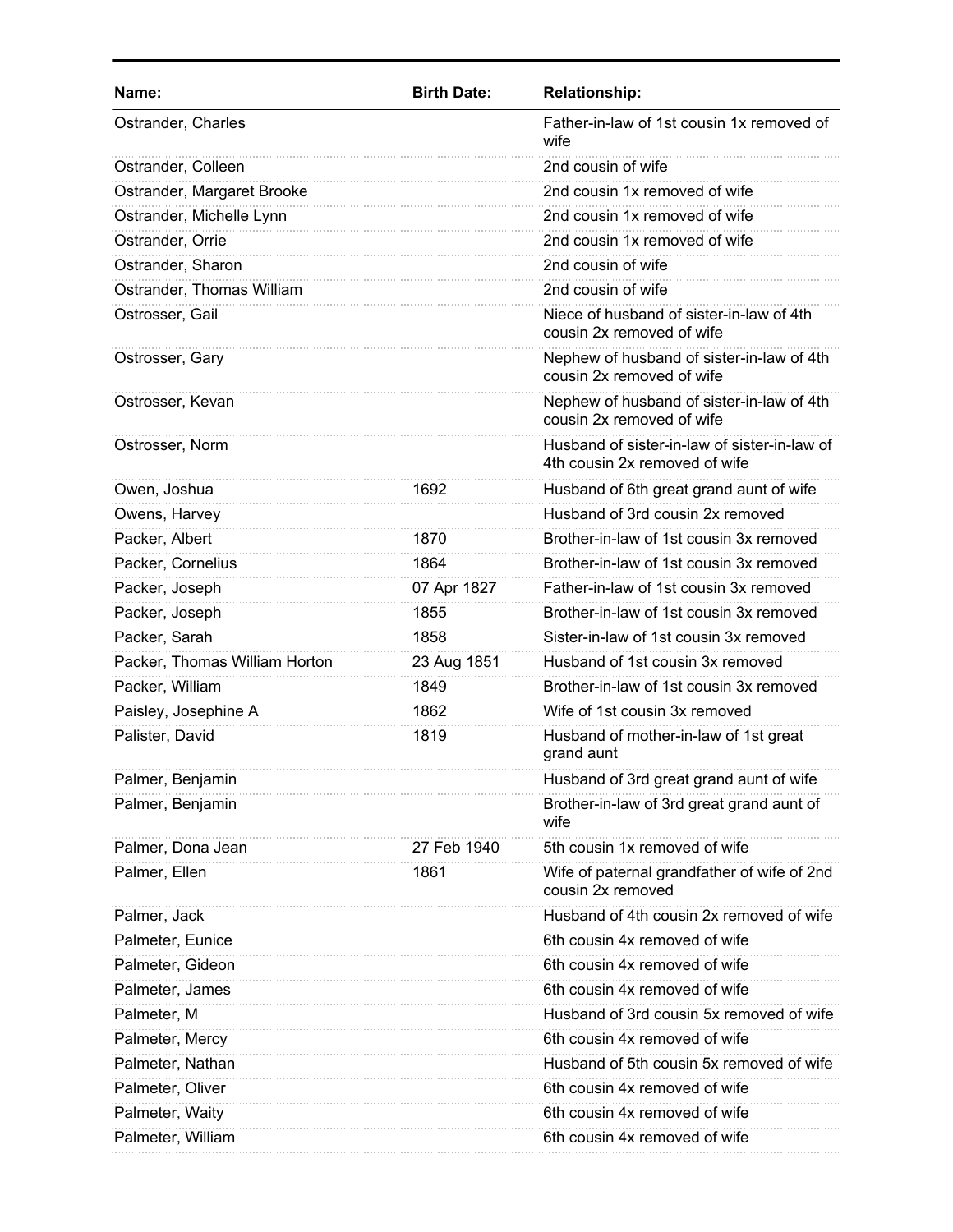| Name:                    | <b>Birth Date:</b> | <b>Relationship:</b>                                            |
|--------------------------|--------------------|-----------------------------------------------------------------|
| Papineau, Elizabeth Maud |                    | Wife of 1st cousin 4x removed                                   |
| Park, John               |                    | Husband of 1st cousin 1x removed                                |
| Parker, Charles          |                    | Husband of 2nd cousin 4x removed of<br>wife                     |
| Parker, Susan            | 1871               | Wife of husband of 1st great grand aunt of<br>wife              |
| Parker, William          |                    | Father-in-law of husband of 1st great<br>grand aunt of wife     |
| Parkins, Wendy           | 16 Jul 1952        | Wife of 2nd cousin of wife                                      |
| Partlow, Catherine Mary  |                    | 5th cousin 1x removed                                           |
| Partlow, David Thomas    |                    | 5th cousin 1x removed                                           |
| Partlow, Hugh Russell    |                    | Husband of 4th cousin 1x removed                                |
| Partlow, John Michael    |                    | 5th cousin 1x removed                                           |
| Partlow, Thomas Moore    |                    | 5th cousin                                                      |
| Passingham, Jane Gilbert |                    | Wife of 5th cousin 1x removed                                   |
| Paul, Jody               |                    | Wife of 2nd cousin 1x removed                                   |
| Paul, Michael            |                    | Husband of 1st cousin 1x removed                                |
| Payne, ?                 |                    | Husband of niece of husband of 4th<br>cousin 2x removed of wife |
| Payne, Anna              |                    | Wife of 5th great grand uncle of wife                           |
| Payne, Emily             | 1869               | Mother-in-law of 2nd cousin 1x removed                          |
| Payne, Roy               |                    | Husband of 1st cousin 3x removed of wife                        |
| Pearce, Ann              | 1710               | 6th great grandmother                                           |
| Pearce, Brook            |                    | 5th cousin                                                      |
| Pearce, Edward           | 19 Nov 1744        | 5th great grandfather                                           |
| Pearce, Estella Irene    |                    | Wife of 4th cousin 1x removed                                   |
| Pearce, Henry            | 1707               | 6th great grandfather                                           |
| Pearce, James            | 1797               | 2nd cousin 5x removed                                           |
| Pearce, Jane             | 1749               | Wife of 5th great grand uncle                                   |
| Pearce, Joan             | 27 Dec 1807        | 3rd great grandmother                                           |
| Pearce, Joseph           |                    | Husband of 1st cousin 5x removed of wife                        |
| Pearce, Mary             | 1697               | 7th great grandmother                                           |
| Pearce, Nancy Jo         |                    | 5th cousin                                                      |
| Pearce, Richard          | 1772               | 1st cousin 6x removed                                           |
| Pearce, Robert           | 1687               | 7th great grandfather                                           |
| Pearce, Stacey           |                    | 5th cousin                                                      |
| Pearce, William          |                    | Husband of 4th cousin 1x removed                                |
| Pearce, William          | 1747               | 5th great grand uncle                                           |
| Pearce, William          | 12 Aug 1782        | 4th great grandfather                                           |
| Pearn, Catherine J       | 11 Feb 1897        | Mother-in-law of 1st cousin                                     |
| Pearson, Barbara         | 01 Sep 1957        | 1st cousin 1x removed                                           |
| Pearson, Marvin          | 1935               | Husband of 1st cousin                                           |
| Pearson, Marvin          | 09 Jul 1956        | 1st cousin 1x removed                                           |
| Pearson, Mike            | 21 Jan 1960        | 1st cousin 1x removed                                           |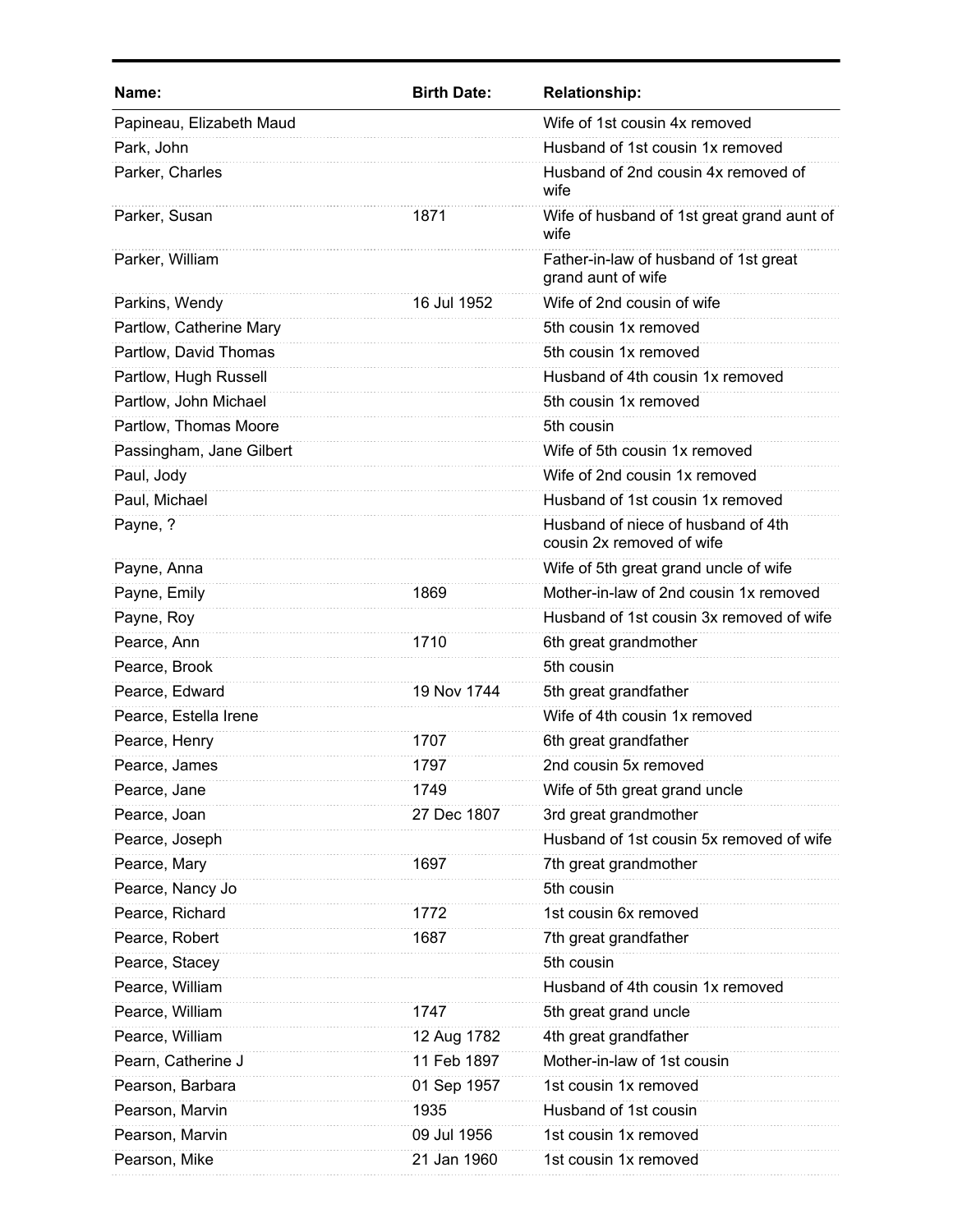| Name:                         | <b>Birth Date:</b> | <b>Relationship:</b>                                            |
|-------------------------------|--------------------|-----------------------------------------------------------------|
| Pearson, Sam                  | 03 Feb 1979        | 1st cousin 1x removed                                           |
| Pearson, Scott                | 17 Apr 1976        | 1st cousin 1x removed                                           |
| Pearson, Stephen              | 11 Sep 1972        | 1st cousin 1x removed                                           |
| Peck, Sarah                   |                    | Wife of 4th cousin 1x removed                                   |
| Pelgrims, Linda Sharon        | 05 Aug 1946        | Wife of 1st cousin                                              |
| Peltier, Ida                  | 1879               | Wife of 2nd cousin 3x removed                                   |
| Pemberton, Tiffany Lynn       | 28 Feb 1979        | Wife of 1st cousin 1x removed of wife                           |
| Pendleberry, Mary Ellen       | 09 Dec 1845        | Wife of 1st cousin 3x removed                                   |
| Pepper, George                |                    | 1st cousin 1x removed of wife                                   |
| Pepper, James                 |                    | 1st cousin 1x removed of wife                                   |
| Pepper, Robert                |                    | Husband of grand aunt of wife                                   |
| Pepper, Robert                |                    | 1st cousin 1x removed of wife                                   |
| Pereira, ?                    |                    | Husband of wife of 2nd cousin of wife                           |
| Pereira, Daniel Burlie        |                    | Stepson of 2nd cousin of wife                                   |
| Peters, Glenn                 |                    | 2nd cousin 1x removed                                           |
| Peters, Ike                   |                    | Husband of niece of husband of 4th<br>cousin 2x removed of wife |
| Peters, Kenny                 |                    | 2nd cousin 1x removed                                           |
| Peters, Mona                  |                    | 2nd cousin 1x removed                                           |
| Peters, R                     |                    | Husband of 1st cousin 2x removed                                |
| Peters, Terry                 |                    | 2nd cousin 1x removed                                           |
| Pettit, Charlene              |                    | Niece of husband of 4th cousin 2x<br>removed of wife            |
| Pettit, Mary                  |                    | Niece of husband of 4th cousin 2x<br>removed of wife            |
| Pettit, Ron                   |                    | Husband of sister-in-law of 4th cousin 2x<br>removed of wife    |
| Pettit, Terry                 |                    | Nephew of husband of 4th cousin 2x<br>removed of wife           |
| Pfeifer, Ernestine Wilhelmina | Jan 1840           | Mother-in-law of 2nd cousin 2x removed                          |
| Phelps                        |                    | Husband of 3rd cousin 3x removed of wife                        |
| Philimore, Eliza              | 02 Jul 1876        | Wife of 2nd cousin 4x removed of wife                           |
| Philips, Adam                 | 04 Mar 1991        | 1st cousin 3x removed                                           |
| Philips, Marty                | 01 Jul 1972        | Husband of 1st cousin 2x removed                                |
| Phillips, Cherie Kathleen     |                    | Wife of 5th cousin 1x removed                                   |
| Philps, Ashley                |                    | 1st cousin 2x removed                                           |
| Philps, Wayne                 |                    | Husband of 1st cousin 1x removed                                |
| Phoenix, ?                    |                    | Husband of sister-in-law of 1st cousin 1x<br>removed            |
| Pickering, Ann Bessy          | Aug 1851           | Mother-in-law of 2nd cousin 3x removed                          |
| Pike, Annie Elizabeth         | 1884               | 1st cousin 2x removed                                           |
| Pike, Charles Emmett Pitts    | 1872               | Great grand uncle                                               |
| Pike, Clara                   | 1878               | Great grand aunt                                                |
| Pike, Clarence                | 1889               | 1st cousin 2x removed                                           |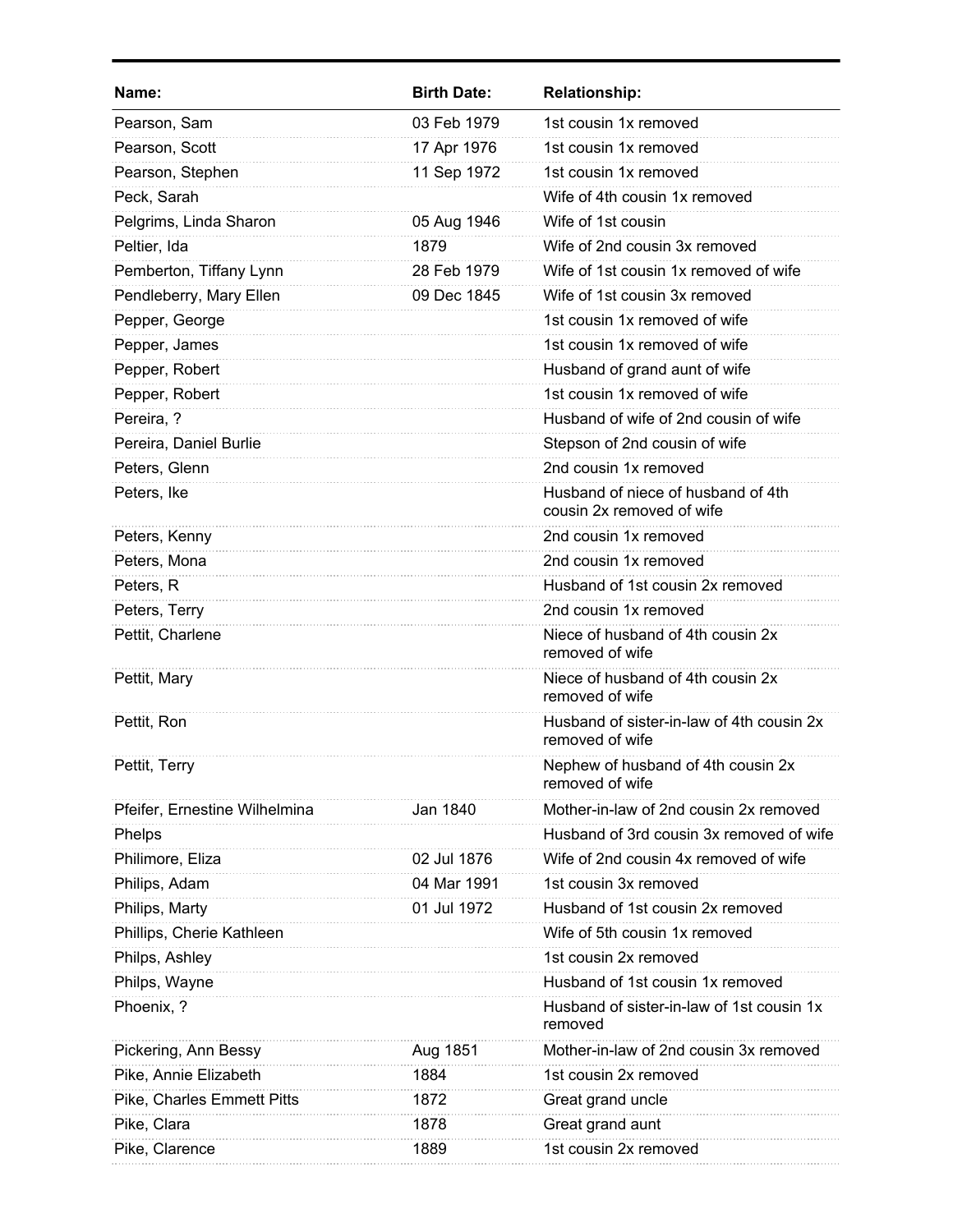| Name:                        | <b>Birth Date:</b> | <b>Relationship:</b>                    |
|------------------------------|--------------------|-----------------------------------------|
| Pike, Clifford Nicholas      | 1903               | 1st cousin 2x removed                   |
| Pike, Eliza                  | 1851               | 2nd great grand aunt                    |
| Pike, Elizabeth              | 1857               | Sister-in-law of 2nd cousin 2x removed  |
| Pike, Ella                   | 1890               | 3rd cousin 1x removed                   |
| Pike, Frederick              | 1875               | Great grand uncle                       |
| Pike, Frederick Henry        | 1890               | 1st cousin 2x removed                   |
| Pike, George                 | 19 Jan 1860        | Husband of 2nd cousin 2x removed        |
| Pike, Herbert                | 1870               | Great grand uncle                       |
| Pike, John                   | 1781               | 4th great grandfather                   |
| Pike, John                   | 1812               | 3rd great grandfather                   |
| Pike, John                   | 1832               | 2nd great grandfather                   |
| Pike, John Henry             | 1861               | Great grand uncle                       |
| Pike, John Wesley            | 1891               | 1st cousin 2x removed                   |
| Pike, Lillian Pearl          | 1894               | 1st cousin 2x removed                   |
| Pike, Lorne Harvey           | 1915               | 2nd cousin 1x removed                   |
| Pike, Maria                  | 1852               | Sister-in-law of 2nd cousin 2x removed  |
| Pike, Mary A                 | 1836               | 2nd great grand aunt                    |
| Pike, Mary A                 | 1850               | Sister-in-law of 2nd cousin 2x removed  |
| Pike, Mary Jane              | 1857               | Great grand aunt                        |
| Pike, Myrtle Irene           | 1896               | 1st cousin 2x removed                   |
| Pike, Nellie Jane            | 1888               | 1st cousin 2x removed                   |
| Pike, Richard                | 1860               | 2nd great grand uncle                   |
| Pike, Sarah                  | 1857               | 2nd great grand aunt                    |
| Pike, Sarah Jane             | 29 Sep 1855        | Great grandmother                       |
| Pike, Thomas                 | 1848               | Brother-in-law of 2nd cousin 2x removed |
| Pike, William                | 1856               | 2nd great grand uncle                   |
| Pike, William                | 1886               | 1st cousin 2x removed                   |
| Pike, William Joseph         | 1864               | Great grand uncle                       |
| Pilkey, Arthur Linus         | 27 May 1898        | Husband of grand aunt of wife           |
| Pilkey, Brian                | 05 Nov 1966        | 2nd cousin of wife                      |
| Pilkey, Carrie Sue Elizabeth | 17 Jan 1975        | 2nd cousin 1x removed of wife           |
| Pilkey, Christopher Shawn    | 18 Jun 1976        | 2nd cousin 1x removed of wife           |
| Pilkey, Dean                 | 17 Nov 1957        | 2nd cousin of wife                      |
| Pilkey, Dennis               | 30 Jun 1951        | 2nd cousin of wife                      |
| Pilkey, Diane                |                    | 2nd cousin 1x removed of wife           |
| Pilkey, Douglas              | 24 Jun 1957        | 2nd cousin of wife                      |
| Pilkey, Glenn Woodworth      | 06 May 1925        | 1st cousin 1x removed of wife           |
| Pilkey, Jean                 | 25 May 1930        | 1st cousin 1x removed of wife           |
| Pilkey, Keith                | 08 Jan 1932        | 1st cousin 1x removed of wife           |
| Pilkey, Leanne               | 26 Jun 1955        | 2nd cousin of wife                      |
| Pilkey, Morris               | 09 Jan 1927        | 1st cousin 1x removed of wife           |
| Pilkey, Nancy                | 17 Nov 1964        | 2nd cousin of wife                      |
| Pilkey, Pam                  |                    | 2nd cousin 1x removed of wife           |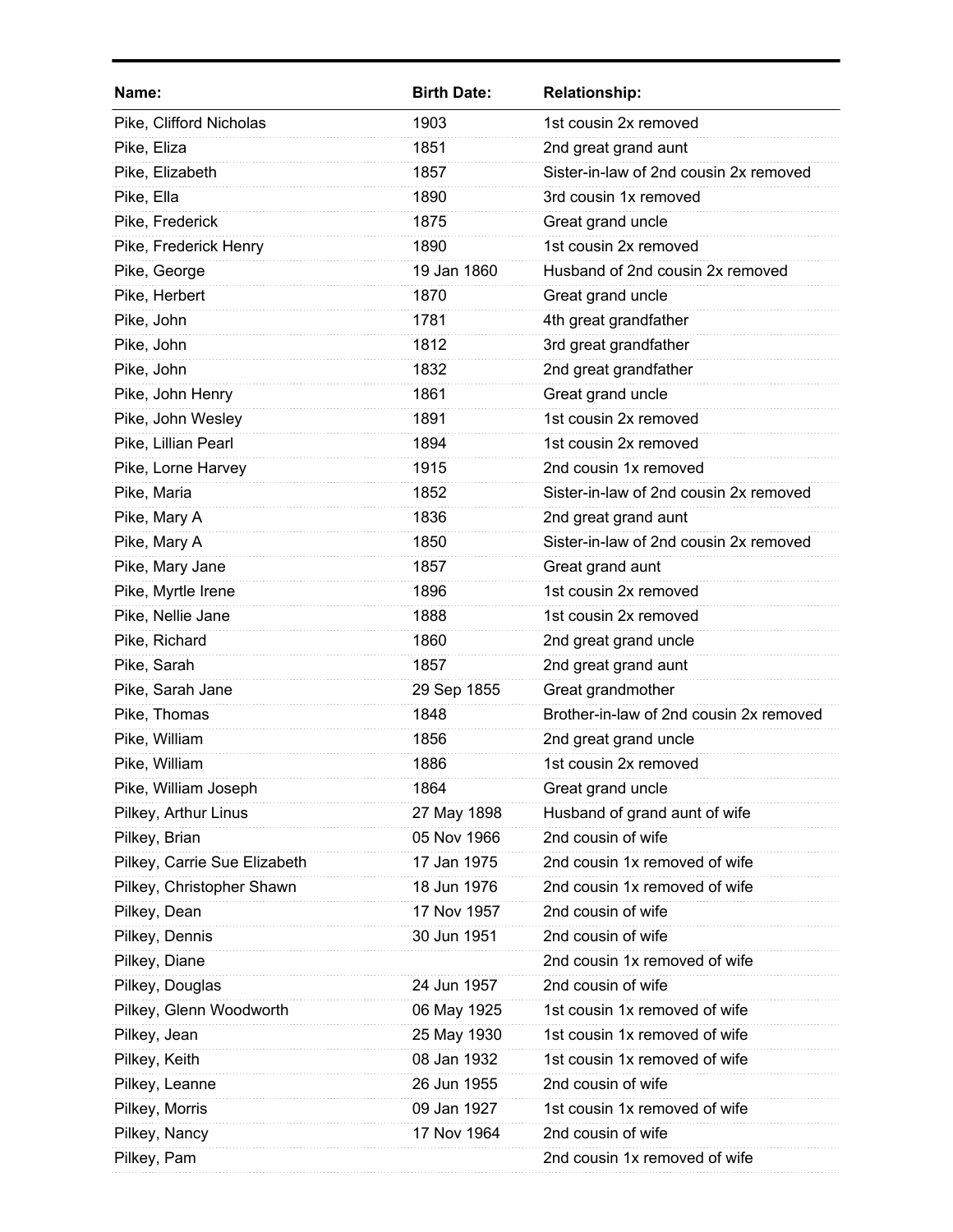| Name:                            | <b>Birth Date:</b> | <b>Relationship:</b>                                        |
|----------------------------------|--------------------|-------------------------------------------------------------|
| Pilkey, Richard                  | 14 Feb 1950        | 2nd cousin of wife                                          |
| Pilkey, Roger Paul               | 30 Jun 1971        | 2nd cousin 1x removed of wife                               |
| Pilkey, Sheryl                   | 09 Jul 1952        | 2nd cousin of wife                                          |
| Pilkey, Tammy                    | 22 Jun 1959        | 2nd cousin of wife                                          |
| Pilkey, Terri                    | 28 Dec 1955        | 2nd cousin of wife                                          |
| Pilkey, Valerie                  | Nov 1961           | 2nd cousin of wife                                          |
| Pilkey, Wayne                    | 14 Feb 1954        | 2nd cousin of wife                                          |
| Pilkey, William Dennis           | 21 Apr 1976        | 2nd cousin 1x removed of wife                               |
| Pincin, Eben                     |                    | Husband of 1st cousin 9x removed of wife                    |
| Pineo, Eunice                    |                    | Wife of 5th cousin 5x removed of wife                       |
| Pineo, Jehiel                    |                    | Husband of 6th cousin 4x removed of wife                    |
| Pineo, Mercy                     |                    | Wife of 4th cousin 6x removed of wife                       |
| Pineo, Prudence                  |                    | Wife of 5th cousin 5x removed of wife                       |
| Pineo, Ruby                      |                    | Wife of 3rd cousin 7x removed of wife                       |
| Pinkerton, David                 |                    | Great grandfather of husband of 1st<br>cousin 1x removed    |
| Pinkerton, Ethel Agnes           | 1886               | Maternal grandmother of husband of 1st<br>cousin 1x removed |
| Pinnoy, Robert Joseph            |                    | Husband of 2nd cousin of wife                               |
| Piper, Sarah Ellen               | 17 Oct 1874        | Wife of 1st cousin 3x removed                               |
| Pipke, Susan                     |                    | Wife of 1st cousin 1x removed                               |
| Pitter, Jason Robert Christopher | 10 May 1975        | 3rd cousin 2x removed                                       |
| Pitter, Wayne Douglas            | 21 Dec 1950        | Husband of 3rd cousin 1x removed                            |
| Plant, Mary Elizabeth            | 1852               | Wife of 1st cousin 4x removed                               |
| Plato, Almon Jackson             |                    | 4th cousin 1x removed                                       |
| Plato, Duane Lee                 |                    | 5th cousin 1x removed                                       |
| Plato, Eleanor Marie             |                    | 5th cousin                                                  |
| Plato, Elmer Gordon              |                    | 4th cousin 1x removed                                       |
| Plato, Homer E                   |                    | Husband of 3rd cousin 2x removed                            |
| Plato, Homer Roland              |                    | 4th cousin 1x removed                                       |
| Plato, Lynn                      |                    | 5th cousin 1x removed                                       |
| Plato, Mark                      |                    | 5th cousin 1x removed                                       |
| Plato, Murray L                  |                    | 4th cousin 1x removed                                       |
| Plato, Nina Edna                 |                    | 4th cousin 1x removed                                       |
| Plato, Olive Anetta              |                    | 4th cousin 1x removed                                       |
| Plato, Pearce                    |                    | 5th cousin                                                  |
| Plato, Robert Wesley             |                    | 5th cousin                                                  |
| Plato, Willard Allen             |                    | 4th cousin 1x removed                                       |
| Plett, Jadon Mark                | 01 May 1996        | 2nd cousin 2x removed                                       |
| Plett, Josiah Luke               | 16 Apr 1998        | 2nd cousin 2x removed                                       |
| Plett, Justin Matthew            | 12 Apr 2000        | 2nd cousin 2x removed                                       |
| Plett, Lyndon Andrew             | 05 Apr 1966        | Husband of 2nd cousin 1x removed                            |
| Plett, Teagan Janae              | 07 Jul 1994        | 2nd cousin 2x removed                                       |
|                                  |                    |                                                             |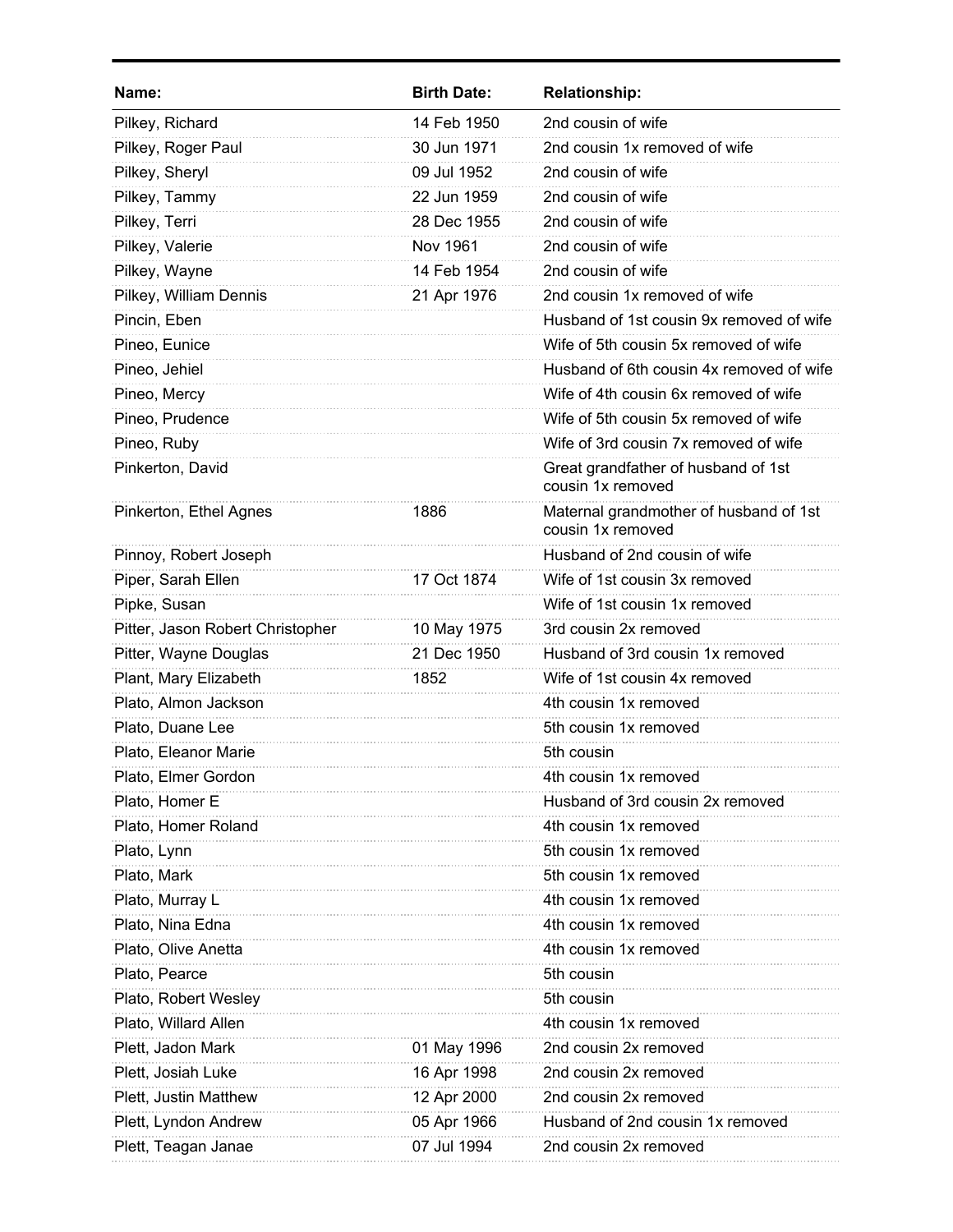| Name:                        | <b>Birth Date:</b> | <b>Relationship:</b>                                       |
|------------------------------|--------------------|------------------------------------------------------------|
| Plewes, ?                    |                    | Husband of 2nd cousin 1x removed                           |
| Portas, Ruth                 |                    | Wife of 2nd cousin 1x removed                              |
| Porte, ?                     |                    | Husband of sister-in-law of 1st cousin                     |
| Porter, ?                    |                    | Wife of 3rd cousin 1x removed                              |
| Porter, Aaron                |                    | Husband of 3rd cousin 5x removed of wife                   |
| Porter, Ann Hamutol          | 09 Oct 1846        | 2nd great grandmother of wife                              |
| Porter, John                 |                    | Father-in-law of 1st cousin 3x removed                     |
| Porter, Robert               | 1847               | Husband of 1st cousin 3x removed                           |
| Porter, Simeon               |                    | Husband of 1st cousin 5x removed of wife                   |
| Porter, Tamar                |                    | Wife of 4th great grand uncle of wife                      |
| Porter, William              |                    | 3rd great grandfather of wife                              |
| Potter, Floyd E              | <b>Nov 1899</b>    | Brother-in-law of 2nd cousin 2x removed                    |
| Potter, Frederick            | 1862               | Father-in-law of 2nd cousin 2x removed                     |
| Potter, Hiram                | 1837               | Paternal grandfather of wife of 2nd cousin<br>2x removed   |
| Potter, Irene Elizabeth      | 24 Mar 1897        | Wife of 2nd cousin 2x removed                              |
| Potter, Sarah Elizbeth       | 14 May 1815        | 3rd great grandmother of wife                              |
| Potter, W.A.                 |                    | Husband of 4th cousin 1x removed                           |
| Potter, Zeaqull              |                    | Great grandfather of wife of 2nd cousin 2x<br>removed      |
| Pound, Clara                 |                    | Wife of 3rd cousin 3x removed of wife                      |
| Powell, Sarah Ann            |                    | Wife of half 2nd cousin 2x removed                         |
| Power, Mary                  | 1756               | Paternal grandmother of husband of 2nd<br>great grand aunt |
| Power, William               | 1734               | Great grandfather of husband of 2nd great<br>grand aunt    |
| Powers, P                    |                    | Wife of 1st cousin 2x removed                              |
| Premmer, Jennifer            |                    | Wife of 1st cousin 2x removed                              |
| Presley, Kenneth             |                    | Husband of 3rd cousin 5x removed of wife                   |
| Pressey, Alan                |                    | 1st cousin 3x removed of wife                              |
| Pressey, Albert              |                    | 2nd cousin 4x removed of wife                              |
| Pressey, Alice               |                    | 3rd cousin 3x removed of wife                              |
| Pressey, Allan               |                    | 2nd cousin 2x removed of wife                              |
| Pressey, Allan Wray          | 04 May 1925        | 4th cousin 2x removed of wife                              |
| Pressey, Amy                 |                    | 3rd cousin 3x removed of wife                              |
| Pressey, Ann                 |                    | 1st cousin 5x removed of wife                              |
| Pressey, Ann                 |                    | 2nd cousin 4x removed of wife                              |
| Pressey, Annie               |                    | 1st cousin 3x removed of wife                              |
| Pressey, Aubrey              | 09 Apr 1943        | 5th cousin 1x removed of wife                              |
| Pressey, Audrey Hope         | 07 Dec 1914        | 3rd cousin 3x removed of wife                              |
| Pressey, Ben                 |                    | 2nd great grand uncle of wife                              |
| Pressey, Bernice Ellen Mabel | 22 Jun 1930        | 4th cousin 2x removed of wife                              |
| Pressey, Bessie              |                    | 3rd cousin 3x removed of wife                              |
| Pressey, Bessie Loreta       | 10 Sep 1895        | 3rd cousin 3x removed of wife                              |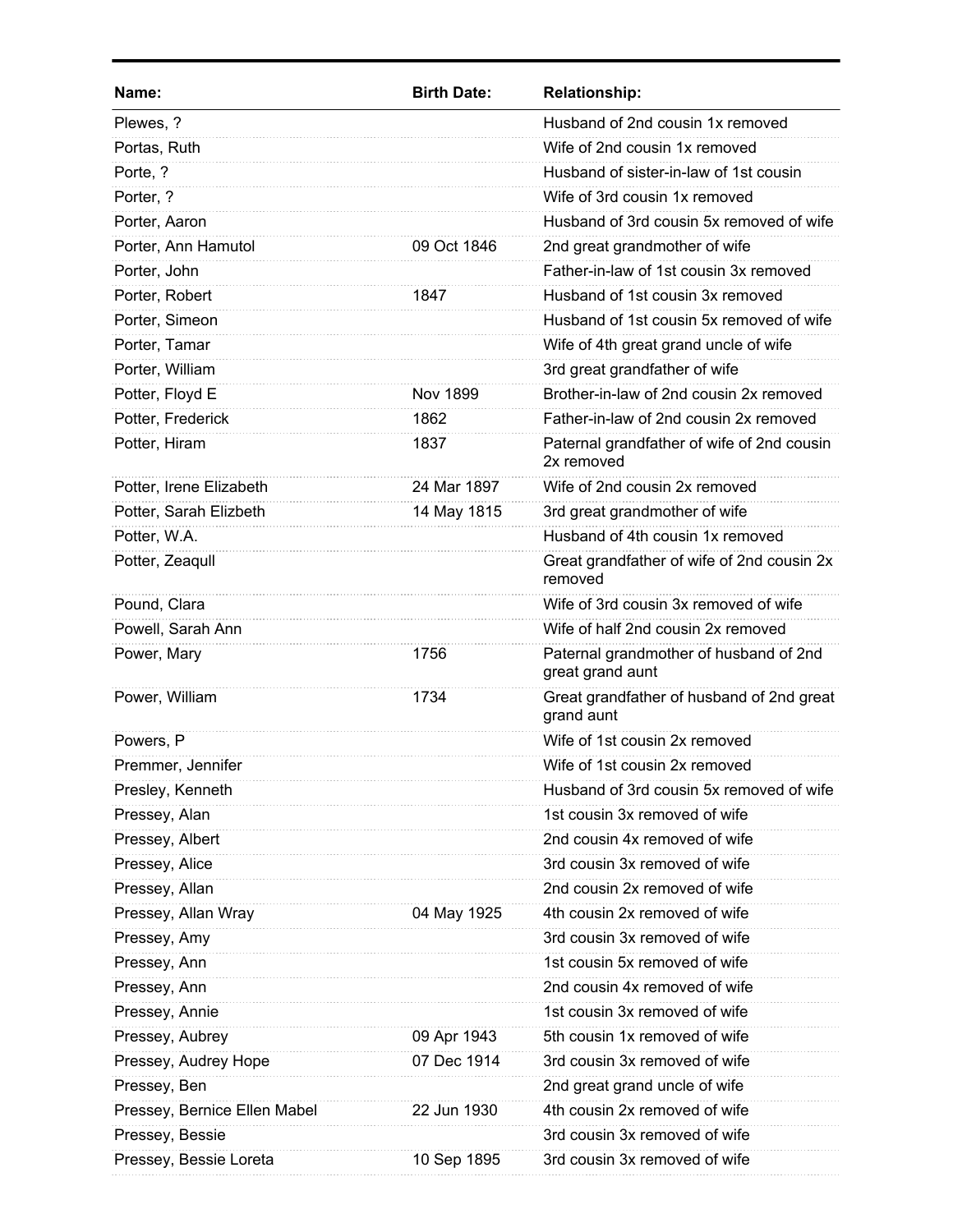| Name:                  | <b>Birth Date:</b> | <b>Relationship:</b>          |
|------------------------|--------------------|-------------------------------|
| Pressey, Bessie Loreta | 03 Feb 1925        | 4th cousin 2x removed of wife |
| Pressey, Blanche Eleta | 22 Jun 1923        | 4th cousin 2x removed of wife |
| Pressey, Bravard       |                    | 4th cousin 2x removed of wife |
| Pressey, Caroline      |                    | 4th cousin 2x removed of wife |
| Pressey, Caroline Mary |                    | 5th cousin 1x removed of wife |
| Pressey, Carroll       |                    | 4th cousin 2x removed of wife |
| Pressey, Cecil         |                    | 4th cousin 2x removed of wife |
| Pressey, Charles       |                    | 3rd cousin 3x removed of wife |
| Pressey, Charles       |                    | 3rd cousin 3x removed of wife |
| Pressey, Charles       |                    | 2nd cousin 4x removed of wife |
| Pressey, Clair         |                    | 3rd cousin 3x removed of wife |
| Pressey, Clark         |                    | 3rd cousin 3x removed of wife |
| Pressey, Clifford      |                    | 1st cousin 3x removed of wife |
| Pressey, Clifton       | 25 Jan 1903        | 3rd cousin 3x removed of wife |
| Pressey, Corral        |                    | 3rd cousin 3x removed of wife |
| Pressey, David Henry   | 1849               | 2nd great grandfather of wife |
| Pressey, Delia         |                    | 3rd cousin 3x removed of wife |
| Pressey, Della         | 18 Jul 1910        | 3rd cousin 3x removed of wife |
| Pressey, Don           |                    | 3rd cousin 3x removed of wife |
| Pressey, Donald        |                    | 4th cousin 2x removed of wife |
| Pressey, Donald        | 05 Oct 1939        | 4th cousin 2x removed of wife |
| Pressey, Drucilla      |                    | 1st cousin 5x removed of wife |
| Pressey, Dwight        |                    | 1st cousin 3x removed of wife |
| Pressey, Earl          |                    | 4th cousin 2x removed of wife |
| Pressey, Edgar         |                    | 1st cousin 2x removed of wife |
| Pressey, Edna          |                    | 1st cousin 3x removed of wife |
| Pressey, Edna          |                    | 4th cousin 2x removed of wife |
| Pressey, Edna Beatrice | 14 Aug 1921        | 4th cousin 2x removed of wife |
| Pressey, Edrie         |                    | 1st cousin 3x removed of wife |
| Pressey, Elias         |                    | 2nd cousin 4x removed of wife |
| Pressey, Eliza         |                    | 2nd cousin 4x removed of wife |
| Pressey, Eliza Elenor  |                    | 2nd cousin 4x removed of wife |
| Pressey, Elizabeth     |                    | 3rd great grand aunt of wife  |
| Pressey, Elizabeth     |                    | 1st cousin 3x removed of wife |
| Pressey, Elizabeth     |                    | 3rd cousin 3x removed of wife |
| Pressey, Ella May      |                    | 2nd cousin 4x removed of wife |
| Pressey, Ella May      | 19 May 1887        | 3rd cousin 3x removed of wife |
| Pressey, Ellen Jane    | 11 Apr 1873        | 2nd cousin 4x removed of wife |
| Pressey, Elsie Almina  |                    | 2nd cousin 3x removed of wife |
| Pressey, Elva Ellen    | 04 Jun 1885        | 3rd cousin 3x removed of wife |
| Pressey, Emery Lewis   | 26 Oct 1870        | 2nd cousin 4x removed of wife |
| Pressey, Enos          |                    | 3rd great grandfather of wife |
| Pressey, Erie Mable    |                    | 2nd cousin 3x removed of wife |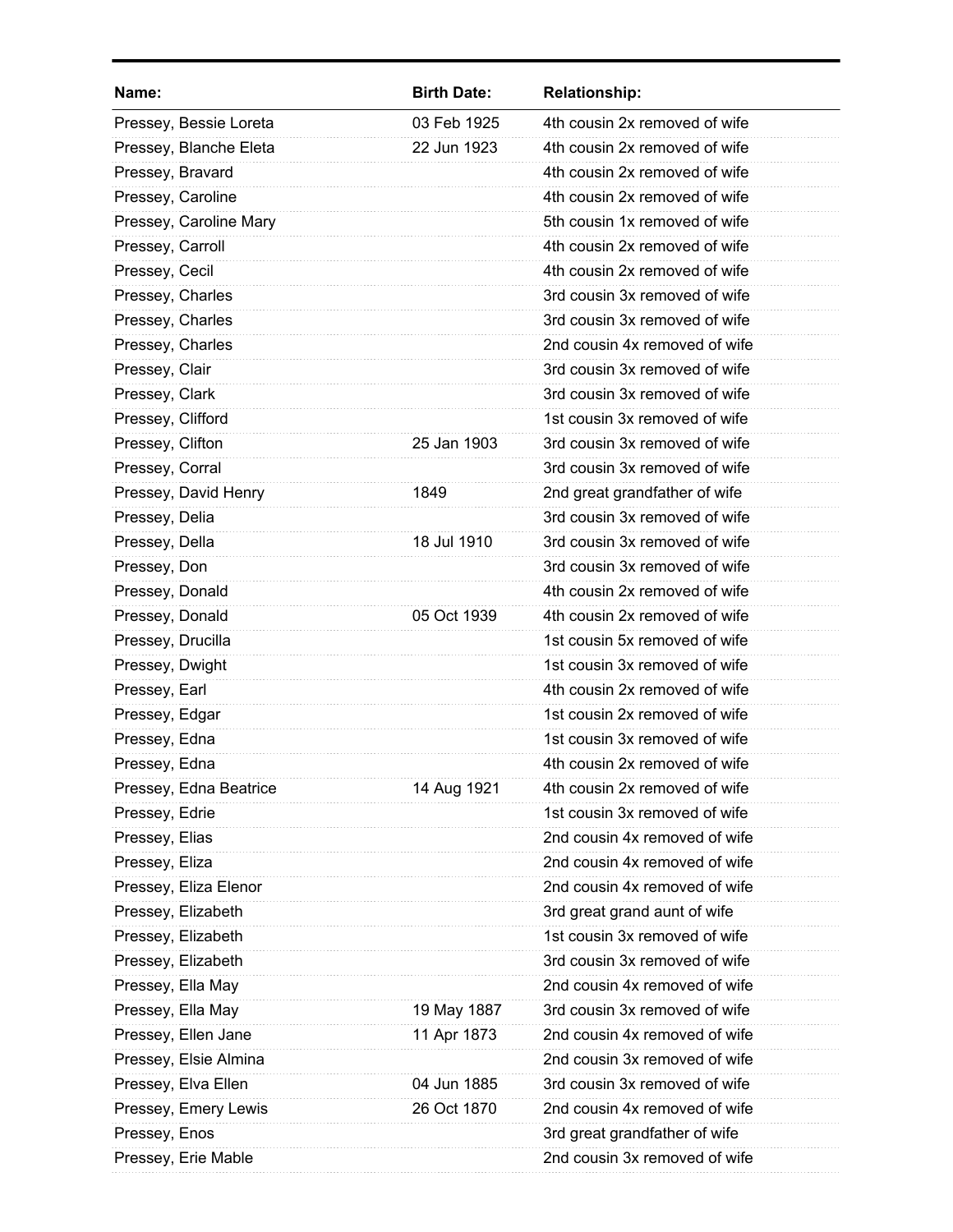| Name:                     | <b>Birth Date:</b> | <b>Relationship:</b>          |
|---------------------------|--------------------|-------------------------------|
| Pressey, Eugene           |                    | 1st cousin 2x removed of wife |
| Pressey, Evellyn          |                    | 4th cousin 2x removed of wife |
| Pressey, Everett          |                    | 1st cousin 3x removed of wife |
| Pressey, Frances          |                    | 4th cousin 2x removed of wife |
| Pressey, Francis          | 12 May 1934        | 4th cousin 2x removed of wife |
| Pressey, Frank            |                    | 3rd cousin 3x removed of wife |
| Pressey, Frank            |                    | 3rd cousin 3x removed of wife |
| Pressey, Freda Maxine     | 26 May 1923        | 4th cousin 2x removed of wife |
| Pressey, Frederick        |                    | 1st cousin 5x removed of wife |
| Pressey, Frederick        |                    | 3rd cousin 3x removed of wife |
| Pressey, Gale             |                    | 3rd cousin 3x removed of wife |
| Pressey, George           |                    | 2nd cousin 4x removed of wife |
| Pressey, George           |                    | 2nd cousin 4x removed of wife |
| Pressey, George           |                    | 1st cousin 3x removed of wife |
| Pressey, George           |                    | 1st great grand uncle of wife |
| Pressey, George           | 1801               | 4th great grand uncle of wife |
| Pressey, George           | 01 Sep 1818        | 3rd great grand uncle of wife |
| Pressey, George           | 28 Aug 1835        | 1st cousin 5x removed of wife |
| Pressey, George Abrem     | 13 Jul 1892        | 3rd cousin 3x removed of wife |
| Pressey, George Franklin  | 25 Nov 1923        | 4th cousin 2x removed of wife |
| Pressey, George Philip    | 13 Jan 1872        | 2nd cousin 4x removed of wife |
| Pressey, George William   |                    | 2nd great grand uncle of wife |
| Pressey, Gerry            |                    | 4th cousin 2x removed of wife |
| Pressey, Gladys Marie     | 20 Jul 1920        | 4th cousin 2x removed of wife |
| Pressey, Glen Roy         |                    | 2nd cousin 2x removed of wife |
| Pressey, Gordon           |                    | 1st cousin 3x removed of wife |
| Pressey, Grant            |                    | 4th cousin 2x removed of wife |
| Pressey, Gregory Franklin |                    | 5th cousin 1x removed of wife |
| Pressey, Hannah           |                    | 2nd great grand aunt of wife  |
| Pressey, Harold           |                    | 1st cousin 3x removed of wife |
| Pressey, Harold           |                    | 3rd cousin 3x removed of wife |
| Pressey, Harold Lewis     | 03 Jun 1900        | 3rd cousin 3x removed of wife |
| Pressey, Harry            |                    | 3rd cousin 3x removed of wife |
| Pressey, Harry            |                    | 1st cousin 3x removed of wife |
| Pressey, Harry            |                    | 3rd cousin 3x removed of wife |
| Pressey, Harry            |                    | 2nd cousin 4x removed of wife |
| Pressey, Harry Andy Wye   | 29 Nov 1898        | 3rd cousin 3x removed of wife |
| Pressey, Harry Lewis      | 22 Oct 1950        | 5th cousin 1x removed of wife |
| Pressey, Hattie           |                    | 2nd cousin 4x removed of wife |
| Pressey, Helen Jean       | 15 Oct 1942        | 5th cousin 1x removed of wife |
| Pressey, Henry            |                    | 1st cousin 5x removed of wife |
| Pressey, Henry            |                    | 3rd cousin 3x removed of wife |
| Pressey, Henry Emerson    |                    | 1st cousin 2x removed of wife |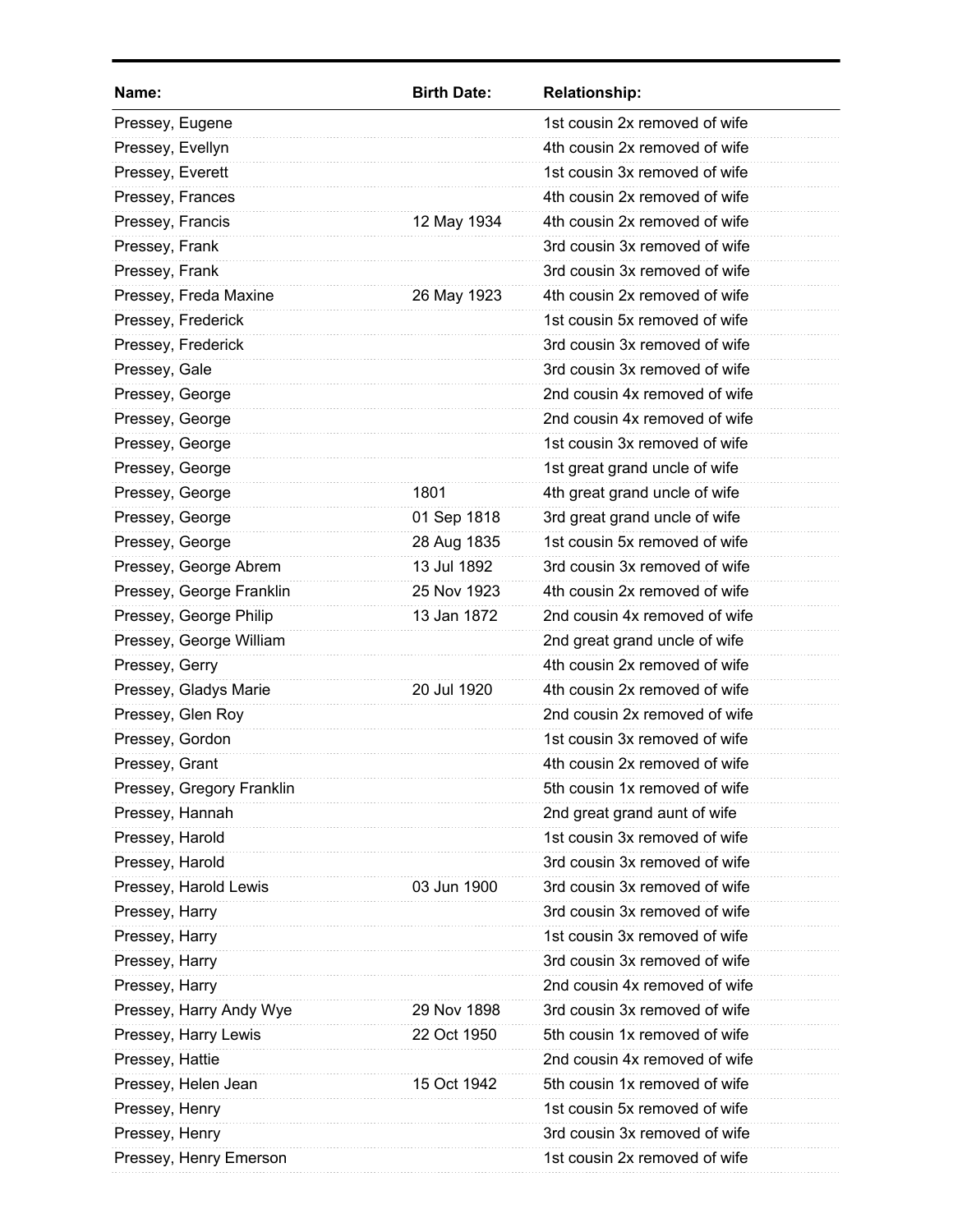| Name:                         | <b>Birth Date:</b> | <b>Relationship:</b>          |
|-------------------------------|--------------------|-------------------------------|
| Pressey, Hilda                |                    | 3rd cousin 3x removed of wife |
| Pressey, Inez                 |                    | 3rd cousin 3x removed of wife |
| Pressey, Isabelle             | 03 Jul 1918        | 4th cousin 2x removed of wife |
| Pressey, Iva Lorena           |                    | 2nd cousin 3x removed of wife |
| Pressey, James                |                    | 3rd cousin 3x removed of wife |
| Pressey, James                |                    | 4th cousin 2x removed of wife |
| Pressey, James                |                    | 2nd cousin 4x removed of wife |
| Pressey, James H              | 1868               | 1st cousin 4x removed of wife |
| Pressey, James Norman         | 29 Apr 1942        | 5th cousin 1x removed of wife |
| Pressey, James W              |                    | 2nd cousin 4x removed of wife |
| Pressey, Jane                 |                    | 2nd cousin 4x removed of wife |
| Pressey, Jean                 |                    | 4th cousin 2x removed of wife |
| Pressey, Joanne               |                    | 4th cousin 2x removed of wife |
| Pressey, John                 |                    | 4th cousin 2x removed of wife |
| Pressey, John                 |                    | 2nd great grand uncle of wife |
| Pressey, John                 |                    | 4th great grandfather of wife |
| Pressey, John                 |                    | 5th great grandfather of wife |
| Pressey, John A               |                    | 2nd cousin 4x removed of wife |
| Pressey, John Harold          |                    | 3rd cousin 2x removed of wife |
| Pressey, John Henry           |                    | 2nd cousin 4x removed of wife |
| Pressey, John Laverne         | 13 Sep 1941        | 5th cousin 1x removed of wife |
| Pressey, John Philip          |                    | 2nd cousin 4x removed of wife |
| Pressey, John W               |                    | 1st cousin 4x removed of wife |
| Pressey, Joseph               |                    | 2nd cousin 4x removed of wife |
| Pressey, Joseph               |                    | 4th cousin 2x removed of wife |
| Pressey, Joseph Thomas        | 31 Dec 1858        | 1st cousin 4x removed of wife |
| Pressey, Judith               |                    | 1st cousin 2x removed of wife |
| Pressey, Julia Jean Elizabeth | 02 Dec 1918        | 4th cousin 2x removed of wife |
| Pressey, Kathaleen            |                    | 4th cousin 2x removed of wife |
| Pressey, Katharen             |                    | 4th cousin 2x removed of wife |
| Pressey, Katie                |                    | 3rd cousin 3x removed of wife |
| Pressey, Kenneth              |                    | 1st cousin 2x removed of wife |
| Pressey, Larry Winfred        | 24 Feb 1947        | 5th cousin 1x removed of wife |
| Pressey, Lee                  |                    | 4th cousin 2x removed of wife |
| Pressey, Lela                 |                    | 3rd cousin 3x removed of wife |
| Pressey, Leo Winfred          | 22 Apr 1928        | 4th cousin 2x removed of wife |
| Pressey, Leora                |                    | 4th cousin 2x removed of wife |
| Pressey, Leora                |                    | 3rd cousin 3x removed of wife |
| Pressey, Leslie               |                    | 4th cousin 2x removed of wife |
| Pressey, Leslie Winfred       | 24 Jul 1901        | 3rd cousin 3x removed of wife |
| Pressey, Leta                 |                    | 4th cousin 2x removed of wife |
| Pressey, Leuanna              |                    | 3rd great grand aunt of wife  |
| Pressey, Lewis                |                    | 1st cousin 3x removed of wife |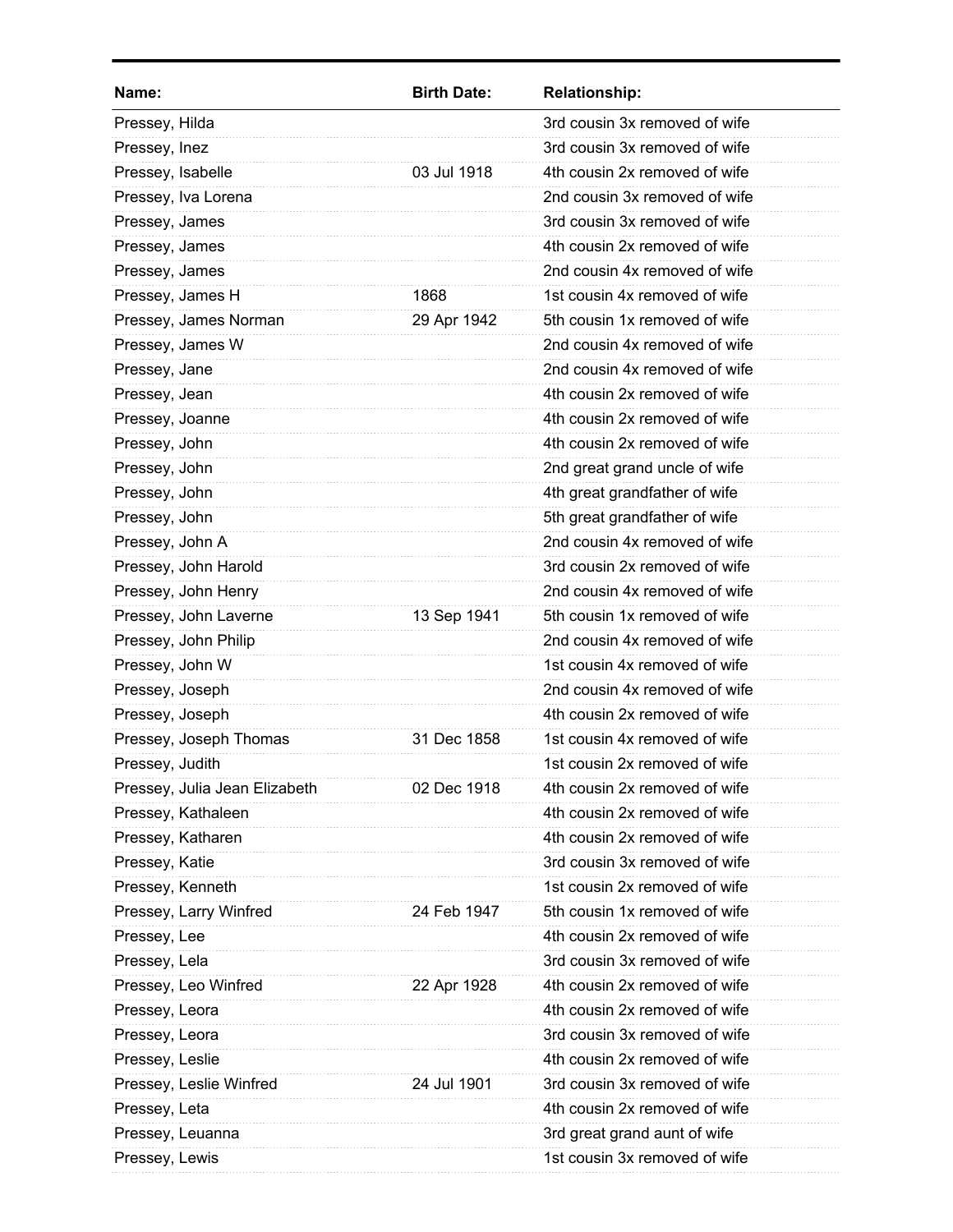| Name:                        | <b>Birth Date:</b> | <b>Relationship:</b>          |
|------------------------------|--------------------|-------------------------------|
| Pressey, Lewis Vercoe        | 31 Dec 1917        | 4th cousin 2x removed of wife |
| Pressey, Linda May           |                    | 5th cousin 1x removed of wife |
| Pressey, Lloyd               |                    | 4th cousin 2x removed of wife |
| Pressey, Lucy                |                    | 2nd great grand aunt of wife  |
| Pressey, Lula                |                    | 3rd cousin 3x removed of wife |
| Pressey, Lula May            | 19 May 1906        | 3rd cousin 3x removed of wife |
| Pressey, Lydia               |                    | 1st cousin 4x removed of wife |
| Pressey, Lydia               |                    | 2nd cousin 3x removed of wife |
| Pressey, Margaret            |                    | 3rd cousin 3x removed of wife |
| Pressey, Margaret            | 23 Mar 1933        | 4th cousin 2x removed of wife |
| Pressey, Maria               |                    | 1st cousin 5x removed of wife |
| Pressey, Marie               |                    | 4th cousin 2x removed of wife |
| Pressey, Mariyln             |                    | 4th cousin 2x removed of wife |
| Pressey, Marjorie            |                    | 4th cousin 2x removed of wife |
| Pressey, Mary                |                    | 1st cousin 3x removed of wife |
| Pressey, Mary                |                    | 5th cousin 1x removed of wife |
| Pressey, Mary                |                    | 2nd cousin 4x removed of wife |
| Pressey, Mary                | 27 Sep 1914        | 3rd cousin 3x removed of wife |
| Pressey, Mary Colleen        | 29 Jun 1950        | 5th cousin 1x removed of wife |
| Pressey, Mary Fidella        |                    | 2nd cousin 4x removed of wife |
| Pressey, Maud                |                    | 1st great grand aunt of wife  |
| Pressey, Maurice             |                    | 1st cousin 3x removed of wife |
| Pressey, May                 |                    | 4th cousin 2x removed of wife |
| Pressey, Meta                |                    | 4th cousin 2x removed of wife |
| Pressey, Minnie              |                    | 1st great grand aunt of wife  |
| Pressey, Minnie Mae          |                    | 4th cousin 2x removed of wife |
| Pressey, Minnie May          | 21 Jan 1922        | 4th cousin 2x removed of wife |
| Pressey, Muriel              |                    | 3rd cousin 3x removed of wife |
| Pressey, Murray              |                    | 3rd cousin 3x removed of wife |
| Pressey, Myrtle              |                    | 1st cousin 3x removed of wife |
| Pressey, Naomi               |                    | 1st cousin 5x removed of wife |
| Pressey, Neil                |                    | 4th cousin 2x removed of wife |
| Pressey, Nina                |                    | 1st cousin 3x removed of wife |
| Pressey, Norma Margaret      |                    | 2nd cousin 3x removed of wife |
| Pressey, Norman              |                    | 1st cousin 3x removed of wife |
| Pressey, Norman Oren Shepard | 21 Feb 1914        | 4th cousin 2x removed of wife |
| Pressey, Nye                 |                    | 1st cousin 5x removed of wife |
| Pressey, Oran Elgin          |                    | 3rd cousin 3x removed of wife |
| Pressey, Oren Austin         | 02 Mar 1889        | 3rd cousin 3x removed of wife |
| Pressey, Paul                |                    | 2nd cousin 1x removed of wife |
| Pressey, Pearl               |                    | 4th cousin 2x removed of wife |
| Pressey, Peter Lloyd         |                    | 5th cousin 1x removed of wife |
| Pressey, Philip Lewis        | 18 May 1948        | 5th cousin 1x removed of wife |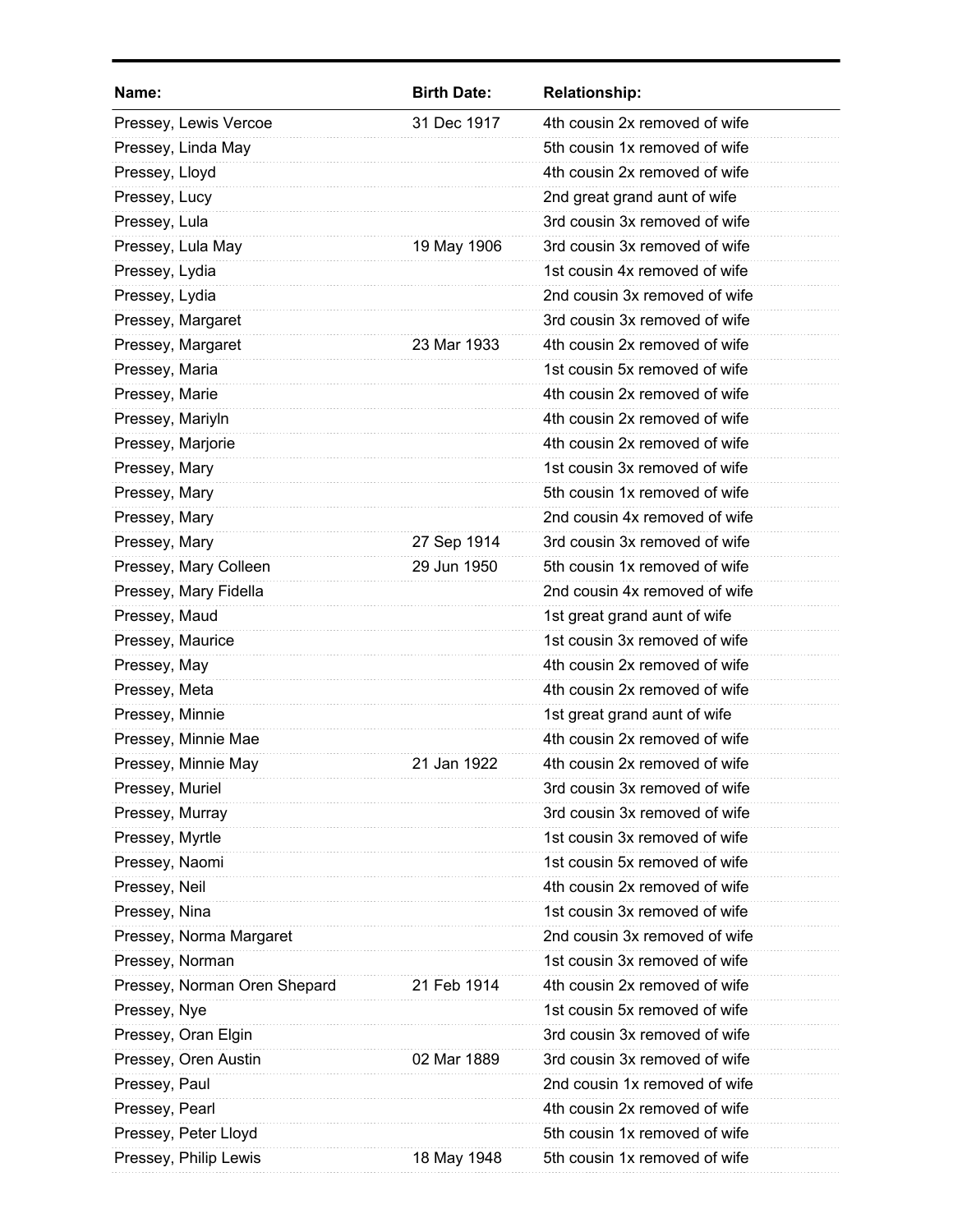| Name:                    | <b>Birth Date:</b> | <b>Relationship:</b>          |
|--------------------------|--------------------|-------------------------------|
| Pressey, Phineas Laverne | 18 Aug 1916        | 4th cousin 2x removed of wife |
| Pressey, Phineas Lorenzo | 06 Feb 1865        | 2nd cousin 4x removed of wife |
| Pressey, Phinehas        | 21 May 1825        | 1st cousin 5x removed of wife |
| Pressey, Phoebe          |                    | 2nd cousin 4x removed of wife |
| Pressey, Polley          |                    | 3rd cousin 3x removed of wife |
| Pressey, Polly           |                    | 2nd cousin 4x removed of wife |
| Pressey, Ralph           |                    | 4th cousin 2x removed of wife |
| Pressey, Rebecca Jane    |                    | 2nd cousin 4x removed of wife |
| Pressey, Rolland A       |                    | 3rd cousin 3x removed of wife |
| Pressey, Roma            |                    | 4th cousin 2x removed of wife |
| Pressey, Ronald John     |                    | 4th cousin 1x removed of wife |
| Pressey, Ross            |                    | 4th cousin 2x removed of wife |
| Pressey, Roy             |                    | 1st cousin 3x removed of wife |
| Pressey, Roy Ellwood     |                    | 3rd cousin 2x removed of wife |
| Pressey, Ruby            | 27 Mar 1907        | 3rd cousin 3x removed of wife |
| Pressey, Ruby Zelpha     | 27 Mar 1925        | 4th cousin 2x removed of wife |
| Pressey, Sarah           |                    | 2nd cousin 4x removed of wife |
| Pressey, Sarah           |                    | 2nd great grand aunt of wife  |
| Pressey, Sarah Jane      | 1855               | 1st cousin 4x removed of wife |
| Pressey, Sarah Louise    | 05 Sep 1871        | Great grandmother of wife     |
| Pressey, Sharon          |                    | 4th cousin 1x removed of wife |
| Pressey, Shirley May     |                    | 2nd cousin 3x removed of wife |
| Pressey, Silas           |                    | 2nd great grand uncle of wife |
| Pressey, Solonas         | 1853               | 2nd cousin 4x removed of wife |
| Pressey, Stanley         |                    | 4th cousin 2x removed of wife |
| Pressey, Stephen         |                    | 2nd great grand uncle of wife |
| Pressey, Susan           |                    | 1st cousin 2x removed of wife |
| Pressey, Thomas          |                    | 1st cousin 5x removed of wife |
| Pressey, Thomas          |                    | 3rd cousin 2x removed of wife |
| Pressey, Thomas Eldred   |                    | 2nd cousin 3x removed of wife |
| Pressey, Thomas Ellis    |                    | 4th cousin 1x removed of wife |
| Pressey, Thursa          |                    | 3rd cousin 3x removed of wife |
| Pressey, Vera            |                    | 3rd cousin 3x removed of wife |
| Pressey, Violet          |                    | 4th cousin 2x removed of wife |
| Pressey, Violet          |                    | 3rd cousin 3x removed of wife |
| Pressey, Violet L        |                    | 3rd cousin 3x removed of wife |
| Pressey, Walter          |                    | 1st cousin 3x removed of wife |
| Pressey, Wayne           |                    | 4th cousin 2x removed of wife |
| Pressey, Wayne           |                    | 4th cousin 2x removed of wife |
| Pressey, Weltie Julia    | 07 Apr 1906        | 3rd cousin 3x removed of wife |
| Pressey, Wheeler Vercoe  | 21 Jun 1893        | 3rd cousin 3x removed of wife |
| Pressey, Wilfred Keith   | 14 May 1927        | 4th cousin 2x removed of wife |
| Pressey, William         |                    | 2nd cousin 4x removed of wife |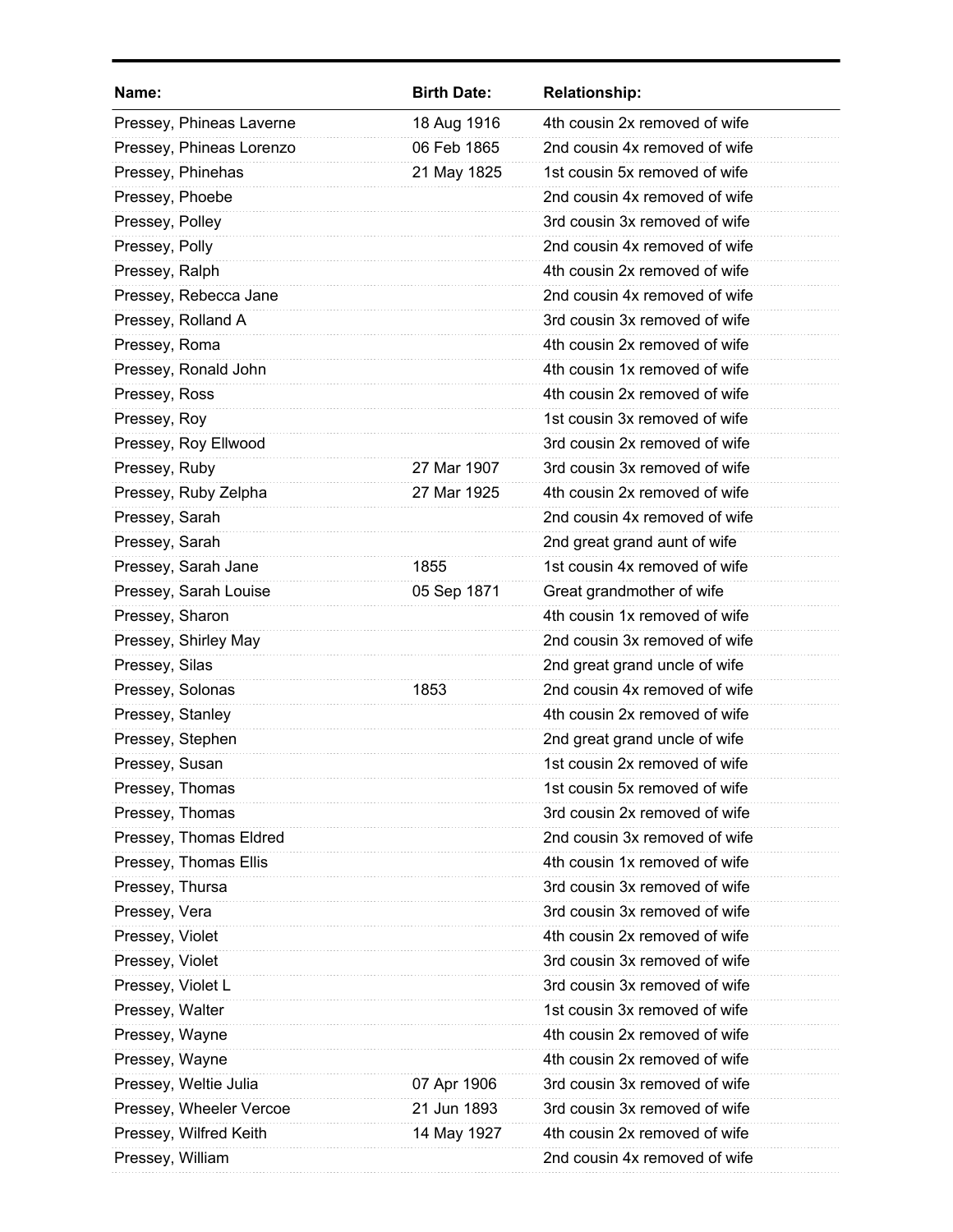| Name:                       | <b>Birth Date:</b> | <b>Relationship:</b>                                            |
|-----------------------------|--------------------|-----------------------------------------------------------------|
| Pressey, William            |                    | 4th great grand uncle of wife                                   |
| Pressey, William Lidney     | 07 Oct 1884        | 3rd cousin 3x removed of wife                                   |
| Pressey, William Richard    | 03 Apr 1913        | 4th cousin 2x removed of wife                                   |
| Pressey, William W          |                    | 1st great grand uncle of wife                                   |
| Price, Helen                |                    | Wife of 4th cousin 2x removed of wife                           |
| Prier, Edith Violetta Grace | 09 Dec 1893        | Mother-in-law of 1st cousin 1x removed of<br>wife               |
| Pritchard, Leo Adair        |                    | Husband of 3rd cousin 3x removed of wife                        |
| Proteau, Joanne Irene       |                    | Wife of 1st cousin 1x removed                                   |
| Prouse, James McLaren       |                    | Husband of 5th cousin                                           |
| Prowse, J E                 |                    | Husband of 3rd cousin 3x removed of wife                        |
| Pruim, Anna Cristina        | 07 May 1979        | 1st cousin 2x removed                                           |
| Pruim, Carla Marina         | 14 Jun 1981        | 1st cousin 2x removed                                           |
| Pruim, Ronald               |                    | Husband of 1st cousin 1x removed                                |
| Pulicki, Ann                |                    | Wife of 4th cousin 1x removed                                   |
| Purdy, Harry                |                    | Husband of sister-in-law of 1st cousin                          |
| Purdy, Jim                  |                    | Nephew of husband of 1st cousin                                 |
| Purdy, Rob                  |                    | Grand nephew of husband of 1st cousin                           |
| Purvis, Harleen             |                    | 3rd cousin 1x removed                                           |
| Purvis, Harry               |                    | 2nd cousin 2x removed                                           |
| Purvis, J                   |                    | Husband of 1st cousin 3x removed                                |
| Quenton, Mary               | 1798               | Wife of 4th great grand uncle of wife                           |
| Quinn, A                    |                    | Husband of 2nd cousin 2x removed                                |
| Quinn, Almira               |                    | Wife of 6th cousin 4x removed of wife                           |
| Quinn, Doris                |                    | 3rd cousin 1x removed                                           |
| Quinn, Helen                |                    | 3rd cousin 1x removed                                           |
| Quinn, Keith                |                    | 3rd cousin 1x removed                                           |
| Quinn, Lorne                |                    | 3rd cousin 1x removed                                           |
| Quinn, M                    |                    | Wife of 1st cousin 2x removed                                   |
| Raab, ?                     |                    | Wife of uncle of wife of half 2nd cousin 1x<br>removed          |
| Raab, Walter                |                    | Father-in-law of uncle of wife of half 2nd<br>cousin 1x removed |
| Radford, Arthur Herbert     | 1909               | Father-in-law of 1st cousin 1x removed                          |
| Radford, Herbert B          | 1879               | Paternal grandfather of husband of 1st<br>cousin 1x removed     |
| Radford, Jesse              | 1981               | 1st cousin 2x removed                                           |
| Radford, Marie              | 1980               | 1st cousin 2x removed                                           |
| Radford, Richard            |                    | Husband of 1st cousin 1x removed                                |
| Radford, William            |                    | Great grandfather of husband of 1st<br>cousin 1x removed        |
| Raison, John                |                    | Husband of 2nd great grand aunt of wife                         |
| Raithby, Edna Elisabeth     | 1904               | Wife of uncle of husband of 4th cousin 2x<br>removed of wife    |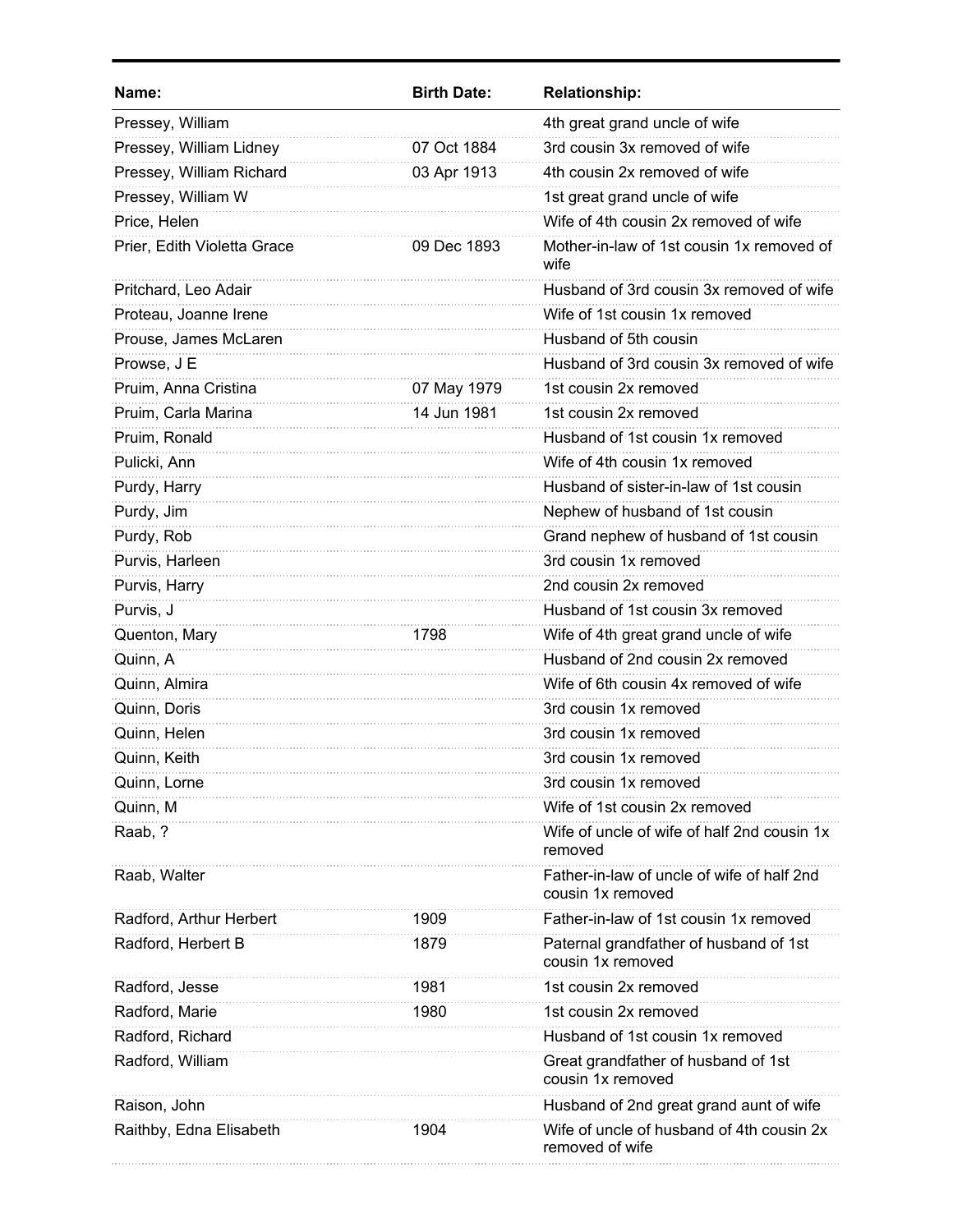| Name:                      | <b>Birth Date:</b> | <b>Relationship:</b>                                                  |
|----------------------------|--------------------|-----------------------------------------------------------------------|
| Raithby, George            |                    | Father-in-law of uncle of husband of 4th<br>cousin 2x removed of wife |
| Ramsey, Jermina            | 1861               | Wife of 1st cousin 3x removed                                         |
| Rand, Mary                 |                    | Wife of 2nd cousin 8x removed of wife                                 |
| Rand, Rebecca              |                    | Wife of 1st cousin 5x removed of wife                                 |
| Randall, ?                 |                    | Husband of 1st cousin 9x removed of wife                              |
| Randall, Dolores           |                    | Wife of 1st cousin 1x removed of wife                                 |
| Rasmussen, Christina       |                    | 1st cousin 2x removed                                                 |
| Rasmussen, Derrick         |                    | 1st cousin 2x removed                                                 |
| Rasmussen, Douglas Patrick |                    | Husband of 1st cousin 1x removed                                      |
| Rasmussen, Nathan          |                    | 1st cousin 2x removed                                                 |
| Rath, Byron                |                    | Husband of 3rd cousin 3x removed of wife                              |
| Rath, C                    |                    | Wife of 1st cousin 3x removed                                         |
| Rath, E                    |                    | Wife of 1st cousin 3x removed                                         |
| Rath, Harold Archie        | 20 Nov 1930        | 4th cousin 2x removed of wife                                         |
| Rawlings, George           | 1870               | Husband of 2nd cousin 3x removed                                      |
| Raymond, Alma              | 1870               | 1st great grand aunt of wife                                          |
| Raymond, Andrew            | 25 Mar 1843        | 2nd great grandfather of wife                                         |
| Raymond, Annie             | 1868               | 1st great grand aunt of wife                                          |
| Raymond, Argo              | 1866               | 1st great grand uncle of wife                                         |
| Raymond, Eleta             | 10 Jul 1906        | Grand aunt of wife                                                    |
| Raymond, Emma J            | 1862               | 1st great grand aunt of wife                                          |
| Raymond, Ethel M           | 25 Jul 1906        | Grand aunt of wife                                                    |
| Raymond, Harriet           | 10 Mar 1840        | 2nd great grandmother of wife                                         |
| Raymond, Henry Allison     | 29 May 1875        | Great grandfather of wife                                             |
| Raymond, Levi              | 1797               | 3rd great grandfather of wife                                         |
| Raymond, Mabel             | 25 Mar 1902        | Paternal grandmother of wife                                          |
| Raymond, Permilla          | 1864               | 1st great grand aunt of wife                                          |
| Raymond, William           |                    | 4th great grandfather of wife                                         |
| Rayson, Ann                |                    | Wife of 1st cousin 2x removed of wife                                 |
| Reading, ?                 |                    | Father of brother-in-law of 1st cousin 1x<br>removed                  |
| Reading, ?                 |                    | Father of sister-in-law of 1st cousin 1x<br>removed                   |
| Reading, Doris             |                    | Sister-in-law of 1st cousin 1x removed                                |
| Reading, Ethel             |                    | Sister-in-law of 1st cousin 1x removed                                |
| Reading, Florence          |                    | Sister-in-law of 1st cousin 1x removed                                |
| Reading, Helen             |                    | Sister-in-law of 1st cousin 1x removed                                |
| Reading, Howard            |                    | Brother-in-law of 1st cousin 1x removed                               |
| Reading, Joyce             |                    | Sister-in-law of 1st cousin 1x removed                                |
| Reading, Laurene           |                    | Wife of 1st cousin 1x removed                                         |
| Reading, Lysle             |                    | Brother-in-law of 1st cousin 1x removed                               |
| Reading, Margaret          |                    | Sister-in-law of 1st cousin 1x removed                                |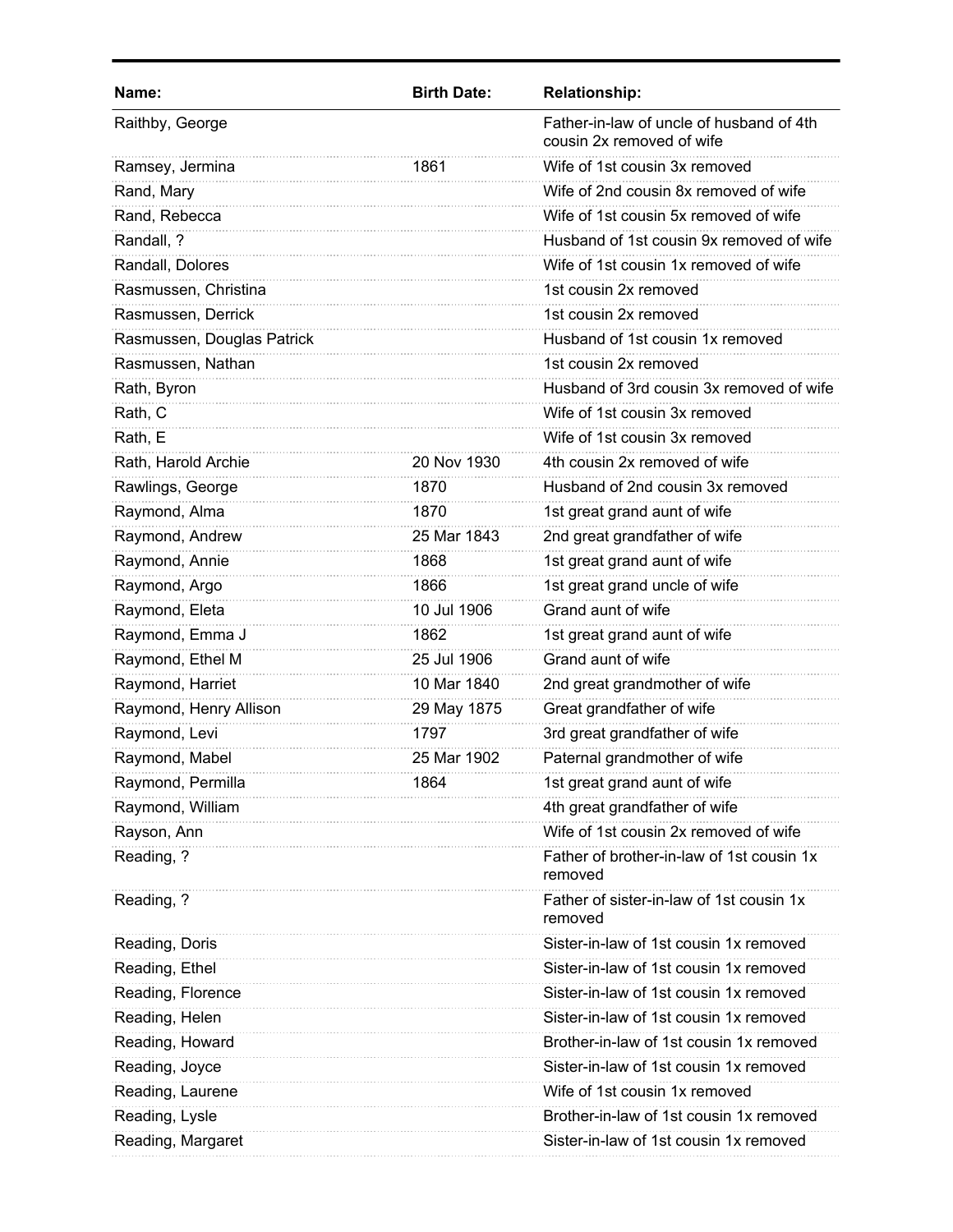| Name:                    | <b>Birth Date:</b> | <b>Relationship:</b>                                            |
|--------------------------|--------------------|-----------------------------------------------------------------|
| Reath, Marcy Lynn        | 21 Jan 1973        | Wife of 3rd cousin 1x removed                                   |
| Redmore, ?               |                    | 2nd cousin 1x removed                                           |
| Redmore, ?               |                    | 2nd cousin 1x removed                                           |
| Redmore, Hubert          | 26 Mar 1913        | Husband of 2nd cousin                                           |
| Reeson, Ann              | 1842               | Sister-in-law of grand aunt                                     |
| Reeson, Annie            | 1884               | 1st cousin 1x removed                                           |
| Reeson, Caroline         | 1888               | 1st cousin 1x removed                                           |
| Reeson, Eliza            | 1848               | Sister-in-law of grand aunt                                     |
| Reeson, Elizabeth        | 1881               | 1st cousin 1x removed                                           |
| Reeson, Emma Taylor      | 1869               | 1st cousin 1x removed                                           |
| Reeson, Eva              | 1895               | 2nd cousin                                                      |
| Reeson, Fred             | 1877               | 1st cousin 1x removed                                           |
| Reeson, Harriet          | 1875               | 1st cousin 1x removed                                           |
| Reeson, James            | 1885               | 1st cousin 1x removed                                           |
| Reeson, Jane             | 1841               | Sister-in-law of grand aunt                                     |
| Reeson, Joseph           | 1890               | 1st cousin 1x removed                                           |
| Reeson, Lucy             | 1894               | 1st cousin 1x removed                                           |
| Reeson, Lucy             | 1899               | 2nd cousin                                                      |
| Reeson, Milley           | 1873               | 1st cousin 1x removed                                           |
| Reeson, Rose             | 1898               | 2nd cousin                                                      |
| Reeson, Sarah            | 1840               | Sister-in-law of grand aunt                                     |
| Reeson, Thomas           | 1850               | Brother-in-law of grand aunt                                    |
| Reeson, William          | 1818               | Father-in-law of grand aunt                                     |
| Reeson, William          | 1844               | Husband of grand aunt                                           |
| Reeson, William          | 1871               | 1st cousin 1x removed                                           |
| Reeves, Martha Catherine | 1866               | Great grandmother of wife of half 2nd<br>cousin 1x removed      |
| Reid, Mary               |                    | Mother-in-law of 1st cousin 3x removed                          |
| Reist, ?                 |                    | Husband of niece of husband of 4th<br>cousin 2x removed of wife |
| Renald, Edwin            |                    | 3rd cousin 1x removed                                           |
| Renald, Helen            |                    | 3rd cousin 1x removed                                           |
| Renald, Irene            |                    | 3rd cousin 1x removed                                           |
| Renald, R                |                    | Husband of 2nd cousin 2x removed                                |
| Reneerkens, Petronella   | 14 Aug 1933        | Wife of 1st cousin                                              |
| Rennick, Anne            | 1875               | 2nd cousin 2x removed                                           |
| Rennick, Charles         | 1891               | 2nd cousin 2x removed                                           |
| Rennick, George          | 1880               | 2nd cousin 2x removed                                           |
| Rennick, John            | 1844               | Husband of 1st cousin 3x removed                                |
| Rennick, Lizzie          | 1884               | 2nd cousin 2x removed                                           |
| Rennick, Martha          | 1877               | 2nd cousin 2x removed                                           |
| Rice, Robert David       |                    | Husband of 5th cousin 1x removed                                |
| Richard, Joey            |                    | Husband of 1st cousin 3x removed                                |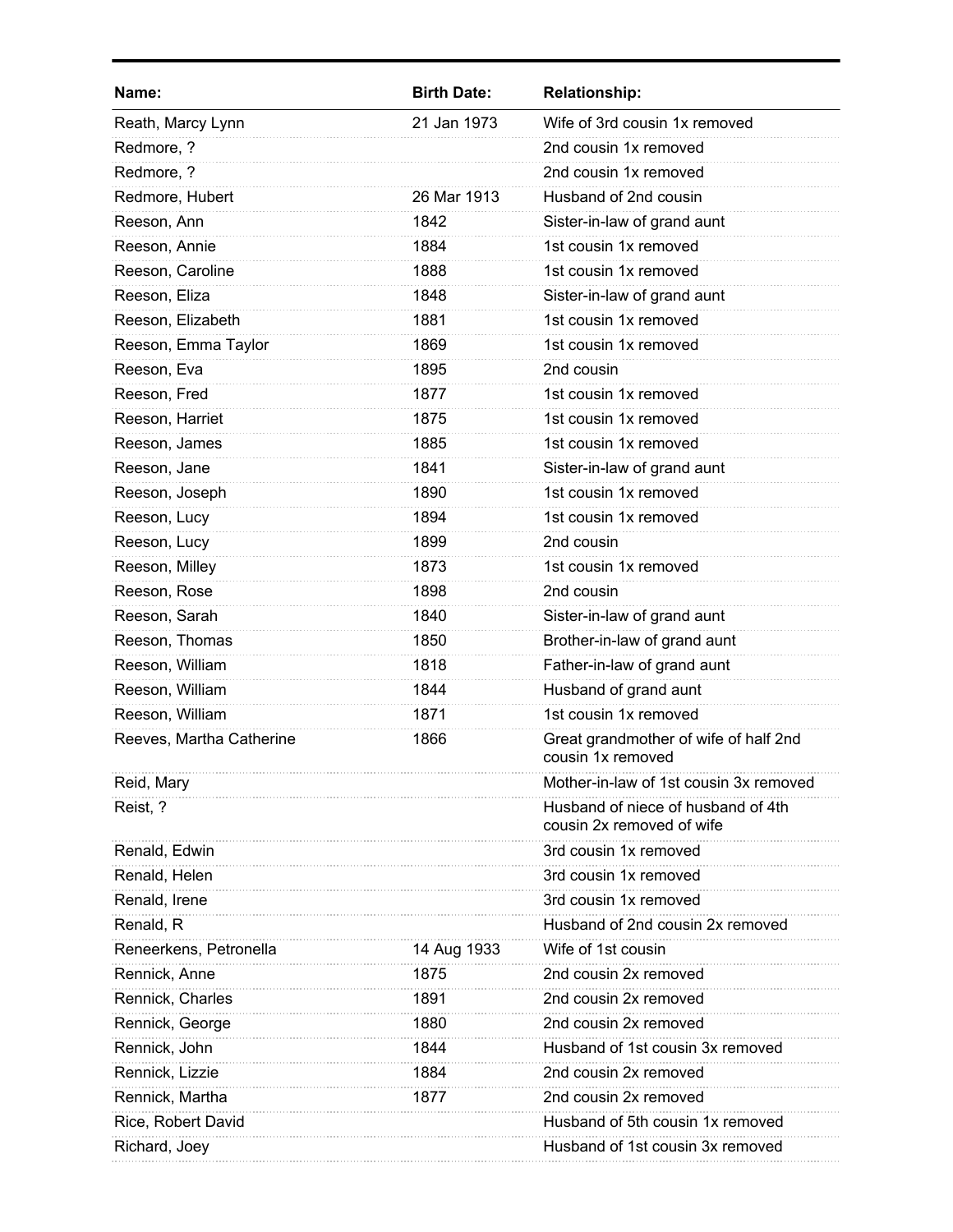| Name:                      | <b>Birth Date:</b> | <b>Relationship:</b>                                                   |
|----------------------------|--------------------|------------------------------------------------------------------------|
| Richardson, Caroline       |                    | 1st cousin 1x removed                                                  |
| Richardson, Charles        |                    | 1st cousin 1x removed                                                  |
| Richardson, Charles        |                    | Husband of grand aunt                                                  |
| Richardson, Emily          |                    | 1st cousin 1x removed                                                  |
| Richardson, Jane           |                    | Mother-in-law of 1st cousin 4x removed                                 |
| Rickwood, Donald Gilbert   | 15 Jan 1936        | 5th cousin                                                             |
| Rickwood, Donald Nesbitt   | 06 Mar 1912        | 4th cousin 1x removed                                                  |
| Rickwood, Edith            |                    | 4th cousin 1x removed                                                  |
| Rickwood, Inez             |                    | 4th cousin 1x removed                                                  |
| Rickwood, James            |                    | 4th cousin 1x removed                                                  |
| Rickwood, James            |                    | Husband of 3rd cousin 2x removed                                       |
| Rickwood, Joy Annette      |                    | Wife of 5th cousin                                                     |
| Rickwood, Kathryne Suzanne |                    | 5th cousin 1x removed                                                  |
| Rickwood, Laura            |                    | 4th cousin 1x removed                                                  |
| Rickwood, Marilyn Joyce    | 05 Jun 1937        | 5th cousin                                                             |
| Rickwood, Norman           |                    | 4th cousin 1x removed                                                  |
| Rickwood, Pearl            |                    | 4th cousin 1x removed                                                  |
| Rickwood, Ruth Annett      |                    | 5th cousin 1x removed                                                  |
| Rickwood, Velma            |                    | 4th cousin 1x removed                                                  |
| Riddell, Beau              |                    | Husband of niece                                                       |
| Riggs, George              |                    | Husband of 6th cousin 4x removed of wife                               |
| Riley, Dave                |                    | Husband of sister-in-law of 3rd cousin 1x<br>removed of brother-in-law |
| Rivers, Charles            |                    | 4th cousin 2x removed of wife                                          |
| Rivers, Charles            |                    | Husband of 3rd cousin 3x removed of wife                               |
| Rivers, Dick               |                    | 4th cousin 2x removed of wife                                          |
| Rivers, Edward             |                    | 5th cousin 1x removed of wife                                          |
| Rivers, Frank              |                    | 4th cousin 2x removed of wife                                          |
| Rivers, Gladys             |                    | 4th cousin 2x removed of wife                                          |
| Rivers, Glen               |                    | 4th cousin 2x removed of wife                                          |
| Rivers, Grace              |                    | 5th cousin 1x removed of wife                                          |
| Rivers, Harry              |                    | 4th cousin 2x removed of wife                                          |
| Rivers, Helen              |                    | 4th cousin 2x removed of wife                                          |
| Rivers, Jean               |                    | 5th cousin 1x removed of wife                                          |
| Rivers, Leora              |                    | 5th cousin 1x removed of wife                                          |
| Rivers, Stanley            |                    | 4th cousin 2x removed of wife                                          |
| Rivers, Thomas             |                    | 4th cousin 2x removed of wife                                          |
| Rivers, Violet             |                    | 4th cousin 2x removed of wife                                          |
| Rivers, William            |                    | 4th cousin 2x removed of wife                                          |
| Robbins, Elias             | Mar 1840           | Husband of 1st great grand aunt of wife                                |
| Robbins, Moreen Adele      |                    | Wife of 5th cousin 1x removed                                          |
| Roberts, Judson            |                    | Father-in-law of uncle                                                 |
| Roberts, Marion            |                    | Sister-in-law of uncle                                                 |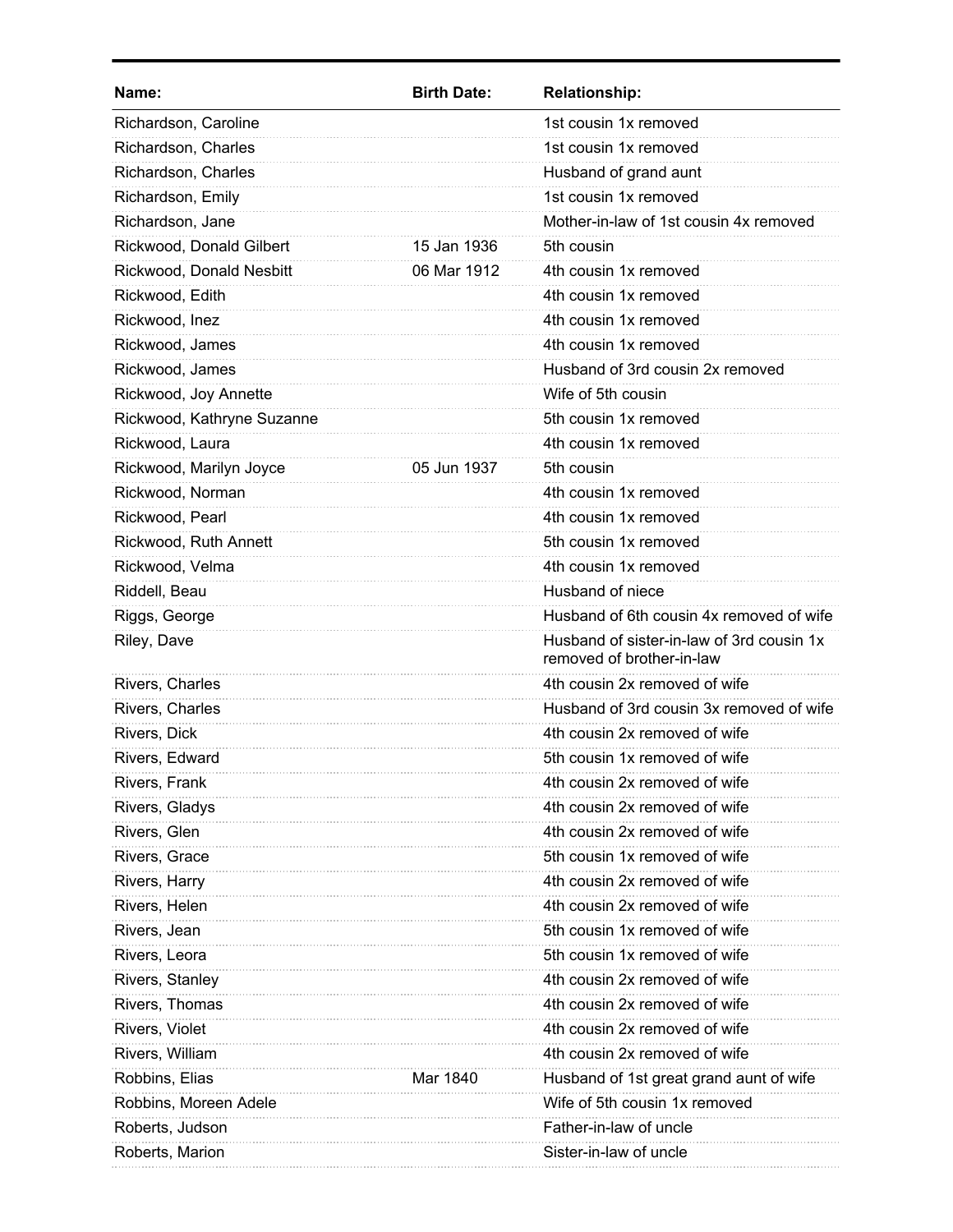| <b>Birth Date:</b> | <b>Relationship:</b>                                                  |
|--------------------|-----------------------------------------------------------------------|
| 01 Aug 1911        | Wife of uncle                                                         |
|                    | Mother-in-law of uncle of husband of 4th<br>cousin 2x removed of wife |
|                    | Wife of 1st cousin 2x removed                                         |
| 1674               | 7th great grand aunt                                                  |
| 1677               | 7th great grandmother                                                 |
| 1633               | 8th great grandfather                                                 |
| 1679               | 7th great grand uncle                                                 |
| 1677               | 7th great grand uncle                                                 |
| 1638               | 8th great grandmother                                                 |
| 1674               | 7th great grand aunt                                                  |
| 1683               | 7th great grand uncle                                                 |
| 1687               | 7th great grand uncle                                                 |
| 1849               | 1st cousin 3x removed of wife                                         |
| 1851               | 1st cousin 3x removed of wife                                         |
| 1847               | 1st cousin 3x removed of wife                                         |
|                    | Husband of 2nd great grand aunt of wife                               |
| 01 Mar 1981        | 3rd cousin 2x removed                                                 |
| 09 Apr 1988        | 3rd cousin 2x removed                                                 |
|                    | Wife of nephew of husband of sister-in-law<br>of grand aunt of wife   |
|                    | Husband of 3rd cousin 1x removed                                      |
| 19 Apr 1978        | 3rd cousin 2x removed                                                 |
| 06 Jun 1984        | 3rd cousin 2x removed                                                 |
| 22 Dec 1861        | Brother-in-law of 1st cousin 4x removed                               |
| 12 Dec 1863        | Sister-in-law of 1st cousin 4x removed                                |
| <b>Jul 1824</b>    | Father-in-law of 1st cousin 4x removed                                |
| 09 Jan 1856        | Brother-in-law of 1st cousin 4x removed                               |
| 25 Sep 1785        | Paternal grandfather of wife of 1st cousin<br>4x removed              |
| 1857               | Brother-in-law of 1st cousin 4x removed                               |
| 23 Feb 1865        | Wife of 1st cousin 4x removed                                         |
| 22 Dec 1861        | Brother-in-law of 1st cousin 4x removed                               |
| 14 Jun 1866        | Sister-in-law of 1st cousin 4x removed                                |
| 16 Jan 1860        | Brother-in-law of 1st cousin 4x removed                               |
|                    | Brother-in-law of uncle of husband of<br>sister-in-law                |
|                    | Sister-in-law of uncle of husband of sister-<br>in-law                |
|                    | Sister-in-law of uncle of husband of sister-<br>in-law                |
|                    | Brother-in-law of uncle of husband of<br>sister-in-law                |
|                    |                                                                       |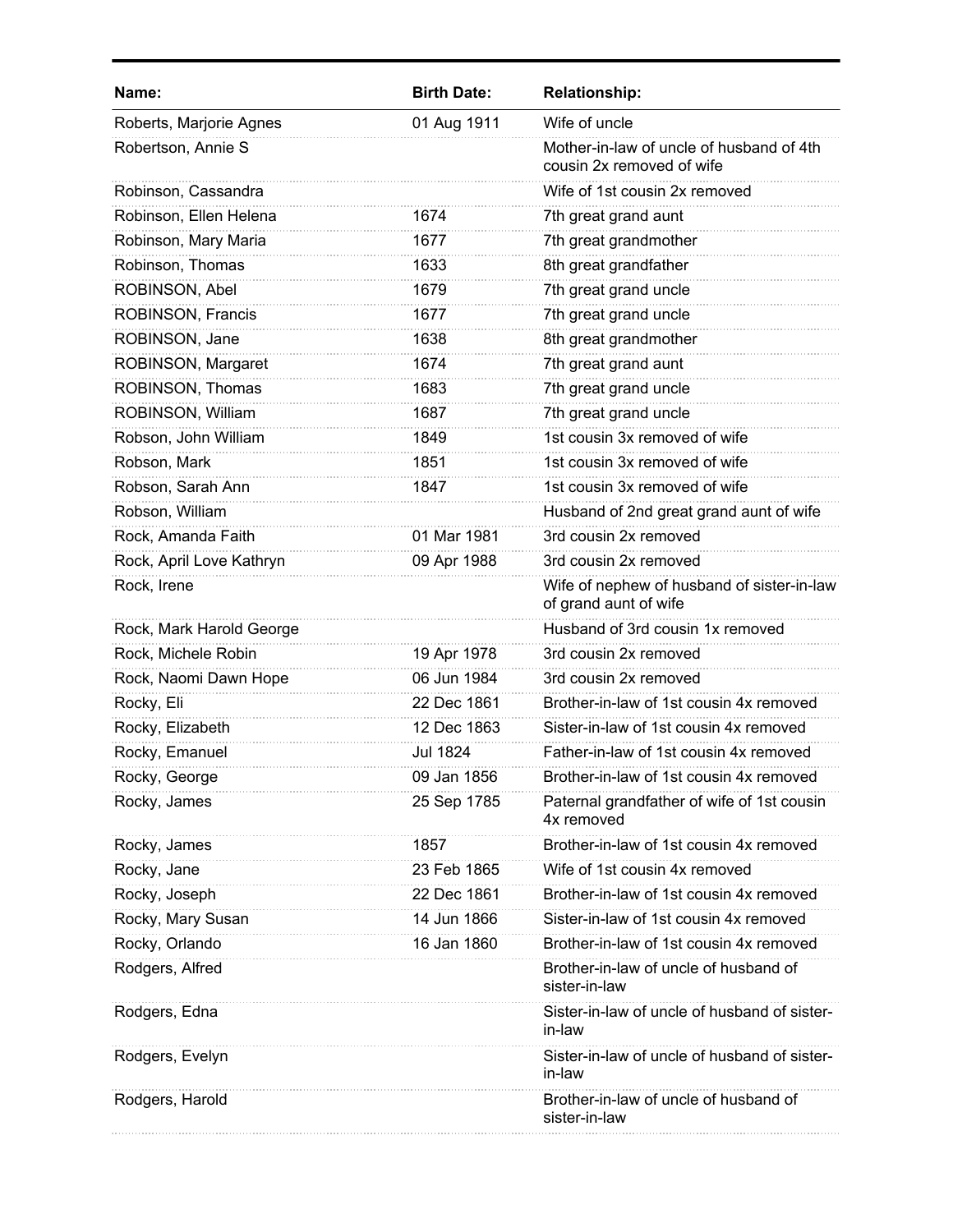| Name:                    | <b>Birth Date:</b> | <b>Relationship:</b>                                                  |
|--------------------------|--------------------|-----------------------------------------------------------------------|
| Rodgers, Howard          |                    | Brother-in-law of uncle of husband of<br>sister-in-law                |
| Rodgers, Inez Beatrice   | 15 Jul 1914        | Wife of uncle of husband of sister-in-law                             |
| Rodgers, Isaac           |                    | Father-in-law of uncle of husband of sister<br>-in-law                |
| Rodgers, Leila           |                    | Sister-in-law of uncle of husband of sister-<br>in-law                |
| Rodgers, Marvin          |                    | Brother-in-law of uncle of husband of<br>sister-in-law                |
| Rodgers, Pat             | 25 May 1934        | Wife of 1st cousin                                                    |
| Rodgers, Verna           |                    | Sister-in-law of uncle of husband of sister-<br>in-law                |
| Roegiest, ?              |                    | Paternal grandmother of wife of 1st cousin<br>2x removed              |
| Roelens, Cathy Jean      | 03 Jul 1969        | 3rd cousin 2x removed                                                 |
| Roelens, Johnnie Edward  | 05 Jul 1966        | 3rd cousin 2x removed                                                 |
| Roelens, Theodore Edward |                    | Husband of 3rd cousin 1x removed                                      |
| Roes, Shannon            |                    | Husband of grand niece of husband of 4th<br>cousin 2x removed of wife |
| Rogers, ?                |                    | Father of 2nd cousin 1x removed of<br>brother-in-law                  |
| Rogers, Arthur           |                    | Husband of 3rd cousin 3x removed of wife                              |
| Rogers, Evelyn           |                    | Mother-in-law of sister-in-law of 4th cousin<br>2x removed of wife    |
| Rogers, Rebecca          | 1819               | Wife of 3rd great grand uncle                                         |
| Rogers, Walter           |                    | 4th cousin 2x removed of wife                                         |
| Rohrer, A Muriel         | 1890               | Mother-in-law of aunt                                                 |
| Rohrer, Martha Ann       | 19 Nov 1871        | Wife of 1st great grand uncle of wife                                 |
| Rollins, Don             |                    | Husband of sister-in-law of 1st cousin                                |
| Roloson, Gordon          |                    | 2nd cousin of wife                                                    |
| Roloson, Ray G           |                    | Husband of 1st cousin 1x removed of wife                              |
| Roloson, Sandra          |                    | 2nd cousin of wife                                                    |
| Ronneberg, ?             |                    | Brother-in-law of 1st cousin                                          |
| Ronneberg, Bill          |                    | Brother-in-law of 1st cousin                                          |
| Ronneberg, Eleanor       | 20 Jul 1926        | Wife of 1st cousin                                                    |
| Ronneberg, Ernest        | 08 Apr 1895        | Father-in-law of 1st cousin                                           |
| Ronneberg, Olga          |                    | Sister-in-law of 1st cousin                                           |
| Ronnenberg, Adeline      | Oct 1888           | Sister-in-law of 3rd cousin 1x removed                                |
| Ronnenberg, Carrie       | 1867               | Mother-in-law of 3rd cousin 1x removed                                |
| Ronnenberg, Clarence     | 1898               | Brother-in-law of 3rd cousin 1x removed                               |
| Ronnenberg, Gladis       | 1901               | Sister-in-law of 3rd cousin 1x removed                                |
| Ronnenberg, Hazel        | Apr 1892           | Sister-in-law of 3rd cousin 1x removed                                |
| Ronnenberg, Henry        | 1863               | Father-in-law of 3rd cousin 1x removed                                |
| Ronnenberg, Henry Milton | 1894               | Husband of 3rd cousin 1x removed                                      |
| Ronnenberg, Wilferd      | Apr 1896           | Brother-in-law of 3rd cousin 1x removed                               |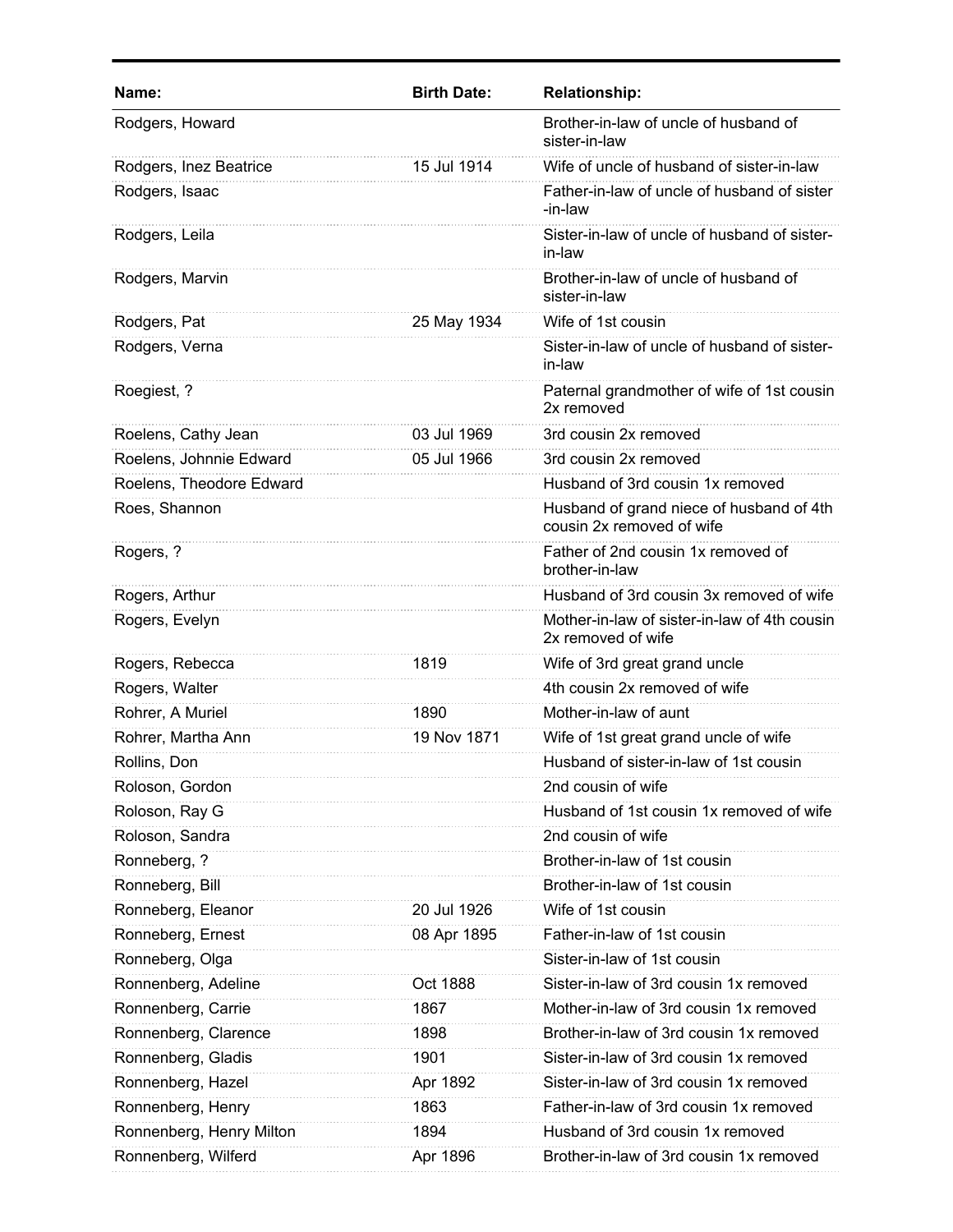| Brother-in-law of 3rd cousin 1x removed<br>Ronnenberg, Willford<br>1896<br>Ronson, ?<br>Father-in-law of 1st cousin 1x removed of<br>wife<br>Wife of 1st cousin 1x removed of wife<br>Ronson, Dorothy<br>Ronson, Garnet Arthur<br>Nephew of wife of 1st cousin 1x removed<br>of wife<br>Ronson, George<br>Brother-in-law of 1st cousin 1x removed of<br>wife<br>Brother-in-law of 1st cousin 1x removed of<br>Ronson, James<br>wife<br>Ronson, Marjory<br>Sister-in-law of 1st cousin 1x removed of<br>wife<br>Ronson, Orloff<br>Brother-in-law of 1st cousin 1x removed of<br>wife<br>Nephew of wife of 1st cousin 1x removed<br>Ronson, Roger<br>of wife<br>Ronson, Ron<br>Nephew of wife of 1st cousin 1x removed<br>of wife<br>Wife of 1st cousin 9x removed of wife<br>Rose, Mary<br>Ross, ?<br>Brother-in-law of 3rd cousin 1x removed<br>Ross, ?<br>Sister-in-law of 3rd cousin 1x removed<br>Ross, Alan Gordon<br>19 Apr 1924<br>Father-in-law of 3rd cousin 1x removed<br>Ross, Alison Anne<br>10 Dec 1980<br><b>Niece</b><br>Ross, Brian Allan<br>Nephew<br>09 May 1986<br>Wife of 3rd cousin 1x removed<br>Ross, Carol<br>Ross, Emily<br>5th cousin 2x removed<br>Ross, John James Munro<br>Paternal grandfather of wife of 3rd cousin<br>1886<br>1x removed<br>28 Jun 1960<br>Ross, Karen Darlene<br>5th cousin 1x removed<br>Ross, Kennedy Evelyn Mae<br>05 Sep 2012<br>Grand niece<br>Ross, Kristin Michelle<br>31 Aug 1983<br>Niece<br>Husband of 5th cousin<br>Ross, Larry<br>1934<br>Ross, Mackenzie J<br>5th cousin 2x removed<br>Ross, Quintyn Allan<br>Grand nephew<br>03 Sep 2011<br>Brother-in-law<br>Ross, Randy Allan<br>26 Feb 1957<br>Ross, Sean<br>30 Jun 1969<br>5th cousin 1x removed<br>Rosseneau, Arthur<br>Husband of sister-in-law of grand uncle<br>Rouse, Victor Edwin<br>Husband of 1st cousin 2x removed of wife<br>1904<br>Rousson, Alvira<br>Mother-in-law of 2nd cousin 3x removed<br>1858<br>Rowe, Amy<br>Wife of 2nd cousin 3x removed<br>1872<br>Rowse, Irene<br>Mother-in-law of 2nd cousin 1x removed<br>of brother-in-law<br>3rd great grandmother<br>Rowsel, Esther<br>1807<br>2nd cousin 2x removed<br>Rowsom, Jack<br>Rowsom, W<br>Husband of 1st cousin 3x removed | Name: | <b>Birth Date:</b> | <b>Relationship:</b> |
|----------------------------------------------------------------------------------------------------------------------------------------------------------------------------------------------------------------------------------------------------------------------------------------------------------------------------------------------------------------------------------------------------------------------------------------------------------------------------------------------------------------------------------------------------------------------------------------------------------------------------------------------------------------------------------------------------------------------------------------------------------------------------------------------------------------------------------------------------------------------------------------------------------------------------------------------------------------------------------------------------------------------------------------------------------------------------------------------------------------------------------------------------------------------------------------------------------------------------------------------------------------------------------------------------------------------------------------------------------------------------------------------------------------------------------------------------------------------------------------------------------------------------------------------------------------------------------------------------------------------------------------------------------------------------------------------------------------------------------------------------------------------------------------------------------------------------------------------------------------------------------------------------------------------------------------------------------------------------------------------------------------------------------------------------------------------------------------------------------------------------------------------------------------------------------------------------------------------|-------|--------------------|----------------------|
|                                                                                                                                                                                                                                                                                                                                                                                                                                                                                                                                                                                                                                                                                                                                                                                                                                                                                                                                                                                                                                                                                                                                                                                                                                                                                                                                                                                                                                                                                                                                                                                                                                                                                                                                                                                                                                                                                                                                                                                                                                                                                                                                                                                                                      |       |                    |                      |
|                                                                                                                                                                                                                                                                                                                                                                                                                                                                                                                                                                                                                                                                                                                                                                                                                                                                                                                                                                                                                                                                                                                                                                                                                                                                                                                                                                                                                                                                                                                                                                                                                                                                                                                                                                                                                                                                                                                                                                                                                                                                                                                                                                                                                      |       |                    |                      |
|                                                                                                                                                                                                                                                                                                                                                                                                                                                                                                                                                                                                                                                                                                                                                                                                                                                                                                                                                                                                                                                                                                                                                                                                                                                                                                                                                                                                                                                                                                                                                                                                                                                                                                                                                                                                                                                                                                                                                                                                                                                                                                                                                                                                                      |       |                    |                      |
|                                                                                                                                                                                                                                                                                                                                                                                                                                                                                                                                                                                                                                                                                                                                                                                                                                                                                                                                                                                                                                                                                                                                                                                                                                                                                                                                                                                                                                                                                                                                                                                                                                                                                                                                                                                                                                                                                                                                                                                                                                                                                                                                                                                                                      |       |                    |                      |
|                                                                                                                                                                                                                                                                                                                                                                                                                                                                                                                                                                                                                                                                                                                                                                                                                                                                                                                                                                                                                                                                                                                                                                                                                                                                                                                                                                                                                                                                                                                                                                                                                                                                                                                                                                                                                                                                                                                                                                                                                                                                                                                                                                                                                      |       |                    |                      |
|                                                                                                                                                                                                                                                                                                                                                                                                                                                                                                                                                                                                                                                                                                                                                                                                                                                                                                                                                                                                                                                                                                                                                                                                                                                                                                                                                                                                                                                                                                                                                                                                                                                                                                                                                                                                                                                                                                                                                                                                                                                                                                                                                                                                                      |       |                    |                      |
|                                                                                                                                                                                                                                                                                                                                                                                                                                                                                                                                                                                                                                                                                                                                                                                                                                                                                                                                                                                                                                                                                                                                                                                                                                                                                                                                                                                                                                                                                                                                                                                                                                                                                                                                                                                                                                                                                                                                                                                                                                                                                                                                                                                                                      |       |                    |                      |
|                                                                                                                                                                                                                                                                                                                                                                                                                                                                                                                                                                                                                                                                                                                                                                                                                                                                                                                                                                                                                                                                                                                                                                                                                                                                                                                                                                                                                                                                                                                                                                                                                                                                                                                                                                                                                                                                                                                                                                                                                                                                                                                                                                                                                      |       |                    |                      |
|                                                                                                                                                                                                                                                                                                                                                                                                                                                                                                                                                                                                                                                                                                                                                                                                                                                                                                                                                                                                                                                                                                                                                                                                                                                                                                                                                                                                                                                                                                                                                                                                                                                                                                                                                                                                                                                                                                                                                                                                                                                                                                                                                                                                                      |       |                    |                      |
|                                                                                                                                                                                                                                                                                                                                                                                                                                                                                                                                                                                                                                                                                                                                                                                                                                                                                                                                                                                                                                                                                                                                                                                                                                                                                                                                                                                                                                                                                                                                                                                                                                                                                                                                                                                                                                                                                                                                                                                                                                                                                                                                                                                                                      |       |                    |                      |
|                                                                                                                                                                                                                                                                                                                                                                                                                                                                                                                                                                                                                                                                                                                                                                                                                                                                                                                                                                                                                                                                                                                                                                                                                                                                                                                                                                                                                                                                                                                                                                                                                                                                                                                                                                                                                                                                                                                                                                                                                                                                                                                                                                                                                      |       |                    |                      |
|                                                                                                                                                                                                                                                                                                                                                                                                                                                                                                                                                                                                                                                                                                                                                                                                                                                                                                                                                                                                                                                                                                                                                                                                                                                                                                                                                                                                                                                                                                                                                                                                                                                                                                                                                                                                                                                                                                                                                                                                                                                                                                                                                                                                                      |       |                    |                      |
|                                                                                                                                                                                                                                                                                                                                                                                                                                                                                                                                                                                                                                                                                                                                                                                                                                                                                                                                                                                                                                                                                                                                                                                                                                                                                                                                                                                                                                                                                                                                                                                                                                                                                                                                                                                                                                                                                                                                                                                                                                                                                                                                                                                                                      |       |                    |                      |
|                                                                                                                                                                                                                                                                                                                                                                                                                                                                                                                                                                                                                                                                                                                                                                                                                                                                                                                                                                                                                                                                                                                                                                                                                                                                                                                                                                                                                                                                                                                                                                                                                                                                                                                                                                                                                                                                                                                                                                                                                                                                                                                                                                                                                      |       |                    |                      |
|                                                                                                                                                                                                                                                                                                                                                                                                                                                                                                                                                                                                                                                                                                                                                                                                                                                                                                                                                                                                                                                                                                                                                                                                                                                                                                                                                                                                                                                                                                                                                                                                                                                                                                                                                                                                                                                                                                                                                                                                                                                                                                                                                                                                                      |       |                    |                      |
|                                                                                                                                                                                                                                                                                                                                                                                                                                                                                                                                                                                                                                                                                                                                                                                                                                                                                                                                                                                                                                                                                                                                                                                                                                                                                                                                                                                                                                                                                                                                                                                                                                                                                                                                                                                                                                                                                                                                                                                                                                                                                                                                                                                                                      |       |                    |                      |
|                                                                                                                                                                                                                                                                                                                                                                                                                                                                                                                                                                                                                                                                                                                                                                                                                                                                                                                                                                                                                                                                                                                                                                                                                                                                                                                                                                                                                                                                                                                                                                                                                                                                                                                                                                                                                                                                                                                                                                                                                                                                                                                                                                                                                      |       |                    |                      |
|                                                                                                                                                                                                                                                                                                                                                                                                                                                                                                                                                                                                                                                                                                                                                                                                                                                                                                                                                                                                                                                                                                                                                                                                                                                                                                                                                                                                                                                                                                                                                                                                                                                                                                                                                                                                                                                                                                                                                                                                                                                                                                                                                                                                                      |       |                    |                      |
|                                                                                                                                                                                                                                                                                                                                                                                                                                                                                                                                                                                                                                                                                                                                                                                                                                                                                                                                                                                                                                                                                                                                                                                                                                                                                                                                                                                                                                                                                                                                                                                                                                                                                                                                                                                                                                                                                                                                                                                                                                                                                                                                                                                                                      |       |                    |                      |
|                                                                                                                                                                                                                                                                                                                                                                                                                                                                                                                                                                                                                                                                                                                                                                                                                                                                                                                                                                                                                                                                                                                                                                                                                                                                                                                                                                                                                                                                                                                                                                                                                                                                                                                                                                                                                                                                                                                                                                                                                                                                                                                                                                                                                      |       |                    |                      |
|                                                                                                                                                                                                                                                                                                                                                                                                                                                                                                                                                                                                                                                                                                                                                                                                                                                                                                                                                                                                                                                                                                                                                                                                                                                                                                                                                                                                                                                                                                                                                                                                                                                                                                                                                                                                                                                                                                                                                                                                                                                                                                                                                                                                                      |       |                    |                      |
|                                                                                                                                                                                                                                                                                                                                                                                                                                                                                                                                                                                                                                                                                                                                                                                                                                                                                                                                                                                                                                                                                                                                                                                                                                                                                                                                                                                                                                                                                                                                                                                                                                                                                                                                                                                                                                                                                                                                                                                                                                                                                                                                                                                                                      |       |                    |                      |
|                                                                                                                                                                                                                                                                                                                                                                                                                                                                                                                                                                                                                                                                                                                                                                                                                                                                                                                                                                                                                                                                                                                                                                                                                                                                                                                                                                                                                                                                                                                                                                                                                                                                                                                                                                                                                                                                                                                                                                                                                                                                                                                                                                                                                      |       |                    |                      |
|                                                                                                                                                                                                                                                                                                                                                                                                                                                                                                                                                                                                                                                                                                                                                                                                                                                                                                                                                                                                                                                                                                                                                                                                                                                                                                                                                                                                                                                                                                                                                                                                                                                                                                                                                                                                                                                                                                                                                                                                                                                                                                                                                                                                                      |       |                    |                      |
|                                                                                                                                                                                                                                                                                                                                                                                                                                                                                                                                                                                                                                                                                                                                                                                                                                                                                                                                                                                                                                                                                                                                                                                                                                                                                                                                                                                                                                                                                                                                                                                                                                                                                                                                                                                                                                                                                                                                                                                                                                                                                                                                                                                                                      |       |                    |                      |
|                                                                                                                                                                                                                                                                                                                                                                                                                                                                                                                                                                                                                                                                                                                                                                                                                                                                                                                                                                                                                                                                                                                                                                                                                                                                                                                                                                                                                                                                                                                                                                                                                                                                                                                                                                                                                                                                                                                                                                                                                                                                                                                                                                                                                      |       |                    |                      |
|                                                                                                                                                                                                                                                                                                                                                                                                                                                                                                                                                                                                                                                                                                                                                                                                                                                                                                                                                                                                                                                                                                                                                                                                                                                                                                                                                                                                                                                                                                                                                                                                                                                                                                                                                                                                                                                                                                                                                                                                                                                                                                                                                                                                                      |       |                    |                      |
|                                                                                                                                                                                                                                                                                                                                                                                                                                                                                                                                                                                                                                                                                                                                                                                                                                                                                                                                                                                                                                                                                                                                                                                                                                                                                                                                                                                                                                                                                                                                                                                                                                                                                                                                                                                                                                                                                                                                                                                                                                                                                                                                                                                                                      |       |                    |                      |
|                                                                                                                                                                                                                                                                                                                                                                                                                                                                                                                                                                                                                                                                                                                                                                                                                                                                                                                                                                                                                                                                                                                                                                                                                                                                                                                                                                                                                                                                                                                                                                                                                                                                                                                                                                                                                                                                                                                                                                                                                                                                                                                                                                                                                      |       |                    |                      |
|                                                                                                                                                                                                                                                                                                                                                                                                                                                                                                                                                                                                                                                                                                                                                                                                                                                                                                                                                                                                                                                                                                                                                                                                                                                                                                                                                                                                                                                                                                                                                                                                                                                                                                                                                                                                                                                                                                                                                                                                                                                                                                                                                                                                                      |       |                    |                      |
|                                                                                                                                                                                                                                                                                                                                                                                                                                                                                                                                                                                                                                                                                                                                                                                                                                                                                                                                                                                                                                                                                                                                                                                                                                                                                                                                                                                                                                                                                                                                                                                                                                                                                                                                                                                                                                                                                                                                                                                                                                                                                                                                                                                                                      |       |                    |                      |
|                                                                                                                                                                                                                                                                                                                                                                                                                                                                                                                                                                                                                                                                                                                                                                                                                                                                                                                                                                                                                                                                                                                                                                                                                                                                                                                                                                                                                                                                                                                                                                                                                                                                                                                                                                                                                                                                                                                                                                                                                                                                                                                                                                                                                      |       |                    |                      |
|                                                                                                                                                                                                                                                                                                                                                                                                                                                                                                                                                                                                                                                                                                                                                                                                                                                                                                                                                                                                                                                                                                                                                                                                                                                                                                                                                                                                                                                                                                                                                                                                                                                                                                                                                                                                                                                                                                                                                                                                                                                                                                                                                                                                                      |       |                    |                      |
|                                                                                                                                                                                                                                                                                                                                                                                                                                                                                                                                                                                                                                                                                                                                                                                                                                                                                                                                                                                                                                                                                                                                                                                                                                                                                                                                                                                                                                                                                                                                                                                                                                                                                                                                                                                                                                                                                                                                                                                                                                                                                                                                                                                                                      |       |                    |                      |
|                                                                                                                                                                                                                                                                                                                                                                                                                                                                                                                                                                                                                                                                                                                                                                                                                                                                                                                                                                                                                                                                                                                                                                                                                                                                                                                                                                                                                                                                                                                                                                                                                                                                                                                                                                                                                                                                                                                                                                                                                                                                                                                                                                                                                      |       |                    |                      |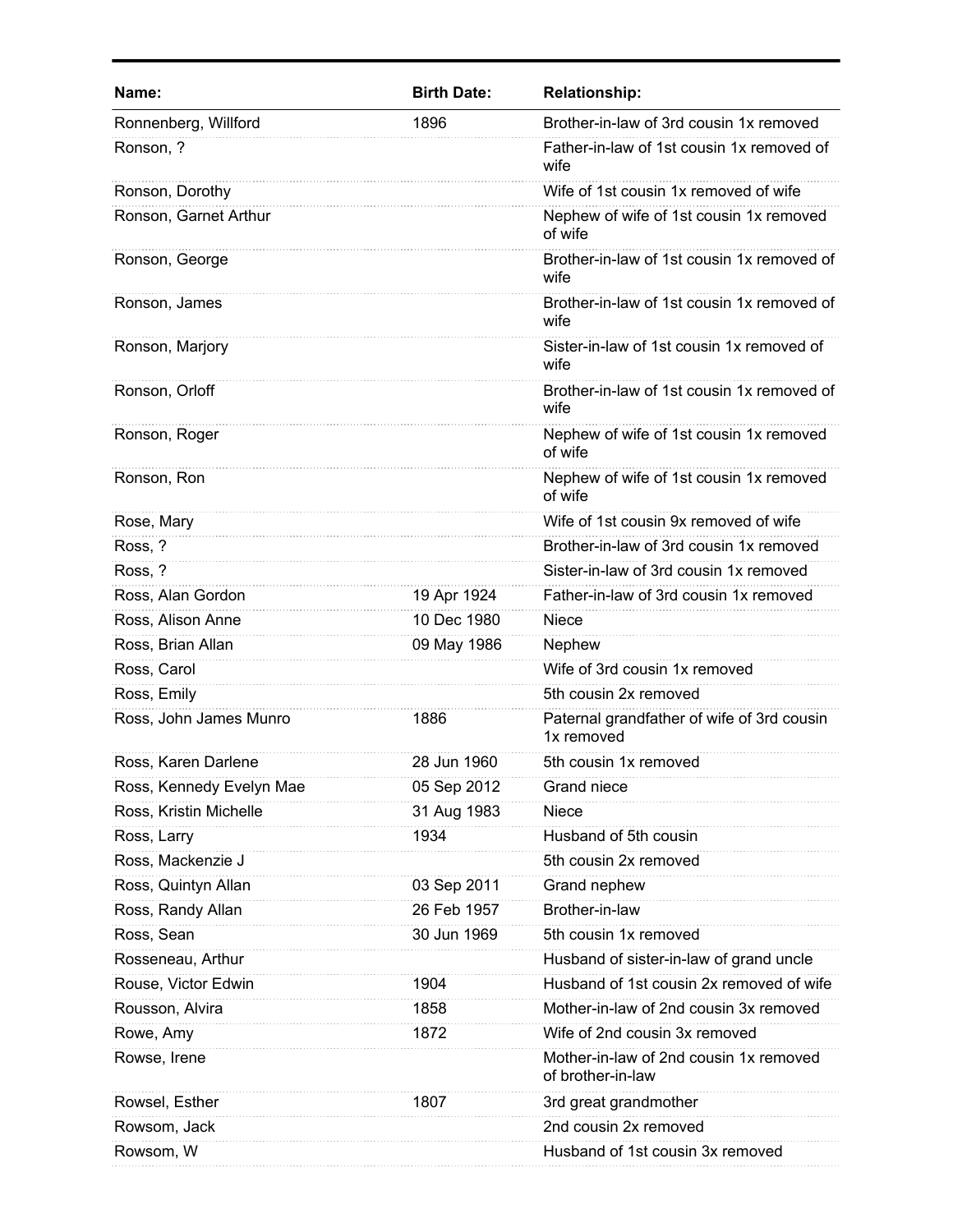| Name:                  | <b>Birth Date:</b> | <b>Relationship:</b>                                                |
|------------------------|--------------------|---------------------------------------------------------------------|
| Ruddy, James William   | 23 Mar 1894        | Husband of 3rd cousin 2x removed                                    |
| Ruddy, William         | 1917               | Husband of 2nd cousin 3x removed                                    |
| Rule, Delores          |                    | Wife of brother-in-law of 4th cousin 2x<br>removed of wife          |
| Rumple, ?              |                    | 4th cousin 2x removed of wife                                       |
| Rumple, ?              |                    | 4th cousin 2x removed of wife                                       |
| Rumple, Lawrence       |                    | Husband of 3rd cousin 3x removed of wife                            |
| Russell, Abigail       |                    | Wife of 6th cousin 4x removed of wife                               |
| Russell, John          | 1831               | Maternal grandfather of husband of 1st<br>cousin 1x removed         |
| Russell, Matilda       | 1864               | Mother-in-law of 1st cousin 1x removed                              |
| Rust, Abraham          | 20 Mar 1839        | 1st cousin 2x removed of wife of 2nd<br>cousin 2x removed           |
| Rust, Ada              | 1872               | 2nd cousin 1x removed of wife of 2nd<br>cousin 2x removed           |
| Rust, Albert F         | 1877               | 2nd cousin 1x removed of wife of 2nd<br>cousin 2x removed           |
| Rust, Ann M            | 1858               | 2nd cousin 1x removed of wife of 2nd<br>cousin 2x removed           |
| Rust, Arthur           | 1869               | 2nd cousin 1x removed of wife of 2nd<br>cousin 2x removed           |
| Rust, Catherine        | 1848               | 1st cousin 2x removed of wife of 2nd<br>cousin 2x removed           |
| Rust, Charles Ernest   | 1884               | 2nd cousin 1x removed of wife of 2nd<br>cousin 2x removed           |
| Rust, Christina        | 1855               | 2nd cousin 1x removed of wife of 2nd<br>cousin 2x removed           |
| Rust, Dorothy Amey Ray | 1903               | 2nd cousin 1x removed of wife of 2nd<br>cousin 2x removed           |
| Rust, Florence         | 1864               | 2nd cousin 1x removed of wife of 2nd<br>cousin 2x removed           |
| Rust, George           | 1829               | 1st cousin 2x removed of wife of 2nd<br>cousin 2x removed           |
| Rust, Henry            | 1831               | 1st cousin 2x removed of wife of 2nd<br>cousin 2x removed           |
| Rust, Henry            | 1860               | 2nd cousin 1x removed of wife of 2nd<br>cousin 2x removed           |
| Rust, Isaac            | 1802               | Husband of 1st great grand aunt of wife of<br>2nd cousin 2x removed |
| Rust, Isaac            | 05 Jul 1835        | 1st cousin 2x removed of wife of 2nd<br>cousin 2x removed           |
| Rust, Jane             | 1904               | 2nd cousin 1x removed of wife of 2nd<br>cousin 2x removed           |
| Rust, John             | 1837               | 1st cousin 2x removed of wife of 2nd<br>cousin 2x removed           |
| Rust, Joseph           | 1841               | 1st cousin 2x removed of wife of 2nd<br>cousin 2x removed           |
|                        |                    |                                                                     |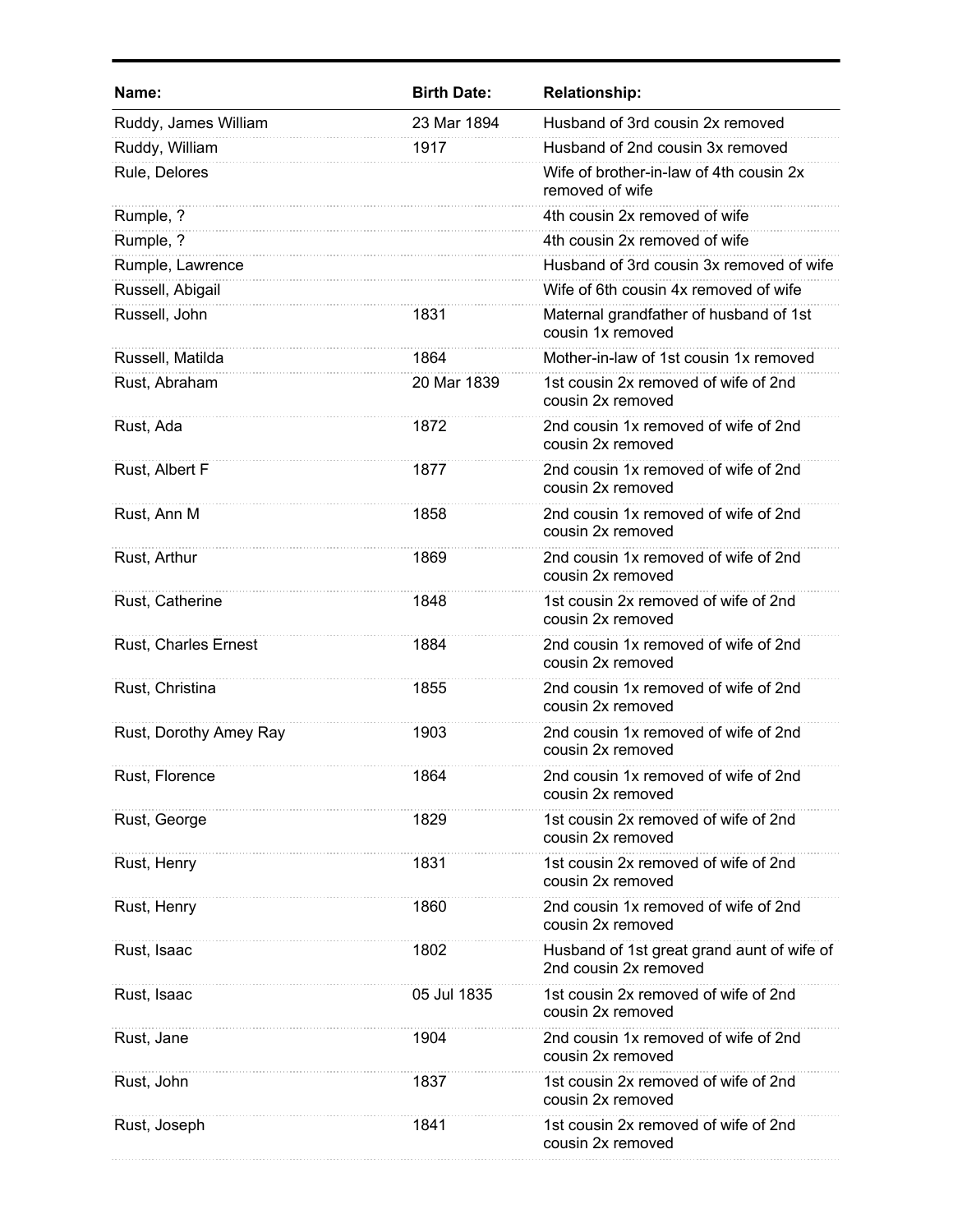| Name:                              | <b>Birth Date:</b> | <b>Relationship:</b>                                               |
|------------------------------------|--------------------|--------------------------------------------------------------------|
| Rust, Lucy                         | 1841               | 1st cousin 2x removed of wife of 2nd<br>cousin 2x removed          |
| Rust, Mary Ann                     | <b>Jul 1827</b>    | 1st cousin 2x removed of wife of 2nd<br>cousin 2x removed          |
| Rust, Norah Louisa                 | 1882               | 2nd cousin 1x removed of wife of 2nd<br>cousin 2x removed          |
| Rust, Susan E                      | 1856               | 2nd cousin 1x removed of wife of 2nd<br>cousin 2x removed          |
| Rust, Susan H                      | 1862               | 2nd cousin 1x removed of wife of 2nd<br>cousin 2x removed          |
| Rust, William S                    | 1867               | 2nd cousin 1x removed of wife of 2nd<br>cousin 2x removed          |
| Rutherford, Jacob Scott            | 01 Jan 2004        | 1st cousin 3x removed                                              |
| Rutherford, Jessi Charles James    | 18 Jun 1995        | 1st cousin 3x removed                                              |
| Rutherford, Larissa Ann Petronella | 04 Jun 2002        | 1st cousin 3x removed                                              |
| Rutherford, Scott Richard          | 25 Apr 1971        | Husband of 1st cousin 2x removed                                   |
| Ruttan, Andrea                     | 27 Oct 1966        | Wife of 1st cousin 1x removed                                      |
| Sanderson, George Neil             | 07 Dec 1946        | Husband of 3rd cousin                                              |
| Sanderson, Jody Lynn               |                    | 3rd cousin 1x removed                                              |
| Sanderson, Julie Ann               |                    | 3rd cousin 1x removed                                              |
| Sanderson, Todd Charles            |                    | 3rd cousin 1x removed                                              |
| Sandham, ?                         |                    | Husband of 2nd cousin of wife                                      |
| Sanford, Deborah                   |                    | Wife of 1st cousin 5x removed of wife                              |
| Sanford, John Newcomb              |                    | Husband of 3rd great grand aunt of wife                            |
| Sangster, Leila                    |                    | Wife of 4th cousin 2x removed of wife                              |
| Sarah                              | 1687               | 7th great grandmother                                              |
| Sarah                              | 1722               | 6th great grandmother                                              |
| Satchell, Chuck                    |                    | Husband of 2nd cousin 2x removed                                   |
| Satchell, Katie Lynn               | 15 Nov 1992        | 2nd cousin 3x removed                                              |
| Satchell, Steven Paul              | 18 Aug 1989        | 2nd cousin 3x removed                                              |
| Saunders, Mary                     |                    | Sister-in-law of 3rd great grand aunt of<br>wife                   |
| Savela, Wayne                      |                    | Husband of 1st cousin 1x removed                                   |
| Sawatzky, Elma Helen               | 15 Nov 1930        | Wife of 2nd cousin                                                 |
| Sawyer, Mary Robena                |                    | Mother-in-law of sister-in-law of 4th cousin<br>2x removed of wife |
| Saxby, Louise Delphine             | Sep 1872           | Wife of 2nd cousin 3x removed                                      |
| Saxon, Donald William              | 23 Sep 1916        | 4th cousin 2x removed of wife                                      |
| Saxon, Gerald William              | 09 Nov 1942        | 5th cousin 1x removed of wife                                      |
| Saxon, Leonard Donald              | 21 Dec 1940        | 5th cousin 1x removed of wife                                      |
| Saxon, Marion Leola                | 15 May 1918        | 4th cousin 2x removed of wife                                      |
| Saxon, William                     |                    | Husband of 3rd cousin 3x removed of wife                           |
| Scafe, Ross                        |                    | Husband of 3rd cousin 2x removed of wife                           |
| Scanlon, E                         |                    | Husband of 2nd cousin 2x removed                                   |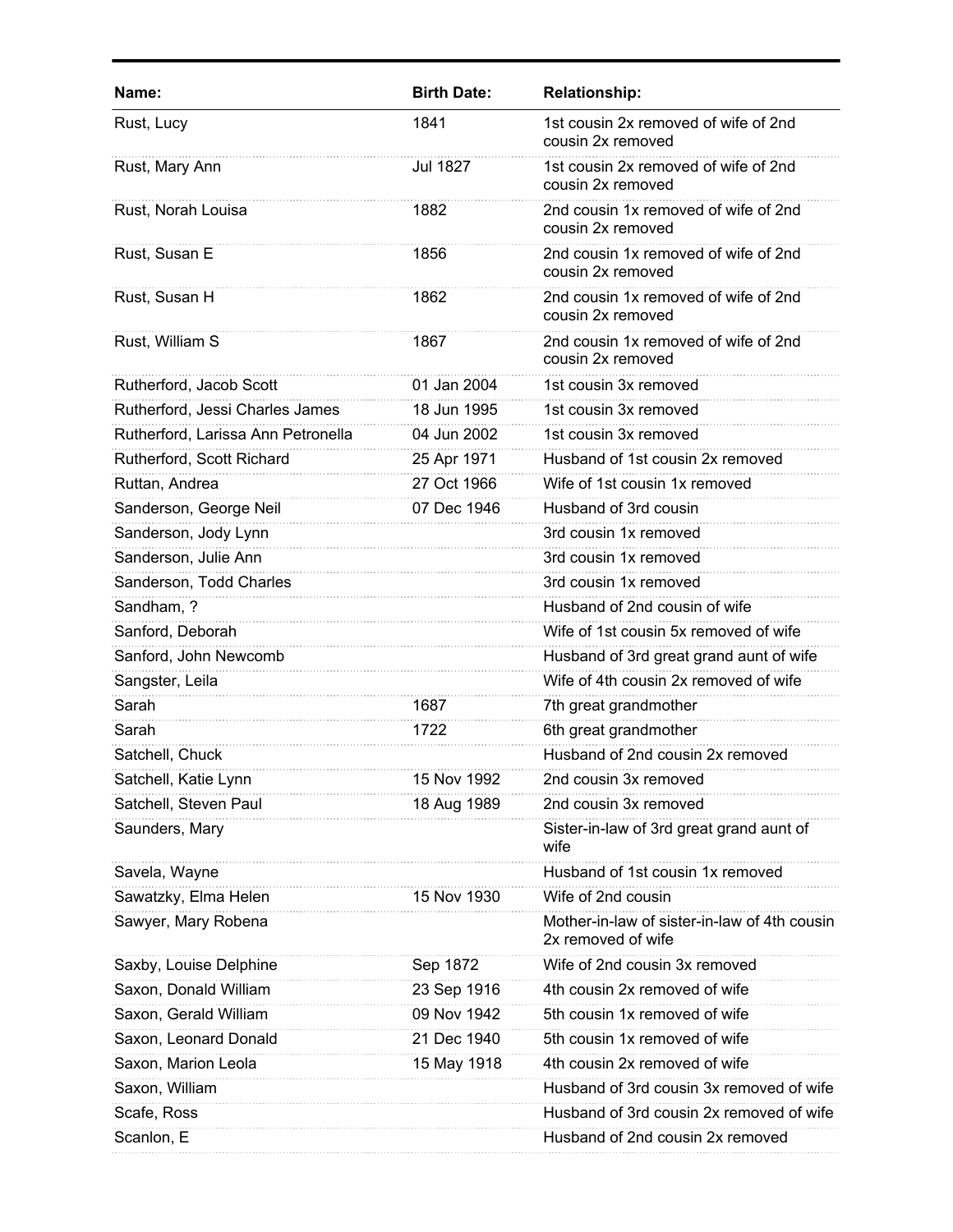| Name:                                  | <b>Birth Date:</b> | <b>Relationship:</b>                                                    |
|----------------------------------------|--------------------|-------------------------------------------------------------------------|
| Scarrow, Shirley                       |                    | Wife of 3rd cousin 2x removed of wife                                   |
| Scharfe, Leyman                        |                    | Husband of 5th cousin                                                   |
| Schneckenburger, Natalie               |                    | Wife of 5th cousin 1x removed                                           |
| Schneider, Dolly Talidd Toledo Rebecca | 14 Jul 1882        | Wife of 2nd cousin 3x removed                                           |
| Schollar, Deborah                      | 02 Mar 1755        | 5th great grandmother                                                   |
| Schollar, Joseph                       | 1670               | 8th great grandfather                                                   |
| Schollar, Richard                      | 1694               | 7th great grandfather                                                   |
| Schollar, William                      | 06 Nov 1720        | 6th great grandfather                                                   |
| Scholz, Fritz                          | 1855               | Husband of 1st cousin 3x removed                                        |
| Scholz, John S                         |                    | Father-in-law of 1st cousin 3x removed                                  |
| Schram, Elsie May                      | 1897               | Wife of grand uncle                                                     |
| Schram, Eunice                         |                    | Wife of 1st cousin 2x removed of wife                                   |
| Schram, James Emerson                  | 07 Mar 1946        | 5th cousin 1x removed of wife                                           |
| Schram, John N B                       |                    | Father-in-law of grand uncle                                            |
| Schram, Leslie Aylmer                  | 01 Aug 1942        | 5th cousin 1x removed of wife                                           |
| Schram, Robert                         |                    | 5th cousin 1x removed of wife                                           |
| Schram, Ruth Ann                       | 02 Dec 1947        | 5th cousin 1x removed of wife                                           |
| Schram, Susan                          |                    | 5th cousin 1x removed of wife                                           |
| Schram, William                        |                    | Husband of 4th cousin 2x removed of wife                                |
| Schram, William                        |                    | 5th cousin 1x removed of wife                                           |
| Schwartz, Crystal Rose                 | 28 Jun 1970        | 1st cousin 2x removed                                                   |
| Schwartz, Fred                         |                    | Husband of 1st cousin 1x removed                                        |
| Scoffield, Elizabeth                   |                    | Paternal grandmother of wife of 2nd<br>cousin 2x removed                |
| Scott, ?                               |                    | Husband of 1st great grand aunt                                         |
| Scott, Beverly Ann                     | 1934               | 4th cousin 1x removed                                                   |
| Scott, Earl Cecil                      | 15 Feb 1901        | Husband of 3rd cousin 2x removed                                        |
| Scott, Lydia                           |                    | Wife of 6th cousin 4x removed of wife                                   |
| Scott, Thomas                          |                    | Husband of 4th cousin 2x removed of wife                                |
| Scratch, Dianne                        |                    | Sister-in-law of nephew of husband of 4th<br>cousin 2x removed of wife  |
| Scratch, Gerry                         |                    | Brother-in-law of nephew of husband of<br>4th cousin 2x removed of wife |
| Scratch, Kerry                         |                    | Brother-in-law of nephew of husband of<br>4th cousin 2x removed of wife |
| Scratch, Murray                        |                    | Father-in-law of nephew of husband of 4th<br>cousin 2x removed of wife  |
| Scratch, Susie                         | 20 Nov 1957        | Wife of nephew of husband of 4th cousin<br>2x removed of wife           |
| Scullion, Darcy                        | 24 Jun 1979        | 1st cousin 2x removed                                                   |
| Scullion, John                         | 10 Dec 1953        | Husband of 1st cousin 1x removed                                        |
| Scullion, Sabrina                      | Dec 1982           | 1st cousin 2x removed                                                   |
| Scythes, Rebecca Eva Sarah             | 13 Dec 1882        | Wife of 2nd cousin 3x removed                                           |
| Seaman, Elizabeth                      | 1815               | Wife of 2nd great grand uncle                                           |
|                                        |                    |                                                                         |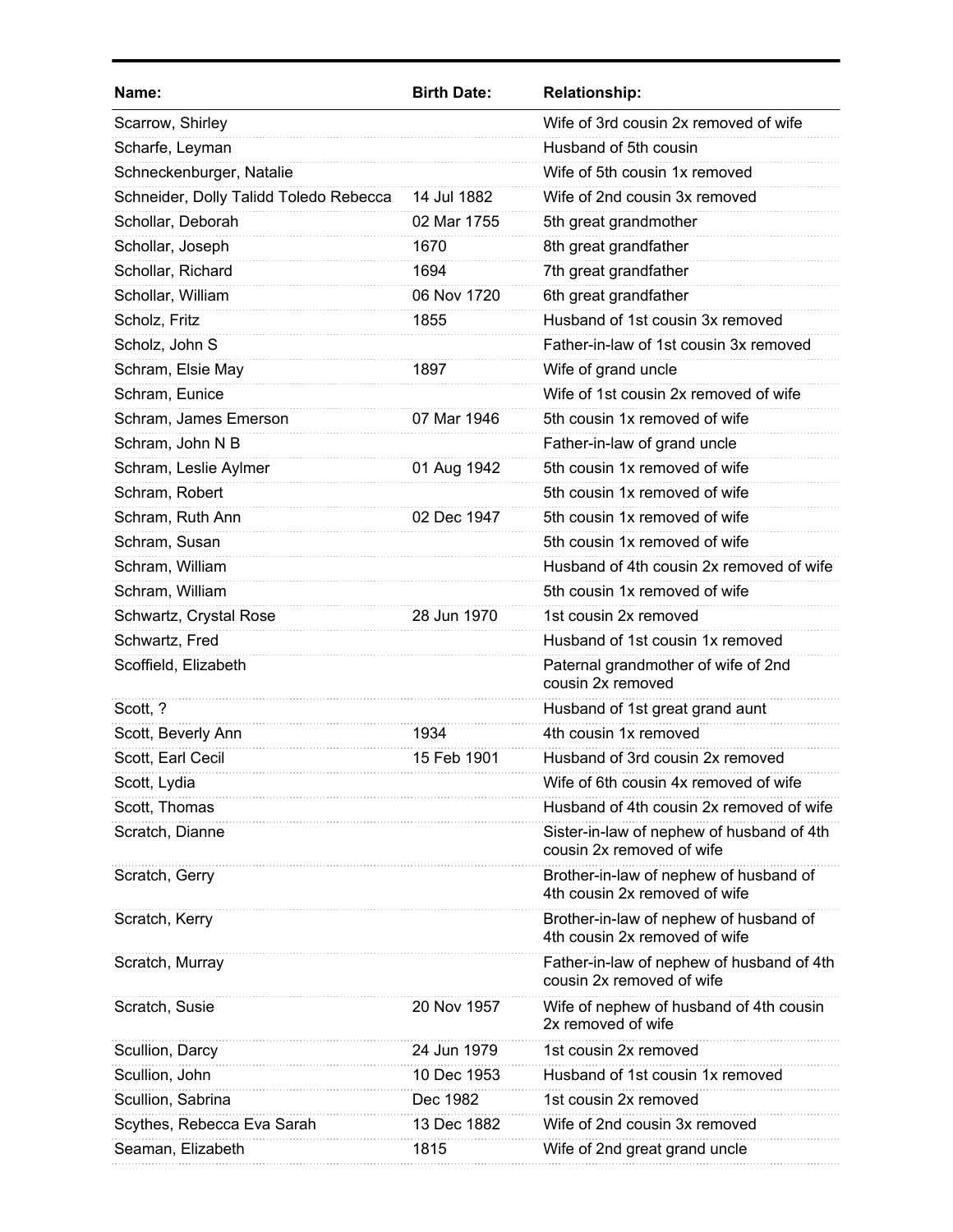| Name:                     | <b>Birth Date:</b> | <b>Relationship:</b>                                                          |
|---------------------------|--------------------|-------------------------------------------------------------------------------|
| Sears, Mike               |                    | Husband of 1st cousin 1x removed                                              |
| Seidel, Margaret Allan    | 19 Feb 1962        | Wife of 4th cousin 1x removed                                                 |
| Shackleton, Cameron       |                    | Nephew of husband of 5th cousin                                               |
| Shackleton, Carmen        |                    | Husband of sister-in-law of sister-in-law of<br>4th cousin 2x removed of wife |
| Shackleton, Caylee        |                    | Niece of husband of 5th cousin                                                |
| Shackleton, Diane         |                    | Wife of 3rd cousin 1x removed                                                 |
| Shackleton, Doris         |                    | Wife of 4th cousin 2x removed of wife                                         |
| Shackleton, Douglas Brian | 24 Mar 1953        | Husband of 5th cousin                                                         |
| Shackleton, Gary          |                    | Brother-in-law of 5th cousin                                                  |
| Shackleton, Gwen          |                    | Sister-in-law of 5th cousin                                                   |
| Shackleton, Jason         |                    | Nephew of husband of 5th cousin                                               |
| Shackleton, Jay           |                    | 5th cousin 1x removed                                                         |
| Shackleton, Jeff          |                    | Nephew of husband of 5th cousin                                               |
| Shackleton, John          |                    | Brother-in-law of 5th cousin                                                  |
| Shackleton, Les           |                    | Father-in-law of 5th cousin                                                   |
| Shackleton, Mallory       |                    | Niece of husband of 5th cousin                                                |
| Shackleton, Mike          |                    | Nephew of husband of 5th cousin                                               |
| Shackleton, Wendy         |                    | 5th cousin 1x removed                                                         |
| Shackleton, Whitney       |                    | Niece of husband of 5th cousin                                                |
| Shaffer, Andrew           |                    | Husband of 1st cousin 2x removed of wife                                      |
| Sharp, Albert Wesley      | 27 Apr 1869        | Father-in-law of uncle                                                        |
| Sharp, James              | 1824               | Paternal grandfather of wife of uncle                                         |
| Sharp, Sheilah Melrose    | 27 Jul 1915        | Wife of uncle                                                                 |
| Sharpe, Jane              | 1554               | 10th great grandmother                                                        |
| Shaughnessy, Kate Garner  | 1878               | Wife of 1st cousin 3x removed                                                 |
| Shaw, Brenda Ruth         |                    | Wife of 5th cousin 1x removed                                                 |
| Shaw, Ken                 |                    | 4th cousin 1x removed                                                         |
| Shaw, Ross                | 17 Mar 1907        | Husband of 3rd cousin 2x removed                                              |
| Shaw, Ruth                |                    | Wife of 2nd cousin 3x removed                                                 |
| Shaw, Sarah               |                    | Wife of 3rd cousin 7x removed of wife                                         |
| Shaw, Sarah               |                    | Wife of 2nd cousin 8x removed of wife                                         |
| Shelby, Elizmon Weabry    | 12 Nov 1866        | Wife of father-in-law of aunt                                                 |
| Shelton, Ann              |                    | 2nd cousin                                                                    |
| Shelton, Donald Crosby    | 19 Apr 1924        | 1st cousin 1x removed                                                         |
| Shelton, Jacqueline       |                    | 2nd cousin 1x removed                                                         |
| Shelton, Jennifer         |                    | 2nd cousin 1x removed                                                         |
| Shelton, John             |                    | Father-in-law of grand aunt                                                   |
| Shelton, Marjorie         |                    | 1st cousin 1x removed                                                         |
| Shelton, Mark             |                    | 2nd cousin                                                                    |
| Shelton, Robert           |                    | 2nd cousin                                                                    |
| Shelton, Samuel Lloyd     | 01 Oct 1898        | Husband of grand aunt                                                         |
| Shelton, Scott            |                    | 2nd cousin                                                                    |
|                           |                    |                                                                               |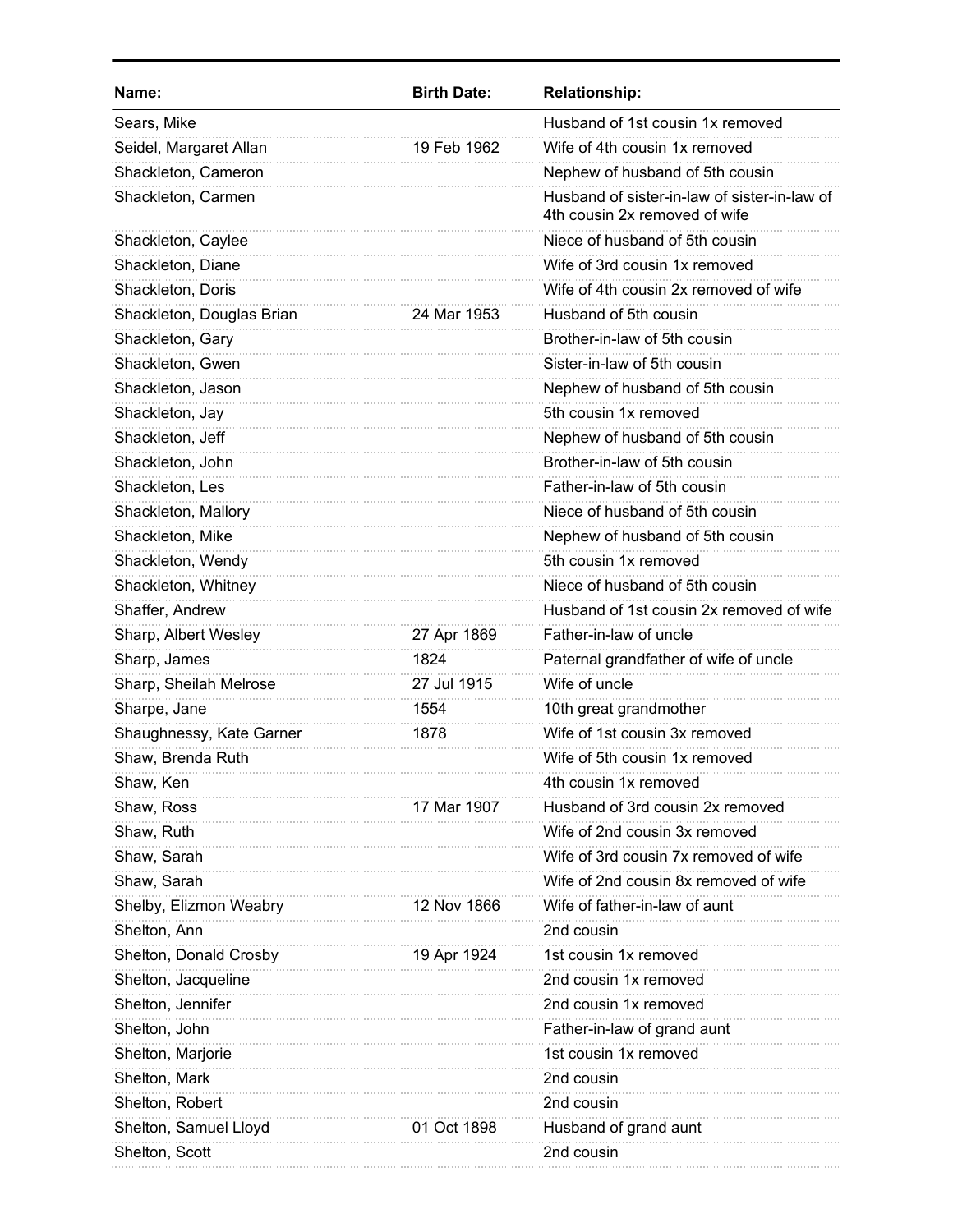| Name:                         | <b>Birth Date:</b> | <b>Relationship:</b>                                    |
|-------------------------------|--------------------|---------------------------------------------------------|
| Shepard, Laila Maud           |                    | Wife of 3rd cousin 3x removed of wife                   |
| Shepherd, Amy                 |                    | Wife of stepson of 1st cousin                           |
| Sherin, Frederick             |                    | Husband of grand aunt of wife                           |
| Sherman, Timothy Scott        |                    | Husband of 2nd cousin of wife                           |
| Shinkle, Catherine            |                    | Mother-in-law of half 2nd great grand aunt              |
| Shipley, ?                    |                    | Father-in-law of 3rd cousin                             |
| Shipley, June Elaine          | 06 Jun 1941        | Wife of 3rd cousin                                      |
| Shipley, Keith                |                    | Brother-in-law of 3rd cousin                            |
| Shular, Mary                  | 1756               | 5th great grandmother of wife                           |
| Shuttleworth, Arthur Nicholas | 07 May 1864        | Husband of 1st great grand aunt                         |
| Shuttleworth, Harry Newell    | 04 Apr 1898        | 1st cousin 2x removed                                   |
| Shuttleworth, Leona Maud      | 22 May 1887        | 1st cousin 2x removed                                   |
| Shuttleworth, Mary Sophia     | 26 Nov 1890        | 1st cousin 2x removed                                   |
| Shuttleworth, Nicholas Smith  | 09 Apr 1894        | 1st cousin 2x removed                                   |
| Shyres, Mary                  | 1589               | 9th great grandmother                                   |
| Sibley, Joseph                |                    | Husband of wife of 4th great grand uncle<br>of wife     |
| Sibley, Nancy                 |                    | Wife of 1st cousin 5x removed of wife                   |
| Siemon, Emma Hentrietta       | 24 Dec 1867        | Wife of 2nd cousin 2x removed                           |
| Siemon, John                  | 1836               | Father-in-law of 2nd cousin 2x removed                  |
| Silverthorn, Edward           |                    | Husband of stepdaughter of grand aunt                   |
| Silverthorn, Roger            |                    | Step grandson of grand aunt                             |
| Silverthorne, Edithe          |                    | Wife of 3rd cousin 2x removed                           |
| Simmons, Aaron                | 1638               | Husband of 8th great grand aunt of wife                 |
| Simmons, Ada                  |                    | Wife of brother-in-law of grand aunt                    |
| Simmons, Betty Fern           |                    | Wife of 4th cousin 1x removed                           |
| Simmons, Ebenezer             | 1689               | 1st cousin 9x removed of wife                           |
| Simmons, Elizabeth            | 1686               | 1st cousin 9x removed of wife                           |
| Simmons, Lydia                | 1693               | 1st cousin 9x removed of wife                           |
| Simmons, Lydia                | 1693               | Wife of 6th great grand uncle of wife                   |
| Simmons, Mary                 | 1683               | 1st cousin 9x removed of wife                           |
| Simmons, Moses                | 1681               | 1st cousin 9x removed of wife                           |
| Simmons, Rebecca              | 1679               | 1st cousin 9x removed of wife                           |
| Simpson, Cameron Reid         | 25 Dec 1990        | 1st cousin 1x removed                                   |
| Simpson, Eoin                 |                    | Husband of 1st cousin                                   |
| Simpson, Hazel                | 1909               | Wife of 1st cousin 2x removed of wife                   |
| Simpson, Leon Comiskey        |                    | Husband of 2nd cousin 1x removed                        |
| Simpson, Margaret Leona       | 01 Apr 1933        | 3rd cousin                                              |
| Simpson, Scott Alexander      | 04 Oct 1988        | 1st cousin 1x removed                                   |
| Sims, Albert James            |                    | Husband of 3rd cousin 2x removed                        |
| Sinclair, Mary E              |                    | Wife of 2nd cousin 3x removed                           |
| Singleton, Margaret           | 1852               | Wife of grand uncle of wife of 2nd cousin<br>2x removed |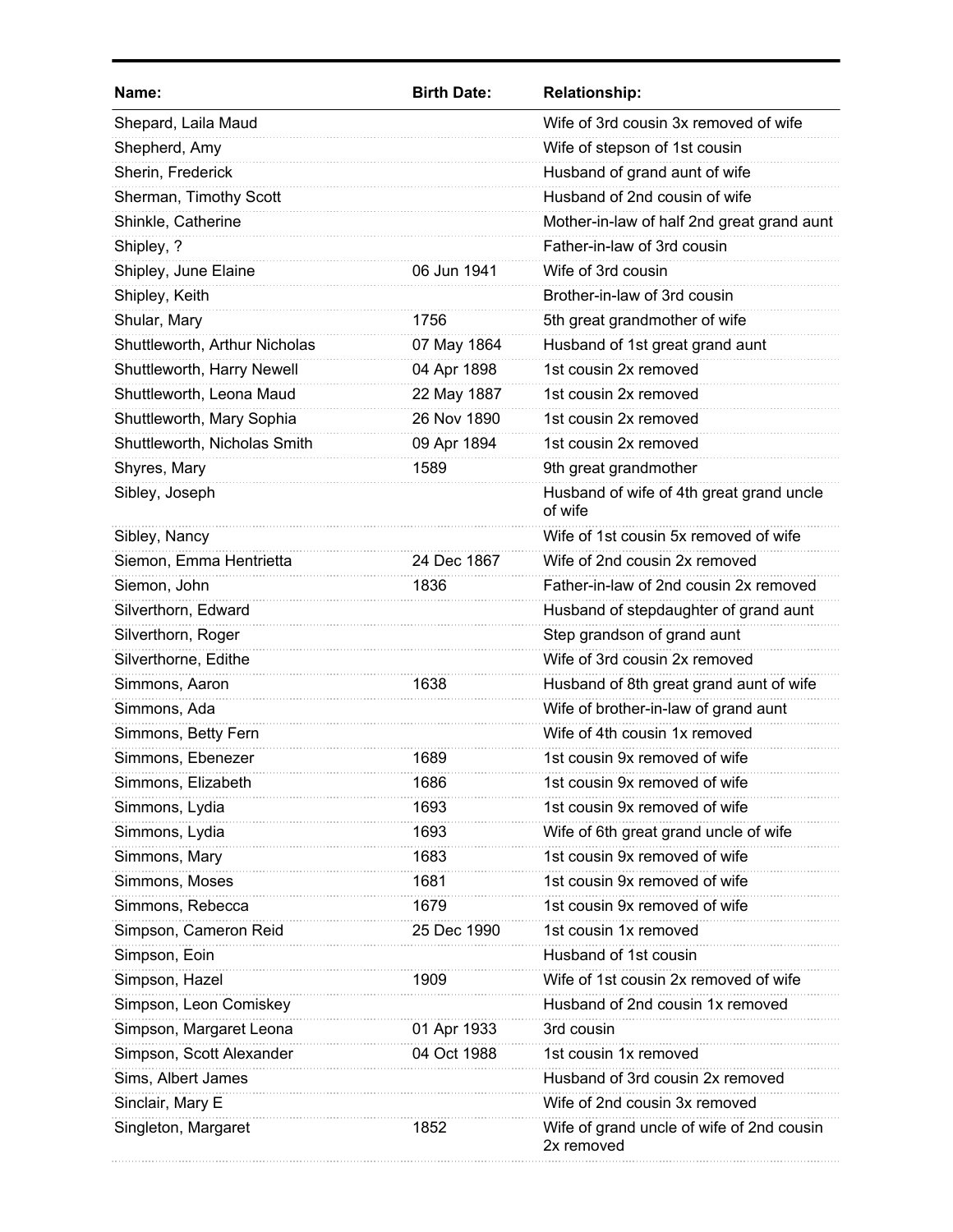| Name:                  | <b>Birth Date:</b> | <b>Relationship:</b>                                                      |
|------------------------|--------------------|---------------------------------------------------------------------------|
| Sisson, John           |                    | Husband of sister-in-law of 1st great grand<br>aunt                       |
| Sitts, ?               |                    | 4th cousin 1x removed                                                     |
| Sitts, Harry Stanley   | 1891               | Husband of 3rd cousin 2x removed                                          |
| Sitts, Newell Harry    | 23 Jul 1920        | 4th cousin 1x removed                                                     |
| Sivess, Ada            | Sep 1878           | Wife of uncle of wife of 2nd cousin 2x<br>removed                         |
| Sivess, David          | 1843               | Uncle of wife of uncle of wife of 2nd<br>cousin 2x removed                |
| Sivess, John           | 1812               | Paternal grandfather of wife of uncle of<br>wife of 2nd cousin 2x removed |
| Sivess, John           | 1843               | Father-in-law of uncle of wife of 2nd<br>cousin 2x removed                |
| Sivess, John Edward    | 1874               | Brother-in-law of uncle of wife of 2nd<br>cousin 2x removed               |
| Sivess, Margaret Ellen | 1881               | Sister-in-law of uncle of wife of 2nd cousin<br>2x removed                |
| Sivess, Robert         | 1839               | Uncle of wife of uncle of wife of 2nd<br>cousin 2x removed                |
| Sivess, William        | 1841               | Uncle of wife of uncle of wife of 2nd<br>cousin 2x removed                |
| Skelding, Gary Dean    |                    | 5th cousin 1x removed                                                     |
| Skelding, Gary Kenneth |                    | Husband of 5th cousin                                                     |
| Skelding, Terri Lynn   |                    | 5th cousin 1x removed                                                     |
| Skinner, lain          |                    | Husband of 2nd cousin 2x removed                                          |
| Slater, Maggie         | 02 Mar 1868        | Wife of 1st cousin 3x removed                                             |
| Sleen, Dana            |                    | Husband of 1st cousin 1x removed                                          |
| Sliwinski, Jason       |                    | Husband of 5th cousin 1x removed                                          |
| Sloan, Judy            | 07 Feb 1951        | Wife of 2nd cousin of wife                                                |
| Sloan, Kayte           | 18 Feb 1978        | Wife of 1st cousin 2x removed                                             |
| Slute, Sharon Lee      |                    | Wife of 5th cousin                                                        |
| Small, Donald          |                    | Husband of 4th cousin 1x removed                                          |
| Smalley, Rebecca       |                    | Wife of 6th great grand uncle of wife                                     |
| Smiley, Blake          | 09 Mar 2014        | 1st cousin 3x removed                                                     |
| Smiley, Harper         | 09 Jul 2018        | 1st cousin 3x removed                                                     |
| Smiley, Josh           |                    | Husband of 1st cousin 2x removed                                          |
| Smith, ?               |                    | Wife of 3rd cousin 1x removed                                             |
| Smith, ?               |                    | Husband of 1st cousin 2x removed                                          |
| Smith, ?               |                    | Husband of 3rd cousin 2x removed                                          |
| Smith, Albert Edward   | 1880               | 2nd cousin 1x removed                                                     |
| Smith, Alex            |                    | Husband of 3rd cousin 5x removed of wife                                  |
| Smith, Alice           |                    | Wife of 1st great grand uncle                                             |
| Smith, Anna Mary       | 24 Dec 1873        | Wife of 2nd cousin 3x removed                                             |
| Smith, Annie           |                    | Sister-in-law of sister-in-law of 4th cousin<br>2x removed of wife        |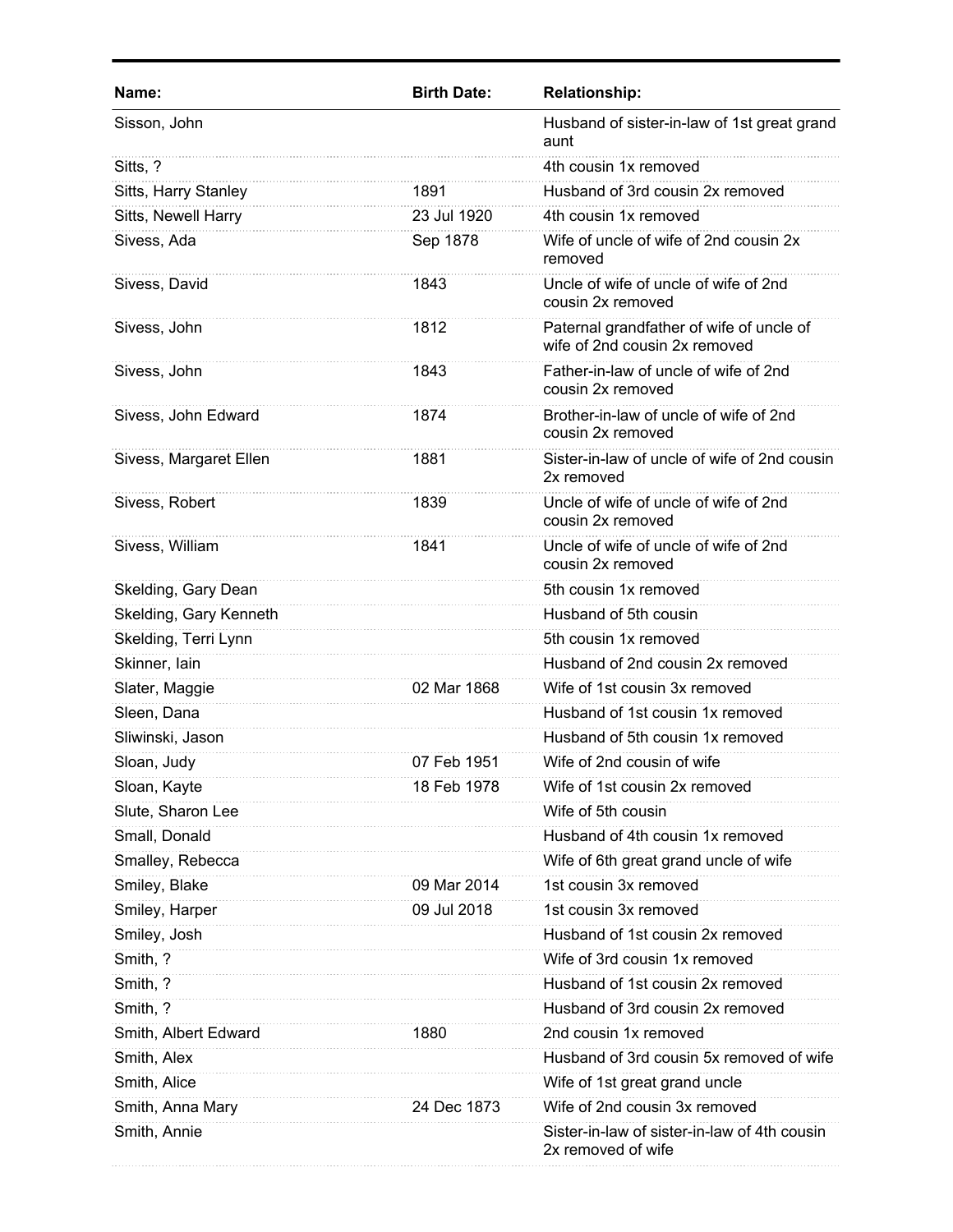| Name:                     | <b>Birth Date:</b> | <b>Relationship:</b>                                                |
|---------------------------|--------------------|---------------------------------------------------------------------|
| Smith, Arthur Kennett     |                    | Husband of 4th cousin 2x removed of wife                            |
| Smith, Bessy Ann          | 1868               | Sister-in-law of 2nd cousin 3x removed                              |
| Smith, Blake              |                    | Brother-in-law of sister-in-law of 4th<br>cousin 2x removed of wife |
| Smith, Blake              |                    | Husband of 4th cousin 2x removed of wife                            |
| Smith, Bryce              |                    | 5th cousin 2x removed                                               |
| Smith, Carl               |                    | 2nd cousin 2x removed of wife                                       |
| Smith, Charles Henry      | 1876               | 2nd cousin 1x removed                                               |
| Smith, Charles Morrison   |                    | Husband of sister-in-law of 4th cousin 2x<br>removed of wife        |
| Smith, Charles Wellington |                    | Father-in-law of sister-in-law of 4th cousin<br>2x removed of wife  |
| Smith, Charlie            |                    | Husband of sister-in-law of uncle of<br>husband of sister-in-law    |
| Smith, Cora               |                    | Sister-in-law of sister-in-law of 4th cousin<br>2x removed of wife  |
| Smith, Donald             |                    | Brother-in-law of sister-in-law of 4th<br>cousin 2x removed of wife |
| Smith, Donna              |                    | 5th cousin 1x removed                                               |
| Smith, E                  |                    | Wife of 2nd cousin 2x removed                                       |
| Smith, Elizabeth          | 26 Feb 1792        | 4th great grandmother of wife                                       |
| Smith, Emily Jane         | 1864               | Mother-in-law of 1st cousin 3x removed                              |
| Smith, Evelyn             |                    | Sister-in-law of 2nd cousin 1x removed of<br>brother-in-law         |
| Smith, Firman             |                    | Husband of sister-in-law of 1st cousin 1x<br>removed                |
| Smith, Francis Leo        | 1887               | Brother-in-law of 2nd cousin 3x removed                             |
| Smith, Frank              |                    | 3rd cousin                                                          |
| Smith. Frank              | 1889               | Brother-in-law of 2nd cousin 3x removed                             |
| Smith, Fred               |                    | Brother-in-law of 2nd cousin 1x removed<br>of brother-in-law        |
| Smith, Frederick          | 1845               | Husband of 1st cousin 2x removed                                    |
| Smith, George             |                    | Father-in-law of 1st great grand uncle                              |
| Smith, George Gordon      | 1886               | Brother-in-law of 2nd cousin 3x removed                             |
| Smith, Gertie             | 1895               | Sister-in-law of 2nd cousin 3x removed                              |
| Smith, Grace              |                    | 5th cousin 2x removed                                               |
| Smith, H                  |                    | Wife of 3rd cousin 1x removed                                       |
| Smith, Harold Arthur      | 17 Jul 1938        | 5th cousin 1x removed of wife                                       |
| Smith, Helen              |                    | Wife of 3rd cousin 3x removed of wife                               |
| Smith, Helen              |                    | Sister-in-law of 2nd cousin 1x removed of<br>brother-in-law         |
| Smith, Ida Eleanor        | 1882               | Sister-in-law of 2nd cousin 3x removed                              |
| Smith, James Jr           |                    | Husband of 4th cousin 6x removed of wife                            |
| Smith, James              | 1877               | Brother-in-law of 2nd cousin 3x removed                             |
| Smith, James Charles      | 27 Sep 1942        | 5th cousin 1x removed of wife                                       |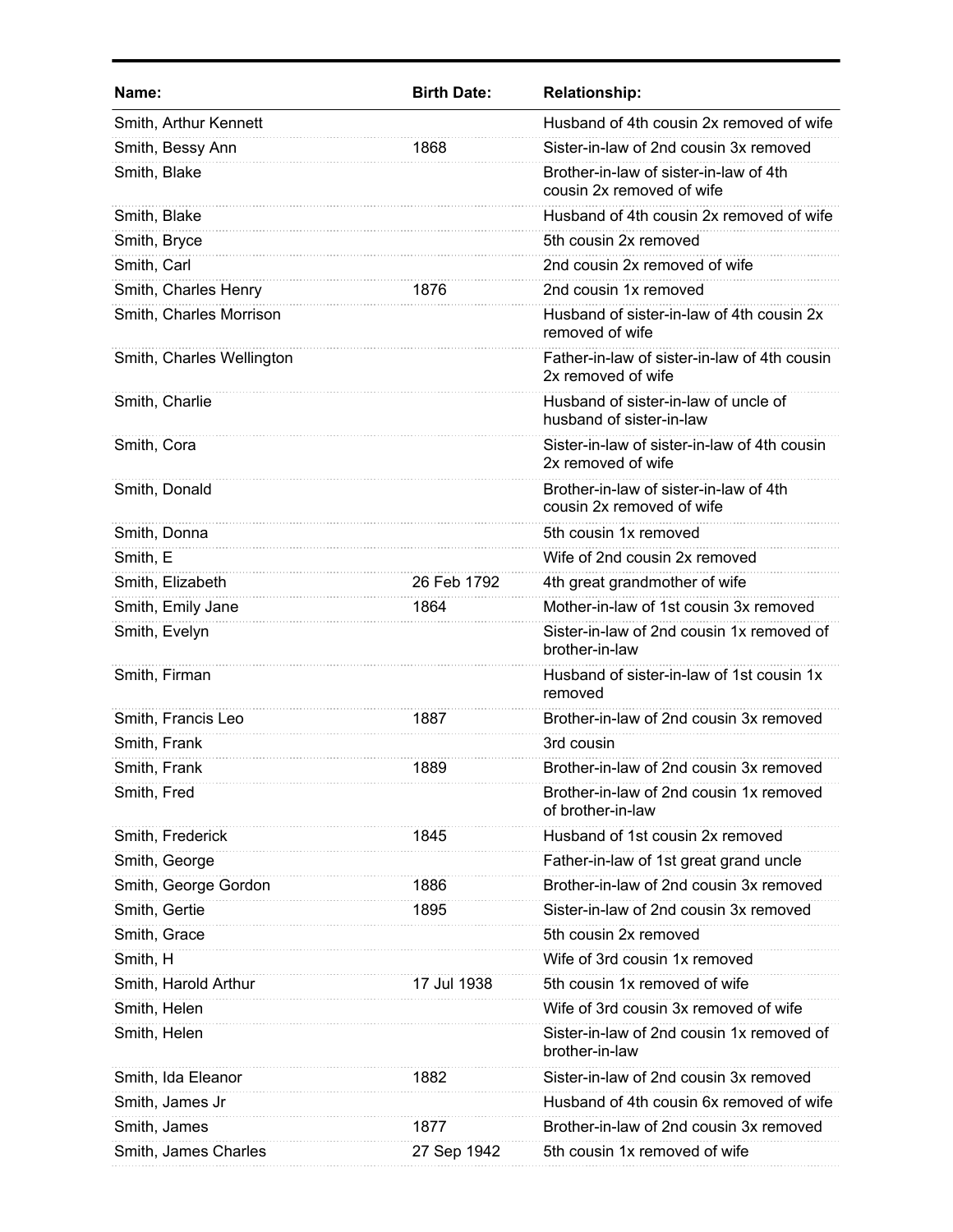| Smith, Jared<br>5th cousin 2x removed<br>Brother-in-law of 2nd cousin 1x removed<br>Smith, Jim<br>of brother-in-law<br>Smith, Joan Lois<br>5th cousin 1x removed of wife<br>11 Oct 1945<br>Husband of 3rd cousin 5x removed of wife<br>Smith, John<br>Smith, John<br>Brother-in-law of 2nd cousin 1x removed<br>of brother-in-law<br>Smith, John Bilton<br>2nd cousin 1x removed<br>1881<br>Brother-in-law of 2nd cousin 3x removed<br>Smith, John Pickering<br>1870<br>Sister-in-law of 2nd cousin 1x removed of<br>Smith, Judy<br>brother-in-law<br>Niece of husband of 2nd cousin 1x<br>Smith, Kimberley<br>removed of brother-in-law<br>Wife of nephew of wife of uncle<br>Smith, Lowanna<br>Sister-in-law of 2nd cousin 1x removed of<br>Smith, Marion<br>brother-in-law<br>2nd cousin 2x removed of wife<br>Smith, Marjorie<br>Smith, Martha Sophie<br>1876<br>Sister-in-law of 2nd cousin 3x removed<br>Smith, Mary<br>Abt. 1814<br>Wife of 1st great grand uncle<br>Smith, Mary<br>1824<br>Mother-in-law of brother-in-law of grand<br>aunt<br>Smith, Matt Jr<br>Brother-in-law of 2nd cousin 3x removed<br>1879<br>Smith, Matthew<br>25 Nov 1817<br>Paternal grandfather of wife of 2nd cousin<br>3x removed<br>Father-in-law of 2nd cousin 3x removed<br>Smith, Matthew<br>1845<br>Smith, Nancy<br>Sister-in-law of 2nd cousin 1x removed of<br>brother-in-law<br>Smith, Olive<br>1891<br>2nd cousin 1x removed<br>1880<br>Smith, Rachel<br>Sister-in-law of 2nd cousin 3x removed<br>Father-in-law of 2nd cousin 1x removed of<br>Smith, Reg<br>brother-in-law<br>5th cousin 1x removed<br>Smith, Rick<br>Husband of 2nd cousin<br>Smith, Rick<br>Smith, Rob<br>5th cousin 1x removed<br>Smith, Robert<br>5th cousin 1x removed of wife<br>Husband of 1st cousin 1x removed<br>Smith, Robert<br>Smith, Robert<br>2nd cousin 2x removed of wife<br>Smith, Ron<br>Husband of 5th cousin<br>17 Feb 1938<br>Sister-in-law of 2nd cousin 3x removed<br>Smith, Sarah Jane<br>1871<br>Smith, Scott<br>Husband of 5th cousin 1x removed<br>Smith, Shirley<br>2nd cousin 2x removed of wife<br>Smith, Shirley<br>Sister-in-law of sister-in-law of 4th cousin<br>2x removed of wife<br>Smith, Thomas<br>1886<br>2nd cousin 1x removed<br>Smith, Tyler<br>5th cousin 2x removed | Name: | <b>Birth Date:</b> | <b>Relationship:</b> |
|----------------------------------------------------------------------------------------------------------------------------------------------------------------------------------------------------------------------------------------------------------------------------------------------------------------------------------------------------------------------------------------------------------------------------------------------------------------------------------------------------------------------------------------------------------------------------------------------------------------------------------------------------------------------------------------------------------------------------------------------------------------------------------------------------------------------------------------------------------------------------------------------------------------------------------------------------------------------------------------------------------------------------------------------------------------------------------------------------------------------------------------------------------------------------------------------------------------------------------------------------------------------------------------------------------------------------------------------------------------------------------------------------------------------------------------------------------------------------------------------------------------------------------------------------------------------------------------------------------------------------------------------------------------------------------------------------------------------------------------------------------------------------------------------------------------------------------------------------------------------------------------------------------------------------------------------------------------------------------------------------------------------------------------------------------------------------------------------------------------------------------------------------------------------------------------------------------------------------------------------------------------------------------|-------|--------------------|----------------------|
|                                                                                                                                                                                                                                                                                                                                                                                                                                                                                                                                                                                                                                                                                                                                                                                                                                                                                                                                                                                                                                                                                                                                                                                                                                                                                                                                                                                                                                                                                                                                                                                                                                                                                                                                                                                                                                                                                                                                                                                                                                                                                                                                                                                                                                                                                  |       |                    |                      |
|                                                                                                                                                                                                                                                                                                                                                                                                                                                                                                                                                                                                                                                                                                                                                                                                                                                                                                                                                                                                                                                                                                                                                                                                                                                                                                                                                                                                                                                                                                                                                                                                                                                                                                                                                                                                                                                                                                                                                                                                                                                                                                                                                                                                                                                                                  |       |                    |                      |
|                                                                                                                                                                                                                                                                                                                                                                                                                                                                                                                                                                                                                                                                                                                                                                                                                                                                                                                                                                                                                                                                                                                                                                                                                                                                                                                                                                                                                                                                                                                                                                                                                                                                                                                                                                                                                                                                                                                                                                                                                                                                                                                                                                                                                                                                                  |       |                    |                      |
|                                                                                                                                                                                                                                                                                                                                                                                                                                                                                                                                                                                                                                                                                                                                                                                                                                                                                                                                                                                                                                                                                                                                                                                                                                                                                                                                                                                                                                                                                                                                                                                                                                                                                                                                                                                                                                                                                                                                                                                                                                                                                                                                                                                                                                                                                  |       |                    |                      |
|                                                                                                                                                                                                                                                                                                                                                                                                                                                                                                                                                                                                                                                                                                                                                                                                                                                                                                                                                                                                                                                                                                                                                                                                                                                                                                                                                                                                                                                                                                                                                                                                                                                                                                                                                                                                                                                                                                                                                                                                                                                                                                                                                                                                                                                                                  |       |                    |                      |
|                                                                                                                                                                                                                                                                                                                                                                                                                                                                                                                                                                                                                                                                                                                                                                                                                                                                                                                                                                                                                                                                                                                                                                                                                                                                                                                                                                                                                                                                                                                                                                                                                                                                                                                                                                                                                                                                                                                                                                                                                                                                                                                                                                                                                                                                                  |       |                    |                      |
|                                                                                                                                                                                                                                                                                                                                                                                                                                                                                                                                                                                                                                                                                                                                                                                                                                                                                                                                                                                                                                                                                                                                                                                                                                                                                                                                                                                                                                                                                                                                                                                                                                                                                                                                                                                                                                                                                                                                                                                                                                                                                                                                                                                                                                                                                  |       |                    |                      |
|                                                                                                                                                                                                                                                                                                                                                                                                                                                                                                                                                                                                                                                                                                                                                                                                                                                                                                                                                                                                                                                                                                                                                                                                                                                                                                                                                                                                                                                                                                                                                                                                                                                                                                                                                                                                                                                                                                                                                                                                                                                                                                                                                                                                                                                                                  |       |                    |                      |
|                                                                                                                                                                                                                                                                                                                                                                                                                                                                                                                                                                                                                                                                                                                                                                                                                                                                                                                                                                                                                                                                                                                                                                                                                                                                                                                                                                                                                                                                                                                                                                                                                                                                                                                                                                                                                                                                                                                                                                                                                                                                                                                                                                                                                                                                                  |       |                    |                      |
|                                                                                                                                                                                                                                                                                                                                                                                                                                                                                                                                                                                                                                                                                                                                                                                                                                                                                                                                                                                                                                                                                                                                                                                                                                                                                                                                                                                                                                                                                                                                                                                                                                                                                                                                                                                                                                                                                                                                                                                                                                                                                                                                                                                                                                                                                  |       |                    |                      |
|                                                                                                                                                                                                                                                                                                                                                                                                                                                                                                                                                                                                                                                                                                                                                                                                                                                                                                                                                                                                                                                                                                                                                                                                                                                                                                                                                                                                                                                                                                                                                                                                                                                                                                                                                                                                                                                                                                                                                                                                                                                                                                                                                                                                                                                                                  |       |                    |                      |
|                                                                                                                                                                                                                                                                                                                                                                                                                                                                                                                                                                                                                                                                                                                                                                                                                                                                                                                                                                                                                                                                                                                                                                                                                                                                                                                                                                                                                                                                                                                                                                                                                                                                                                                                                                                                                                                                                                                                                                                                                                                                                                                                                                                                                                                                                  |       |                    |                      |
|                                                                                                                                                                                                                                                                                                                                                                                                                                                                                                                                                                                                                                                                                                                                                                                                                                                                                                                                                                                                                                                                                                                                                                                                                                                                                                                                                                                                                                                                                                                                                                                                                                                                                                                                                                                                                                                                                                                                                                                                                                                                                                                                                                                                                                                                                  |       |                    |                      |
|                                                                                                                                                                                                                                                                                                                                                                                                                                                                                                                                                                                                                                                                                                                                                                                                                                                                                                                                                                                                                                                                                                                                                                                                                                                                                                                                                                                                                                                                                                                                                                                                                                                                                                                                                                                                                                                                                                                                                                                                                                                                                                                                                                                                                                                                                  |       |                    |                      |
|                                                                                                                                                                                                                                                                                                                                                                                                                                                                                                                                                                                                                                                                                                                                                                                                                                                                                                                                                                                                                                                                                                                                                                                                                                                                                                                                                                                                                                                                                                                                                                                                                                                                                                                                                                                                                                                                                                                                                                                                                                                                                                                                                                                                                                                                                  |       |                    |                      |
|                                                                                                                                                                                                                                                                                                                                                                                                                                                                                                                                                                                                                                                                                                                                                                                                                                                                                                                                                                                                                                                                                                                                                                                                                                                                                                                                                                                                                                                                                                                                                                                                                                                                                                                                                                                                                                                                                                                                                                                                                                                                                                                                                                                                                                                                                  |       |                    |                      |
|                                                                                                                                                                                                                                                                                                                                                                                                                                                                                                                                                                                                                                                                                                                                                                                                                                                                                                                                                                                                                                                                                                                                                                                                                                                                                                                                                                                                                                                                                                                                                                                                                                                                                                                                                                                                                                                                                                                                                                                                                                                                                                                                                                                                                                                                                  |       |                    |                      |
|                                                                                                                                                                                                                                                                                                                                                                                                                                                                                                                                                                                                                                                                                                                                                                                                                                                                                                                                                                                                                                                                                                                                                                                                                                                                                                                                                                                                                                                                                                                                                                                                                                                                                                                                                                                                                                                                                                                                                                                                                                                                                                                                                                                                                                                                                  |       |                    |                      |
|                                                                                                                                                                                                                                                                                                                                                                                                                                                                                                                                                                                                                                                                                                                                                                                                                                                                                                                                                                                                                                                                                                                                                                                                                                                                                                                                                                                                                                                                                                                                                                                                                                                                                                                                                                                                                                                                                                                                                                                                                                                                                                                                                                                                                                                                                  |       |                    |                      |
|                                                                                                                                                                                                                                                                                                                                                                                                                                                                                                                                                                                                                                                                                                                                                                                                                                                                                                                                                                                                                                                                                                                                                                                                                                                                                                                                                                                                                                                                                                                                                                                                                                                                                                                                                                                                                                                                                                                                                                                                                                                                                                                                                                                                                                                                                  |       |                    |                      |
|                                                                                                                                                                                                                                                                                                                                                                                                                                                                                                                                                                                                                                                                                                                                                                                                                                                                                                                                                                                                                                                                                                                                                                                                                                                                                                                                                                                                                                                                                                                                                                                                                                                                                                                                                                                                                                                                                                                                                                                                                                                                                                                                                                                                                                                                                  |       |                    |                      |
|                                                                                                                                                                                                                                                                                                                                                                                                                                                                                                                                                                                                                                                                                                                                                                                                                                                                                                                                                                                                                                                                                                                                                                                                                                                                                                                                                                                                                                                                                                                                                                                                                                                                                                                                                                                                                                                                                                                                                                                                                                                                                                                                                                                                                                                                                  |       |                    |                      |
|                                                                                                                                                                                                                                                                                                                                                                                                                                                                                                                                                                                                                                                                                                                                                                                                                                                                                                                                                                                                                                                                                                                                                                                                                                                                                                                                                                                                                                                                                                                                                                                                                                                                                                                                                                                                                                                                                                                                                                                                                                                                                                                                                                                                                                                                                  |       |                    |                      |
|                                                                                                                                                                                                                                                                                                                                                                                                                                                                                                                                                                                                                                                                                                                                                                                                                                                                                                                                                                                                                                                                                                                                                                                                                                                                                                                                                                                                                                                                                                                                                                                                                                                                                                                                                                                                                                                                                                                                                                                                                                                                                                                                                                                                                                                                                  |       |                    |                      |
|                                                                                                                                                                                                                                                                                                                                                                                                                                                                                                                                                                                                                                                                                                                                                                                                                                                                                                                                                                                                                                                                                                                                                                                                                                                                                                                                                                                                                                                                                                                                                                                                                                                                                                                                                                                                                                                                                                                                                                                                                                                                                                                                                                                                                                                                                  |       |                    |                      |
|                                                                                                                                                                                                                                                                                                                                                                                                                                                                                                                                                                                                                                                                                                                                                                                                                                                                                                                                                                                                                                                                                                                                                                                                                                                                                                                                                                                                                                                                                                                                                                                                                                                                                                                                                                                                                                                                                                                                                                                                                                                                                                                                                                                                                                                                                  |       |                    |                      |
|                                                                                                                                                                                                                                                                                                                                                                                                                                                                                                                                                                                                                                                                                                                                                                                                                                                                                                                                                                                                                                                                                                                                                                                                                                                                                                                                                                                                                                                                                                                                                                                                                                                                                                                                                                                                                                                                                                                                                                                                                                                                                                                                                                                                                                                                                  |       |                    |                      |
|                                                                                                                                                                                                                                                                                                                                                                                                                                                                                                                                                                                                                                                                                                                                                                                                                                                                                                                                                                                                                                                                                                                                                                                                                                                                                                                                                                                                                                                                                                                                                                                                                                                                                                                                                                                                                                                                                                                                                                                                                                                                                                                                                                                                                                                                                  |       |                    |                      |
|                                                                                                                                                                                                                                                                                                                                                                                                                                                                                                                                                                                                                                                                                                                                                                                                                                                                                                                                                                                                                                                                                                                                                                                                                                                                                                                                                                                                                                                                                                                                                                                                                                                                                                                                                                                                                                                                                                                                                                                                                                                                                                                                                                                                                                                                                  |       |                    |                      |
|                                                                                                                                                                                                                                                                                                                                                                                                                                                                                                                                                                                                                                                                                                                                                                                                                                                                                                                                                                                                                                                                                                                                                                                                                                                                                                                                                                                                                                                                                                                                                                                                                                                                                                                                                                                                                                                                                                                                                                                                                                                                                                                                                                                                                                                                                  |       |                    |                      |
|                                                                                                                                                                                                                                                                                                                                                                                                                                                                                                                                                                                                                                                                                                                                                                                                                                                                                                                                                                                                                                                                                                                                                                                                                                                                                                                                                                                                                                                                                                                                                                                                                                                                                                                                                                                                                                                                                                                                                                                                                                                                                                                                                                                                                                                                                  |       |                    |                      |
|                                                                                                                                                                                                                                                                                                                                                                                                                                                                                                                                                                                                                                                                                                                                                                                                                                                                                                                                                                                                                                                                                                                                                                                                                                                                                                                                                                                                                                                                                                                                                                                                                                                                                                                                                                                                                                                                                                                                                                                                                                                                                                                                                                                                                                                                                  |       |                    |                      |
|                                                                                                                                                                                                                                                                                                                                                                                                                                                                                                                                                                                                                                                                                                                                                                                                                                                                                                                                                                                                                                                                                                                                                                                                                                                                                                                                                                                                                                                                                                                                                                                                                                                                                                                                                                                                                                                                                                                                                                                                                                                                                                                                                                                                                                                                                  |       |                    |                      |
|                                                                                                                                                                                                                                                                                                                                                                                                                                                                                                                                                                                                                                                                                                                                                                                                                                                                                                                                                                                                                                                                                                                                                                                                                                                                                                                                                                                                                                                                                                                                                                                                                                                                                                                                                                                                                                                                                                                                                                                                                                                                                                                                                                                                                                                                                  |       |                    |                      |
|                                                                                                                                                                                                                                                                                                                                                                                                                                                                                                                                                                                                                                                                                                                                                                                                                                                                                                                                                                                                                                                                                                                                                                                                                                                                                                                                                                                                                                                                                                                                                                                                                                                                                                                                                                                                                                                                                                                                                                                                                                                                                                                                                                                                                                                                                  |       |                    |                      |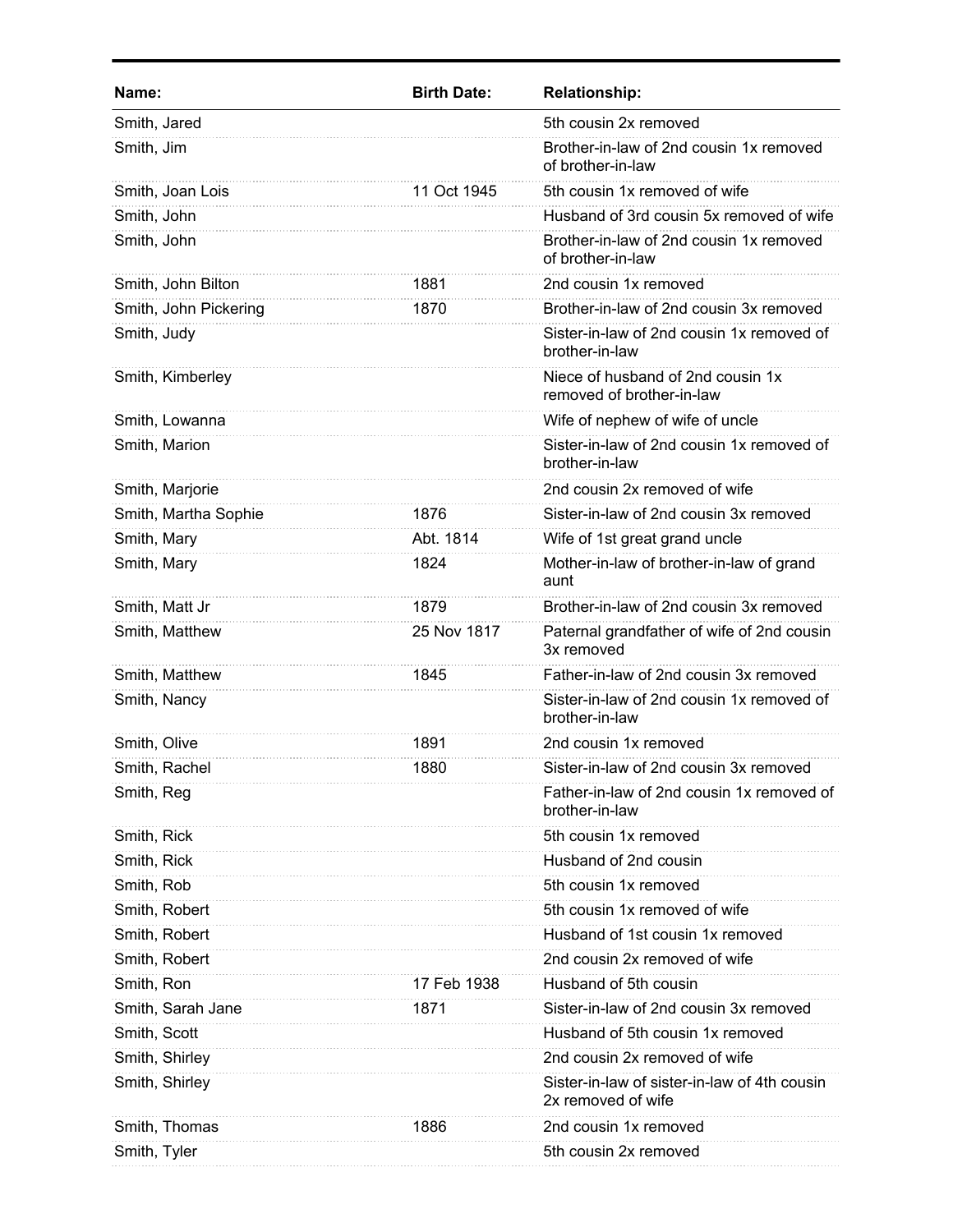| Name:                    | <b>Birth Date:</b> | <b>Relationship:</b>                                                        |
|--------------------------|--------------------|-----------------------------------------------------------------------------|
| Smith, Vernon Lapere     | 1876               | Husband of sister-in-law of uncle                                           |
| Smith, Virginia          |                    | Sister-in-law of 2nd cousin 1x removed of<br>brother-in-law                 |
| Smith, Wayne             |                    | Brother-in-law of 2nd cousin 1x removed<br>of brother-in-law                |
| Smith, Wendy             |                    | Niece of husband of 4th cousin 2x<br>removed of wife                        |
| Smith, Will              |                    | Husband of 1st cousin 3x removed of wife                                    |
| Smith, William Frederick | 1889               | 2nd cousin 1x removed                                                       |
| Smith, William Walker    | 1883               | Brother-in-law of 2nd cousin 3x removed                                     |
| Snape, Anne              |                    | 2nd great grandmother of wife of 2nd<br>cousin 2x removed                   |
| Sneddon, Ann             | 1866               | Sister-in-law of aunt of wife of 2nd cousin<br>2x removed                   |
| Sneddon, Elizabeth       | 1832               | Aunt of husband of aunt of wife of 2nd<br>cousin 2x removed                 |
| Sneddon, Elizabeth       | 1872               | Sister-in-law of aunt of wife of 2nd cousin<br>2x removed                   |
| Sneddon, Henry           | 1876               | Brother-in-law of aunt of wife of 2nd<br>cousin 2x removed                  |
| Sneddon, Isabella        |                    | Sister-in-law of aunt of wife of 2nd cousin<br>2x removed                   |
| Sneddon, Job             | 13 Oct 1873        | Husband of aunt of wife of 2nd cousin 2x<br>removed                         |
| Sneddon, John            | 1807               | Paternal grandfather of husband of aunt of<br>wife of 2nd cousin 2x removed |
| Sneddon, John            | 1838               | Uncle of husband of aunt of wife of 2nd<br>cousin 2x removed                |
| Sneddon, Lilian          | 20 Oct 1897        | 1st cousin of wife of 2nd cousin 2x<br>removed                              |
| Sneddon, Nellie          | 03 Jul 1900        | 1st cousin of wife of 2nd cousin 2x<br>removed                              |
| Sneddon, Robert          | 1878               | Brother-in-law of aunt of wife of 2nd<br>cousin 2x removed                  |
| Sneddon, Thomas          | 1835               | Father-in-law of aunt of wife of 2nd cousin<br>2x removed                   |
| Someral, Martha          | 1787               | 4th great grandmother                                                       |
| Someral, Robert          |                    | 5th great grandfather                                                       |
| Soper, Charles Blake     |                    | 3rd cousin 2x removed of wife                                               |
| Soper, Earle             |                    | Husband of 2nd cousin 3x removed of<br>wife                                 |
| Soper, George            |                    | Grand nephew of wife of 1st cousin 4x<br>removed of wife                    |
| Soper, Howard            |                    | Husband of niece of wife of 1st cousin 4x<br>removed of wife                |
| Soper, Inez Marie        |                    | 3rd cousin 2x removed of wife                                               |
| Soper, Lloyd George      |                    | 3rd cousin 2x removed of wife                                               |
|                          |                    |                                                                             |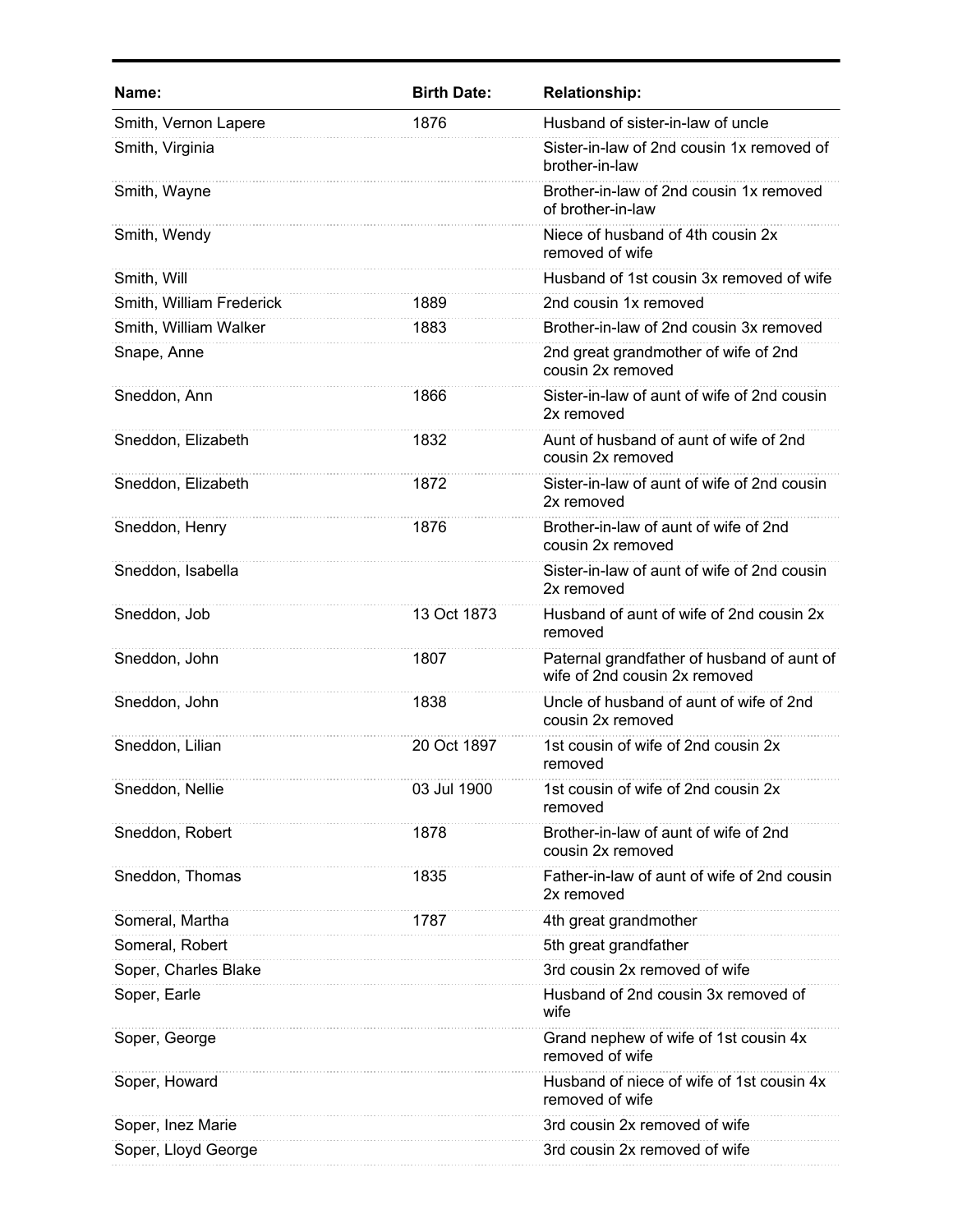| Name:                     | <b>Birth Date:</b> | <b>Relationship:</b>                                                                    |
|---------------------------|--------------------|-----------------------------------------------------------------------------------------|
| Soper, Mary Ann           |                    | Mother-in-law of half 1st cousin 1x<br>removed                                          |
| Soper, Rea Edith          |                    | 3rd cousin 2x removed of wife                                                           |
| Soper, Robert Carl        |                    | 3rd cousin 2x removed of wife                                                           |
| Soper, William Ross       |                    | 3rd cousin 2x removed of wife                                                           |
| Southworth, Benjamin      |                    | Husband of 7th great grand aunt of wife                                                 |
| Southworth, Benjamin      |                    | Husband of 1st cousin 9x removed of wife                                                |
| Sovereign, Christina      |                    | Mother-in-law of half grand aunt                                                        |
| Spalding, Leila V         | Mar 1875           | Wife of 2nd cousin 3x removed                                                           |
| Spence, Elizabeth         |                    | Wife of 2nd great grand uncle                                                           |
| Spence, Tressa            | 14 Jul 1951        | Wife of 1st cousin 1x removed                                                           |
| Spenceley, Jane           | 1785               | 3rd great grandmother                                                                   |
| Spenceley, William        |                    | 4th great grandfather                                                                   |
| Spinning, Benjamin        |                    | Husband of 1st cousin 5x removed of wife                                                |
| Spore, Julie              |                    | 2nd cousin 1x removed of wife                                                           |
| Spore, Martin             |                    | Husband of 2nd cousin of wife                                                           |
| Spore, Tammy              |                    | 2nd cousin 1x removed of wife                                                           |
| Spragg, ?                 |                    | Husband of sister-in-law of 1st cousin 1x<br>removed                                    |
| Sprague, Benjamin         |                    | Husband of 6th great grand aunt of wife                                                 |
| Sprague, Doug             |                    | Husband of aunt of wife of 1st cousin 1x<br>removed of wife                             |
| Sprague, Eohraim          |                    | Husband of 6th great grand aunt of wife                                                 |
| Sprague, Ephraim          | 1685               | Husband of 1st cousin 9x removed of wife                                                |
| Sprague, Sheri            |                    | 1st cousin of wife of 1st cousin 1x<br>removed of wife                                  |
| Sprague, Todd             |                    | 1st cousin of wife of 1st cousin 1x<br>removed of wife                                  |
| Sproul, Susann Hazel Jane |                    | Wife of 5th cousin                                                                      |
| St.Jean, Abigail Rose     | 2006               | 1st cousin 2x removed                                                                   |
| St.Jean, Carter Gerald    | 22 May 2001        | 1st cousin 2x removed                                                                   |
| St.Jean, Cory Ray         | 22 Oct 1973        | Husband of 1st cousin 1x removed                                                        |
| St.Jean, Logan Andrew     | 07 Jun 2002        | 1st cousin 2x removed                                                                   |
| St.Louis, Justin Lee      | 19 Dec 1983        | Husband of 1st cousin 2x removed                                                        |
| St.Louis, Norah Lyn       | 21 Jun 2011        | 1st cousin 3x removed                                                                   |
| Staley, Claertie          | 1902               | 2nd cousin 1x removed                                                                   |
| Staley, George A          | 1876               | Husband of grand aunt                                                                   |
| Staley, John Gordon       | 22 Sep 1877        | Husband of 1st cousin 2x removed                                                        |
| Staley, Owen              |                    | Husband of 1st cousin 3x removed of wife                                                |
| Staley, Peter             |                    | Father-in-law of grand aunt                                                             |
| Stang, Travis             |                    | Husband of 1st cousin 2x removed                                                        |
| Stapleton, Lorine         |                    | Mother-in-law of brother-in-law of niece of<br>husband of 4th cousin 2x removed of wife |
| Starkey, Dora             |                    | Mother-in-law of 1st cousin                                                             |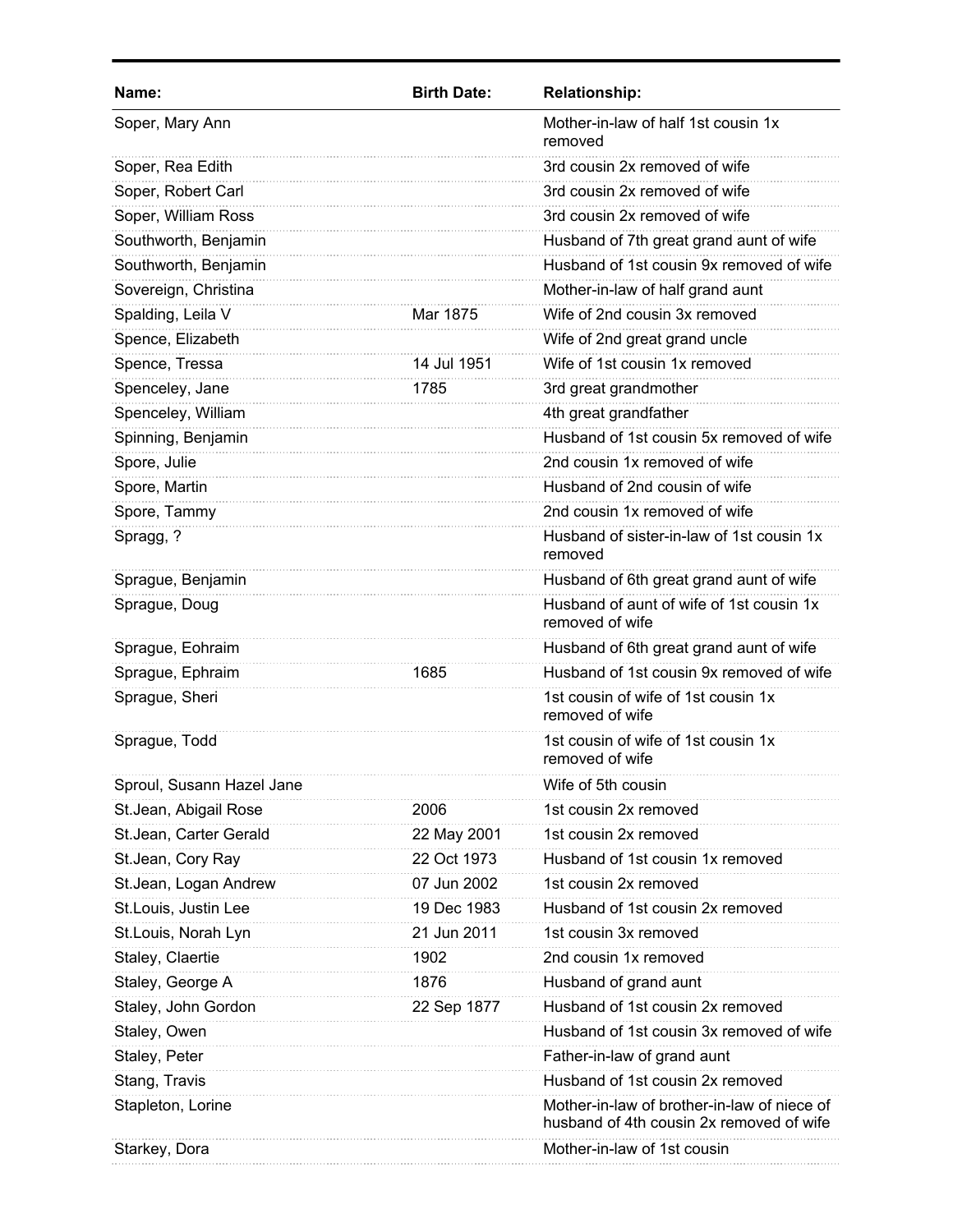| Name:                     | <b>Birth Date:</b> | <b>Relationship:</b>                                               |
|---------------------------|--------------------|--------------------------------------------------------------------|
| Stebner, Brenda May       | 11 Aug 1961        | 1st cousin 1x removed                                              |
| Stebner, Cheryl Ann       | 23 Feb 1956        | 1st cousin 1x removed                                              |
| Stebner, Irwin Harold     |                    | Husband of 1st cousin                                              |
| Stebner, Laurie Jean      | 05 Aug 1958        | 1st cousin 1x removed                                              |
| Stebner, Valerie Jane     | 06 Apr 1957        | 1st cousin 1x removed                                              |
| Steel, Arthur             |                    | Husband of 3rd cousin 3x removed of wife                           |
| Steel, Earl               |                    | 4th cousin 2x removed of wife                                      |
| Steel, Evan               |                    | 4th cousin 2x removed of wife                                      |
| Steeves, John             |                    | Husband of 3rd cousin 5x removed of wife                           |
| Steeves, Rhoda            |                    | Wife of 3rd cousin 5x removed of wife                              |
| Steinhoff, Abner Owen     | 26 May 1847        | 2nd great grand uncle of wife                                      |
| Steinhoff, David Henry    | 18 Jan 1844        | 2nd great grand uncle of wife                                      |
| Steinhoff, Elizabeth Ann  | 02 Apr 1841        | 2nd great grandmother of wife                                      |
| Steinhoff, Elizena        | 15 Mar 1855        | 2nd great grand aunt of wife                                       |
| Steinhoff, Emerson        | 17 Jul 1882        | Half 2nd great grand uncle of wife                                 |
| Steinhoff, Emily Florence | 08 Sep 1849        | 2nd great grand aunt of wife                                       |
| Steinhoff, Isaac          | 02 Apr 1816        | 3rd great grandfather of wife                                      |
| Steinhoff, Isaac N        | 17 Aug 1857        | 2nd great grand uncle of wife                                      |
| Steinhoff, Lawrence       | 1852               | 2nd great grand uncle of wife                                      |
| Steinhoff, Peter R        | 28 Jan 1846        | 2nd great grand uncle of wife                                      |
| Steinhoff, Sebert Saxon   | 21 Apr 1862        | 2nd great grand uncle of wife                                      |
| Steinhoff, Susannah       | 21 Sep 1860        | 2nd great grand aunt of wife                                       |
| Steinhoff, Warren Walter  | 09 Sep 1842        | 2nd great grand uncle of wife                                      |
| Steinhoff, Wellington     | 14 Mar 1885        | Half 2nd great grand uncle of wife                                 |
| Steinhoff, Winford A      | 03 Sep 1883        | Half 2nd great grand uncle of wife                                 |
| Stephens, Craig Robert    | 20 May 1977        | 2nd cousin 1x removed of wife                                      |
| Stephens, John L          |                    | Husband of 6th cousin 4x removed of wife                           |
| Stephens, Leonard A       | 1900               | Husband of sister-in-law of sister-in-law of<br>grand aunt of wife |
| Stephens, Marjorie Ann    | 28 Jul 1930        | Wife of 1st cousin 1x removed of wife                              |
| Stephens, Patience        |                    | Wife of 3rd cousin 5x removed of wife                              |
| Stephens, Robert          |                    | Husband of 2nd cousin of wife                                      |
| Stevens, ?                |                    | Stepson of 1st cousin 1x removed                                   |
| Stevens, ?                |                    | Stepdaughter of 1st cousin 1x removed                              |
| Stevens, Albert John      | 1888               | Brother-in-law of 1st cousin 1x removed                            |
| Stevens, Alfred Russell   | 08 Oct 1894        | Husband of 1st cousin 1x removed                                   |
| Stevens, Arthur           | 1890               | Brother-in-law of 1st cousin 1x removed                            |
| Stevens, Frederick Joseph | 1926               | Stepson of 1st cousin 1x removed                                   |
| Stevens, George           | 1893               | Brother-in-law of 1st cousin 1x removed                            |
| Stevens, Herbert          | 1896               | Brother-in-law of 1st cousin 1x removed                            |
| Stevens, Joseph           | 1857               | Father-in-law of 1st cousin 1x removed                             |
| Stevens, Kenneth Ivor     | 1929               | Stepson of 1st cousin 1x removed                                   |
| Stevens, Margaret         | 07 Nov 1916        | 2nd cousin                                                         |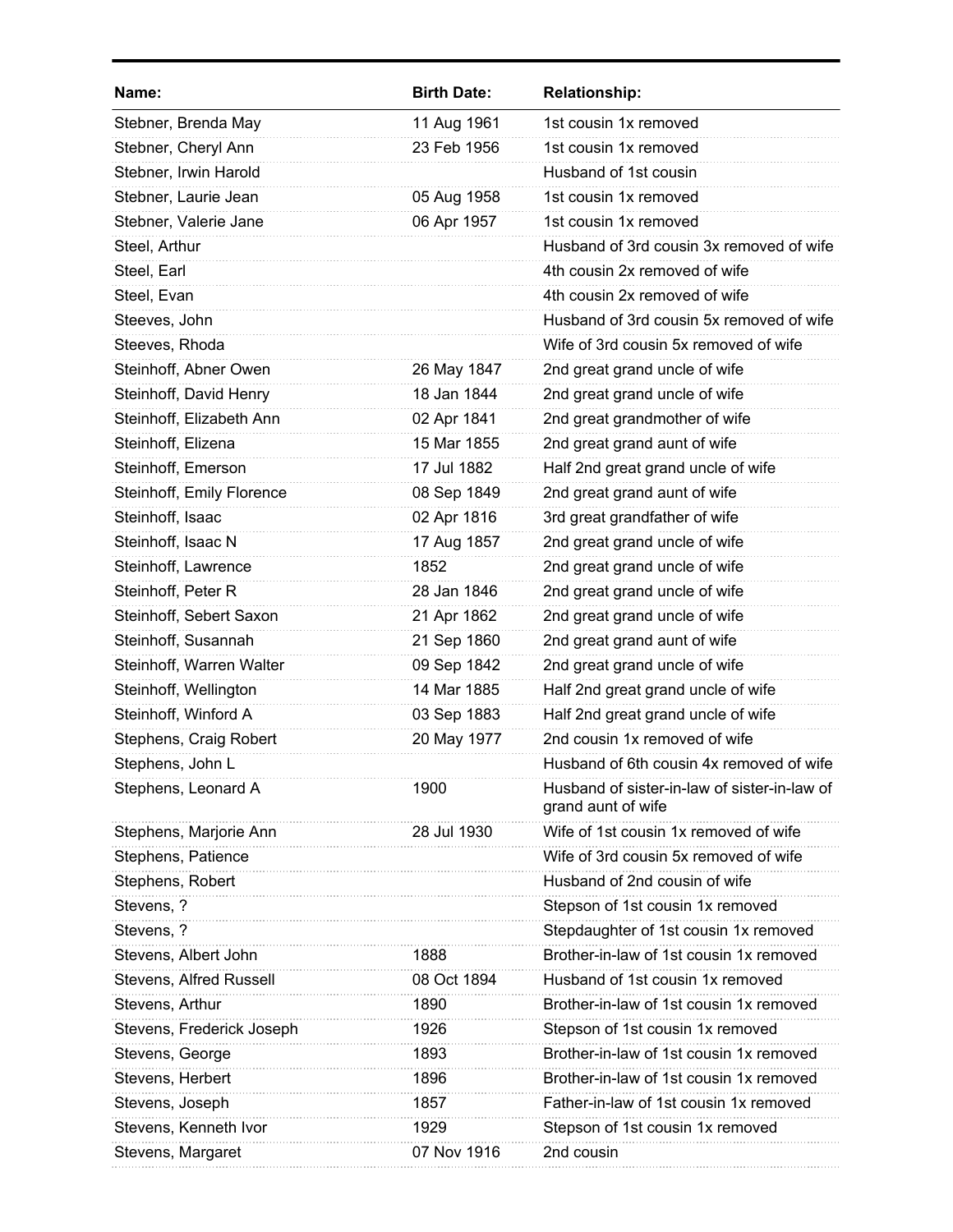| Name:                     | <b>Birth Date:</b> | <b>Relationship:</b>                                         |
|---------------------------|--------------------|--------------------------------------------------------------|
| Stevens, Walter           | 1894               | Brother-in-law of 1st cousin 1x removed                      |
| Stevens, Whitwell         | 1840               | Paternal grandfather of husband of 1st<br>cousin 1x removed  |
| Stevens, Wilfred Russell  |                    | Stepson of 1st cousin 1x removed                             |
| Stevenson, Louisa Emeline |                    | Mother-in-law of grand uncle                                 |
| Stewart, ?                |                    | Husband of sister-in-law of 4th cousin 2x<br>removed of wife |
| Stewart, Bev              |                    | Husband of sister-in-law of 1st cousin                       |
| Stewart, Tammy            | 17 Aug 1959        | Wife of 1st cousin 1x removed                                |
| Stickle, ?                |                    | Husband of sister-in-law of grand aunt of<br>wife            |
| Stiles, Solomon           |                    | Husband of 1st cousin 5x removed of wife                     |
| Stirling, Dale            |                    | Husband of 1st cousin 1x removed                             |
| Stirling, Dale Jr         |                    | 1st cousin 2x removed                                        |
| Stirling, Heather         |                    | 1st cousin 2x removed                                        |
| Stitzinger, Sam           |                    | Husband of 2nd cousin 4x removed of<br>wife                  |
| Stockbridge, Sarah        |                    | Wife of 8th great grand uncle of wife                        |
| Stone, Alma               |                    | 1st cousin 2x removed                                        |
| Stone, Alma               |                    | 1st cousin 2x removed                                        |
| Stone, Alma               | 1873               | Great grand aunt                                             |
| Stone, Anna               |                    | 1st cousin 2x removed                                        |
| Stone, Anna               | 12 Sep 1862        | Great grand aunt                                             |
| Stone, Benjamin           | 1746               | 5th great grandfather                                        |
| Stone, Benjamin           | 07 Jun 1812        | 3rd great grand uncle                                        |
| Stone, Betty              |                    | 1st cousin 2x removed                                        |
| Stone, Brock              |                    | 1st cousin 2x removed                                        |
| Stone, Bruce              |                    | 1st cousin 2x removed                                        |
| Stone, Buddy              |                    | 2nd cousin 1x removed                                        |
| Stone, Burton             |                    | 2nd cousin 1x removed                                        |
| Stone, Carl               |                    | 2nd cousin 1x removed                                        |
| Stone, Clara              |                    | 1st cousin 2x removed                                        |
| Stone, Clara              |                    | 2nd cousin 1x removed                                        |
| Stone, Deborah            | 26 Apr 1835        | 2nd great grand aunt                                         |
| Stone, Deborah            | 1860               | 1st cousin 3x removed                                        |
| Stone, Donald             |                    | 1st cousin 2x removed                                        |
| Stone, Dora               |                    | 1st cousin 2x removed                                        |
| Stone, Dorothy            |                    | 1st cousin 2x removed                                        |
| Stone, Ed                 | 1833               | Husband of 2nd great grand aunt                              |
| Stone, Edna               |                    | 1st cousin 2x removed                                        |
| Stone, Edward             |                    | 1st cousin 3x removed                                        |
| Stone, Edward             |                    | 2nd cousin 2x removed                                        |
| Stone, Edward             |                    | 1st cousin 3x removed                                        |
| Stone, Edward             | 17 Jan 1774        | 4th great grandfather                                        |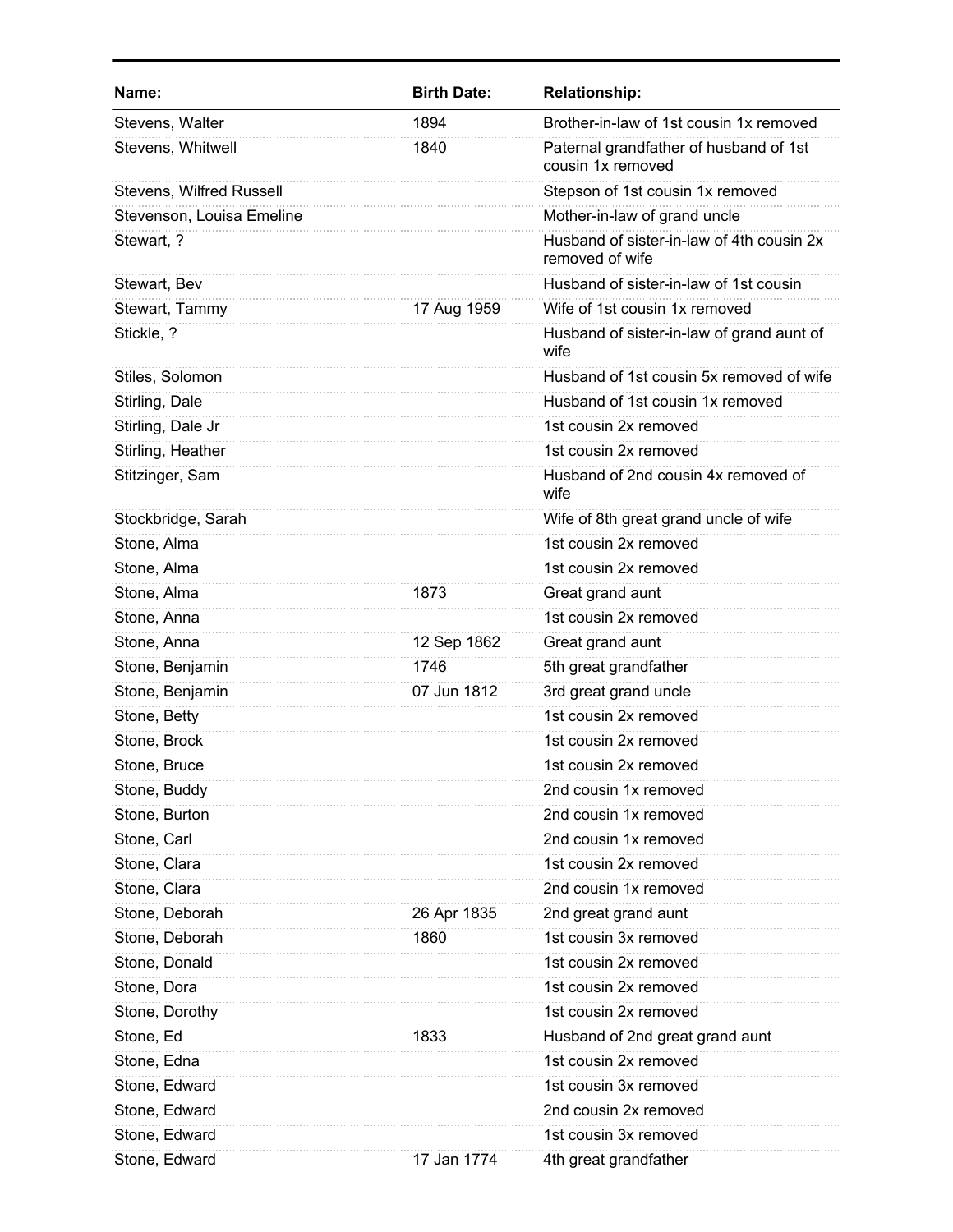| Name:                    | <b>Birth Date:</b> | <b>Relationship:</b>            |
|--------------------------|--------------------|---------------------------------|
| Stone, Edward II         | 09 Sep 1803        | 3rd great grandfather           |
| Stone, Edward            | 20 Jun 1870        | Great grand uncle               |
| Stone, Edward Allen      | 1908               | 1st cousin 2x removed           |
| Stone, Edward John       | 09 Oct 1872        | Great grand uncle               |
| Stone, Edward Newman     | 24 Mar 1833        | 2nd great grand uncle           |
| Stone, Eleanor           | 1699               | 7th great grandmother           |
| Stone, Elizabeth         | 21 Aug 1805        | 3rd great grand aunt            |
| Stone, Esther Almira     | 20 May 1865        | Great grand aunt                |
| Stone, Frederick Charles | 20 Aug 1888        | Great grand uncle               |
| Stone, George Alfred     | 19 Sep 1875        | Great grand uncle               |
| Stone, Gladys            | 1899               | 1st cousin 2x removed           |
| Stone, Grace             |                    | 2nd cousin 1x removed           |
| Stone, Henry             |                    | 3rd great grand uncle           |
| Stone, James Henry       | 19 Sep 1883        | Great grand uncle               |
| Stone, Jane              | 25 Jan 1842        | 2nd great grand aunt            |
| Stone, John              |                    | 3rd great grand uncle           |
| Stone, John              | 1712               | 6th great grandfather           |
| Stone, Keith             |                    | 1st cousin 2x removed           |
| Stone, Laverne           |                    | 3rd cousin 1x removed           |
| Stone, Louisa Alberta    | 19 Nov 1878        | Great grand aunt                |
| Stone, Luella            |                    | 1st cousin 2x removed           |
| Stone, Mary              |                    | 2nd cousin 1x removed           |
| Stone, Mary              |                    | 3rd great grand aunt            |
| Stone, Mary Pearce       | 09 Feb 1840        | 2nd great grand aunt            |
| Stone, Mary Pearce       | 03 Aug 1860        | Great grandmother               |
| Stone, Mattie            |                    | 1st cousin 2x removed           |
| Stone, Maud              | 28 Oct 1900        | 1st cousin 2x removed           |
| Stone, Murray            |                    | 1st cousin 2x removed           |
| Stone, Neil              |                    | 2nd cousin 1x removed           |
| Stone, Nellie            |                    | 2nd cousin 2x removed           |
| Stone, Percy             |                    | 2nd cousin 2x removed           |
| Stone, Rebecca           |                    | 1st cousin 3x removed           |
| Stone, Rebecca           | 28 Mar 1802        | 3rd great grand aunt            |
| Stone, Rebecca Pearce    | 23 May 1830        | 2nd great grand aunt            |
| Stone, Retta             |                    | 2nd cousin 2x removed           |
| Stone, Roy               |                    | 1st cousin 2x removed           |
| Stone, Ruth              |                    | 1st cousin 2x removed           |
| Stone, Sarah             | 17 Mar 1805        | 3rd great grand aunt            |
| Stone, Sarah Gertrude    | 23 Mar 1881        | Great grand aunt                |
| Stone, Sarah Jane        |                    | 1st cousin 3x removed           |
| Stone, Selina            |                    | 1st cousin 3x removed           |
| Stone, Shadrack          |                    | Husband of 2nd great grand aunt |
| Stone, Shadrock          | 1676               | 7th great grandfather           |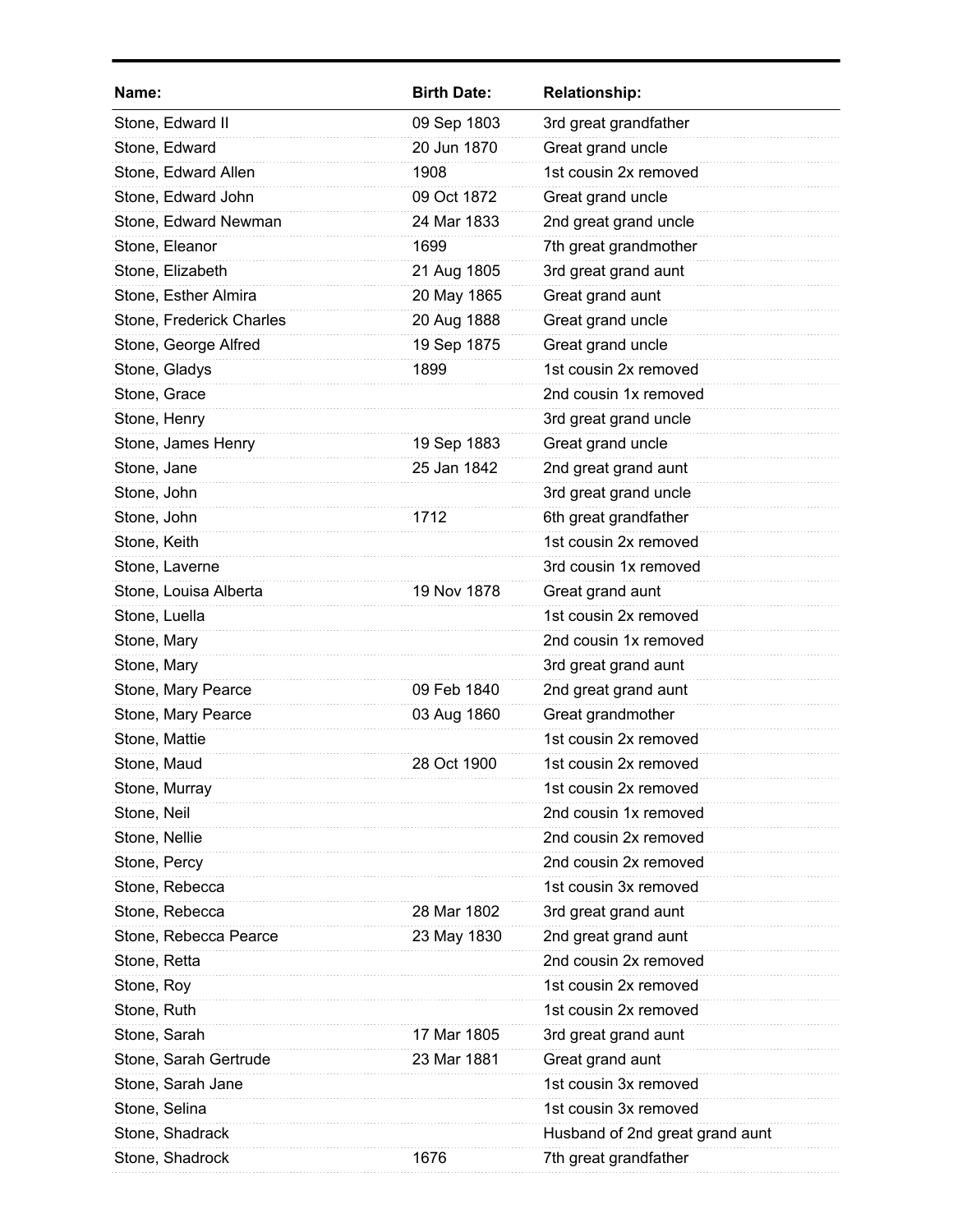| Name:                    | <b>Birth Date:</b> | <b>Relationship:</b>                                                 |
|--------------------------|--------------------|----------------------------------------------------------------------|
| Stone, Violet            |                    | 3rd cousin 1x removed                                                |
| Stone, William           |                    | 2nd cousin 2x removed                                                |
| Stone, William           |                    | 1st cousin 2x removed                                                |
| Stone, William           | 1857               | 1st cousin 3x removed                                                |
| Stone, William Pearce    | 02 Apr 1837        | 2nd great grandfather                                                |
| Stone, William Thomas    | 07 Jan 1869        | Great grand uncle                                                    |
| Stone, Zeta              |                    | 1st cousin 2x removed                                                |
| Stotler, Frances Arminda | 1858               | 2nd great grandmother of wife of half 2nd<br>cousin 1x removed       |
| Stoughton, Silence       |                    | Wife of 2nd cousin 8x removed of wife                                |
| Stout, Deborah           | 1844               | Mother-in-law of grand aunt of wife of half<br>2nd cousin 1x removed |
| Stover, Lillian          |                    | Wife of 3rd cousin                                                   |
| Stover, Mary Ann         | 11 Sep 1853        | Wife of 1st cousin 4x removed                                        |
| Strathey, Dorothy        |                    | Mother-in-law of 1st cousin 1x removed                               |
| Streeting, Agnes         | 1901               | Sister-in-law of uncle                                               |
| Streeting, Clara         | 29 Jan 1904        | Wife of uncle                                                        |
| Streeting, John William  | 17 Feb 1870        | Father-in-law of uncle                                               |
| Streeting, John William  | 1898               | Brother-in-law of uncle                                              |
| Streeting, Mary          | 1895               | Sister-in-law of uncle                                               |
| Strom, Mary              | 1863               | Mother-in-law of uncle                                               |
| Strong, James C          |                    | Husband of 2nd great grand aunt of wife                              |
| Sturgeon, Audrey June    | May 1939           | 5th cousin 1x removed of wife                                        |
| Sturgeon, Betty Jean     | 17 Nov 1937        | 5th cousin 1x removed of wife                                        |
| Sturgeon, Margaret       | 1943               | 5th cousin 1x removed of wife                                        |
| Sturgeon, Newton         |                    | Husband of 4th cousin 2x removed of wife                             |
| Sturks, John             |                    | Husband of 1st cousin 5x removed of wife                             |
| Sturks, Lavina           |                    | 2nd cousin 4x removed of wife                                        |
| Sturks, Mary Zella       |                    | 2nd cousin 4x removed of wife                                        |
| Sturks, Willard          |                    | 2nd cousin 4x removed of wife                                        |
| Sugden, Christopher      | 1586               | 9th great grandfather                                                |
| Sugden, Jane             | 1619               | 8th great grandmother                                                |
| Sugden, Robert           | 1555               | 10th great grandfather                                               |
| SUGDEN, John             | 1530               | 11th great grandfather                                               |
| Summers, B               |                    | Husband of 2nd cousin 2x removed                                     |
| Summers, Marjorie        |                    | 3rd cousin 1x removed                                                |
| Summers, Norma           |                    | 3rd cousin 1x removed                                                |
| Susan                    |                    | Mother-in-law of husband of 1st great<br>grand aunt of wife          |
| Sutherland, Bill         | 08 Aug 1926        | Husband of 1st cousin                                                |
| Sutherland, Jack         |                    | Husband of 3rd cousin 2x removed                                     |
| Sutherland, Jack         |                    | Father-in-law of 3rd cousin 2x removed                               |
| Sutherland, James C      |                    | Father-in-law of 1st cousin                                          |
|                          |                    |                                                                      |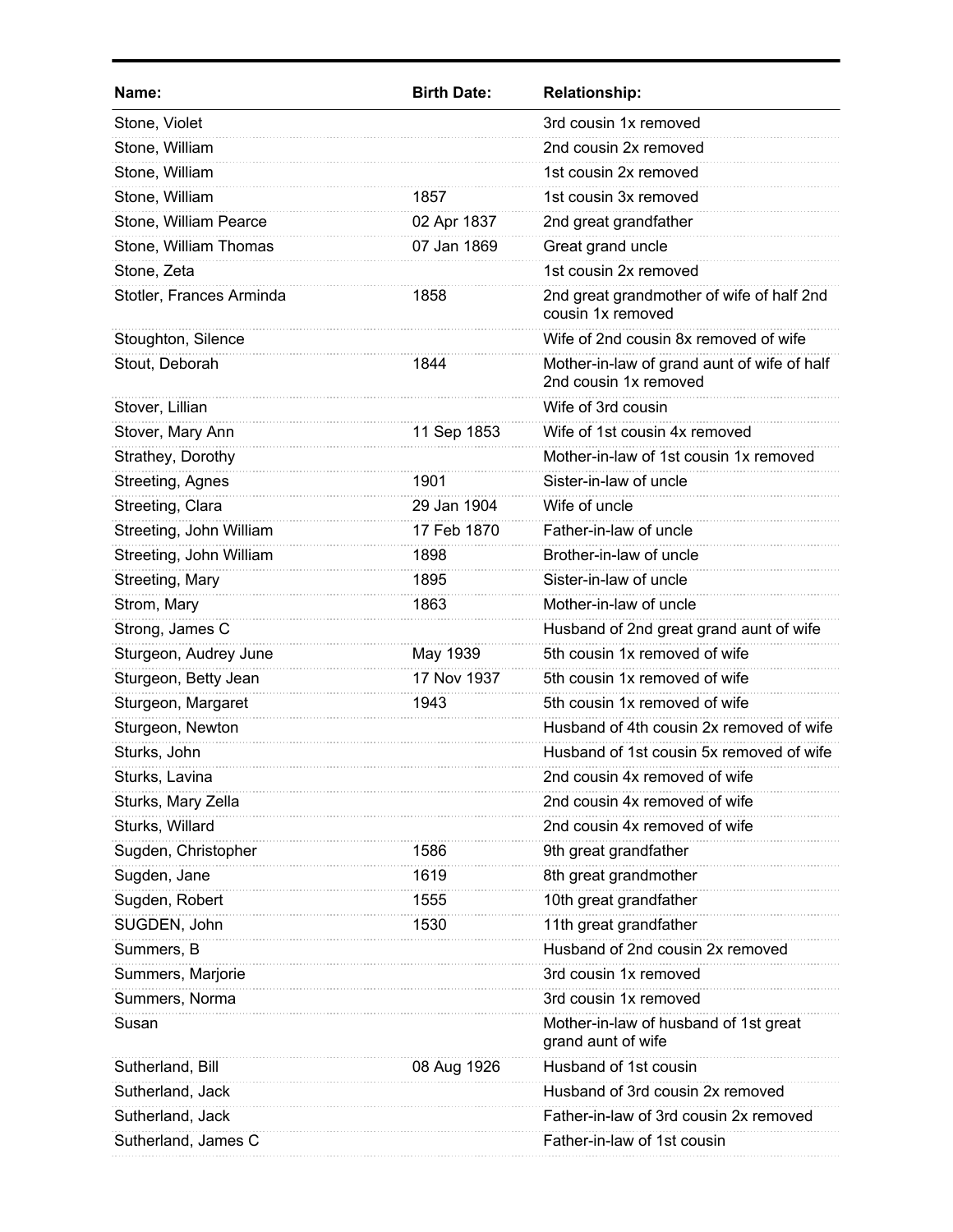| Name:                     | <b>Birth Date:</b> | <b>Relationship:</b>                     |
|---------------------------|--------------------|------------------------------------------|
| Sutherland, Judy          | 19 Aug 1949        | 1st cousin 1x removed                    |
| Sutherland, Lillian       |                    | Sister-in-law of 1st cousin              |
| Sutherland, Linda         | 14 Sep 1952        | 1st cousin 1x removed                    |
| Sutherland, Mabel         |                    | Sister-in-law of 1st cousin              |
| Sutherland, Mary          |                    | Mother-in-law of 2nd cousin 2x removed   |
| Sutherland, Rosemary      | 13 Aug 1959        | 1st cousin 1x removed                    |
| Sutherland, Velma         |                    | Sister-in-law of 1st cousin              |
| Sutherland, Virne         |                    | Sister-in-law of 1st cousin              |
| Svensson, William         |                    | Husband of 3rd cousin 2x removed of wife |
| Swartout, Goldie          |                    | 1st cousin 2x removed                    |
| Swartout, Lewellyn        | 1875               | Husband of 1st great grand aunt          |
| Swartout, Ralph           |                    | 1st cousin 2x removed                    |
| Swartz, Joseph            |                    | Husband of 2nd great grand aunt of wife  |
| Swartz, Leo               |                    | 1st cousin 3x removed of wife            |
| Swazie, Charles           |                    | 2nd cousin 3x removed of wife            |
| Swazie, Charles           |                    | Husband of 1st cousin 4x removed of wife |
| Swazie, Harold            |                    | 2nd cousin 3x removed of wife            |
| Sweazey, Carmen           |                    | 2nd cousin 1x removed                    |
| Sweazey, Darlene          |                    | 2nd cousin 1x removed                    |
| Sweazey, Donald           |                    | 2nd cousin 1x removed                    |
| Sweazey, Glen             |                    | 2nd cousin 1x removed                    |
| Sweazey, H                |                    | Husband of 1st cousin 2x removed         |
| Sweazey, Howard           |                    | 2nd cousin 1x removed                    |
| Sweazey, Kathleen         |                    | 2nd cousin 1x removed                    |
| Sweeten, Margaret         |                    | Mother-in-law of 3rd great grand uncle   |
| Sweetman, Charles Lee     | 31 Jul 1959        | 3rd cousin 1x removed                    |
| Sweetman, Murray Bruce    | 09 Oct 1932        | Husband of 3rd cousin                    |
| Sylvester, Benjamin Jr    |                    | Husband of 1st cousin 9x removed of wife |
| Sypher, ?                 |                    | Husband of 2nd cousin                    |
| Sypher, Cindy Lee Anne    | 1969               | 2nd cousin 2x removed                    |
| Sypher, Colleen Irene     | 1961               | 2nd cousin 1x removed                    |
| Sypher, Frank Ernest      | 1940               | 2nd cousin 1x removed                    |
| Sypher, Frederick Lincoln | 1956               | 2nd cousin 1x removed                    |
| Sypher, James Peter       | 1961               | 2nd cousin 2x removed                    |
| Sypher, John Frank        | 1966               | 2nd cousin 2x removed                    |
| Sypher, Mary Anne         | 1946               | 2nd cousin 1x removed                    |
| Sypher, Michael Gene      | 1953               | 2nd cousin 1x removed                    |
| Sypher, Robert Alan       | 1949               | 2nd cousin 1x removed                    |
| Sypher, Russell Terence   | 1942               | 2nd cousin 1x removed                    |
| Sypher, Sylvia Kethleen   |                    | 2nd cousin 1x removed                    |
| Tabert, Brian             |                    | Husband of 1st cousin 1x removed         |
| Tabert, Christena G.      | 10 Aug 1972        | 1st cousin 2x removed                    |
| Tabert, Deanne Marie      | 24 Oct 1974        | 1st cousin 2x removed                    |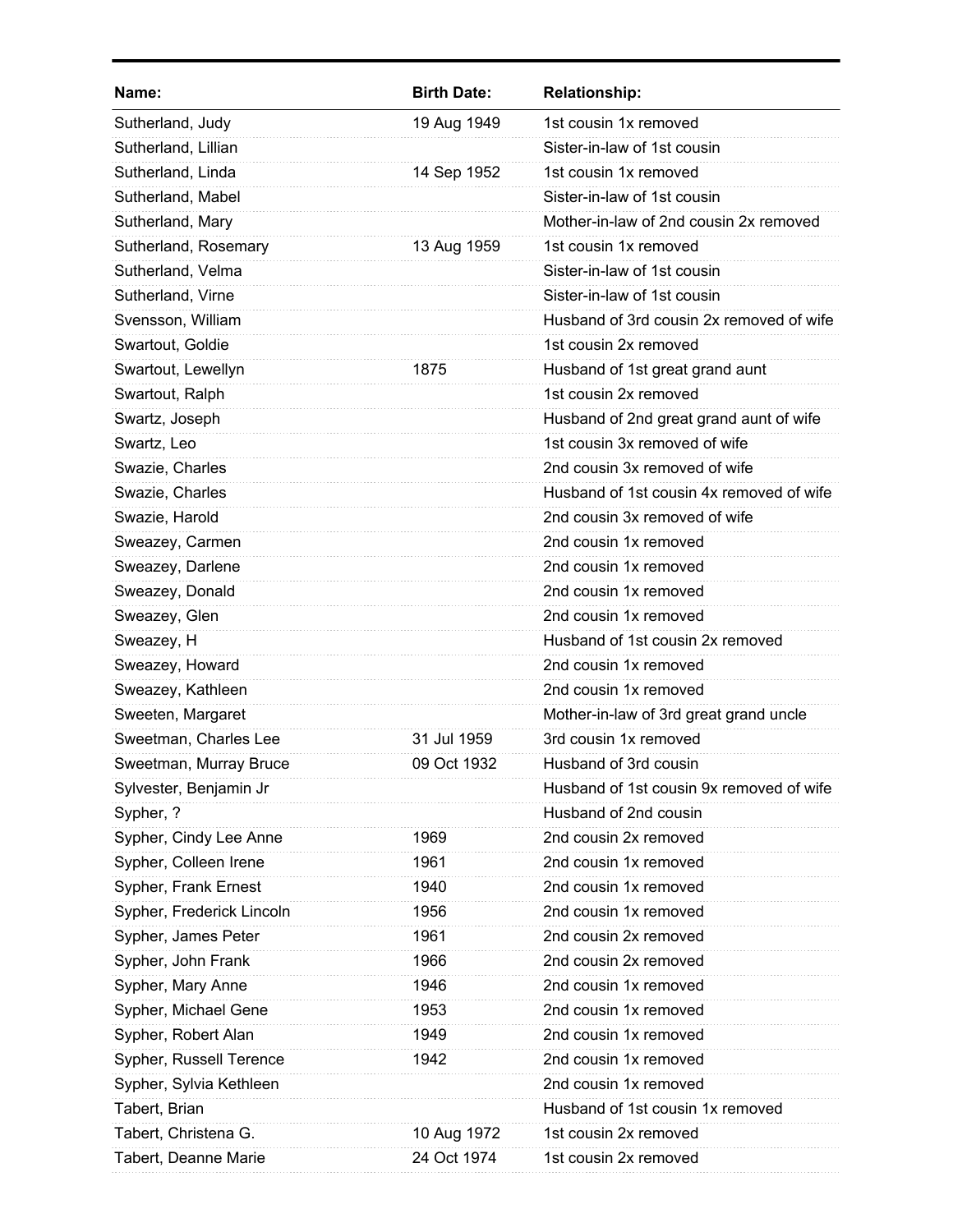| Name:                      | <b>Birth Date:</b> | <b>Relationship:</b>                                           |
|----------------------------|--------------------|----------------------------------------------------------------|
| Tallman, Alma Pheobe       | 1876               | Wife of 1st great grand uncle                                  |
| Tallman, Erastus M         | 1839               | Father-in-law of 1st great grand uncle                         |
| Tallman, LaTever Deyo      | 1886               | Brother-in-law of 1st great grand uncle                        |
| Tallman, Mattie            | 1880               | Sister-in-law of 1st great grand uncle                         |
| Tamman, Allen              | 29 Sep 1958        | Husband of 1st cousin of wife                                  |
| Tamman, Jacob William      | 28 Feb 1995        | 1st cousin 1x removed of wife                                  |
| Tamman, Samuel Isaac Endel | 02 Apr 1991        | 1st cousin 1x removed of wife                                  |
| Taplay, ?                  |                    | Wife of 2nd cousin 1x removed                                  |
| Tarr, ?                    |                    | Aunt of wife of half 2nd cousin 1x removed                     |
| Tarr, ?                    |                    | Grand aunt of wife of half 2nd cousin 1x<br>removed            |
| Tarr, ?                    |                    | Uncle of wife of half 2nd cousin 1x<br>removed                 |
| Tarr, Albert N             | 07 Jul 1907        | Maternal grandfather of wife of half 2nd<br>cousin 1x removed  |
| Tarr, Byron Alexander      | 17 Sep 1876        | Great grandfather of wife of half 2nd<br>cousin 1x removed     |
| Tarr, Harland W            | 1891               | 1st great grand uncle of wife of half 2nd<br>cousin 1x removed |
| Tarr, Ivy A                | 1898               | 1st great grand aunt of wife of half 2nd<br>cousin 1x removed  |
| Tarr, John F               | 1878               | 1st great grand uncle of wife of half 2nd<br>cousin 1x removed |
| Tarr, Marilyn Joan         | 21 Sep 1938        | Mother-in-law of half 2nd cousin 1x<br>removed                 |
| Tarr, Mary Etta            | 1880               | 1st great grand aunt of wife of half 2nd<br>cousin 1x removed  |
| Tarr, Peter Emmett         | 1886               | 1st great grand uncle of wife of half 2nd<br>cousin 1x removed |
| Tarr, Ralph                | 1928               | Uncle of wife of half 2nd cousin 1x<br>removed                 |
| Tarr, Robert E             | 1915               | Grand uncle of wife of half 2nd cousin 1x<br>removed           |
| Tarr, Verah N              | 1901               | 1st great grand aunt of wife of half 2nd<br>cousin 1x removed  |
| Tarr, Victor A             | 1903               | Grand uncle of wife of half 2nd cousin 1x<br>removed           |
| Tarr, William F            | 1849               | 2nd great grandfather of wife of half 2nd<br>cousin 1x removed |
| Taylor, ?                  |                    | 2nd cousin                                                     |
| Taylor, ?                  |                    | 3rd great grandfather                                          |
| Taylor, ?                  |                    | 2nd cousin                                                     |
| Taylor, ?                  |                    | 2nd cousin                                                     |
| Taylor, ?                  |                    | 2nd cousin                                                     |
| Taylor, ?                  | 11 Jun 1899        | 1st cousin 1x removed                                          |
| Taylor, Adah               | 1880               | 1st cousin 1x removed                                          |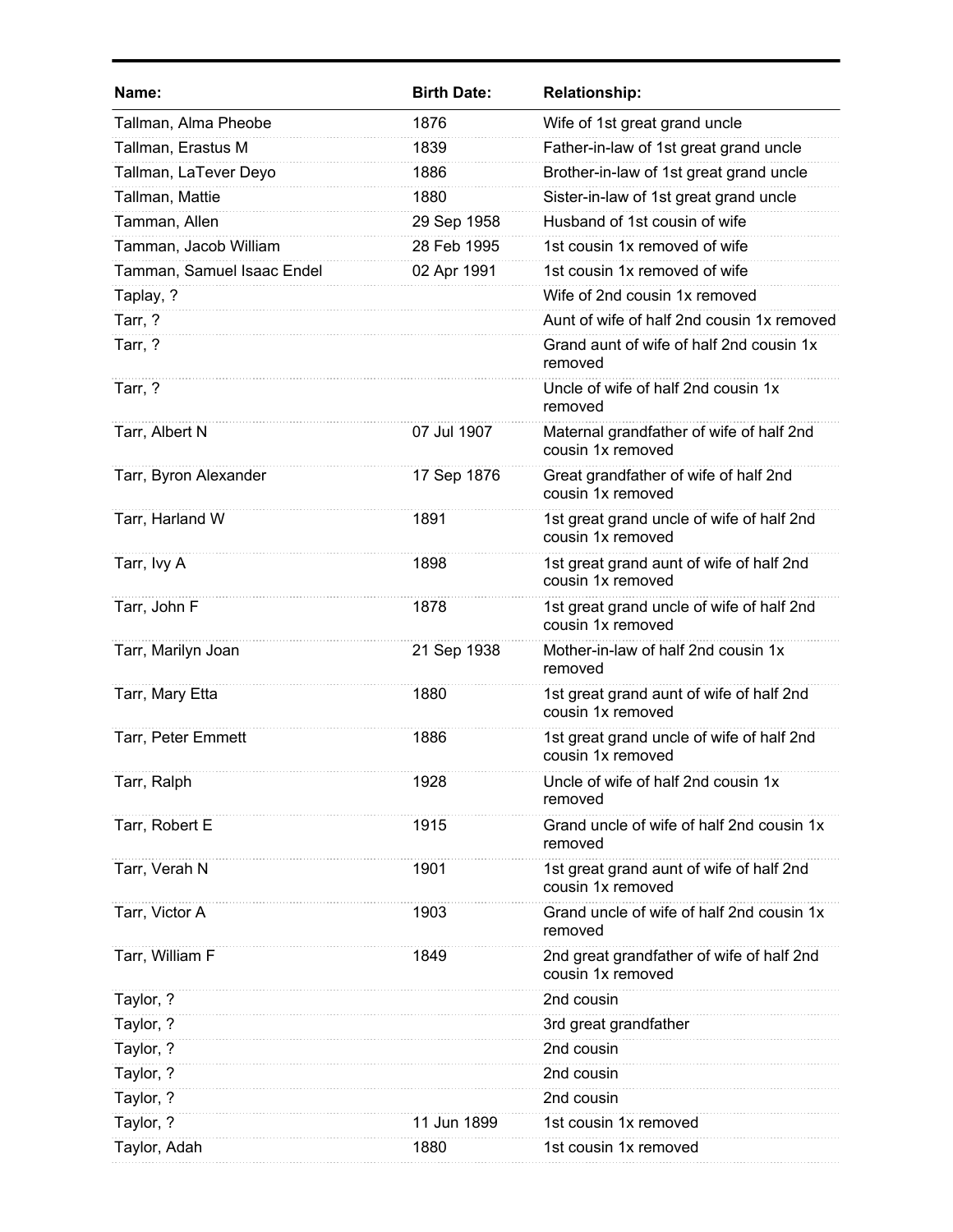| Name:                      | <b>Birth Date:</b> | <b>Relationship:</b>                |
|----------------------------|--------------------|-------------------------------------|
| Taylor, Adam James         | 07 Apr 1982        | 1st cousin 2x removed               |
| Taylor, Agnes Jean         | 24 Mar 1928        | Paternal 1st cousin                 |
| Taylor, Alan Roy           | 21 Dec 1968        | 1st cousin 1x removed               |
| Taylor, Alice              | 1882               | 1st cousin 1x removed               |
| Taylor, Alice              | 1885               | 1st cousin 1x removed               |
| Taylor, Alice              | 02 Mar 1907        | Aunt                                |
| Taylor, Alma Charlotte     | 05 Apr 1903        | 1st cousin 1x removed               |
| Taylor, Andrew Gordon      | 24 Dec 1952        | Paternal 1st cousin                 |
| Taylor, Andrew Scott       | 08 Aug 1963        | 1st cousin 1x removed               |
| Taylor, Ann                | 1855               | Grand aunt                          |
| Taylor, Ann                | 1857               | Sister-in-law of grand aunt         |
| Taylor, Anna Jane          |                    | Wife of 4th cousin 1x removed       |
| Taylor, Annie              | 16 Jan 1892        | 1st cousin 1x removed               |
| Taylor, Annie              | 1898               | Wife of 2nd cousin 1x removed       |
| Taylor, Annie Blanche      | 25 Jun 1918        | Aunt                                |
| Taylor, Antoinette         | 07 Dec 1958        | 1st cousin 1x removed               |
| Taylor, Arthur             | 27 Aug 1902        | 1st cousin 1x removed               |
| Taylor, Barbara Joy        | 1967               | 2nd cousin 1x removed               |
| Taylor, Benjamin           | 1791               | 2nd great grandfather               |
| Taylor, Benjamin           | Abt. 1815          | Great grand uncle                   |
| Taylor, Benjamin           | 1845               | Grand uncle                         |
| Taylor, Benjamin           | 1892               | 1st cousin 1x removed               |
| Taylor, Betsey             | 1868               | 1st cousin of husband of grand aunt |
| Taylor, Bobby May          | 1961               | 2nd cousin 1x removed               |
| Taylor, Bradley            |                    | 2nd cousin 1x removed of wife       |
| Taylor, Bradley Robert     | 11 Mar 1960        | 1st cousin 1x removed               |
| Taylor, Brittany           | 1985               | 1st cousin 2x removed               |
| Taylor, Carl               |                    | 2nd cousin 1x removed               |
| Taylor, Caroline           | 27 Feb 1863        | Grand aunt                          |
| Taylor, Carrie             | 25 Oct 1893        | 1st cousin 1x removed               |
| Taylor, Cassidy            |                    | 1st cousin 2x removed               |
| Taylor, Catherine Lorraine | 1963               | 2nd cousin 1x removed               |
| Taylor, Chad               |                    | 1st cousin 2x removed               |
| Taylor, Charles            | 1847               | Grand uncle                         |
| Taylor, Charles Blake      | 1929               | 2nd cousin                          |
| Taylor, Charles William    | 24 Jun 1897        | 1st cousin 1x removed               |
| Taylor, Cheryl Lyn         | 20 Feb 1984        | 1st cousin 2x removed               |
| Taylor, Clara Marie        | 25 Jun 1936        | Paternal 1st cousin                 |
| Taylor, Clara Nadine       | 10 Sep 1955        | 1st cousin 1x removed               |
| Taylor, Colleen            |                    | 2nd cousin 1x removed               |
| Taylor, Daisy              | 1918               | 2nd cousin                          |
| Taylor, Darlene Ann        | 28 Feb 1956        | 1st cousin 1x removed               |
| Taylor, Dave               |                    | 1st cousin 2x removed               |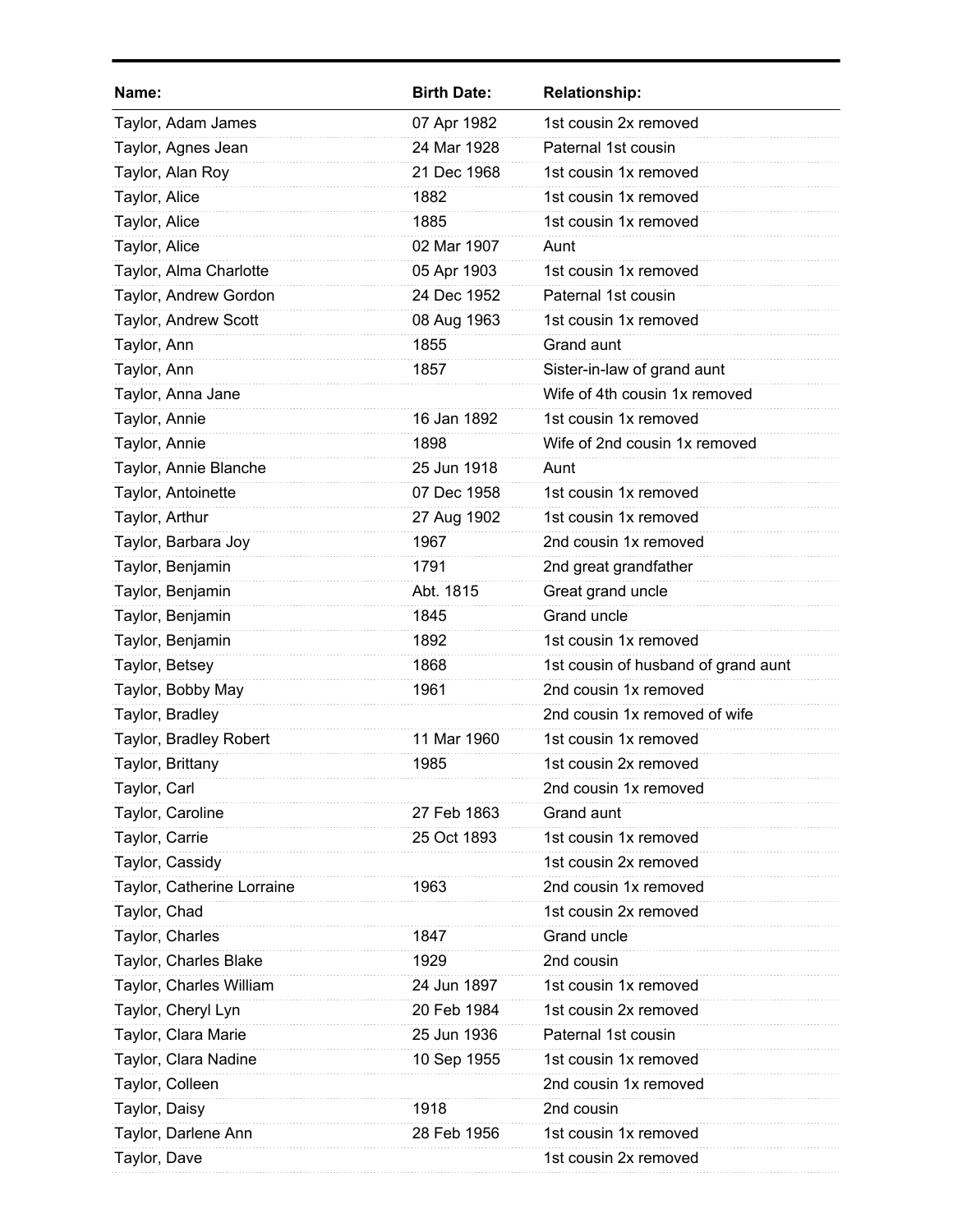| Name:                           | <b>Birth Date:</b> | <b>Relationship:</b>                            |
|---------------------------------|--------------------|-------------------------------------------------|
| Taylor, David                   |                    | 2nd cousin 1x removed                           |
| Taylor, David                   | 05 Dec 1857        | Grand uncle                                     |
| Taylor, David                   | 07 Mar 1904        | 1st cousin 1x removed                           |
| Taylor, David Alan              | 1966               | 2nd cousin 1x removed                           |
| Taylor, David Elmer             | 1920               | 2nd cousin                                      |
| Taylor, David Ranson            | 1867               | Husband of 1st cousin 1x removed                |
| Taylor, Dawn                    |                    | 1st cousin 2x removed                           |
| Taylor, Deborah Lucille         | 26 Mar 1955        | 1st cousin 1x removed                           |
| Taylor, Dephina (Della) May     | 19 Jul 1895        | 1st cousin 1x removed                           |
| Taylor, Diane Marie             | 23 Jan 1951        | 1st cousin 1x removed                           |
| Taylor, Dinah                   | 1870               | 1st cousin of husband of grand aunt             |
| Taylor, Dixie Lee Mary          | 07 Dec 1960        | 1st cousin 1x removed                           |
| Taylor, Donald                  |                    | Husband of 2nd cousin of wife                   |
| Taylor, Donna Jane              | 07 Feb 1952        | 1st cousin 1x removed                           |
| Taylor, Dora                    | 20 Jul 1900        | Aunt                                            |
| Taylor, Dora Grace              | 16 Oct 1926        | Paternal 1st cousin                             |
| Taylor, Dorothy                 | 25 Jul 1934        | 2nd cousin                                      |
| Taylor, Douglas William         | 17 Aug 1959        | <b>Brother</b>                                  |
| Taylor, Drew                    | 09 Mar 2010        | 1st cousin 3x removed                           |
| Taylor, Edith M                 | 1896               | Niece of husband of grand aunt                  |
| Taylor, Elizabeth               | 1820               | Mother-in-law of sister-in-law of grand<br>aunt |
| Taylor, Elizabeth               | 1858               | Grand aunt                                      |
| Taylor, Elizabeth               | 10 Oct 1905        | 1st cousin 1x removed                           |
| Taylor, Elizabeth A             | 1888               | 1st cousin 1x removed                           |
| Taylor, Elsie                   | 23 Oct 1916        | Aunt                                            |
| Taylor, Elsie A                 | 1898               | Niece of husband of grand aunt                  |
| Taylor, Emilee                  | 02 May 1990        | 1st cousin 2x removed                           |
| Taylor, Erik                    | Feb 1987           | 1st cousin 2x removed                           |
| Taylor, Ernest                  | 01 Aug 1935        | Paternal 1st cousin                             |
| Taylor, Fanny                   |                    | 1st cousin 1x removed                           |
| Taylor, Frank                   | 12 Oct 1925        | Paternal 1st cousin                             |
| Taylor, Fred                    | 27 Sep 1890        | 1st cousin 1x removed                           |
| Taylor, Fred                    | 26 Apr 1902        | Uncle                                           |
| Taylor, Freda                   | 1885               | 1st cousin 1x removed                           |
| Taylor, Frederick               | 1851               | Grand uncle                                     |
| Taylor, Frederick Jr            | 24 Feb 1923        | Paternal 1st cousin                             |
| Taylor, Frederick John          | 06 Jun 1950        | 1st cousin 1x removed                           |
| Taylor, Frederick John (Johnny) | 18 Jul 1994        | 1st cousin 2x removed                           |
| Taylor, George                  | Abt. 1823          | Great grandfather                               |
| Taylor, George                  | 1858               | Brother-in-law of grand aunt                    |
| Taylor, George                  | 1888               | 1st cousin 1x removed                           |
| Taylor, George A                | 02 Sep 1887        | 1st cousin 1x removed                           |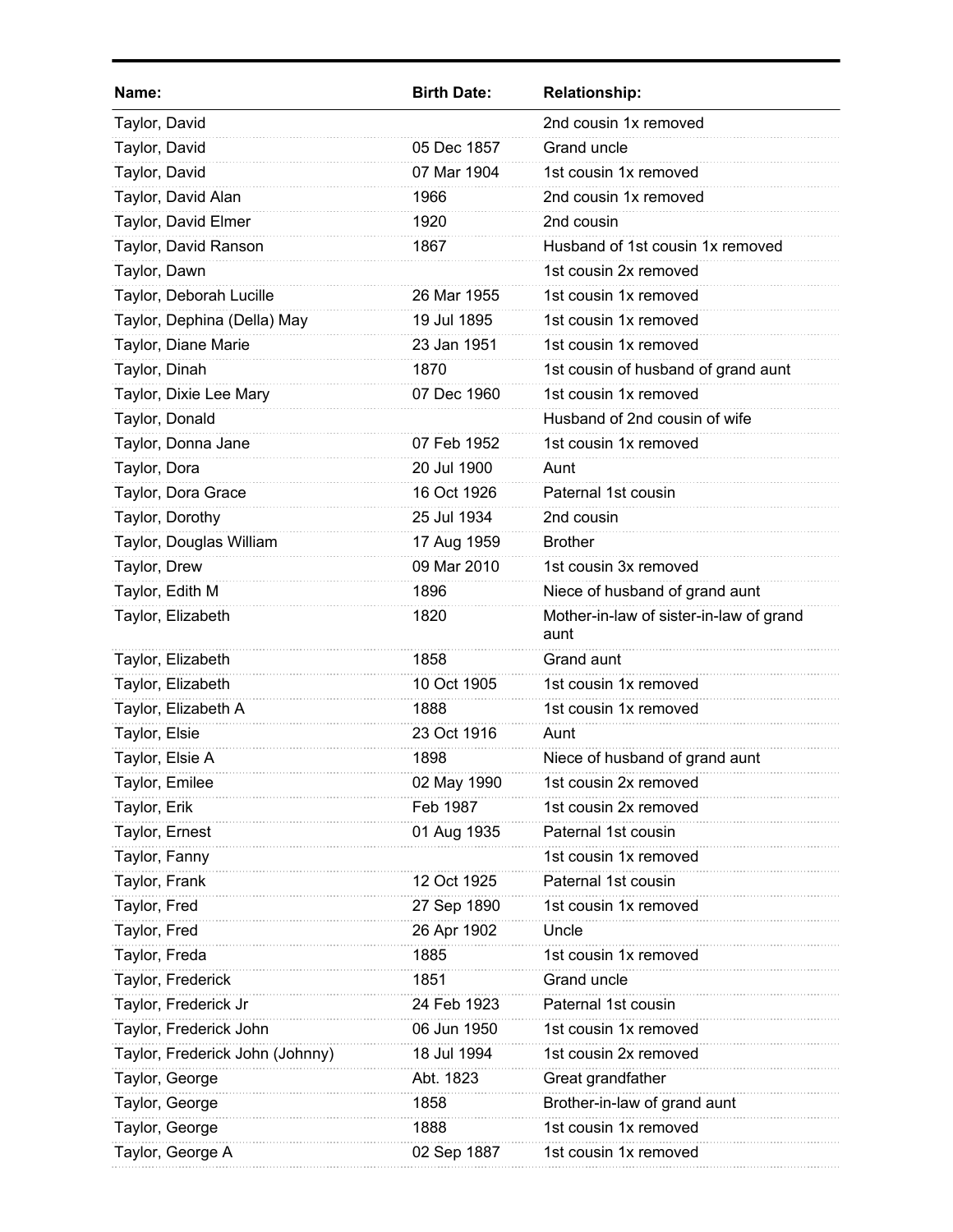| Name:                       | <b>Birth Date:</b> | <b>Relationship:</b>                   |
|-----------------------------|--------------------|----------------------------------------|
| Taylor, George Benjamin     | 13 Aug 1914        | Uncle                                  |
| Taylor, George William      | 1834               | Father-in-law of grand aunt            |
| Taylor, George William      | 06 Dec 1896        | 1st cousin 1x removed                  |
| Taylor, Gordie              | 10 Jan 1942        | Paternal 1st cousin                    |
| Taylor, Gordon              | 28 Jan 1920        | Father                                 |
| Taylor, Harriet             | 1849               | Grand aunt                             |
| Taylor, Henry               | Abt. 1852          | 1st cousin 2x removed                  |
| Taylor, Howard Alan         | 1936               | 2nd cousin                             |
| Taylor, Jack                | 02 May 1933        | Paternal 1st cousin                    |
| Taylor, Jacqueline Dale     | 02 Jul 1976        | 1st cousin 1x removed                  |
| Taylor, James               | 1843               | Uncle of husband of grand aunt         |
| Taylor, James               | 1862               | Grand uncle                            |
| Taylor, James Gordon        | 04 Aug 1956        | Self                                   |
| Taylor, James Keith         | 28 Apr 1954        | 1st cousin 1x removed                  |
| Taylor, Jane                | <b>Jun 1866</b>    | Mother-in-law of 1st cousin 1x removed |
| Taylor, Jeffrey             |                    | 2nd cousin 1x removed                  |
| Taylor, Jerrid Raymond      | 06 Apr 1989        | 1st cousin 2x removed                  |
| Taylor, Jesse James         | May 2006           | 1st cousin 3x removed                  |
| Taylor, John                | 1830               | Uncle of husband of grand aunt         |
| Taylor, John                | 1846               | Grand uncle                            |
| Taylor, John                | 1861               | 1st cousin of husband of grand aunt    |
| Taylor, John Ernest         | 21 Sep 1957        | 1st cousin 1x removed                  |
| Taylor, John George William | 1875               | Father-in-law of 2nd cousin 1x removed |
| Taylor, Jordan              | 1982               | 1st cousin 2x removed                  |
| Taylor, Jordon              |                    | 1st cousin 2x removed                  |
| Taylor, Joseph              | 22 Aug 1860        | Paternal grandfather                   |
| Taylor, Joseph Albert       | 11 Oct 1890        | 1st cousin 1x removed                  |
| Taylor, Joseph Frank        | 10 Sep 1958        | 1st cousin 1x removed                  |
| Taylor, June                | 15 Oct 1938        | Paternal 1st cousin                    |
| Taylor, Karen               |                    | 2nd cousin 1x removed                  |
| Taylor, Karen Rose          | 27 Sep 1962        | 1st cousin 1x removed                  |
| Taylor, Kathryn Ann         |                    | 2nd cousin 1x removed                  |
| Taylor, Katie               |                    | 2nd cousin 1x removed of wife          |
| Taylor, Keenan              |                    | 1st cousin 2x removed                  |
| Taylor, Kenneth             | 16 Sep 1933        | Paternal 1st cousin                    |
| Taylor, Kevin               | 21 Aug 1992        | 1st cousin 2x removed                  |
| Taylor, Kimberley Jayne     | 26 Mar 1987        | 1st cousin 2x removed                  |
| Taylor, Kylie Anne          | 06 Jul 1979        | 1st cousin 2x removed                  |
| Taylor, Leslie Drew         | 27 Oct 1987        | Niece                                  |
| Taylor, Lindsay Rae         | 08 Mar 1991        | 1st cousin 2x removed                  |
| Taylor, Lizzie              | 1878               | 1st cousin 1x removed                  |
| Taylor, Lucy                | Abt. 1850          | 1st cousin 2x removed                  |
| Taylor, Lucy                | 1885               | 1st cousin 1x removed                  |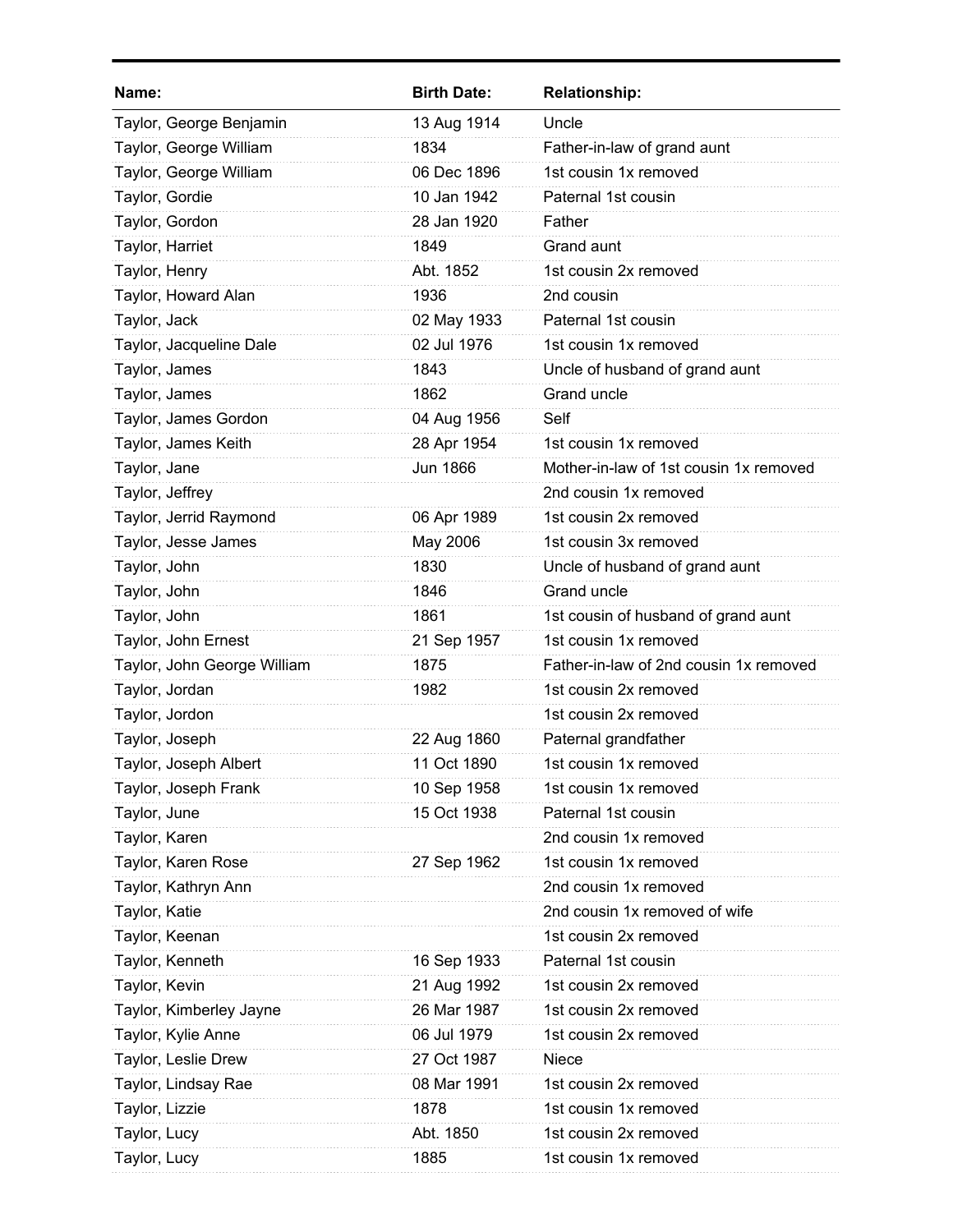| Name:                   | <b>Birth Date:</b> | <b>Relationship:</b>                             |
|-------------------------|--------------------|--------------------------------------------------|
| Taylor, Lucy E          | 1890               | 1st cousin 1x removed                            |
| Taylor, Mabel Ruth      | 24 Nov 1893        | 1st cousin 1x removed                            |
| Taylor, Maggie          | 20 Jun 1905        | 1st cousin 1x removed                            |
| Taylor, Maria           | 1831               | Aunt of husband of grand aunt                    |
| Taylor, Maria           | 1857               | 1st cousin of husband of grand aunt              |
| Taylor, Mariya          |                    | 1st cousin 2x removed                            |
| Taylor, Mary            | 11 Dec 1903        | Aunt                                             |
| Taylor, Mary A          | 1859               | 1st cousin of husband of grand aunt              |
| Taylor, Mary E          | 1877               | 1st cousin 1x removed                            |
| Taylor, Mary Jane       |                    | Wife of 2nd cousin 1x removed                    |
| Taylor, Megan           | 05 Dec 1997        | 1st cousin 2x removed                            |
| Taylor, Mehetabel       | 1836               | Aunt of husband of grand aunt                    |
| Taylor, Mike            |                    | 1st cousin 2x removed                            |
| Taylor, Muriel Ellen    | 06 Jan 1924        | 2nd cousin                                       |
| Taylor, Nancy Elizabeth |                    | 2nd cousin 1x removed                            |
| Taylor, Nancy Gail      | 15 Nov 1958        | 1st cousin 1x removed                            |
| Taylor, Nellie          | 1880               | 1st cousin 1x removed                            |
| Taylor, Norman          | 18 Dec 1898        | Uncle                                            |
| Taylor, Raymond Dale    | 19 Apr 1963        | 1st cousin 1x removed                            |
| Taylor, Rebekah         | 1876               | 1st cousin of husband of grand aunt              |
| Taylor, Richard         | Abt. 1856          | 1st cousin 2x removed                            |
| Taylor, Rick            |                    | Husband of 3rd cousin                            |
| Taylor, Robert          | 24 Nov 1940        | Paternal 1st cousin                              |
| Taylor, Ronald James    | 09 May 1954        | 1st cousin 1x removed                            |
| Taylor, Rose            | 31 May 1895        | 1st cousin 1x removed                            |
| Taylor, Roy Willard     | 05 Jul 1892        | 1st cousin 1x removed                            |
| Taylor, Ruth            | 1882               | 1st cousin 1x removed                            |
| Taylor, Ruth            | 27 Aug 1934        | Paternal 1st cousin                              |
| Taylor, Sarah           | 1845               | Aunt of husband of grand aunt                    |
| Taylor, Sarah           | 1860               | Paternal grandmother of husband of 3rd<br>cousin |
| Taylor, Sharon Anne     | 20 Oct 1957        | <b>Sister</b>                                    |
| Taylor, Shayne Douglas  | 30 Oct 1989        | Nephew                                           |
| Taylor, Shirley Jane    | 03 Jan 1935        | Paternal 1st cousin                              |
| Taylor, Sloane          | 07 Jan 2012        | 1st cousin 3x removed                            |
| Taylor, Stanley Barry   | 10 Apr 1955        | Paternal 1st cousin                              |
| Taylor, Stuart Vincent  | 13 Feb 1961        | 1st cousin 1x removed                            |
| Taylor, Susan Grace     | 15 Oct 1961        | 1st cousin 1x removed                            |
| Taylor, Terri Dawn      | 22 Jul 1973        | 1st cousin 1x removed                            |
| Taylor, Theresa Alice   |                    | 2nd cousin 1x removed                            |
| Taylor, Thomas          | 1860               | Brother-in-law of grand aunt                     |
| Taylor, Vera            |                    | Paternal 1st cousin                              |
| Taylor, Walter          | 07 Sep 1899        | 1st cousin 1x removed                            |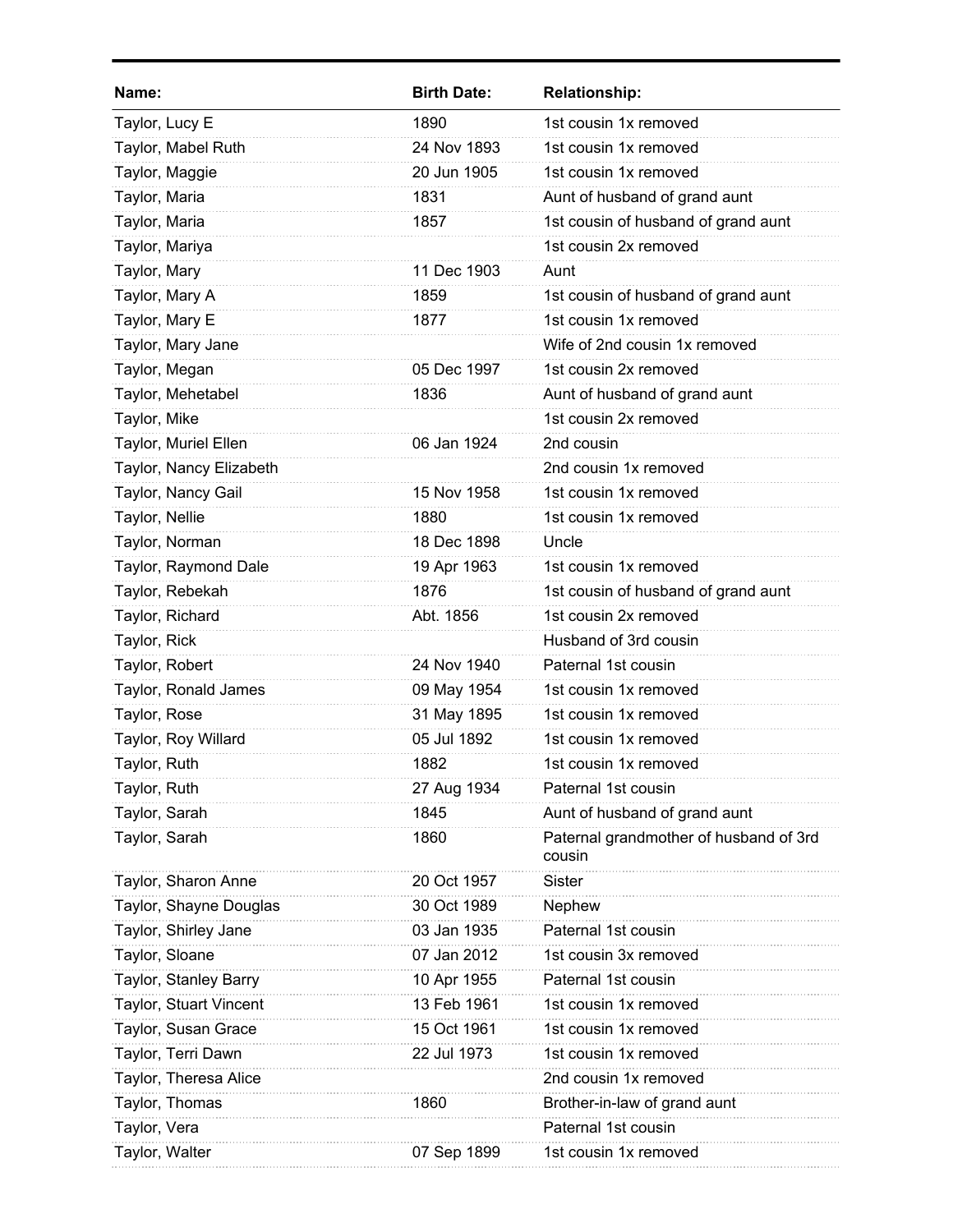| Name:                          | <b>Birth Date:</b> | <b>Relationship:</b>                                     |
|--------------------------------|--------------------|----------------------------------------------------------|
| Taylor, Wayne Kevin            | 22 May 1962        | 1st cousin 1x removed                                    |
| Taylor, William                | 1807               | Paternal grandfather of husband of grand<br>aunt         |
| Taylor, William                | 1855               | 1st cousin of husband of grand aunt                      |
| Taylor, William                | 02 May 1864        | Husband of grand aunt                                    |
| Taylor, William                | 1874               | 1st cousin 1x removed                                    |
| Taylor, William David          | 05 Apr 1960        | 1st cousin 1x removed                                    |
| Tenk, Alfred Garrett           |                    | Husband of 5th cousin                                    |
| Tenk, Matthew                  |                    | 5th cousin 1x removed                                    |
| Terrant, George                |                    | Husband of sister-in-law of aunt                         |
| Thar, ?                        |                    | Husband of 1st cousin 1x removed of wife                 |
| Thibideau, ?                   |                    | 2nd cousin 1x removed                                    |
| Thibideau, ?                   |                    | Husband of 2nd cousin                                    |
| Thibideau, ?                   |                    | 2nd cousin 1x removed                                    |
| Thiessen, Benjamin             | 01 Jul 1994        | Husband of 2nd cousin 3x removed                         |
| Thiessen, Caoimhe Daisy Margot | 2018               | 2nd cousin 4x removed                                    |
| Thiessen, Forrester Charlotte  | 14 Oct 2015        | 2nd cousin 4x removed                                    |
| Thiessen, Thorin Argus Vernon  | 2019               | 2nd cousin 4x removed                                    |
| Thomas, Beatrice               |                    | 2nd cousin 1x removed                                    |
| Thomas, Ben                    |                    | Husband of 1st great grand aunt                          |
| Thomas, Beulah                 |                    | 1st cousin 2x removed                                    |
| Thomas, Doyle                  |                    | 2nd cousin 1x removed                                    |
| Thomas, Elizabeth              |                    | Maternal grandmother of wife of 1st<br>cousin 3x removed |
| Thomas, Ethel                  |                    | 1st cousin 2x removed                                    |
| Thomas, Gladys Jane            | 1902               | Wife of 2nd cousin 2x removed                            |
| Thomas, Hazel                  |                    | 2nd cousin 1x removed                                    |
| Thomas, Marjorie               |                    | 2nd cousin 1x removed                                    |
| Thomas, Millie                 |                    | 1st cousin 2x removed                                    |
| Thomas, Norman                 |                    | 1st cousin 2x removed                                    |
| Thomas, Thelma                 |                    | 2nd cousin 1x removed                                    |
| Thomas, Viola                  |                    | 1st cousin 2x removed                                    |
| Thomas-Bond, Dorcas            |                    | 1st cousin 4x removed of wife                            |
| Thomas-Bond, Jane              |                    | 1st cousin 4x removed of wife                            |
| Thomas-Bond, John              |                    | 1st cousin 4x removed of wife                            |
| Thomas-Bond, John              |                    | Husband of 3rd great grand aunt of wife                  |
| Thomas-Bond, Phinehas          |                    | 1st cousin 4x removed of wife                            |
| Thomlinson, Catherine          |                    | Great grandmother of wife of nephew of<br>wife           |
| Thompson, A                    |                    | Husband of 1st cousin 5x removed of wife                 |
| Thompson, Alfred               | 05 Jan 1884        | Uncle of wife of 2nd cousin 2x removed                   |
| Thompson, Alice                | Mar 1874           | Aunt of wife of 2nd cousin 2x removed                    |
| Thompson, Ann                  | 1841               | Wife of grand uncle of wife of 2nd cousin<br>2x removed  |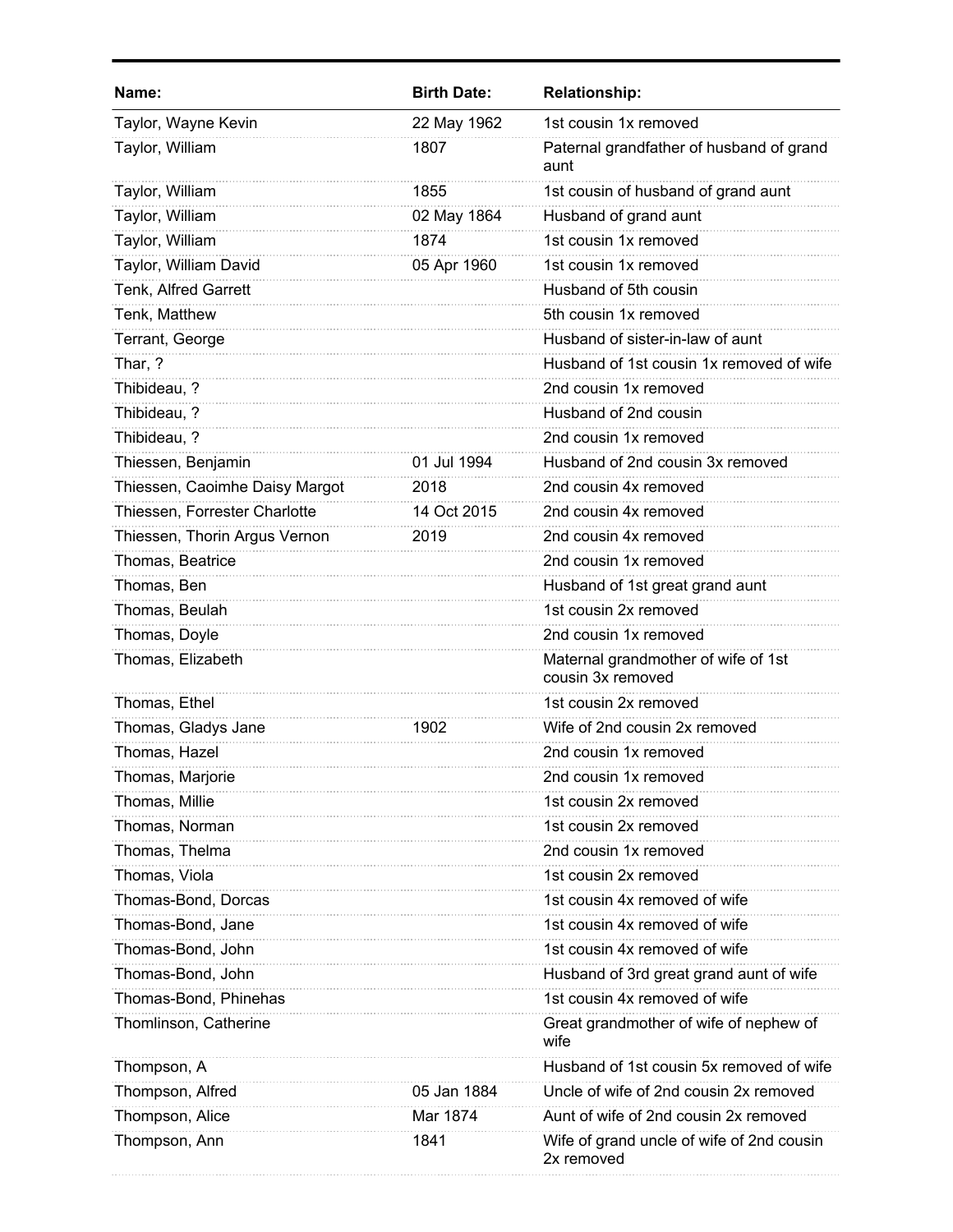| Name:                     | <b>Birth Date:</b> | <b>Relationship:</b>                                      |
|---------------------------|--------------------|-----------------------------------------------------------|
| Thompson, Beatrice        | 07 May 1889        | Aunt of wife of 2nd cousin 2x removed                     |
| Thompson, Chris           |                    | Wife of uncle of wife of 1st cousin 2x<br>removed         |
| Thompson, David           | 20 Jan 1980        | 1st cousin 2x removed                                     |
| Thompson, Don             | 21 Oct 1954        | Husband of 1st cousin 1x removed                          |
| Thompson, Dora Beatrice   | 16 Sep 1913        | Wife of 2nd cousin 2x removed                             |
| Thompson, E               |                    | Wife of 1st cousin 3x removed                             |
| Thompson, Edward          | 13 Sep 1881        | Uncle of wife of 2nd cousin 2x removed                    |
| Thompson, Edward          | 1884               | Uncle of wife of 2nd cousin 2x removed                    |
| Thompson, Ellen           | 1842               | Grand aunt of wife of 2nd cousin 2x<br>removed            |
| Thompson, Emily MacKenzie | 15 Sep 2000        | 1st cousin 3x removed                                     |
| Thompson, Goddard         | 1846               | Grand uncle of wife of 2nd cousin 2x<br>removed           |
| Thompson, Goddard         | Mar 1876           | Uncle of wife of 2nd cousin 2x removed                    |
| Thompson, Henry           | 1821               | Great grandfather of wife of 2nd cousin 2x<br>removed     |
| Thompson, Henry           | 1873               | 1st cousin 1x removed of wife of 2nd<br>cousin 2x removed |
| Thompson, Henry           | 1877               | 1st cousin 1x removed of wife of 2nd<br>cousin 2x removed |
| Thompson, Isabella        | 1840               | Grand aunt of wife of 2nd cousin 2x<br>removed            |
| Thompson, Isabella        | 1872               | Aunt of wife of 2nd cousin 2x removed                     |
| Thompson, Iva V           | 1900               | 2nd cousin of wife of 2nd cousin 2x<br>removed            |
| Thompson, James           | 1791               | 2nd great grandfather of wife of 2nd<br>cousin 2x removed |
| Thompson, James           | 1801               | Father-in-law of 1st great grand uncle                    |
| Thompson, James           | 1840               | Grand uncle of wife of 2nd cousin 2x<br>removed           |
| Thompson, James           | 1845               | Paternal grandfather of wife of 2nd cousin<br>2x removed  |
| Thompson, James Edward    | 1875               | 1st cousin 1x removed of wife of 2nd<br>cousin 2x removed |
| Thompson, Jane            | 1848               | Paternal grandmother of wife of 2nd<br>cousin 2x removed  |
| Thompson, Kelly           | 27 Aug 1975        | 1st cousin 2x removed                                     |
| Thompson, Kim             | 27 Aug 1975        | 1st cousin 2x removed                                     |
| Thompson, Margaret        | 1852               | Grand aunt of wife of 2nd cousin 2x<br>removed            |
| Thompson, Margaret        | 02 Sep 1887        | Aunt of wife of 2nd cousin 2x removed                     |
| Thompson, Margaret Ann    | 1878               | 1st cousin 1x removed of wife of 2nd<br>cousin 2x removed |
| Thompson, Margaret Rose   | 22 Apr 1916        | Sister-in-law of 2nd cousin 2x removed                    |
| Thompson, Maria           | 1829               | Wife of 1st great grand uncle                             |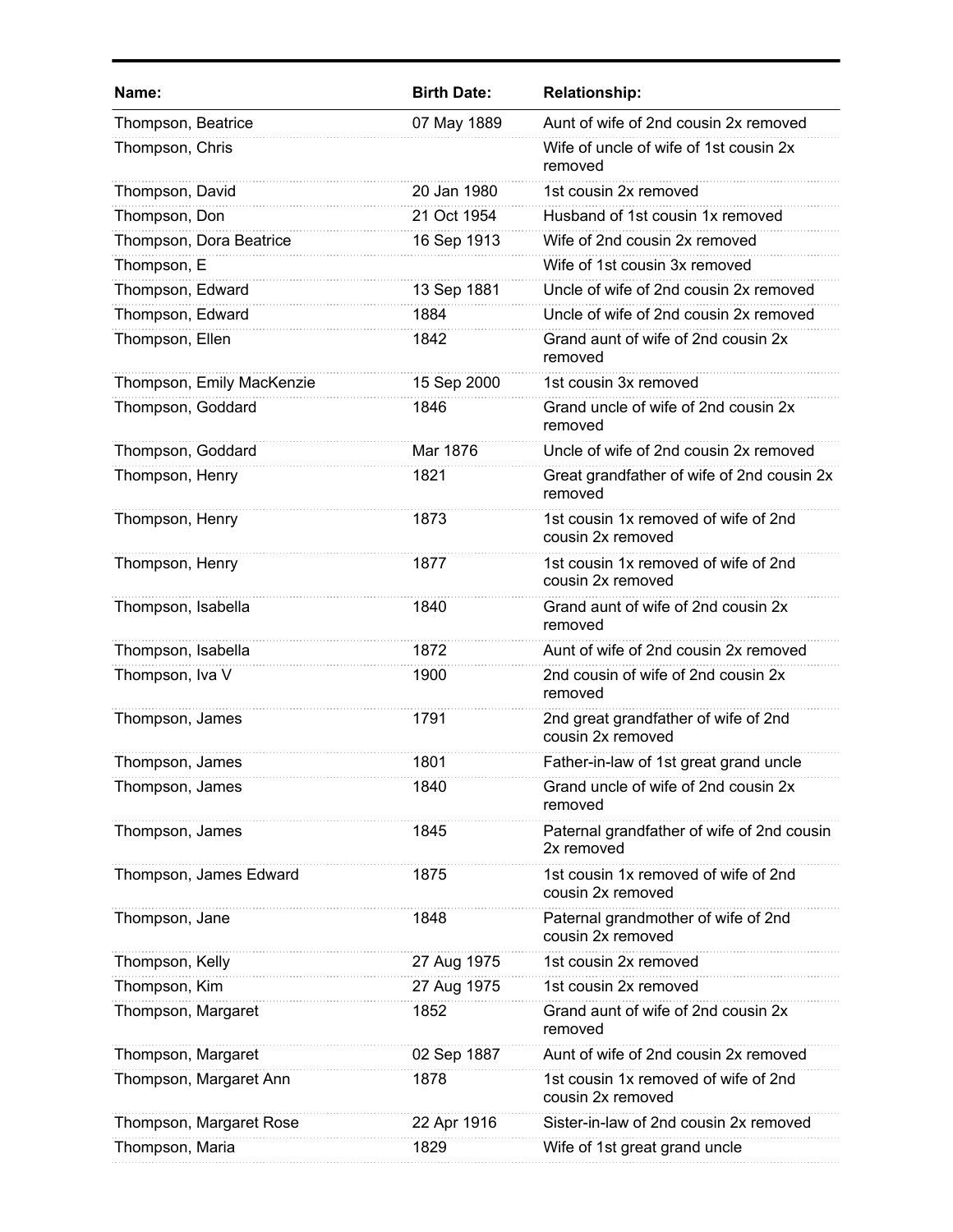| Name:                   | <b>Birth Date:</b> | <b>Relationship:</b>                                          |
|-------------------------|--------------------|---------------------------------------------------------------|
| Thompson, Mary          | 1854               | Grand aunt of wife of 2nd cousin 2x<br>removed                |
| Thompson, Mary Beatrice | 1880               | Aunt of wife of 2nd cousin 2x removed                         |
| Thompson, Mary Jane     | 1865               | Wife of 1st great grand uncle                                 |
| Thompson, Reginald      | 08 Nov 1885        | Father-in-law of 2nd cousin 2x removed                        |
| Thompson, Samuel        | 1850               | Grand uncle of wife of 2nd cousin 2x<br>removed               |
| Thompson, Samuel        | 1885               | 1st cousin 1x removed of wife of 2nd<br>cousin 2x removed     |
| Thompson, Stephen       | 1859               | Grand uncle of wife of 2nd cousin 2x<br>removed               |
| Thompson, Thomas        | 1860               | Grand uncle of wife of 2nd cousin 2x<br>removed               |
| Thompson, William       | 1807               | Great grandfather of wife of 2nd cousin 2x<br>removed         |
| Thompson, William Henry | 22 Sep 1878        | Uncle of wife of 2nd cousin 2x removed                        |
| Thompson, William Hy    | 1881               | Uncle of wife of 2nd cousin 2x removed                        |
| Thompson, Winnie        | 12 Aug 1902        | 2nd cousin of wife of 2nd cousin 2x<br>removed                |
| Thornthwaite, Margaret  | 1836               | Wife of 3rd great grand uncle of wife                         |
| Thornton, Mary          |                    | Mother-in-law of grand aunt                                   |
| Thornton, Sarah         |                    | Wife of 1st cousin 5x removed of wife                         |
| Thorpe, Laurel Born     |                    | Wife of brother-in-law                                        |
| Tierney, Kathleen       | 14 Sep 1889        | Wife of half 2nd cousin 2x removed                            |
| Tilley, ?               |                    | 3rd cousin 3x removed                                         |
| Tilley, ?               |                    | Husband of 3rd cousin 2x removed                              |
| Tisdale, Jennie         |                    | Paternal grandmother of husband of sister<br>-in-law          |
| Tobias, Sarah           |                    | Wife of 1st cousin 7x removed of wife                         |
| Todd, Ann               | 1847               | Wife of grand uncle                                           |
| Toll, Roy               |                    | Husband of sister-in-law of grand uncle                       |
| Toth, Jillian Nicole    |                    | 3rd cousin 2x removed                                         |
| Toth, Lucas Paul        |                    | 3rd cousin 2x removed                                         |
| Toth, Margaret          |                    | Wife of nephew of husband of 4th cousin<br>2x removed of wife |
| Toth, Paul              | 16 Oct 1964        | Husband of 3rd cousin 1x removed                              |
| Tracey, Ashlan          |                    | Niece of husband of 5th cousin                                |
| Tracey, Bob             |                    | Husband of sister-in-law of 5th cousin                        |
| Tracey, Mark            |                    | Nephew of husband of 5th cousin                               |
| Tracey, Tyler           |                    | Nephew of husband of 5th cousin                               |
| Trahan, Chantelle       | 02 Oct 1989        | Wife of nephew of wife                                        |
| Travis, Mabel Eliza     |                    | Wife of 3rd cousin 3x removed of wife                         |
| Travis, Phyllis Edna    |                    | Wife of 4th cousin 2x removed of wife                         |
| Tremble, Jane           | 27 Dec 1824        | Mother-in-law of 1st cousin 4x removed                        |
| Triemstra, Bob          |                    | Husband of step granddaughter of aunt                         |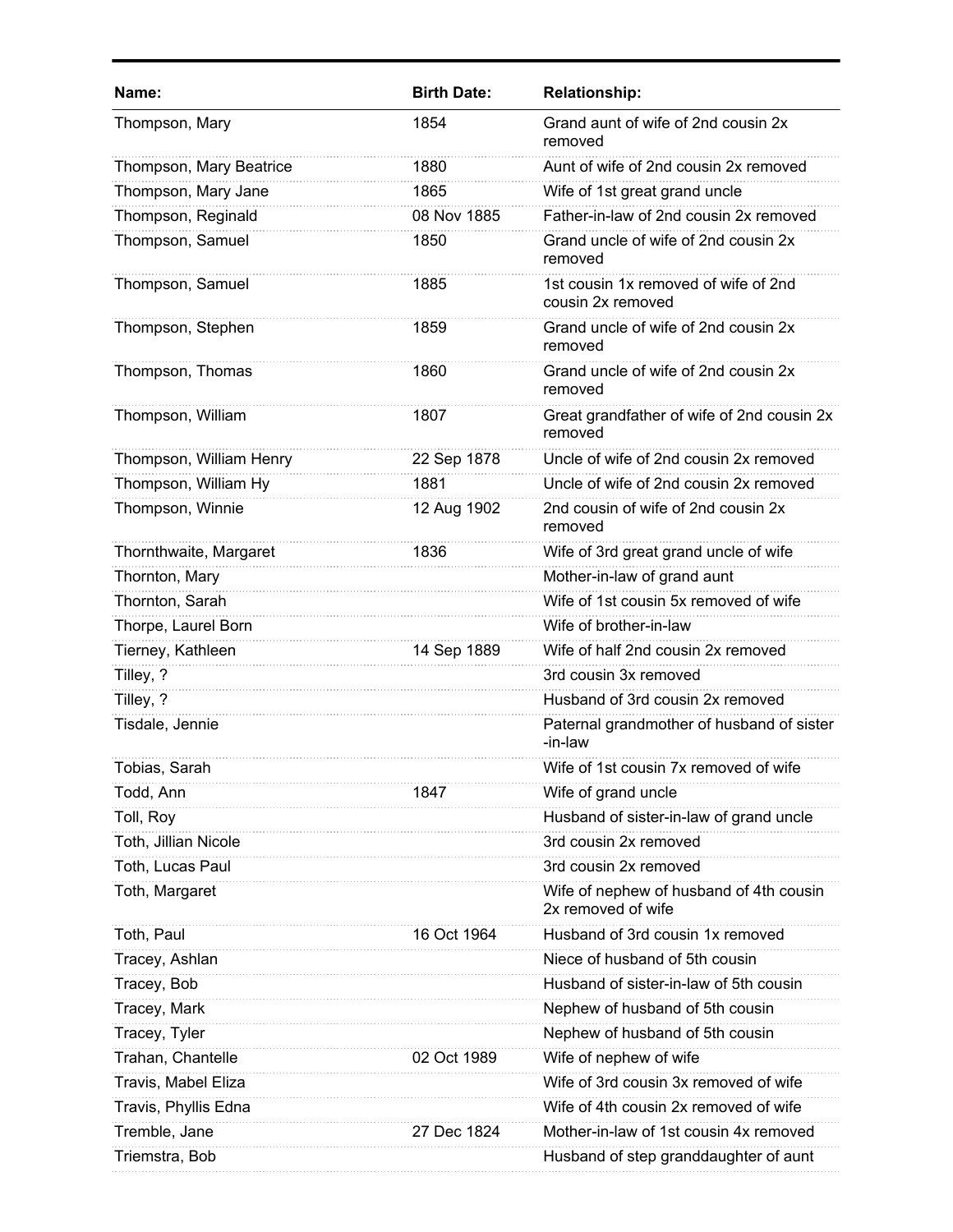| Name:                       | <b>Birth Date:</b> | <b>Relationship:</b>                                                                |
|-----------------------------|--------------------|-------------------------------------------------------------------------------------|
| Triffitt, Mary              | 1809               | Wife of 3rd great grand uncle                                                       |
| Troop, Mary                 |                    | Wife of 4th cousin 6x removed of wife                                               |
| Tryon, Hopestill            |                    | Wife of 1st cousin 7x removed of wife                                               |
| Tuck, John Sanderson        | 14 Feb 1914        | Husband of 1st cousin 1x removed of wife                                            |
| Tufts, John Freeman         |                    | Husband of 5th cousin 5x removed of wife                                            |
| Tunnicliff, Katherin        |                    | Wife of 5th cousin 1x removed                                                       |
| Turenne, Angie              |                    | 1st cousin 2x removed                                                               |
| Turenne, Dave               |                    | 1st cousin 2x removed                                                               |
| Turenne, Gary               |                    | Husband of 1st cousin 1x removed                                                    |
| Turenne, Jeff               |                    | 1st cousin 2x removed                                                               |
| Turenne, Keith              |                    | 1st cousin 2x removed                                                               |
| Turgoose, Hannah            | 1808               | Wife of 2nd great grandfather                                                       |
| Turgoose, John              | 1779               | Father-in-law of 2nd great grandfather                                              |
| Turner, Grace E             |                    | Wife of 1st cousin 1x removed                                                       |
| Turpin, ?                   |                    | Husband of sister-in-law of 1st cousin 1x<br>removed                                |
| Twamley, Mary               |                    | Mother-in-law of 2nd great grand aunt of<br>wife                                    |
| Twigg, Elizabeth            | 1788               | Great grandmother of husband of grand<br>aunt of wife of half 2nd cousin 1x removed |
| Tyrrell, Maria              |                    | Wife of 1st cousin 4x removed                                                       |
| Tyrrell, Robert             |                    | Husband of 1st cousin 4x removed                                                    |
| Underhill, Ella             |                    | Wife of 2nd cousin 3x removed of wife                                               |
| Underhill, Ella             |                    | Mother-in-law of 2nd cousin                                                         |
| Underwood, Sarah            | 1847               | Wife of father-in-law of aunt                                                       |
| Uren, Heather Lynn          |                    | Wife of 5th cousin                                                                  |
| Vallier, Alexander          | 1826               | 1st great grand uncle of wife of 2nd cousin<br>2x removed                           |
| Vallier, Ann                | 26 Dec 1804        | 1st great grand aunt of wife of 2nd cousin<br>2x removed                            |
| Vallier, Beatrice Catherine | 1880               | 2nd cousin 1x removed of wife of 2nd<br>cousin 2x removed                           |
| Vallier, Christopher        | 1765               | 3rd great grandfather of wife of 2nd cousin<br>2x removed                           |
| Vallier, Elizabeth          | 02 Aug 1815        | 1st great grand aunt of wife of 2nd cousin<br>2x removed                            |
| Vallier, Emily              | 1876               | 2nd cousin 1x removed of wife of 2nd<br>cousin 2x removed                           |
| Vallier, Fanny              | 29 Sep 1818        | Great grandmother of wife of 2nd cousin<br>2x removed                               |
| Vallier, Henry              | 1780               | 2nd great grandfather of wife of 2nd<br>cousin 2x removed                           |
| Vallier, Henry              | 1823               | 1st great grand uncle of wife of 2nd cousin<br>2x removed                           |
| Vallier, Jane               | 28 Sep 1819        | 1st great grand aunt of wife of 2nd cousin<br>2x removed                            |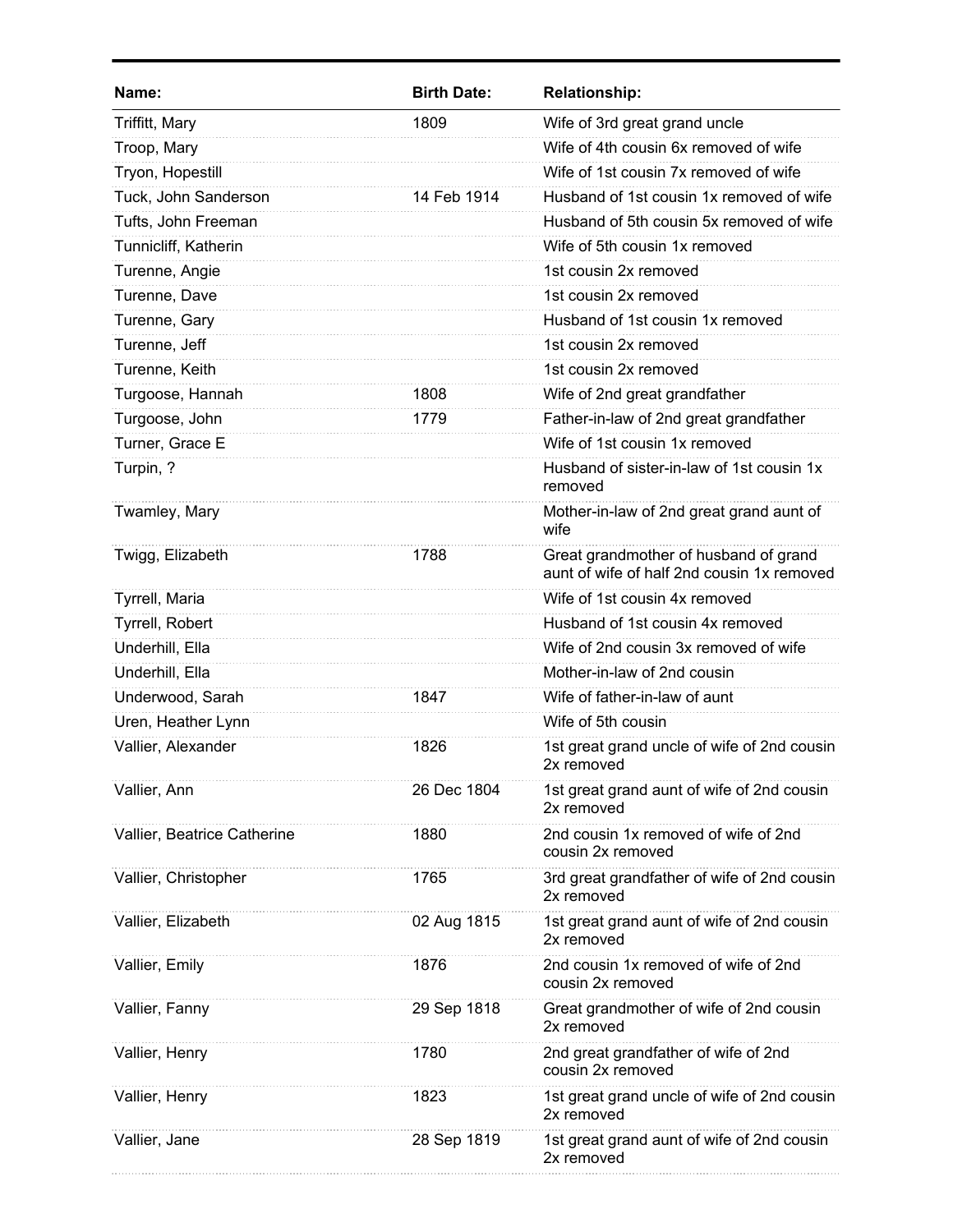| Name:                         | <b>Birth Date:</b> | <b>Relationship:</b>                                                     |
|-------------------------------|--------------------|--------------------------------------------------------------------------|
| Vallier, John William         | 31 Oct 1806        | 1st great grand uncle of wife of 2nd cousin<br>2x removed                |
| Vallier, Lucy                 |                    | 1st great grand aunt of wife of 2nd cousin<br>2x removed                 |
| Vallier, Mary                 | 1877               | 2nd cousin 1x removed of wife of 2nd<br>cousin 2x removed                |
| Vallier, Suzanna              | 27 Oct 1813        | 1st great grand aunt of wife of 2nd cousin<br>2x removed                 |
| Vallier, William              | 1878               | 2nd cousin 1x removed of wife of 2nd<br>cousin 2x removed                |
| Vallier, William Henry        | 19 Mar 1850        | 1st cousin 2x removed of wife of 2nd<br>cousin 2x removed                |
| Van Camp, Marcia              | 17 Jan 1951        | Wife of 3rd cousin                                                       |
| Van Happen, ?                 |                    | Father-in-law of 1st cousin 1x removed of<br>wife of 2nd cousin of wife  |
| Van Happen, Lynn              |                    | Sister-in-law of 1st cousin 1x removed of<br>wife of 2nd cousin of wife  |
| Van Happen, Mark              |                    | Brother-in-law of 1st cousin 1x removed of<br>wife of 2nd cousin of wife |
| Van Happen, Wilma             |                    | Wife of 5th cousin                                                       |
| Van Helvoirt, Adrian          |                    | Husband of 1st cousin 1x removed                                         |
| Van Helvoirt, Richard James   | 24 Jul 1972        | 1st cousin 2x removed                                                    |
| Van Koughnett, Cheryl         |                    | Wife of 5th cousin 1x removed                                            |
| Van Lingen, Andy              |                    | Husband of niece of husband of 4th<br>cousin 2x removed of wife          |
| Van Norden, David Lee         |                    | 5th cousin 1x removed                                                    |
| Van Norden, Leonard Quenville |                    | Husband of 5th cousin                                                    |
| Van Norden, Lisa Dawn         |                    | 5th cousin 1x removed                                                    |
| Van Pelt, Charlena            |                    | Wife of 5th cousin 1x removed                                            |
| Van Pelt, Samuel Wagner       | 1838               | Father-in-law of 2nd cousin 3x removed                                   |
| Van Pelt, Vida                | 1891               | Wife of 2nd cousin 3x removed                                            |
| Van Zeggelaar, Briana         |                    | Wife of 1st cousin 2x removed                                            |
| Vandenwyngaert, Paige         | 13 Dec 1990        | Wife of nephew                                                           |
| Van'Hafft, Ron                |                    | Husband of 1st cousin 2x removed                                         |
| Van'Hafft, Samantha           | 22 Dec             | 1st cousin 3x removed                                                    |
| Vanhooser, Susan              | 19 Aug 1951        | Wife of 1st cousin 1x removed                                            |
| VanLochem, Marcel Adrian      | 09 Sep 1976        | Husband of 3rd cousin 2x removed                                         |
| Vanner, Arnold                |                    | Husband of aunt of husband of 1st cousin                                 |
| Vansky, Alice M               | 29 Nov 1895        | Wife of 2nd cousin 3x removed                                            |
| Vanston, ?                    |                    | 1st cousin of wife of 2nd cousin 2x<br>removed                           |
| Vanston, Edward Ivanhoe       | 25 Aug 1916        | 1st cousin of wife of 2nd cousin 2x<br>removed                           |
| Vanston, Joseph Oswald        | 1890               | Husband of aunt of wife of 2nd cousin 2x<br>removed                      |
| Varnum, Rebecca               | 15 Apr 1816        | Mother-in-law of 2nd great grand uncle                                   |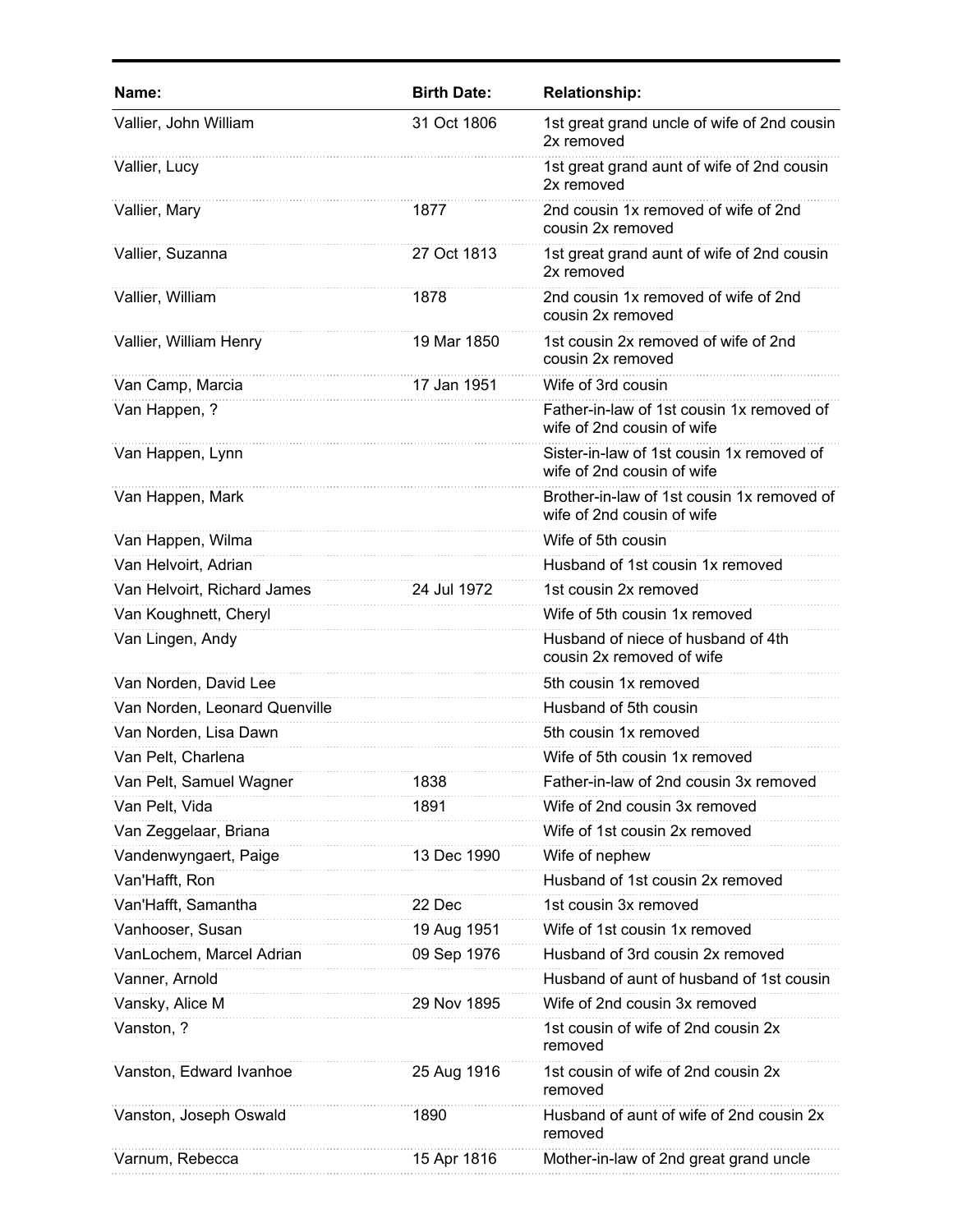| Vaughn, Harriet<br>Mother-in-law of 1st cousin 3x removed<br>1826<br>Veres, Louis<br>Husband of sister-in-law of niece of<br>husband of 4th cousin 2x removed of wife<br>Vermeeusch, Archie<br>Husband of 4th cousin 2x removed of wife<br>Vermeeusch, Edmund Leslie<br>5th cousin 1x removed of wife<br>08 Aug 1949<br>Vermeeusch, Patricia Arlene<br>5th cousin 1x removed of wife<br>Vermeeusch, Raymond Archie<br>5th cousin 1x removed of wife<br>Vernon, Harold<br>Husband of 2nd cousin 1x removed<br>Verrel, Florence<br>Wife of half 1st cousin 1x removed<br>Vinal, Jacob<br>Husband of 1st cousin 9x removed of wife | Name: | <b>Birth Date:</b> | <b>Relationship:</b> |
|---------------------------------------------------------------------------------------------------------------------------------------------------------------------------------------------------------------------------------------------------------------------------------------------------------------------------------------------------------------------------------------------------------------------------------------------------------------------------------------------------------------------------------------------------------------------------------------------------------------------------------|-------|--------------------|----------------------|
|                                                                                                                                                                                                                                                                                                                                                                                                                                                                                                                                                                                                                                 |       |                    |                      |
|                                                                                                                                                                                                                                                                                                                                                                                                                                                                                                                                                                                                                                 |       |                    |                      |
|                                                                                                                                                                                                                                                                                                                                                                                                                                                                                                                                                                                                                                 |       |                    |                      |
|                                                                                                                                                                                                                                                                                                                                                                                                                                                                                                                                                                                                                                 |       |                    |                      |
|                                                                                                                                                                                                                                                                                                                                                                                                                                                                                                                                                                                                                                 |       |                    |                      |
|                                                                                                                                                                                                                                                                                                                                                                                                                                                                                                                                                                                                                                 |       |                    |                      |
|                                                                                                                                                                                                                                                                                                                                                                                                                                                                                                                                                                                                                                 |       |                    |                      |
|                                                                                                                                                                                                                                                                                                                                                                                                                                                                                                                                                                                                                                 |       |                    |                      |
|                                                                                                                                                                                                                                                                                                                                                                                                                                                                                                                                                                                                                                 |       |                    |                      |
| Vinal, Stephen Jr<br>Husband of 1st cousin 9x removed of wife                                                                                                                                                                                                                                                                                                                                                                                                                                                                                                                                                                   |       |                    |                      |
| Vyse, Elgin<br>Husband of 1st cousin 3x removed of wife                                                                                                                                                                                                                                                                                                                                                                                                                                                                                                                                                                         |       |                    |                      |
| Vyse, Justine<br>23 Jan 1986<br>1st cousin 2x removed                                                                                                                                                                                                                                                                                                                                                                                                                                                                                                                                                                           |       |                    |                      |
| Vyse, Ken<br>14 May 1960<br>Husband of 1st cousin 1x removed                                                                                                                                                                                                                                                                                                                                                                                                                                                                                                                                                                    |       |                    |                      |
| Vyse, Krystin<br>08 Nov 1987<br>1st cousin 2x removed                                                                                                                                                                                                                                                                                                                                                                                                                                                                                                                                                                           |       |                    |                      |
| Vyse, William<br>Husband of 1st cousin 3x removed of wife                                                                                                                                                                                                                                                                                                                                                                                                                                                                                                                                                                       |       |                    |                      |
| Wade, Mary<br>Wife of 1st cousin 9x removed of wife                                                                                                                                                                                                                                                                                                                                                                                                                                                                                                                                                                             |       |                    |                      |
| Walker, Lori<br>Wife of grand nephew of husband of sister<br>-in-law of grand aunt of wife                                                                                                                                                                                                                                                                                                                                                                                                                                                                                                                                      |       |                    |                      |
| Walker, Maurice S<br>Husband of 1st cousin 2x removed                                                                                                                                                                                                                                                                                                                                                                                                                                                                                                                                                                           |       |                    |                      |
| Wall, Brandon James<br>19 Feb 1987<br>1st cousin 2x removed                                                                                                                                                                                                                                                                                                                                                                                                                                                                                                                                                                     |       |                    |                      |
| 1st cousin 2x removed<br>Wall, Dylan Mason<br>22 May 1992                                                                                                                                                                                                                                                                                                                                                                                                                                                                                                                                                                       |       |                    |                      |
| Wall, John Henry (Johnson)<br>30 Oct 1964<br>1st cousin 1x removed                                                                                                                                                                                                                                                                                                                                                                                                                                                                                                                                                              |       |                    |                      |
| Wall, Kenneth C<br>Husband of wife of 1st cousin                                                                                                                                                                                                                                                                                                                                                                                                                                                                                                                                                                                |       |                    |                      |
| Wall, Margaret<br>Wife of 1st cousin 2x removed of wife                                                                                                                                                                                                                                                                                                                                                                                                                                                                                                                                                                         |       |                    |                      |
| Wall, Maryanne Elizabeth (Johnson)<br>1st cousin 1x removed<br>06 May 1961                                                                                                                                                                                                                                                                                                                                                                                                                                                                                                                                                      |       |                    |                      |
| Wall, Mason Raymond<br>1st cousin 3x removed<br>27 Aug 2013                                                                                                                                                                                                                                                                                                                                                                                                                                                                                                                                                                     |       |                    |                      |
| Wall, Ronald James (Johnson)<br>25 May 1962<br>1st cousin 1x removed                                                                                                                                                                                                                                                                                                                                                                                                                                                                                                                                                            |       |                    |                      |
| Wallace, ?<br>Husband of 3rd cousin 2x removed                                                                                                                                                                                                                                                                                                                                                                                                                                                                                                                                                                                  |       |                    |                      |
| Wallace, ?<br>3rd cousin 3x removed                                                                                                                                                                                                                                                                                                                                                                                                                                                                                                                                                                                             |       |                    |                      |
| Wife of 1st cousin 2x removed<br>Wallace, Annie Kate<br>1873                                                                                                                                                                                                                                                                                                                                                                                                                                                                                                                                                                    |       |                    |                      |
| Father-in-law of 1st cousin 2x removed<br>Wallace, John                                                                                                                                                                                                                                                                                                                                                                                                                                                                                                                                                                         |       |                    |                      |
| Wallace, John<br>5th great grandfather                                                                                                                                                                                                                                                                                                                                                                                                                                                                                                                                                                                          |       |                    |                      |
| Wallace, Martha<br>4th great grandmother<br>1782                                                                                                                                                                                                                                                                                                                                                                                                                                                                                                                                                                                |       |                    |                      |
| Husband of 1st cousin 5x removed of wife<br>Wallace, Michael                                                                                                                                                                                                                                                                                                                                                                                                                                                                                                                                                                    |       |                    |                      |
| Walllis, Homer<br>Husband of 3rd cousin 3x removed of wife                                                                                                                                                                                                                                                                                                                                                                                                                                                                                                                                                                      |       |                    |                      |
| Walllis, Margaret Ruth<br>4th cousin 2x removed of wife<br>27 Nov 1937                                                                                                                                                                                                                                                                                                                                                                                                                                                                                                                                                          |       |                    |                      |
| Husband of 3rd cousin 3x removed of wife<br>Walsh, Aquilla Morris                                                                                                                                                                                                                                                                                                                                                                                                                                                                                                                                                               |       |                    |                      |
| Walsh, Betty Juliabelle<br>27 Mar 1929<br>4th cousin 2x removed of wife                                                                                                                                                                                                                                                                                                                                                                                                                                                                                                                                                         |       |                    |                      |
| 28 Apr 1950<br>Walsh, Garry Wayne<br>5th cousin 1x removed of wife                                                                                                                                                                                                                                                                                                                                                                                                                                                                                                                                                              |       |                    |                      |
| Walsh, Gerald Pressey<br>18 Jun 1932<br>4th cousin 2x removed of wife                                                                                                                                                                                                                                                                                                                                                                                                                                                                                                                                                           |       |                    |                      |
| Walter, Samuel<br>Husband of 6th great grand aunt of wife                                                                                                                                                                                                                                                                                                                                                                                                                                                                                                                                                                       |       |                    |                      |
| Wife of 4th cousin 1x removed<br>Walters, Olga                                                                                                                                                                                                                                                                                                                                                                                                                                                                                                                                                                                  |       |                    |                      |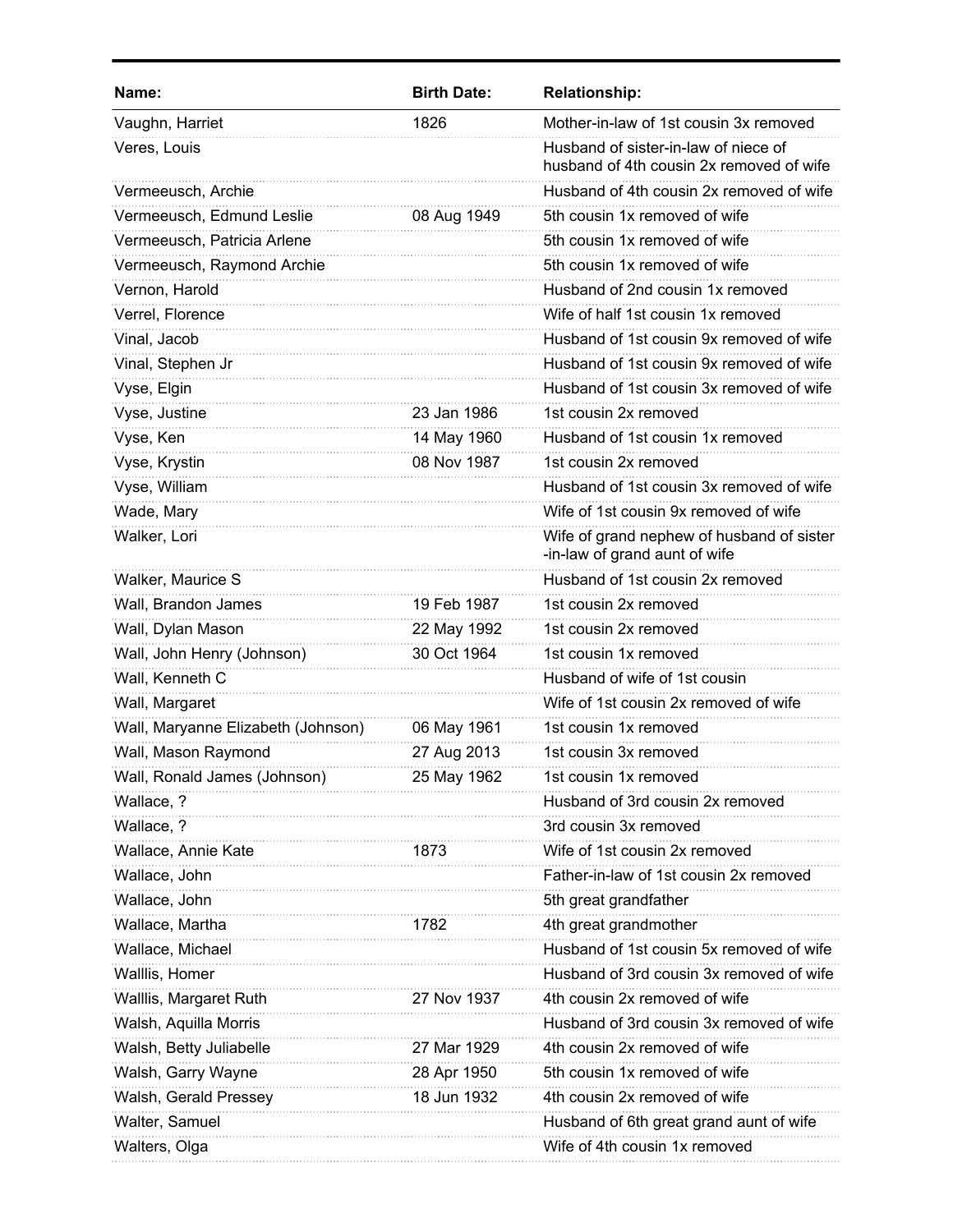| Name:                     | <b>Birth Date:</b> | <b>Relationship:</b>                        |
|---------------------------|--------------------|---------------------------------------------|
| Walters, Virginia         | 29 Apr 1950        | Wife of 2nd cousin of wife                  |
| Walton, Greg              |                    | Husband of 2nd cousin 1x removed of<br>wife |
| Warboys, Sheryl           |                    | Wife of 2nd cousin of wife                  |
| Ward, ?                   |                    | 2nd cousin 2x removed                       |
| Ward, ?                   |                    | 4th cousin                                  |
| Ward, Albert Henry Edmund | 29 May 1904        | 3rd cousin 1x removed                       |
| Ward, Alice               | 1757               | 4th great grand aunt                        |
| Ward, Amelia Francis      | 1863               | 1st cousin 3x removed                       |
| Ward, Ann                 | 1858               | 1st cousin 3x removed                       |
| Ward, Anna                | 07 Jan 1902        | 2nd cousin 2x removed                       |
| Ward, Anne                | 05 Sep 1730        | 5th great grand aunt                        |
| Ward, Annie Eliza         | 1900               | 2nd cousin 2x removed                       |
| Ward, Anthony             | 05 Sep 1730        | 5th great grandfather                       |
| Ward, Anthony             | 1763               | 4th great grand uncle                       |
| Ward, Arthur              | 1876               | 2nd cousin 2x removed                       |
| Ward, Basil               |                    | Husband of 1st cousin 2x removed of wife    |
| Ward, Beatrice E          | 1877               | 2nd cousin 2x removed                       |
| Ward, Benjamin            | 1742               | 5th great grand uncle                       |
| Ward, Benjamin            | 1829               | 1st cousin 4x removed                       |
| Ward, Beverly Wiliam      | 27 Sep 1914        | 2nd cousin 2x removed                       |
| Ward, Brian               |                    | 2nd cousin 1x removed of wife               |
| Ward, Doris M             | 1896               | 2nd cousin 2x removed                       |
| Ward, Edna Elizabeth      | 01 Dec 1897        | 3rd cousin 1x removed                       |
| Ward, Edward              | 1770               | 4th great grand uncle                       |
| Ward, Edwin               | Oct 1870           | 2nd cousin 2x removed                       |
| Ward, Elizabeth           | 1827               | 2nd great grand aunt                        |
| Ward, Elizabeth           | 1856               | 1st cousin 3x removed                       |
| Ward, Elizabeth           | 09 Sep 1873        | 1st cousin 3x removed                       |
| Ward, Elizabeth Amelia    | 30 Aug 1866        | 2nd cousin 2x removed                       |
| Ward, Ella Viola          | 16 Apr 1900        | 2nd cousin 2x removed                       |
| Ward, Ellen Pearl         | 13 Apr 1890        | 2nd cousin 2x removed                       |
| Ward, Emma                | Sep 1904           | 3rd cousin 1x removed                       |
| Ward, Emma Ernestine      | 08 Oct 1894        | 3rd cousin 1x removed                       |
| Ward, Erie Elizabeth      |                    | Wife of 3rd cousin 2x removed               |
| Ward, Ester Viola         | 11 Apr 1901        | 3rd cousin 1x removed                       |
| Ward, Ethel Mary          | 1880               | 2nd cousin 2x removed                       |
| Ward, Everett Nelson      | 09 Apr 1893        | 3rd cousin 1x removed                       |
| Ward, Frances             | 1833               | 1st cousin 4x removed                       |
| Ward, Frank L             | Mar 1897           | 3rd cousin 1x removed                       |
| Ward, George              | 28 Jun 1870        | 1st cousin 3x removed                       |
| Ward, George Thomas       | 1848               | 1st cousin 3x removed                       |
| Ward, Hannah              | 24 May 1821        | 2nd great grand aunt                        |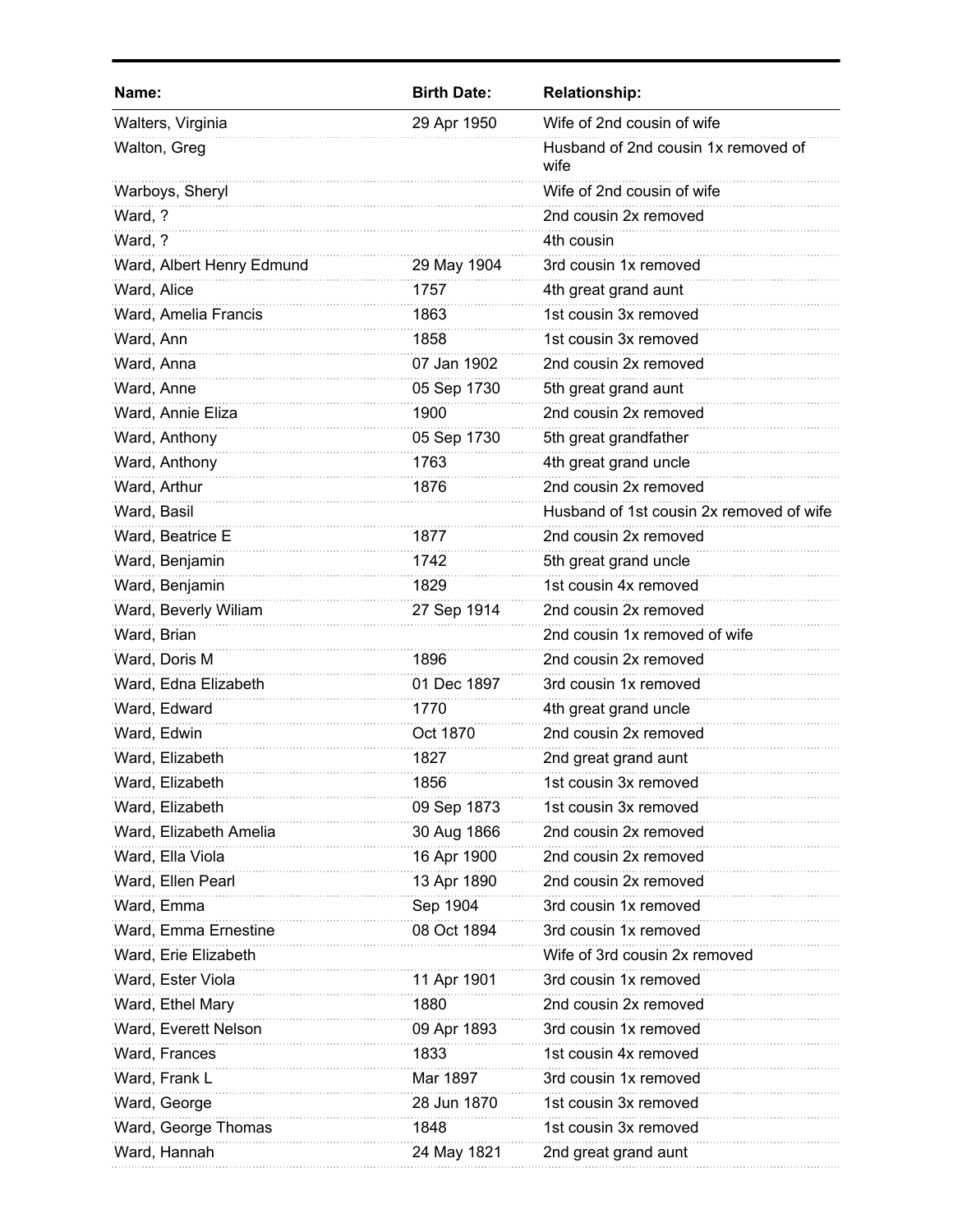| Name:                 | <b>Birth Date:</b> | <b>Relationship:</b>          |
|-----------------------|--------------------|-------------------------------|
| Ward, Hannah          | 1846               | 1st cousin 3x removed         |
| Ward, Harold Rupert   | 04 Mar 1902        | 3rd cousin 1x removed         |
| Ward, Helen Georgina  | 01 Aug 1907        | 2nd cousin 2x removed         |
| Ward, Ida             | 24 May 1866        | 1st cousin 3x removed         |
| Ward, Isabel Amelia   | 1841               | 1st cousin 3x removed         |
| Ward, Jerry           |                    | 3rd cousin 1x removed         |
| Ward, John            |                    | 7th great grandfather         |
| Ward, John            | 08 Sep 1733        | 5th great grand uncle         |
| Ward, John            | 1759               | 4th great grand uncle         |
| Ward, John            | 05 Nov 1790        | 3rd great grandfather         |
| Ward, John            | 1836               | 1st cousin 4x removed         |
| Ward, John            | 27 Jun 1840        | 1st cousin 3x removed         |
| Ward, John            | 1850               | 1st cousin 3x removed         |
| Ward, John H          | Oct 1895           | 3rd cousin 1x removed         |
| Ward, John Reginald   | 14 Nov 1891        | 3rd cousin 1x removed         |
| Ward, John Thomas     | 26 Nov 1867        | 2nd cousin 2x removed         |
| Ward, Jonathan        | 21 Mar 1799        | 3rd great grand uncle         |
| Ward, Joseph          | 12 Jan 1792        | 3rd great grand uncle         |
| Ward, Joseph          | Jun 1849           | 1st cousin 3x removed         |
| Ward, Joseph          | 1886               | 2nd cousin 2x removed         |
| Ward, Kera            | Apr 1901           | 3rd cousin 1x removed         |
| Ward, LaVetta         |                    | 2nd cousin 1x removed of wife |
| Ward, Lillie May      | 27 Nov 1890        | 3rd cousin 1x removed         |
| Ward, Lilly           | 1878               | 2nd cousin 2x removed         |
| Ward, Lydia Ann       | 1824               | 1st cousin 4x removed         |
| Ward, Mabel Irene     | 30 Dec 1896        | 2nd cousin 2x removed         |
| Ward, Margaret        | 1854               | 1st cousin 3x removed         |
| Ward, Margaret E      | 1873               | 2nd cousin 2x removed         |
| Ward, Martha          | 1820               | 2nd great grand aunt          |
| Ward, Mary            | 1761               | 4th great grand aunt          |
| Ward, Mary            | 10 Jun 1815        | 2nd great grandmother         |
| Ward, Mary            | 1843               | 1st cousin 3x removed         |
| Ward, Mary Ellen      | 24 Mar 1896        | 3rd cousin 1x removed         |
| Ward, Mary Hannah     | 1874               | 2nd cousin 2x removed         |
| Ward, Mary Jane       | 1860               | 1st cousin 3x removed         |
| Ward, Mary Margaretta | 25 Aug 1905        | 2nd cousin 2x removed         |
| Ward, Miriam          | 1893               | 2nd cousin 2x removed         |
| Ward, Olive May       | 02 Oct 1894        | 2nd cousin 2x removed         |
| Ward, Raymond Wilton  | 12 Sep 1910        | 2nd cousin 2x removed         |
| Ward, Ritrons         | 1878               | 2nd cousin 2x removed         |
| Ward, Robert          | 23 Apr 1823        | 2nd great grand uncle         |
| Ward, Robert          | 1844               | 1st cousin 3x removed         |
| Ward, Robert          | 1850               | 1st cousin 3x removed         |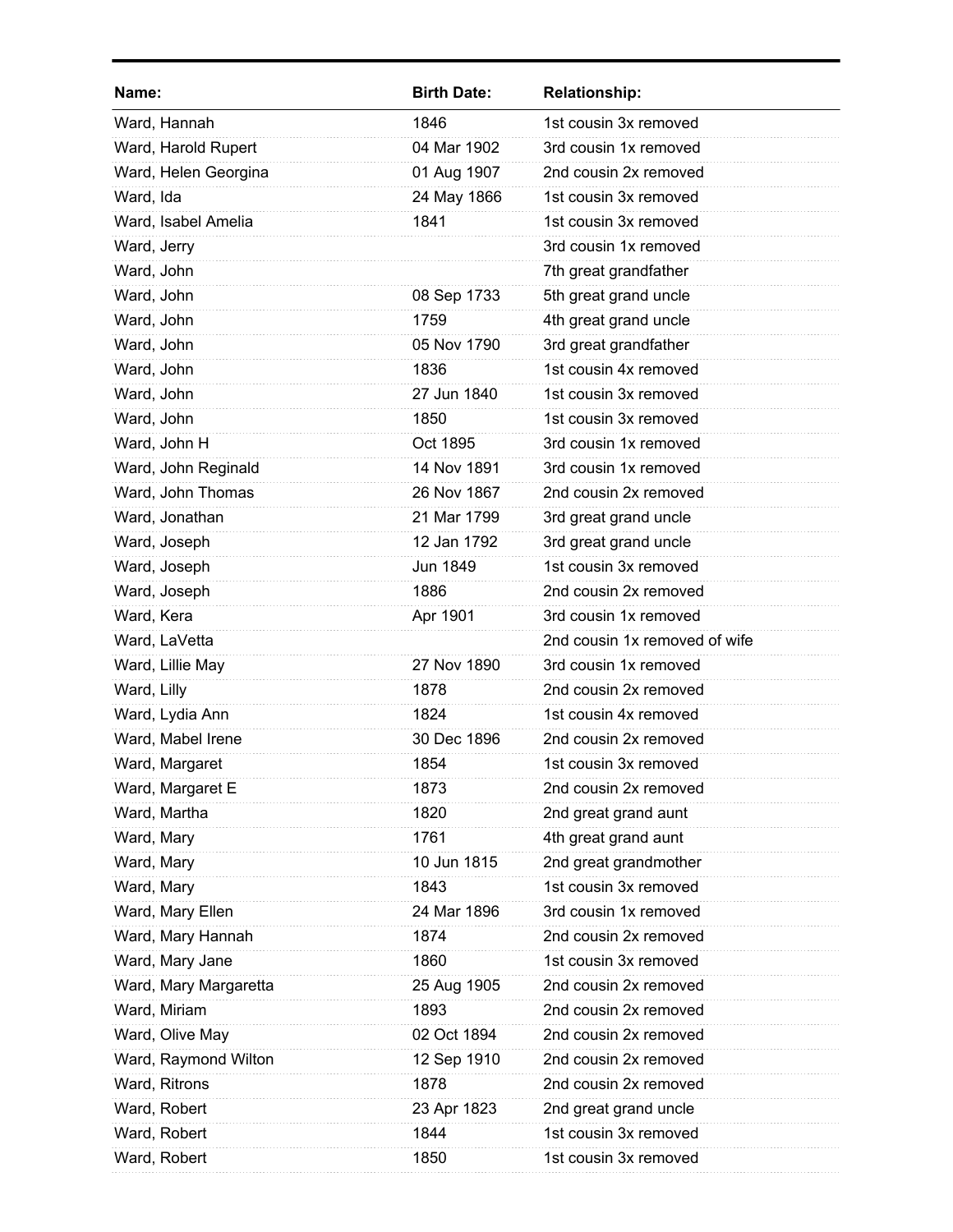| <b>Birth Date:</b> | <b>Relationship:</b>                                  |
|--------------------|-------------------------------------------------------|
| 14 Feb 1911        | 2nd cousin 2x removed                                 |
| 09 Nov 1729        | 5th great grand aunt                                  |
| 1860               | 1st cousin 3x removed                                 |
| 08 Oct 1898        | 2nd cousin 2x removed                                 |
| 1851               | 1st cousin 3x removed                                 |
| 18 Jun 1893        | 2nd cousin 2x removed                                 |
| 10 Mar 1704        | 6th great grandfather                                 |
| 09 Jul 1737        | 5th great grand uncle                                 |
| 17 Mar 1763        | 4th great grandfather                                 |
| Feb 1818           | 2nd great grand uncle                                 |
| 1827               | 1st cousin 4x removed                                 |
| 1847               | 1st cousin 3x removed                                 |
| 1882               | 2nd cousin 2x removed                                 |
| 1746               | 5th great grand uncle                                 |
| 1766               | 4th great grand uncle                                 |
| 1822               | 2nd great grand uncle                                 |
| 1863               | 1st cousin 3x removed                                 |
| 1876               | 2nd cousin 2x removed                                 |
| 24 Feb 1802        | 3rd great grand uncle                                 |
| 1843               | 1st cousin 4x removed                                 |
| Jan 1847           | Wife of 2nd great grand uncle                         |
|                    | Husband of 1st cousin 1x removed                      |
|                    | Wife of brother-in-law of 1st cousin                  |
| 1862               | Wife of grand uncle                                   |
| 1931               | Brother-in-law of 1st cousin                          |
| 29 Jul 1977        | 1st cousin 2x removed                                 |
| 07 May 1975        | 1st cousin 2x removed                                 |
|                    | Niece of husband of 1st cousin                        |
|                    | Sister-in-law of 1st cousin                           |
| 08 Mar 1930        | Husband of 1st cousin                                 |
| 24 Aug 1952        | 1st cousin 1x removed                                 |
|                    | Niece of husband of 1st cousin                        |
|                    | Sister-in-law of 1st cousin                           |
|                    | 1st cousin 3x removed                                 |
|                    | 1st cousin 3x removed                                 |
|                    | Niece of husband of 1st cousin                        |
|                    | Father-in-law of 1st cousin                           |
|                    | Wife of 4th cousin 1x removed                         |
| 1823               | Great grandfather of wife of 2nd cousin 2x<br>removed |
| 1854               | Grand uncle of wife of 2nd cousin 2x<br>removed       |
|                    |                                                       |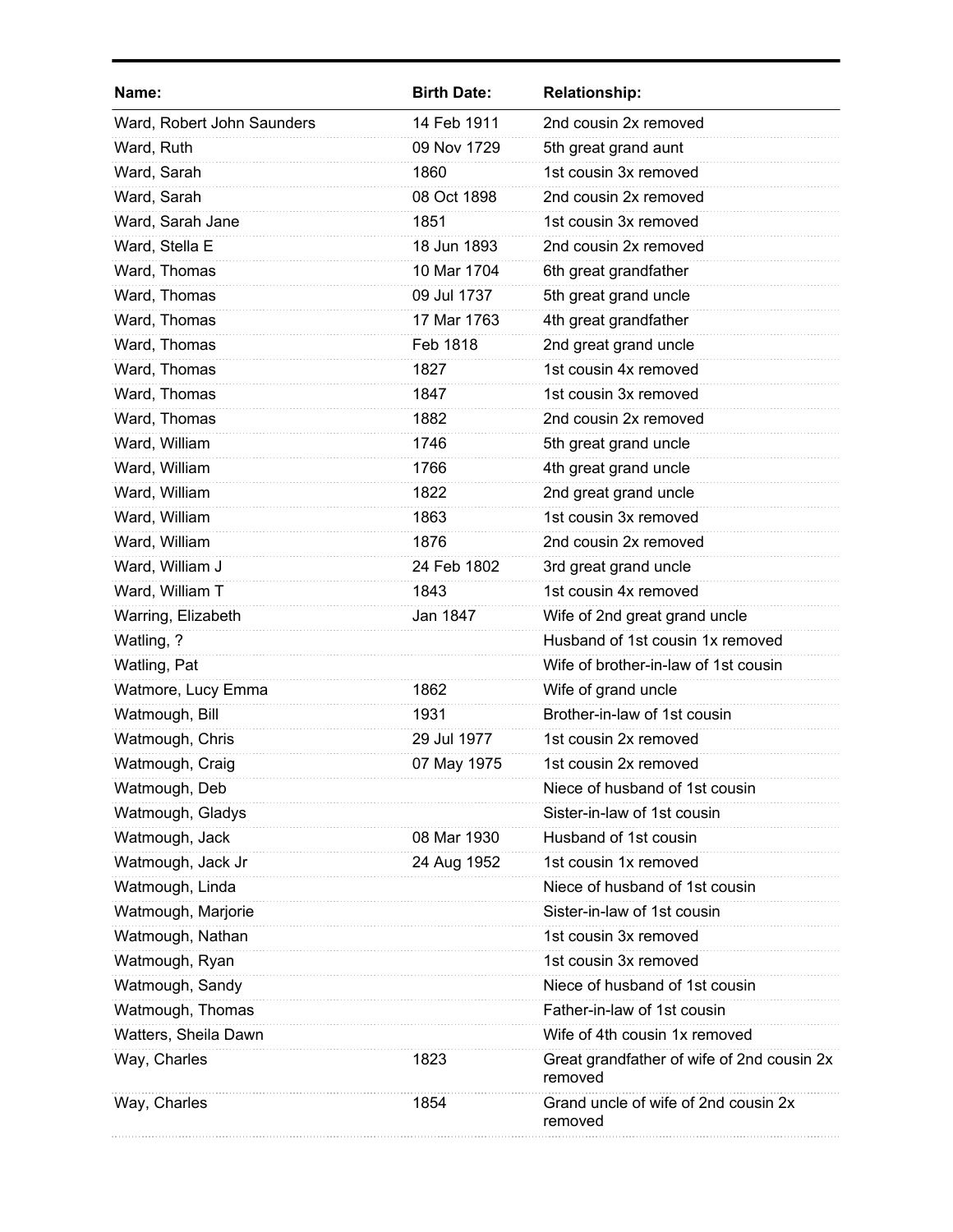| Name:                    | <b>Birth Date:</b> | <b>Relationship:</b>                                                          |
|--------------------------|--------------------|-------------------------------------------------------------------------------|
| Way, Edward              | 1860               | Grand uncle of wife of 2nd cousin 2x<br>removed                               |
| Way, Frank               |                    | Husband of 3rd cousin 2x removed                                              |
| Way, Rosetta             | 1858               | Maternal grandmother of wife of 2nd<br>cousin 2x removed                      |
| Way, Sarah               |                    | Grand aunt of wife of 2nd cousin 2x<br>removed                                |
| Way, Sophia              | 1848               | Grand aunt of wife of 2nd cousin 2x<br>removed                                |
| Way, Thomas Charles      | 1844               | Grand uncle of wife of 2nd cousin 2x<br>removed                               |
| Wear, Samuel             |                    | Husband of 3rd great grand aunt of wife                                       |
| Wears, M                 |                    | Wife of husband of 6th cousin 4x removed<br>of wife                           |
| Weaver, ?                |                    | Husband of sister-in-law of sister-in-law of<br>4th cousin 2x removed of wife |
| Weaver, Benjamin         |                    | Husband of 5th cousin 5x removed of wife                                      |
| Weaver, Jane E           | 1826               | 6th cousin 4x removed of wife                                                 |
| Webb, Maria              | 1876               | Mother-in-law of 1st cousin 1x removed                                        |
| Webber, Karen            |                    | Wife of 2nd cousin                                                            |
| Webber, Sophia           |                    | Wife of 1st cousin 5x removed of wife                                         |
| Webster, Albert Edward   | 1893               | 2nd cousin 1x removed                                                         |
| Webster, Annie Elizabeth | 1890               | 2nd cousin 1x removed                                                         |
| Webster, Charles Henry   | 1898               | 2nd cousin 1x removed                                                         |
| Webster, George Willis   | 1896               | 2nd cousin 1x removed                                                         |
| Webster, John            | 1860               | Husband of 1st cousin 2x removed                                              |
| Webster, John William    | 1891               | 2nd cousin 1x removed                                                         |
| Webster, Louisa          | 1888               | 2nd cousin 1x removed                                                         |
| Webster, Maud Olive      | 1901               | 2nd cousin 1x removed                                                         |
| Weekly, Doris            |                    | Wife of 3rd cousin                                                            |
| Weeks, Mary              |                    | Wife of 6th great grand uncle of wife                                         |
| Wein, V                  |                    | Wife of 3rd cousin 1x removed                                                 |
| Welbourn, Sarah Ann      | Mar 1863           | Wife of 1st cousin 2x removed                                                 |
| Welch, Chay              |                    | Husband of stepdaughter of brother-in-law                                     |
| Welch, David J           | 1870               | Husband of 1st cousin 3x removed                                              |
| Wellard, ?               |                    | Grand niece of wife of 2nd cousin 2x<br>removed                               |
| Wellard, ?               |                    | Nephew of wife of 2nd cousin 2x removed                                       |
| Wellard, ?               |                    | Niece of wife of 2nd cousin 2x removed                                        |
| Wellard, George A        | 17 Mar 1917        | Husband of sister-in-law of 2nd cousin 2x<br>removed                          |
| Weller, Ann              |                    | 3rd great grandmother of wife of 2nd<br>cousin 2x removed                     |
| Wells, Lala Susan        | 1908               | Maternal grandmother of wife of half 2nd<br>cousin 1x removed                 |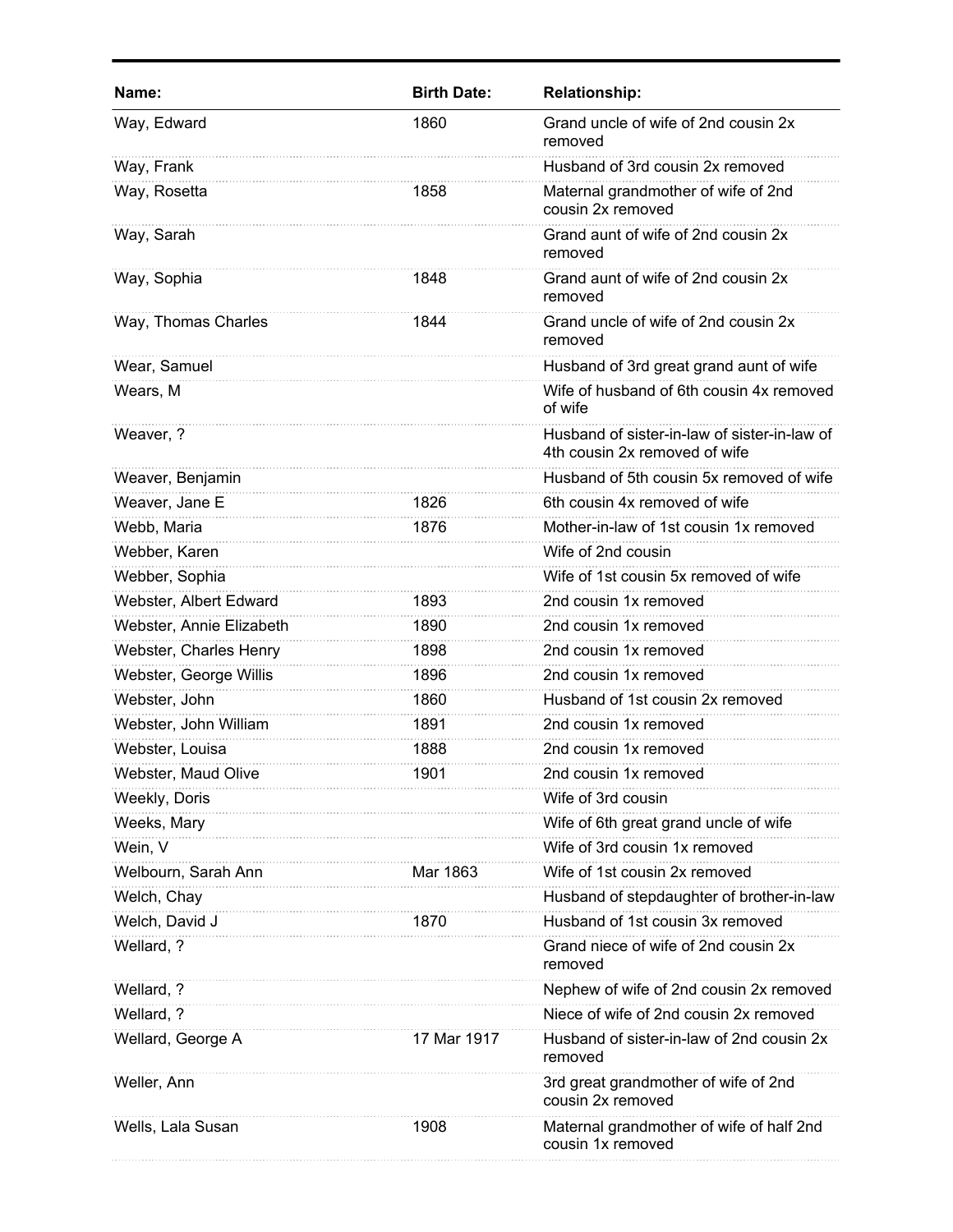| Name:                      | <b>Birth Date:</b> | <b>Relationship:</b>                                        |
|----------------------------|--------------------|-------------------------------------------------------------|
| Welter, Ellen Irene        | 31 Oct 1912        | Wife of 2nd cousin 1x removed                               |
| Welton, ?                  |                    | 3rd cousin                                                  |
| Welton, ?                  |                    | 3rd cousin                                                  |
| Welton, ?                  |                    | 3rd cousin                                                  |
| Welton, Frank              |                    | Husband of 2nd cousin 1x removed                            |
| Wentzell, Ivan             |                    | Husband of 2nd cousin 1x removed                            |
| Werley, Barb               |                    | Wife of 5th cousin                                          |
| Werley, Doug               |                    | Father-in-law of 2nd cousin 1x removed of<br>brother-in-law |
| Wersley, Douglas           |                    | 4th cousin 2x removed of wife                               |
| Wersley, James             |                    | Husband of 3rd cousin 3x removed of wife                    |
| West, Deborah Freeman      |                    | Wife of 1st cousin 5x removed of wife                       |
| West, Jane                 | 1823               | Wife of 2nd great grand uncle                               |
| Westlake, Frederick L      |                    | Husband of 4th cousin 1x removed                            |
| Westlake, Jeanne           |                    | 5th cousin                                                  |
| Westlake, Mack             |                    | 5th cousin                                                  |
| Westlake, Olive May        |                    | 5th cousin                                                  |
| Wewoira, Ava               |                    | 1st cousin 3x removed                                       |
| Wewoira, Dave              |                    | Husband of 1st cousin 2x removed                            |
| Wewoira, Nathan            |                    | 1st cousin 3x removed                                       |
| Whalley, Archie            |                    | Husband of 2nd cousin 4x removed of<br>wife                 |
| Whalley, Jessie            |                    | 3rd cousin 3x removed of wife                               |
| Whalley, Wilford           |                    | 3rd cousin 3x removed of wife                               |
| Wheatley, Brent            | 27 May 1974        | 1st cousin 2x removed                                       |
| Wheatley, Gary             | 13 Aug 1947        | Husband of 1st cousin 1x removed                            |
| Wheatley, Wade             | 20 Mar 1975        | 1st cousin 2x removed                                       |
| Whitcraft, Margaret        | 1786               | Mother-in-law of 2nd great grand uncle                      |
| Whitcraft, S J             |                    | Sister-in-law of 1st great grand aunt                       |
| Whitcraft, Thomas          |                    | Father-in-law of 1st great grand aunt                       |
| Whitcraft, William         |                    | Brother-in-law of 1st great grand aunt                      |
| Whitcroft, ?               |                    | Husband of 5th cousin 1x removed                            |
| Whitcroft, Andrew          |                    | 5th cousin 2x removed                                       |
| Whitcroft, Arthur Reginald | 17 Mar 1876        | 1st cousin 2x removed                                       |
| Whitcroft, Audrey          |                    | 2nd cousin 1x removed                                       |
| Whitcroft, Blake           |                    | 2nd cousin 1x removed                                       |
| Whitcroft, Brittany        |                    | 5th cousin 2x removed                                       |
| Whitcroft, Charles Clayton | 06 Jun 1910        | 2nd cousin 1x removed                                       |
| Whitcroft, Charles Leroy   | 07 Jan 1936        | 3rd cousin                                                  |
| Whitcroft, Clarice         |                    | 2nd cousin 1x removed                                       |
| Whitcroft, Clark           |                    | 2nd cousin 1x removed                                       |
| Whitcroft, Claude Melvin   | 31 Oct 1889        | 1st cousin 2x removed                                       |
| Whitcroft, Daniel          |                    | 3rd cousin 1x removed                                       |
|                            |                    |                                                             |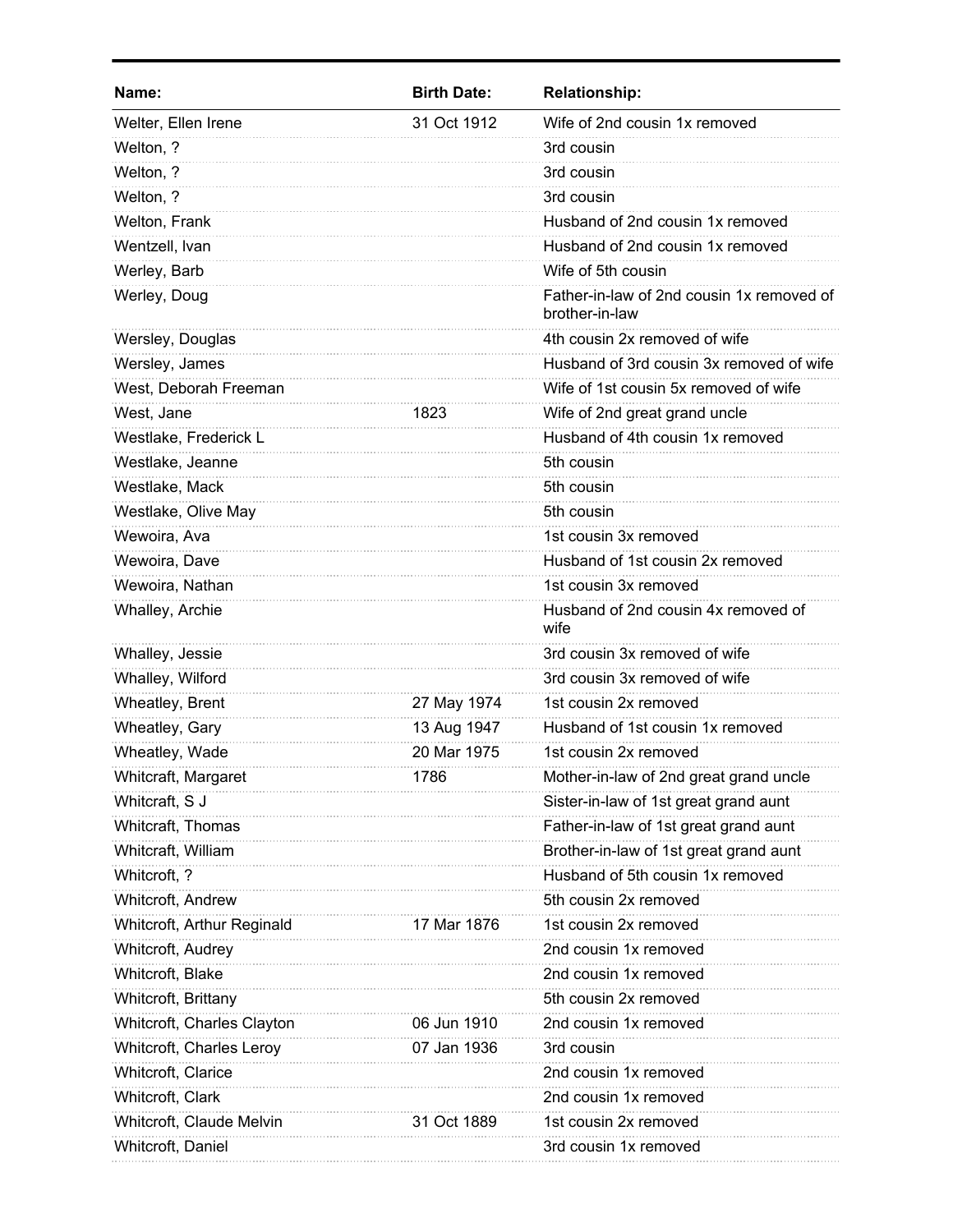| Name:                      | <b>Birth Date:</b> | <b>Relationship:</b>            |
|----------------------------|--------------------|---------------------------------|
| Whitcroft, Darlene         |                    | 3rd cousin 1x removed           |
| Whitcroft, David           |                    | 3rd cousin 1x removed           |
| Whitcroft, Dean Rodney     | 14 Apr 1972        | 3rd cousin 1x removed           |
| Whitcroft, Denette         |                    | 3rd cousin 1x removed           |
| Whitcroft, Donald          |                    | 3rd cousin 1x removed           |
| Whitcroft, Dorothy         |                    | 2nd cousin 1x removed           |
| Whitcroft, Duane Edward    | 06 Apr 1939        | 3rd cousin                      |
| Whitcroft, Edith Ellen     | 20 Jan 1885        | 1st cousin 2x removed           |
| Whitcroft, Elmer Willis    |                    | 2nd cousin 1x removed           |
| Whitcroft, Elva            |                    | 2nd cousin 1x removed           |
| Whitcroft, Ernest Aylmer   | 15 Sep 1880        | 1st cousin 2x removed           |
| Whitcroft, Eula Helen      | 25 Jul 1933        | 3rd cousin                      |
| Whitcroft, George Thomas   | 06 Jan 1873        | 1st cousin 2x removed           |
| Whitcroft, Herbert Austin  | 13 Jun 1878        | 1st cousin 2x removed           |
| Whitcroft, Jackie          |                    | 3rd cousin 1x removed           |
| Whitcroft, Jacob           | 21 Aug 1845        | Husband of 1st great grand aunt |
| Whitcroft, Jacob Lorne     |                    | 2nd cousin 1x removed           |
| Whitcroft, James           |                    | 2nd cousin 1x removed           |
| Whitcroft, Jay             |                    | 3rd cousin 1x removed           |
| Whitcroft, Jemima          |                    | 2nd cousin 1x removed           |
| Whitcroft, Jeneen          | 12 Apr 1964        | 3rd cousin 1x removed           |
| Whitcroft, Jessie Joreen   |                    | 2nd cousin 1x removed           |
| Whitcroft, John Frank      | 25 Jan 1883        | 1st cousin 2x removed           |
| Whitcroft, Kelly Lynn      |                    | 3rd cousin 1x removed           |
| Whitcroft, Kimberley Lee   |                    | 3rd cousin 1x removed           |
| Whitcroft, Laughland       |                    | 2nd cousin 1x removed           |
| Whitcroft, Lori Dawn       | 21 Jun 1968        | 3rd cousin 1x removed           |
| Whitcroft, Mabel           |                    | 2nd cousin 1x removed           |
| Whitcroft, Mathew          |                    | 5th cousin 2x removed           |
| Whitcroft, Matthew Earl    |                    | 3rd cousin 2x removed           |
| Whitcroft, Maude           |                    | 2nd cousin 1x removed           |
| Whitcroft, Michelle Louise |                    | 3rd cousin 1x removed           |
| Whitcroft, Nancy           | 1811               | Wife of 3rd great grand uncle   |
| Whitcroft, Nathan Dean     |                    | 3rd cousin 2x removed           |
| Whitcroft, Nicole Lynn     |                    | 3rd cousin 2x removed           |
| Whitcroft, Norma Margaret  |                    | 2nd cousin 1x removed           |
| Whitcroft, Orwald Merton   | 22 May 1887        | 1st cousin 2x removed           |
| Whitcroft, Percy Wayne     | 01 Jul 1940        | 3rd cousin                      |
| Whitcroft, Rachael         | 21 Mar 1871        | 1st cousin 2x removed           |
| Whitcroft, Rachel          |                    | 2nd cousin 1x removed           |
| Whitcroft, Ralph Jacob     |                    | 2nd cousin 1x removed           |
| Whitcroft, Robert James    |                    | 2nd cousin 1x removed           |
| Whitcroft, Robert James    | 25 Feb 1869        | 1st cousin 2x removed           |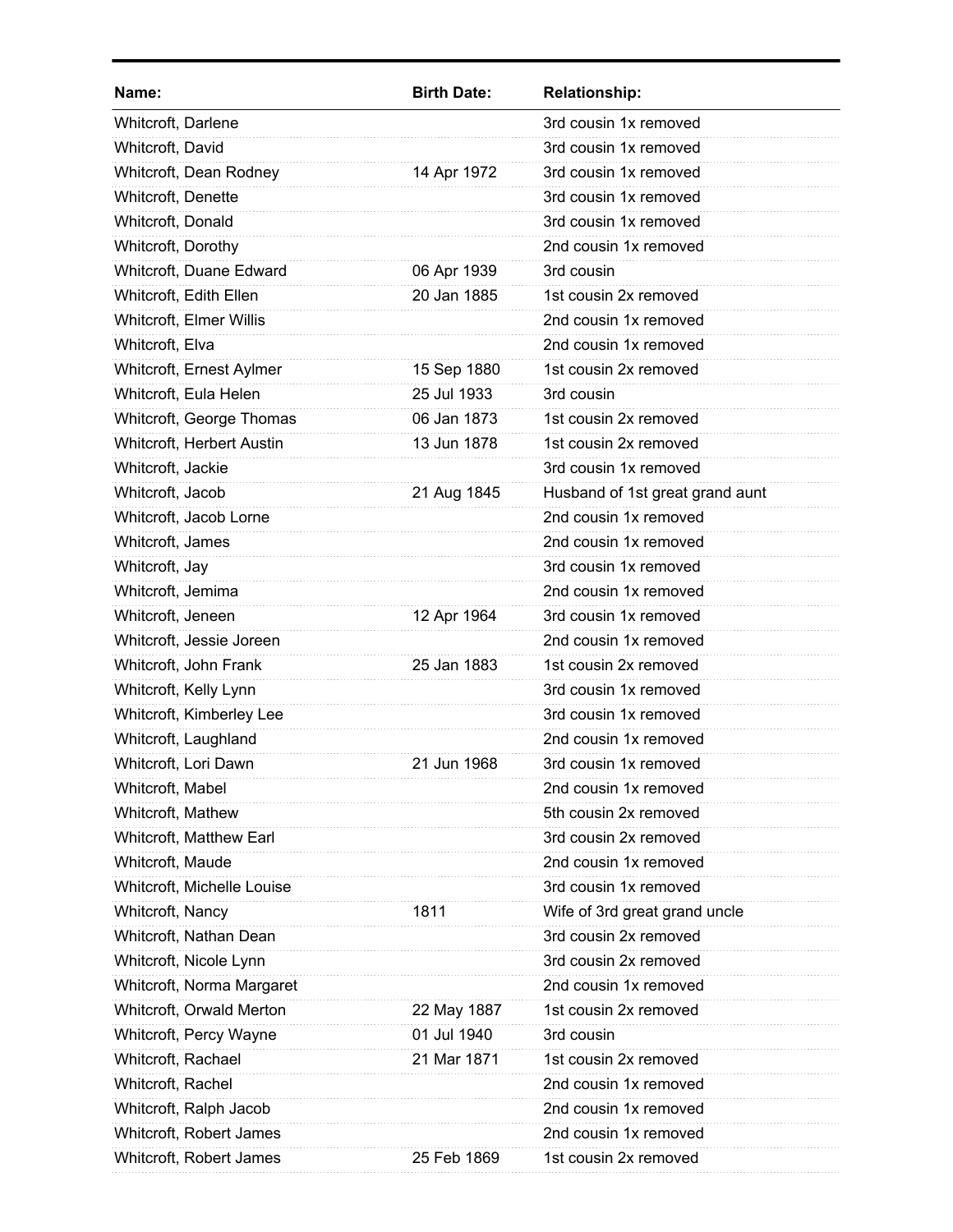| Name:                      | <b>Birth Date:</b> | <b>Relationship:</b>                                             |
|----------------------------|--------------------|------------------------------------------------------------------|
| Whitcroft, Ronald Hugh     | 12 Oct 1942        | 3rd cousin                                                       |
| Whitcroft, Ruby            |                    | 2nd cousin 1x removed                                            |
| Whitcroft, Ruby Leona      |                    | 2nd cousin 1x removed                                            |
| Whitcroft, Shirley Irene   | 02 Nov 1946        | 3rd cousin                                                       |
| Whitcroft, Tammy Lee       |                    | 3rd cousin 1x removed                                            |
| Whitcroft, Thelma May      | 17 May 1901        | 2nd cousin 1x removed                                            |
| Whitcroft, Tina Marie      |                    | 3rd cousin 1x removed                                            |
| Whitcroft, William Edgar   | 16 Apr 1874        | 1st cousin 2x removed                                            |
| White, Charles             |                    | Husband of 2nd cousin 4x removed of<br>wife                      |
| White, Edith               |                    | 3rd cousin 3x removed of wife                                    |
| White, Eva Myrtle          | 1875               | Wife of 1st cousin 3x removed                                    |
| White, George              |                    | 3rd cousin 3x removed of wife                                    |
| White, Jessie              |                    | 3rd cousin 3x removed of wife                                    |
| White, Ruby                | 06 Apr 1915        | Wife of brother-in-law of sister-in-law of<br>grand aunt of wife |
| White, Sarah               |                    | Wife of 2nd great grand uncle                                    |
| White, Sarah               | 1741               | 5th great grandmother                                            |
| White, Thomas              | 1691               | 7th great grandfather                                            |
| White, Thomas              | 17 Sep 1718        | 6th great grandfather                                            |
| White, Timothy             |                    | Husband of 1st cousin 9x removed of wife                         |
| White, Wendy               |                    | Wife of 2nd cousin of wife                                       |
| Whitehead, Charles         | 1886               | Husband of wife of 1st cousin 1x removed                         |
| Whitehead, Charles William | Apr 1906           | Stepson of 1st cousin 1x removed                                 |
| Whitehead, George          | 1909               | Stepson of 1st cousin 1x removed                                 |
| Whiteman, Irene            |                    | Wife of 4th cousin 2x removed of wife                            |
| Whittaker, Phil            |                    | Husband of aunt of wife of 2nd cousin 2x<br>removed              |
| Wichmann, Kale Jane        | 1868               | Wife of 2nd cousin 3x removed                                    |
| Wickett, Shirley Helen     |                    | Wife of 2nd cousin 1x removed                                    |
| Wiemann, ?                 |                    | Husband of 2nd cousin                                            |
| Wigglesworth, Jim          |                    | Husband of niece of husband of 4th<br>cousin 2x removed of wife  |
| Wilcox, Charles            |                    | Husband of 3rd cousin 3x removed of wife                         |
| Wilcox, Edward             |                    | 4th cousin 2x removed of wife                                    |
| Wilcox, Hughston           |                    | 4th cousin 1x removed                                            |
| Wilcox, John William       |                    | Husband of 4th cousin 1x removed                                 |
| Wilcox, Kenneth Walter     |                    | 4th cousin 1x removed                                            |
| Wilcox, Nancy Caroline     | 1822               | Maternal grandmother of wife of 1st<br>cousin 3x removed         |
| Wilcox, Richard Kevin      |                    | Husband of 5th cousin 1x removed                                 |
| Wilcox, Walter             |                    | Husband of 3rd cousin 2x removed                                 |
| Wiley, Lynnie              |                    | Wife of 2nd cousin 4x removed of wife                            |
| Wilford, Helen             |                    | 2nd cousin 1x removed                                            |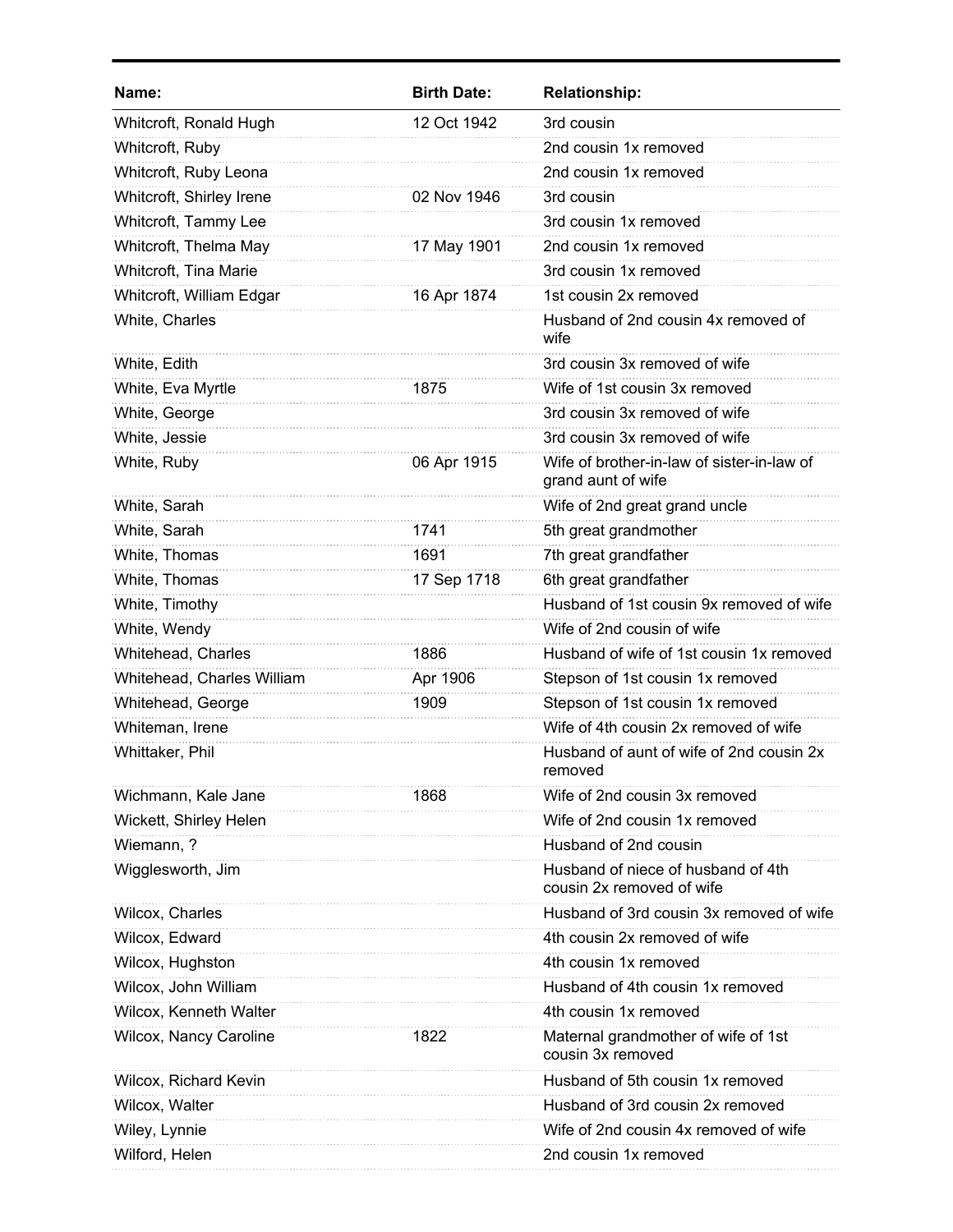| Name:                              | <b>Birth Date:</b> | <b>Relationship:</b>                                         |
|------------------------------------|--------------------|--------------------------------------------------------------|
| Wilford, Jack                      |                    | 2nd cousin 1x removed                                        |
| Wilford, James                     |                    | Husband of 1st cousin 2x removed                             |
| Wilford, Jean                      |                    | 2nd cousin 1x removed                                        |
| Wilford, Jim                       |                    | 2nd cousin 1x removed                                        |
| Wilford, Marilyn                   |                    | 2nd cousin 1x removed                                        |
| Wilford, Marjorie                  |                    | 2nd cousin 1x removed                                        |
| Wilford, W                         |                    | Husband of 1st cousin 2x removed                             |
| Wilford, William                   |                    | 2nd cousin 1x removed                                        |
| Wilkins, ?                         |                    | Wife of 3rd cousin 1x removed                                |
| Wilkins, Bob                       |                    | Husband of sister-in-law of 4th cousin 2x<br>removed of wife |
| Wilkins, Mary Jane                 |                    | Wife of 2nd cousin 4x removed of wife                        |
| Wilkins, Ruth                      |                    | Wife of 4th cousin 1x removed                                |
| Wilkinson, Amy Louise              |                    | 5th cousin 2x removed                                        |
| Wilkinson, Bryan Robert            |                    | Husband of 5th cousin 1x removed                             |
| Wilkinson, Lisa Anne               |                    | 5th cousin 2x removed                                        |
| Williams, ?                        |                    | Husband of wife of 2nd cousin 3x<br>removed of wife          |
| Williams, Donna                    |                    | 2nd cousin of wife                                           |
| Williams, George                   |                    | 2nd cousin of wife                                           |
| Williams, Glenn                    |                    | Husband of 2nd cousin of wife                                |
| Williams, Janice                   |                    | 2nd cousin of wife                                           |
| Williams, Jeffrey Emerson          | 03 May 1997        | 2nd cousin 1x removed of wife                                |
| Williams, John                     |                    | Husband of 2nd great grand aunt of wife                      |
| Williams, Nellie Francis           |                    | Wife of 5th cousin                                           |
| Williams, Nicole Lynn              | 18 Mar 1994        | 2nd cousin 1x removed of wife                                |
| Williams, Sarah                    |                    | Wife of 3rd cousin 3x removed of wife                        |
| Williams, Temperance               | 1784               | Wife of 4th great grandfather of wife                        |
| Williams, Victor                   | 1916               | Husband of 1st cousin 1x removed of wife                     |
| Williamson, ?                      |                    | Husband of 4th cousin 2x removed of wife                     |
| Williamson, Amanda                 |                    | 1st cousin 2x removed                                        |
| Williamson, Clayton James          | 08 Mar 1975        | 1st cousin 2x removed                                        |
| Williamson, Jackie                 |                    | 1st cousin 2x removed                                        |
| Williamson, James Thompson Quigley |                    | Husband of 1st cousin 1x removed                             |
| Williamson, Marjorie Adela         | 08 Nov 1942        | Wife of 1st cousin                                           |
| Williamson, Merria                 | 1821               | Mother-in-law of 1st cousin 4x removed                       |
| Willis, ?                          |                    | Wife of 3rd cousin 1x removed                                |
| Willis, Ann                        | 1797               | 2nd great grandmother                                        |
| Willis, John                       |                    | 3rd great grandfather                                        |
| Willmore, ?                        |                    | Husband of sister-in-law of 1st cousin                       |
| Willsey, Clarence                  |                    | Husband of sister-in-law of 2nd cousin                       |
| Wilson, ?                          |                    | 2nd cousin 1x removed                                        |
| Wilson, ?                          |                    | 2nd cousin                                                   |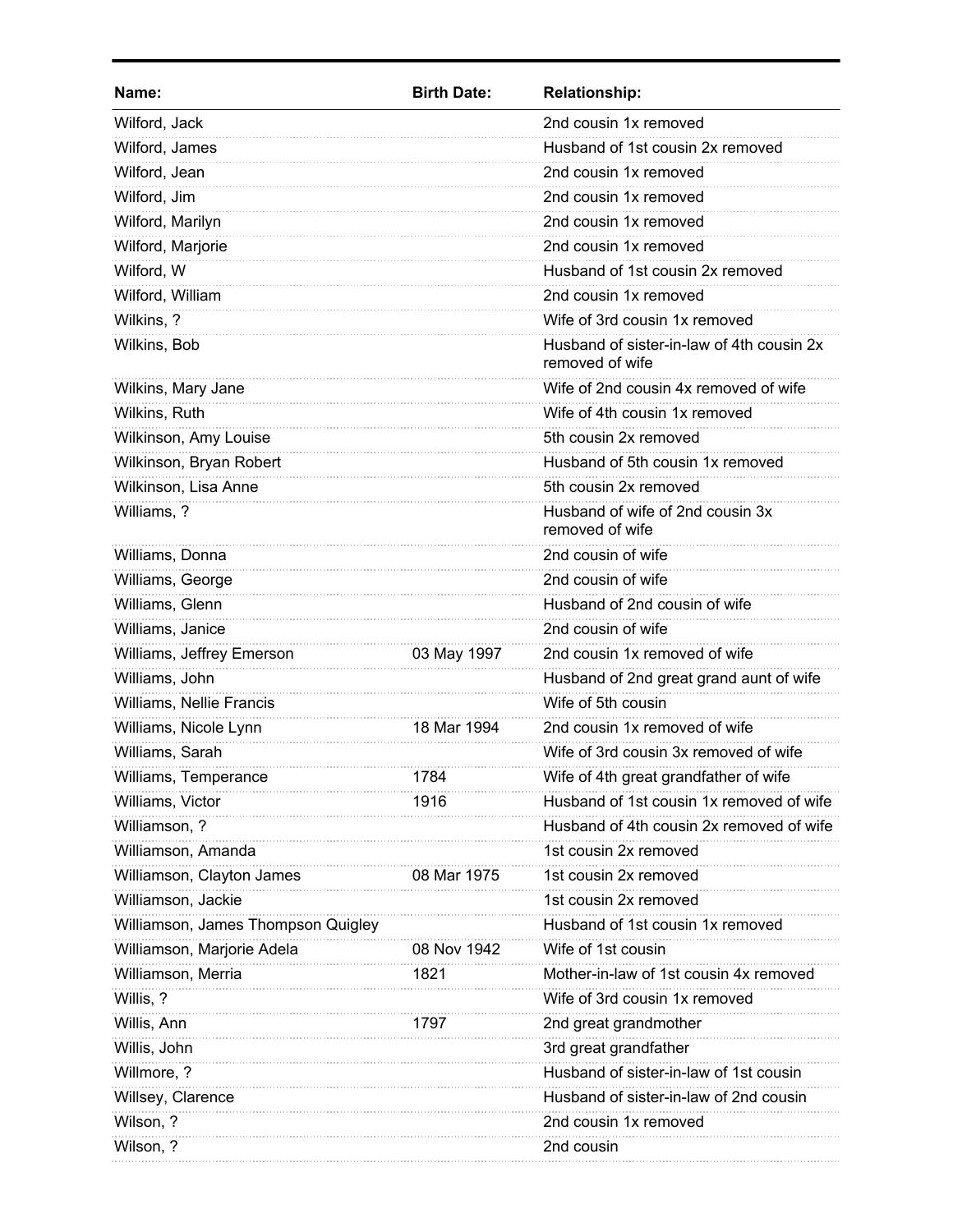| Name:                   | <b>Birth Date:</b> | <b>Relationship:</b>                                                      |
|-------------------------|--------------------|---------------------------------------------------------------------------|
| Wilson, ?               |                    | Husband of 4th cousin 1x removed                                          |
| Wilson, Barbara         |                    | 5th cousin 2x removed                                                     |
| Wilson, Brandi          |                    | Niece of husband of 1st cousin                                            |
| Wilson, Brian Alan      | 18 Jun 1957        | Husband of 1st cousin                                                     |
| Wilson, Catherine       |                    | Wife of brother-in-law of 1st great grand<br>aunt                         |
| Wilson, Charles         | 1874               | Father-in-law of 1st cousin 1x removed                                    |
| Wilson, Charles Thomas  | 07 Sep 1902        | Husband of 1st cousin 1x removed                                          |
| Wilson, Charles Wayne   |                    | 3rd cousin 2x removed of wife                                             |
| Wilson, George          | 1873               | Husband of 1st great grand aunt of wife                                   |
| Wilson, Gerald          |                    | Father-in-law of 1st cousin                                               |
| Wilson, Glen            |                    | 3rd cousin 2x removed of wife                                             |
| Wilson, James Pressey   |                    | 3rd cousin 2x removed of wife                                             |
| Wilson, Jared           |                    | Nephew of husband of 1st cousin                                           |
| Wilson, Joanne Marie    | 30 Oct             | Wife of 2nd cousin                                                        |
| Wilson, L               |                    | Wife of 1st cousin 2x removed                                             |
| Wilson, Laren           |                    | 3rd cousin 2x removed of wife                                             |
| Wilson, Laura Elizabeth | 16 Apr 1987        | 1st cousin 1x removed                                                     |
| Wilson, Lewis           |                    | Husband of 2nd cousin 3x removed of<br>wife                               |
| Wilson, Lewis Edward    |                    | 3rd cousin 2x removed of wife                                             |
| Wilson, Marion H        | 30 Aug 1850        | Maternal grandmother of wife of uncle                                     |
| Wilson, Mary            |                    | 3rd great grandmother of wife                                             |
| Wilson, Mary            | 1873               | Wife of 1st cousin 3x removed                                             |
| Wilson, Nathan          |                    | 5th cousin 3x removed                                                     |
| Wilson, Olive D         |                    | Wife of 3rd cousin 2x removed                                             |
| Wilson, Oliver          |                    | Husband of half 2nd cousin 2x removed                                     |
| Wilson, Olivia          |                    | 5th cousin 3x removed                                                     |
| Wilson, Paul Joseph     |                    | 5th cousin 2x removed                                                     |
| Wilson, Robert          |                    | 5th cousin 2x removed                                                     |
| Wilson, Roger Perley    |                    | Husband of 5th cousin 1x removed                                          |
| Wilson, Steven          |                    | Brother-in-law of 1st cousin                                              |
| Wilson, Tyler           |                    | Husband of niece of husband of 2nd<br>cousin 1x removed of brother-in-law |
| Wilson, Viola           | 1894               | Wife of brother-in-law of sister-in-law of<br>grand aunt of wife          |
| Wilton, Alice Dorothea  | Nov 1905           | Niece of wife of 1st cousin 3x removed                                    |
| Wilton, Eliza Jane      | 09 Jan 1867        | Sister-in-law of 1st cousin 3x removed                                    |
| Wilton, Elizabeth Ann   | 17 Mar 1864        | Sister-in-law of 1st cousin 3x removed                                    |
| Wilton, Florence E      | Mar 1899           | Niece of wife of 1st cousin 3x removed                                    |
| Wilton, Helen L         | 16 Nov 1901        | Niece of wife of 1st cousin 3x removed                                    |
| Wilton, James B         | <b>Jul 1887</b>    | Nephew of wife of 1st cousin 3x removed                                   |
| Wilton, John Bennett    | 26 Dec 1862        | Brother-in-law of 1st cousin 3x removed                                   |
| Wilton, Marian L        | 13 Aug 1913        | Niece of wife of 1st cousin 3x removed                                    |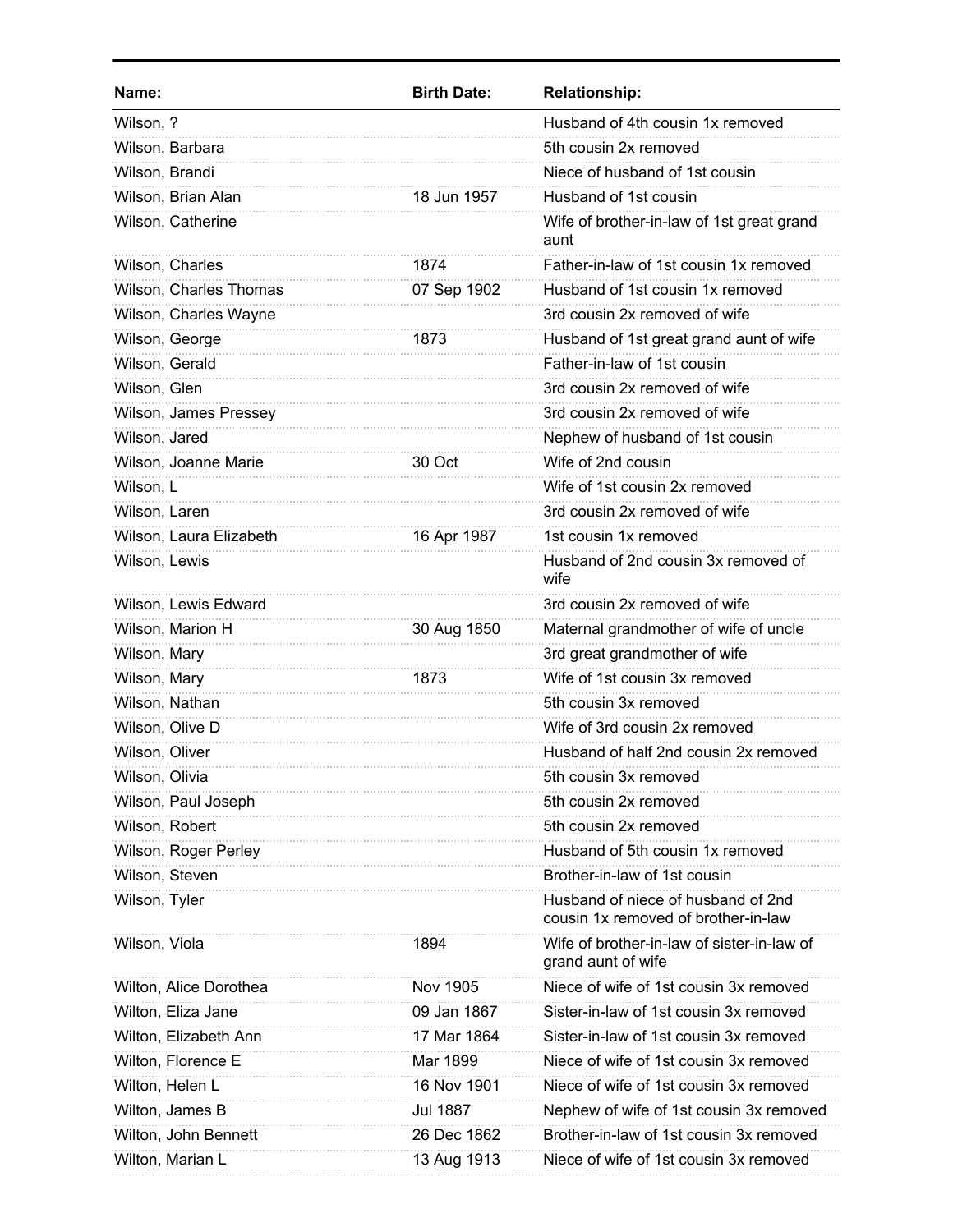| Name:                          | <b>Birth Date:</b> | <b>Relationship:</b>                                     |
|--------------------------------|--------------------|----------------------------------------------------------|
| Wilton, Mary Margaretta        | 13 Apr 1869        | Sister-in-law of 1st cousin 3x removed                   |
| Wilton, Mildred E              | 23 Jun 1903        | Niece of wife of 1st cousin 3x removed                   |
| Wilton, Ralph Eugene           | 10 Jan 1911        | Nephew of wife of 1st cousin 3x removed                  |
| Wilton, Richard Sanders        | 09 May 1821        | Father-in-law of 1st cousin 3x removed                   |
| <b>Wilton, Richard Sanders</b> | 12 Jan 1875        | Brother-in-law of 1st cousin 3x removed                  |
| Wilton, Robert Camerson        | 01 Sep 1876        | Brother-in-law of 1st cousin 3x removed                  |
| Wilton, Ruth E                 | Feb 1897           | Niece of wife of 1st cousin 3x removed                   |
| Wilton, Sarah Sadie            | 06 Aug 1871        | Wife of 1st cousin 3x removed                            |
| Wilton, William                | 1796               | Paternal grandfather of wife of 1st cousin<br>3x removed |
| Wilton, William Thomas         | 03 Dec 1855        | Brother-in-law of 1st cousin 3x removed                  |
| Winkworth, Edward              |                    | Husband of sister-in-law of brother-in-law               |
| Winter, Ethel                  |                    | Wife of 3rd cousin 3x removed of wife                    |
| Wintermute, Jean Leora         |                    | 5th cousin 1x removed of wife                            |
| Wintermute, Walter             |                    | Husband of 4th cousin 2x removed of wife                 |
| Wise, Margaret Ann             | 03 Aug 1844        | Wife of 1st cousin 4x removed                            |
| Wisner, Minnie                 | 1865               | Wife of half grand uncle                                 |
| Withenshaw, Arthur             |                    | Husband of half 1st cousin 1x removed                    |
| Wodham, Carrie                 |                    | 2nd cousin of wife                                       |
| Wodham, Christine              |                    | 2nd cousin of wife                                       |
| Wodham, Clayton                |                    | 2nd cousin of wife                                       |
| Wodham, Clayton Adolphus       | 12 Jul 1894        | Husband of grand aunt of wife                            |
| Wodham, David Edward           | 1931               | 1st cousin 1x removed of wife                            |
| Wodham, Elaine Ann             |                    | 1st cousin 1x removed of wife                            |
| Wodham, Helen Joy              |                    | 1st cousin 1x removed of wife                            |
| Wodham, James                  |                    | 2nd cousin of wife                                       |
| Wodham, James Clare            |                    | 1st cousin 1x removed of wife                            |
| Wodham, Jilian                 |                    | 2nd cousin 1x removed of wife                            |
| Wodham, Joshua                 |                    | 2nd cousin 1x removed of wife                            |
| Wodham, Meagan                 |                    | 2nd cousin 1x removed of wife                            |
| Wodham, Ryan                   |                    | 2nd cousin 1x removed of wife                            |
| Wodham, William                |                    | 2nd cousin 1x removed of wife                            |
| Wodham, William                |                    | 2nd cousin of wife                                       |
| Wodham, Wilma Margaret         |                    | 1st cousin 1x removed of wife                            |
| Wojtowicz, Calvin Lee John     |                    | Husband of 1st cousin 1x removed                         |
| Wojtowicz, Carley Dawn         | 15 Jul 1982        | 1st cousin 2x removed                                    |
| Wojtowicz, Nicole Marie        | 28 Jun 1983        | 1st cousin 2x removed                                    |
| Wolfe, Andrew Douglas          | 04 Nov 1973        | 2nd cousin 1x removed of wife                            |
| Wolfe, David Morley            | 23 Aug 1970        | 2nd cousin 1x removed of wife                            |
| Wolfe, Douglas Morley          | 06 Nov 1947        | 2nd cousin of wife                                       |
| Wolfe, James Michael           | 26 Jan 1978        | 2nd cousin 1x removed of wife                            |
| Wolfe, James Richard           | 24 Nov 1948        | 2nd cousin of wife                                       |
| Wolfe, Jennifer Helen          | 14 Jan 1976        | 2nd cousin 1x removed of wife                            |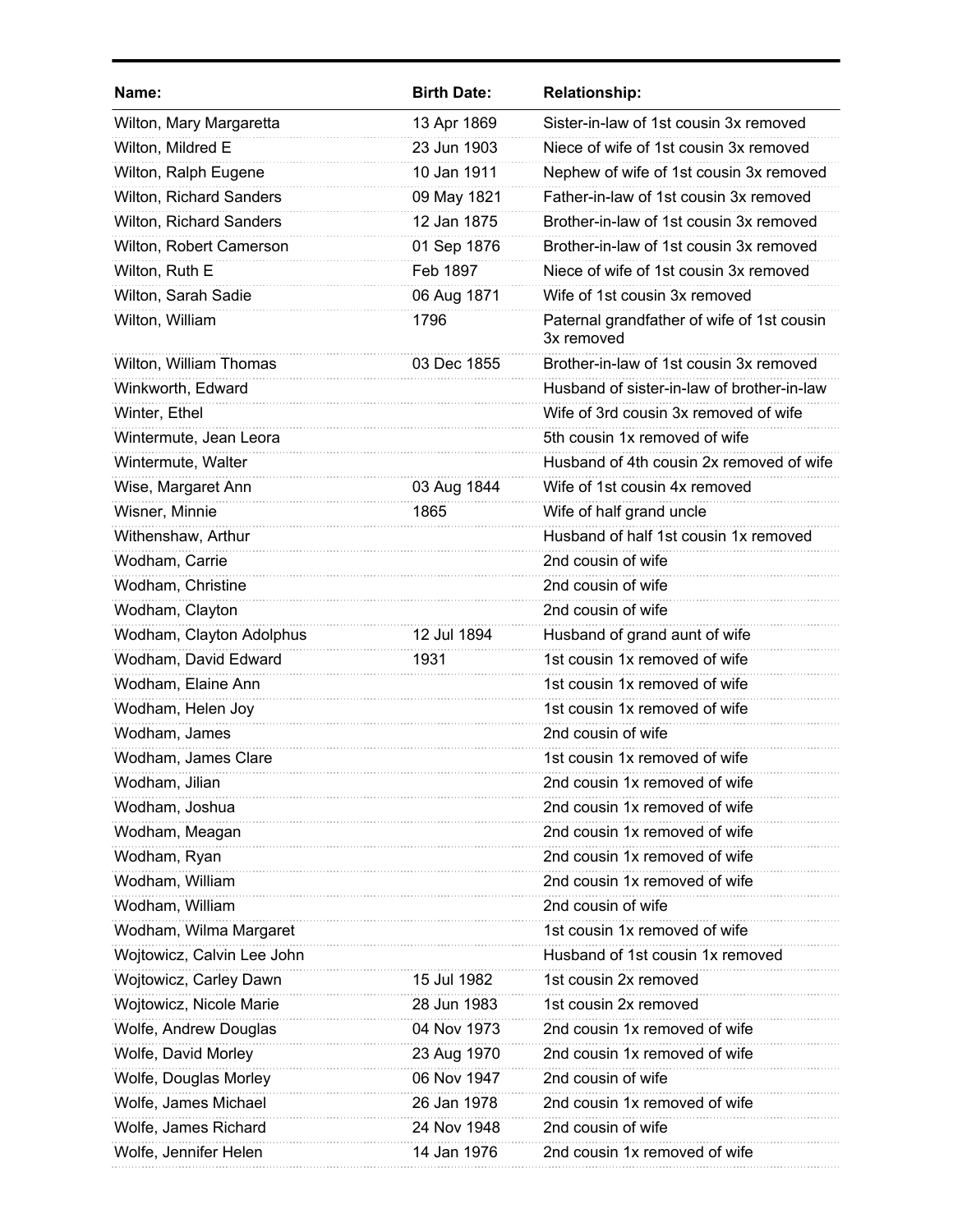| Name:                    | <b>Birth Date:</b> | <b>Relationship:</b>                                       |
|--------------------------|--------------------|------------------------------------------------------------|
| Wolfe, Jeremy James      | 07 Apr 1973        | 2nd cousin 1x removed of wife                              |
| Wolfe, Morley            | 21 Sep 1917        | Husband of 1st cousin 1x removed of wife                   |
| Wolfe, Terry Robert      | 09 Mar 1957        | 2nd cousin of wife                                         |
| Wolfe, Wayne Burton      | 29 Aug 1946        | 2nd cousin of wife                                         |
| Wood, A.L.               |                    | Husband of 5th cousin 5x removed of wife                   |
| Wood, Andrew Singleton   |                    | 1st cousin 3x removed                                      |
| Wood, Charles Thomas     | 1831               | Husband of 2nd great grand aunt                            |
| Wood, Charles W          |                    | 1st cousin 3x removed                                      |
| Wood, Edward Stone       |                    | 1st cousin 3x removed                                      |
| Wood, George             |                    | 1st cousin 3x removed                                      |
| Wood, James R            |                    | 1st cousin 3x removed                                      |
| Wood, Jane               |                    | 1st cousin 3x removed                                      |
| Wood, Joan Stone         | 1861               | 1st cousin 3x removed                                      |
| Wood, John               | 1756               | Paternal grandfather of husband of 2nd<br>great grand aunt |
| Wood, Lisa               |                    | Wife of 5th cousin 1x removed                              |
| Wood, Mary               |                    | 1st cousin 3x removed                                      |
| Wood, Selina Singleton   |                    | 1st cousin 3x removed                                      |
| Wood, William            |                    | 1st cousin 3x removed                                      |
| Wood, William            | 1726               | Great grandfather of husband of 2nd great<br>grand aunt    |
| Wood, William            | 1790               | Father-in-law of 2nd great grand aunt                      |
| Wood, William Henry      |                    | Husband of 6th cousin 4x removed of wife                   |
| Woodcock, Margaret Diane | 12 Feb 1952        | Wife of brother-in-law                                     |
| Woodward, Mary Elizabeth | 1860               | Wife of 1st cousin 3x removed                              |
| Woodworth, Abel          | 06 Jun 1758        | 1st cousin 6x removed of wife                              |
| Woodworth, Abigail       |                    | 1st cousin 9x removed of wife                              |
| Woodworth, Abigail       | 1664               | 8th great grand aunt of wife                               |
| Woodworth, Abigail       | 1685               | 1st cousin 9x removed of wife                              |
| Woodworth, Abner         | 19 Jan 1773        | 1st cousin 5x removed of wife                              |
| Woodworth, Abram Spurr   |                    | 5th cousin 5x removed of wife                              |
| Woodworth, Adah          | 11 Mar 1764        | 1st cousin 6x removed of wife                              |
| Woodworth, Albert H      | May 1882           | Husband of 3rd cousin 2x removed                           |
| Woodworth, Alexander     | 1760               | 4th cousin 6x removed of wife                              |
| Woodworth, Alexander     | 1779               | 4th cousin 6x removed of wife                              |
| Woodworth, Alice         | 12 Aug 1776        | 1st cousin 5x removed of wife                              |
| Woodworth, Alta Gertrude | 22 May 1899        | Grand aunt of wife                                         |
| Woodworth, Amasa         | 1727               | 1st cousin 7x removed of wife                              |
| Woodworth, Amelia        |                    | 6th cousin 4x removed of wife                              |
| Woodworth, Amos          | 1697               | 6th great grand uncle of wife                              |
| Woodworth, Amy           |                    | 3rd cousin 5x removed of wife                              |
| Woodworth, Amy           | 1802               | 5th cousin 5x removed of wife                              |
| Woodworth, Andrew        | 06 Oct 1788        | 1st cousin 5x removed of wife                              |
|                          |                    |                                                            |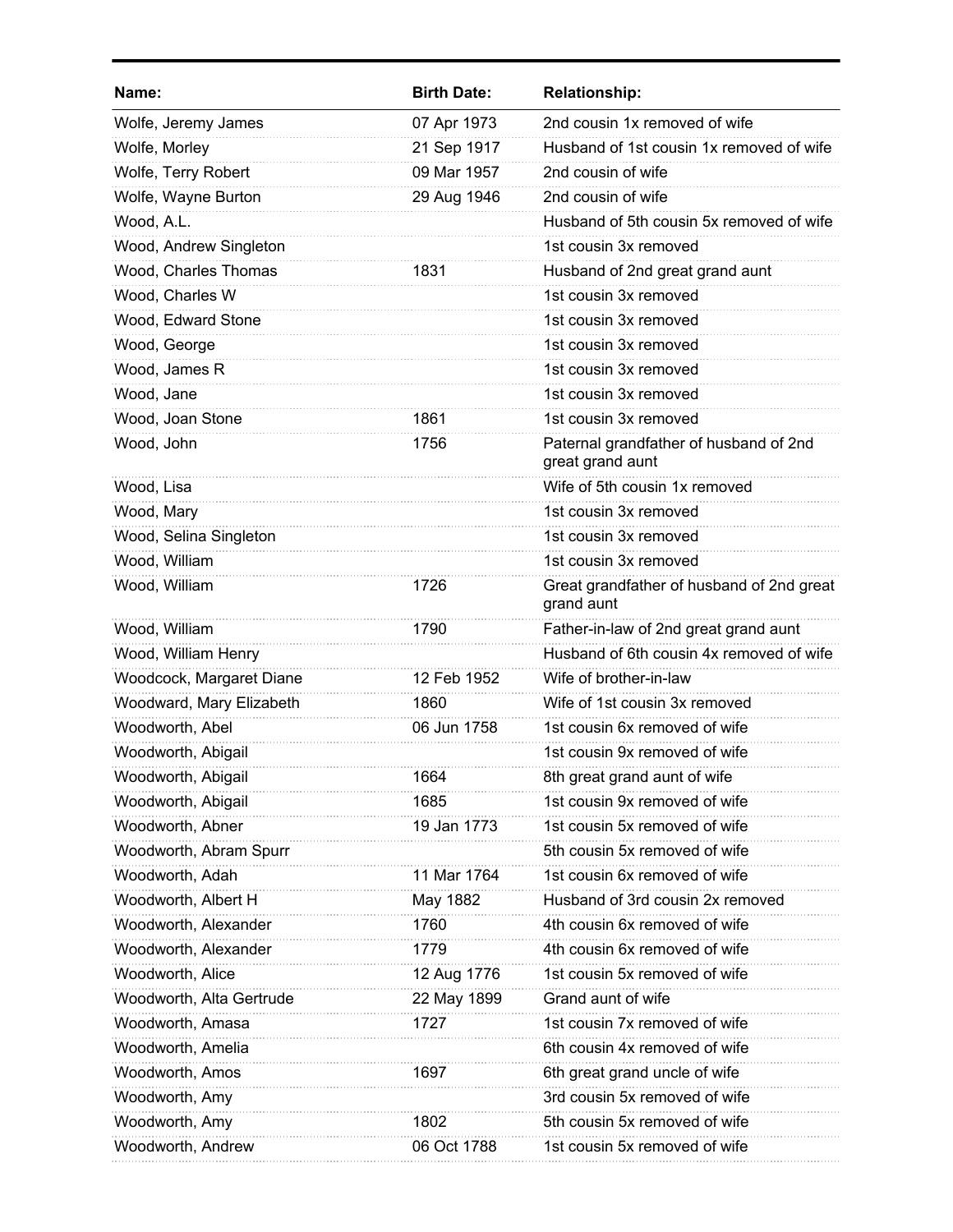| Name:                      | <b>Birth Date:</b> | <b>Relationship:</b>                    |
|----------------------------|--------------------|-----------------------------------------|
| Woodworth, Anna            |                    | 1st cousin 5x removed of wife           |
| Woodworth, Anna            | 1762               | 1st cousin 6x removed of wife           |
| Woodworth, Anna Rebecca    |                    | 6th cousin 4x removed of wife           |
| Woodworth, Anna S          |                    | 5th cousin 5x removed of wife           |
| Woodworth, Anne            |                    | 3rd cousin 5x removed of wife           |
| Woodworth, Annie           | 1756               | 2nd cousin 6x removed of wife           |
| Woodworth, Asa             |                    | 3rd cousin 5x removed of wife           |
| Woodworth, Benjamin        |                    | 3rd cousin 5x removed of wife           |
| Woodworth, Benjamin        | 1641               | 8th great grand uncle of wife           |
| Woodworth, Benjamin        | 1674               | 7th great grandfather of wife           |
| Woodworth, Benjamin        | 1676               | 1st cousin 9x removed of wife           |
| Woodworth, Benjamin Jr     | 1689               | 6th great grand uncle of wife           |
| Woodworth, Benjamin        | 1730               | 1st cousin 7x removed of wife           |
| Woodworth, Benjamin        | 1770               | 4th cousin 6x removed of wife           |
| Woodworth, Benjamin        | 02 Feb 1781        | 1st cousin 5x removed of wife           |
| Woodworth, Benjamin Baxter | 1812               | 5th cousin 5x removed of wife           |
| Woodworth, Betsy           | 1759               | 4th cousin 6x removed of wife           |
| Woodworth, Betty           | 1753               | 4th cousin 6x removed of wife           |
| Woodworth, Branch          | 1765               | 4th cousin 6x removed of wife           |
| Woodworth, Caleb           | 1703               | 6th great grand uncle of wife           |
| Woodworth, Caroline        |                    | 1st cousin 5x removed of wife           |
| Woodworth, Catherine       | 1673               | 1st cousin 9x removed of wife           |
| Woodworth, Charles         | 1792               | 1st cousin 5x removed of wife           |
| Woodworth, Charles         | 1815               | Brother of 3rd great grand aunt of wife |
| Woodworth, Charles         | 25 Dec 1815        | 3rd great grand uncle of wife           |
| Woodworth, Charles         | 1835               | 6th cousin 4x removed of wife           |
| Woodworth, Charles Levi    |                    | 5th cousin 5x removed of wife           |
| Woodworth, Charles William |                    | 5th cousin 5x removed of wife           |
| Woodworth, Charlotte       | 23 Nov 1794        | 3rd great grand aunt of wife            |
| Woodworth, Clarissa        |                    | 3rd cousin 5x removed of wife           |
| Woodworth, Clinda          | 08 Jun 1781        | 1st cousin 6x removed of wife           |
| Woodworth, Cyrenius        | 02 Mar 1752        | 1st cousin 6x removed of wife           |
| Woodworth, Cyrenius II     | 27 Aug 1757        | 1st cousin 6x removed of wife           |
| Woodworth, Cyrus           | 1764               | 1st cousin 6x removed of wife           |
| Woodworth, Dan             | 1773               | 1st cousin 5x removed of wife           |
| Woodworth, Daniel          |                    | 2nd cousin 8x removed of wife           |
| Woodworth, Daniel          |                    | 1st cousin 9x removed of wife           |
| Woodworth, David           |                    | 1st cousin 8x removed of wife           |
| Woodworth, David           |                    | 1st cousin 9x removed of wife           |
| Woodworth, Deborah         |                    | 6th great grand aunt of wife            |
| Woodworth, Deborah         | 1667               | 1st cousin 9x removed of wife           |
| Woodworth, Deborah         | 1682               | 1st cousin 9x removed of wife           |
| Woodworth, Deborah         | 1738               | 3rd cousin 7x removed of wife           |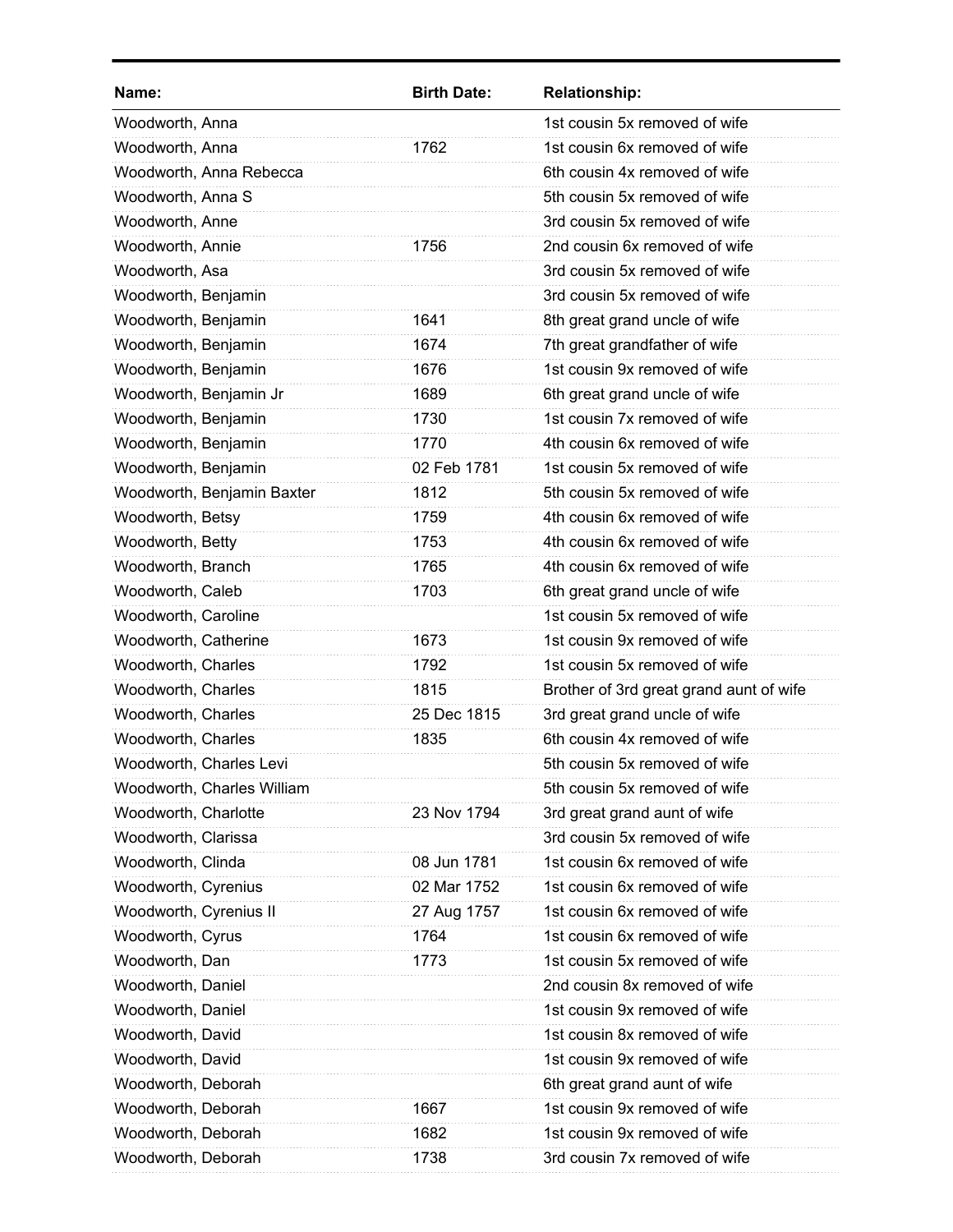| Name:                              | <b>Birth Date:</b> | <b>Relationship:</b>                     |
|------------------------------------|--------------------|------------------------------------------|
| Woodworth, Deidamia                | 07 Mar 1761        | 1st cousin 6x removed of wife            |
| Woodworth, Dorothy                 | 01 Dec 1772        | 1st cousin 6x removed of wife            |
| Woodworth, Douglas                 | 1817               | 5th cousin 5x removed of wife            |
| Woodworth, Douglas                 | 1821               | 5th cousin 5x removed of wife            |
| Woodworth, Earl Gordon             | 02 Feb 1903        | Paternal grandfather of wife             |
| Woodworth, Earl Raymond            | 24 Sep 1927        | Father-in-law                            |
| Woodworth, Ebenezer                | 1676               | 1st cousin 9x removed of wife            |
| Woodworth, Ebenezer                | 1690               | 1st cousin 9x removed of wife            |
| Woodworth, Ebenezer                | 1697               | 6th great grand uncle of wife            |
| Woodworth, Ebenezer                | 1718               | 1st cousin 7x removed of wife            |
| Woodworth, Edna Mabel              | 23 May 1895        | Grand aunt of wife                       |
| Woodworth, Eleazer                 | 03 Nov 1768        | 4th great grandfather of wife            |
| Woodworth, Elias                   | 07 Sep 1782        | 1st cousin 5x removed of wife            |
| Woodworth, Elihu                   | 1700               | 2nd cousin 8x removed of wife            |
| Woodworth, Elihu                   | 1771               | 2nd cousin 6x removed of wife            |
| Woodworth, Elijah                  |                    | 2nd cousin 6x removed of wife            |
| Woodworth, Eliphalet               | 1722               | 1st cousin 7x removed of wife            |
| Woodworth, Elizabeth               |                    | 3rd cousin 5x removed of wife            |
| Woodworth, Elizabeth               | 1657               | 8th great grand aunt of wife             |
| Woodworth, Elizabeth               | 1678               | 7th great grand aunt of wife             |
| Woodworth, Elizabeth               | 1680               | 1st cousin 9x removed of wife            |
| Woodworth, Elizabeth               | 1682               | 1st cousin 9x removed of wife            |
| Woodworth, Elizabeth               | 1752               | 3rd cousin 7x removed of wife            |
| Woodworth, Elizabeth               | 03 Aug 1760        | 1st cousin 6x removed of wife            |
| Woodworth, Elizabeth               | 1779               | 5th cousin 5x removed of wife            |
| Woodworth, Elizabeth               | 25 Sep 1784        | 1st cousin 5x removed of wife            |
| Woodworth, Elizabeth               | 1790               | 5th cousin 5x removed of wife            |
| Woodworth, Elizabeth               | 23 Dec 1803        | 3rd great grand aunt of wife             |
| Woodworth, Elizabeth J             |                    | 5th cousin 5x removed of wife            |
| Woodworth, Elizabeth Seaborn Wolfe | 21 May 1760        | 4th great grand aunt of wife             |
| Woodworth, Eneas Ezra              | 1788               | 1st cousin 5x removed of wife            |
| Woodworth, Ephraim                 |                    | 6th cousin 4x removed of wife            |
| Woodworth, Ephraim                 |                    | 6th cousin 4x removed of wife            |
| Woodworth, Esther                  |                    | 3rd cousin 5x removed of wife            |
| Woodworth, Eunice                  | 1682               | 1st cousin 9x removed of wife            |
| Woodworth, Eunice                  | 01 Oct 1798        | 3rd great grand aunt of wife             |
| Woodworth, Eunice Rebecca          |                    | 3rd cousin 5x removed of wife            |
| Woodworth, Ezekiel                 | 1699               | 6th great grand uncle of wife            |
| Woodworth, Ezekiel                 | 1699               | Husband of 1st cousin 9x removed of wife |
| Woodworth, Ezekiel                 | 11 Apr 1758        | 4th great grand uncle of wife            |
| Woodworth, Ezekiel II              | 02 Jan 1766        | 4th great grand uncle of wife            |
| Woodworth, Ezekiel III             | 1806               | Brother of 3rd great grand aunt of wife  |
| Woodworth, Ezekiel                 | 28 Jul 1806        | 3rd great grand uncle of wife            |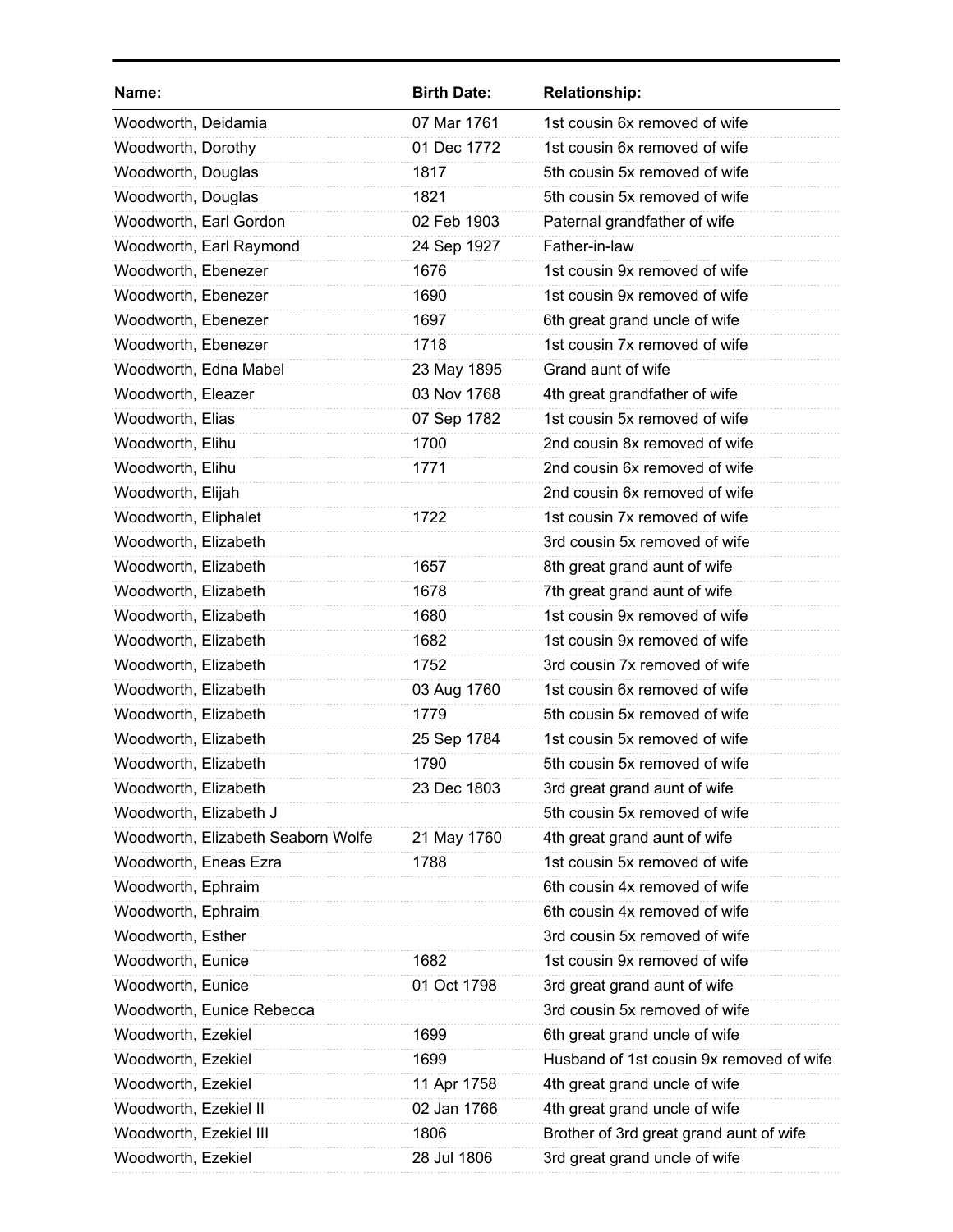| Name:                   | <b>Birth Date:</b> | <b>Relationship:</b>          |
|-------------------------|--------------------|-------------------------------|
| Woodworth, Ezra         | 1765               | 1st cousin 6x removed of wife |
| Woodworth, Ezra         | 07 Jul 1842        | 2nd great grandfather of wife |
| Woodworth, George       |                    | 4th cousin 6x removed of wife |
| Woodworth, George       | 08 Oct 1869        | Great grandfather of wife     |
| Woodworth, Grace        |                    | 1st cousin 8x removed of wife |
| Woodworth, Grace        |                    | 1st cousin 9x removed of wife |
| Woodworth, Hannah       |                    | 1st cousin 5x removed of wife |
| Woodworth, Hannah       | 1685               | 1st cousin 9x removed of wife |
| Woodworth, Hannah       | 1693               | 6th great grand aunt of wife  |
| Woodworth, Hannah       | 1729               | 3rd cousin 7x removed of wife |
| Woodworth, Hannah       | 11 Sep 1769        | 1st cousin 5x removed of wife |
| Woodworth, Hercules     | 02 Feb 1865        | 1st great grand uncle of wife |
| Woodworth, Hezekiah     | 1672               | 1st cousin 9x removed of wife |
| Woodworth, Hezekiah     | 1832               | 6th cousin 4x removed of wife |
| Woodworth, Hiram        | 01 Aug 1846        | 2nd great grand uncle of wife |
| Woodworth, Hiram II     | 23 Jul 1866        | 1st great grand uncle of wife |
| Woodworth, Huldah       | 1758               | 3rd cousin 7x removed of wife |
| Woodworth, Ichabod      | 1691               | 6th great grandfather of wife |
| Woodworth, Ichabod      | 02 Jun 1766        | 1st cousin 6x removed of wife |
| Woodworth, Ira          | 07 Feb 1771        | 1st cousin 5x removed of wife |
| Woodworth, Isaac Jr     |                    | 1st cousin 9x removed of wife |
| Woodworth, Isaac        | 1655               | 8th great grand uncle of wife |
| Woodworth, Isaac        | 1676               | 7th great grand uncle of wife |
| Woodworth, Isaac        | 1781               | 4th cousin 6x removed of wife |
| Woodworth, Isabel       | 1834               | 6th cousin 4x removed of wife |
| Woodworth, Israel       | 1759               | 2nd cousin 6x removed of wife |
| Woodworth, James        |                    | 6th cousin 4x removed of wife |
| Woodworth, James        |                    | 6th cousin 4x removed of wife |
| Woodworth, James        |                    | 6th cousin 4x removed of wife |
| Woodworth, James        |                    | 3rd cousin 5x removed of wife |
| Woodworth, James        | 1768               | 2nd cousin 6x removed of wife |
| Woodworth, James        | 1785               | 5th cousin 5x removed of wife |
| Woodworth, James        | 10 Aug 1786        | 1st cousin 5x removed of wife |
| Woodworth, James        | 1830               | 6th cousin 4x removed of wife |
| Woodworth, James Edward | 02 Mar 1809        | 3rd great grandfather of wife |
| Woodworth, Jane         |                    | 3rd cousin 5x removed of wife |
| Woodworth, Jehiel       | 17 Sep 1728        | 5th great grand uncle of wife |
| Woodworth, Jerusha      |                    | 4th cousin 6x removed of wife |
| Woodworth, Jerusha      | 1688               | 1st cousin 9x removed of wife |
| Woodworth, Joanna       |                    | 1st cousin 9x removed of wife |
| Woodworth, Job          | 1757               | 4th cousin 6x removed of wife |
| Woodworth, John         |                    | 3rd cousin 5x removed of wife |
| Woodworth, John         |                    | 3rd cousin 5x removed of wife |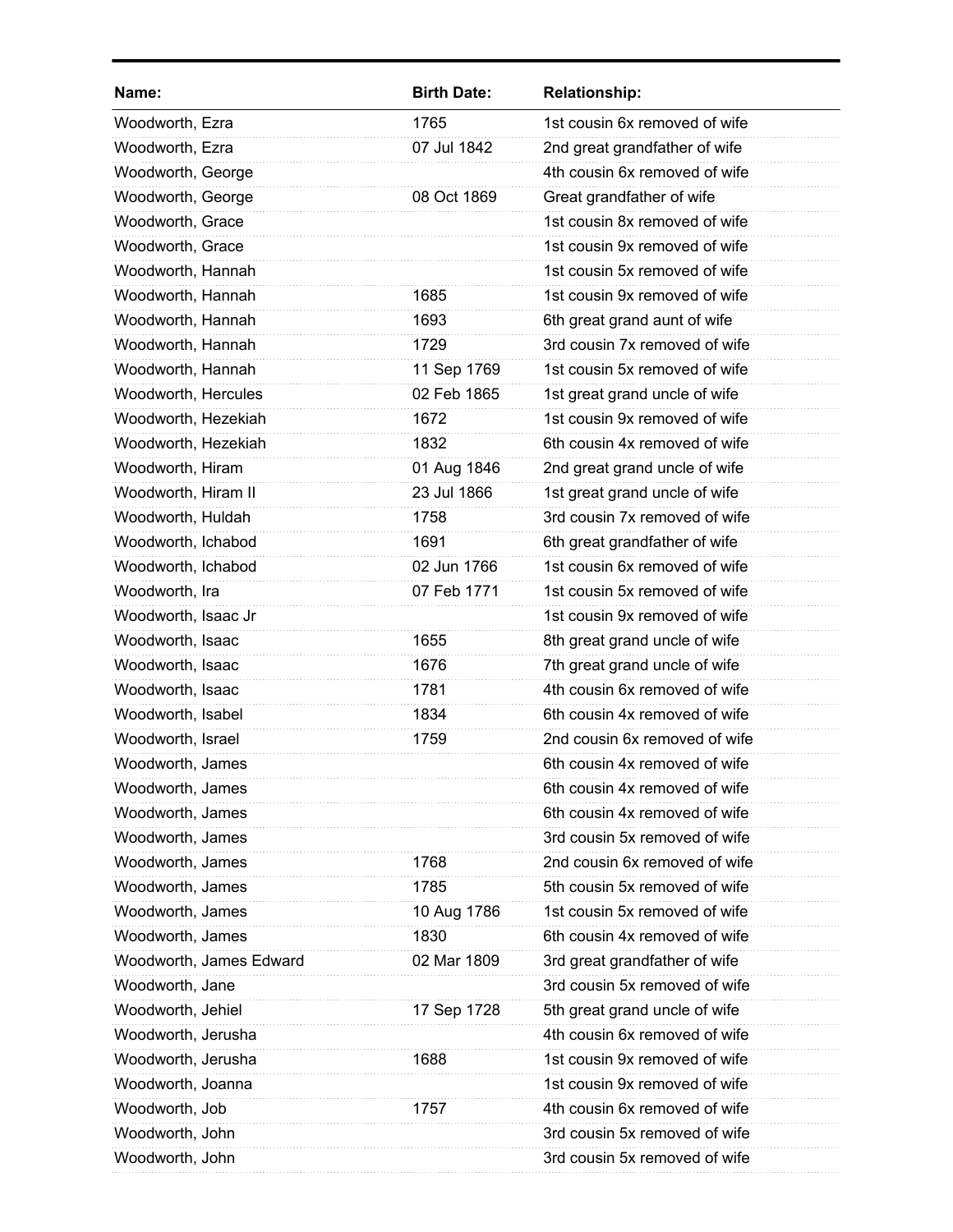| Name:                     | <b>Birth Date:</b> | <b>Relationship:</b>          |
|---------------------------|--------------------|-------------------------------|
| Woodworth, John           |                    | 2nd cousin 6x removed of wife |
| Woodworth, John           |                    | 2nd cousin 6x removed of wife |
| Woodworth, John           | 1683               | 1st cousin 9x removed of wife |
| Woodworth, John           | 1734               | 1st cousin 7x removed of wife |
| Woodworth, John           | 17 Feb 1749        | 4th great grand uncle of wife |
| Woodworth, John           | 1764               | 4th cousin 6x removed of wife |
| Woodworth, John Jr        | 08 Apr 1779        | 1st cousin 5x removed of wife |
| Woodworth, John           | 1830               | 6th cousin 4x removed of wife |
| Woodworth, John M         | 1822               | 6th cousin 4x removed of wife |
| Woodworth, Joseph         |                    | 3rd cousin 5x removed of wife |
| Woodworth, Joseph         |                    | 3rd cousin 5x removed of wife |
| Woodworth, Joseph         | 1649               | 8th great grand uncle of wife |
| Woodworth, Joseph         | 1670               | 1st cousin 9x removed of wife |
| Woodworth, Joseph         | 1670               | 7th great grand uncle of wife |
| Woodworth, Joseph         | 1724               | 1st cousin 7x removed of wife |
| Woodworth, Joseph         | 1759               | 2nd cousin 6x removed of wife |
| Woodworth, Joseph         | 1764               | 2nd cousin 6x removed of wife |
| Woodworth, Joseph         | 1772               | 4th cousin 6x removed of wife |
| Woodworth, Joshua         |                    | 1st cousin 9x removed of wife |
| Woodworth, Joshua         | 04 Dec 1774        | 1st cousin 6x removed of wife |
| Woodworth, Josiah Jr      |                    | 1st cousin 5x removed of wife |
| Woodworth, Josiah         | 10 Jul 1753        | 4th great grand uncle of wife |
| Woodworth, Josiah         | 17 Feb 1777        | 1st cousin 6x removed of wife |
| Woodworth, Judith         | 1701               | 6th great grand aunt of wife  |
| Woodworth, Julia J        |                    | 5th cousin 5x removed of wife |
| Woodworth, Karen Mabel    | 16 Feb 1949        | Sister-in-law                 |
| Woodworth, Karmelle Diane | 09 Mar 1955        | Wife                          |
| Woodworth, Kathryn Norma  | 07 Feb 1958        | Sister-in-law                 |
| Woodworth, Kevin Raymond  | 14 Oct 1951        | Brother-in-law                |
| Woodworth, Kimberley Ann  | 09 Oct 1953        | Sister-in-law                 |
| Woodworth, Kristy Rebecca | 01 Jun 1960        | Sister-in-law                 |
| Woodworth, Kyle Sylvia    | 06 Nov 1956        | Sister-in-law                 |
| Woodworth, Lebbeus        | 08 Jan 1723        | 5th great grand uncle of wife |
| Woodworth, Leila May      | 06 Jul 1897        | Grand aunt of wife            |
| Woodworth, Lelalia L      | 17 Aug 1856        | 2nd great grand aunt of wife  |
| Woodworth, Lemuel         | 1767               | 4th cousin 6x removed of wife |
| Woodworth, Leonard        | 1763               | 4th cousin 6x removed of wife |
| Woodworth, Leonard        | 1794               | 5th cousin 5x removed of wife |
| Woodworth, Levi           | 1767               | 3rd cousin 7x removed of wife |
| Woodworth, Levi Charles   | 1808               | 4th cousin 6x removed of wife |
| Woodworth, Lloyd          | 01 Jan 1868        | 1st great grand uncle of wife |
| Woodworth, Louisa         | 02 Apr 1841        | 2nd great grand aunt of wife  |
| Woodworth, Louise         | 1774               | 1st cousin 5x removed of wife |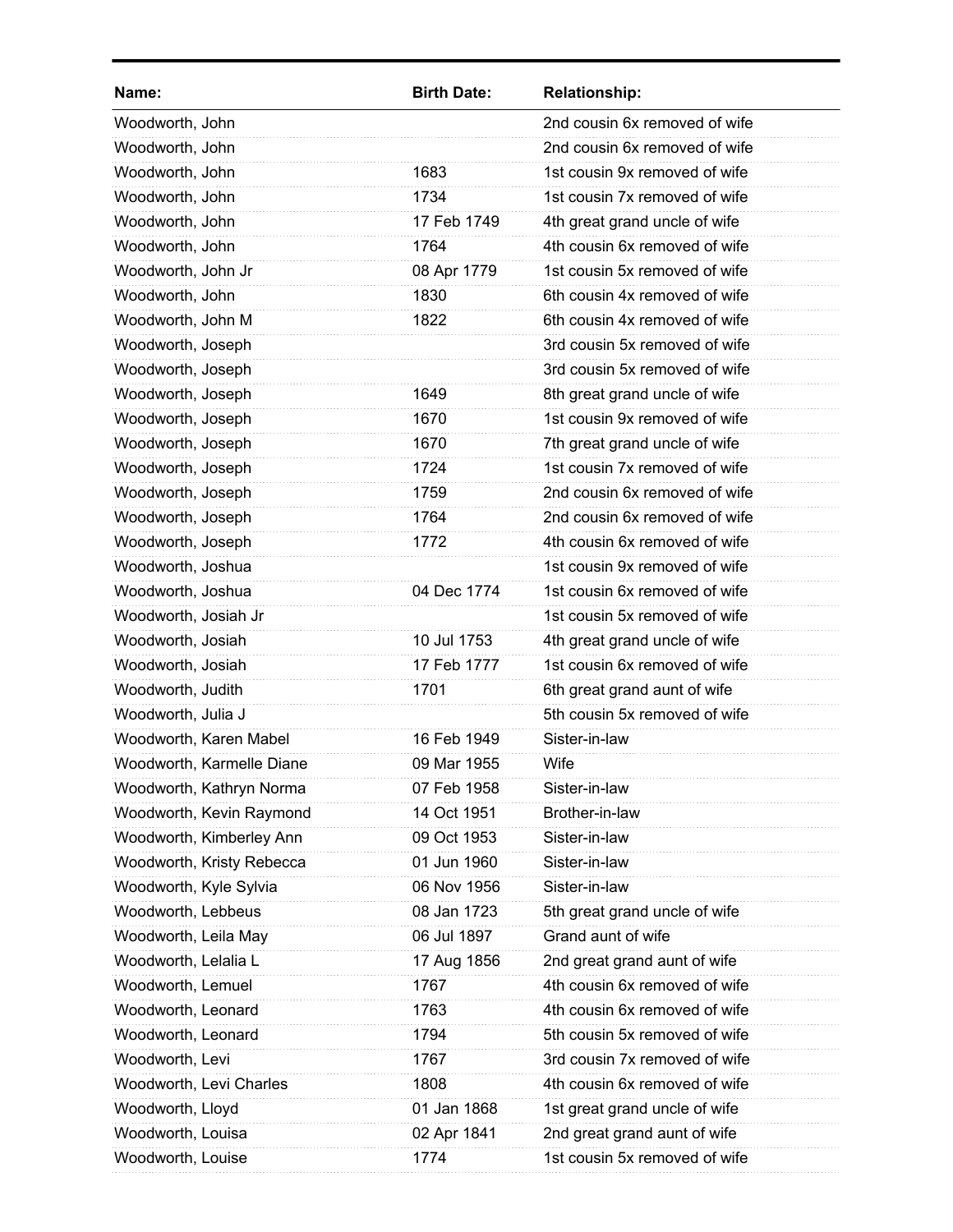| Name:                         | <b>Birth Date:</b> | <b>Relationship:</b>                   |
|-------------------------------|--------------------|----------------------------------------|
| Woodworth, Lovina             |                    | 6th cousin 4x removed of wife          |
| Woodworth, Lucy               |                    | 6th cousin 4x removed of wife          |
| Woodworth, Lucy               | 02 Jan 1754        | 1st cousin 6x removed of wife          |
| Woodworth, Lucy               | 1838               | 6th cousin 4x removed of wife          |
| Woodworth, Lydia              |                    | 1st cousin 9x removed of wife          |
| Woodworth, Lydia              | 1776               | 1st cousin 5x removed of wife          |
| Woodworth, Lydia M            |                    | 4th cousin 6x removed of wife          |
| Woodworth, Margaret           | 1703               | 6th great grand aunt of wife           |
| Woodworth, Maria M            |                    | 6th cousin 4x removed of wife          |
| Woodworth, Martha             | 1656               | 8th great grand aunt of wife           |
| Woodworth, Martha             | 1837               | 6th cousin 4x removed of wife          |
| Woodworth, Mary               |                    | 3rd cousin 5x removed of wife          |
| Woodworth, Mary               |                    | 6th cousin 4x removed of wife          |
| Woodworth, Mary               |                    | 6th great grand aunt of wife           |
| Woodworth, Mary               |                    | 3rd cousin 5x removed of wife          |
| Woodworth, Mary               | 1650               | 8th great grand aunt of wife           |
| Woodworth, Mary               | 1673               | 1st cousin 9x removed of wife          |
| Woodworth, Mary               | 1678               | 1st cousin 9x removed of wife          |
| Woodworth, Mary               | 1727               | 3rd cousin 7x removed of wife          |
| Woodworth, Mary               | 1774               | 4th cousin 6x removed of wife          |
| Woodworth, Mary J             | 1811               | Sister of 3rd great grand aunt of wife |
| Woodworth, Mary J             | 06 Sep 1811        | 3rd great grand aunt of wife           |
| Woodworth, Matthew            | 1788               | 5th cousin 5x removed of wife          |
| Woodworth, Mehitable          | 1662               | 8th great grand uncle of wife          |
| Woodworth, Mercy              |                    | 6th cousin 4x removed of wife          |
| Woodworth, Mercy              |                    | 6th cousin 4x removed of wife          |
| Woodworth, Mercy              | 1798               | 5th cousin 5x removed of wife          |
| Woodworth, Michael Raymond    | 08 Jan 1974        | Nephew of wife                         |
| Woodworth, Michael Raymond Jr | 25 May 2017        | Grand nephew of wife                   |
| Woodworth, Minna Gertrude     | 03 Apr 1873        | 1st great grand aunt of wife           |
| Woodworth, Mira S             |                    | 5th cousin 5x removed of wife          |
| Woodworth, Moses              |                    | 1st cousin 9x removed of wife          |
| Woodworth, Nancy              |                    | 3rd cousin 5x removed of wife          |
| Woodworth, Nancy              | 1786               | 1st cousin 5x removed of wife          |
| Woodworth, Naomi              | 1741               | 3rd cousin 7x removed of wife          |
| Woodworth, Nathan             | 1762               | 3rd cousin 7x removed of wife          |
| Woodworth, Nathan             | 1785               | 4th cousin 6x removed of wife          |
| Woodworth, Nixon              | 14 Sep 2019        | Grand nephew of wife                   |
| Woodworth, Norma Jean         | 03 Sep 1931        | Aunt of wife                           |
| Woodworth, Olive              | 08 Jun 1762        | 1st cousin 6x removed of wife          |
| Woodworth, Oliver             | 1756               | 3rd cousin 7x removed of wife          |
| Woodworth, Oliver             | 1804               | 5th cousin 5x removed of wife          |
| Woodworth, Olivia             | 24 Jul 1796        | 3rd great grand aunt of wife           |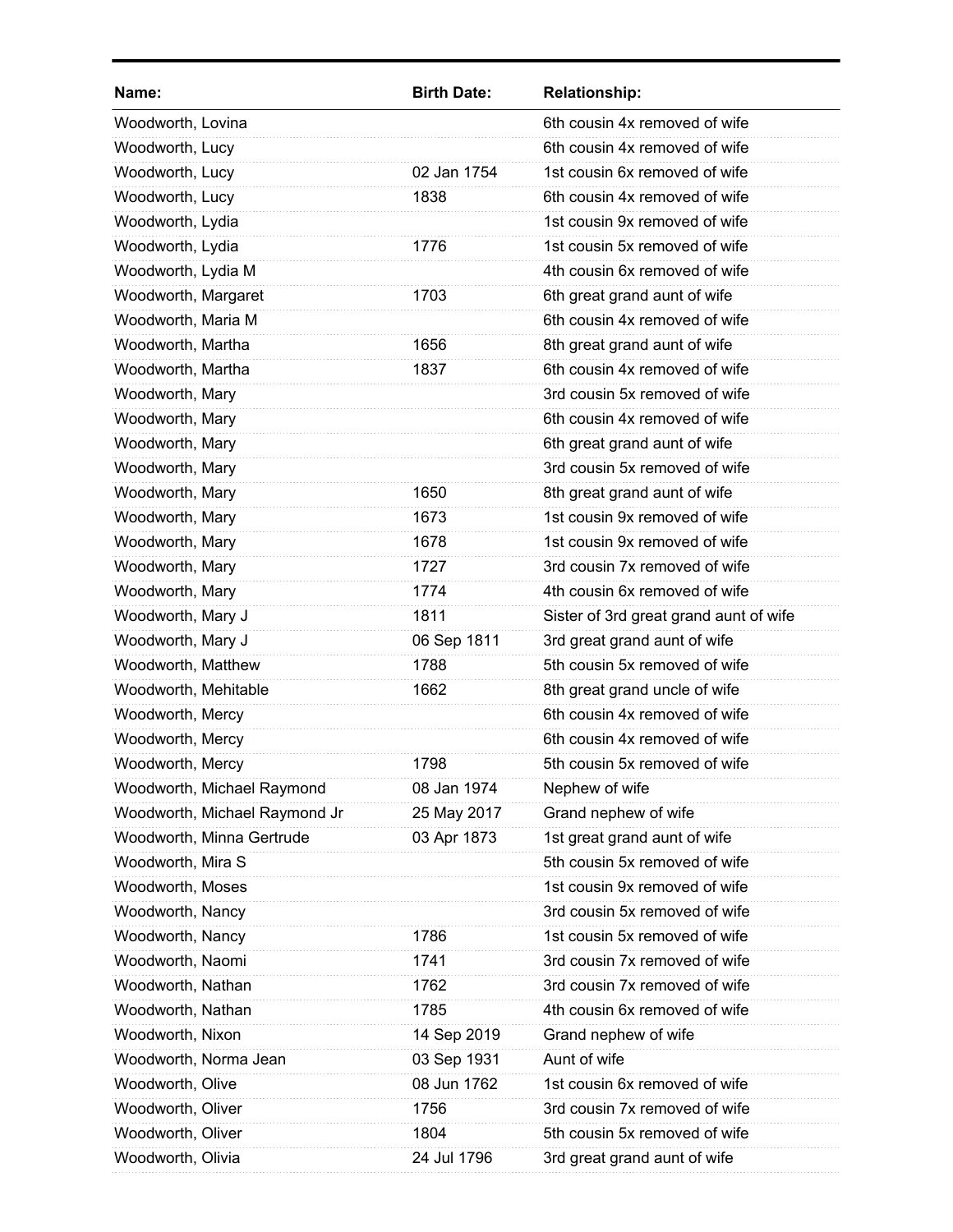| Name:                     | <b>Birth Date:</b> | <b>Relationship:</b>                     |
|---------------------------|--------------------|------------------------------------------|
| Woodworth, Paul           | 1765               | 4th cousin 6x removed of wife            |
| Woodworth, Peter          | 1783               | 5th cousin 5x removed of wife            |
| Woodworth, Phoebe         |                    | 2nd cousin 6x removed of wife            |
| Woodworth, Phoebe         | 09 Aug 1737        | 1st cousin 7x removed of wife            |
| Woodworth, Priscilla      | 1706               | 6th great grand aunt of wife             |
| Woodworth, Prudence Ruth  | 1810               | 5th cousin 5x removed of wife            |
| Woodworth, Rebecca        |                    | 6th cousin 4x removed of wife            |
| Woodworth, Rebecca        |                    | 3rd cousin 5x removed of wife            |
| Woodworth, Rebecca        | 1729               | 1st cousin 7x removed of wife            |
| Woodworth, Rebecca        | 1793               | 5th cousin 5x removed of wife            |
| Woodworth, Rebecca        | 04 Jun 1797        | 1st cousin 5x removed of wife            |
| Woodworth, Reuben         | 22 Aug 1733        | 5th great grand uncle of wife            |
| Woodworth, Reuben         | 28 Dec 1755        | 1st cousin 6x removed of wife            |
| Woodworth, Richard        | 08 Feb 1763        | 4th great grand uncle of wife            |
| Woodworth, Richard        | 27 May 1801        | 3rd great grand uncle of wife            |
| Woodworth, Richard Watson | 1842               | 6th cousin 4x removed of wife            |
| Woodworth, Robert         |                    | 1st cousin 9x removed of wife            |
| Woodworth, Robert         | 1836               | 6th cousin 4x removed of wife            |
| Woodworth, Ruby           | 1800               | 5th cousin 5x removed of wife            |
| Woodworth, Ruby           | 1819               | 5th cousin 5x removed of wife            |
| Woodworth, Ruth           | 1687               | 1st cousin 9x removed of wife            |
| Woodworth, Ruth           | 1695               | 6th great grand aunt of wife             |
| Woodworth, Ruth           | 1814               | 5th cousin 5x removed of wife            |
| Woodworth, Sampson        |                    | 5th cousin 5x removed of wife            |
| Woodworth, Samuel         |                    | 3rd cousin 5x removed of wife            |
| Woodworth, Samuel         | 1748               | 2nd cousin 6x removed of wife            |
| Woodworth, Samuel         | 1787               | 1st cousin 5x removed of wife            |
| Woodworth, Samuel         | 1827               | 6th cousin 4x removed of wife            |
| Woodworth, Samuel C       |                    | Husband of 1st cousin 5x removed of wife |
| Woodworth, Sarah          |                    | 1st cousin 5x removed of wife            |
| Woodworth, Sarah          |                    | 3rd cousin 5x removed of wife            |
| Woodworth, Sarah          | 1664               | 8th great grand aunt of wife             |
| Woodworth, Sarah          | 1678               | 1st cousin 9x removed of wife            |
| Woodworth, Sarah          | 1744               | 3rd cousin 7x removed of wife            |
| Woodworth, Sarah          | 23 Jul 1755        | 4th great grand aunt of wife             |
| Woodworth, Sarah          | 21 Nov 1769        | 1st cousin 6x removed of wife            |
| Woodworth, Sarah          | 28 Oct 1774        | 1st cousin 5x removed of wife            |
| Woodworth, Sarah          | 1780               | 1st cousin 5x removed of wife            |
| Woodworth, Sarah          | 1782               | 5th cousin 5x removed of wife            |
| Woodworth, Sarah          | 1813               | Sister of 3rd great grand aunt of wife   |
| Woodworth, Sarah          | 1832               | 6th cousin 4x removed of wife            |
| Woodworth, Sarah A        | 04 Aug 1813        | 3rd great grand aunt of wife             |
| Woodworth, Sarah E        | 1824               | 5th cousin 5x removed of wife            |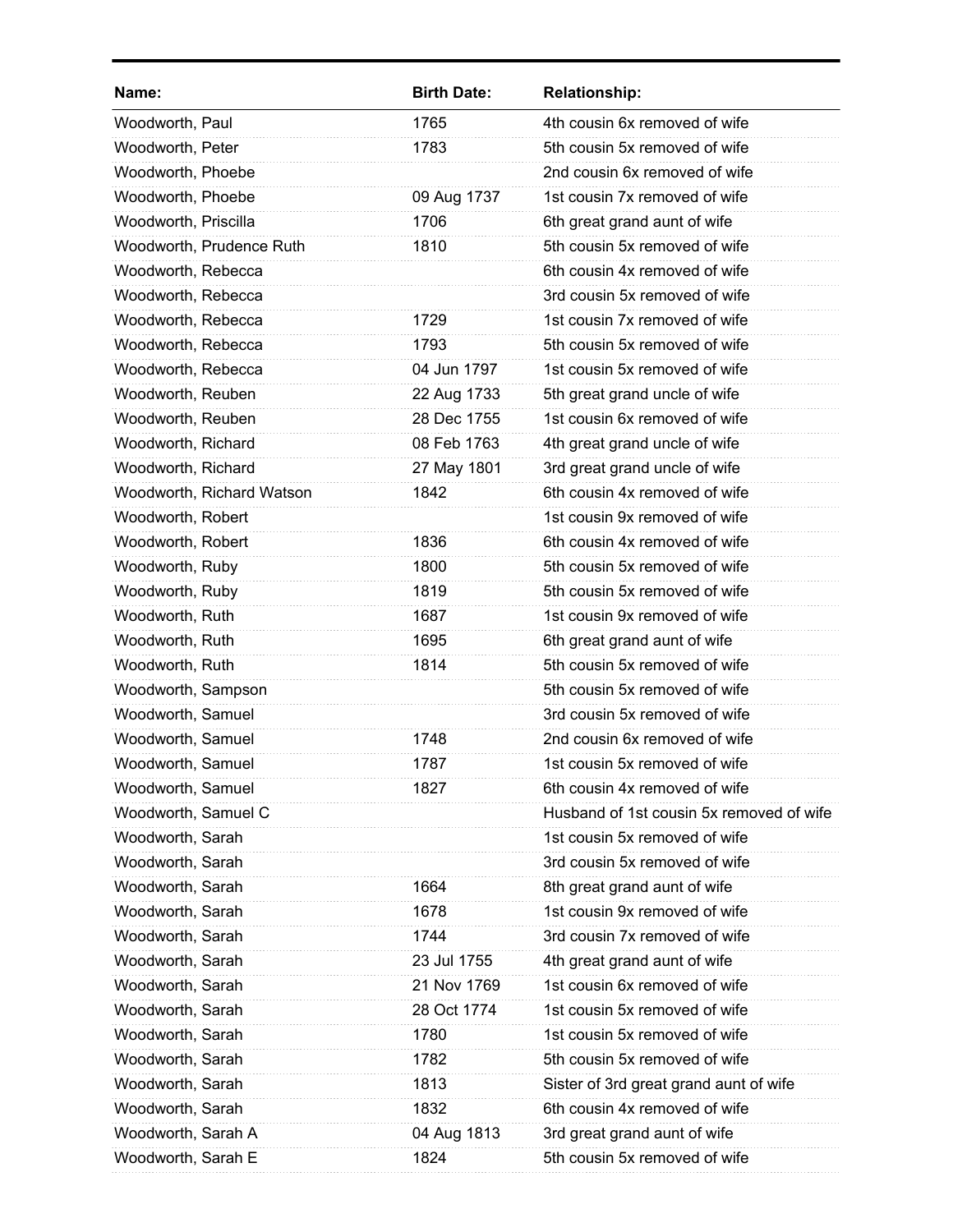| Name:                     | <b>Birth Date:</b> | <b>Relationship:</b>                  |
|---------------------------|--------------------|---------------------------------------|
| Woodworth, Silas          | 22 Mar 1725        | 5th great grandfather of wife         |
| Woodworth, Silas Jr       | 21 Mar 1747        | 4th great grand uncle of wife         |
| Woodworth, Silas          | 1777               | 1st cousin 5x removed of wife         |
| Woodworth, Silas          | 1784               | 1st cousin 5x removed of wife         |
| Woodworth, Solomon        | 16 Apr 1751        | 4th great grand uncle of wife         |
| Woodworth, Solomon        | 15 Dec 1793        | 1st cousin 5x removed of wife         |
| Woodworth, Stephen        |                    | 1st cousin 9x removed of wife         |
| Woodworth, Stephen        | 1736               | 3rd cousin 7x removed of wife         |
| Woodworth, Stephen        | 1769               | 4th cousin 6x removed of wife         |
| Woodworth, Submit         | May 1790           | 1st cousin 5x removed of wife         |
| Woodworth, Submit         | 04 Jan 1796        | 1st cousin 5x removed of wife         |
| Woodworth, Susan Diane    | 21 Apr 1970        | Niece of wife                         |
| Woodworth, Sybil          | 1731               | 3rd cousin 7x removed of wife         |
| Woodworth, Sylvester      |                    | 2nd cousin 6x removed of wife         |
| Woodworth, Theodora       |                    | 1st cousin 5x removed of wife         |
| Woodworth, Thomas         | 1647               | 8th great grand uncle of wife         |
| Woodworth, Thomas         | 1680               | 7th great grand uncle of wife         |
| Woodworth, Thomas         | 1726               | 2nd cousin 8x removed of wife         |
| Woodworth, Thomas         | 1734               | 3rd cousin 7x removed of wife         |
| Woodworth, Thomas Jr      | 1767               | 4th cousin 6x removed of wife         |
| Woodworth, Thomas         | 1840               | 6th cousin 4x removed of wife         |
| Woodworth, Thomas D       |                    | 4th cousin 6x removed of wife         |
| Woodworth, Thomas Raymond | 19 Apr 2018        | Grand nephew of wife                  |
| Woodworth, Timothy        | 1758               | 4th cousin 6x removed of wife         |
| Woodworth, Walter         | 1612               | 9th great grandfather of wife         |
| Woodworth, Walter Jr      | 1645               | 8th great grandfather of wife         |
| Woodworth, Wilbert        | 1877               | 1st great grand uncle of wife         |
| Woodworth, William        |                    | 3rd cousin 7x removed of wife         |
| Woodworth, William        |                    | 6th cousin 4x removed of wife         |
| Woodworth, William        | 1755               | 4th cousin 6x removed of wife         |
| Woodworth, William        | 08 Apr 1792        | 3rd great grand uncle of wife         |
| Woodworth, William Jr     | 1796               | 5th cousin 5x removed of wife         |
| Woodworth, William        | 1828               | 6th cousin 4x removed of wife         |
| Woodworth, William        | 1829               | 6th cousin 4x removed of wife         |
| Woodworth, William Oliver | 1808               | 5th cousin 5x removed of wife         |
| Woodworth, William S      |                    | 3rd cousin 5x removed of wife         |
| Woodworth, Zervish        | 15 Nov 1720        | 1st cousin 7x removed of wife         |
| Woolley, Belle            |                    | Wife of 1st great grand uncle of wife |
| Woolley, Duncan M         | May 1872           | Half 1st cousin 3x removed            |
| Woolley, Ella             | 1867               | Half 1st cousin 3x removed            |
| Woolley, George           | 1870               | Half 1st cousin 3x removed            |
| Woolley, Gertrude May     | 29 Sep 1887        | 2nd cousin 2x removed                 |
| Woolley, Henry            | 1865               | Half 1st cousin 3x removed            |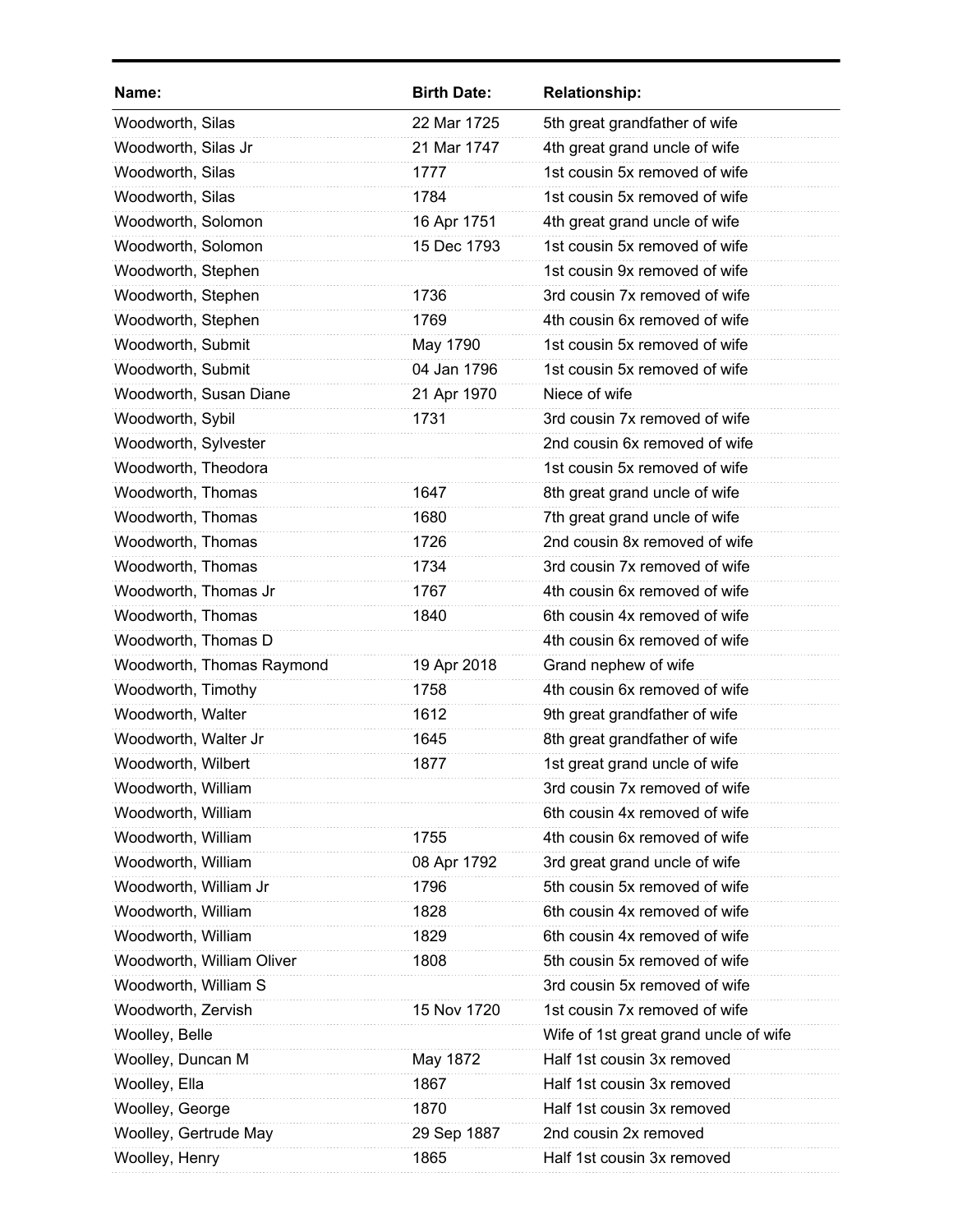| Name:                           | <b>Birth Date:</b> | <b>Relationship:</b>                       |
|---------------------------------|--------------------|--------------------------------------------|
| Woolley, John                   | 17 Jul 1830        | Husband of half 2nd great grand aunt       |
| Woolley, Mary C                 | 1856               | Half 1st cousin 3x removed                 |
| Woolley, Pheobe J               | 1854               | Half 1st cousin 3x removed                 |
| Woolley, Robert L               | 23 Nov 1863        | Half 1st cousin 3x removed                 |
| Woolley, Ross Earl              | 18 Nov 1891        | 2nd cousin 2x removed                      |
| Woolley, Thomas J               | 30 May 1860        | Half 1st cousin 3x removed                 |
| Woolley, Warren Archibald       | 12 Jul 1863        | Husband of 1st cousin 3x removed           |
| Woolley, William                |                    | Father-in-law of half 2nd great grand aunt |
| Woolley, William J              | 1858               | Half 1st cousin 3x removed                 |
| Woolston, Kathleen Greer        | 03 Sep 1950        | 5th cousin 1x removed of wife              |
| Woolston, Sharon                | 21 Mar 1945        | 5th cousin 1x removed of wife              |
| Woolston, William               |                    | Husband of 4th cousin 2x removed of wife   |
| Wright, ?                       |                    | 3rd cousin 2x removed                      |
| Wright, ?                       |                    | 3rd cousin 2x removed                      |
| Wright, Ada Jane                | 11 May 1900        | Grand aunt of wife                         |
| Wright, Allan                   |                    | 3rd cousin 2x removed                      |
| Wright, Alma Richard            |                    | Husband of 2nd cousin 3x removed           |
| Wright, Archie James            |                    | 5th cousin                                 |
| Wright, Barbara Gayle           |                    | Wife of 4th cousin 1x removed              |
| Wright, Beatrice Madeliay Helen | 17 Jan 1904        | Grand aunt of wife                         |
| Wright, Bertha Lillian          | 17 Jan 1904        | Grand aunt of wife                         |
| Wright, Beth                    | 1898               | Wife of grand uncle of wife                |
| Wright, Betty                   |                    | Stepdaughter of aunt                       |
| Wright, Carrie                  |                    | 5th cousin 1x removed                      |
| Wright, Catherine               | 1853               | Wife of 1st cousin 3x removed              |
| Wright, Charles B               | 17 Oct 1866        | Great grandfather of wife                  |
| Wright, Charles Reuben          | 24 Aug 1894        | Grand uncle of wife                        |
| Wright, Christian               |                    | 5th great grandmother                      |
| Wright, Claude                  | 1920               | Stepson of aunt                            |
| Wright, David Merrett           |                    | 5th cousin                                 |
| Wright, Diane                   |                    | Step granddaughter of aunt                 |
| Wright, Don                     |                    | Step grandson of aunt                      |
| Wright, Edith Emma              | 18 Aug 1895        | Maternal grandmother of wife               |
| Wright, Edna                    |                    | 3rd cousin 2x removed                      |
| Wright, Eleanor                 |                    | Stepdaughter of aunt                       |
| Wright, Elizabeth               |                    | Wife of 1st cousin 7x removed of wife      |
| Wright, Ella                    |                    | 3rd cousin 2x removed                      |
| Wright, George Nelson           | 11 Mar 1902        | Grand uncle of wife                        |
| Wright, Helen                   |                    | Stepdaughter of aunt                       |
| Wright, James Bowie             |                    | Husband of 4th cousin 1x removed           |
| Wright, Janice                  |                    | Step granddaughter of aunt                 |
| Wright, Jim                     |                    | Husband of 3rd cousin 1x removed           |
| Wright, John                    | 1907               | Grand uncle of wife                        |
|                                 |                    |                                            |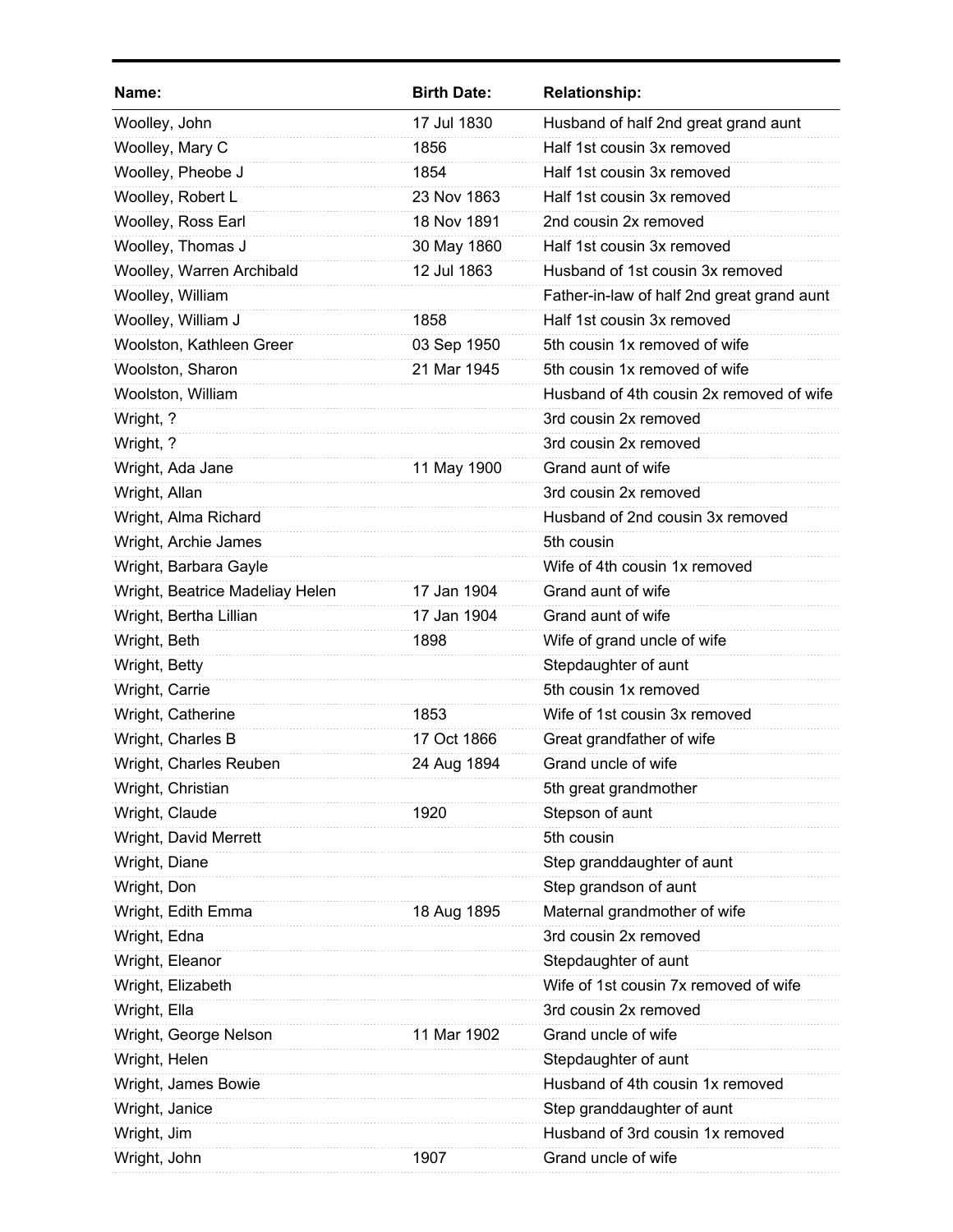| 3rd cousin 2x removed<br>Wright, Katie<br>Wright, Laurette Mae<br>Grand aunt of wife<br>26 May 1905<br>Wright, Marion<br>Stepdaughter of aunt<br>Wright, Mary<br>Wife of stepson of 1st great grand aunt of<br>wife<br>Grand aunt of wife<br>Wright, Mary Victoria<br>24 May 1898<br>Wright, Phaidon<br>Grand aunt of wife<br>18 Aug 1895<br>1747<br>Wife of 1st cousin 7x removed of wife<br>Wright, Rebecca<br>Wright, Sean Russell James<br>5th cousin 1x removed<br>Wright, Violet Rebecca<br>Grand aunt of wife<br>18 Nov 1898<br>Wright, Wayne<br>Step grandson of aunt<br>Wright, William<br>Husband of aunt<br>12 Jan 1901<br>Wrote, Elizabeth<br>Mother-in-law of half grand uncle<br>Husband of sister-in-law of 2nd cousin 1x<br>Wyatt, Lawrence<br>removed of brother-in-law<br>Yake, Angela<br>Wife of 5th cousin 1x removed<br>Yarington, Alvinza<br>Maternal grandfather of wife of 1st cousin<br>1815<br>3x removed<br>Mother-in-law of 1st cousin 3x removed<br>Yarington, Minerva<br>1848<br>Yeck, ?<br>3rd cousin 1x removed<br>Wife of 4th cousin 1x removed<br>Yeck, Marlene Louise<br>Yeck, William Edward<br>14 Jun 1899<br>Husband of 2nd cousin 2x removed<br>Half 1st cousin 1x removed<br>Yeo, Bertrim Reginald<br>27 Sep 1900<br>Yeo, Clarence Wilson<br>12 Dec 1903<br>Half 1st cousin 1x removed<br>Yeo, Cora Lillian<br>Half 1st cousin 1x removed<br>27 Oct 1896<br>Yeo, Frank Leslie<br>Half 1st cousin 1x removed<br>14 Nov 1892<br>Yeo, Harold Evert<br>20 Jan 1902<br>Half 1st cousin 1x removed<br>Yeo, Hazel Blanche<br>01 Sep 1894<br>Half 1st cousin 1x removed<br>Father-in-law of half grand aunt<br>Yeo, James<br>Half 1st cousin 1x removed<br>Yeo, Lloyd Garfield<br>27 Sep 1898<br>Yeo, Thomas<br>1845<br>Husband of half grand aunt<br>Wife of 1st cousin 2x removed<br>York, Mary Ann<br>1864<br>Yorkstine, Jean<br>Mother-in-law of 1st cousin 3x removed<br>Young, Alyda<br>1st cousin 3x removed<br>2005<br>Husband of 2nd cousin 1x removed of<br>Young, Chad<br>wife<br>Young, Deacon James<br>1st cousin 3x removed<br>08 Apr 2003<br>Young, George<br>Husband of aunt of wife of 2nd cousin 2x<br>removed<br>Husband of sister-in-law of 2nd cousin of<br>Young, Harry<br>wife<br>Husband of 1st cousin 2x removed<br>Young, James<br>Young, N<br>Wife of 2nd cousin 2x removed | Name: | <b>Birth Date:</b> | <b>Relationship:</b> |
|----------------------------------------------------------------------------------------------------------------------------------------------------------------------------------------------------------------------------------------------------------------------------------------------------------------------------------------------------------------------------------------------------------------------------------------------------------------------------------------------------------------------------------------------------------------------------------------------------------------------------------------------------------------------------------------------------------------------------------------------------------------------------------------------------------------------------------------------------------------------------------------------------------------------------------------------------------------------------------------------------------------------------------------------------------------------------------------------------------------------------------------------------------------------------------------------------------------------------------------------------------------------------------------------------------------------------------------------------------------------------------------------------------------------------------------------------------------------------------------------------------------------------------------------------------------------------------------------------------------------------------------------------------------------------------------------------------------------------------------------------------------------------------------------------------------------------------------------------------------------------------------------------------------------------------------------------------------------------------------------------------------------------------------------------------------------------------------------------------------------------------------------------------------------------------------------------------------------------------------------------------------------------------------------------------------------------------------|-------|--------------------|----------------------|
|                                                                                                                                                                                                                                                                                                                                                                                                                                                                                                                                                                                                                                                                                                                                                                                                                                                                                                                                                                                                                                                                                                                                                                                                                                                                                                                                                                                                                                                                                                                                                                                                                                                                                                                                                                                                                                                                                                                                                                                                                                                                                                                                                                                                                                                                                                                                        |       |                    |                      |
|                                                                                                                                                                                                                                                                                                                                                                                                                                                                                                                                                                                                                                                                                                                                                                                                                                                                                                                                                                                                                                                                                                                                                                                                                                                                                                                                                                                                                                                                                                                                                                                                                                                                                                                                                                                                                                                                                                                                                                                                                                                                                                                                                                                                                                                                                                                                        |       |                    |                      |
|                                                                                                                                                                                                                                                                                                                                                                                                                                                                                                                                                                                                                                                                                                                                                                                                                                                                                                                                                                                                                                                                                                                                                                                                                                                                                                                                                                                                                                                                                                                                                                                                                                                                                                                                                                                                                                                                                                                                                                                                                                                                                                                                                                                                                                                                                                                                        |       |                    |                      |
|                                                                                                                                                                                                                                                                                                                                                                                                                                                                                                                                                                                                                                                                                                                                                                                                                                                                                                                                                                                                                                                                                                                                                                                                                                                                                                                                                                                                                                                                                                                                                                                                                                                                                                                                                                                                                                                                                                                                                                                                                                                                                                                                                                                                                                                                                                                                        |       |                    |                      |
|                                                                                                                                                                                                                                                                                                                                                                                                                                                                                                                                                                                                                                                                                                                                                                                                                                                                                                                                                                                                                                                                                                                                                                                                                                                                                                                                                                                                                                                                                                                                                                                                                                                                                                                                                                                                                                                                                                                                                                                                                                                                                                                                                                                                                                                                                                                                        |       |                    |                      |
|                                                                                                                                                                                                                                                                                                                                                                                                                                                                                                                                                                                                                                                                                                                                                                                                                                                                                                                                                                                                                                                                                                                                                                                                                                                                                                                                                                                                                                                                                                                                                                                                                                                                                                                                                                                                                                                                                                                                                                                                                                                                                                                                                                                                                                                                                                                                        |       |                    |                      |
|                                                                                                                                                                                                                                                                                                                                                                                                                                                                                                                                                                                                                                                                                                                                                                                                                                                                                                                                                                                                                                                                                                                                                                                                                                                                                                                                                                                                                                                                                                                                                                                                                                                                                                                                                                                                                                                                                                                                                                                                                                                                                                                                                                                                                                                                                                                                        |       |                    |                      |
|                                                                                                                                                                                                                                                                                                                                                                                                                                                                                                                                                                                                                                                                                                                                                                                                                                                                                                                                                                                                                                                                                                                                                                                                                                                                                                                                                                                                                                                                                                                                                                                                                                                                                                                                                                                                                                                                                                                                                                                                                                                                                                                                                                                                                                                                                                                                        |       |                    |                      |
|                                                                                                                                                                                                                                                                                                                                                                                                                                                                                                                                                                                                                                                                                                                                                                                                                                                                                                                                                                                                                                                                                                                                                                                                                                                                                                                                                                                                                                                                                                                                                                                                                                                                                                                                                                                                                                                                                                                                                                                                                                                                                                                                                                                                                                                                                                                                        |       |                    |                      |
|                                                                                                                                                                                                                                                                                                                                                                                                                                                                                                                                                                                                                                                                                                                                                                                                                                                                                                                                                                                                                                                                                                                                                                                                                                                                                                                                                                                                                                                                                                                                                                                                                                                                                                                                                                                                                                                                                                                                                                                                                                                                                                                                                                                                                                                                                                                                        |       |                    |                      |
|                                                                                                                                                                                                                                                                                                                                                                                                                                                                                                                                                                                                                                                                                                                                                                                                                                                                                                                                                                                                                                                                                                                                                                                                                                                                                                                                                                                                                                                                                                                                                                                                                                                                                                                                                                                                                                                                                                                                                                                                                                                                                                                                                                                                                                                                                                                                        |       |                    |                      |
|                                                                                                                                                                                                                                                                                                                                                                                                                                                                                                                                                                                                                                                                                                                                                                                                                                                                                                                                                                                                                                                                                                                                                                                                                                                                                                                                                                                                                                                                                                                                                                                                                                                                                                                                                                                                                                                                                                                                                                                                                                                                                                                                                                                                                                                                                                                                        |       |                    |                      |
|                                                                                                                                                                                                                                                                                                                                                                                                                                                                                                                                                                                                                                                                                                                                                                                                                                                                                                                                                                                                                                                                                                                                                                                                                                                                                                                                                                                                                                                                                                                                                                                                                                                                                                                                                                                                                                                                                                                                                                                                                                                                                                                                                                                                                                                                                                                                        |       |                    |                      |
|                                                                                                                                                                                                                                                                                                                                                                                                                                                                                                                                                                                                                                                                                                                                                                                                                                                                                                                                                                                                                                                                                                                                                                                                                                                                                                                                                                                                                                                                                                                                                                                                                                                                                                                                                                                                                                                                                                                                                                                                                                                                                                                                                                                                                                                                                                                                        |       |                    |                      |
|                                                                                                                                                                                                                                                                                                                                                                                                                                                                                                                                                                                                                                                                                                                                                                                                                                                                                                                                                                                                                                                                                                                                                                                                                                                                                                                                                                                                                                                                                                                                                                                                                                                                                                                                                                                                                                                                                                                                                                                                                                                                                                                                                                                                                                                                                                                                        |       |                    |                      |
|                                                                                                                                                                                                                                                                                                                                                                                                                                                                                                                                                                                                                                                                                                                                                                                                                                                                                                                                                                                                                                                                                                                                                                                                                                                                                                                                                                                                                                                                                                                                                                                                                                                                                                                                                                                                                                                                                                                                                                                                                                                                                                                                                                                                                                                                                                                                        |       |                    |                      |
|                                                                                                                                                                                                                                                                                                                                                                                                                                                                                                                                                                                                                                                                                                                                                                                                                                                                                                                                                                                                                                                                                                                                                                                                                                                                                                                                                                                                                                                                                                                                                                                                                                                                                                                                                                                                                                                                                                                                                                                                                                                                                                                                                                                                                                                                                                                                        |       |                    |                      |
|                                                                                                                                                                                                                                                                                                                                                                                                                                                                                                                                                                                                                                                                                                                                                                                                                                                                                                                                                                                                                                                                                                                                                                                                                                                                                                                                                                                                                                                                                                                                                                                                                                                                                                                                                                                                                                                                                                                                                                                                                                                                                                                                                                                                                                                                                                                                        |       |                    |                      |
|                                                                                                                                                                                                                                                                                                                                                                                                                                                                                                                                                                                                                                                                                                                                                                                                                                                                                                                                                                                                                                                                                                                                                                                                                                                                                                                                                                                                                                                                                                                                                                                                                                                                                                                                                                                                                                                                                                                                                                                                                                                                                                                                                                                                                                                                                                                                        |       |                    |                      |
|                                                                                                                                                                                                                                                                                                                                                                                                                                                                                                                                                                                                                                                                                                                                                                                                                                                                                                                                                                                                                                                                                                                                                                                                                                                                                                                                                                                                                                                                                                                                                                                                                                                                                                                                                                                                                                                                                                                                                                                                                                                                                                                                                                                                                                                                                                                                        |       |                    |                      |
|                                                                                                                                                                                                                                                                                                                                                                                                                                                                                                                                                                                                                                                                                                                                                                                                                                                                                                                                                                                                                                                                                                                                                                                                                                                                                                                                                                                                                                                                                                                                                                                                                                                                                                                                                                                                                                                                                                                                                                                                                                                                                                                                                                                                                                                                                                                                        |       |                    |                      |
|                                                                                                                                                                                                                                                                                                                                                                                                                                                                                                                                                                                                                                                                                                                                                                                                                                                                                                                                                                                                                                                                                                                                                                                                                                                                                                                                                                                                                                                                                                                                                                                                                                                                                                                                                                                                                                                                                                                                                                                                                                                                                                                                                                                                                                                                                                                                        |       |                    |                      |
|                                                                                                                                                                                                                                                                                                                                                                                                                                                                                                                                                                                                                                                                                                                                                                                                                                                                                                                                                                                                                                                                                                                                                                                                                                                                                                                                                                                                                                                                                                                                                                                                                                                                                                                                                                                                                                                                                                                                                                                                                                                                                                                                                                                                                                                                                                                                        |       |                    |                      |
|                                                                                                                                                                                                                                                                                                                                                                                                                                                                                                                                                                                                                                                                                                                                                                                                                                                                                                                                                                                                                                                                                                                                                                                                                                                                                                                                                                                                                                                                                                                                                                                                                                                                                                                                                                                                                                                                                                                                                                                                                                                                                                                                                                                                                                                                                                                                        |       |                    |                      |
|                                                                                                                                                                                                                                                                                                                                                                                                                                                                                                                                                                                                                                                                                                                                                                                                                                                                                                                                                                                                                                                                                                                                                                                                                                                                                                                                                                                                                                                                                                                                                                                                                                                                                                                                                                                                                                                                                                                                                                                                                                                                                                                                                                                                                                                                                                                                        |       |                    |                      |
|                                                                                                                                                                                                                                                                                                                                                                                                                                                                                                                                                                                                                                                                                                                                                                                                                                                                                                                                                                                                                                                                                                                                                                                                                                                                                                                                                                                                                                                                                                                                                                                                                                                                                                                                                                                                                                                                                                                                                                                                                                                                                                                                                                                                                                                                                                                                        |       |                    |                      |
|                                                                                                                                                                                                                                                                                                                                                                                                                                                                                                                                                                                                                                                                                                                                                                                                                                                                                                                                                                                                                                                                                                                                                                                                                                                                                                                                                                                                                                                                                                                                                                                                                                                                                                                                                                                                                                                                                                                                                                                                                                                                                                                                                                                                                                                                                                                                        |       |                    |                      |
|                                                                                                                                                                                                                                                                                                                                                                                                                                                                                                                                                                                                                                                                                                                                                                                                                                                                                                                                                                                                                                                                                                                                                                                                                                                                                                                                                                                                                                                                                                                                                                                                                                                                                                                                                                                                                                                                                                                                                                                                                                                                                                                                                                                                                                                                                                                                        |       |                    |                      |
|                                                                                                                                                                                                                                                                                                                                                                                                                                                                                                                                                                                                                                                                                                                                                                                                                                                                                                                                                                                                                                                                                                                                                                                                                                                                                                                                                                                                                                                                                                                                                                                                                                                                                                                                                                                                                                                                                                                                                                                                                                                                                                                                                                                                                                                                                                                                        |       |                    |                      |
|                                                                                                                                                                                                                                                                                                                                                                                                                                                                                                                                                                                                                                                                                                                                                                                                                                                                                                                                                                                                                                                                                                                                                                                                                                                                                                                                                                                                                                                                                                                                                                                                                                                                                                                                                                                                                                                                                                                                                                                                                                                                                                                                                                                                                                                                                                                                        |       |                    |                      |
|                                                                                                                                                                                                                                                                                                                                                                                                                                                                                                                                                                                                                                                                                                                                                                                                                                                                                                                                                                                                                                                                                                                                                                                                                                                                                                                                                                                                                                                                                                                                                                                                                                                                                                                                                                                                                                                                                                                                                                                                                                                                                                                                                                                                                                                                                                                                        |       |                    |                      |
|                                                                                                                                                                                                                                                                                                                                                                                                                                                                                                                                                                                                                                                                                                                                                                                                                                                                                                                                                                                                                                                                                                                                                                                                                                                                                                                                                                                                                                                                                                                                                                                                                                                                                                                                                                                                                                                                                                                                                                                                                                                                                                                                                                                                                                                                                                                                        |       |                    |                      |
|                                                                                                                                                                                                                                                                                                                                                                                                                                                                                                                                                                                                                                                                                                                                                                                                                                                                                                                                                                                                                                                                                                                                                                                                                                                                                                                                                                                                                                                                                                                                                                                                                                                                                                                                                                                                                                                                                                                                                                                                                                                                                                                                                                                                                                                                                                                                        |       |                    |                      |
|                                                                                                                                                                                                                                                                                                                                                                                                                                                                                                                                                                                                                                                                                                                                                                                                                                                                                                                                                                                                                                                                                                                                                                                                                                                                                                                                                                                                                                                                                                                                                                                                                                                                                                                                                                                                                                                                                                                                                                                                                                                                                                                                                                                                                                                                                                                                        |       |                    |                      |
|                                                                                                                                                                                                                                                                                                                                                                                                                                                                                                                                                                                                                                                                                                                                                                                                                                                                                                                                                                                                                                                                                                                                                                                                                                                                                                                                                                                                                                                                                                                                                                                                                                                                                                                                                                                                                                                                                                                                                                                                                                                                                                                                                                                                                                                                                                                                        |       |                    |                      |
|                                                                                                                                                                                                                                                                                                                                                                                                                                                                                                                                                                                                                                                                                                                                                                                                                                                                                                                                                                                                                                                                                                                                                                                                                                                                                                                                                                                                                                                                                                                                                                                                                                                                                                                                                                                                                                                                                                                                                                                                                                                                                                                                                                                                                                                                                                                                        |       |                    |                      |
|                                                                                                                                                                                                                                                                                                                                                                                                                                                                                                                                                                                                                                                                                                                                                                                                                                                                                                                                                                                                                                                                                                                                                                                                                                                                                                                                                                                                                                                                                                                                                                                                                                                                                                                                                                                                                                                                                                                                                                                                                                                                                                                                                                                                                                                                                                                                        |       |                    |                      |